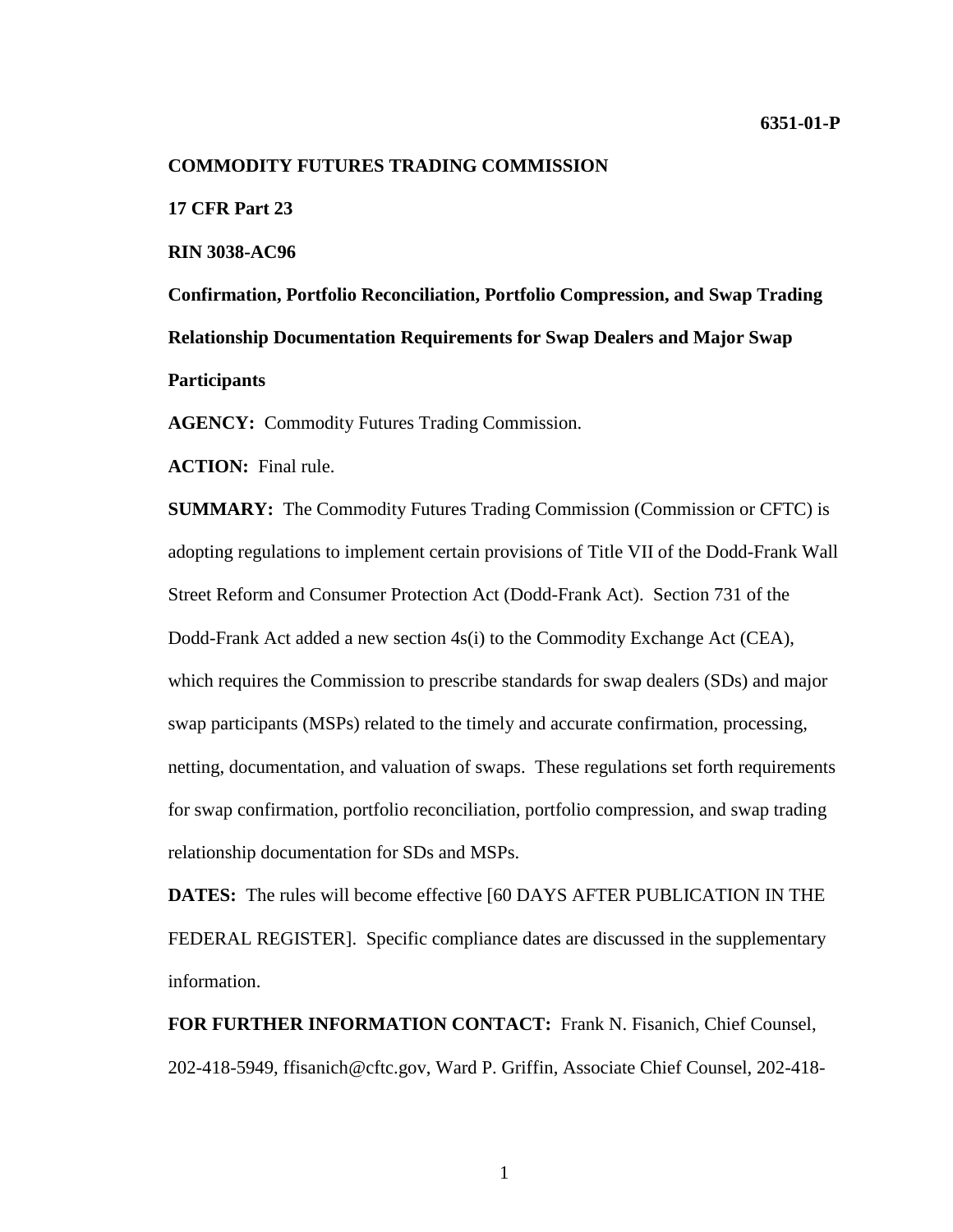5425, wgriffin@cftc.gov Division of Swap Dealer and Intermediary Oversight, and

Hannah Ropp, Economist, 202-418-5228, hropp@cftc.gov, Office of the Chief

Economist, Commodity Futures Trading Commission, Three Lafayette Centre, 1155 21<sup>st</sup>

Street, NW, Washington, DC 20581.

### **SUPPLEMENTARY INFORMATION**

### **Table of Contents**

- **I. Background**
- **II. Comments on the Notices of Proposed Rulemaking**
- A. Regulatory Structure
- B. Swap Trading Relationship Documentation
- C. End User Exception Documentation
- D. Swap Confirmation
- E. Portfolio Reconciliation
- F. Portfolio Compression

### **III. Effective Dates and Compliance Dates**

- A. Comments Regarding Compliance Dates
- B. Compliance Dates

### **IV. Cost Benefit Considerations**

- A. Statutory Mandate to Consider the Costs and Benefits of the Commission's Action
- B. Background
- C. Swap Confirmation
- D. Portfolio Reconciliation
- E. Portfolio Compression
- F. Swap Trading Relationship Documentation
- G. Swap Valuation Methodologies
- **V. Related Matters**
- A. Regulatory Flexibility Act
- B. Paperwork Reduction Act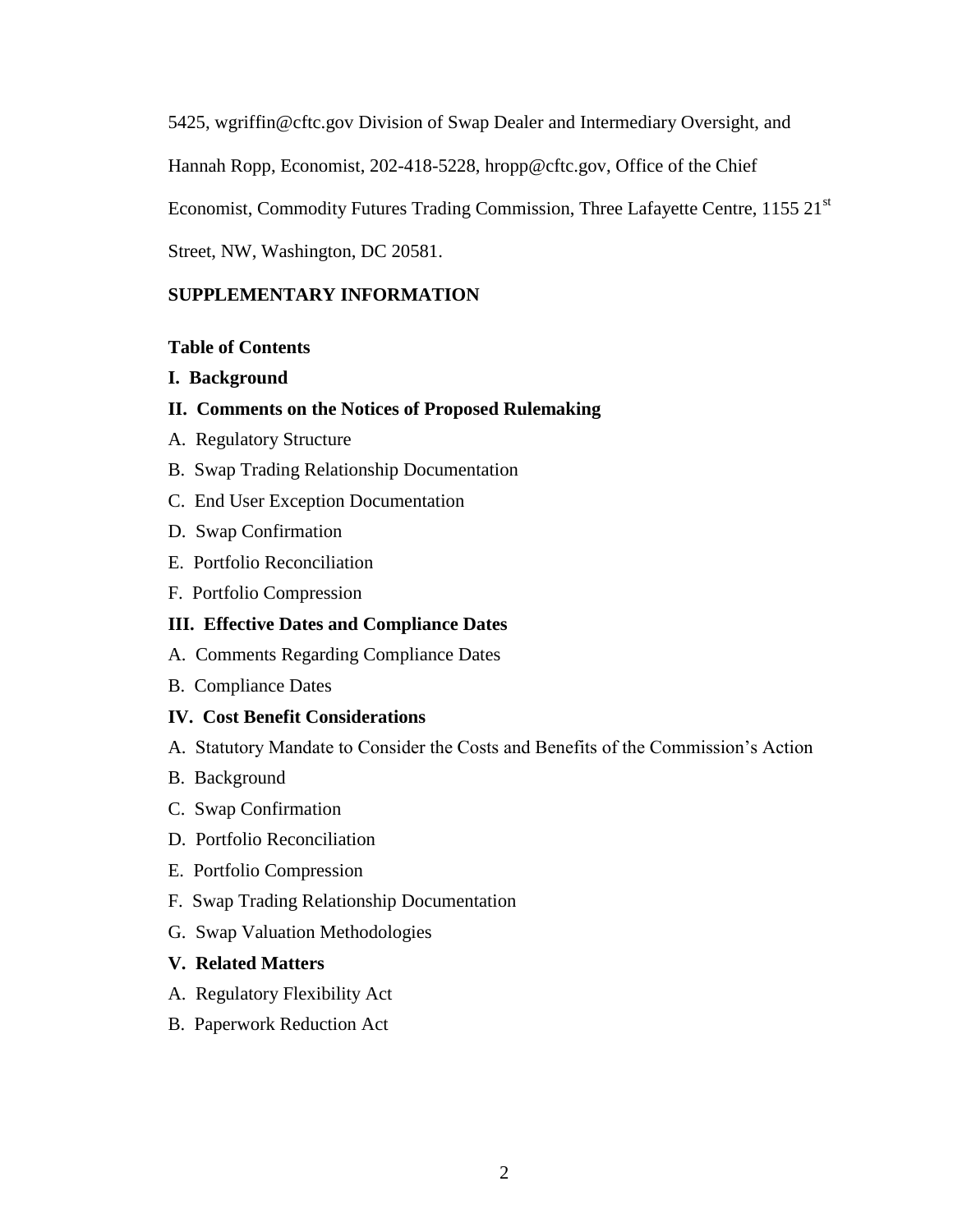### **I. Background**

 $\overline{a}$ 

The Commission is hereby adopting  $\S 23.500$  through  $\S 23.505<sup>1</sup>$  setting forth standards for the timely and accurate confirmation of swaps, requiring the reconciliation and compression of swap portfolios, and setting forth requirements for documenting the swap trading relationship between SDs, MSPs, and their counterparties. These regulations are being adopted by the Commission pursuant to the authority granted under sections  $4s(h)(1)(D)$ ,  $4s(h)(3)(D)$ ,  $4s(i)$ , and  $8a(5)$  of the CEA. Section  $4s(i)(1)$  of the CEA, requires SDs and MSPs to "conform with such standards as may be prescribed by the Commission by rule or regulation that relate to timely and accurate confirmation, processing, netting, documentation, and valuation of all swaps." Documentation of swaps is a critical component of the bilaterally-traded, over-the-counter (OTC) derivatives market, while confirmation, portfolio reconciliation, and portfolio compression have been recognized as important post-trade processing mechanisms for reducing risk and improving operational efficiency. Each of these processes has been the focus of significant domestic and international attention in recent years by both market participants and their regulators.

### **II. Comments on the Notices of Proposed Rulemaking**

The final rules adopted herein were proposed in three separate notices of proposed rulemaking.<sup>2</sup> Each proposed rulemaking was subject to an initial 60-day public comment

 $1$  Commission regulations referred to herein are found at 17 CFR Ch. 1.

 $2 \text{ See } 75 \text{ FR } 81519 \text{ (Dec. 28, 2010) (Confirmation, Portfolio Recognition, and Portfolio Compression).}$ Requirements for Swap Dealers and Major Swap Participants (Confirmation NPRM)); 76 FR 6715 (Feb. 8, 2011) (Swap Trading Relationship Documentation Requirements for Swap Dealers and Major Swap Participants (Documentation NPRM)); and 76 FR 6708 (Feb. 8, 2011) (Orderly Liquidation Termination Provision in Swap Trading Relationship Documentation for Swap Dealers and Major Swap Participants (Orderly Liquidation NPRM)).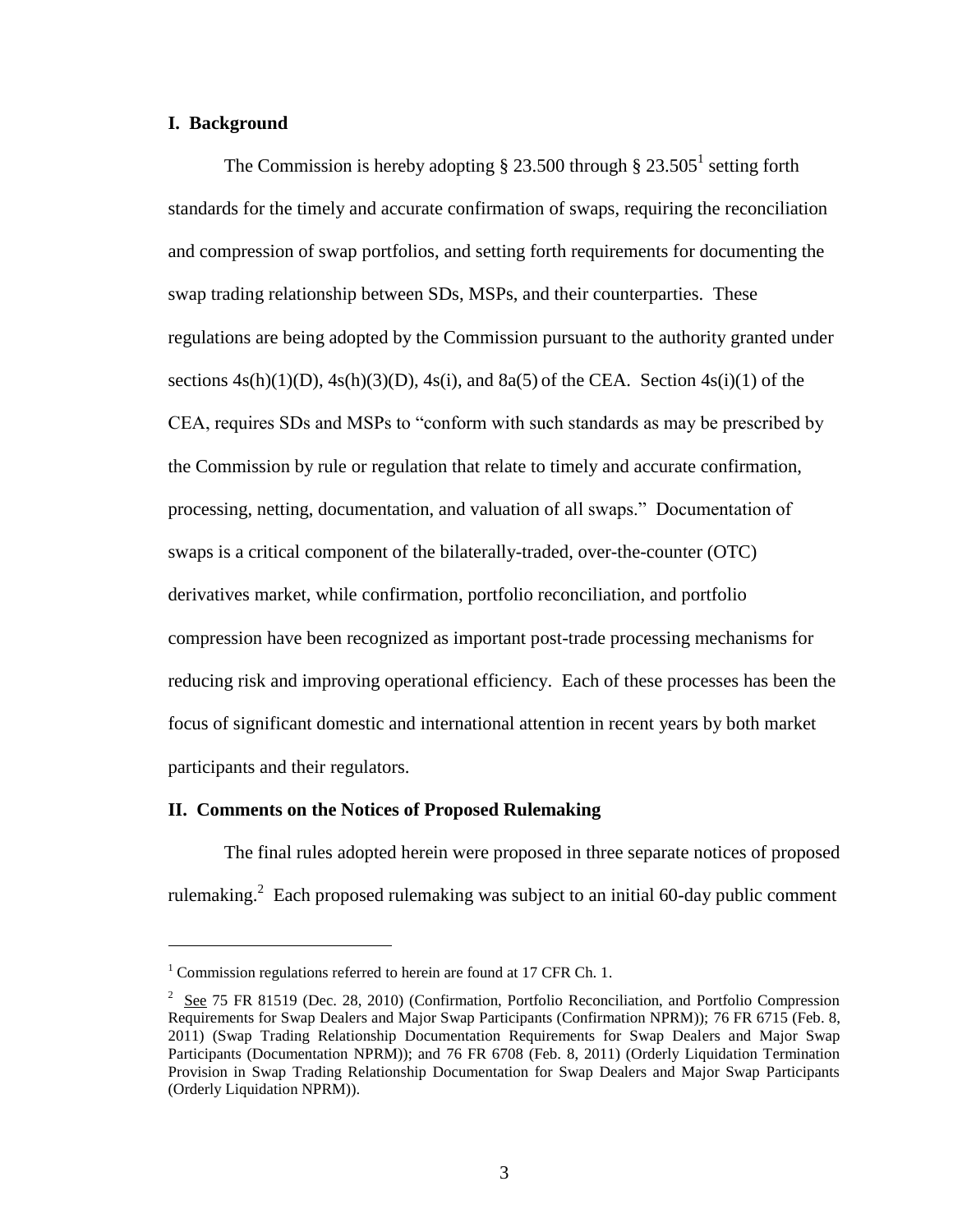period and a re-opened comment period of 30 days.<sup>3</sup> The Commission received a total of approximately 62 comment letters directed specifically at the proposed rules. $4$  The Commission considered each of these comments in formulating the final regulations.<sup>5</sup>

The Chairman and Commissioners, as well as Commission staff, participated in numerous meetings with representatives of potential SDs and MSPs, trade associations, public interest groups, traders, and other interested parties. In addition, the Commission has consulted with other U.S. financial regulators including: (i) the Securities and Exchange Commission (SEC); (ii) the Board of Governors of the Federal Reserve System; (iii) the Office of the Comptroller of the Currency; and (iv) the Federal Deposit Insurance Corporation. Staff from each of these agencies has had the opportunity to provide oral and/or written comments to this adopting release, and the final regulations incorporate elements of the comments provided.

The Commission is mindful of the benefits of harmonizing its regulatory framework with that of its counterparts in foreign countries. The Commission has therefore monitored global advisory, legislative, and regulatory proposals, and has consulted with foreign regulators in developing the final regulations. Specifically, Commission staff has consulted with the European Securities and Markets Authority (ESMA), which has recently released a consultation paper for the regulation of OTC

 $\overline{a}$ 

 $3 \text{ See } 76$  FR 25274 (May 4, 2011) (extending or re-opening comment periods for multiple Dodd-Frank proposed rulemakings).

<sup>&</sup>lt;sup>4</sup> Comment files for each proposed rulemaking can be found on the Commission website, www.cftc.gov.

<sup>&</sup>lt;sup>5</sup> The Commission also reviewed the proposed rule of the Securities and Exchange Commission concerning trade acknowledgement and verification of security-based swap transactions. See 76 FR 3859 (Jan. 21, 2011).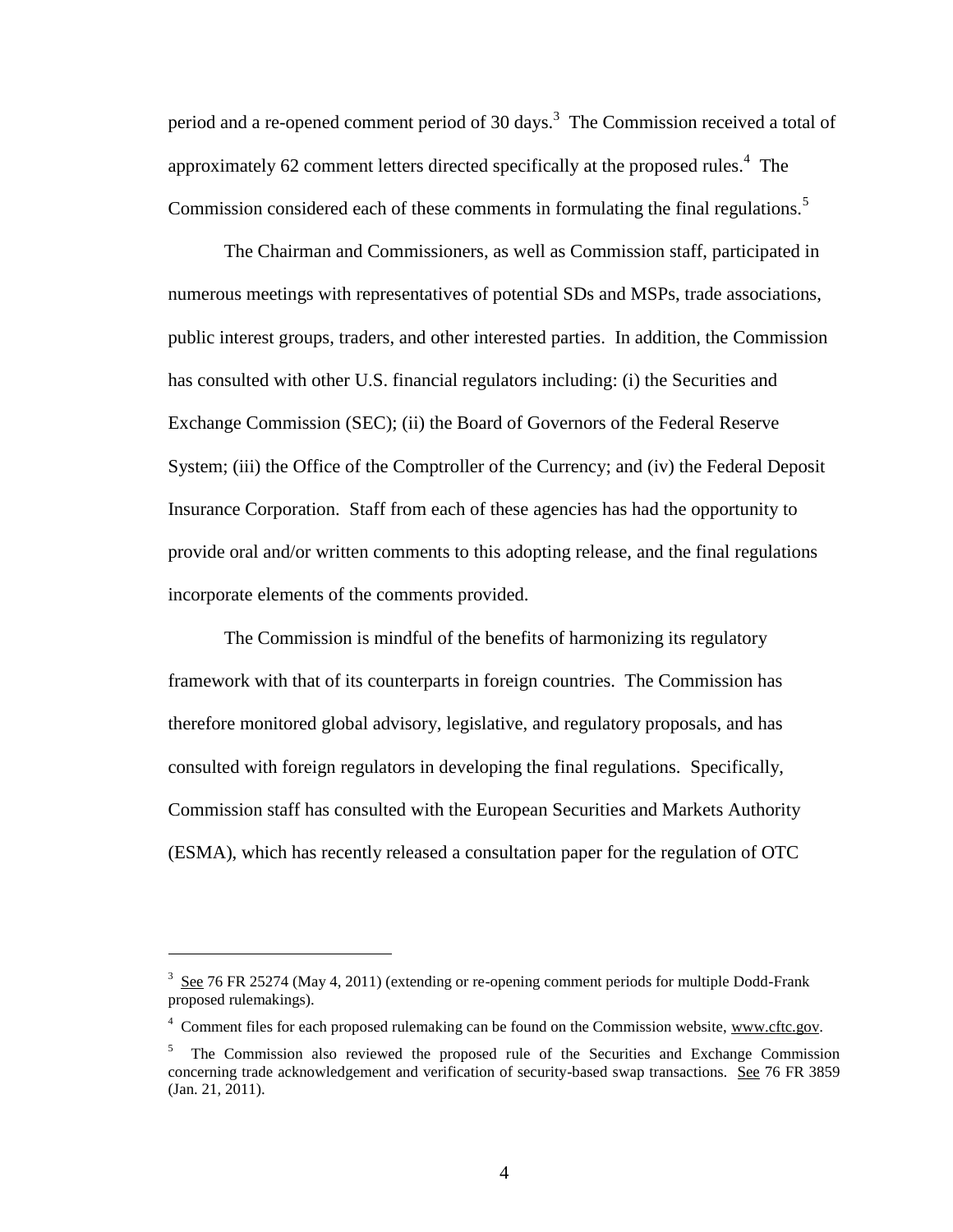derivatives containing draft technical standards that are substantially similar to some of the rules adopted by the Commission in this release, as further noted below.<sup>6</sup>

### **A. Regulatory Structure**

Several commenters raised general concerns with the legal authority for or structure of the proposed rules, or their possible effect on existing transactions.

### **1. Statutory Authority for the Proposed Rules**

The Working Group of Commercial Energy Firms (The Working Group) commented that many of the specific provisions in the proposed rules are not required by section 731 of the Dodd-Frank Act and that such provisions are not "reasonably necessary" to achieve the goals of the CEA. The Working Group believes that the Commission could meet its statutory mandate by publishing principle-based rules, rather than the detailed approach of the proposed rules. Dominion Resources, Inc. (Dominion) also asserted that the proposed rules would achieve a regulatory scope beyond what is required by section 4s(i) and may require end users to change their business practices. Dominion requested that the proposed rules be further tailored to ensure the effect of the rules is limited to SDs and MSPs.

The Commission notes that section 731 of the Dodd-Frank Act added a new section 4s(i) to the CEA that reads:

### (i) DOCUMENTATION STANDARDS.—

 $\overline{a}$ 

(1) IN GENERAL.—Each registered swap dealer and major swap participant shall conform with such standards as may be prescribed by the Commission by rule or regulation that relate to timely and accurate confirmation, processing, netting, documentation, and valuation of all swaps.

<sup>&</sup>lt;sup>6</sup> See ESMA Consultation Paper 2012/379, Draft Technical Standards for the Regulation of OTC Derivatives, CCPs and Trade Repositories (June 25, 2012) (ESMA Draft Technical Standards).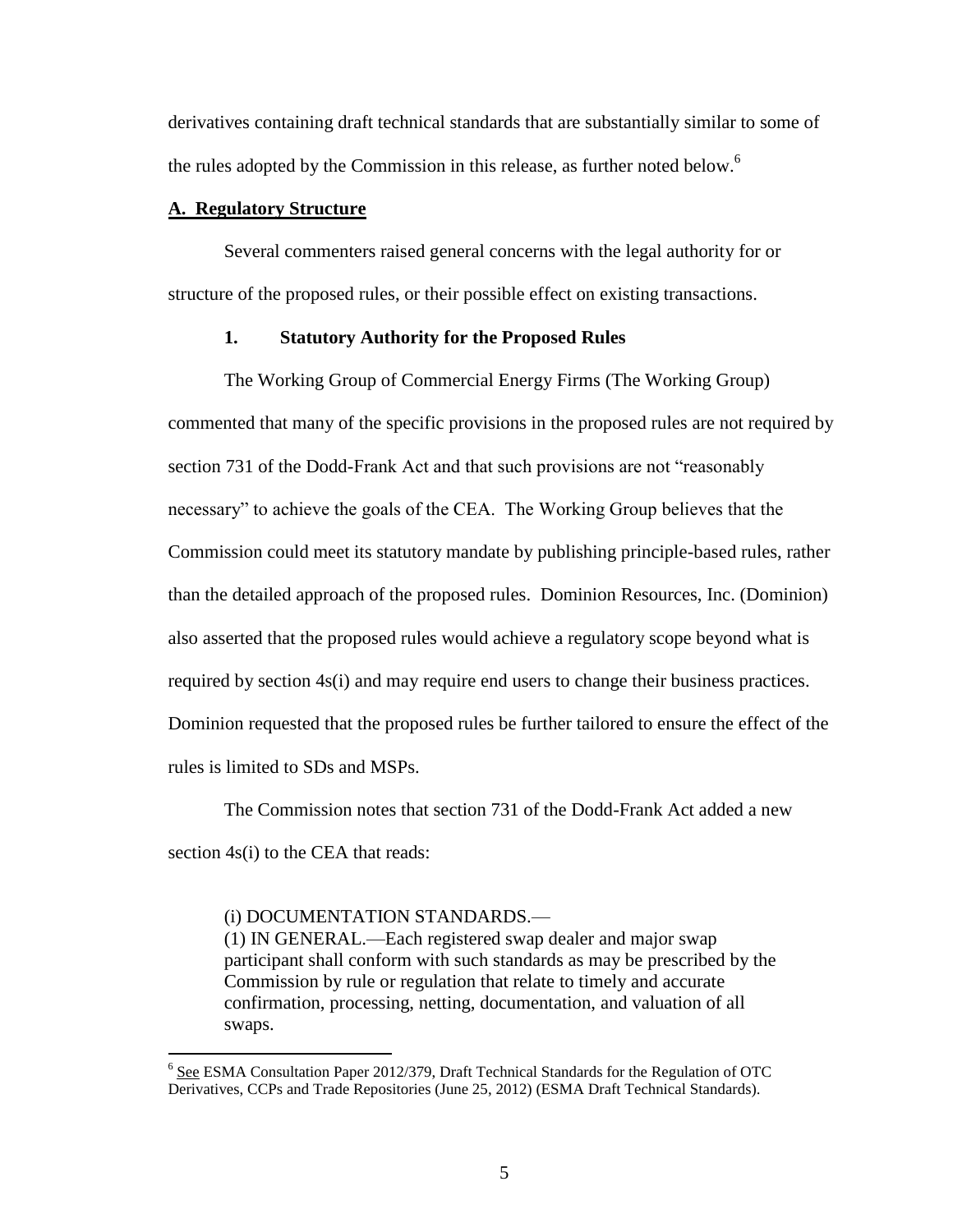(2) RULES.—The Commission shall adopt rules governing documentation standards for swap dealers and major swap participants.

Swaps and swap trading relationship documentation are contractual arrangements that necessarily involve more than a single party. The Commission believes that the statutory requirement that the Commission adopt rules governing documentation standards relating to confirmation, processing, netting, documentation, and valuation of all swaps reflects the intent of Congress to have the Commission adopt rules that necessarily effect SDs, MSPs, and their swap counterparties. The Commission also believes the rules establish a set of documentation standards for prudent risk management for registered SDs and MSPs while minimizing the burdens on non-SDs and non-MSPs.

### **2. Application to Existing Swaps and Documentation**

In response to a request for comment in the Documentation NPRM asking how long SDs and MSPs should have to bring existing swap documentation into compliance with the proposed rules and whether a safe harbor should be provided for dormant trade documentation, the International Swaps and Derivatives Association (ISDA) and the Securities Industry and Financial Markets Association (SIFMA), in a joint comment letter (ISDA  $&$  SIFMA), strongly urged the Commission to specify that only new transactions entered into after the effective date of the rules are subject to the rules' requirements, and that it is not mandatory to amend terms or agreements that apply to transactions entered into prior to such date. ISDA & SIFMA further argued that Commission rules relating to business conduct, the confirmation process, confidentiality and privacy, collateral segregation requirements, and margin and capital may all directly or indirectly require registrants to make amendments to existing relationship documentation, and that it would be extremely inefficient, time consuming and costly for registrants to engage in separate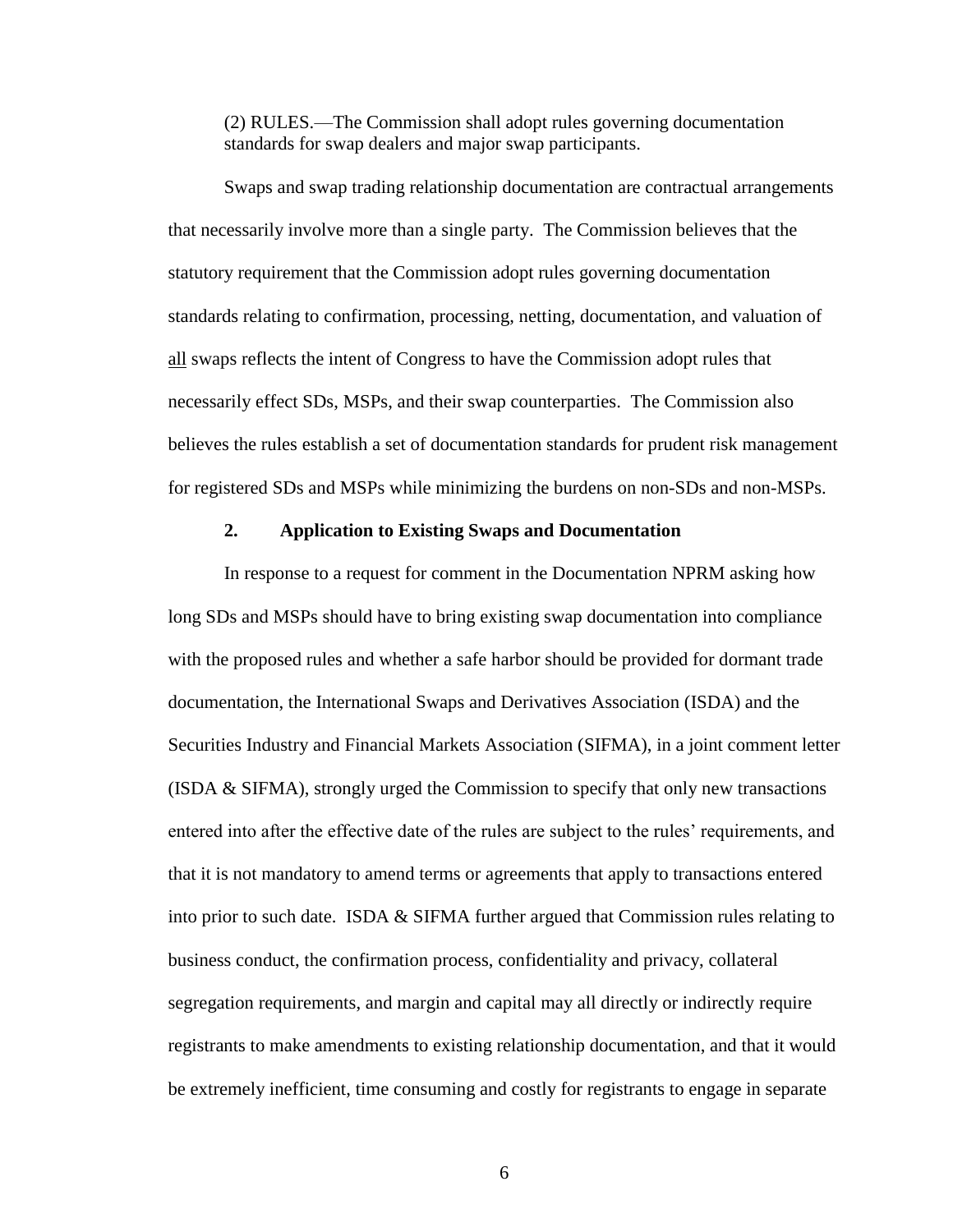rounds of amendments with their trading counterparties for each set of Dodd-Frank Act rulemakings. ISDA & SIFMA recommended that registrants be permitted to develop plans to update their agreements in an integrated manner for the full range of Dodd-Frank Act requirements, and implementation timelines should reflect the requirements of such an approach, keeping in mind that those requirements will not be known until the scope and terms of all of the relevant Commission regulations (and those of the SEC) are more clearly delineated.

The Working Group and the Financial Services Roundtable (FSR) also urged the Commission to apply the rules to new swaps only, arguing that renegotiation of existing documentation would take significantly longer than six months; may be impossible in some cases; and is not a good use of limited resources of market participants that will already be taxed with the necessary changes mandated by the Dodd-Frank Act and the Commission's other rules. Likewise, the Coalition for Derivatives End-Users urged the Commission to exempt trades entered into before the enactment of the Dodd-Frank Act from the requirements of the rules and the Managed Funds Association (MFA) strongly objected to the Commission applying any of these requirements to existing contracts. MFA argued that section 739(5) of the Dodd-Frank Act specifically provides that the Dodd-Frank Act shall not constitute a "regulatory change, or similar event … that would permit a party to terminate, renegotiate, modify, amend, or supplement one or more transactions under the swap." MFA believes that imposing these requirements on existing agreements would clearly require that existing agreements be "renegotiated."

The Federal Home Loan Banks (FHLBs) noted on the other hand that netting of pre-existing transactions with new transactions is critical to efficient hedging, and thus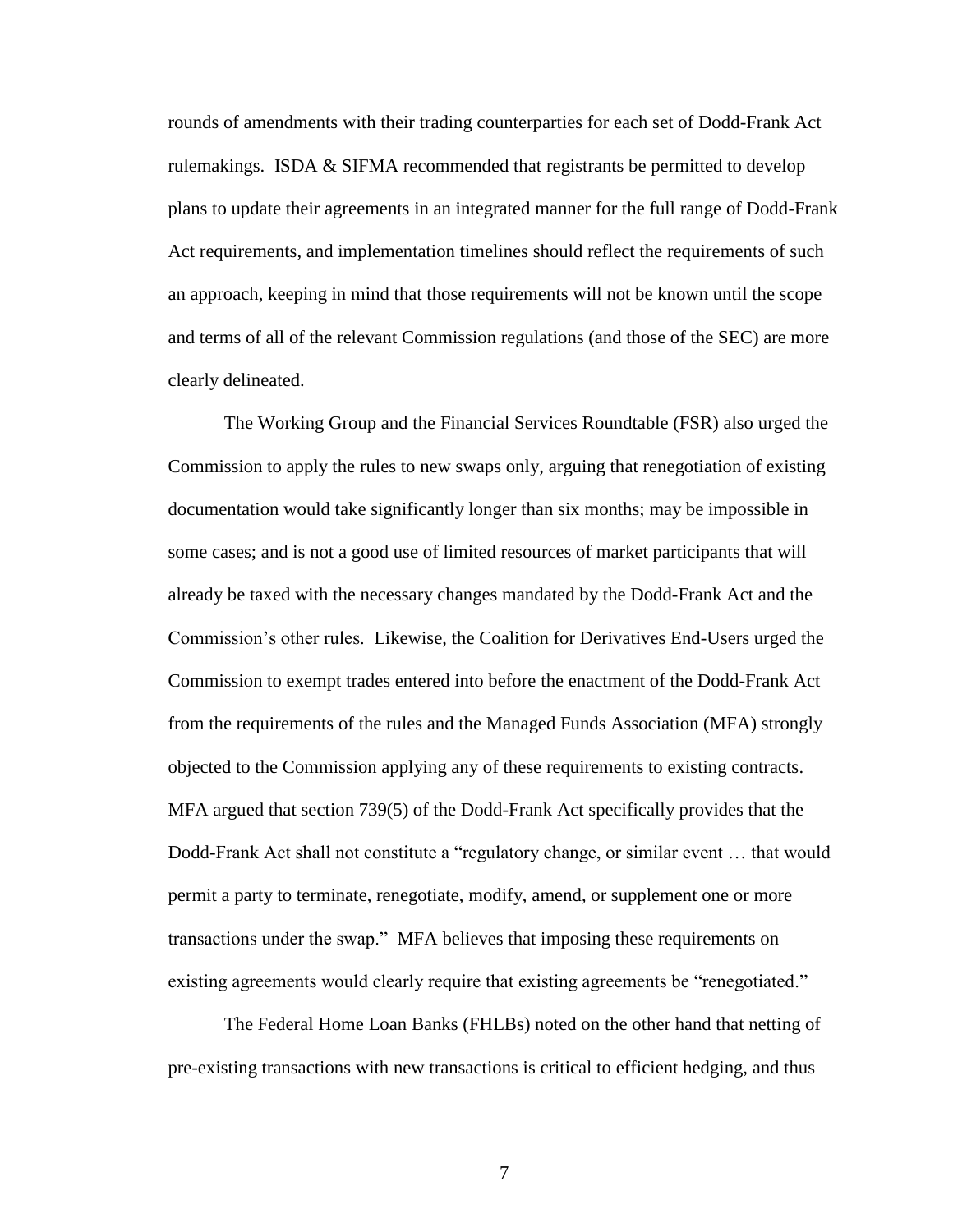documentation for pre-existing swaps will need to be modified to maintain the benefits of netting.

Having considered these comments, the Commission agrees with commenters that the rules should not apply retrospectively and will require compliance with the rules only with respect to swaps entered after the date on which compliance with the rules is required, as discussed below. With respect to the comment of the FHLBs, the Commission notes that the rules would not prohibit parties from arranging their documentation to maintain the benefits of netting between pre-existing swaps and swaps entered after the date compliance with the rules is required if they so choose. In addition, with regard to ISDA  $&$  SIFMA's argument that swap trading documentation would need to be amended when rules relating to segregation and margin are finalized, the Commission observes that those rules are likely to provide for additional time for documentation to be brought into compliance.

### **3. Legal Certainty**

With respect to the validity of transactions where the parties fail to comply with the rules, The Working Group argued that for the sake of legal certainty, a failure to comply with the proposed rules should not result in invalidation of swaps entered into under deficient swap trading relationship documentation. The Coalition of Physical Energy Companies (COPE) recommended that the Commission make clear that section 739 of the Dodd-Frank Act, regarding legal certainty, applies to the proposed regulations so that SD or MSP noncompliance with the rules will not otherwise affect the enforceability of a swap. MFA and the International Energy Credit Association (IECA) also believe that it is imperative that the Commission affirmatively clarify that defects in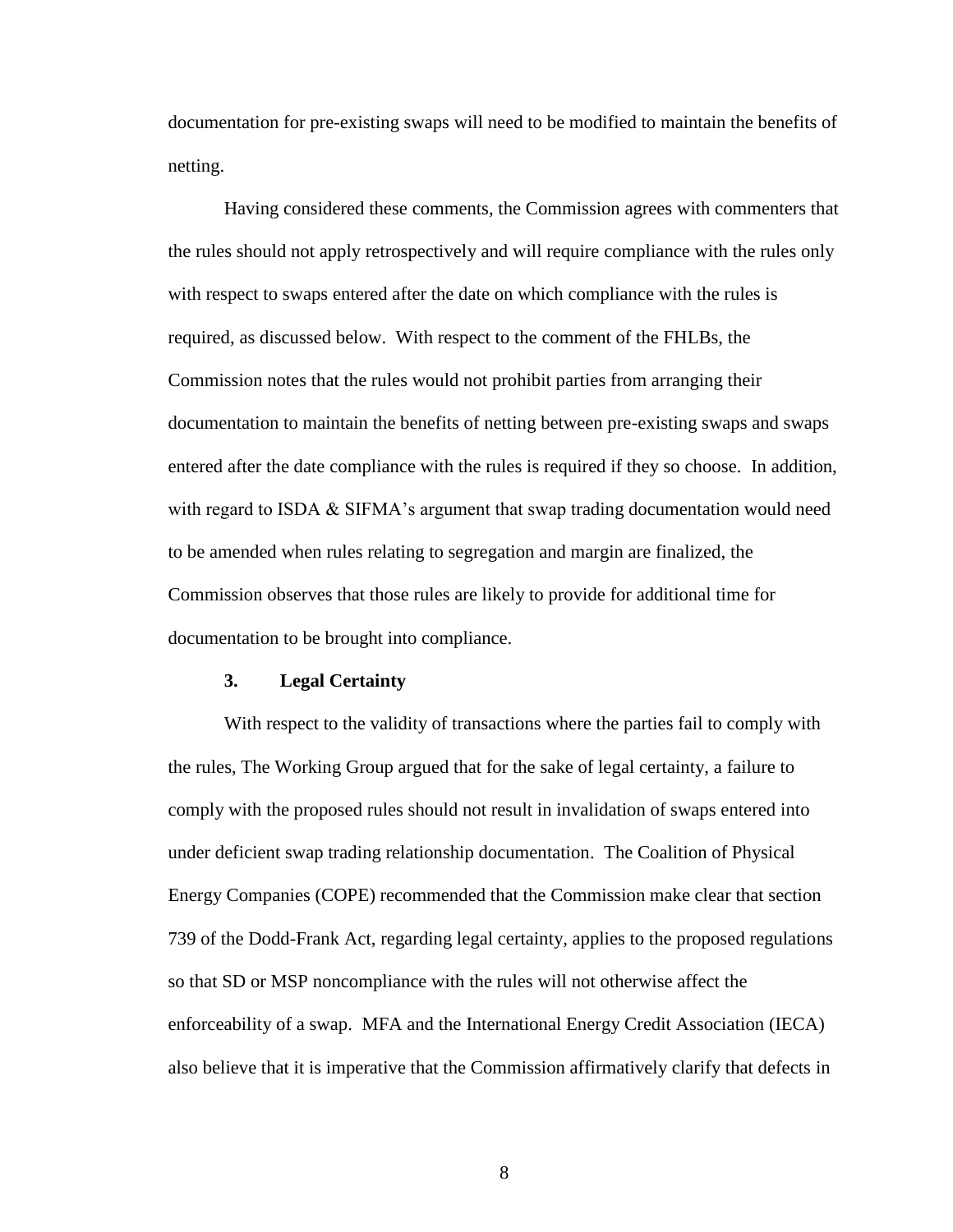required regulatory documentation do not render a contract void or voidable by one of the parties or constitute a breach of the swap documentation. IECA added that a party should not have a private right of action with respect to documentation that does not comply with the rules. IECA further requested that the Commission add specific language to proposed § 23.504. The FHLBs made the same argument as IECA, adding that the Commission can enforce the provisions through penalties for SDs and MSPs.

Upon consideration of these comments, the Commission is clarifying that it is not the intent of the rules to provide swap counterparties with a basis for voiding or rescinding a swap transaction based solely on the failure of the parties to document the swap transaction in compliance with the rules. However, the Commission believes it does not have the authority to immunize SDs or MSPs from private rights of action for conduct within the scope of section 22 of the CEA, i.e., for violations of the CEA. In the interest of legal certainty, to avoid disruptions in the swaps market, and to reduce compliance costs, the Commission has determined that it will, in the absence of fraud, consider an SD or MSP to be in compliance with the rules if it has complied in good faith with its policies and procedures reasonably designed to comply with the requirements of each rule.

### **4. Standing of the ISDA Agreements**

Several commenters requested that the Commission clarify the standing under the rules of the ISDA Master Agreement and Credit Support Annex (the ISDA Agreements), which are prevalent in the swaps market. Specifically, ISDA  $\&$  SIFMA commented that the proposed rules could create uncertainty as to the level of documentation required because the proposed rules require that "all terms" governing the swap trading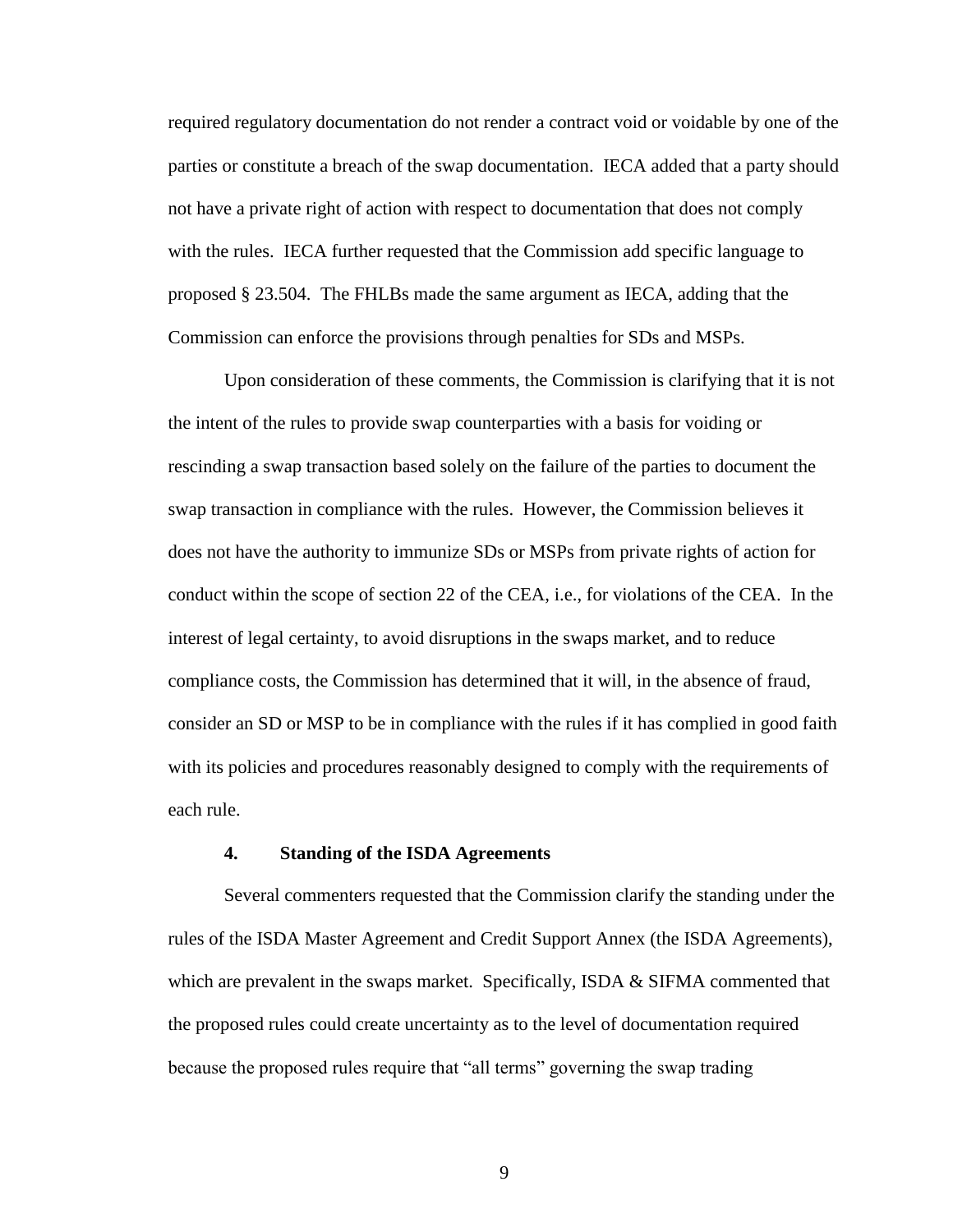relationship be documented. ISDA & SIFMA thus requested that the Commission acknowledge the general adequacy of the ISDA Agreements for purposes of the rule to enhance legal certainty and market stability. Similarly, COPE argued that many end users have already negotiated existing documentation under the ISDA architecture and thus requested that the Commission make clear that: (1) ISDA Agreements or any substantially similar master agreements satisfy the documentation requirements of the final rules; (2) in accordance with the ISDA Agreements and applicable state law, swaps are binding when made orally; and (3) long-form confirmations that contain all requisite legal terms to establish a binding agreement also satisfy the requirements of the rules. IECA also recommended that the Commission expressly state that the ISDA Agreements satisfy the documentation requirements of the final rules or state how the ISDA Agreements are deficient to eliminate any confusion. Finally, the Coalition for Derivatives End-Users argued that, given that the ISDA Agreements are used by nearly all end users and that such documentation substantially complies with the proposed rules, the Commission should expressly state that the ISDA Agreements satisfy the documentation requirements of the rules.

On the other hand, the Committee on the Investment of Employee Benefit Assets (CIEBA) anticipates that ISDA may initiate a uniform protocol to conform existing ISDA Agreements to the requirements of the rules. In this regard, CIEBA stated that ISDA protocols, which in the past have typically been developed by dealer-dominated ISDA committees, are not form documents that can be revised by the parties. Rather, CIEBA argues, end users may only adopt these protocols on a "take it or leave it" basis, which may not be in their best interests. Accordingly, CIEBA recommended that the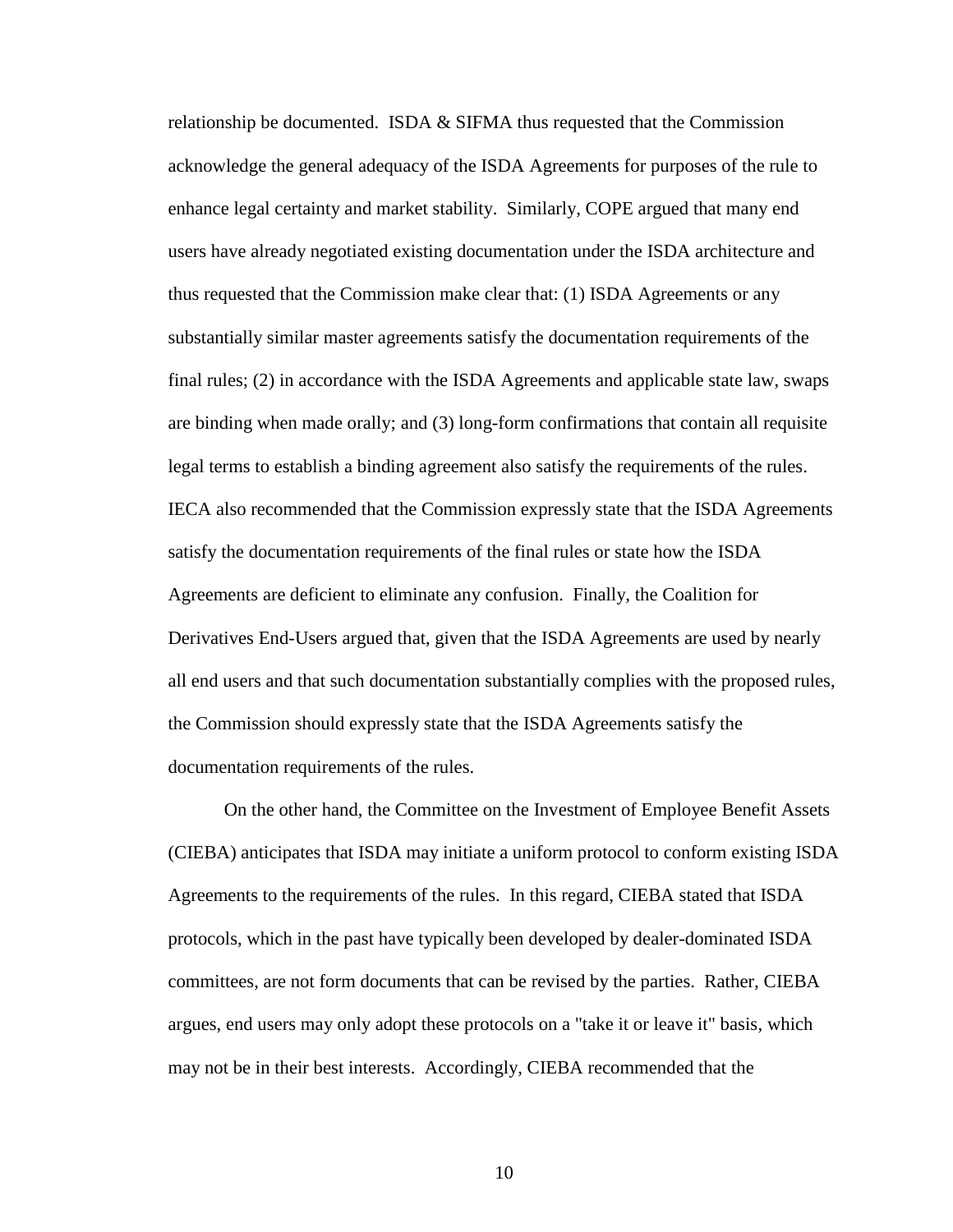Commission not, either explicitly or implicitly, require market participants to consent to ISDA protocols in order to comply with the Dodd-Frank Act or the Commission's regulations.

The Commission notes that many comments received with respect to this and other rulemakings stated that swaps are privately negotiated bilateral contracts. Although the Commission recognizes that the ISDA Agreements in their pre-printed form as published by ISDA are capable of compliance with the rules, such agreements are subject to customization by counterparties. In addition, the Commission notes that while the preprinted form of the ISDA Master Agreement is capable of addressing the requirements of proposed  $\S 23.504(b)(1)$ , it is not possible to determine if the pre-printed form of the ISDA Credit Support Annex will comply with proposed  $\S 23.504(b)(3)$ , because that section requires that the documentation include credit support arrangements that comply with the Commission's rules regarding initial and variation margin and custodial arrangements, which have been proposed but not yet finalized. Further, the Commission does not believe that the standard ISDA Agreements address the swap valuation requirements of  $\S 23.504(b)(4)$ , the orderly liquidation termination provisions of § 23.504(b)(5), or the clearing records required by § 23.504(b)(6). Given the foregoing, the Commission declines to endorse the ISDA Agreements as meeting the requirements of the rules in all instances.

#### **5. Identical Rules Applicable to SDs and MSPs**

The proposed regulations did not differentiate between SDs and MSPs, but, rather, applied identical rules to both types of entities. In this regard, BlackRock commented that MSPs are buy-side entities, yet many of the proposed documentation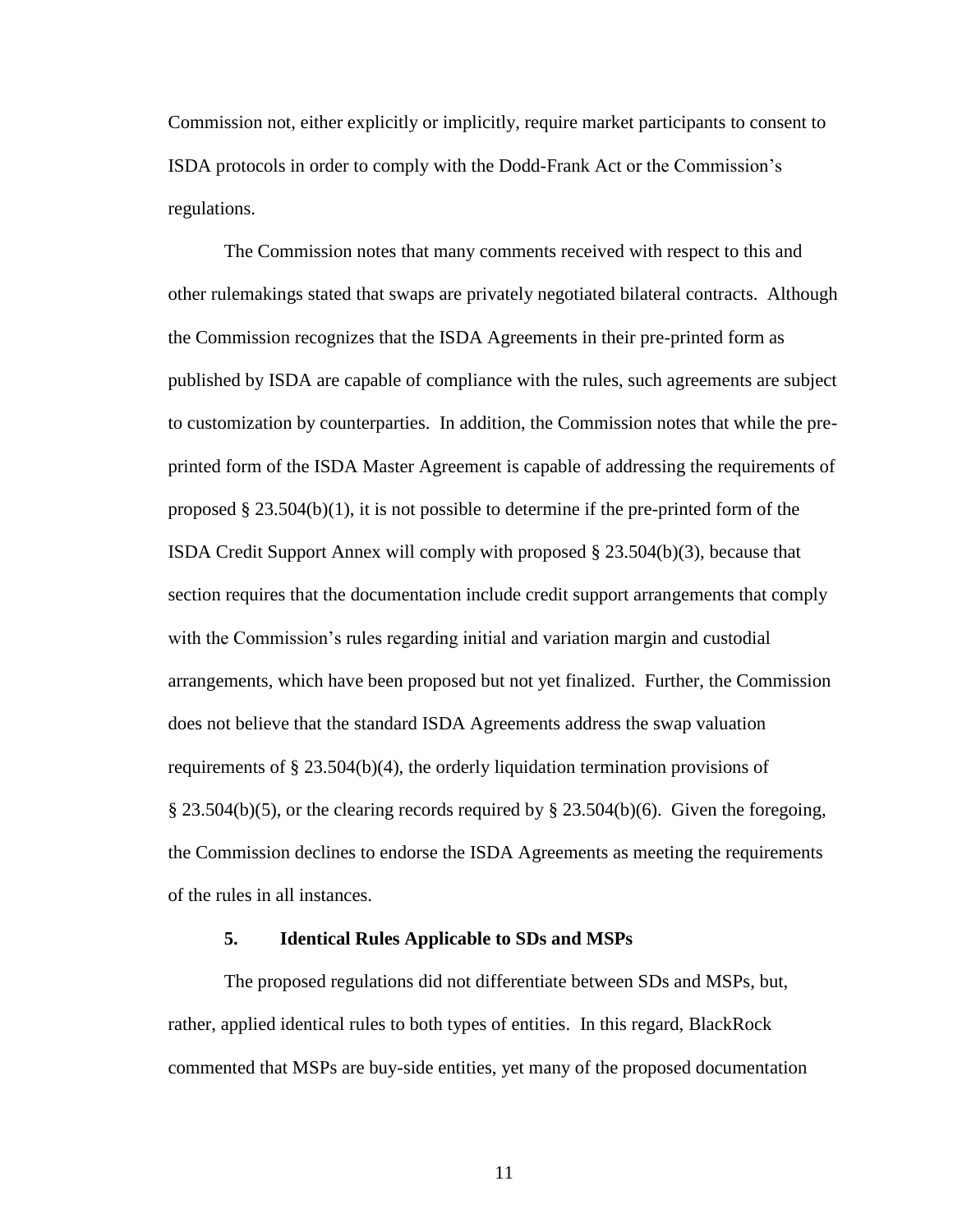standards are designed to regulate dealing activity. BlackRock believes these requirements should not apply to MSPs because they are unnecessary and will cause both MSPs and the Commission to use resources inefficiently.

The Commission is not modifying the regulations to differentiate between SDs and MSPs. The Commission observes that section 4s(i) of the CEA, as added by the Dodd-Frank Act, does not differentiate between SDs and MSPs. The Commission thus has determined that the intent of section 4s(i) is to apply the same requirements to MSPs and SDs, and the Commission is taking the same approach in the final regulations.

### **B. Swap Trading Relationship Documentation - § 23.504**

Section  $4s(i)(1)$  requires swap dealers and major swap participants to "conform" with such standards as may be prescribed by the Commission by rule or regulation that relate to timely and accurate confirmation, processing, netting, documentation, and valuation of all swaps." Under section  $4s(i)(2)$ , the Commission is required to adopt rules "governing documentation standards for swap dealers and major swap participants."

OTC derivatives market participants typically have relied on the use of industry standard legal documentation, including master netting agreements, definitions, schedules, and confirmations, to document their swap trading relationships. This industry standard documentation, such as the widely used ISDA Master Agreement and related definitions, schedules, and confirmations specific to particular asset classes, offers a framework for documenting the transactions between counterparties for OTC derivatives products.<sup>7</sup> The standard documentation is designed to set forth the legal, trading, and

 $\overline{a}$ 

<sup>&</sup>lt;sup>7</sup> The International Swaps and Derivatives Association (ISDA) is a trade association for the OTC derivatives industry (http://www.isda.org).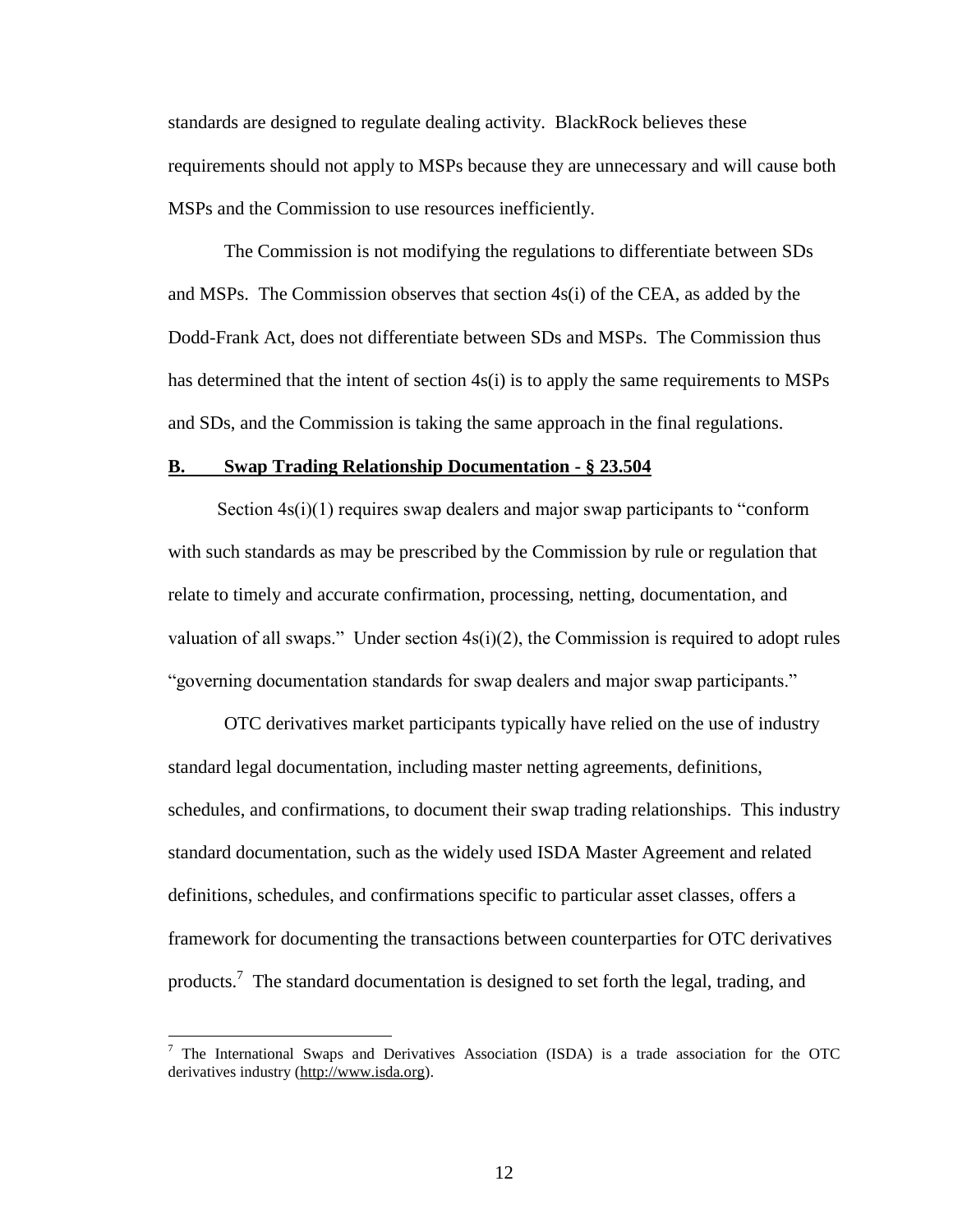credit relationship between the parties and to facilitate netting of transactions in the event that parties have to close-out their position with one another or determine credit exposure for margin and collateral management. Notwithstanding the standardization of such documentation, some or all of the terms of the master agreement and other documents are subject to negotiation and modification.

To promote the "timely and accurate . . . documentation . . . of all swaps" under  $§$  4s(i)(1) of the CEA, in the Documentation NPRM, the Commission proposed § 23.504(a), which required that swap dealers and major swap participants establish, maintain, and enforce written policies and procedures reasonably designed to ensure that each swap dealer or major swap participant and its counterparties have agreed in writing to all of the terms governing their swap trading relationship and have executed all agreements required by proposed § 23.504. The Commission received approximately 31 comment letters in response to the Documentation NPRM and considered each comment in formulating the final rules, as discussed below.

## **1. Application to Swaps Executed on a SEF or DCM, or Cleared by a DCO**

In response to a request for comment in the Documentation NPRM regarding whether proposed § 23.504 should include a safe harbor for swaps entered into on, or subject to the rules of, a board of trade designated as a contract market, ISDA & SIFMA, as well as the American Benefits Counsel and the Committee on Investment of Employee Benefit Assets (jointly, ABC & CIEBA), recommended that the Commission provide such a safe harbor for swaps executed on a swap execution facility (SEF) or designated contract market (DCM). ISDA & SIFMA commented that the safe harbor is especially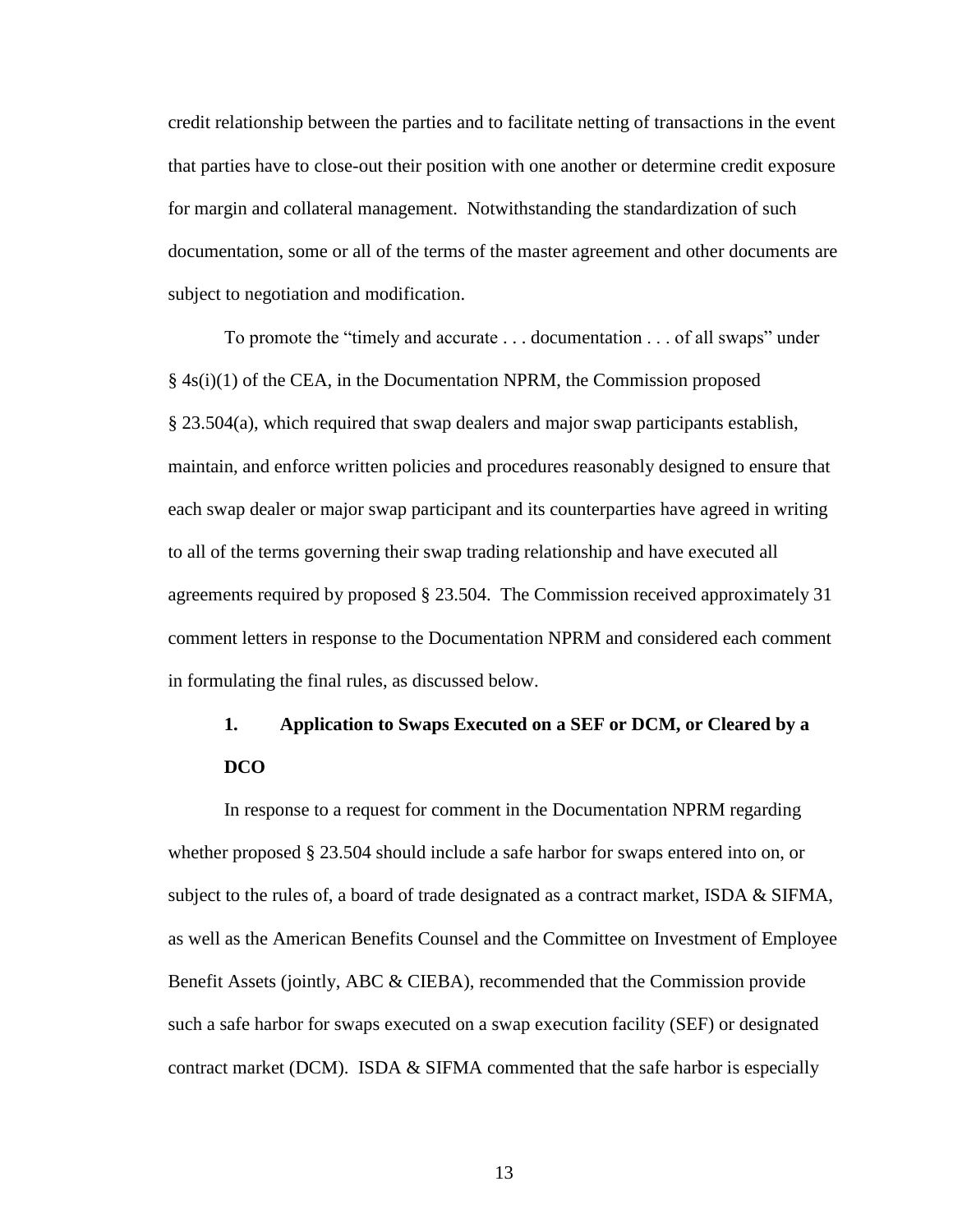needed for those transactions where the SD or MSP will not know the identity of its counterparty until just before or after execution. ISDA & SIFMA also urged the Commission to clarify that the term "swap trading relationship documentation" is used to describe only bilateral documentation between parties to uncleared swaps. MFA also recommended that the Commission clarify that exchange traded or cleared swaps, which will be subject to standard contract terms, are not subject to the documentation rules. The Working Group commented that the swap trading relationship requirement in § 23.504(a) includes a carve-out for swaps cleared with a DCO, but § 23.504(b)(6) includes express requirements for the swap trading relationship documentation with respect to cleared swaps. Given the apparent contradiction, The Working Group requested that the Commission clarify whether the other requirements of § 23.504 apply to swaps that are intended to be cleared contemporaneously with execution or that are executed on a SEF or DCM.

In response to The Working Group's comment expressing confusion about whether  $\S 23.504$  applies to swaps that are cleared by a DCO and to ISDA & SIFMA's comment regarding applicability to cleared swaps, as well as the applicability to preexisting swaps per the discussion above, the Commission is modifying § 23.504 to clarify the overall applicability of the rule by adding a new paragraph stating that:

The requirements of this section shall not apply to: (i) Swaps executed prior to the date on which a swap dealer or major swap participant is required to be in compliance with this section; (ii) Swaps executed on a board of trade designated as a contract market under section 5 of the Act or to swaps executed anonymously on a swap execution facility under section 5h of the Act, provided that such swaps are cleared by a derivatives clearing organization and all terms of the swaps conform to the rules of the derivatives clearing organization and § 39.12(b)(6) of Commission regulations; and (iii) Swaps cleared by a derivatives clearing organization.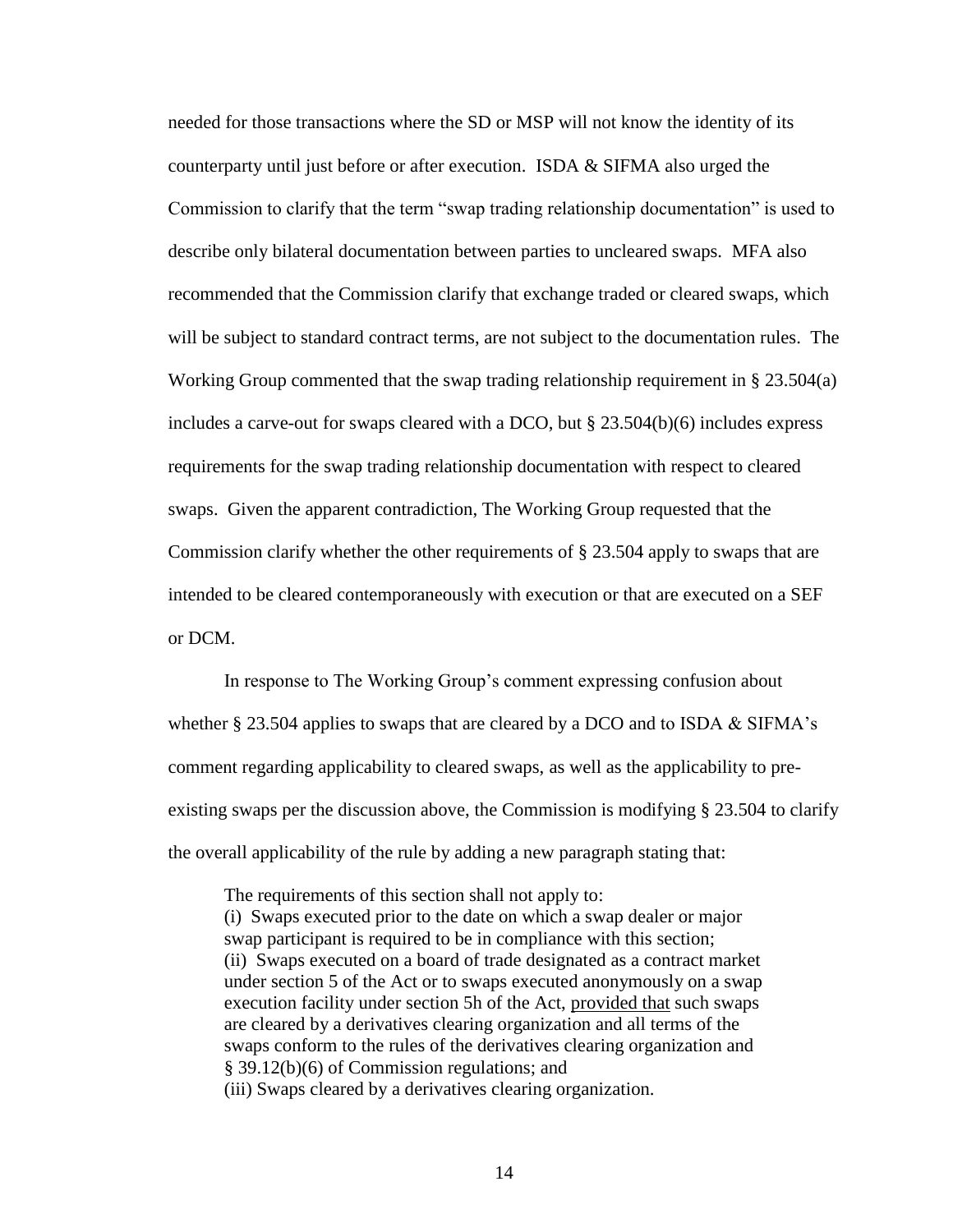This revision clarifies the circumstances under which the rule applies. The proviso in sub-section (ii) would achieve the rule's goal of avoiding differences between the terms of a swap as carried at the DCO level and at the clearing member level, which could compromise the benefits of clearing. Any such differences raise both customer protection and systemic risk concerns. From a customer protection standpoint, if the terms of the swap at the customer level differ from those at the clearing level, then the customer will not receive the full transparency and liquidity benefits of clearing, and legal and basis risk will be introduced into the customer position. Similarly, from a systemic perspective, any differences could diminish overall price discovery and liquidity and increase uncertainties and unnecessary costs into the insolvency resolution process. The cross reference to  $\S 39.12(b)(6)$  imports the specific requirements that had been included in proposed  $\S 23.504(b)(6)(v)$ . See below for a more complete discussion of  $§$  23.504(b)(6).

In response to the comment from ISDA & SIFMA, the Commission clarifies that swaps executed anonymously on a SEF or traded on a DCM prior to clearing by a DCO are not subject to the requirements of § 23.504. For those swaps that are not executed anonymously, the swap trading relationship documentation requirements of § 23.504 would apply.

## **2. Viability of Long-Form Confirmations as Swap Trading Relationship Documentation - § 23.504(a) & (b)**

Proposed § 23.504(b) required that all terms governing the trading relationship between an SD or MSP and its counterparty be documented in writing. Proposed § 23.504(a) required that SDs and MSPs establish policies and procedures reasonably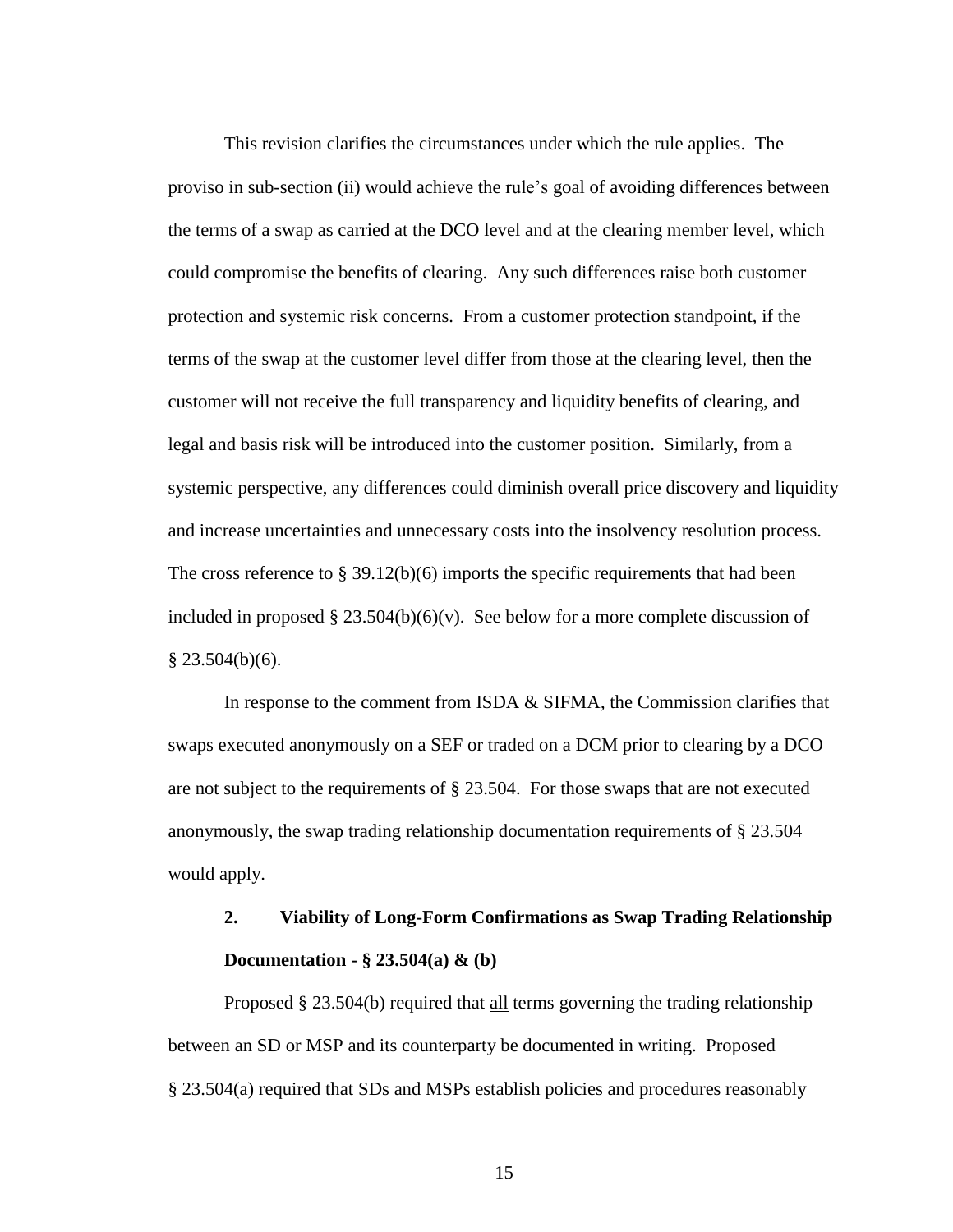designed to ensure that the required swap trading relationship documentation be executed prior to or contemporaneously with entering into a swap transaction with any counterparty. The Commission notes the industry practice whereby counterparties enter into a "long-form confirmation" after execution of transaction, where the long-form confirmation contains both the terms of the transaction and many, if not all, terms usually documented in a master agreement until such time as a complete master agreement is negotiated and executed.

The Office of the Comptroller of the Currency (OCC) commented that the proposed rule may require master agreements between all counterparties even if a "longform" confirmation would sufficiently address legal risks, creating a significant expense and burden for end users. Similarly, IECA commented that long form confirmations that incorporate the terms of a standard master agreement are useful for certain new transaction relationships. In this respect, IECA recommends that  $\S 23.504(b)(1)$  be modified to make clear that terms can be incorporated by reference.

In response to these comments, the Commission has determined that so long as a "long-form" confirmation includes all terms of the trading relationship documented in writing prior to or contemporaneously with the assumption of risk arising from swap transactions, the "long-form" confirmation would comply with the rules. However, the Commission is not modifying the rule to permit execution of a long-form confirmation subsequent to the execution of a swap transaction, which the Commission believes results in some period, however short, in which the terms of the trading relationship between the parties are not in written form. In response to the comment of IECA, the rule does not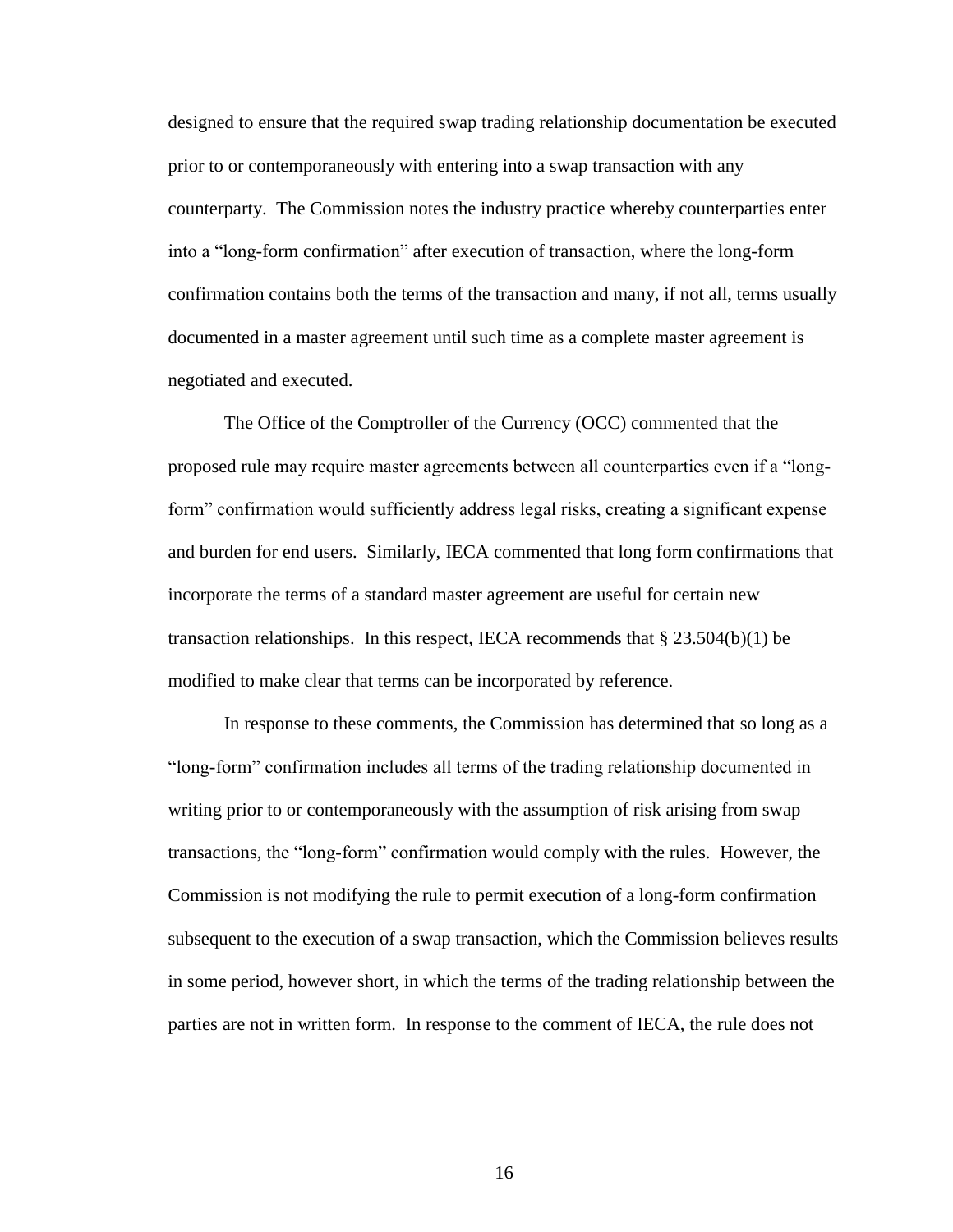prohibit incorporation of terms by reference. Thus, so long as the terms incorporated by reference are in written form, the documentation would be in compliance with the rule.

## **3. Confirmation Execution Timing and Swap Trading Relationship Documentation - § 23.504(a) & (b)(2)**

Proposed § 23.504(b)(2) states that swap trading relationship documentation includes transaction confirmations. Proposed  $\S 23.504(a)$  requires swap trading relationship documentation to be executed prior to or contemporaneously with entering into any swap with a counterparty. However, proposed § 23.501 provides for specific post-execution time periods for confirming swaps. This apparent contradiction was identified by a number of commenters.

In order to reconcile the apparent contradiction, ISDA & SIFMA recommended that confirmations be excluded from swap trading relationship documentation and be treated solely in § 23.501. MFA also recommended that confirmations be treated solely in § 23.501, noting that if forced to choose between quick execution and the negotiation of all terms, the proposed rule's timing requirements might substantially limit end users' ability to engage in proper risk management using tailored swaps. MFA also commented that unless modified, the rule might decrease the number of transactions in the markets, thereby decreasing liquidity and increasing volatility.

IECA noted that many short term transactions are executed orally and often documented by recording, ending before a written confirmation can be completed. IECA also stated that if all confirmations must be in writing, the additional employee time cost for each market participant would be substantial and is not included in the annual cost analysis. The Working Group also commented that in some instances, it may take longer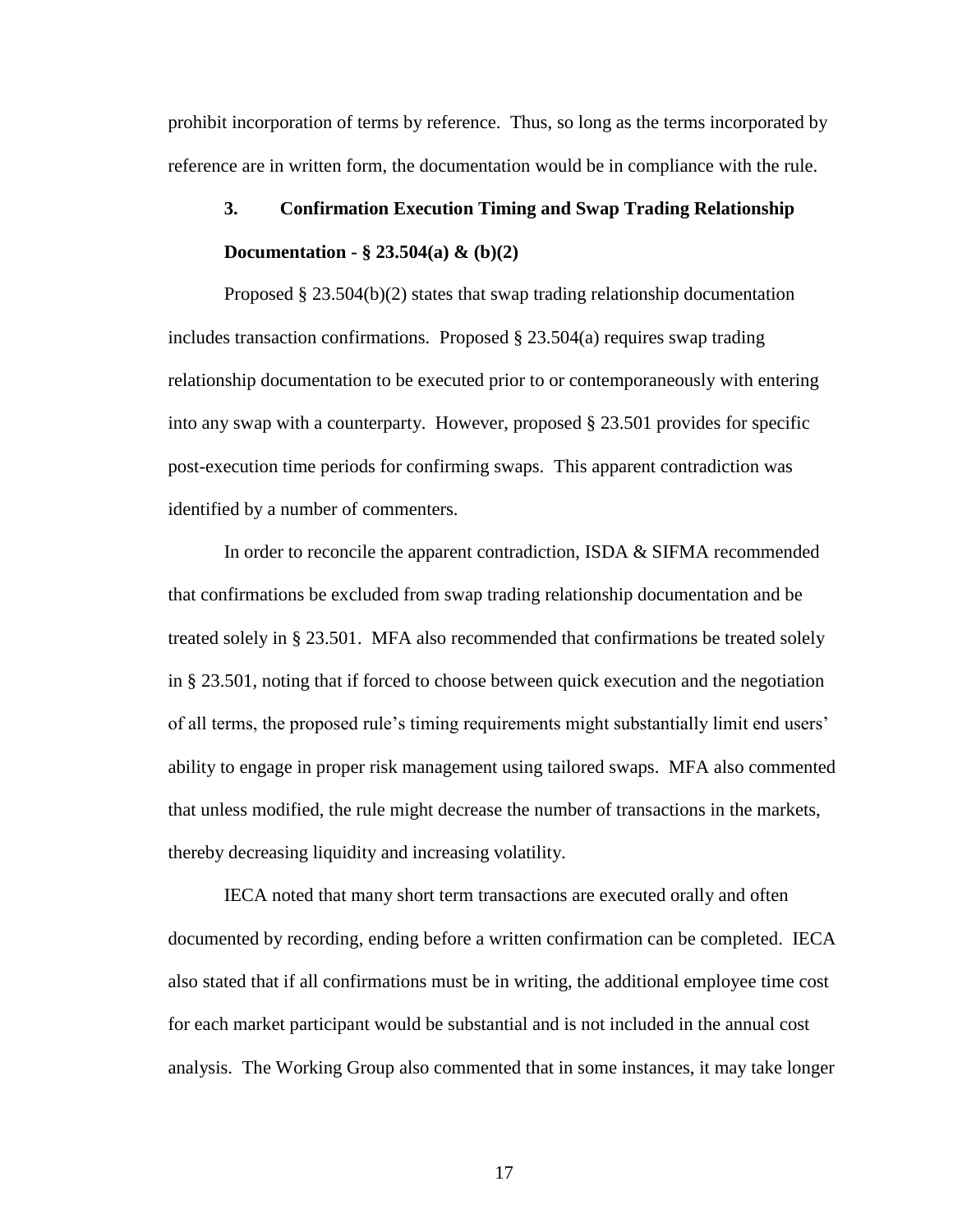to negotiate a written confirmation for a swap or complete the necessary mid- and backoffice processes than the planned duration of the swap at issue. IECA recommended that proposed  $\S 23.504(b)(2)$  be modified by adding at the end, "which confirmations need not be in writing."

MetLife commented that the requirement to document "all" terms of a trading relationship is overly burdensome. MetLife believes the documentation subject to regulation should be clarified to mean two sets of documents: a master agreement, credit support arrangement and master confirmation agreement and second, transaction specific confirmations. The confirmations can include any trade specific terms including specific valuation methodologies or inputs not already contained in the master documentation. Differentiation would assist with clarity for policies and procedures and with the audit requirements.

The Coalition for Derivatives End-Users and The Working Group commented that the rule may require pre-trade negotiation and disadvantage the party that is most sensitive to the timing of the swap in such negotiations. The Working Group believes such party may have to accept less than favorable terms in order to execute within its desired time frame, and that the rule would make it very difficult for parties to enter into short-term swaps. The Coalition for Derivatives End-Users point out that end-users often trade by auction and given the low probability of winning, SDs will not want to incur the expense of negotiating documents in advance. The Coalition for Derivatives End-Users also point out that even where established relationships exist, newly formed affiliates may trade based on existing expectations, but without the documents fully executed.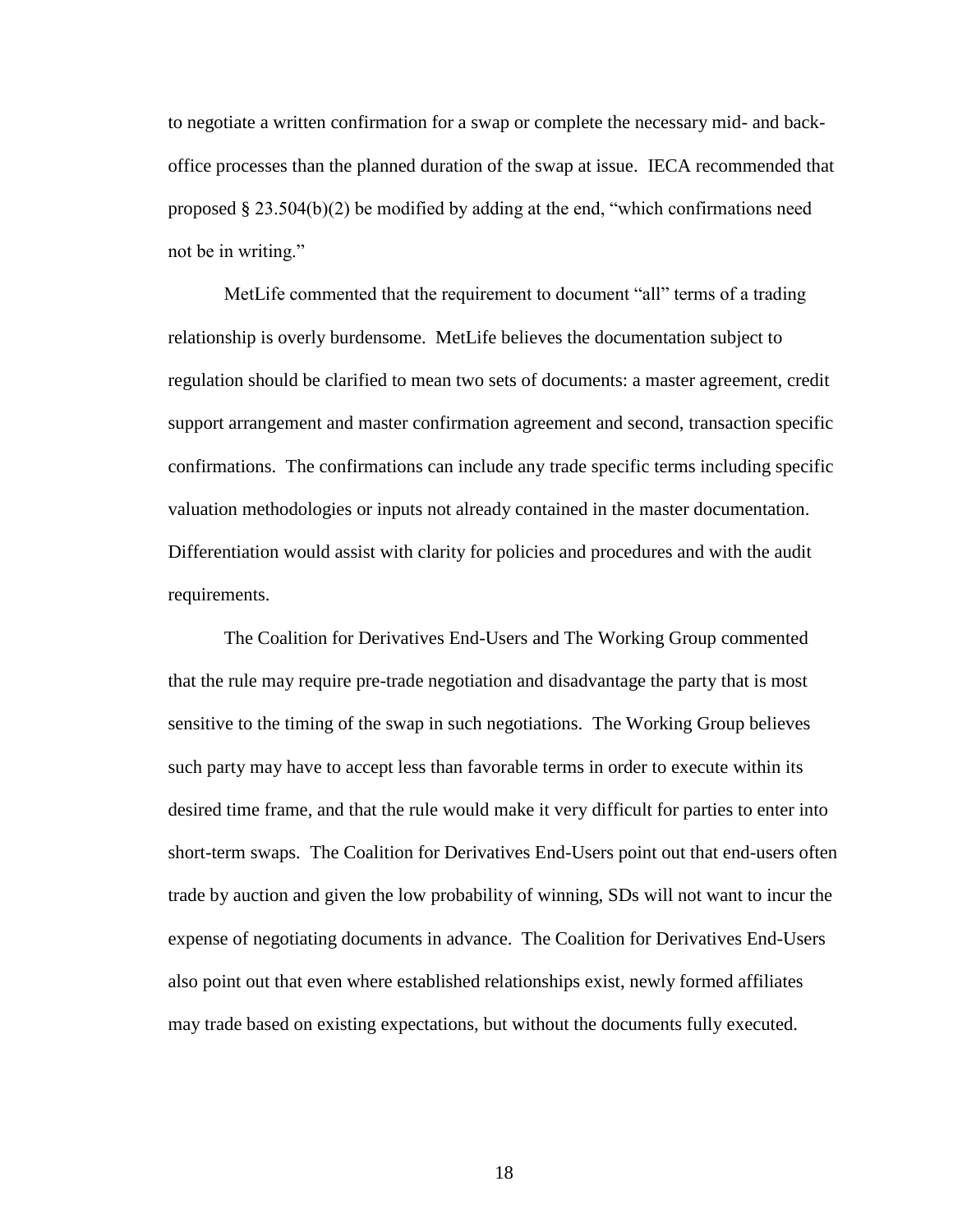On the other hand, CIEBA commended the Commission for including all terms in swap trading relationship documentation. CIEBA believes this approach will minimize the potential for disputes over swap terms during the confirmation process caused by the introduction of new "standard" terms after the swap is executed, which CIEBA stated is a frequent occurrence. CIEBA recommended that the Commission confirm in its final rules that the requirement that documentation "shall include all terms governing the trading relationship between the swap dealer or major swap participant and its counterparty" would require all terms to be in writing prior to or at the time of entering into the swap transaction, except for terms such as price, quantity and tenor, that are customarily agreed to contemporaneously with entering into a swap transaction. CIEBA recommended that the rule require these remaining terms to be documented in writing contemporaneously with entering into the swap transaction.

Having considered these comments, the Commission has determined that proposed  $\S 23.504(a)$  should be clarified with respect to the inclusion of swap confirmations in swap trading relationship documentation. The Commission is therefore modifying the proposed rule to make clear that the timing of confirmations of swap transactions is subject to § 23.501, and that swap trading relationship documentation other than confirmations of swap transactions is required to be executed prior to or contemporaneously with entering into any swap transaction.

The Commission does not, however, agree with commenters suggesting that terms governing a swap or a trading relationship need not be in writing. The Commission recognizes that binding swap contracts may be created orally under applicable law and the rule does not affect parties' ability to enforce such contracts. However, an orderly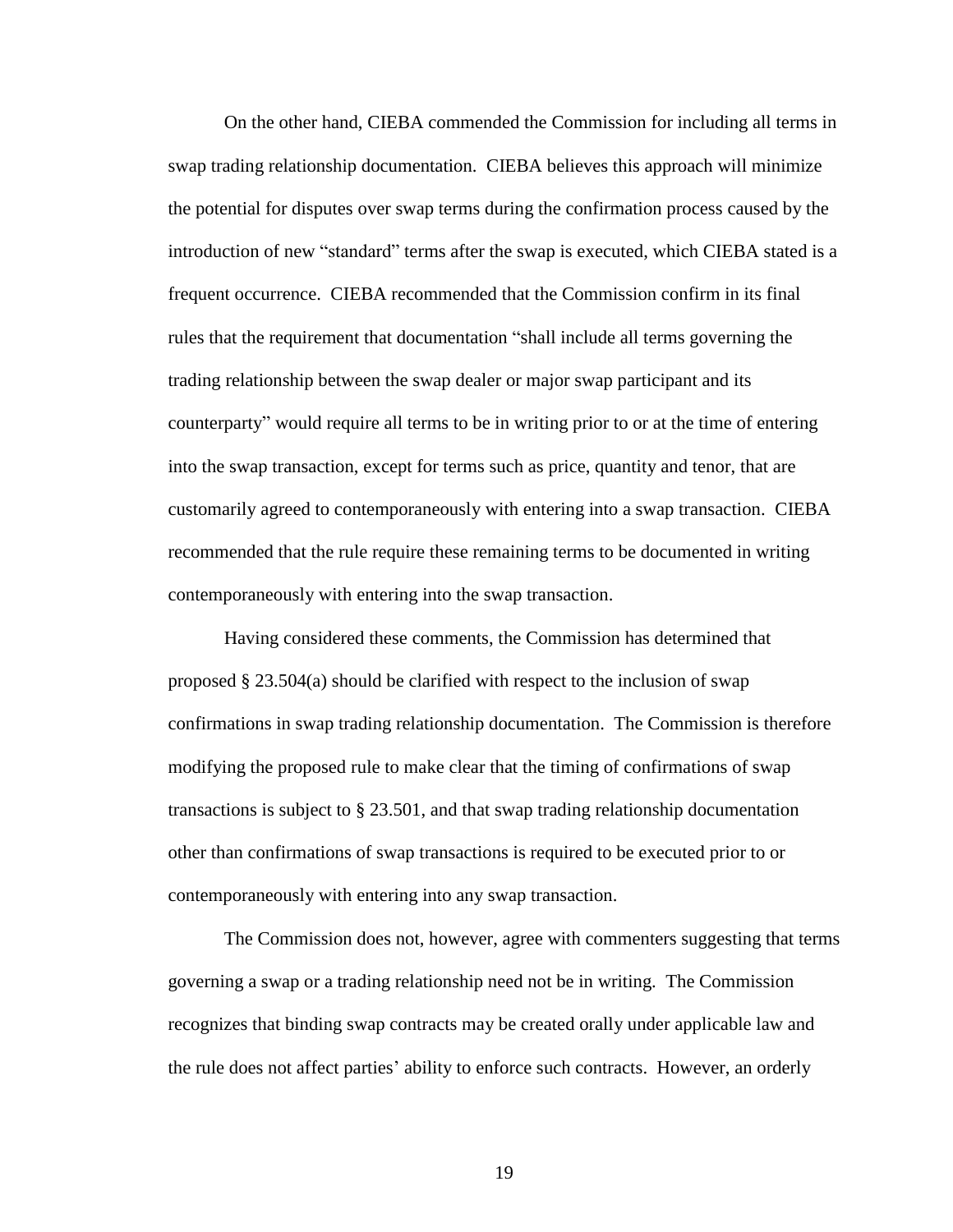swap market and the goal of reducing operational risk require that such oral contracts be appropriately documented as soon as possible. In response to the comments of CIEBA, the Commission believes the modifications to the confirmation time periods in § 23.501 discussed below adequately address CIEBA's concerns. Given the foregoing, the Commission is modifying proposed § 23.504(a) to read as follows:

(a) Policies and procedures. Each swap dealer and major swap participant shall establish, maintain, and follow written policies and procedures reasonably designed to ensure that the swap dealer or major swap participant executes written swap trading relationship documentation with its counterparty that complies with the requirements of this section. The policies and procedures shall be approved in writing by senior management of the swap dealer and major swap participant, and a record of the approval shall be retained. Other than confirmations of swap transactions under § 23.501, the swap trading relationship documentation shall be executed prior to or contemporaneously with entering into a swap transaction with any counterparty, other than a derivatives clearing organization.

### **4. Swap Trading Relationship Documentation among Affiliates**

The proposed regulations did not include an exemption or different rules for documenting swap trading relationships between affiliates. Shell Energy North America (Shell) commented that an end user trading with an affiliated SD/MSP does not have valuation, trade, and documentation risks that nonaffiliated entities may have, that such transactions only allocate risk within the legal entity, and, accordingly, affiliate transactions should be exempted from the documentation rules.

The Commission is not persuaded that the risk of undocumented (and therefore objectively indiscernible) terms governing swaps is obviated because the trading relationship is with an affiliate. The Commission has regulatory interests in knowing or being able to discover the full extent of a registered SD's or MSP's risk exposure, whether to external or affiliated counterparties, and is not modifying the rule in response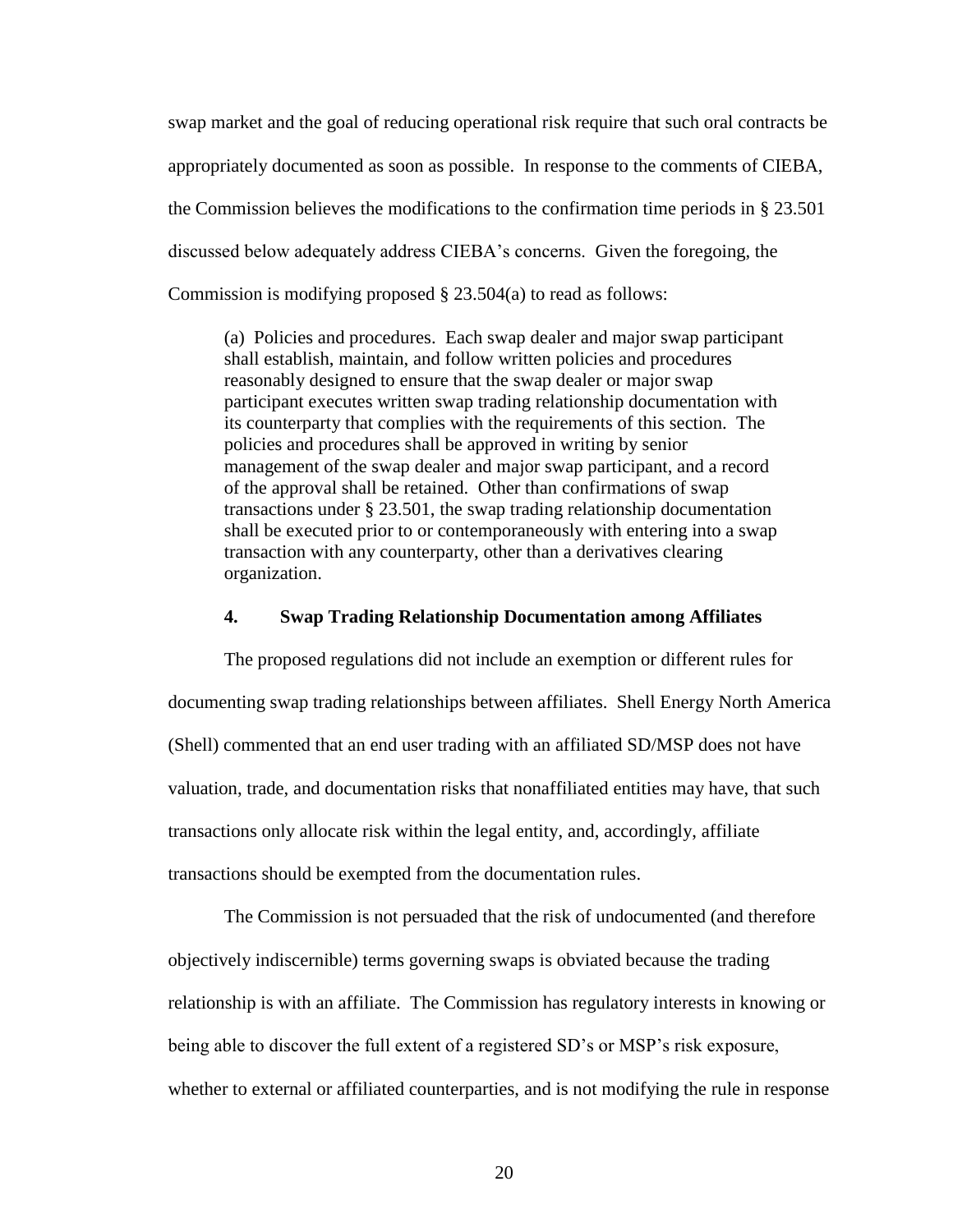to this comment. The Commission observes that to the extent certain risks are not present in affiliate trading relationships, the documentation of the terms related to such risks should be non-controversial and easily accomplished. For example, because affiliates are generally under common control, the documentation of an agreement on valuation methodologies should not require extensive negotiation as it may between non-affiliated counterparties.

### **5. Use of "Enforce" in Proposed § 23.504(a)**

Proposed § 23.504(a) required that each SD and MSP establish, maintain, and enforce policies and procedures designed to ensure that prior to or contemporaneously with entering into a swap transaction, it executes swap trading relationship documentation that complies with the rules.

CEIBA questions what is intended by the requirement for SDs and MSPs to "enforce policies and procedures" in  $\S 23.504(a)$ . CEIBA believes the use of the term "enforce" with respect to SDs' and MSPs' procedures is contrary to the Dodd-Frank Act, because it implies that such procedures have the force of law and can be imposed on counterparties absent mutual agreement. CIEBA recommended that the word "enforce" should be deleted.

Having considered this comment, the Commission is modifying the proposed rule by replacing the term "enforce" with the term "follow." The intent of the term "enforce" in the proposed rule was to require SDs and MSPs to in fact follow the policies and procedures established to meet the requirements of the proposed rule, rather than to enforce its internal policies and procedures against third parties.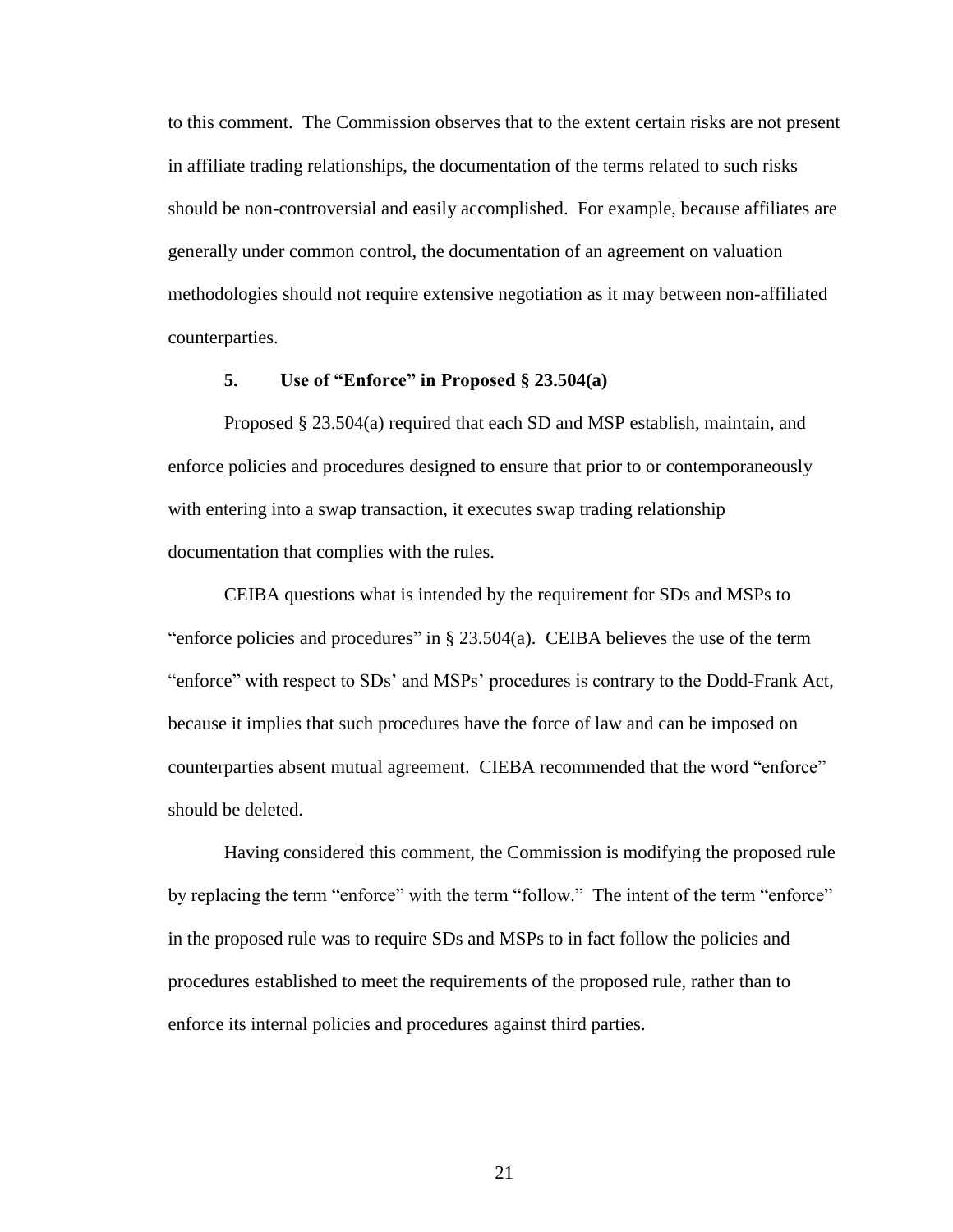### **6. Payment Obligation Terms - § 23.504(b)**

In the Documentation NPRM, the Commission asked whether the proposed rules should specifically delineate the types of payment obligation terms that must be included in the trading relationship documentation.

CIEBA commented that the Commission need not dictate every term that must appear in swap trading relationship documentation, and that it is important to defined benefit plans to be able to negotiate payment obligation terms in their documentation.

The Commission agrees with CIEBA on this issue and has not modified the rule to further define the types of payment obligation terms required to be specified in swap trading relationship documentation.

### **7. Additional Requirements for Events of Default and Termination Events**

In the Documentation NPRM, the Commission asked whether the requirement for agreement on events of default or termination events should be further defined, such as adding provisions related to cross default.

The Coalition for Derivatives End-Users commented that the ISDA documentation sufficiently addresses these issues and that parties should be allowed to negotiate these terms bilaterally so the Commission need not further define such terms. CIEBA agreed that parties should be allowed to negotiate these terms bilaterally so the Commission need not further define such terms.

The Commission agrees with the commenters on this point and has not modified the rule to further define the types of events of defaults and termination events required to be specified in swap trading relationship documentation.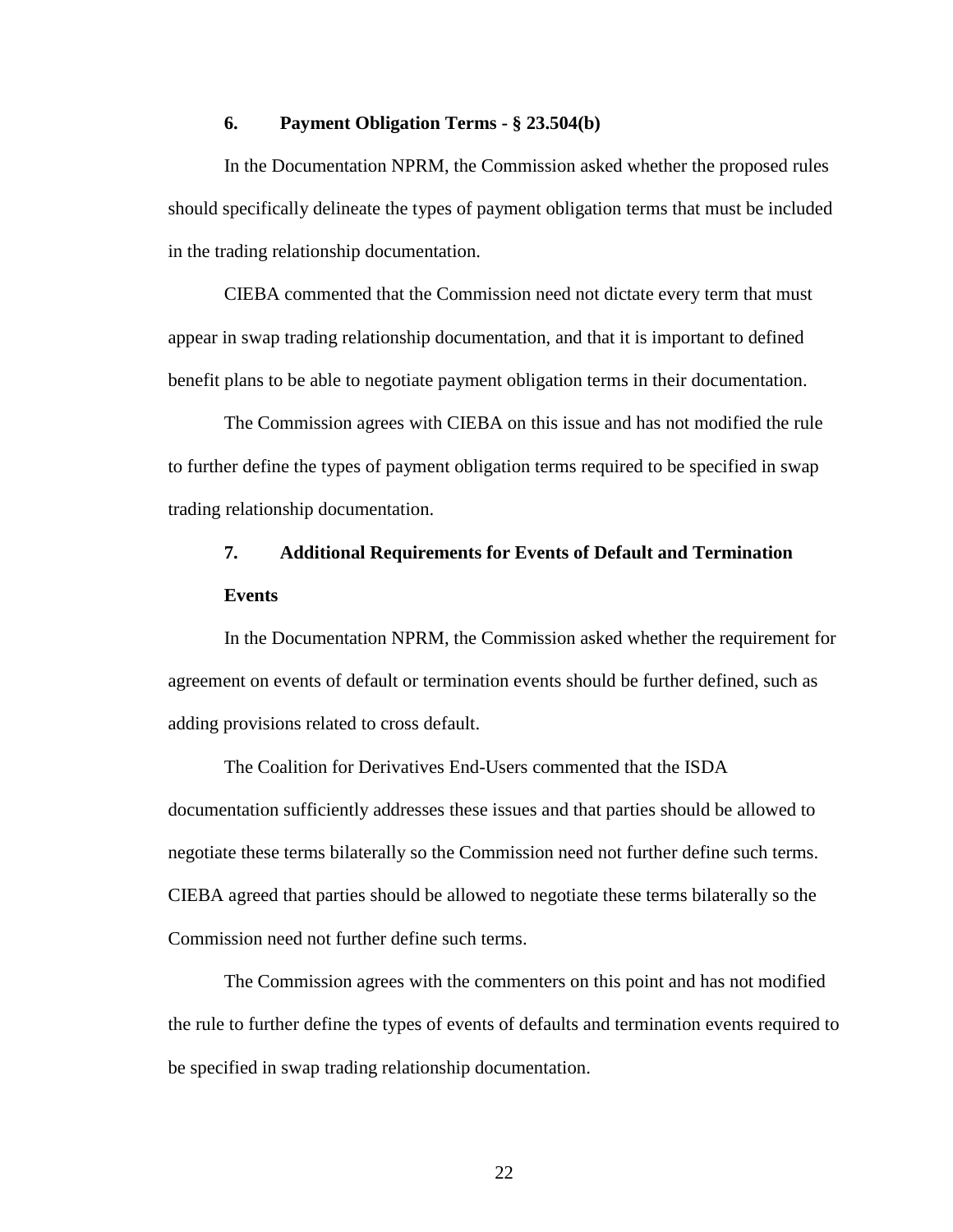## **8. Senior Management Approval of Documentation Policies and Procedures - § 23.504(a)**

Proposed § 23.504(a) required SDs' and MSPs' documentation policies and procedures to be approved in writing by senior management of the SD or MSP.

The Working Group raised a concern that this requirement will be used to the negotiating advantage by SDs and MSPs who will claim that the form of documentation had been approved for regulatory purposes and cannot be changed without a prohibitively lengthy internal approval process. In addition, The Working Group argued that rigid documentation standards that must be approved by senior management could severely limit the flexibility of SDs, ending the ability of end users to obtain customized swaps in a timely manner. The Working Group recommended that the Commission allow current practice to continue where trading managers can authorize deviations from standard trade documentation so long as such amendment does not violate the overarching policies and procedures set by internal management authorized by the governing body.

MFA similarly commented that the senior management approval requirement, together with the cumulative effect of the proscriptive documentation rules, may lead to the institutionalization of the terms favored by SDs and MSPs. As a result, MFA is concerned that SDs and MSPs will compel their customers to accept unfavorable terms or forego time-sensitive market opportunities. Accordingly, MFA recommended that each party should be free to assess requisite approval levels for various kinds of swap activity based on its unique organizational structure.

IECA commented that review by senior management is an unnecessary use of management time. Most SDs and MSPs have risk management policies that provide a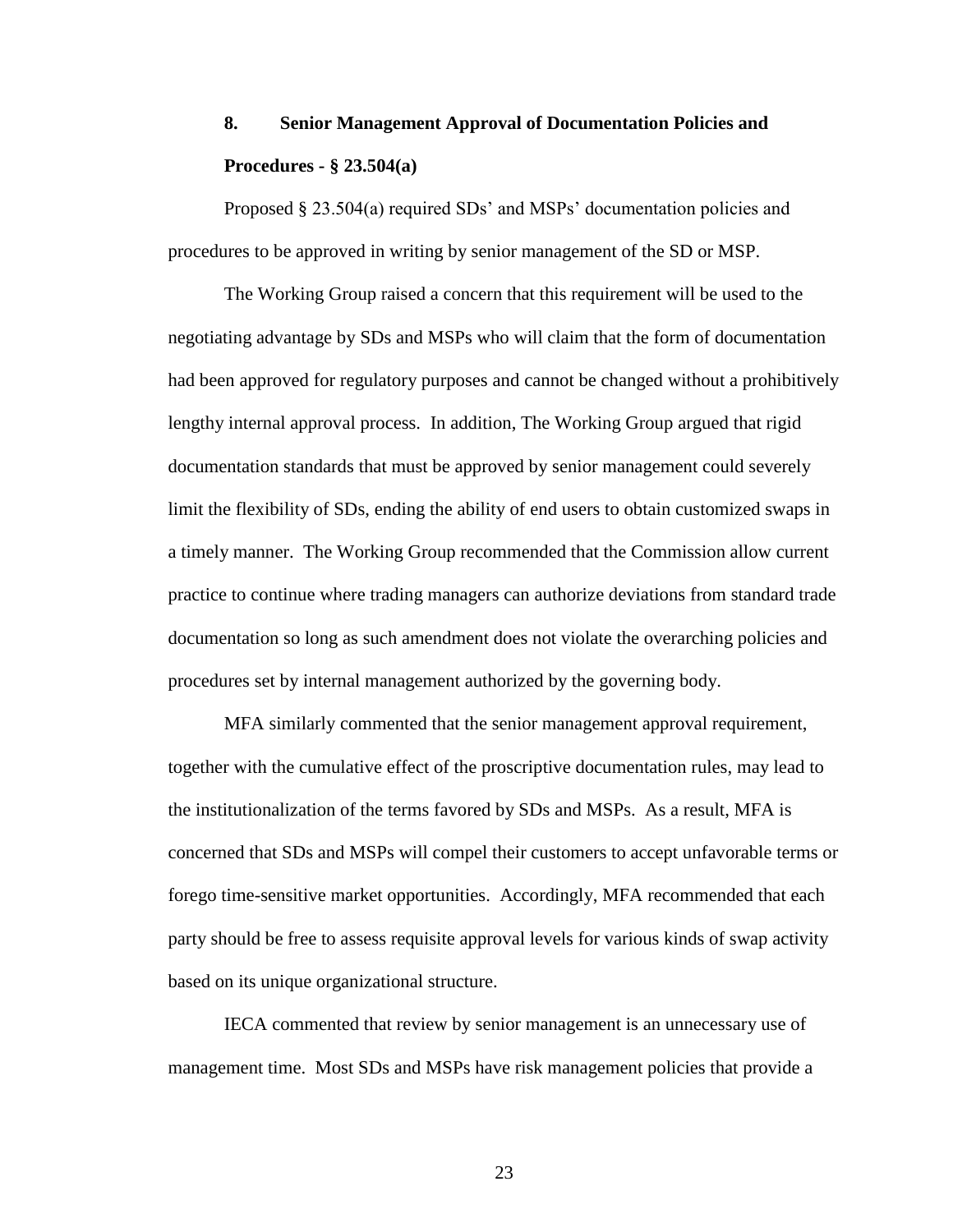framework for elevating issues through levels of management as applicable. By requiring senior management to review too many modifications, many that can be reviewed by lower levels with appropriate expertise, it is likely that senior management may actually miss the major issues that should get attention. Also, IECA argued that the chilling effect of the rule could stifle risk management efforts, innovation, and increase counterparty risk as review processes become too rigid in order to comply with regulatory requirements.

The Commission is not modifying the rule based on these comments. The commenters' concerns are overly broad because the rule requires senior management of SDs and MSPs to approve the "policies and procedures" governing swap trading documentation practices, not to approve each agreement, transaction, or modifications thereto. The rule does not prohibit SDs and MSPs from establishing policies and procedures instituting a framework for elevating issues through a hierarchy of management as each sees fit, so long as such framework has been approved in writing by senior management.

### **9. Dispute Resolution Procedures - § 23.504(b)(1)**

Proposed § 23.504(b)(1) required SDs' and MSP's swap trading relationship documentation to include dispute resolution procedures. In the Documentation NPRM preamble, the Commission asked whether the proposed rules should include specific requirements for dispute resolution (such as time limits), and if so, what requirements are appropriate for all swaps.

ISDA & SIFMA objected that the requirement that the parties agree to dispute resolution procedures is not authorized by the Dodd-Frank Act and that denying parties to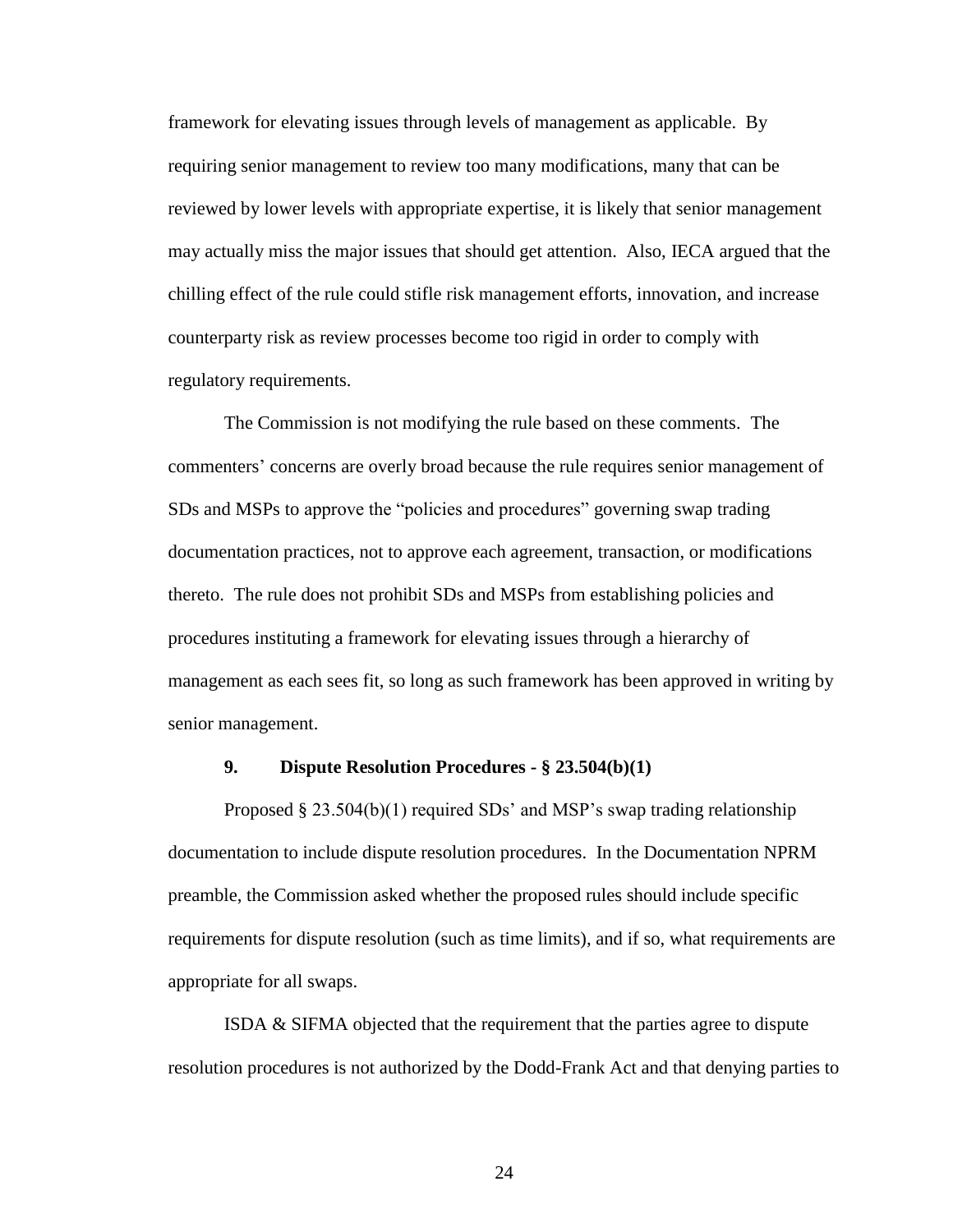a swap access to the judicial system is not a measure that should be taken lightly or without Congressional consideration. Similarly, IECA believes the proposed regulations for dispute resolution are too specific and could violate separation of powers under the Constitution.

On the other hand, CIEBA responded that the rules should not include specific requirements, with the exception of requiring the availability of independent valuation agents that are agreed upon by the parties. CIEBA recommended that the Commission propose only a set of fair and even-handed principles for resolving disputes.

In response to these comments, the Commission is modifying the proposed rule to delete the term "procedures" from the requirement that swap trading relationship documentation include "terms addressing . . . dispute resolution procedures." The Commission notes that the rule as proposed was not intended to require SDs and MSPs to agree with their counterparties on specific procedures to be followed in the event of a dispute, but rather to require that dispute resolution be addressed in a manner agreeable to both parties, whether it be in the form of specific procedures or a general statement that disputes will be resolved in accordance with applicable law. The Commission believes that some form of agreement on the handling of disputes between SDs, MSPs, and their counterparties will be essential to ensuring the orderly operation of the swaps market.

### **10. Documentation of Credit Support Arrangements - § 23.504(b)(3)**

Proposed  $\S 23.504(b)(3)$  required that the swap trading relationship documentation include certain specified details of the credit support arrangements of the parties.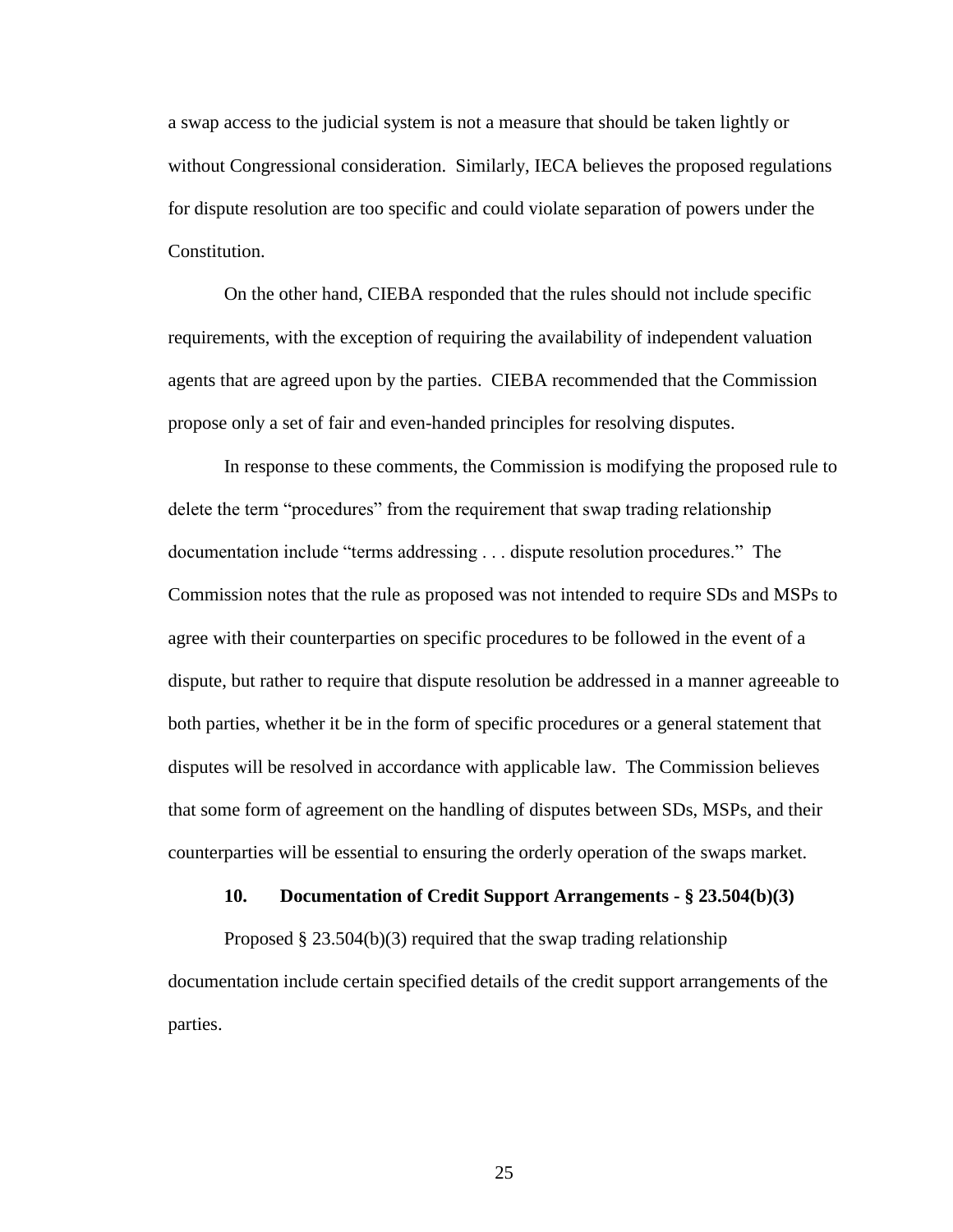Better Markets recommended that the Commission revise the proposed rule to require documentation of the terms under which credit may be extended to a counterparty by a registrant in the form of forbearance from funding of margin and the cost of such credit extension, arguing that such credit extension and the cost thereof, which is embedded in the price of a swap, seriously impairs the transparency of the market by concealing the true price of a swap divorced from the cost of credit.

Michael Greenberger commented that leaving terms and rules regarding credit extension and transactional fees to subjective desires of market participants will be counterproductive. Mr. Greenberger supports the comment letter by Better Markets, Inc., which urges the Commission to propose definitive rules requiring documentation of credit extension and transactional fees.

COPE asked the Commission to clarify that the rule requires trading documentation to include any applicable margin provisions and related haircuts, but does not require margining and haircuts unless agreed by the parties. IECA echoed the COPE comment, stating that the proposed rule is unclear whether parties can enter into a swap that requires no margin, as is contemplated in the Dodd Frank Act.

CIEBA commented that proposed  $\S 23.504(b)(3)$  should be clarified by adding the words "if any" to the end of each of subsections (i) through (iv) to make clear that end users are not required to post initial margin or allow rehypothecation.

Having considered these comments, the Commission is of the view that the proposed rule was not intended to require margin or related terms where such are not required pursuant to other Commission regulations or the applicable regulations adopted by prudential regulators. The proposed rule was intended to require written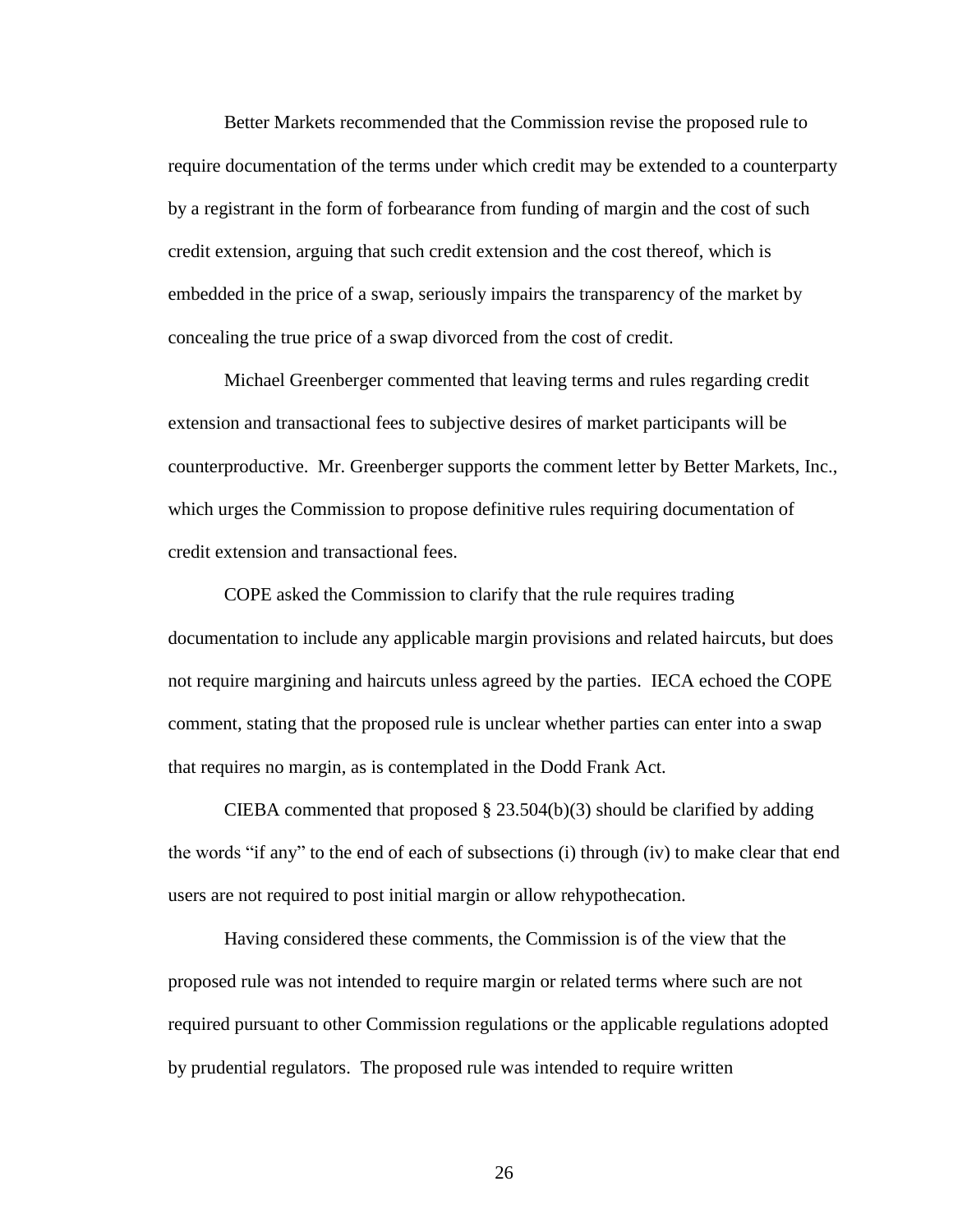documentation of any credit support arrangement, whether that be a guarantee, security agreement, a margining agreement, or other collateral arrangement, but only to require written documentation of margin terms if margin requirements are imposed by Commission regulations, the regulations of prudential regulators, or are otherwise agreed between SDs, MSPs, and their counterparties. Thus, in response to commenters' requests for clarification, the Commission is modifying the proposed rule as recommended by CIEBA by adding "if any" at the end of each of subsections (i) through (iv) of § 23.504(b)(3). The Commission expects that other forms of credit support arrangements will be documented in accordance with the rule as well.

However, the Commission is not revising the rule to enumerate the terms of any extension of credit that are required to be included in the documentation, as recommended by Better Markets. The Commission believes that the rule, as proposed and as adopted by this release, already requires documentation of initial and variation margin requirements, which necessarily will entail documentation of any extension of credit, i.e., the documentation will reflect whether margining is subject to any credit extension threshold. Thus, to the extent applicable, credit support arrangements must include, at a minimum, the maximum amount of credit to be extended, the method for determining how much credit has been extended, and any term of the facility and early call rights. During negotiations regarding credit support arrangements, counterparties would be well-served to address issues related to the embedded cost of credit. The Commission also observes that transactional fees are required to be disclosed under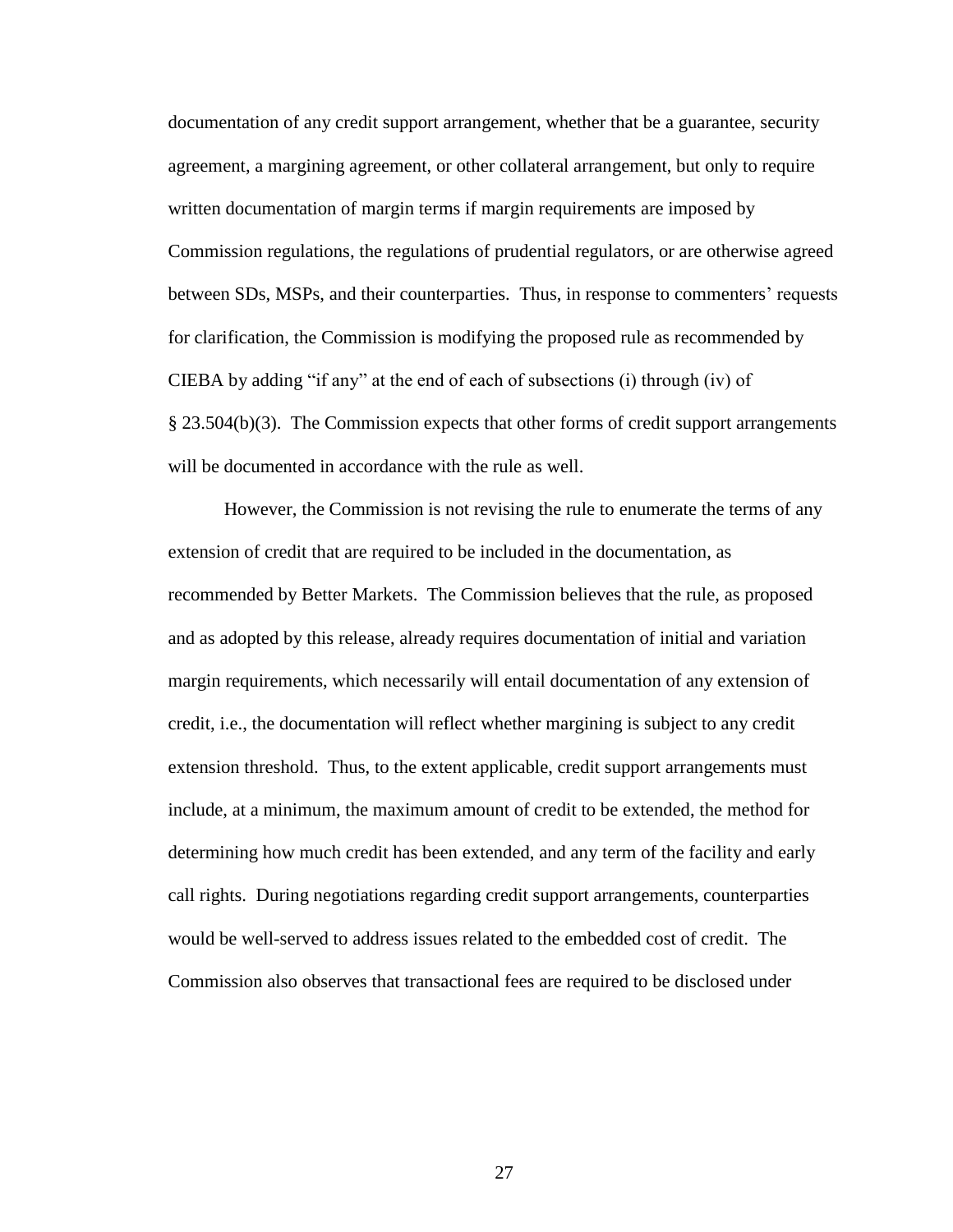§ 23.431 of the Business Conduct Standards for SDs and MSPs Dealing with Counterparties.<sup>8</sup>

# **11. Legal Enforceability of Netting and Collateral Arrangements - § 23.504**

The proposed regulations did not require SDs and MSPs to document the legal enforceability of netting and collateral arrangements in the swap trading relationship documentation.

In this regard, Volvo Financial Services Europe (Volvo) recommended that the Commission adopt a rule that states clearly that credit support arrangements should include legal opinions (updated annually) verifying the perfection of security interests in collateral supporting net exposures. Volvo argued that lack of legal certainty contributed to losses in the 2008 financial crisis where counterparties discovered that un-perfected security interests resulted in the unenforceability of pledged collateral. Specifically, Volvo recommended that the Commission revise the proposed rules to require: (i) mandatory collateralization, (ii) robust legal opinions (updated annually) on enforceability of collateral arrangements, (iii) zero risk weighting if robust legal opinions are obtained, and (iv) regular collateral audits by the Commission to ensure that market participants perform the perfection formalities of security interests.

Although the Commission agrees with the commenter that SDs and MSPs should support their collateral arrangements with all necessary legal analysis, the Commission

 $\overline{a}$ 

<sup>&</sup>lt;sup>8</sup> See Subpart H of Part 23 of the Commission's Regulations, Business Conduct Standards for Swap Dealers and Major Swap Participants with Counterparties, 77 FR 9734, 9824 (Feb. 17, 2012). In addition, to the extent that any cost of credit may be embedded in the price of a swap, the Commission believes that the disclosure of the mid-market mark, which must be disclosed when an SD or MSP discloses the price of a swap, will facilitate greater transparency concerning the embedded cost of credit. Id. at 9765-66 (discussing new  $\S$  23.431(a)(3)(i)).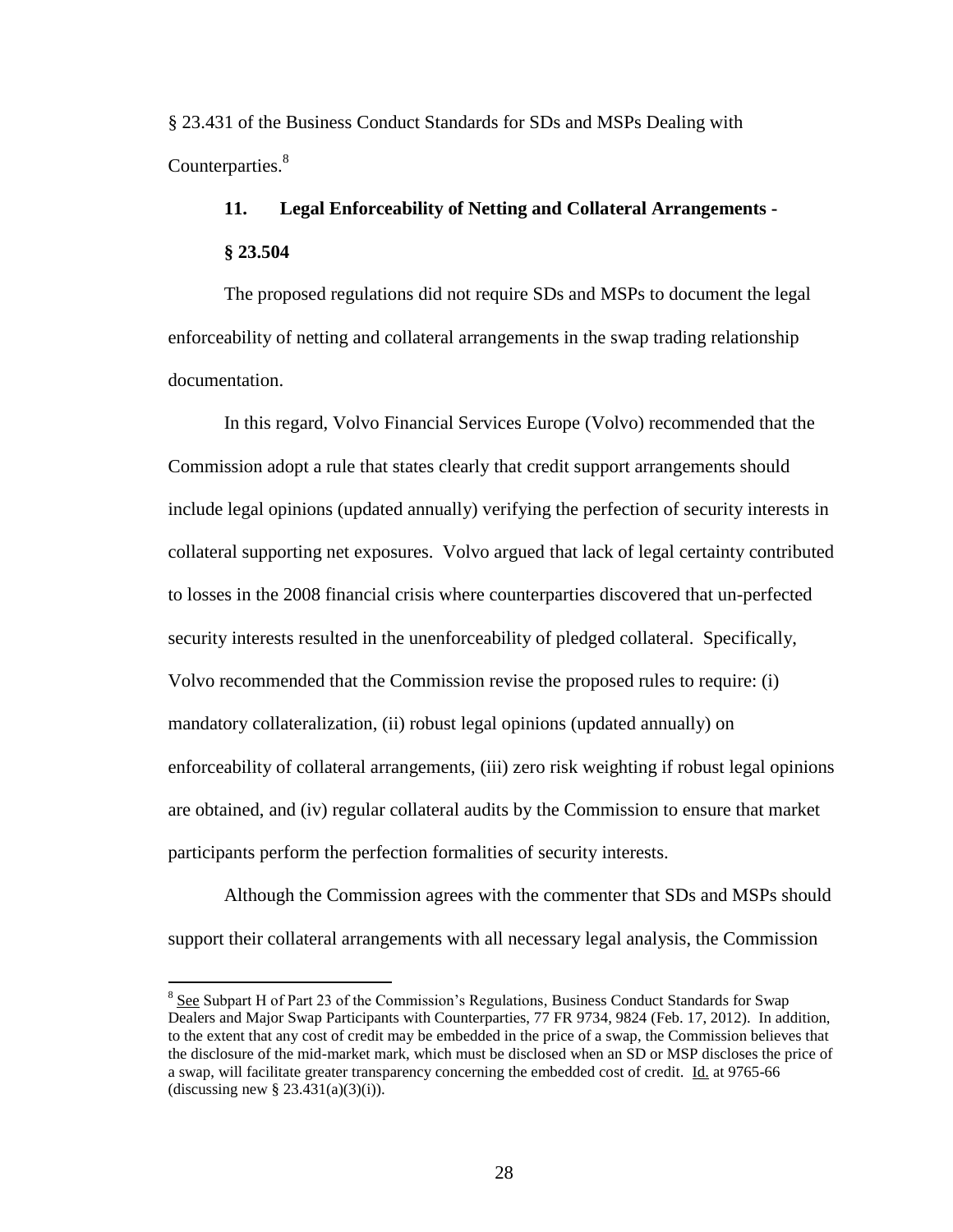has not made any changes to the proposed rule based on this comment because the Commission believes (1) Volvo's concerns regarding margining of uncleared swaps are addressed in the Commission's proposed margin rules, or the prudential regulators' proposed margin rules, as applicable, and (2) Volvo's concerns regarding the legal enforceability of collateral arrangements is addressed in risk management rules adopted by the Commission in February,  $2012.<sup>9</sup>$ 

### **12. Valuation Methodology Requirement - § 23.504(b)(4)**

Proposed § 23.504(b)(4) required that the swap trading relationship documentation of each SD and MSP with their counterparties include an agreement in writing on the methods, procedures, rules, and inputs for determining the value of each swap at any time from execution to the termination, maturity, or expiration of such swap.

### **a. Comments Received**

 $\overline{a}$ 

Twenty of the comment letters received by the Commission addressed the proposed valuation requirement in  $\S 23.504(b)(4)$ . Many of those comments raised similar concerns about the proposal, as summarized thematically, below:

The Working Group, ISDA & SIFMA, FSR, White & Case, Morgan Stanley, COPE, MFA, IECA, FHLBs, Hess Energy Trading Company, LLC (Hess), Riverside Risk Advisors LLC, and Edison Electric Institute (EEI) commented that valuation disputes provide valuable information to both market participants and regulators about pricing dislocations and associated credit risks and a static, rigid valuation methodology

 $9 \text{ See } 17 \text{ CFR } 23.600(c)(4)(v)(A)$  requiring SDs and MSPs to establish policies and procedures to monitor and manage legal risk, including policies and procedures that take into account determinations that transactions and netting arrangements entered into have a sound legal basis. 77 FR 20128, 20206 (Apr. 3, 2012).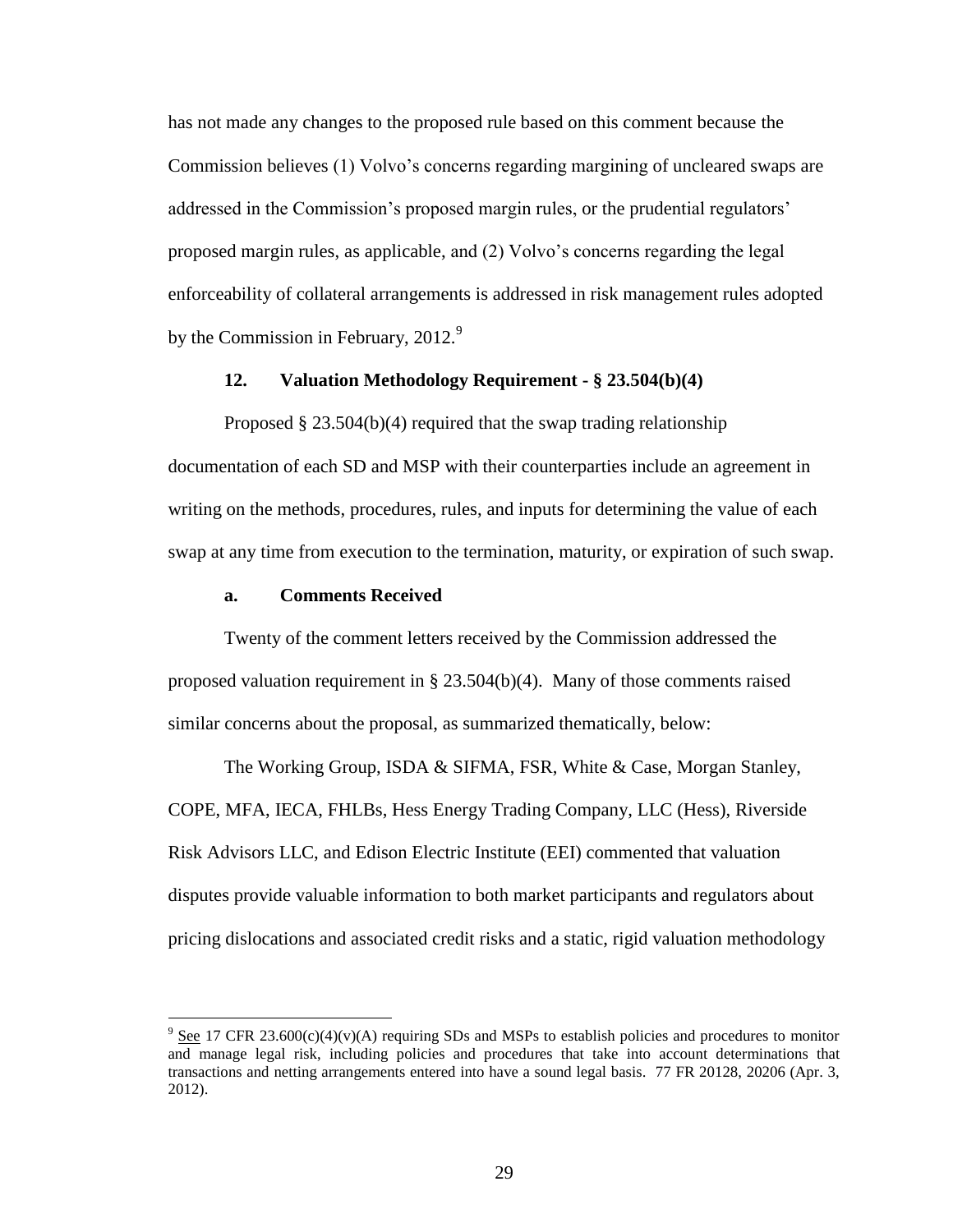necessarily produces values that become increasingly outdated over time and could impede the transmission of this important risk information.

The Working Group, ISDA & SIFMA, FSR, Markit, Freddie Mac, COPE, MFA, FHLBs, CIEBA, EEI, and the Coalition of Derivatives End Users commented that requiring agreement on valuation methodologies and set alternative methods will materially increase the pre-execution negotiating burden without an offsetting benefit and agreement on models for complex swaps would require negotiations that could take sophisticated professionals months to complete, if such could be completed at all.

The Working Group, FSR, OCC, and Markit commented that it is impossible to state valuation methodologies with the required specificity without disclosing proprietary information about the parties' internal models.

OCC and Hess commented that requiring agreement on valuation methodologies may discourage development of more refined, dynamic swap valuation models, which would lead to use of less sophisticated or vanilla models that are less accurate than their proprietary counterparts.

ISDA & SIFMA and IECA commented that agreeing on a methodology that could survive the loss of any input to the valuation is wholly unworkable, will diminish standardization as parties negotiate bespoke approaches to valuation, and will undermine legal certainty if the valuation methodology is determined not to be adaptable to all circumstances.

COPE, FHLBs, MFA, EEI, and Markit commented that there is no business need for swap-by-swap valuation formulas because valuation of exposures with counterparties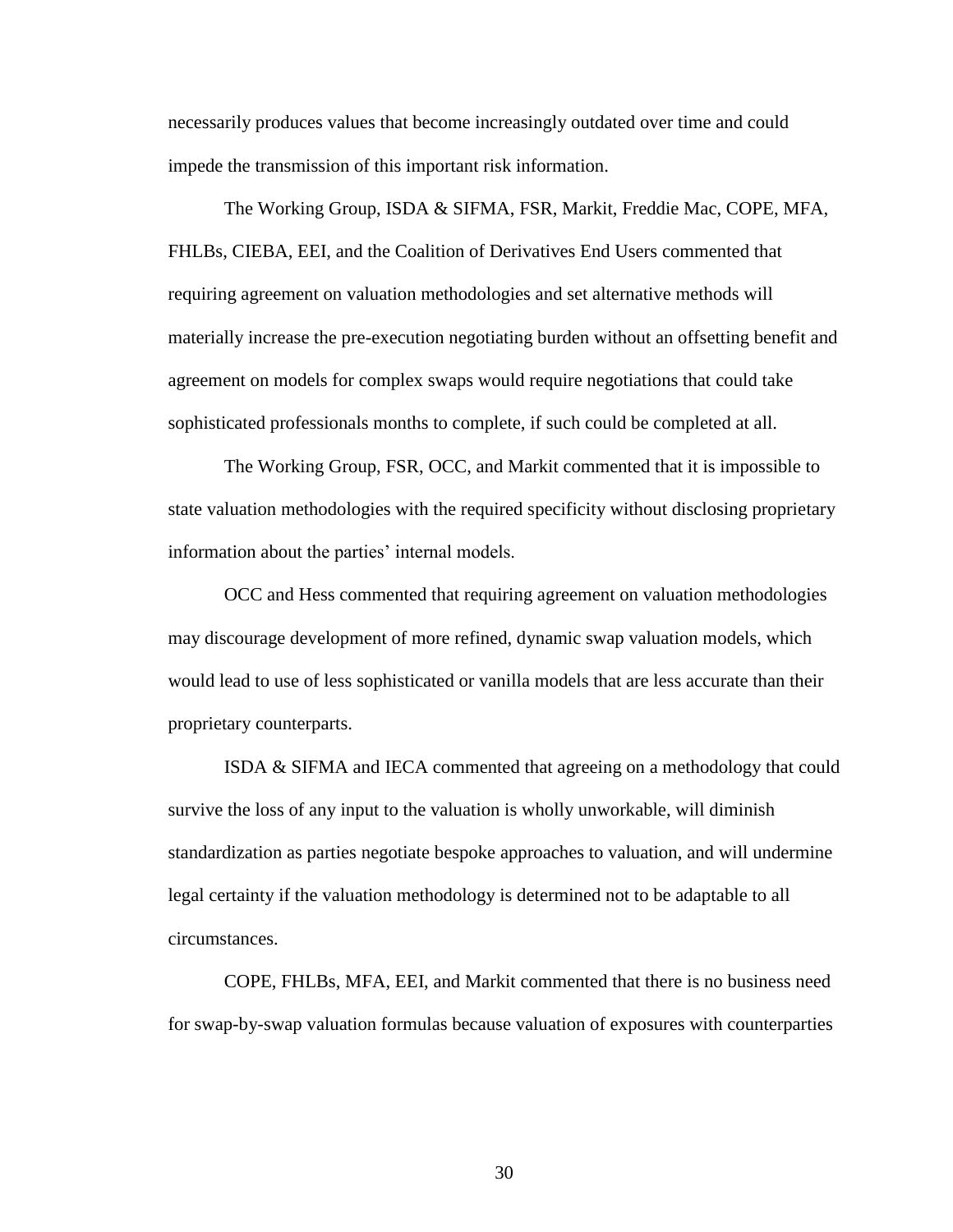is usually conducted on a portfolio basis and documented in a master agreement, and that agreement on swap-by-swap valuation formulas also is likely to disrupt trading.

Several commenters also recommended alternative approaches to the valuation requirement. The Working Group, Morgan Stanley, MFA, IECA, FHLBs, CIEBA, and MetLife suggested that the focus of the rule should be on the valuation dispute resolution process rather than valuation methodologies that include fallback alternatives and other static terms. MetLife specifically recommended that the Commission establish "mandatory dispute resolution guidelines" that include a requirement for a third party arbiter after a set period of time.

With respect to valuation methodologies, CIEBA and Chris Barnard recommended that the rule require SDs to value swaps on the basis of transparent models that can be replicated by their counterparty. The Working Group requested that the Commission clarify that parties are permitted to use different valuation methodologies under different circumstances (i.e., mid-market valuation for collateral purposes and replacement cost valuation for terminations). Markit and MFA requested that the Commission clarify that parties may rely on a more general set of inputs, models, and fallbacks for valuation purposes, rather than the exhaustive fallbacks required by the rule. White & Case and IECA recommended that the Commission permit parties to change the valuation method and inputs as the market changes over time. Freddie Mac suggested that the rule should provide that the valuation methodology requirement can be satisfied by executing industry standard documentation that provides for a commercially reasonable valuation methodology. The Coalition of Derivatives End Users, IECA, and Chris Barnard recommended that proprietary inputs be allowed under the rule.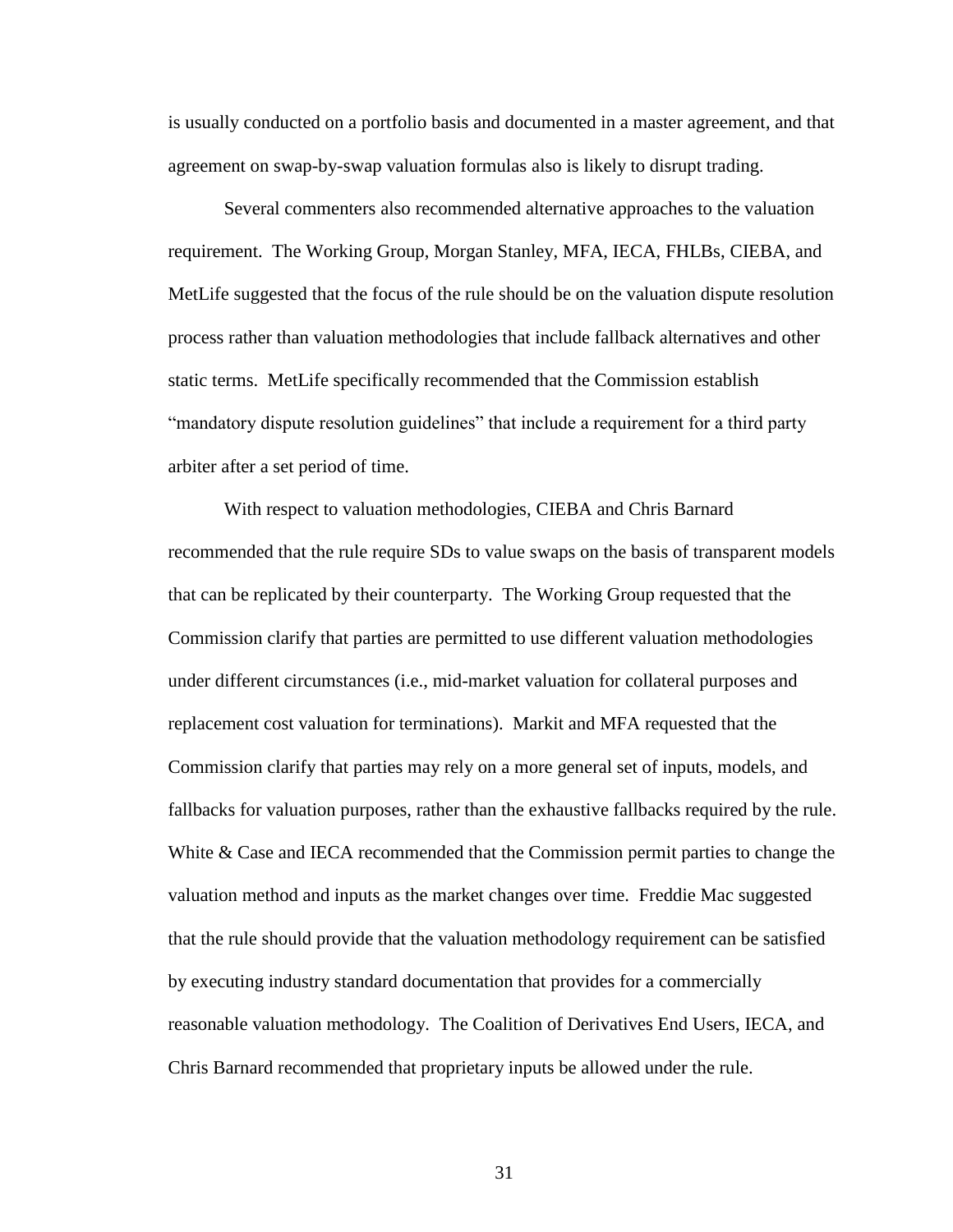More generally, FSR recommended that the Commission withdraw the proposed valuation requirement until the Commission has the time to conduct a thorough study, including a comprehensive cost-benefit analysis, whereas Markit recommended that the rule be modified to explicitly allow parties to comply with the rule by agreeing that an independent third party may provide any or all of the elements required to agree upon the valuation of swaps. The Coalition of Derivatives End Users recommended that the Commission change the rule to require SDs and MSPs to provide commercially reasonable information to substantiate its valuations upon an end user's request, instead of requiring extensive pre-trade documentation of valuation methodology.

The Working Group recommended that the Commission modify the rule to provide that the valuation requirements for cleared swaps or swaps executed on a trading facility should be satisfied by referencing the price provided by the relevant DCO or facility, while Markit recommended that the Commission clarify that neither prices of recently executed transactions or any other single pricing input should be regarded as preferable inputs for the valuation of swaps and explicitly permit parties to use pricing sources other than DCOs, even for cleared swaps.

A number of commenters supported the rule. Chris Barnard strongly supported the requirement that the agreed methods, procedures, rules and inputs constitute a "complete and independently verifiable methodology for valuing each swap entered into between the parties," and that the methodology must include alternatives "in the event that one or more inputs to the methodology become unavailable or fail." Mr. Barnard also supported the requirement for SDs and MSPs to "resolve a dispute over the valuation of a swap within one business day." Michael Greenberger generally supported the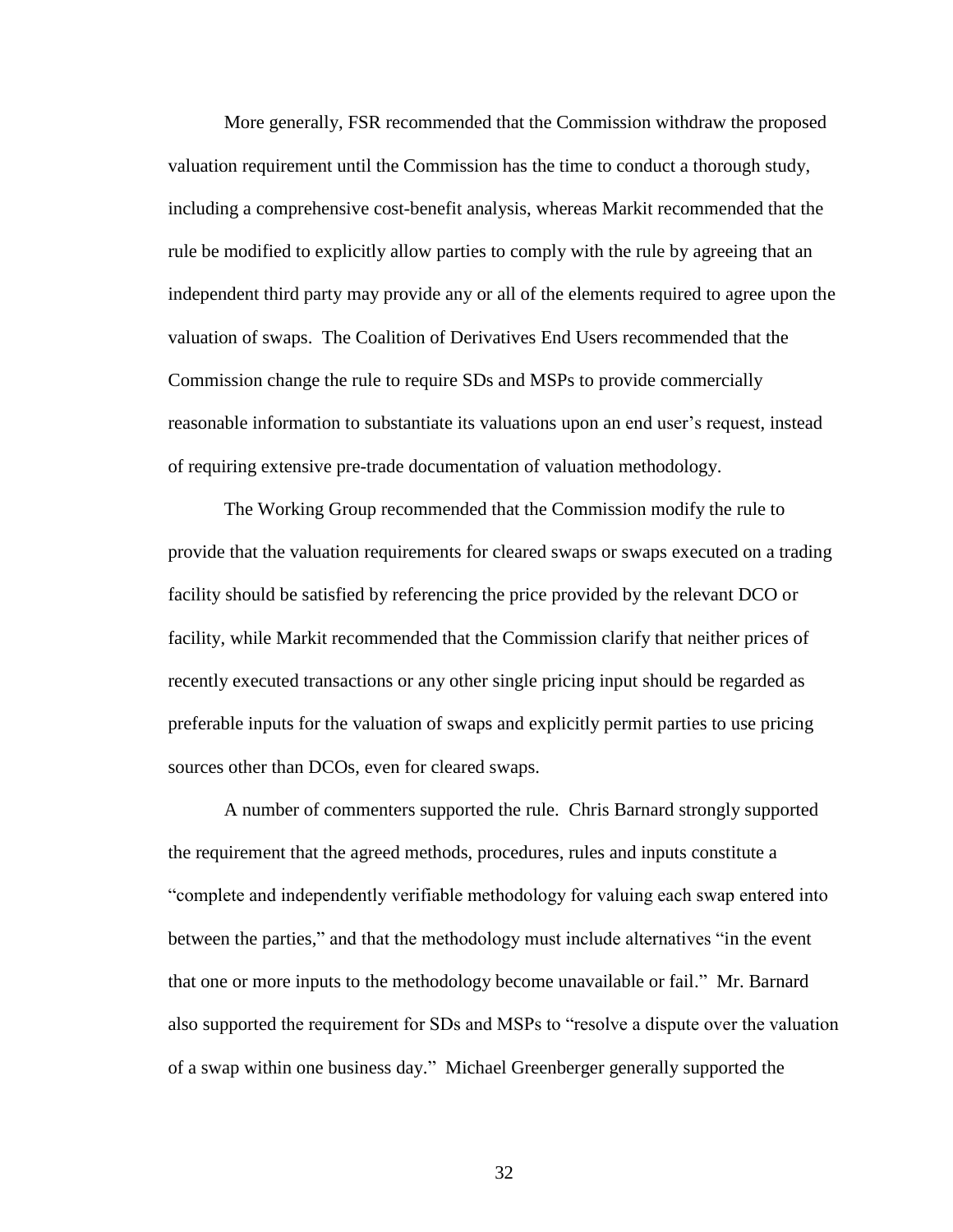valuation methodology rule to promote transparency and financial integrity. MetLife agreed with the proposal that parties should determine upfront what the valuation methodologies will be to help mitigate disputes, but believes that disputes will not be eliminated by the rule.

CIEBA commended the Commission for requiring objective and specific valuation mechanisms in swaps documentation and believes that this requirement will limit the potential for valuation disputes. However, CIEBA believes requiring objective and specific valuation mechanisms is not enough. In addition to requiring SDs to value swaps using transparent models that can be replicated by their counterparties, CIEBA recommended that the Commission require the mechanisms or procedures by which disputes are resolved to be fair and even-handed and should not override existing contractual protections negotiated by the parties.

### **b. Commission Response**

Having considered these comments, the Commission is modifying and clarifying the proposal in a number of ways. First, in response to concerns from non-financial entities regarding the cost and the challenges of pre-execution negotiation, the Commission is modifying the rule to require valuation documentation only at the request of non-financial entities. In other words, non-financial entities will have the ability, but not the obligation, to enter into negotiations on valuation with their SD or MSP counterparties. As discussed below, the rule will continue to apply to SDs, MSPs, and financial entities.

While the Commission agrees with commenters regarding the importance of using transparent models that can be replicated, the Commission recognizes concerns about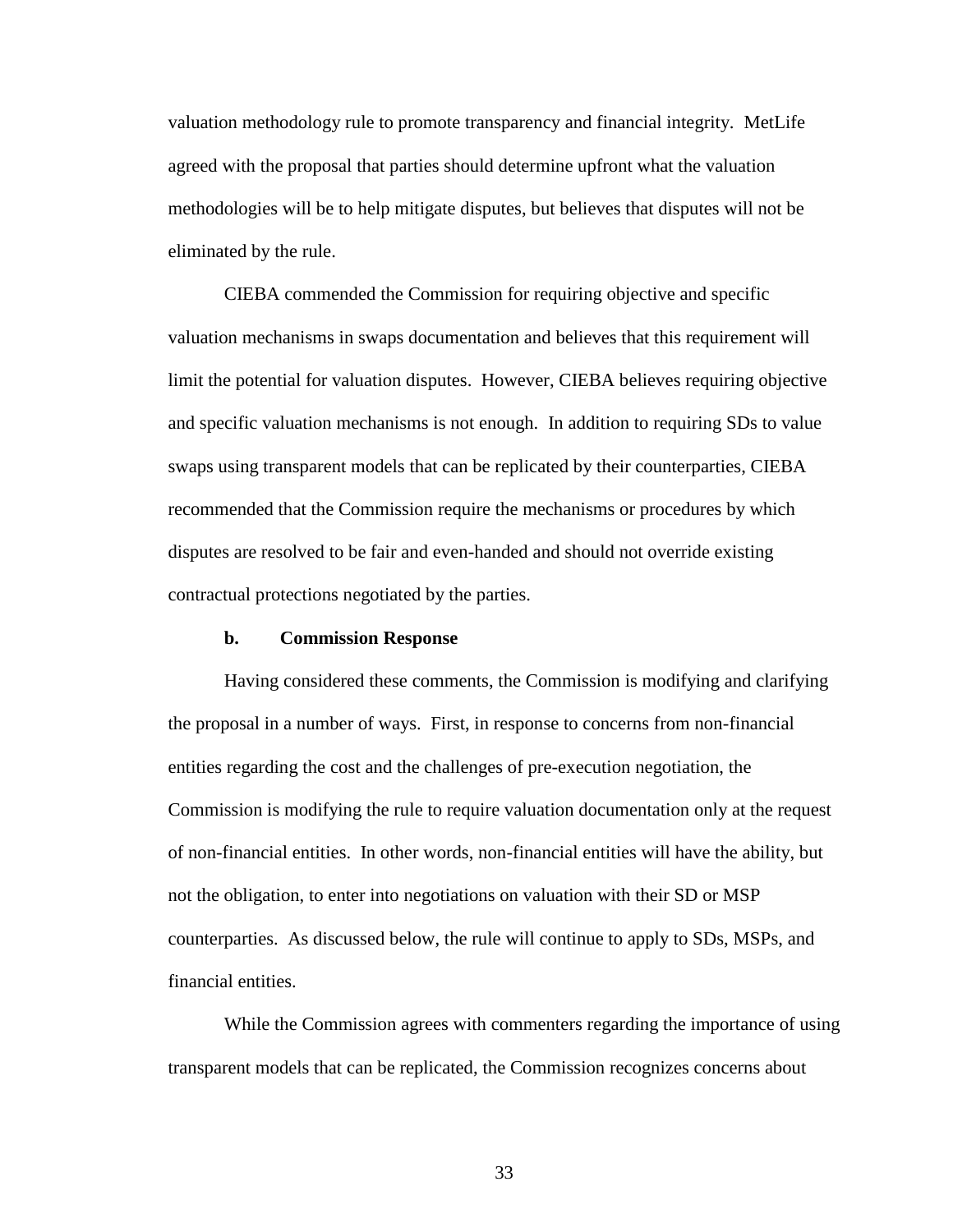protecting proprietary information used in internal valuation models. Thus, the Commission has modified the rule to clarify the requirement that the agreement on valuation use objective criteria, such as recently-executed transactions and valuations provided by independent third parties. In this regard, the Commission agrees with The Working Group that the valuation requirements for cleared swaps or swaps executed on a trading facility would be satisfied by referencing the price provided by the relevant DCO, SEF, or DCM.

Additionally, the Commission confirms commenters' understanding that proprietary models may be used for purposes of valuation, provided that both parties agree to the use of one party's confidential, proprietary model. An agreement by the parties to use one party's confidential, proprietary model is sufficient to satisfy the requirements of § 23.504(b)(4)(i), including the requirement that the parties agree on the methods, procedures, rules and inputs for determining the value of each swap. On the other end of the spectrum from simply agreeing to use one party's model, counterparties may, if they choose, elect to negotiate precisely which model and inputs will govern the valuation of their swaps. Counterparties would be free to elect either of these options or many other possibilities under the terms of  $\S 23.504(b)(4)$  so long as the resulting valuations are sufficient to comply with the margin requirements under section 4s(e) of the CEA and the risk management requirements under section  $4s(i)$  of the CEA, and there is a dispute resolution process in place or a viable alternative method for determining the value of the swap. Moreover, the Commission is modifying proposed  $\S 23.504(b)(4)(iii)$ to clarify that confidential, proprietary model information is protected under the rule.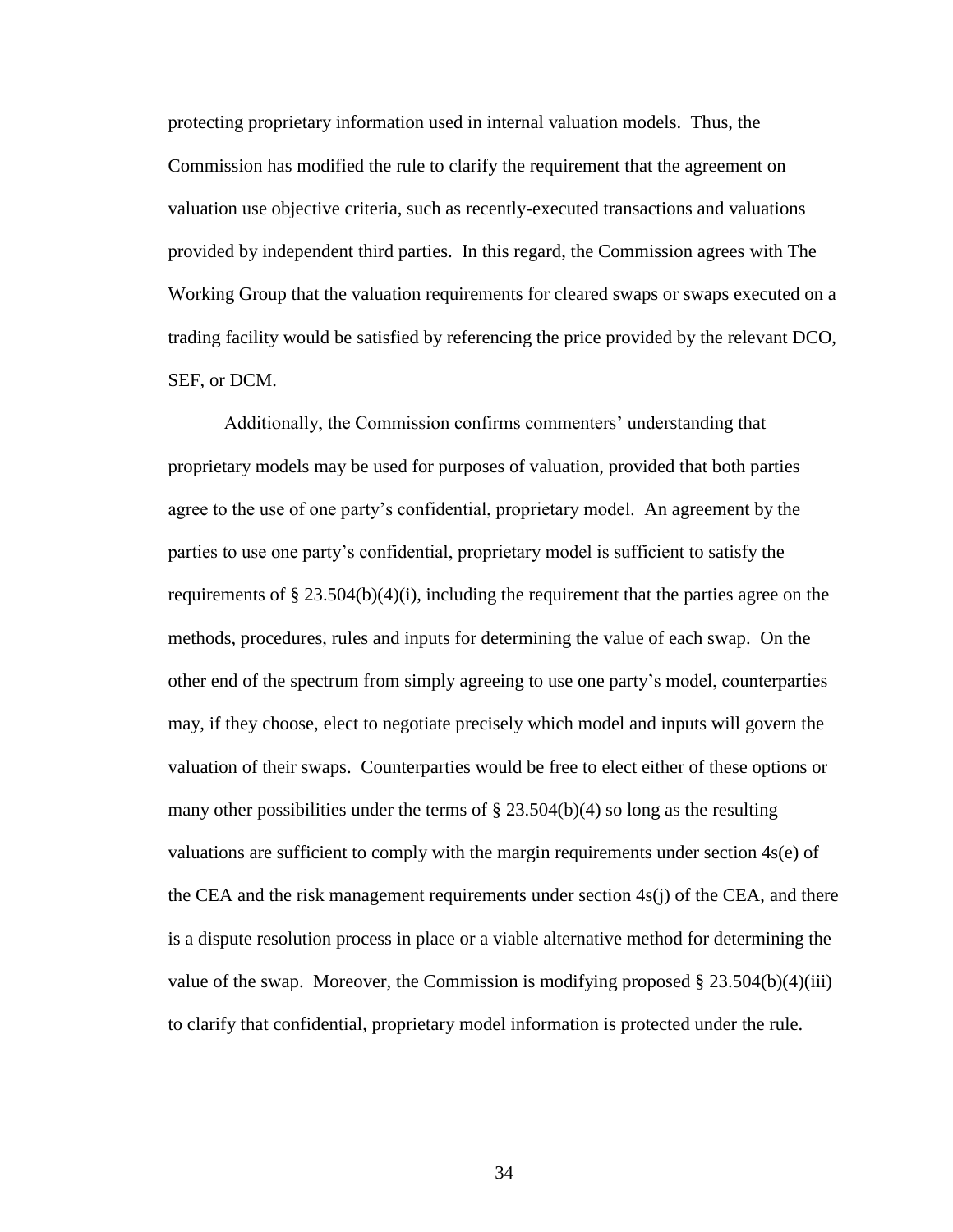To address concerns that the use of the phrase "methods, procedures, rules, and inputs" could be interpreted as requiring agreement on the precise model and all inputs for valuing a swap, the Commission is modifying the rule text to require that parties agree on "the process, including methods, procedures, rules, and inputs for determining the value of each swap."

Importantly, the Commission is responding to commenters' concerns about the requirement that the valuation documentation be stated with sufficient specificity to allow the SD, MSP, the Commission, and any prudential regulator to value the swap "independently in a substantially comparable manner." Commenters viewed this standard as problematic because they read it to require disclosure of proprietary information or to prevent the updating or revising of models, among other things. Accordingly, the Commission has determined to remove this provision from the final rule. So long as the valuation documentation is stated with sufficient specificity to determine the value of the swap for purposes of complying with the requirements of the rule – namely, the margin and risk management requirements under section 4s of the CEA and Part 23 of Commission regulations – the requirements of  $\S 23.504(b)(4)(i)$ would be met.

Under this approach, parties may rely on a general set of methods, inputs, models, and fallbacks for valuation purposes so long as the process is sufficient to determine the value of a swap. In response to concerns that the proposal would require a methodology that would be static or rigid over time, the Commission is further modifying the rule to make explicitly clear that the parties may agree on a process, including methods or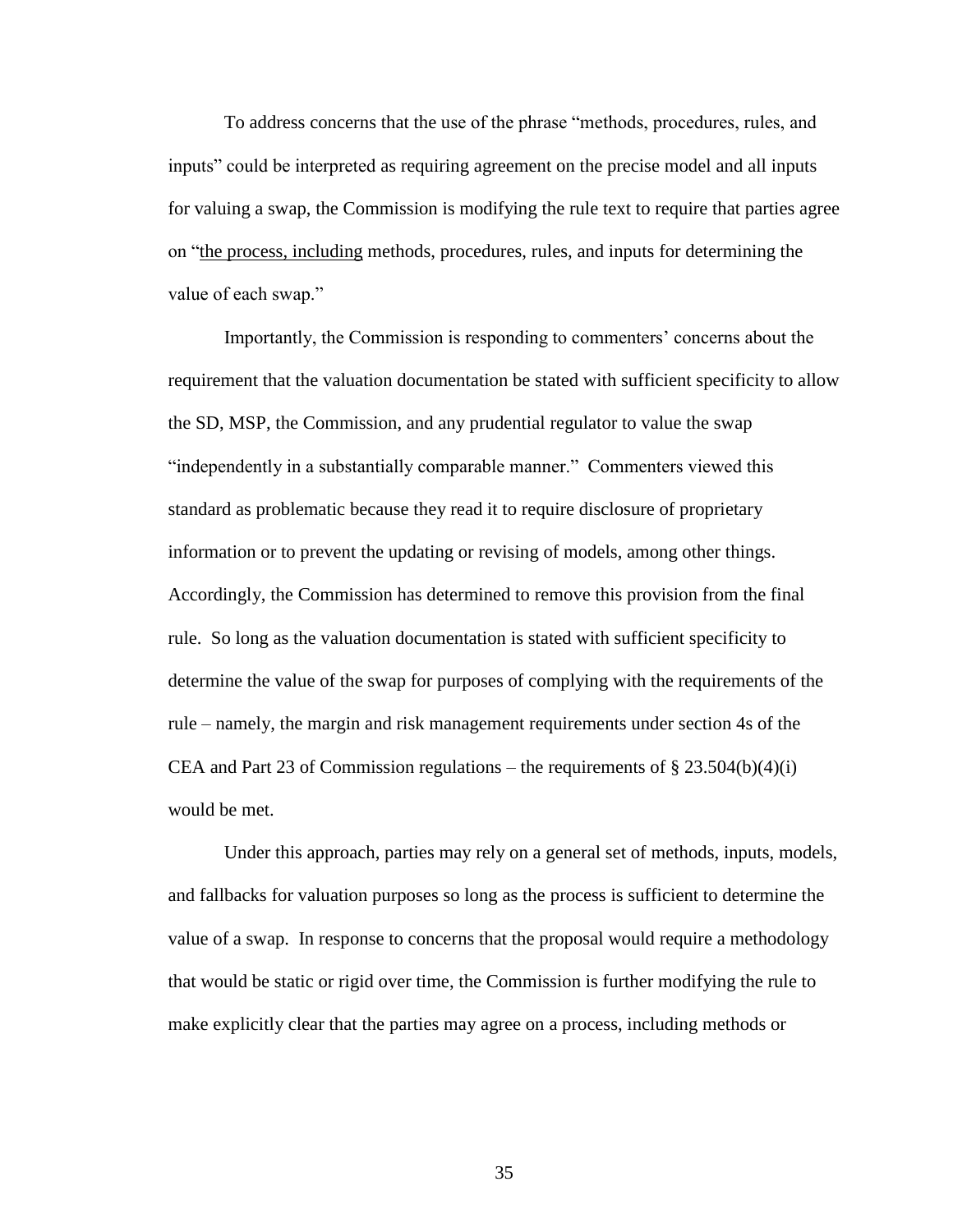procedures for modifying or amending the valuation process as circumstances require and as the market changes over time.<sup>10</sup>

The Commission does not disagree with commenters that differences in valuations can provide valuable information to both market participants and regulators about pricing dislocations and associated credit risks. Moreover, the objective is not to produce values that become increasingly outdated over time. Rather, the Commission believes that by requiring agreement between counterparties on the methods and inputs for valuation of each swap,  $\S 23.504(b)(4)$  will assist SDs and MSPs and their counterparties to arrive at valuations necessary for margining and internal risk management, and to resolve valuation disputes in a timely manner, thereby reducing risk.

Agreement between SDs, MSPs, and their financial entity counterparties on the proper daily valuation of the swaps in their swap portfolio is an essential component of the Commission's margin proposal. Under proposed § 23.151, non-bank SDs and MSPs must document the process by which they will arrive at a valuation for each swap for the purpose of collecting initial and variation margin in compliance with the requirements of § 23.504. All non-bank SDs and MSPs must collect variation margin from their nonbank SD, MSP, and financial entity counterparties for uncleared swaps on a daily basis. Variation margin requires a daily valuation for each swap. For swaps between non-bank SDs and MSPs and non-financial entities, no margin is required to be exchanged under Commission regulation, but the non-bank SDs and MSPs must calculate a hypothetical variation margin requirement for each uncleared swap for risk management purposes

 $\overline{a}$ 

<sup>&</sup>lt;sup>10</sup> To the extent that one or both parties foresee that the valuation method or inputs agreed for a swap or a class or category of swaps will likely require modification, parties would be well-served to agree in advance in their swap trading relationship documentation on an appropriate arrangement for accommodating such modifications.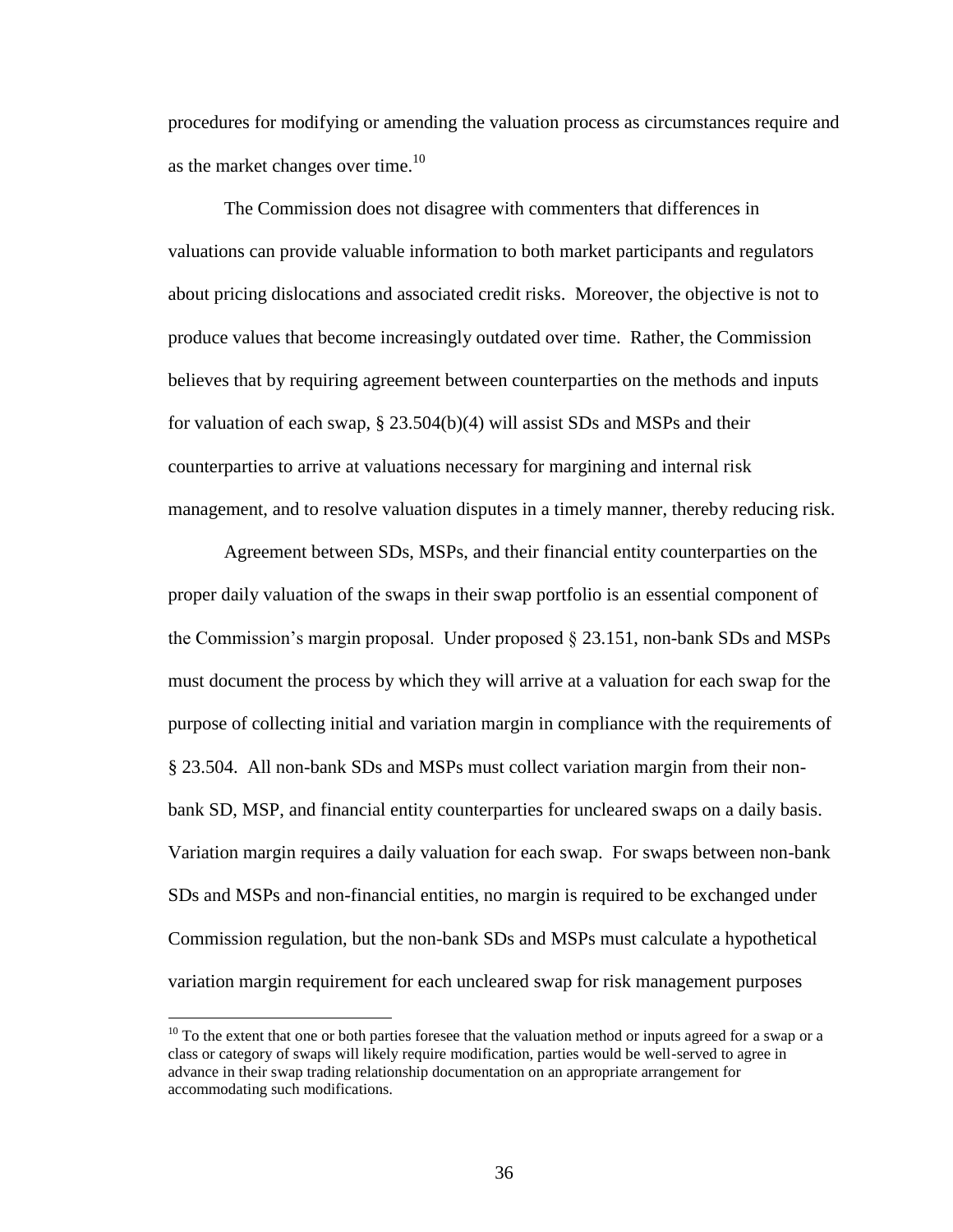under proposed § 23.154(b)(6).<sup>11</sup> The daily valuation agreed to by the counterparties is necessary for compliance with the margin requirements proposed by the Commission and the prudential regulators under section 4s(e) of the CEA.

In addition to the fact that arriving at a daily valuation is one of the building blocks for the margin rules, timely and accurate valuations are essential for the risk management of swaps by SDs and MSPs. Under  $\S 23.600(c)(4)(i)$ , the Commission required that SDs and MSPs have risk management policies and procedures that take into account the daily measurement of market exposure, along with timely and reliable valuation data. The valuation documentation requirements under § 23.504(b) and the risk management provisions of § 23.600 work together to ensure that SDs and MSPs have the most accurate and reliable valuation data available for internal risk management and for collateralization of risk exposures with counterparties. This is not to say that valuation disputes can be prevented entirely or that these disputes do not, at times, offer useful insight into the marketplace. Indeed, risk management personnel and management within the SD or MSP should pay particular attention to different valuations for the same swap originating within their organization or from outside the entity. For these purposes, the Commission expects that valuation disputes that are not resolved in accordance with

 $\overline{a}$ 

 $11$  SDs and MSPs that are banks are subject to the requirements of section 4s(i). In addition, under the prudential regulators' margin proposal, SDs and MSPs that are banks would be required to have documentation in place that specifies the "(1) [t]he methods, procedures, rules, and inputs for determining the value of each swap  $\ldots$  for purposes of calculating variation margin requirements; and (2) [t]he procedures by which any disputes concerning the valuation of swaps . . . or the valuation of assets collected or posted as initial margin or variation margin, may be resolved." Margin and Capital Requirements for Covered Swap Entities, 76 FR 27564, 27589 (May 11, 2011).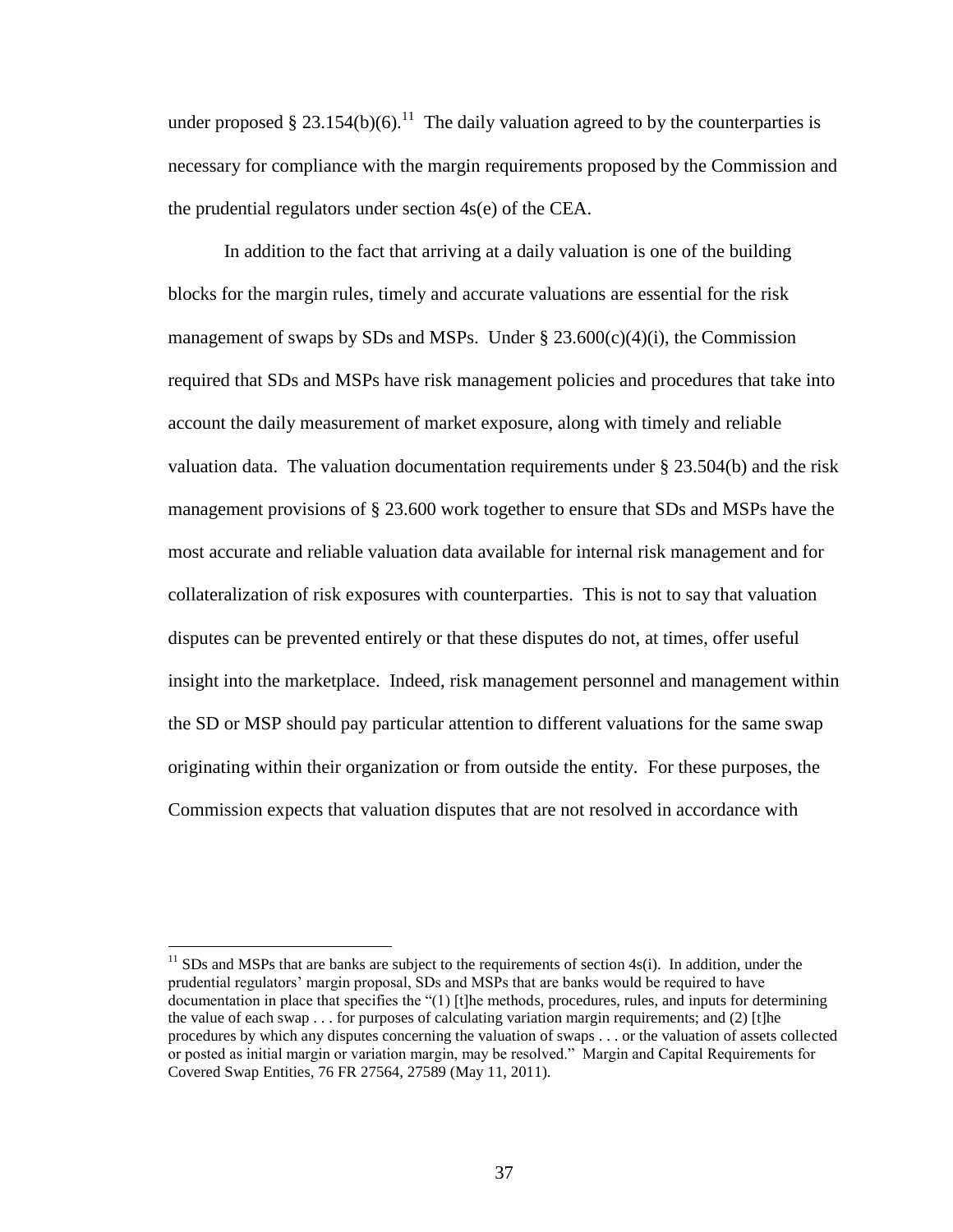these rules be elevated to senior management in the firm.<sup>12</sup> However, the final rule reflects the recognition that accurate and reliable valuations are the foundation of margining and risk management.

The Commission also agrees with commenters that the trading documentation should be permitted to focus on the valuation dispute resolution process rather than exclusively on fallback methodologies, and has further modified the rule to allow for either fallback methodologies or agreement on a dispute resolution process, but does not think it necessary or desirable to specify a standard dispute resolution process at this time, as requested by MetLife.

Lastly, the Commission wishes to distinguish its use of the terms "valuation" under section 4s(i) of the CEA and "daily mark" under section 4s(h). In its final rules for Business Conduct Standards for SDs and MSPs with Counterparties, the Commission explained that the daily mark for uncleared swaps represented the mid-market mark of a swap provided by an SD or MSP to its counterparty.<sup>13</sup> The mid-market mark of the swap represents an objective value that provides counterparties with a baseline to assess swap valuations for other purposes.<sup>14</sup> By contrast, in § 23.504(b)(4), the Commission is requiring that SDs, MSPs, and their counterparties agree to a process for determining the current market value or net present value of a swap for purposes of collateralizing the risk

 $\overline{a}$ 

<sup>&</sup>lt;sup>12</sup> Under § 23.600(c)(1)(1)(iii), the risk management program requires SDs and MSPs to have policies and procedures for detecting breaches of risk tolerance limits set by an SD or MSP, and alerting supervisors within the risk management unit and senior management, as appropriate.

<sup>&</sup>lt;sup>13</sup> See 77 FR 9734, 9767-68 (Feb. 17, 2012); see also Swap Data Recordkeeping and Reporting Requirements, 77 FR 2136, (Jan. 13, 2012) (defining "valuation data" by reference to section 4s(h)(3)(B)(iii) of the CEA and § 23.431.

<sup>&</sup>lt;sup>14</sup> See § 23.431(d). SDs and MSPs must provide a daily mark for uncleared swaps that is the mid-market mark of the swap which does not include amounts for profit, credit reserve, hedging, funding, liquidity, or any other costs or adjustments.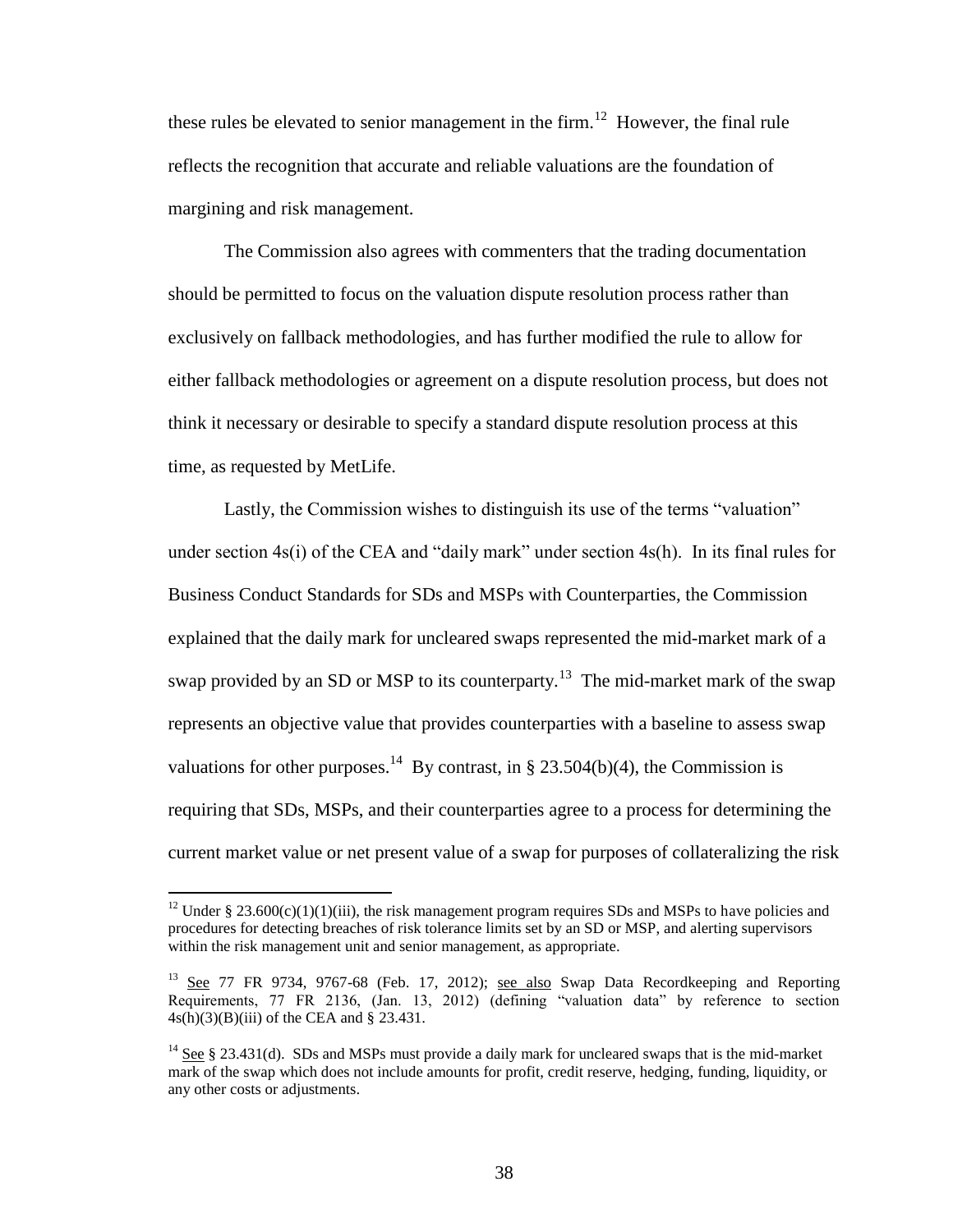posed by the swap and internal risk management. The critical difference being the agreement of both counterparties to the process for determining the value of a swap, rather than just the SD's or MSP's calculation of the mid-market value of the swap.

#### **13. Application to Cleared Swaps § 23.504(b)(6)**

Proposed § 23.504(b)(6) required the swap trading relationship documentation of SDs and MSPs to include certain items upon acceptance of a swap for clearing by a DCO, including documentation of each counterparty's clearing member, the date and time the swap was cleared, that the swap conforms to the terms of the DCO's templates, and that the clearing member's books reflect the terms of the swap at the DCO. The proposed regulation also required the documentation to contain a statement that the original swap is extinguished and replaced by a swap subject to the rules of the DCO.

ISDA & SIFMA urged the Commission to clarify that the term "swap trading relationship documentation" is used to describe only bilateral documentation between parties to uncleared swaps. ISDA  $&$  SIFMA recommend that the Commission not finalize  $\S 23.504(b)(6)$  because ISDA & SIFMA (1) saw no need to record the identity of its counterparty's clearing member; (2) recommended that the obligation to provide notice of the date and time of clearing and the identity of the DCO is deemed satisfied when the counterparty receives a clearing report from the DCO; (3) objected to notifying the counterparty of the SD's or MSP's clearing member as that information may be sensitive and is not material to the counterparty; and (4) saw no need to state facts about the counterparty's cleared swap in trading relationship documentation.

CME commented that existing clearing houses use an agency model with FCMs acting as the agent and guarantor for customers, providing numerous benefits. To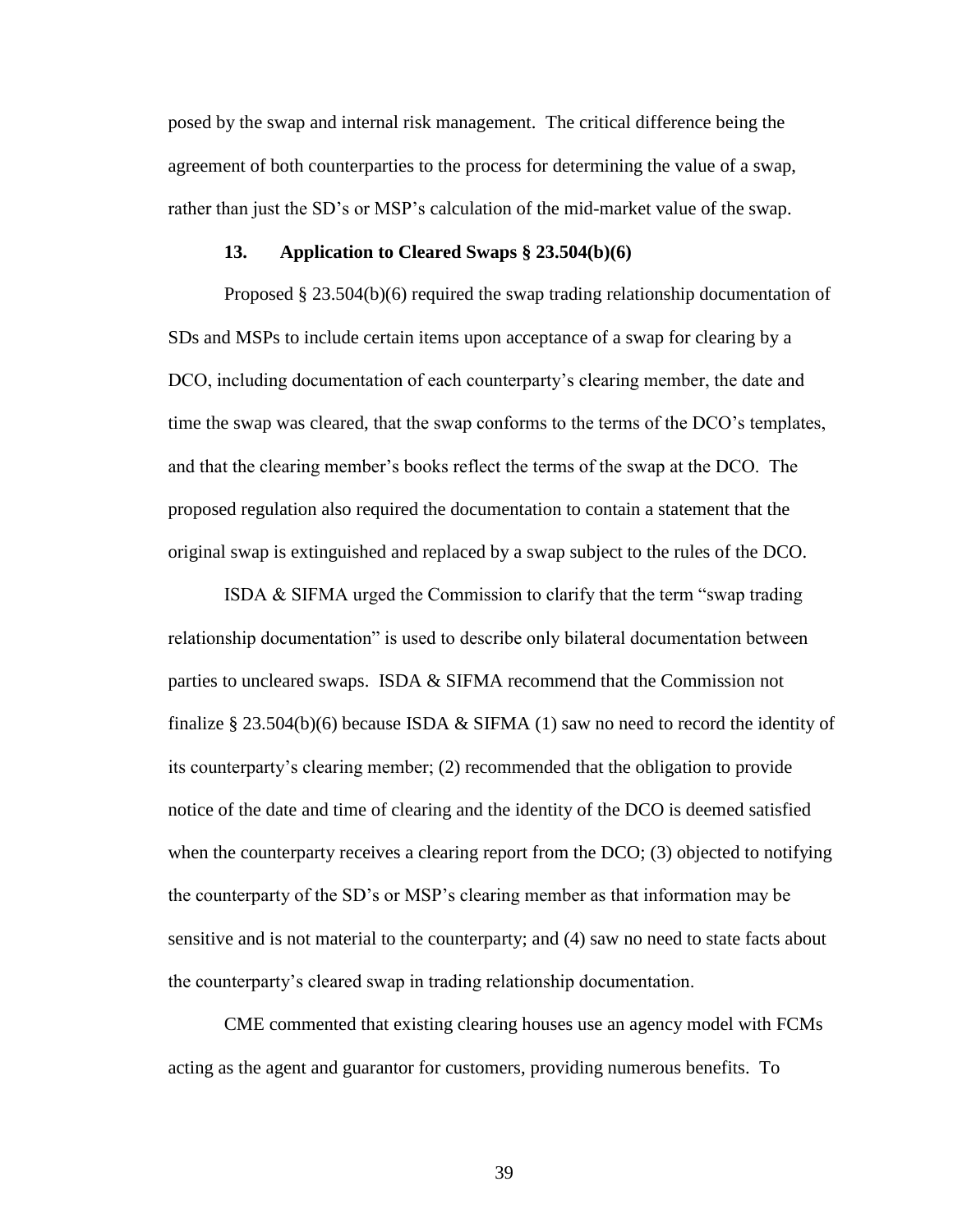preserve the agency structure, CME requested that  $\S 23.504(b)(6)(v)(B)$  be changed to read "The original swap is replaced by equal and opposite swaps with the derivatives clearing organization."

CME further commented that under the rule the anonymity of the customer of the clearing member on the other side of the trade to the clearing member will be lost. CME does not believe the anonymity needs to be lost to serve the purposes of the documentation rules.

MFA commented that one of the benefits of central clearing is anonymity, such that once parties submit a swap for central clearing, it need not retain or know any information about the counterparty. MFA recommended that the final rule not require any identifying information about the parties and their firms.

The Commission has considered the commenters' recommendation to delete the clearing record provisions of  $\S 23.504(b)(6)(iii)-(iv)$  and agrees that there is no need to include in the trading documentation a record of the names of the clearing members for the SD, MSP, or counterparty. The Commission notes that the new applicability provision added to  $\S 23.504(a)(1)$  provides that the swap trading relationship documentation rule does not apply to swaps executed anonymously on a DCM or SEF, but believes that anonymity may also be important in the execution of swaps executed off-facility, such as in the execution of block trades with asset managers where allocation may take place following acceptance of the block trade for clearing by a DCO. Once a swap is accepted for clearing, the identity of a counterparty's clearing member is no longer relevant and requiring such a record has the possibility to undermine the anonymity of central clearing. Therefore, those provisions have been deleted from the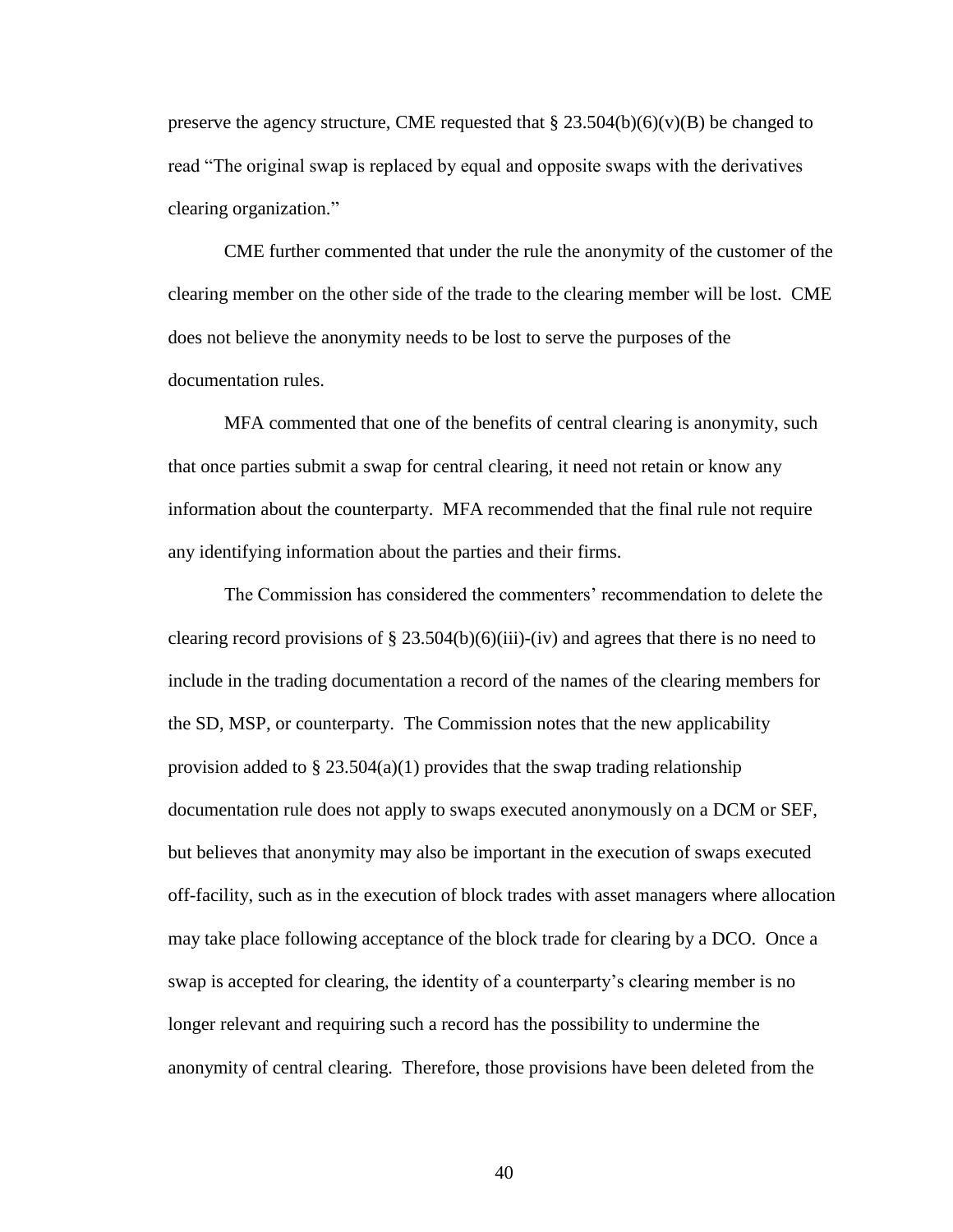final rule. Similarly,  $\S 23.504(b)(6)(i)$ -(ii) have been removed because those records will be captured under the SD and MSP record keeping requirement,  $\S 23.201(a)(3)$ , and the Commission believes those records are sufficient.

With regard to proposed  $\S 23.504(b)(6)(v)$ , the Commission has retained but streamlined the provision, as recommended by ISDA & SIFMA and CME, to include only the following:

(6) The swap trading relationship documentation shall include a notice that upon acceptance of a swap by a derivatives clearing organization: (i) The original swap is extinguished; (ii) The original swap is replaced by equal and opposite swaps with the derivatives clearing organization; and (iii) All terms of the swap shall conform to the product specifications of the cleared swap established under the derivatives clearing organization's rules.

The Commission continues to believe that swap trading relationship

documentation should make clear the effects of clearing a trade with a DCO; i.e., that the

original swap is extinguished and replaced with a swap facing the DCO that conforms to

the terms established under the DCO's rules. The Commission has determined that an

orderly swap market requires this notice to clarify that the terms of the swap under a

DCO's rules are definitive and trump any contradictory terms that may have been

included in the swap as executed between an SD or MSP and its counterparty.<sup>15</sup>

# **14. Annual Audit of 5 Percent of Swap Trading Relationship**

## **Documentation - § 23.504(c)**

 $\overline{a}$ 

Proposed § 23.504(c) required that SDs and MSPs, at least once during each

calendar year, have an independent internal or external auditor examine no less than 5

<sup>&</sup>lt;sup>15</sup> This provision corresponds to § 39.12(b)(6), which establishes parallel requirements for DCOs clearing swaps. Both proposals have been modified in a similar manner for the final rules.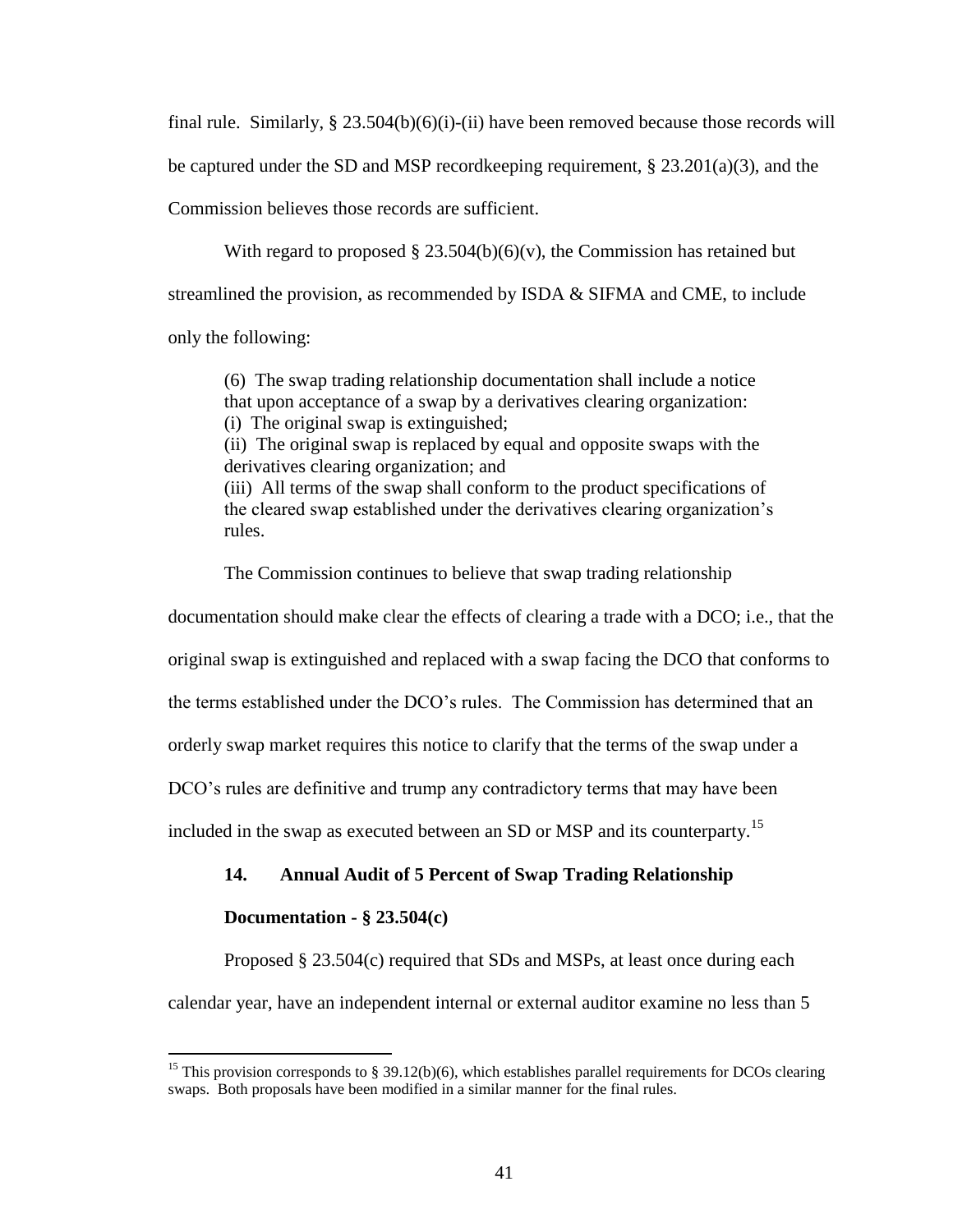percent of the swap trading relationship documentation created during the previous twelve month period to ensure compliance with Commission regulations and the written policies and procedures established pursuant to § 23.504.

In response to the proposal, ISDA & SIFMA, FSR, and Hess urged the Commission to adopt a principles-based approach to the audit requirement and only require SDs and MSPs to conduct periodic audits sufficient to identify material weaknesses in their documentation policies and procedures. Similarly, IECA recommended that the Commission require an audit of a random sample, rather than 5 percent, which IECA found too costly. Commenting on a different aspect of the proposal, Michael Greenberger thought that allowing internal audits, as opposed to external, could undermine transparency and accountability.

In response to commenters and as a cost-saving measure, the Commission is modifying the proposed rule in accordance with the alternative recommended by ISDA  $\&$ SIFMA, FSR, and Hess by removing the 5 percent audit requirement and replacing it with a more general requirement that SDs and MSPs conduct periodic audits sufficient to identify material weaknesses in their documentation policies and procedures. With respect to Mr. Greenberger's comment, the Commission continues to believe that internal auditors are sufficient as a record of the results of each audit will be retained and can be reviewed by Commission staff during examinations of the SD or MSP or investigations by Commission enforcement staff.

#### **15. Dispute Reporting - § 23.504(e)**

The proposed regulations required SDs and MSPs to notify the Commission and any applicable prudential regulator or the SEC of any swap valuation dispute not resolved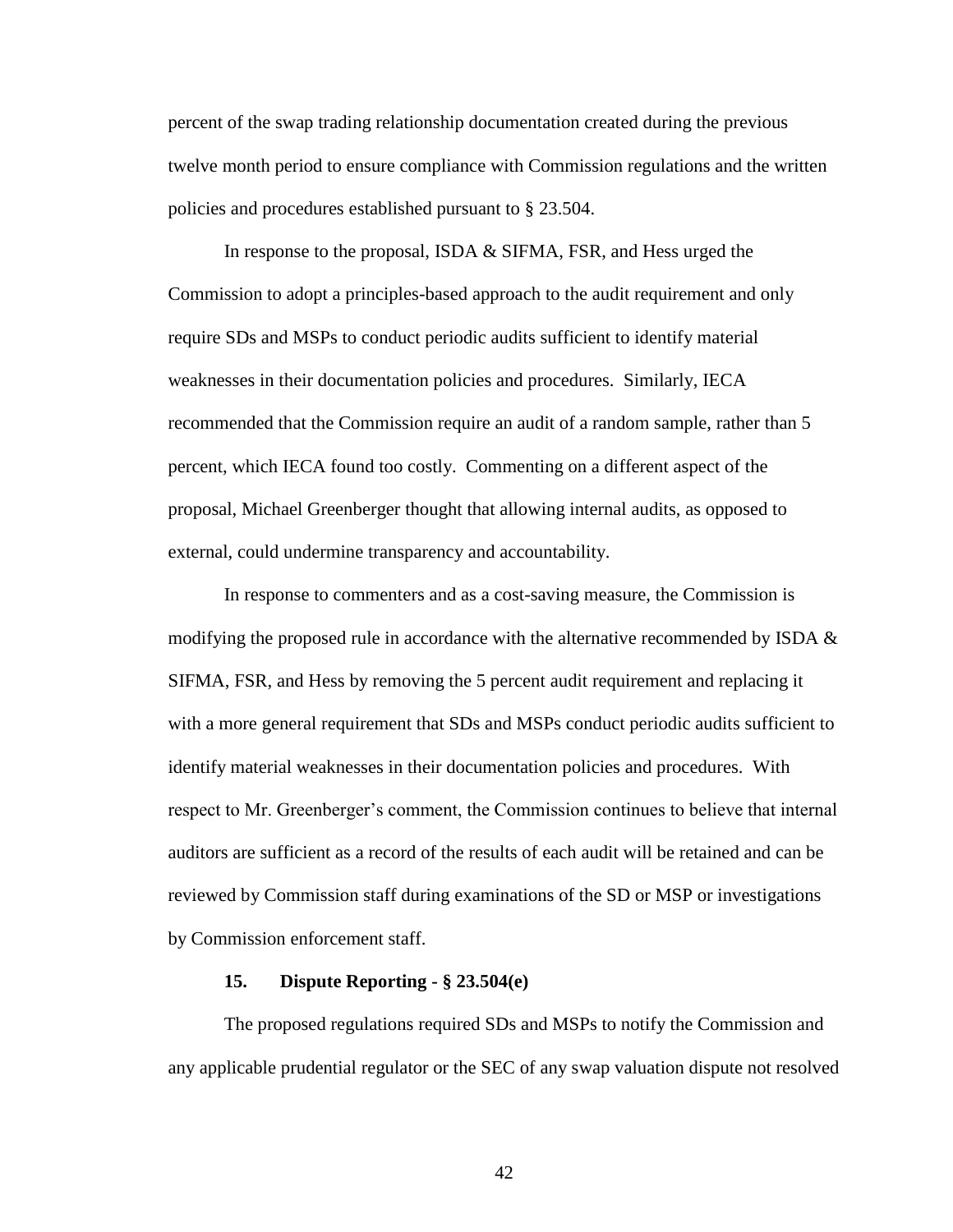within one business day, if the dispute is with a counterparty that is an SD or MSP, or within five business days if the dispute is with any other counterparty.

In response to the proposal, ISDA & SIFMA recommended that the Commission should limit reporting to material disputes at the portfolio level, urging the Commission to accept the materiality thresholds for reporting established by the OTC Derivatives Supervisors' Group process, which require reporting of disputes above a certain dollar threshold and only after such disputes have had a proper time to mature. ISDA  $\&$ SIFMA argued that rule as proposed will be overly burdensome and the over-reporting will cause substantial informational "noise."

MFA strongly agreed that the Commission should adopt rules related to valuation disputes and their timely resolution, but questioned whether regulators need notice of every unresolved dispute regardless of their materiality from a systemic risk or regulatory perspective. MFA also commented that the proposed dispute resolution period of one business day for unresolved disputes among SDs and MSPs is too short, arguing that valuation disputes may require discussion and negotiation by and among several levels of management and many different operational teams at an SD or MSP. MFA thus recommended that the Commission provide for five business days to resolve a valuation dispute in an account before they must give regulators notice and only require notice to regulators where the amount in dispute exceeds either (a) \$100 million, or (b) both 10 percent of the higher of the parties' valuation and \$50 million. In addition, MFA strongly believes that any notices of disputes should be treated confidentially by regulators, and not be subject to public access.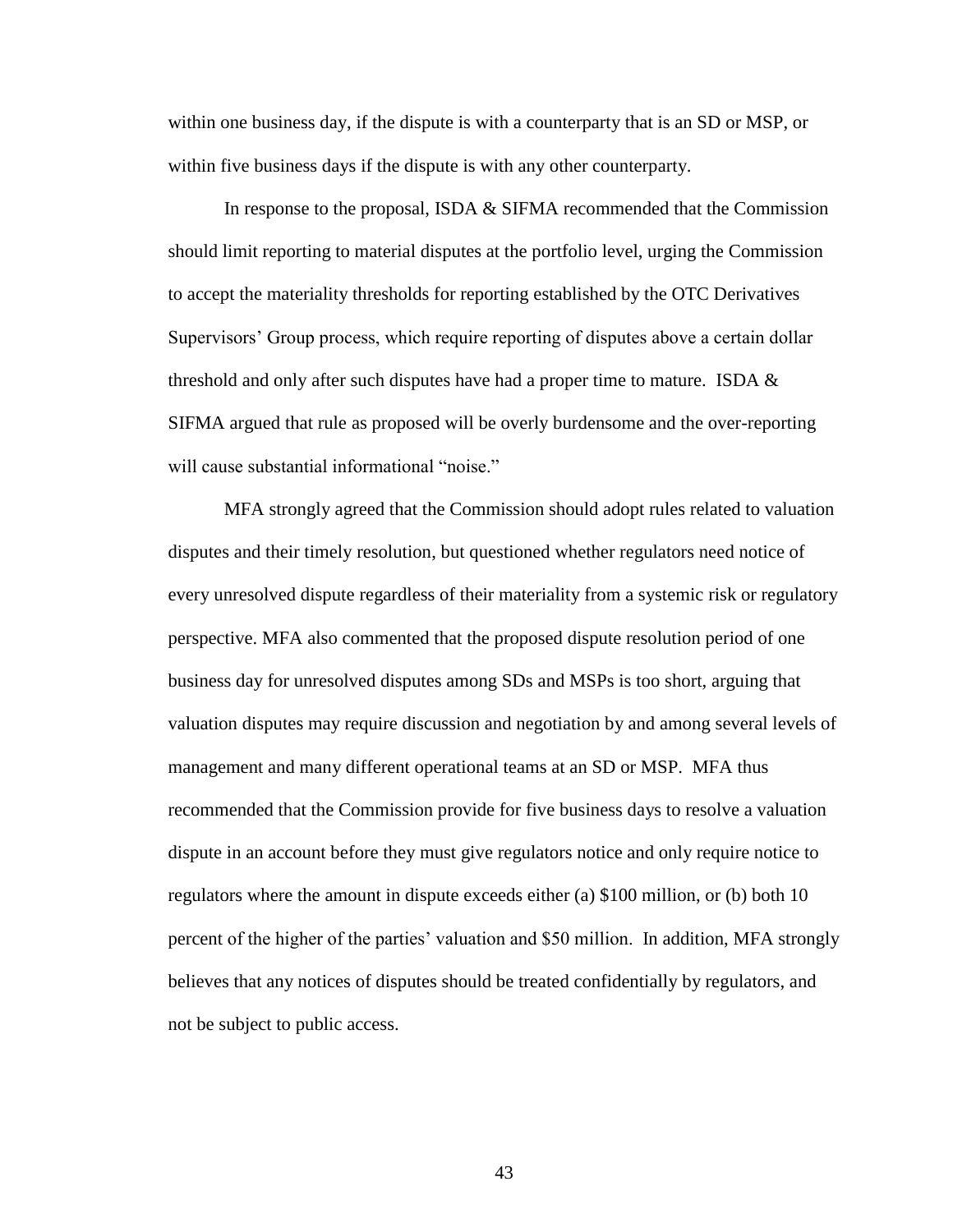IECA argued that the proposed rule should be removed because it creates an unlevel playing field by creating pressure on a party that wants to avoid reporting to concede in any dispute.

MetLife agreed that the Commission should establish strict timelines for reporting disputes, but argued that the periods proposed are too short to allow parties to resolve disputes on their own. MetLife recommended that disputes between SD/MSPs should be given 3 days before reporting is required and be subject to a materiality condition of 10 percent of the calculated valuation of the swap in dispute.

Hess recommended that the Commission limit reporting to material disputes dependent on the risk the dispute may pose to the financial system taking into account the size of the dispute relative to the size of the trade, the collateral involved, and the size of the parties involved.

For the reasons submitted by these commenters, the Commission has determined that only material swap valuation disputes should be reported to the Commission, any applicable prudential regulator, and the SEC (with regard to swaps defined in section  $1a(47)(A)(v)$  of the Act). Thus, the Commission is modifying the rule to provide that SDs and MSPs shall provide notice of any swap valuation dispute in excess of  $$20,000,000$  (or its equivalent in any other currency).<sup>16</sup> The Commission has determined that the \$20,000,000 materiality threshold for reporting is sufficiently high to eliminate unnecessary "noise" from over-reporting, but not so high as to eliminate reporting that

 $\overline{a}$ 

<sup>&</sup>lt;sup>16</sup> Compare with ESMA Draft Technical Standards, Article 4 RM, subsection 2, (stating that "counterparties shall report to the competent authority . . . any disputes between counterparties relating to an OTC derivative contract, its valuation or the exchange of collateral for an amount or a value higher than EUR 15 million and outstanding for at least 15 business days.")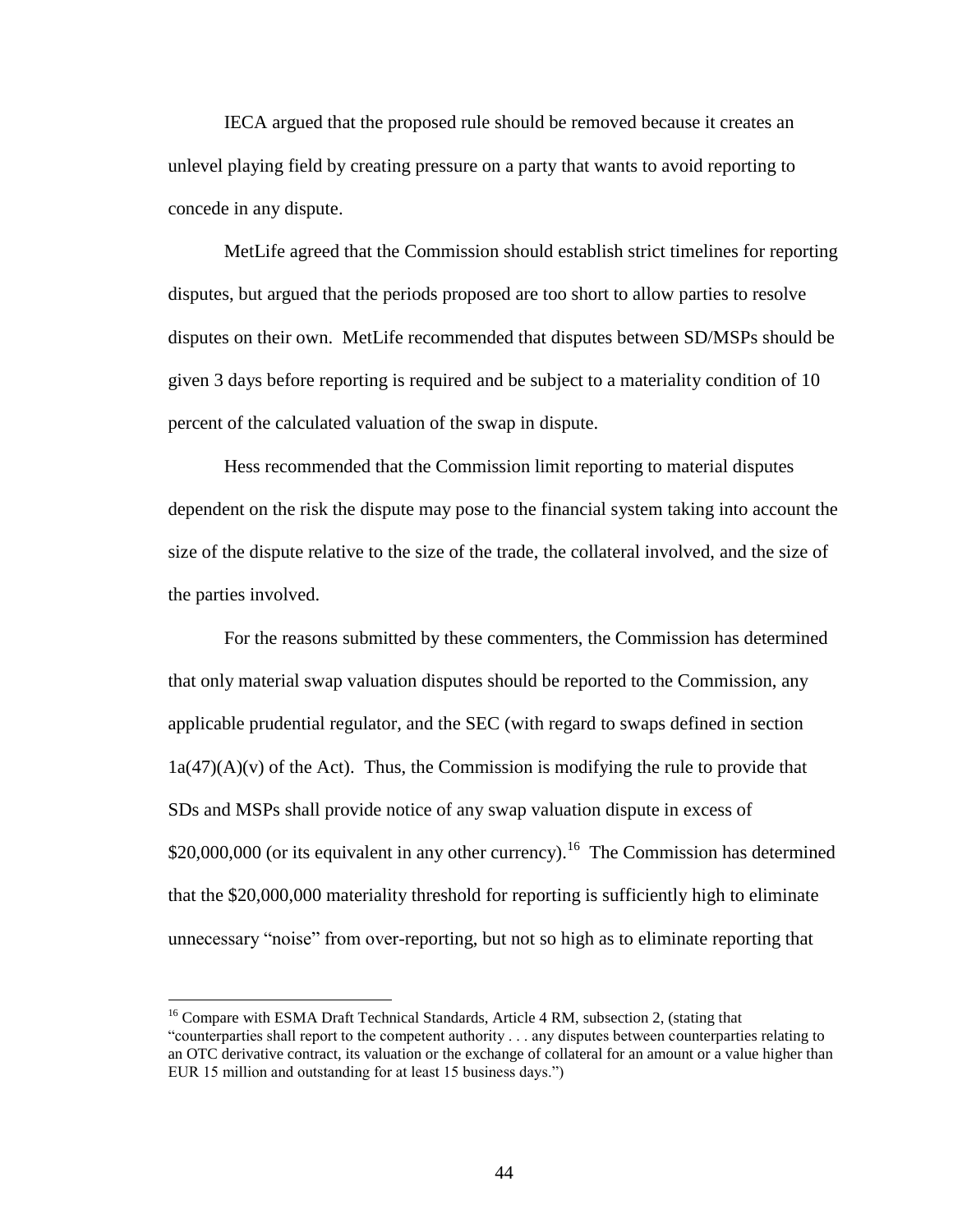the Commission may find of regulatory value, such as a large number of relatively small disputes that in aggregate could provide the Commission with information regarding a widespread market disruption.

In addition, the Commission is modifying the requirement for SDs and MSPs to report unresolved valuation disputes within one business day if the dispute is with a counterparty that is a SD or MSP. SDs and MSPs now will be required to report unresolved valuation disputes within three business days. For disputes with counterparties that are not SDs or MSPs, the rule is unchanged from the proposal, requiring that unresolved disputes be reported within five business days.

The Commission has also determined that the reporting requirement of the rule better fits with the resolution requirement under the portfolio reconciliation rule at  $\S 23.502$  and has renumbered the rule as  $\S 23.502(c)$ . The Commission notes that the reporting requirement under the rule as adopted is distinct from the swap valuation methodology requirement under § 23.504(b)(4), discussed above, and the time period requirement for SDs and MSPs to resolve swap valuation disputes in § 23.502, discussed below.

#### **16. Orderly Liquidation Termination - § 23.504(b)(5)**

Proposed § 23.504(b)(5) required SDs and MSPs to include in their swap trading relationship documentation an agreement with their counterparties that, in the event a counterparty is a covered financial company (as defined in section 201(a)(8) of the Dodd-Frank Act) or an insured depository institution (as defined in 12 U.S.C. 1813) for which the Federal Deposit Insurance Corporation (FDIC) has been appointed as a receiver (the ''covered party''), the non-covered party is subject to certain limitations specified by law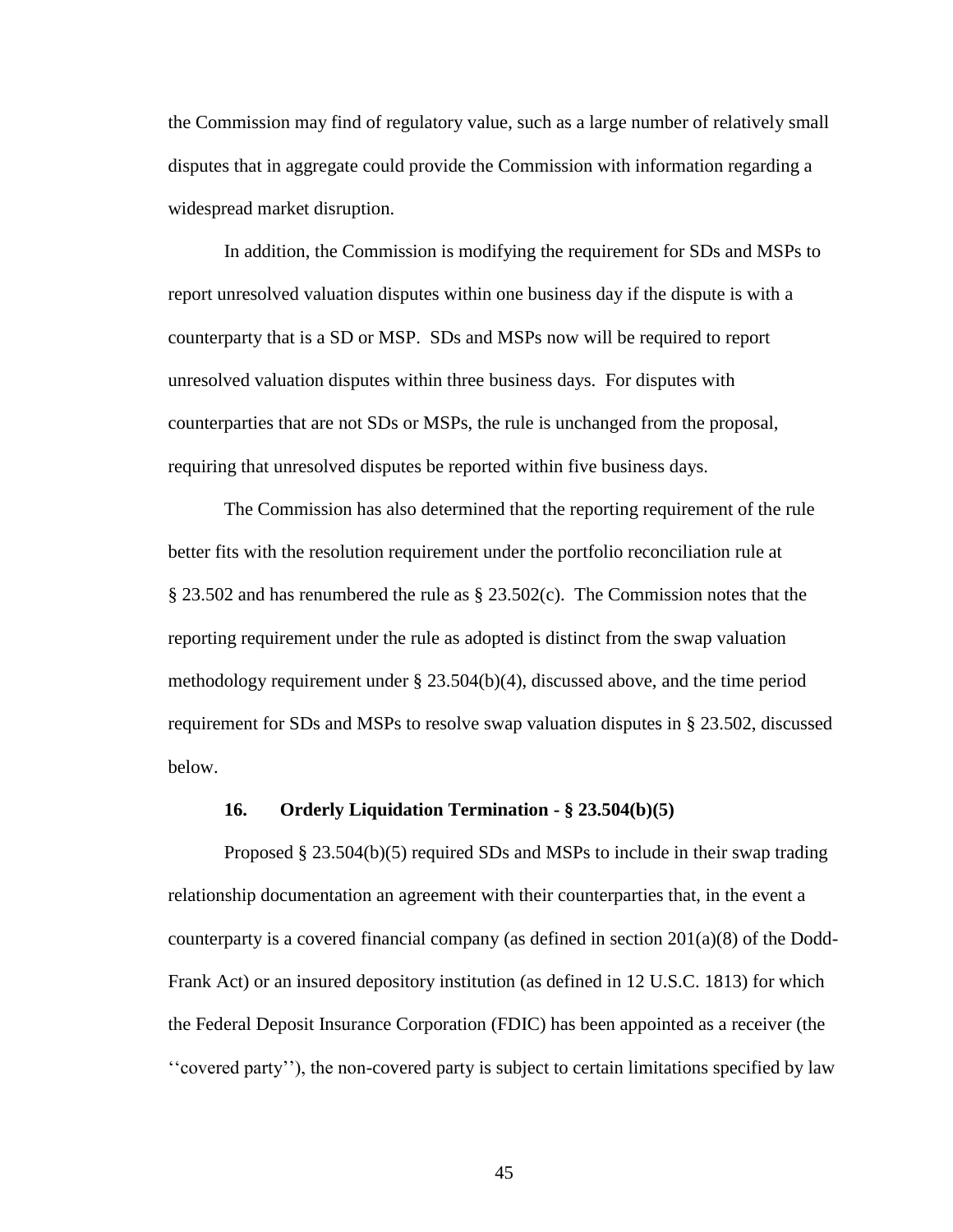following the appointment of the FDIC as receiver of the covered party and the noncovered party acknowledges that the FDIC may take certain actions with respect to the transactions governed by such documentation.

In response to the proposal, ISDA & SIFMA and FSR argued that because the rule language is not identical to section 210 of the Dodd-Frank Act, the proposed rule requiring an agreement between counterparties in swap trading relationship documentation could inadvertently expand FDIC powers beyond limits set by Congress by creating a discrepancy between the FDIC's actual powers under Title II of the Dodd-Frank Act and the treatment consented to by the parties. ISDA & SIFMA believe that any discrepancy could operate to strip parties of legal rights to challenge their treatment under Title II of the Dodd-Frank Act. This, in turn, could raise questions about whether the rule is a proper exercise of the Commission's rulemaking authority. ISDA & SIFMA recommended that the Commission revise the rule to only require a notice of the relevant provisions of Title II.

CIEBA also noted that the proposed language is similar to, but not the same as, the statutory text in the Dodd-Frank Act and the FDIA, and could harm its constituents. By substituting terms and apprising parties of some, but not all, of their rights, the proposed rule increases the risk of disputes and creates uncertainty as to what will be required to comply with both the statute and the regulatory regime. As an example, CIEBA cited section  $210(c)(9)(A)(i)$  of the Dodd-Frank Act, which states that, in the context of orderly liquidation, the FDIC may elect to "transfer to one financial institution, (i) all qualified financial contracts . . . or (ii) transfer none of the qualified financial contracts, claims, property or other credit enhancement referred to in clause (i) (with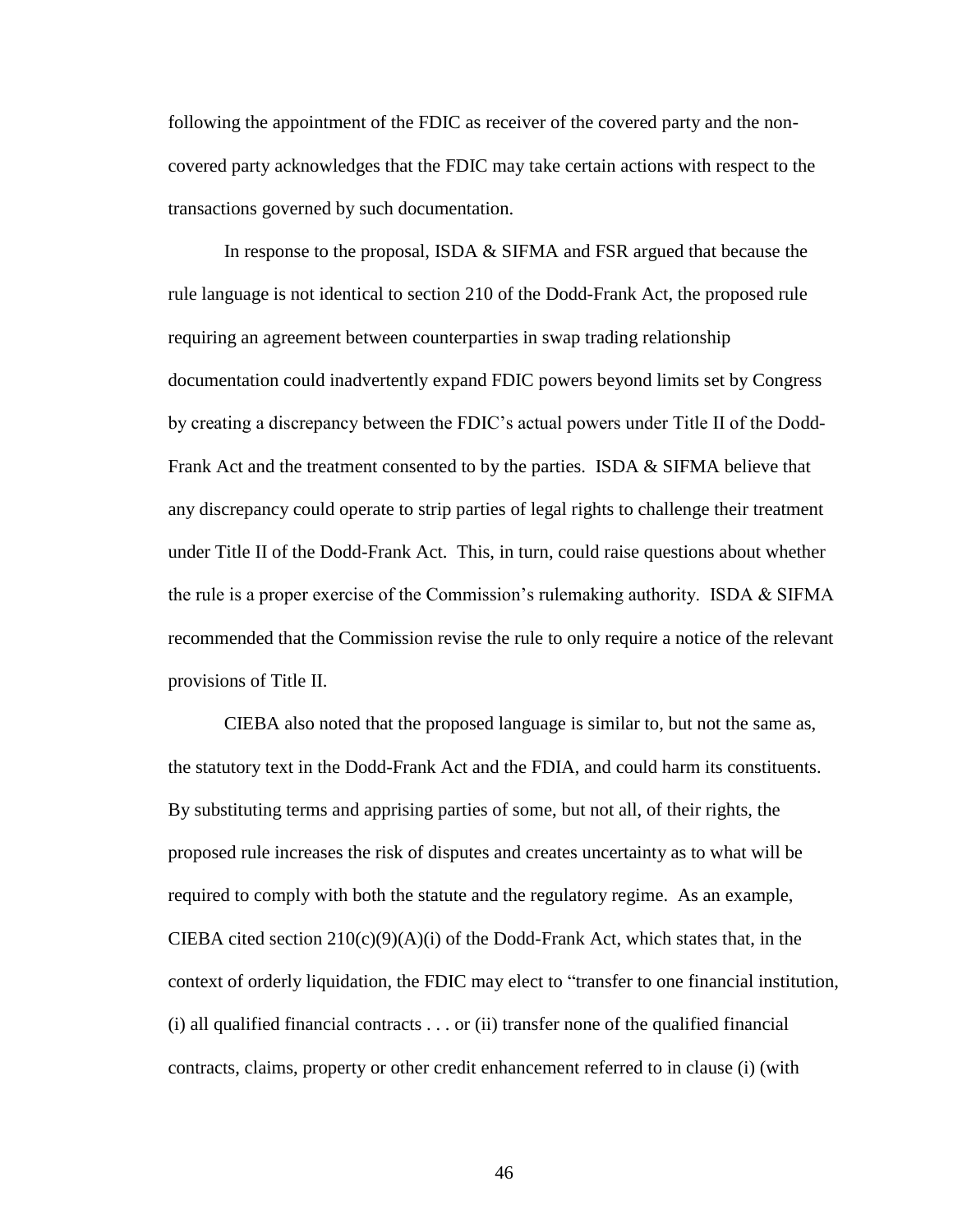respect to such person and any affiliate of such person)." In contrast to this statutory language, the proposed rule uses "may," which suggests that the FDIC has the discretion to transfer less than all qualified financial contracts in contrast to its statutory requirement to transfer all or none. CIEBA also notes that the proposed regulation would remain effective even if the statutory provision it implements is repealed or amended. This could result in parties being forced to waive rights that protect their financial interest in times of market turmoil. In the alternative, CIEBA recommended that the Commission require the documentation to include a written statement in which the counterparties agree that they will comply with the requirements, if any, of section  $210(c)(10)(B)$  of the Dodd-Frank Act and section  $11(e)(10)(B)$  of the Federal Deposit Insurance Act, or instead, require an SD or MSP to include a statement thereof in its risk disclosure documents. At the least, CIEBA requests that the Commission add an additional section to proposed § 23.504(b)(5) to reflect a counterparty's right to suspend payments to the covered party for the period of the stay, as provided in section  $210(c)(8)(F)(ii)$  of the Dodd-Frank Act.

EEI & NRECA also objected to the proposed rule, arguing that a statutory provision intended to encourage cooperation between the FDIC and the Commission does not provide the Commission with authority to unilaterally establish new jurisdiction for itself and that the Commission should allow the FDIC to take the lead as contemplated by Title II of the Dodd-Frank Act. EEI & NRECA stated that energy end users would be particularly harmed by the proposed rule because swaps would be covered by the rule, but not physical transactions, causing energy end users to separately collateralize swaps and physical transactions, eliminating their ability to cost-effectively hedge commercial risks using swaps.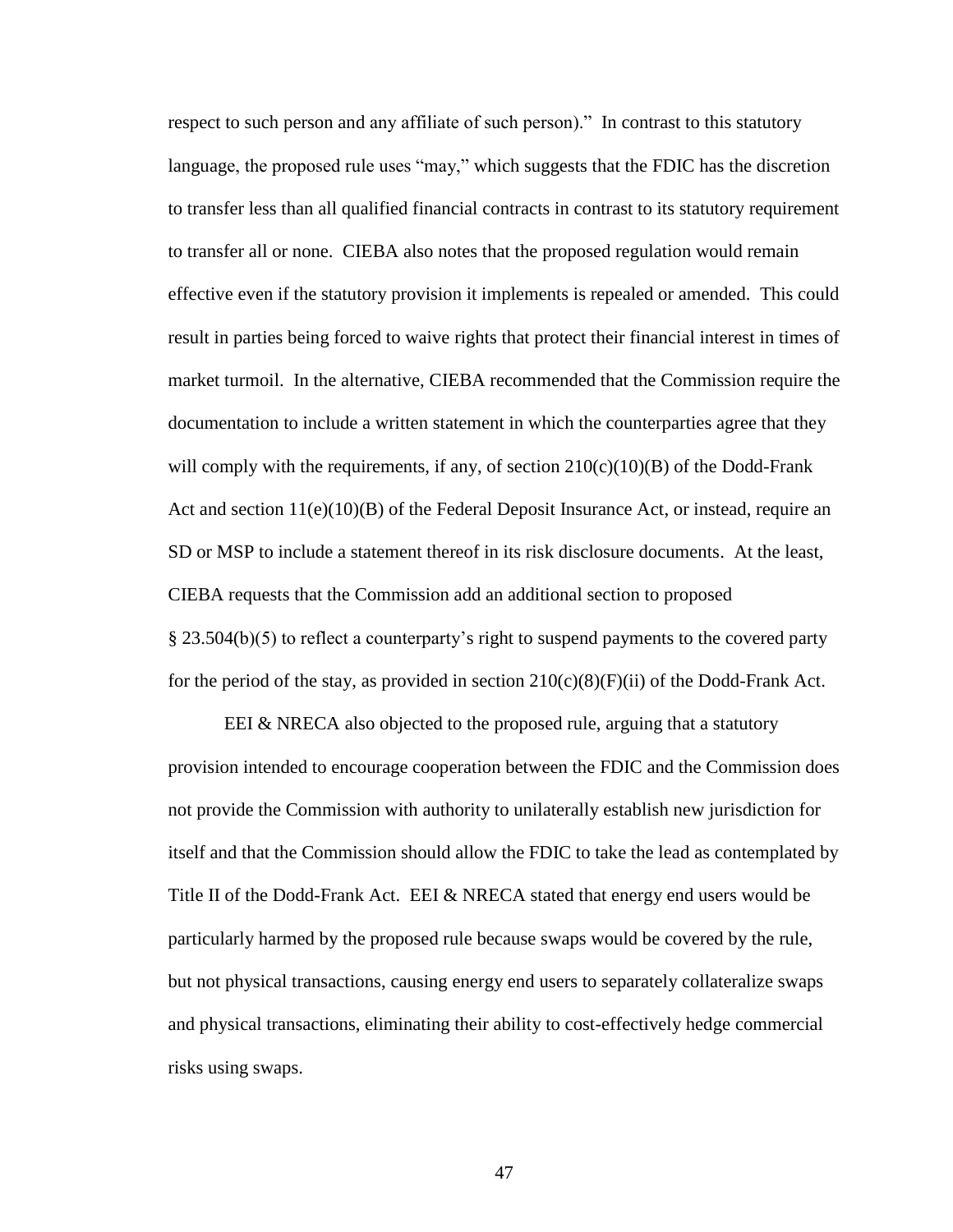The FHLBs acknowledged the potential applicability of the orderly liquidation provisions of the Dodd-Frank Act, but also objected to the inclusion of the provisions in the swap documentation as the provisions would apply notwithstanding such inclusion and doing so could create legal uncertainty since other liquidation regimes are not listed in the documents.

MetLife objected specifically to the requirement to include consent to FDIC liquidation, arguing that such consent may foreclose a party's right to appeal or challenge the FDIC's actions. MetLife also raised concerns that blanket consent could place the remaining party in a position where it has unwanted excessive credit exposure to the new counterparty, resulting in violation of state law requirements with respect to credit ratings and other credit quality requirements. MetLife requested that the section be removed or that a provision be added to allow a party to object to any proposed transfer.

Hess argued that the provision is not appropriate because the large majority of SDs and MSPs will likely not be "covered financial companies" and as of now, the actual application of Title II is unclear. Hess recommended that the rule only require SDs and MSPs to provide notice of the possibility of FDIC liquidation.

Chris Barnard commented that the authority of the FDIC is statutory in nature, and so would automatically apply to the relevant swaps, overriding any current practice. Given this point, Mr. Barnard believes the provision is redundant.

In contrast to the foregoing, Better Markets fully supported the proposed rule, stating that the proposed rule represents a clarification of a fundamental feature of swaps; the consequences of a default by an SD or MSP. Better Markets stated that a basic premise of derivatives in bankruptcy is the exemption from the automatic stay such that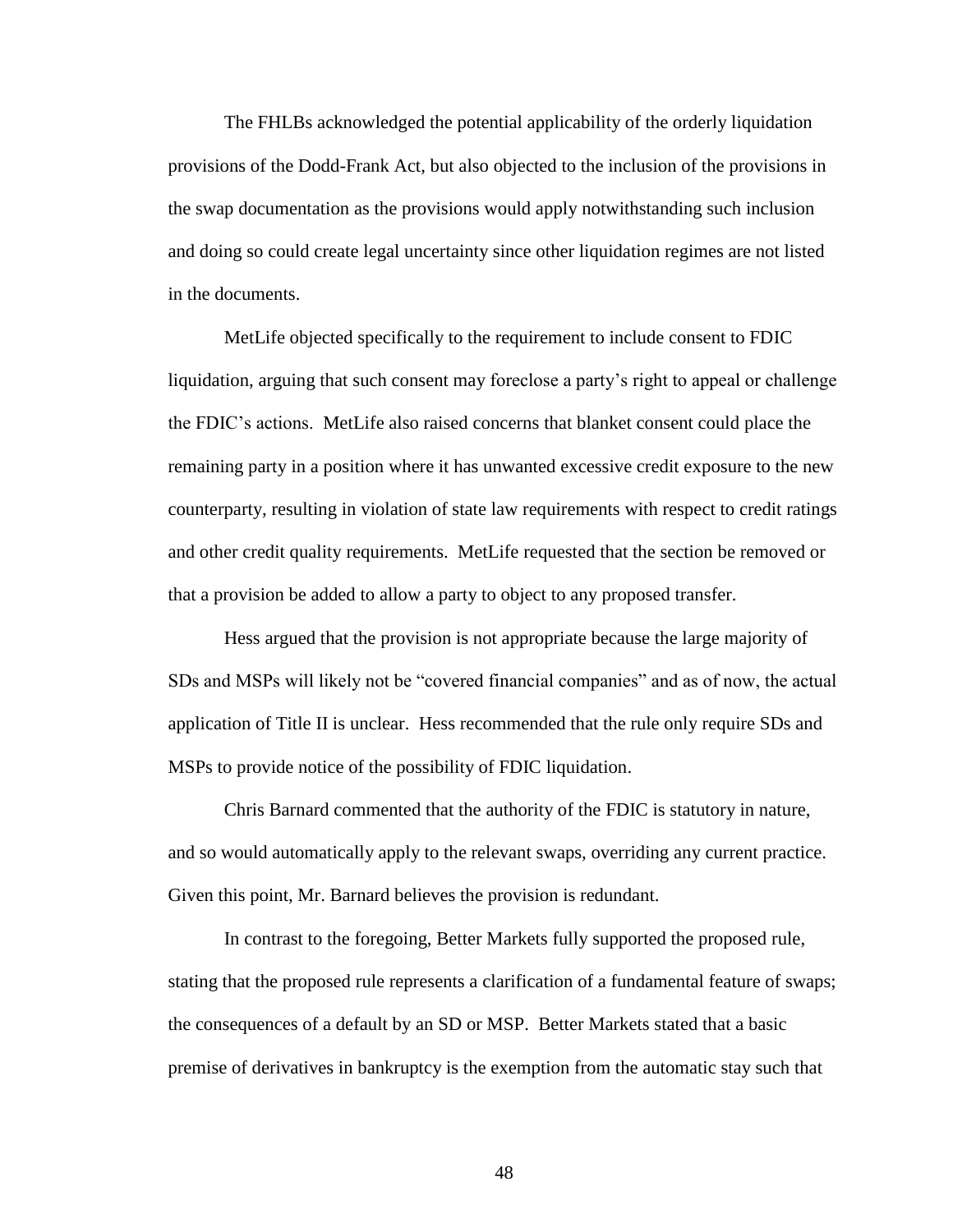the non-defaulting party may immediately terminate and apply collateral post insolvency. Better Markets agreed that the proposed rule documents an important exception to that right newly created in the Dodd-Frank Act. Better Markets believes that clarity, both at inception of a swap and at default, is the foundation of the Dodd-Frank Act, because lack of clarity contributed heavily to the financial crisis and caused much harm.

The Commission has carefully considered each of the comments received on the proposal. At the outset, the Commission believes that, in the context of the proposed rules, it is not possible to track the statutory language of Title II of the Dodd-Frank Act any more closely. Given the imperfectability of reproducing such statutory language and the context in which it appears in the rule, the Commission is sensitive to commenters' concerns that the rule could have a different legal effect in application as compared to application of the statutory language. The Commission is also aware that the statutory provisions will apply to covered financial companies and insured depository institutions placed into FDIC receivership even if not included in this rule. Therefore, the Commission has determined that the best course is to revise the proposed rule to require that swap trading relationship documentation contain only a notice as to whether the SD or MSP or its counterparty is an insured depository institution or financial company and that the orderly liquidation provisions of the Dodd-Frank Act and the FDIA may limit the rights of the parties under their trading relationship documentation in the event either party is deemed a "covered financial company" or is otherwise subject to having the FDIC appointed as a receiver.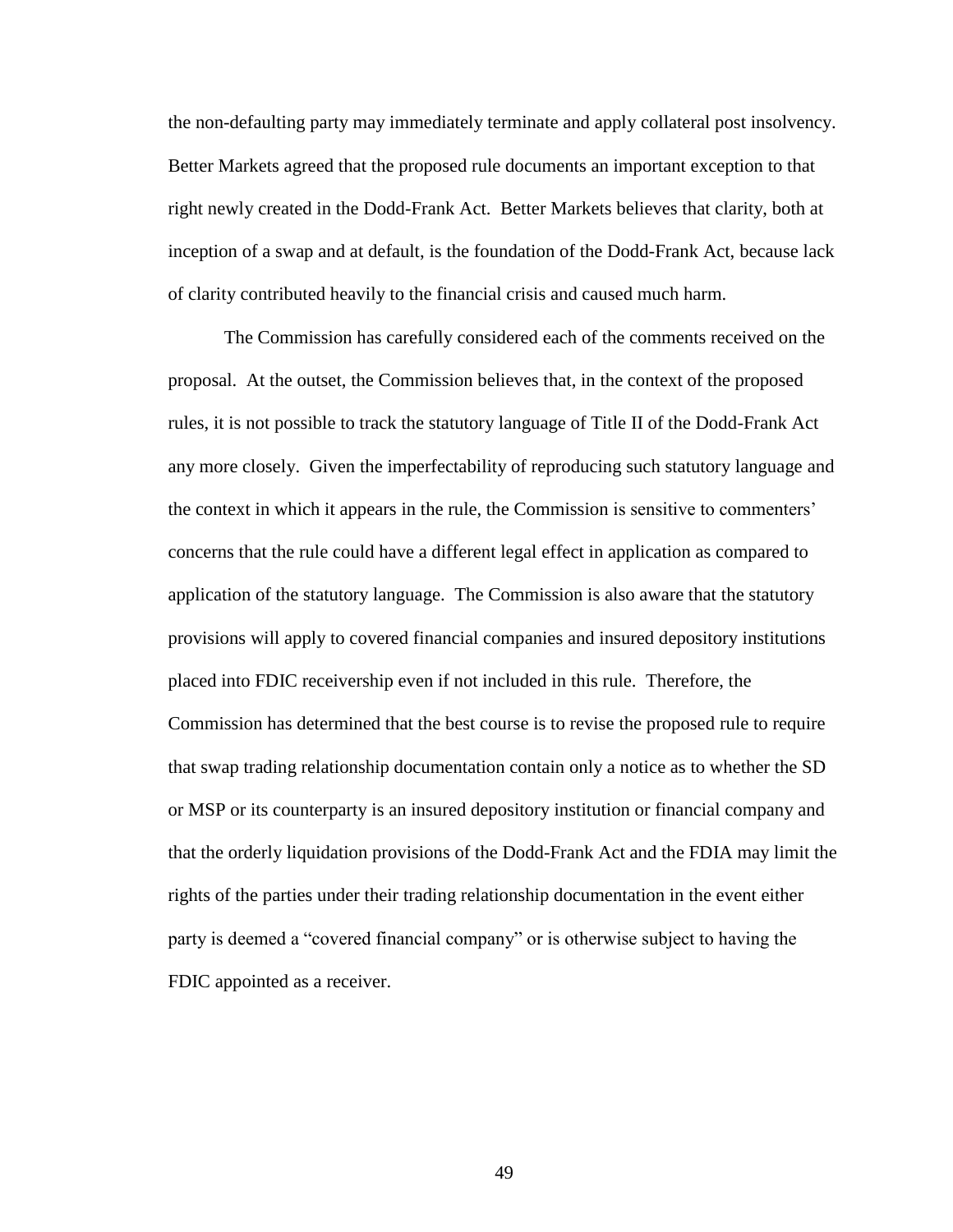#### **C. End User Exception Documentation - § 23.505**

#### **1. Overlap with Proposed § 39.6**

The proposed regulation required SDs and MSPs, when transacting with market participants claiming the exception to clearing under section 2(h)(7) of the CEA, to obtain documentation sufficient to provide a reasonable basis on which to believe that its counterparty meets the statutory conditions required for the exception. Various requirements for the documentation were listed in the proposed rule.

In response to the proposal, The Working Group and Encana Marketing (USA), Inc. (Encana) argued that because proposed § 39.6 would require SDs and MSPs to collect and report the information relevant to the section  $2(h)(7)$  clearing exception, the proposed rule should be revised to impose no documentation obligations with regard to this exception. Encana also commented that in the alternative, § 23.505 should only require that SDs and MSPs obtain "documentation" that the counterparty qualifies as an end user in the transaction documents, but did not specify what form such documentation should take. COPE also commented that the proposed rule is burdensome and redundant to proposed § 39.6 and believes that the attestation required by proposed § 39.6 should be sufficient.

Michael Greenberger, on the other hand, believes a check-the-box approach is insufficient, and recommended enhanced reporting requirements ensuring that the calculation methodology and the effectiveness of the hedged position are well documented. Better Markets also recommended enhanced reporting, suggesting that end users report their hedging transactions to SDRs as provided in proposed § 39.6. Requiring end users to provide information for each transaction to SDs and MSPs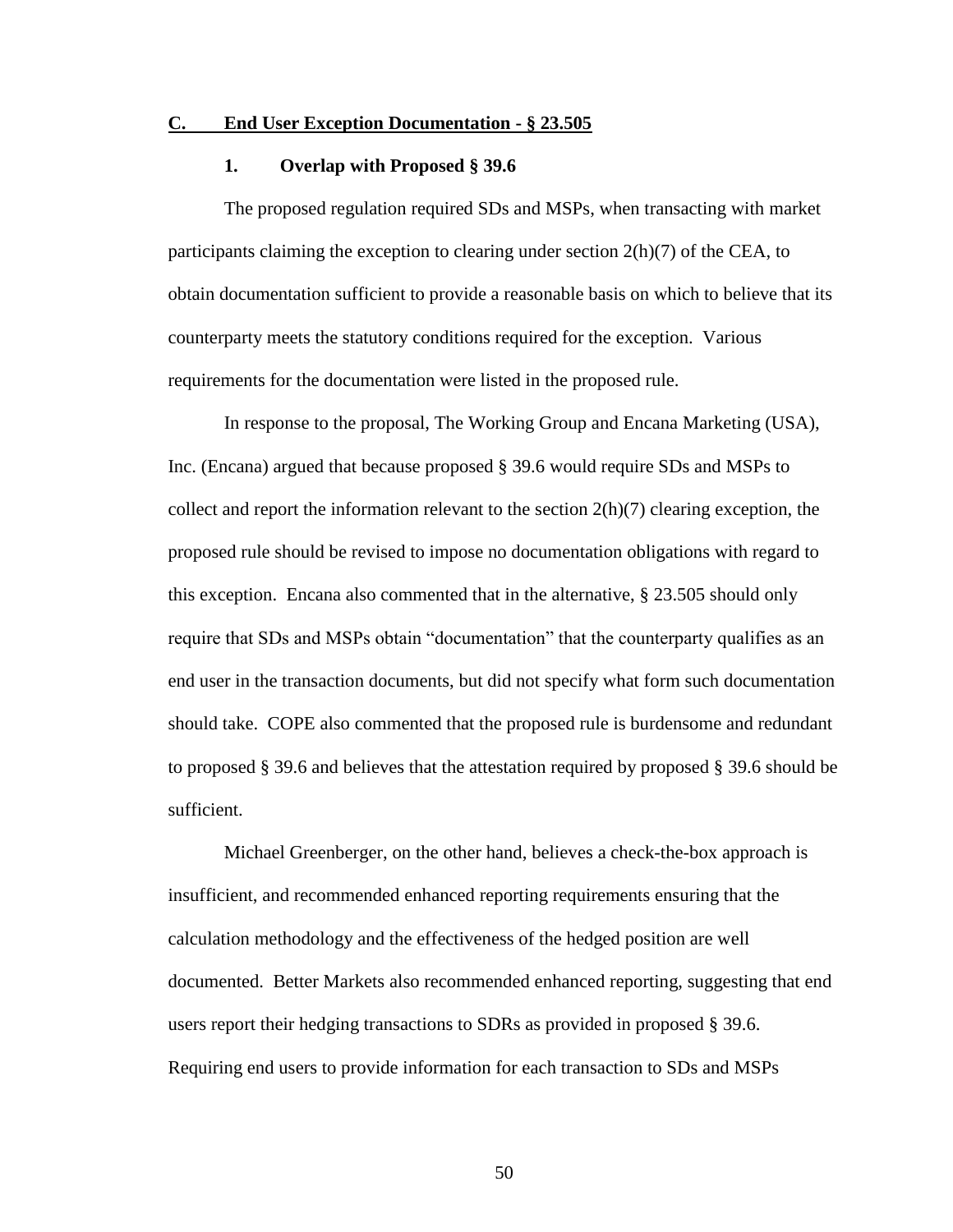separately is overly burdensome whereas direct reporting to SDRs would amount to only a slight change from current prudent practice at many end users.

Having considered these comments, the Commission is adopting the rule as proposed with one exception. The Commission has permitted entities that qualify for the exception to the clearing requirement under section 2(h)(7) of the Act to report information directly to an SDR regarding how they generally expect to meet their financial obligations associated with non-cleared swaps on an annual basis in anticipation of electing the exception for one or more swaps.<sup>17</sup> Thus, an electing counterparty could be directly reporting the information necessary for SD and MSP compliance with proposed  $\S 23.505(a)(3)-(5)$ . Therefore, the Commission has modified the proposed rule to clarify that SDs and MSPs need not obtain documentation from any counterparty that claims an exception from required clearing if that counterparty is reporting directly to an SDR regarding how it generally expects to meet its financial obligations associated with its non-cleared swaps, and the SD or MSP has confirmed that the counterparty has made its annual submission.

### **2. Reasonable Basis - § 23.505(a)**

 $\overline{a}$ 

The proposed regulation required that SDs or MSPs have a reasonable basis to believe its counterparty meets the statutory conditions required for an exception from a clearing requirement.

In response to the proposal, ISDA & SIFMA requested that the Commission clarify that the "reasonable basis to believe" standard in the proposed rule may be satisfied by reliance on written representations from the counterparty, absent facts that

 $17$  See End-User Exception to the Clearing Requirement for Swaps, 77 FR 42560, 42590 (July 19, 2012).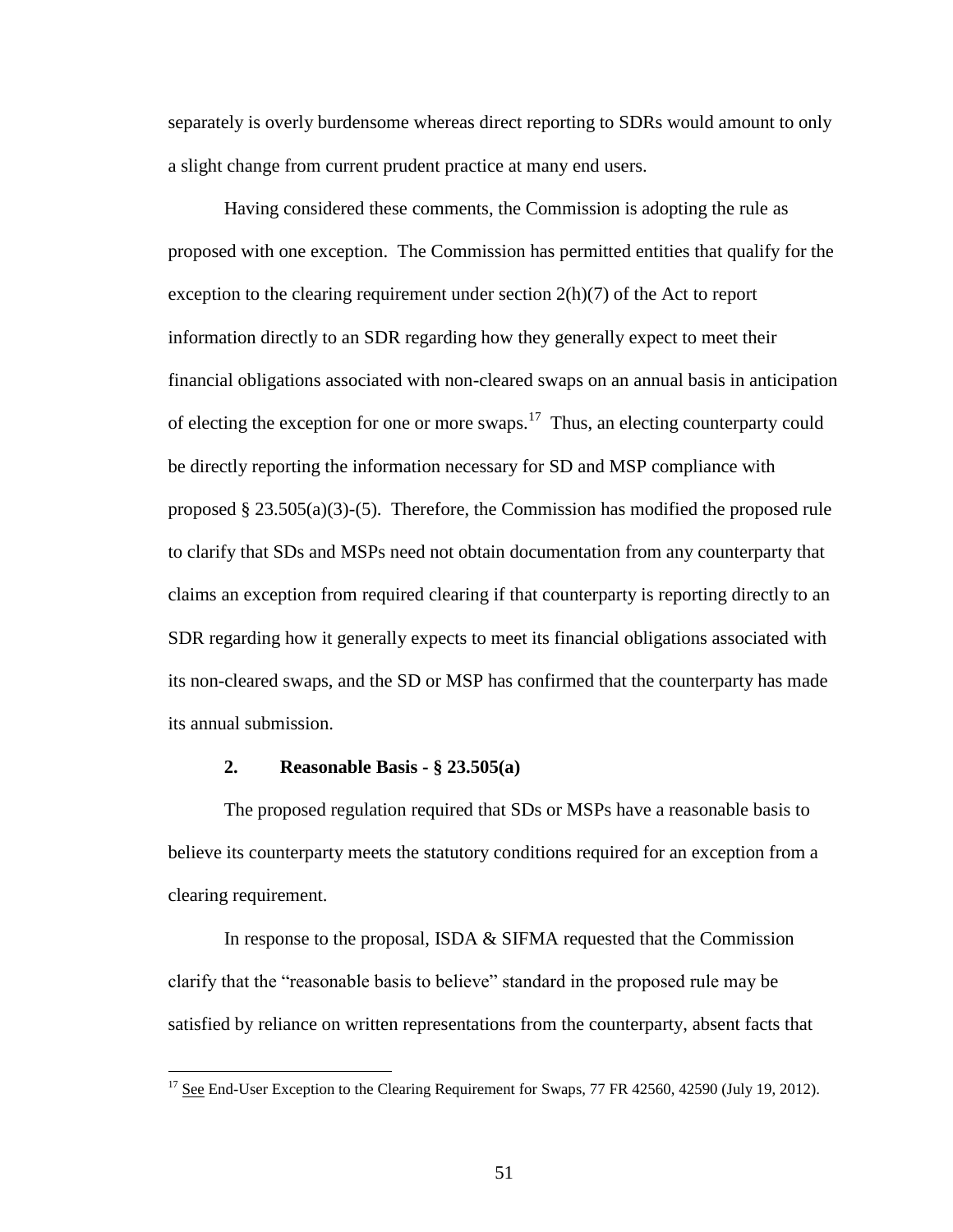reasonably should have put the swap dealer or major swap participant on notice that its counterparty may be ineligible for the end user exception. ISDA & SIFMA argued that registrants should not have to investigate their counterparty's representations or obtain detailed representations as to the facts underlying the company's qualifications.

The Coalition for Derivatives End-Users supports the "check-the-box" approach in proposed § 39.6 for end users to use to qualify for the clearing exception, and is therefore concerned that the "reasonable basis" obligation in proposed § 23.505(a) could undermine the simplicity of the check-the-box approach. The Coalition for Derivatives End-Users argues that if SDs and MSPs must verify end user information, they may start to require unnecessary and costly documentation from end users such as legal opinions or other documents, rather than serving as passive conduits of information.

After considering these comments, the Commission has determined to adopt the rule as proposed on this issue. The Commission is of the view that, contrary to commenters concerns, the "reasonable basis" standard in the proposed rule does not require independent investigation of information or documentation provided by a counterparty electing the exception from required clearing. The Commission believes that so long as an SD or MSP has obtained information, documentation, or a representation that on its face provides a reasonable basis to conclude that the counterparty qualifies for the exception under section  $2(h)(7)$ , then, in the absence of facts that reasonably should have put the SD or MSP on notice that its counterparty may be ineligible for the exception, no further investigation would be necessary. The Commission does not believe that the rule requires legal certainty on the part of SDs or MSPs.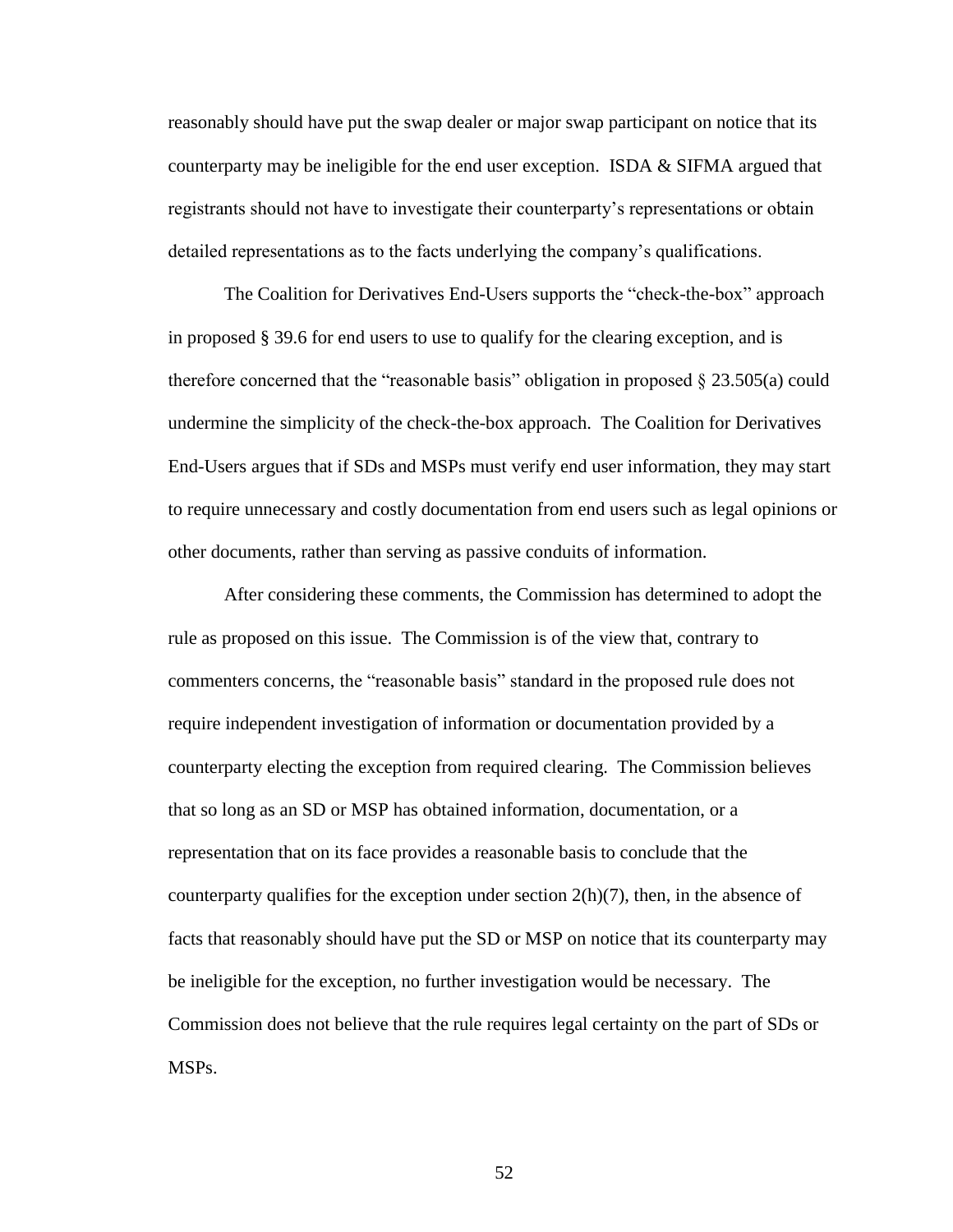# **3. Disclosure of Information by End Users**

The proposed regulation required SDs and MSPs to obtain documentation that its counterparty seeking to qualify for the clearing exception generally meets its financial obligations associated with non-cleared swaps.

Better Markets argued that the proposed rule should require documentation in accordance with the Dodd-Frank Act, i.e., documentation as to how the counterparty generally meets is obligations associated with non-cleared swaps, including how it would meet any obligation to immediately fund margin upon the occurrence of a credit trigger.

ISDA & SIFMA commented that the Dodd-Frank Act merely requires a counterparty to notify the Commission as to how it generally meets its financial obligations. ISDA & SIFMA recommended that  $\S 23.505(a)(5)$  be deleted or clarified such that a registrant can satisfy the requirement by obtaining a representation from its counterparty or by obtaining the documentation only with respect to swap-related obligations to the particular SD or MSP.

In the view of COPE, EEI, and CIEBA, the requirement for the SD/MSP to get information from end users is anti-competitive and inappropriate as it requires an end user to inform its SD or MSP counterparty, a potential competitor, of proprietary details about its business, including its hedging activities. Each recommended that no more than a representation from the end user should be required. COPE also objects to the rule placing the SD or MSP in the role of regulator responsible for determining if the information received is sufficient.

As explained above, the Commission is modifying the proposed rule to clarify that SDs and MSPs need not obtain documentation from any counterparty that claims an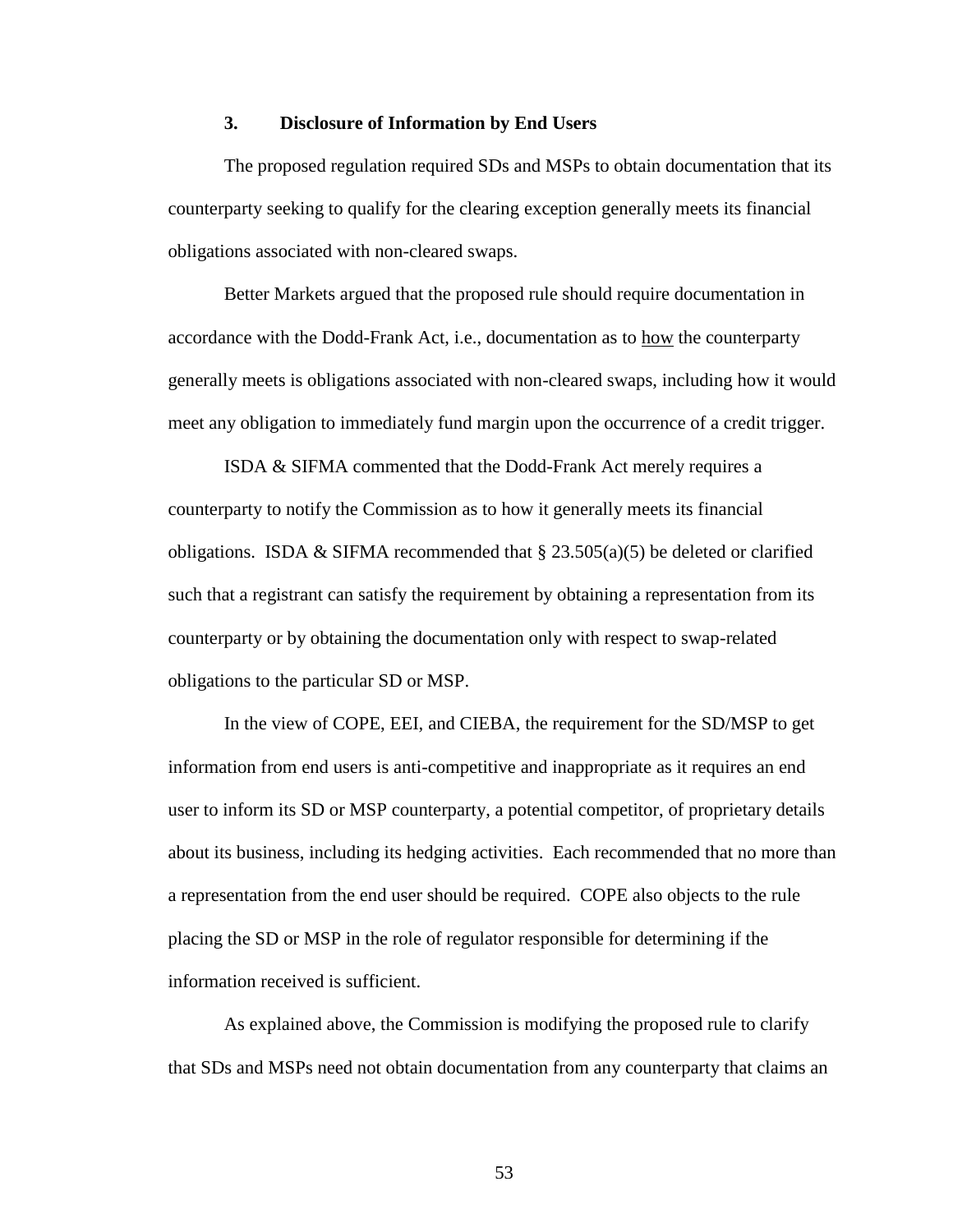exception from required clearing if that counterparty is reporting directly to an SDR under § 39.6(b) regarding how it generally expects to meet its financial obligations associated with its non-cleared swaps, and the SD or MSP has confirmed that the counterparty has made its annual submission. Thus, any entity seeking to claim the exception from clearing may avoid revealing any information it considers sensitive to its SD or MSP counterparty by self-reporting directly to an SDR under § 39.6(b). The Commission notes that protections against release of reported proprietary information are addressed in the SDR rules finalized by the Commission.

#### **D. Swap Confirmation – § 23.501**

 $\overline{a}$ 

Confirmation has been recognized as an important post-trade processing mechanism for reducing risk and improving operational efficiency by both market participants and their regulators. Prudent practice requires that, after coming to an agreement on the terms of a transaction, parties document the transaction in a complete and definitive written record so there is legal certainty about the terms of their agreement.

Over the past several years, OTC derivatives market participants and their regulators have paid particular attention to the timely confirmation of swaps. The Government Accountability Office (GAO) found that the rapid expansion of the trading volume of swaps, such as credit derivatives since 2002, caused stresses on the operational infrastructure of market participants. These stresses in turn caused the participants' back office systems to fail to confirm the increased volume of trades for a period of time.<sup>18</sup> The GAO found that the lack of automation in trade processing and the purported

<sup>&</sup>lt;sup>18</sup> U.S. Government Accountability Office, "Credit Derivatives: Confirmation Backlogs Increased Dealers' Operational Risks, But Were Successfully Addressed After Joint Regulatory Action," GAO-07-716 (2007) at pages 3-4.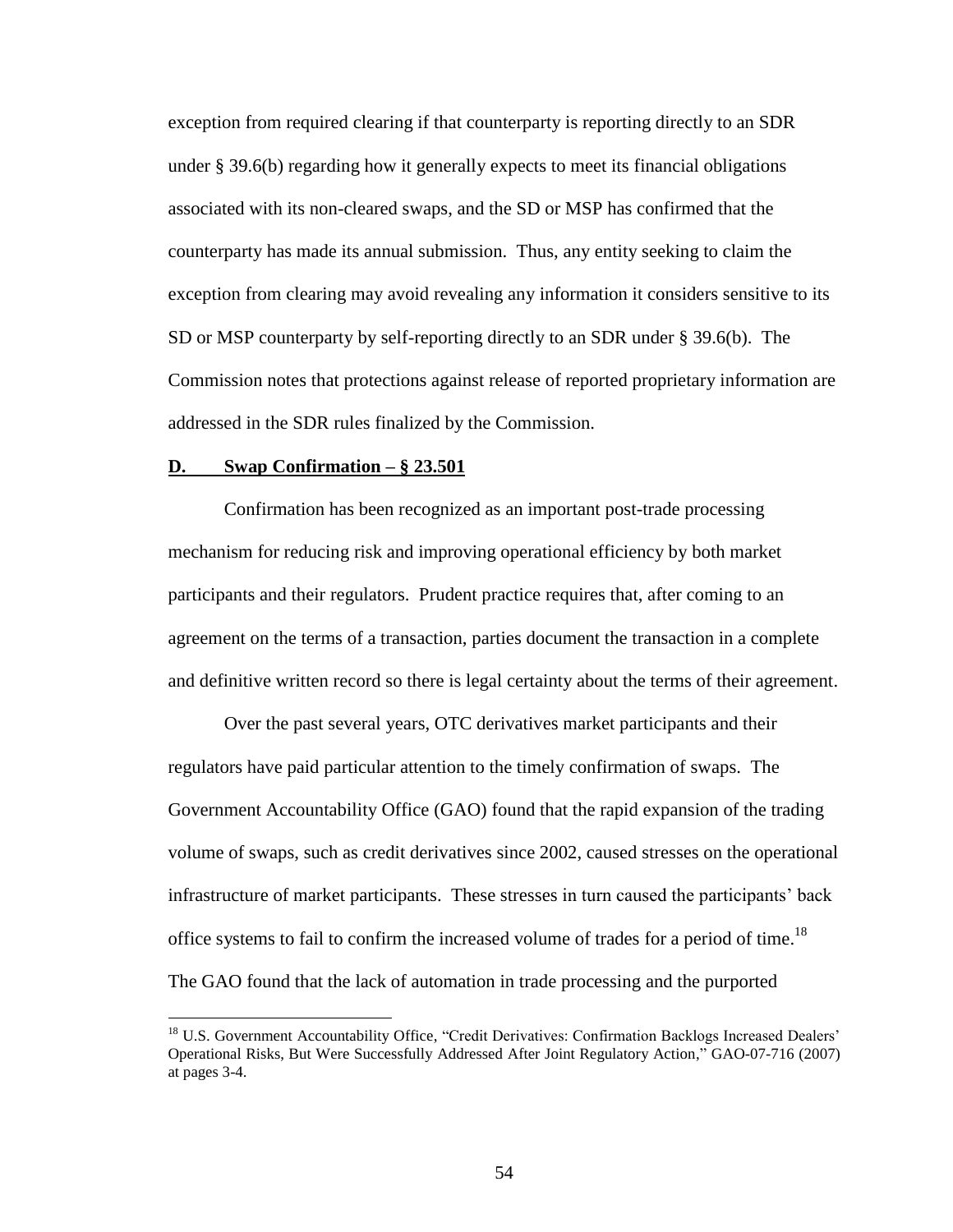assignment of positions by transferring parties to third parties without notice to their counterparties were factors contributing to this backlog. If transactions, whether newly executed or recently transferred to another party, are left unconfirmed, there is no definitive written record of the contract terms. Thus, in the event of a dispute, the terms of the agreement must be reconstructed from other evidence, such as email trails or recorded trader conversations. This process is cumbersome and may not be wholly accurate. Moreover, if purported transfers of swaps, in whole or in part, are made without giving notice to the remaining parties and obtaining their consent, disputes may arise as to which parties are entitled to the benefits and subject to the burdens of the transaction.

The Commission believes the work of the OTC Derivatives Supervisors Group (ODSG) demonstrates that the industry is capable of swift movement to contemporaneous execution and confirmation. A large back-log of unexecuted confirmations in the credit default swap (CDS) market created by prolonged negotiations and inadequate confirmation procedures were the subject of the first industry commitments made by participating dealers to the  $ODSG$ .<sup>19</sup> In October 2005, the participating dealers committed to reduce by 30 percent the number of confirmations outstanding more than 30 days within four months. In March 2006, the dealers committed to reduce the number of outstanding confirmations by 70 percent by June 30, 2006. By September 2006, the industry had reduced the number of all outstanding CDS confirmations by 70 percent, and the number of CDS confirmations outstanding more

 $\overline{a}$ 

<sup>&</sup>lt;sup>19</sup> See October 4, 2005 industry commitment letter to the Federal Reserve Bank of New York, available at http://www.newyorkfed.org/newsevents/news\_archive/markets/2005/an050915.html.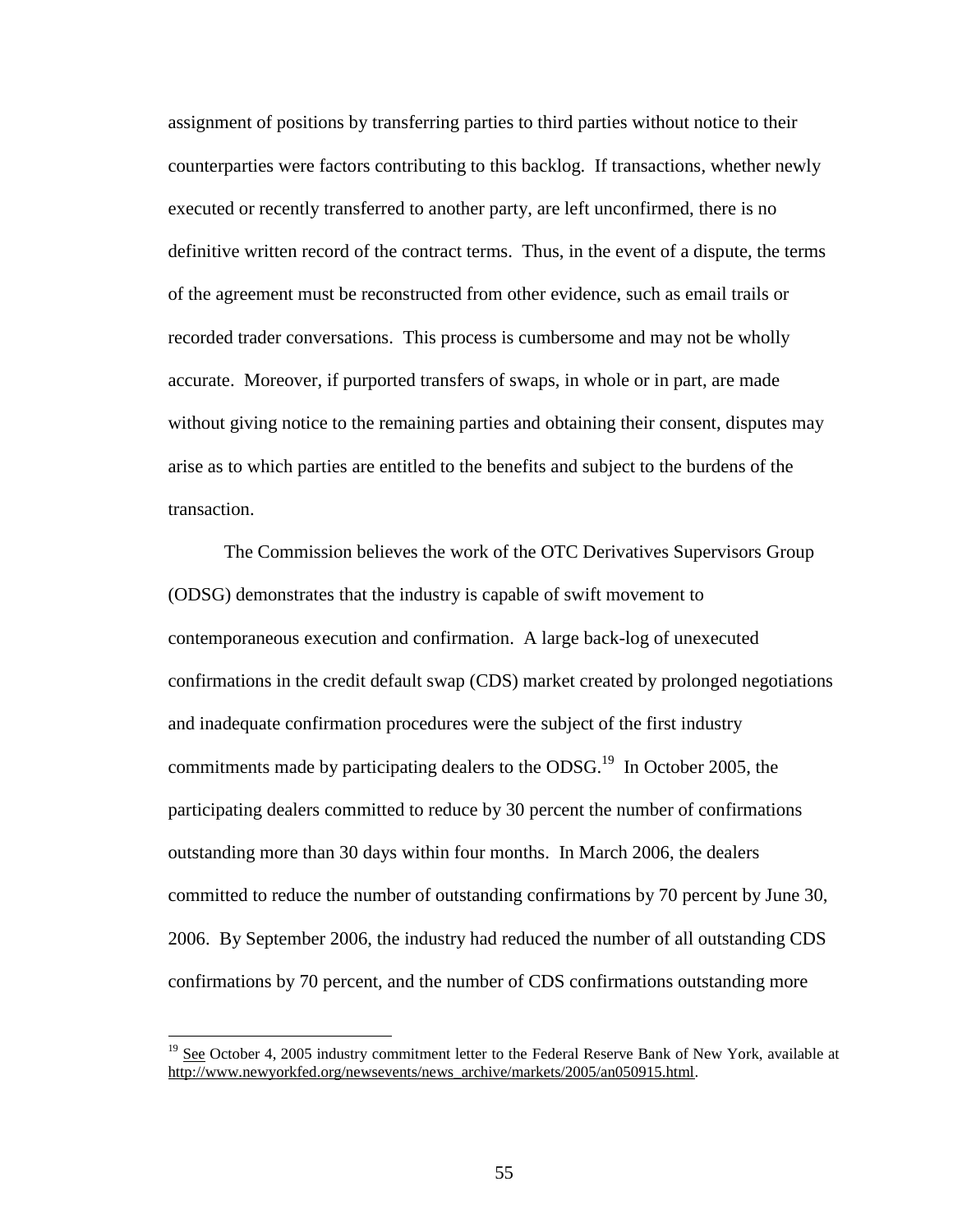than 30 days by 85 percent. The industry achieved these targets largely by moving 80 percent of total trade volume in CDS to confirmation on electronic platforms, eliminating backlogs in new trades.

By the end of 2011, the largest dealers were electronically confirming over 95 percent of OTC credit derivative transactions, and 90 percent were confirmed on the same day as execution  $(T+0)$ . For the same period, the largest dealers were electronically confirming over 70 percent of OTC interest rate derivatives (over 90 percent of trades with each other), and over 80 percent were confirmed T+0. The rate of electronic confirmation of OTC commodity derivatives was somewhat lower – just over 50 percent, but over 90 percent for transactions between the largest dealers.<sup>20</sup>

The Commission further recognizes the ODSG supervisory goal for all transactions to be confirmed as soon as possible after the time of execution. Ideally, this would mean that there would be a written or electronic document executed by the parties to a swap for the purpose of evidencing all of the terms of the swap, including the terms of any termination (prior to its scheduled maturity date), assignment, novation, exchange, or similar transfer or conveyance of, or extinguishing of rights or obligations.

The Commission believes that timely and accurate confirmation of swaps is critical for all downstream operational and risk management processes, including the correct calculation of cash flows, margin requirements, and discharge of settlement obligations as well as accurate measurement of counterparty credit exposures. Timely confirmation also allows any rejections, exceptions, and/or discrepancies to be identified and resolved more quickly. To this end, in the Confirmation NPRM, the Commission

 $\overline{a}$ 

<sup>&</sup>lt;sup>20</sup> See G15 Industry Confirmation Data dated April 4, 2012 provided by ISDA, available at www.cftc.gov.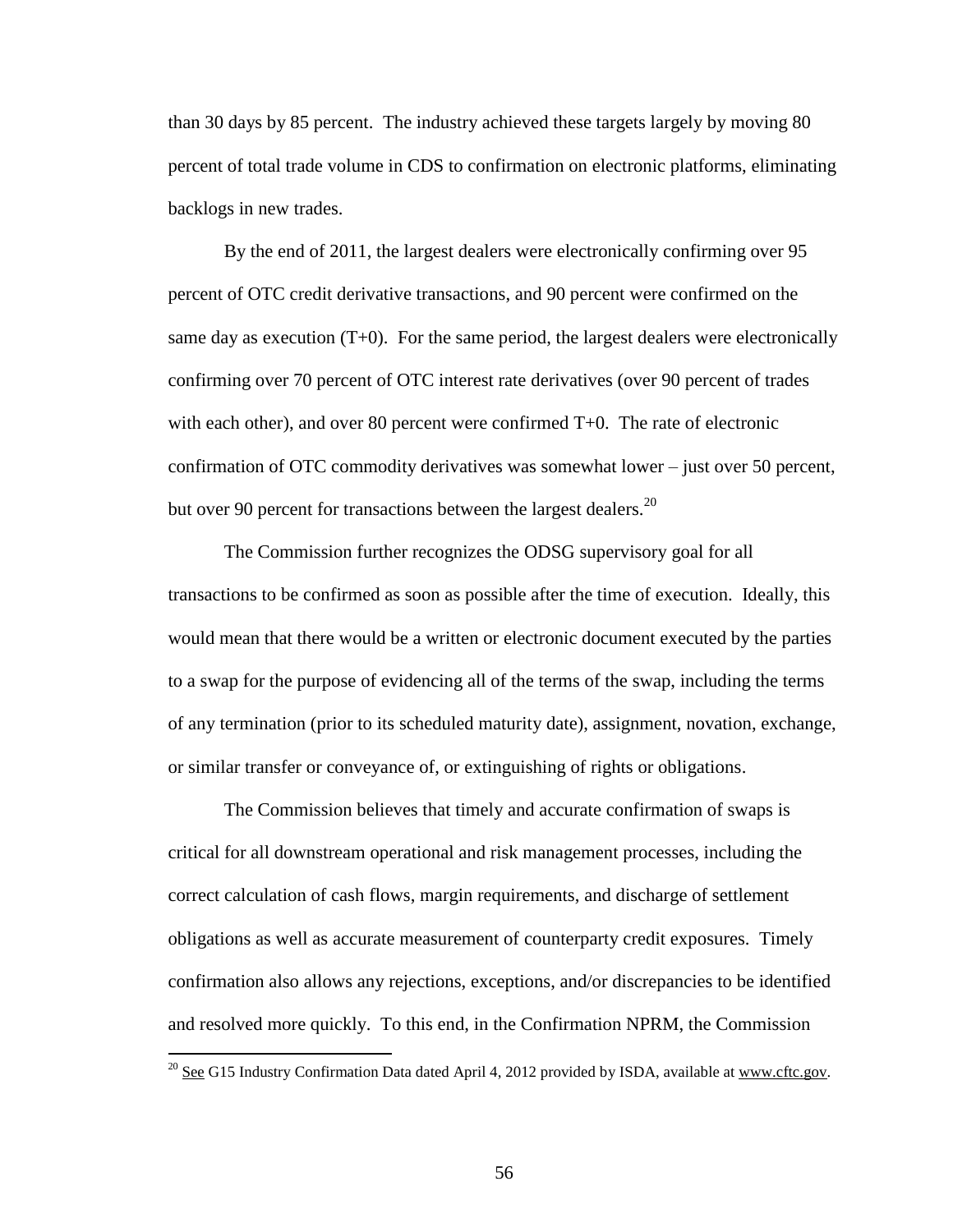proposed § 23.501, which prescribed standards for the timely and accurate confirmation of swap transactions. The Commission received approximately 27 comment letters in response to the Confirmation NPRM and considered each in formulating the final rules, as discussed below.

### **1. Uniform Application of Proposed Rules to All Asset Classes**

In the Confirmation NPRM, the Commission solicited comments on whether certain provisions of the proposed regulations should be modified or adjusted to reflect the differences among asset classes.

In response to the request for comments, ISDA noted that the work done by the industry with the ODSG led to customization of documentation and confirmation timeframes to account for the differences between asset classes, and even between products within asset classes, but the proposed confirmation requirements do not allow for this same flexibility. However, ISDA did not suggest specific timeframes for the Commission's rules.

The FHLBs recommended that the Commission exercise caution in applying rules to all swap asset classes equally as procedures that are appropriate for interest rate swaps may be insufficient or unnecessary for other types of swaps.

The Global Foreign Exchange Division of AFME, SIFMA, and ASIFMA (GFED) commented that the Commission should take into account the high volume of transactions and wider universe of participants in the foreign exchange industry when promulgating its final rules.

The Working Group requested that the Commission revise the rules to permit current practice in the energy swap market where one party sends an acknowledgement to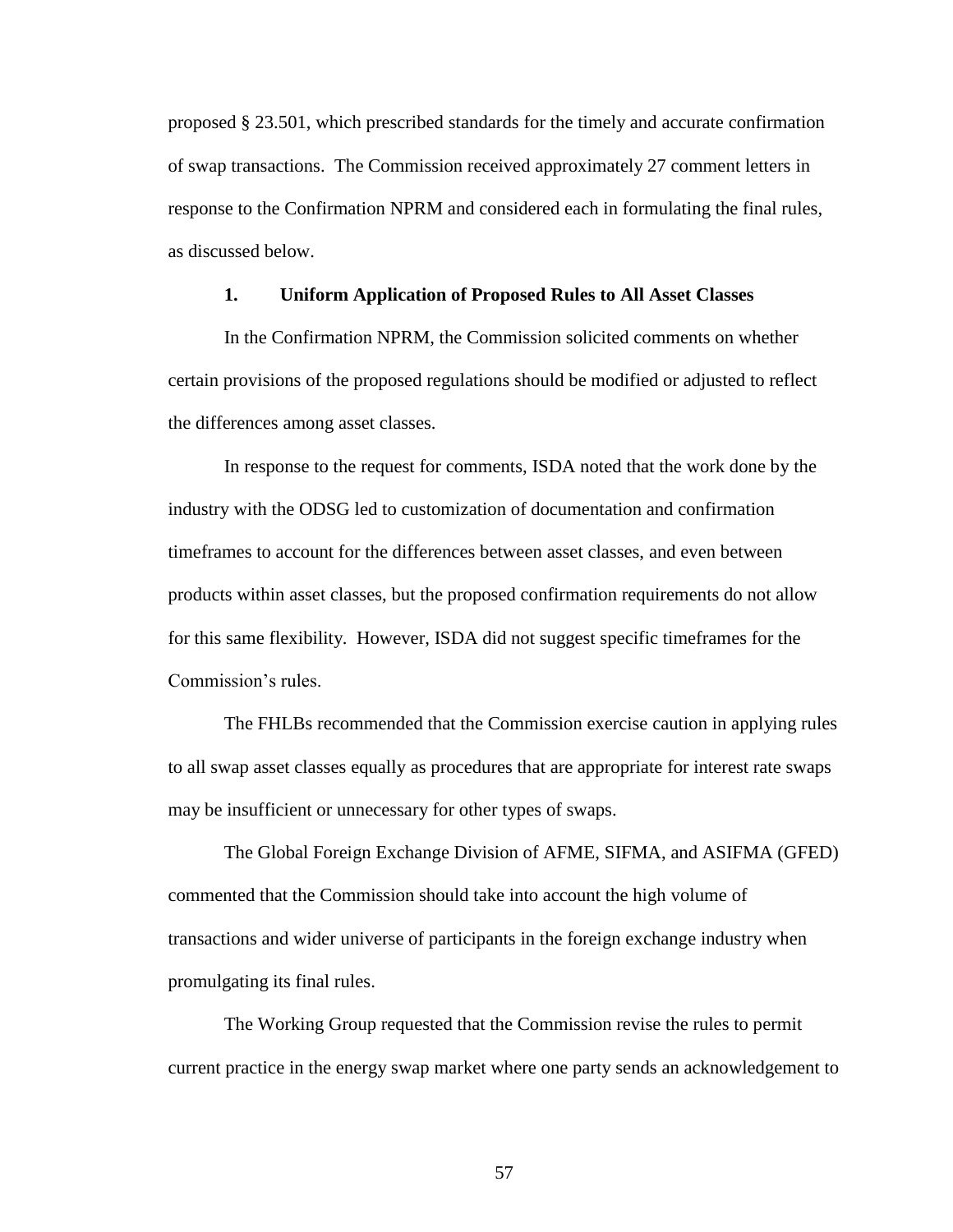the other party and the acknowledgement is deemed a legally binding confirmation if the receiving party does not object within three business days. The Working Group believes this practice is efficient because (i) it eliminates the risk of open confirmations, (ii) dealers need not chase for a physically signed confirmation, and (iii) counterparties need not respond if terms are acceptable.

BG Americas & Global LNG (BGA) commented that energy commodity trading companies typically extract trading data in a batched cycle at the end of the day and generate confirmations the following day. BGA does not believe it is clear that expedited confirmation would enhance transparency or reduce systemic risk and is therefore outweighed by the enormous cost for registrants that would have to add resources to perform rolling confirmations and correct errors.

As discussed further below, in section III.B.2, the Commission has made every effort to tailor the confirmation requirements by asset class based on data provided by major market participants. The Commission has achieved such tailoring by modifying the time periods for confirmation by asset class along with a generous compliance phasein period, but has retained an otherwise uniform rule across asset classes. The Commission believes the uniform standard with appropriate differences in time periods and compliance periods will lead to efficient use of limited regulatory resources, while also reducing implementation costs for affected market participants.

# **2. Use of "Enforce" in Proposed Rules § 23.501(a)(3), § 23.502(b),**

#### **§ 23.502(b)(4), and § 23.503(d)**

The proposed regulations require SDs and MSPs to establish, maintain, and enforce written policies and procedures to accomplish a number of requirements,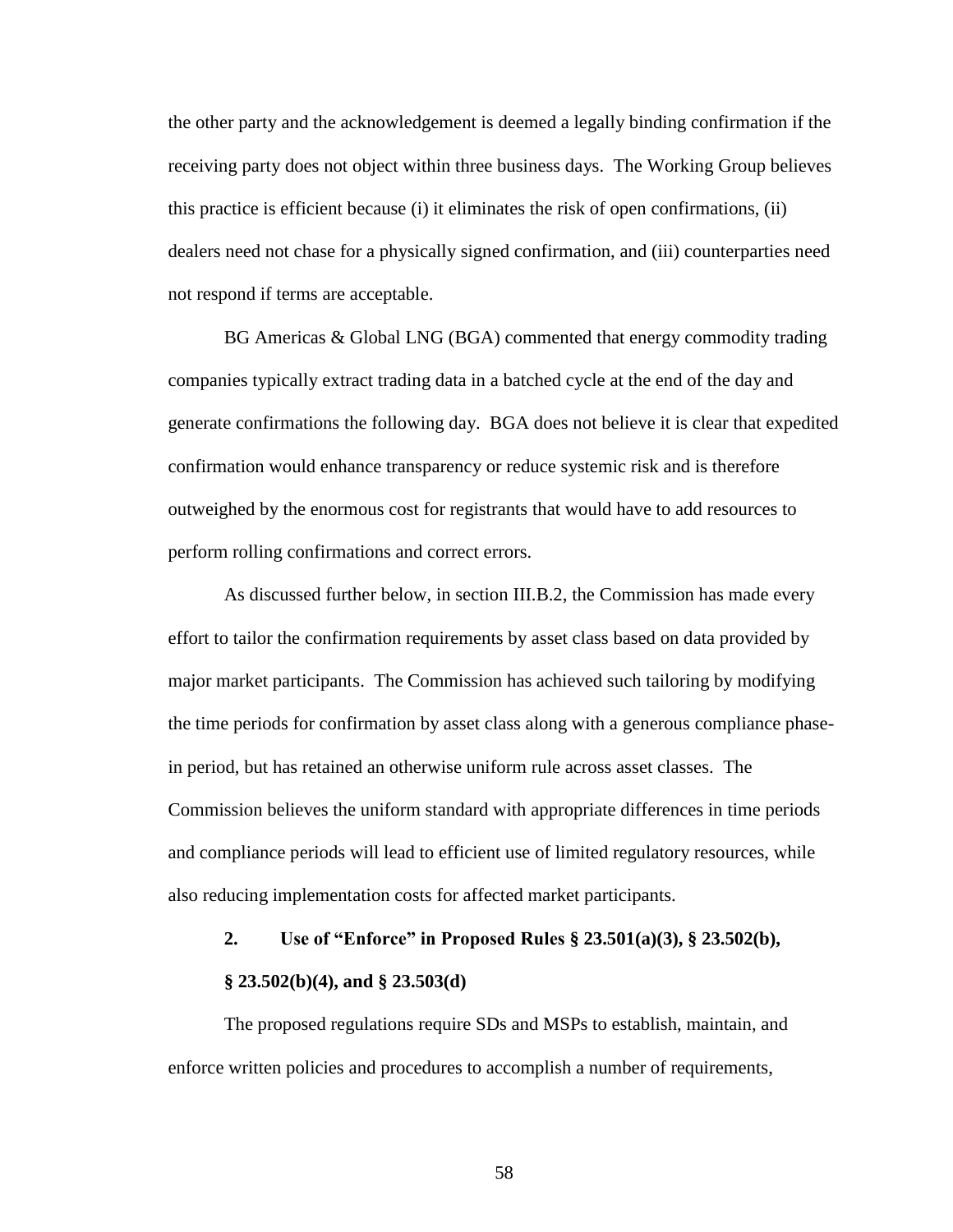including confirmation with financial entities and non-financial entities; portfolio reconciliation; valuation dispute resolution; and bilateral and multilateral compression and termination of fully offsetting swaps.

In regard to the use of "enforce" in these provisions, ABC & CIEBA requested that the Commission delete the term wherever it appears because SDs and MSPs are not "registered entities" under section  $1(a)(40)$  of the CEA and therefore Congress did not intend for SDs and MSPs to have the self-regulatory authority to enforce compliance with their internal policies and procedures. Similarly, Freddie Mac commented that the requirement in the proposed rules that SDs enforce policies designed to ensure confirmation with non-SD, non-MSP counterparties within the short deadlines mandated by the proposed rules could result in SDs exerting undue pressure on such counterparties to quickly assent to the terms of a trade as framed by the SD in the form of a condition to execution of a swap, with the risk that the swap could become void or otherwise fail.

The Commission is sensitive to these concerns, and has accordingly modified the proposed rules by replacing each instance of the term "enforce" with the term "follow." The Commission observes that the intent of the term "enforce" in the proposed rules was to require SDs and MSPs to in fact follow the policies and procedures established to meet the requirements of the proposed rules, rather than to require an SD or MSP to enforce its internal policies and procedures against third parties.

# **3. Definition of "Acknowledgement" - § 23.500(a)**

The proposed regulations defined "acknowledgement" to mean "a written or electronic record of all of the terms of a swap signed and sent by one counterparty to the other."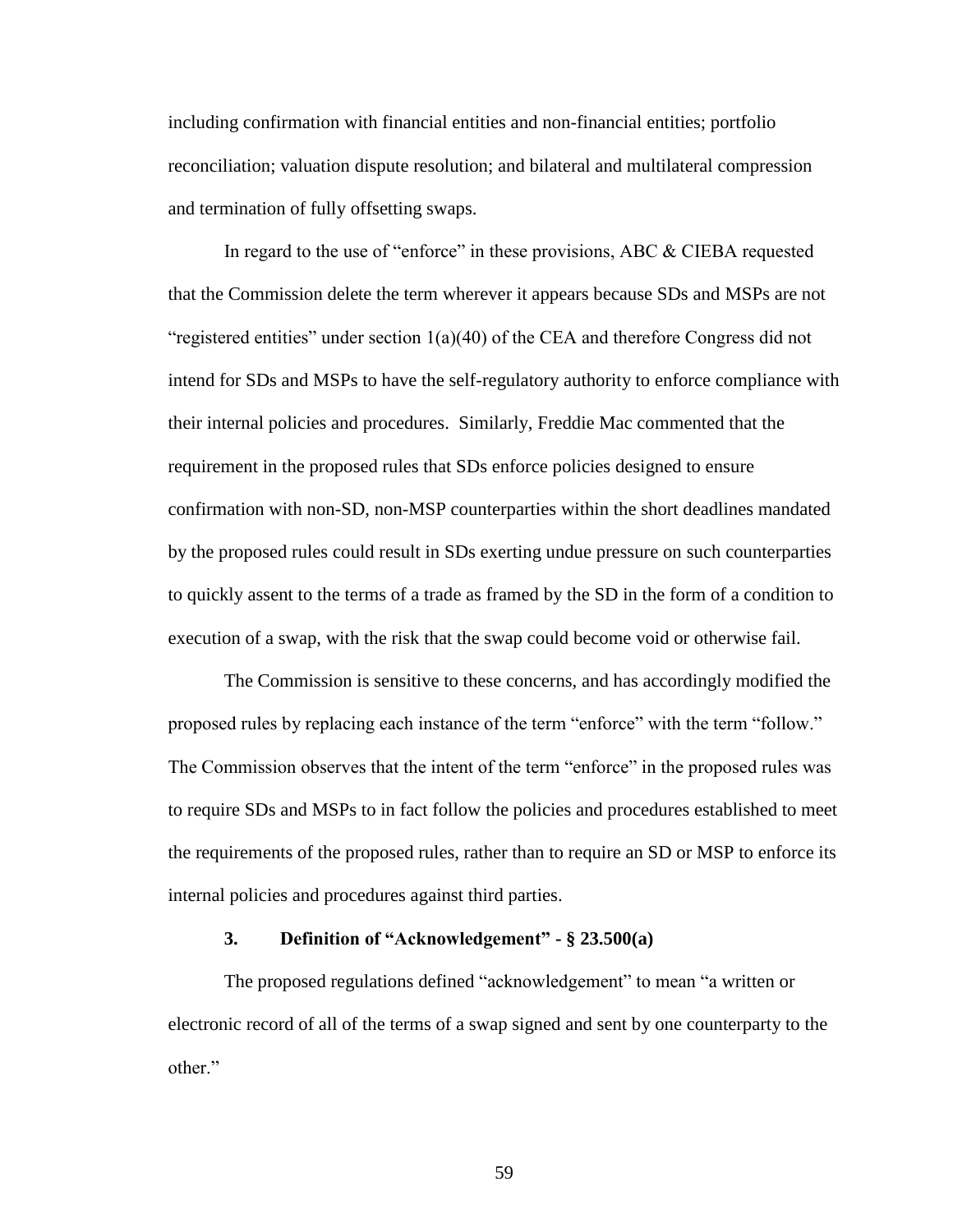Commenting on this definition, GFED requested that the Commission clarify whether an "acknowledgement" is the same as a "trade affirmation" in the FX market, which is matching of economic fields only, and MFA recommended that the Commission revise the definition to provide that an acknowledgement need only specify the primary economic terms of a swap (rather than all terms).

Despite these comments, the Commission is adopting the definition of acknowledgement as proposed. The intent of the definition was to make clear that an SD or MSP must provide its non-SD, non-MSP counterparties with a complete record of all terms of an executed swap transaction. The Commission believes that to achieve the timely confirmation goals of § 23.501, mistaken, misunderstood, or disputed terms must be identified quickly. To do so, a counterparty needs to see documentation reflecting all of the terms of the swap transaction as the SD or MSP understands them. The Commission therefore does not agree with commenters that an acknowledgement need contain only the primary economic terms of a swap transaction. In reaching this conclusion, the Commission recognizes that requiring delivery of an acknowledgement containing all terms may require the parties to agree to more terms at execution than are agreed under some current market practices, but, given the critical role confirmation plays in all downstream operational and risk management processes, the Commission believes that any additional pre-execution burden imposed is justified.

### **4. Definition of "Confirmation" § 23.500(c)**

The proposed regulations defined "swap confirmation" to mean "the consummation (electronically or otherwise) of legally binding documentation (electronic or otherwise) that memorializes the agreement of the parties to all the terms of the swap.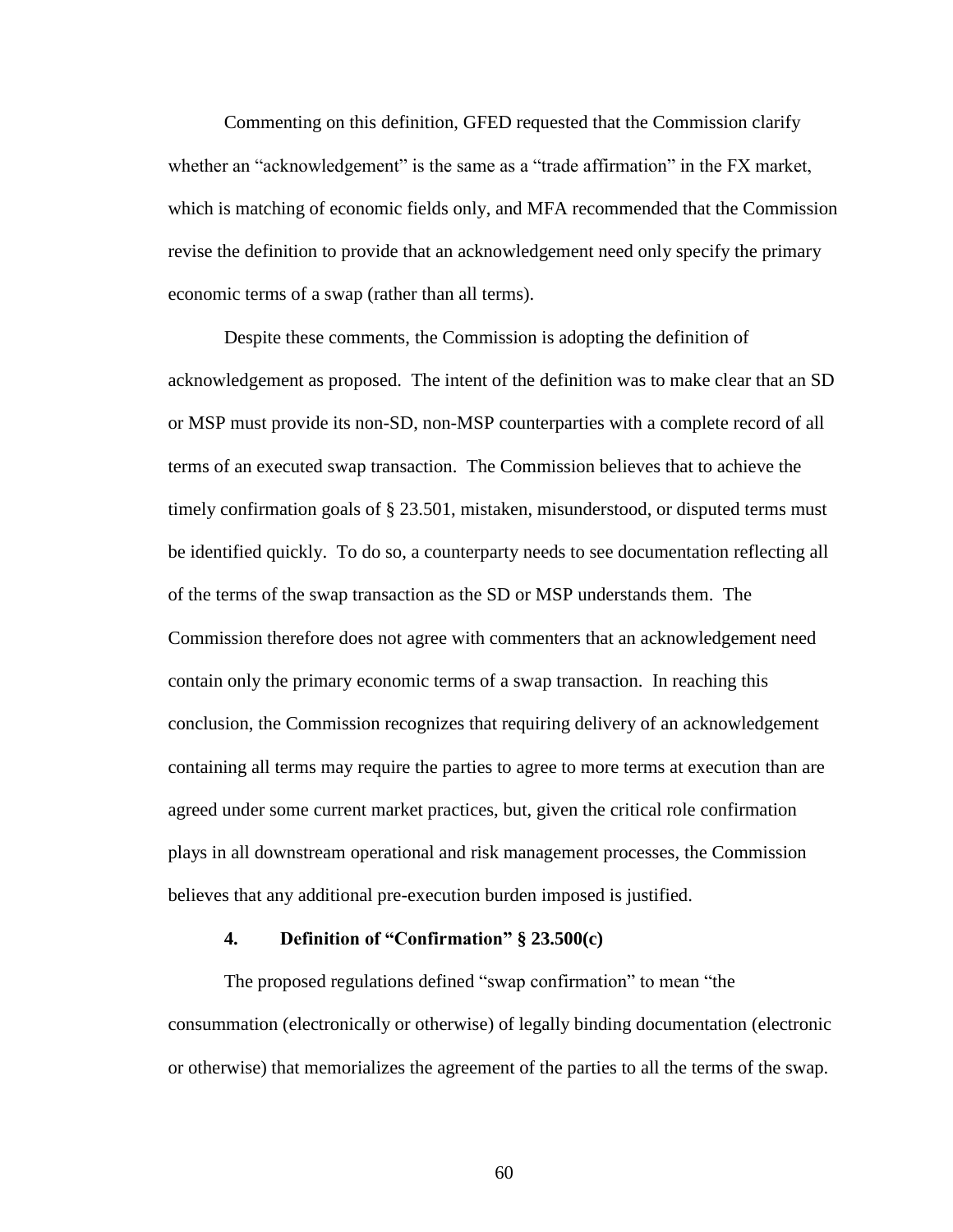A confirmation must be in writing (whether electronic or otherwise) and must legally supersede any previous agreement (electronically or otherwise)."

Reacting to this definition, ABC & CIEBA explained that where a lead fiduciary for a pension fund negotiates ISDA documentation on a relationship basis, there sometimes will be a provision that the master agreement's terms legally supersede the confirmation's terms unless the fiduciary entering the plan into the swap represents that inconsistent terms in the confirmation are more beneficial to the plan. ABC  $\&$  CIEBA therefore requested that the Commission clarify that the phrase "legally supersede any previous agreement" is only intended to apply to prior agreements outside the scope of the package of documentation that makes up the master agreement between the parties (i.e., master agreements, credit support agreements, all confirmations, etc.).

Similarly, the Asset Management Group of SIFMA (AMG) explained that in current practice, some clients to asset managers require that terms in the confirmation of a swap cannot supersede conflicting terms in a client's master agreement. AMG therefore also recommended that the Commission clarify the proposed rule to provide that a confirmation will not legally supersede the contractual arrangements agreed on by the parties.

On a different tack, GFED requested clarification as to whether "confirmation" means only actual legal confirmation execution or whether it may also include matching services that do not provide a legally binding confirmation of all terms, but merely affirmation of trade economics, and ISDA requested clarification that confirmation may be accomplished by use of matching services under which some buy-side firms "affirm" trades.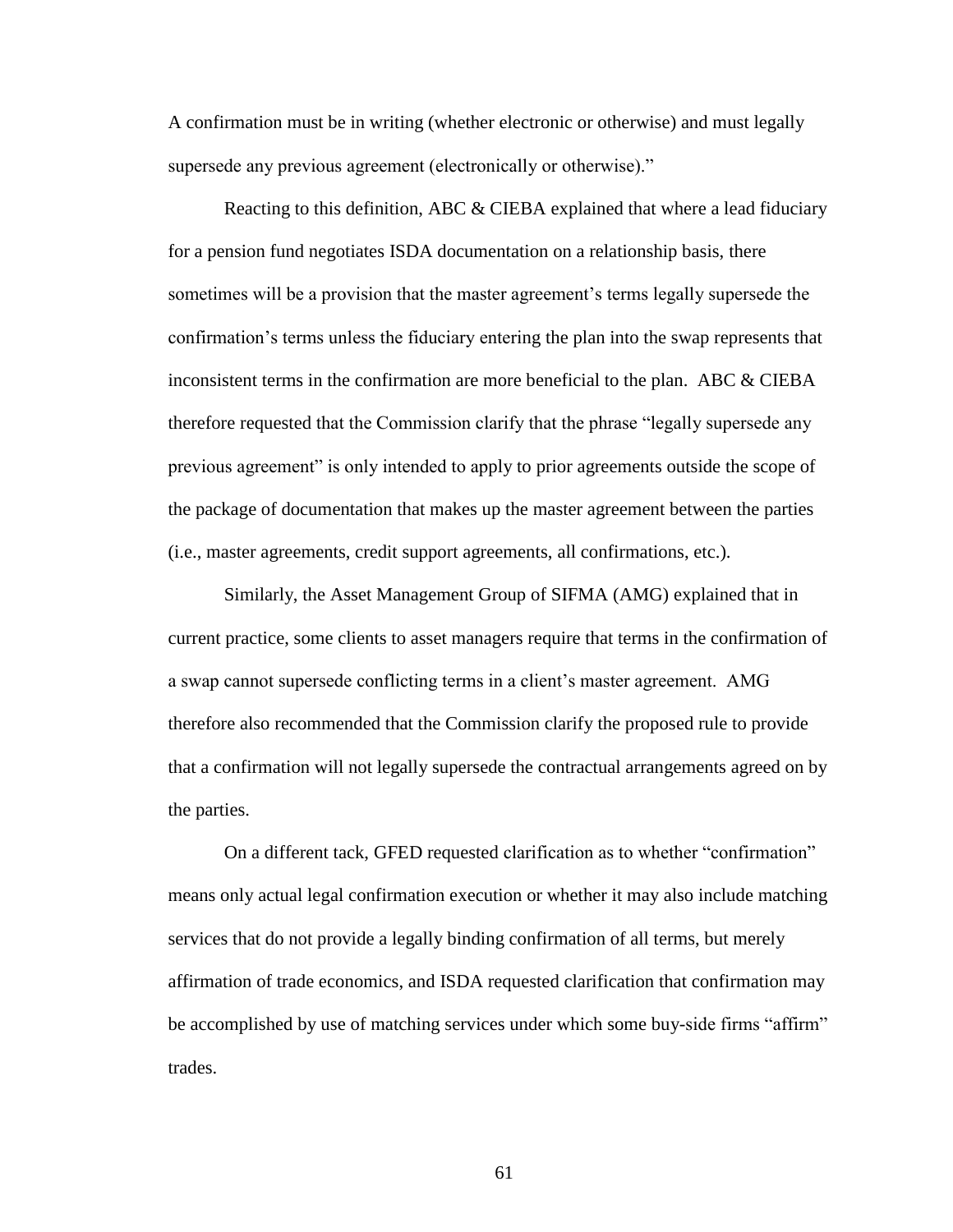Jason Copping offered an alternative definition of "confirmation" under which a swap is confirmed when all parties accept the terms and no change to the terms would be legally binding until all parties agree to such changes.

In response to these comments, the Commission reiterates that the intent of the proposed rule was to require the terms of a confirmation to include all of the binding terms of the swap. This definition is the same definition adopted by the Commission in the Swap Data Recordkeeping and Reporting rules in part 45 of the Commission's regulations.<sup>21</sup> In addition, under the Swap Data Recordkeeping and Reporting rules, all terms agreed in a confirmation must be reported to an SDR.<sup>22</sup> Therefore, in addition to the need for all terms to be confirmed for purposes of downstream operational processing and risk management, the Commission has a strong interest in consistent rules for the swap market. For these reasons, the Commission is adopting the definition of confirmation as proposed.

With respect to the comments of ABC & CIEBA and AMG, the Commission understands the practice explained by these commenters to mean that some confirmations of swaps incorporate by reference certain terms that are delineated in master agreements and that the parties have agreed that such terms trump any inconsistent terms that may appear in a confirmation. The Commission clarifies that the rules adopted herein do not prohibit the practice of incorporation by reference. Therefore, if counterparties want to include certain standard provisions in their master agreements that will control each swap transaction executed, this approach would be acceptable so long as they ensure that their

 $\overline{a}$ 

 $^{21}$  See 17 CFR 45.1.

 $22$  See 17 CFR 45.3.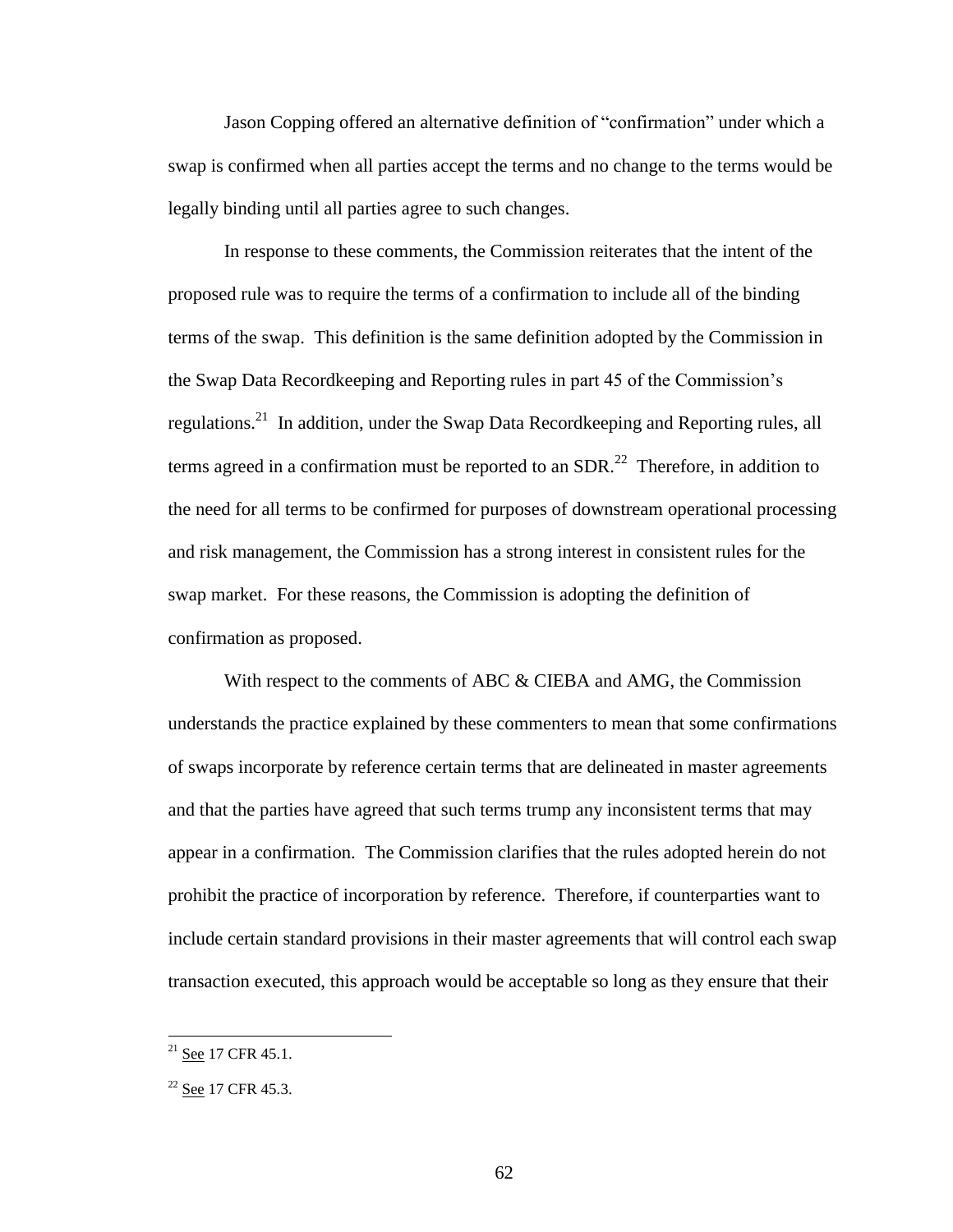books and records and the confirmation data reported to an SDR reflects the actual terms of each swap transaction. Given the Commission's interest in ensuring the integrity of data reported to an SDR, contradictory or conflicting swap transaction terms in an SD's or MSP's books and records or in data reported to an SDR when reconciled with an SD's or MSP's books and records could indicate non-compliance with the both the confirmation rule adopted herein and the swap data reporting rules under part 45 of the Commission's regulations.

Moreover, the Commission clarifies that any specific agreed-upon collateral requirements in a confirmation, which may go beyond what exists in the collateral support arrangements under the swap trading relationship documentation, would be required to be confirmed according to the timeframes discussed below.

### **5. Definition of Financial Entity - § 23.500(e)**

The Commission proposed to define "financial entity" to have the same meaning as given to the term in section  $2(h)(7)(C)$  of the Act, excepting SDs and MSPs. Subsequent to the proposal, the Commission proposed a number of rules that contained slightly differing definitions of the term.<sup>23</sup> The Commission has therefore determined to revise the definition of "financial entity" for purposes of the rules adopted herein to be consistent with its other rules applicable to SDs and MSPs. Thus, "financial entity" has been defined in the rule adopted in this release to mean "a counterparty that is not a swap dealer or a major swap participant and that is one of the following. (1) A commodity pool as defined in section  $1a(5)$  of the Act, (2) A private fund as defined in section 202(a) of the Investment Advisers Act of 1940, (3) An employee benefit plan as defined in

 $\overline{a}$ 

<sup>&</sup>lt;sup>23</sup> See e.g., Margin Requirements for Uncleared Swaps for Swap Dealers and Major Swap Participants, 76 FR 23732, 23744 (Apr. 28, 2011).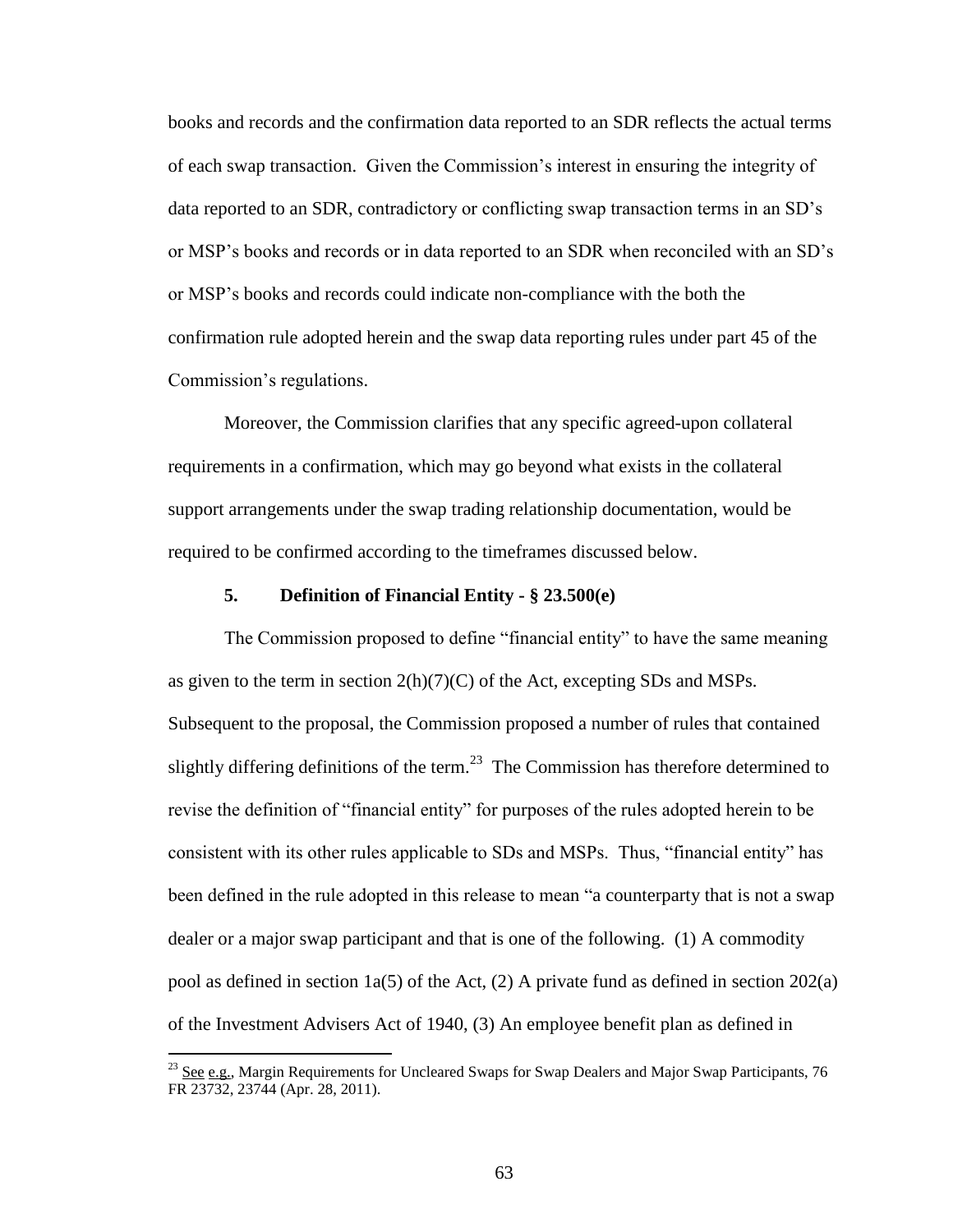paragraphs (3) and (32) of section 3 of the Employee Retirement Income and Security Act of 1974, (4) A person predominantly engaged in activities that are in the business of banking, or in activities that are financial in nature as defined in section 4(k) of the Bank Holding Company Act of 1956, and (5) a security-based swap dealer or a major securitybased swap participant."

# **6. Electronic Execution and Processing - § 23.501(a)(1) & (2); Definition of "Processed Electronically" - § 23.500(j);**

The proposed regulations prescribed trade acknowledgement delivery and confirmation deadlines for swap transactions that are executed and processed electronically, and different deadlines for swaps that are not executed electronically but are processed electronically. The proposed regulations provided that "processed electronically" means "to be entered into a swap dealer or major swap participant's computerized processing systems to facilitate clearance and settlement." In addition, the Commission requested comment on whether the term ''processed electronically'' required more clarification, and, if so, what definition would be effective and flexible enough to accommodate future market innovation.

In response to the proposal, ABC & CIEBA urged the Commission to ensure that the proposed confirmation rule does not indirectly impose on benefit plans processes that will require third-party service providers or new technology by expressly stating that a party to an uncleared swap that is not an SD or MSP has the right to determine whether the confirmation will occur electronically or manually. AMG also recommended that a party to an uncleared swap that is not an SD or MSP should have the right to determine whether the confirmation will occur electronically or manually.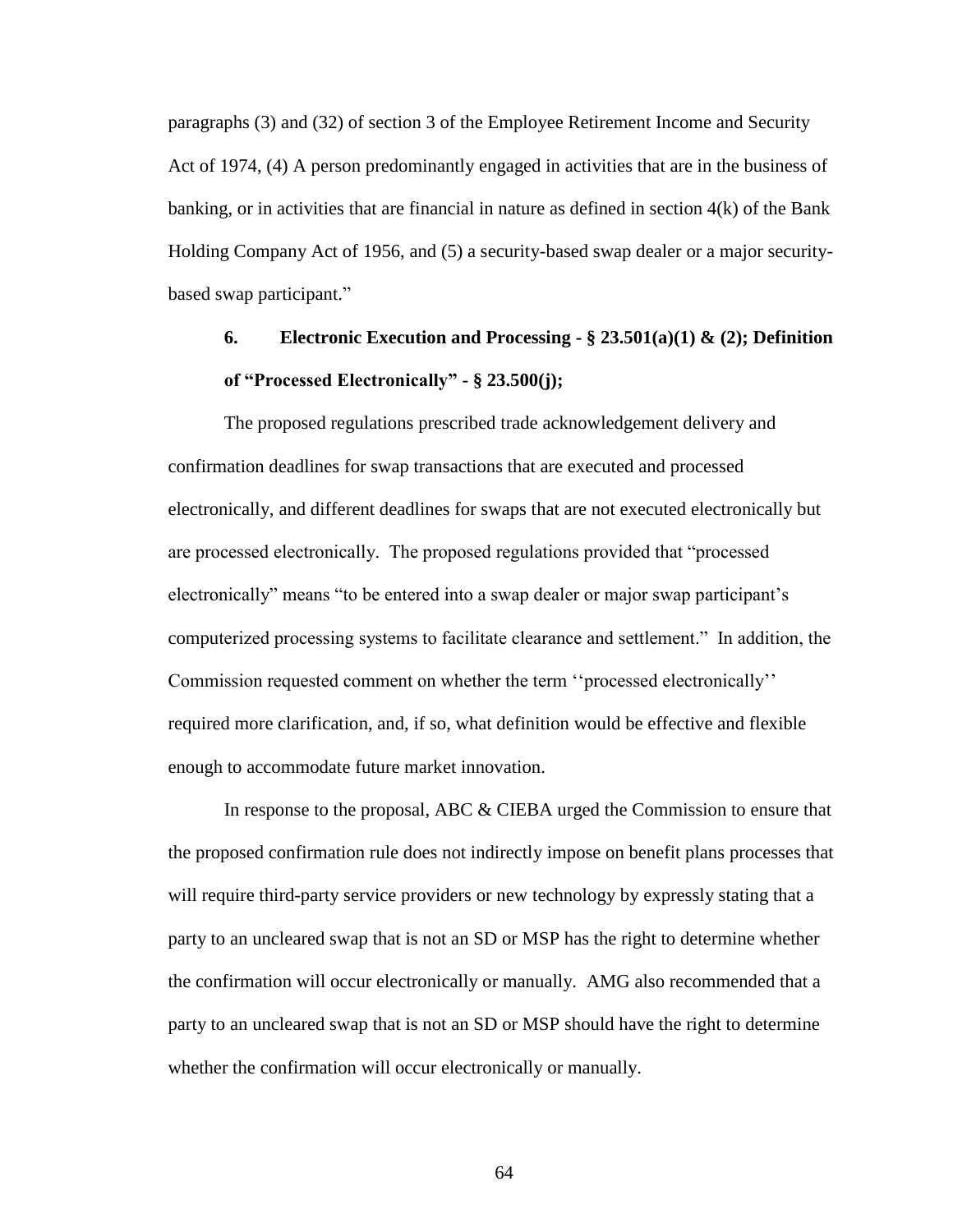The Working Group and MFA warned that the Commission should not mandate confirmation through an electronic matching platform because electronic matching is unlikely to be able to capture all terms of customized transactions. Chatham Financial Corp. (Chatham) also argued that the Commission should not mandate confirmation through an electronic matching platform, because such a mandate could preclude endusers from entering into swaps not yet available on matching platforms and could increase costs for end-users that do not engage in the volume of swaps necessary to justify the additional costs of connecting to electronic matching platforms.

ISDA commented that electronic execution and processing standards should be phased and aspirational because development by the industry will be required to meet the timelines of the proposed rules. ISDA also argued that the proposed life cycle confirmation requirement will undermine the move to electronic execution and processing, because not all life cycle events are currently supported by electronic platforms across asset classes.

MarkitSERV supports the Commission's goal of having as many transactions as possible be executed on electronic platforms, and recommended that the Commission require all swap transaction information to be communicated electronically if a registrant has the ability to do so, and encourage (but not require in all cases) the use of electronic matching and confirmation platforms.

Many commenters raised questions regarding what would constitute electronic processing. MFA requested that the Commission clarify if "processed electronically" only refers to swaps confirmed through electronic confirmation or matching services, or whether "processed electronically" could refer to a registrant entering trade information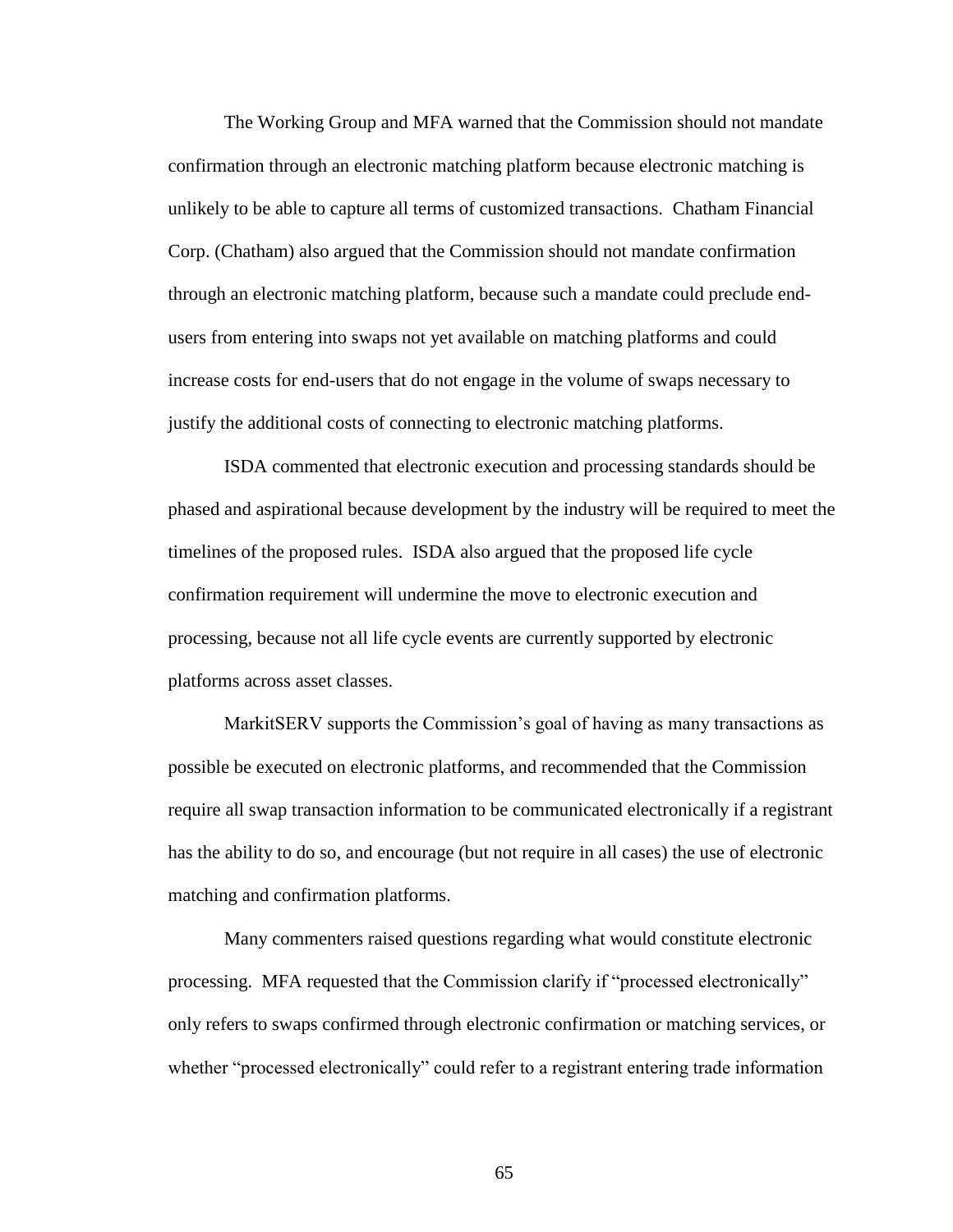into its trade capture system, the generation of an acknowledgement from such system and the forwarding of such acknowledgement to a counterparty by facsimile, e-mail, or other electronic method, while GFED requested that the Commission clarify whether a SWIFT confirmation would meet the definition of "processed electronically" under the proposed rules. The Working Group also questioned whether confirming a swap via email would constitute electronic processing. The FHLBs requested that the Commission clarify if "processed electronically" only refers to swaps confirmed through electronic confirmation or matching services, while ISDA recommended that the Commission not define "processed electronically" to include all transactions for which some element of the transaction is captured or processed through electronic means, but define it with reference to a firm or platform's "middleware," which will actually drive the process. Finally, MetLife recommended that the Commission more clearly define the terms "processed electronically" and "executed electronically" because MetLife needs more information to determine whether the proposed time frames for confirmation are realistic within current market capabilities.

Having considered these comments, the Commission acknowledges the concerns expressed by market participants regarding the coerced use of matching platforms and is accordingly modifying the proposed rule to delete the definition of "processed electronically" and delete the provisions of the rule mandating acknowledgement and confirmation deadlines for swaps that are executed or processed electronically. In place of these provisions, the rule has been modified to provide that swap transactions among SDs and MSPs or between such registrants and financial entities should be confirmed as soon as technologically practicable, but in any event by the end of the first business day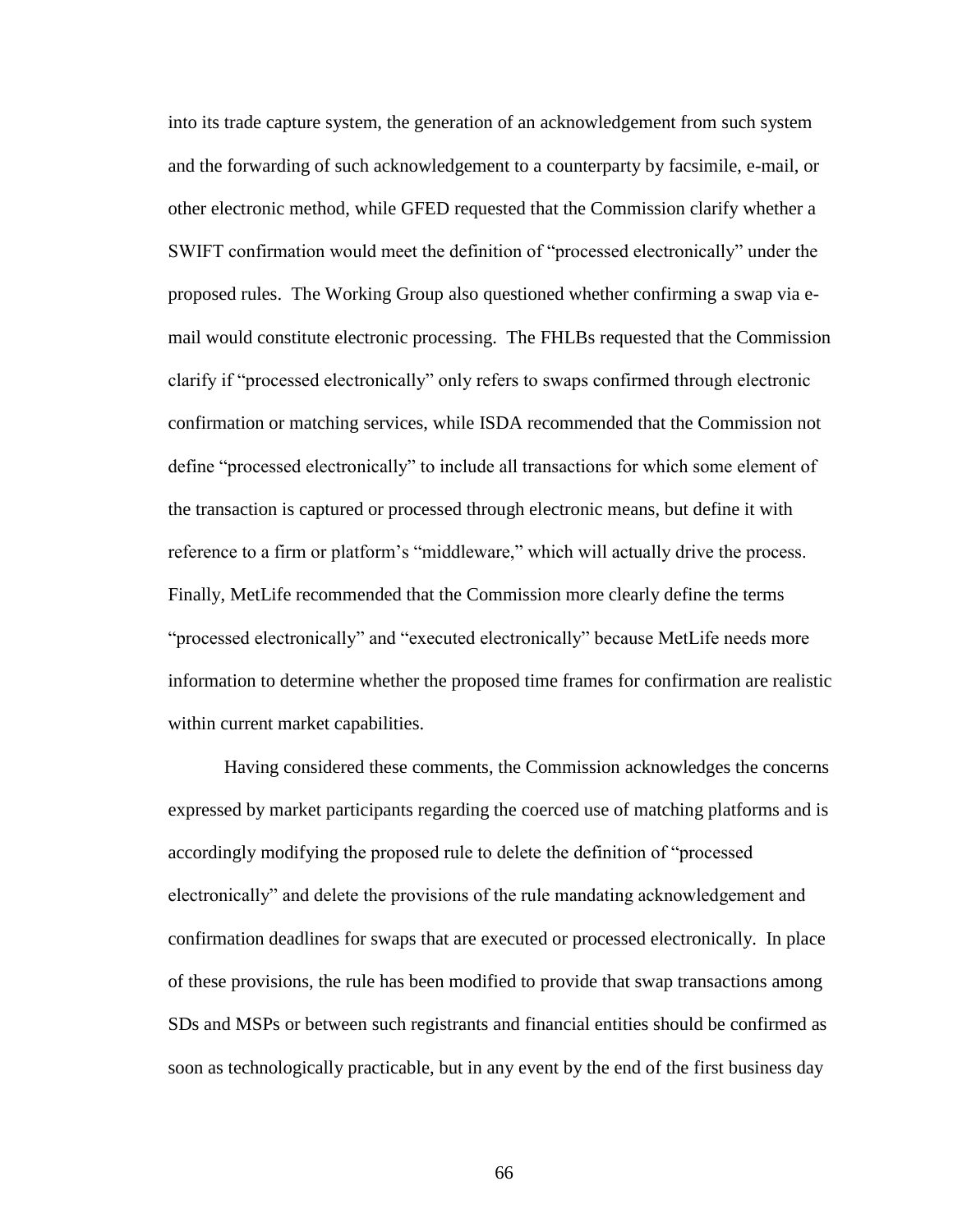following the day of execution (as modified for time zone and business day differences, discussed in detail below). The Commission believes this change will eliminate any confusion as to whether a method of swap execution and confirmation qualifies as "electronic." As explained further below, the modified rule would provide a single deadline for confirmation of swap transactions among registrants, a single deadline for confirmation of swap transactions between registrants and financial entities, and a single deadline for confirmation of swap transactions between registrants and all other entities, with appropriate adjustments of the compliance deadlines by swap asset class for implementation of the rule.

# **7. Delivery of Draft Acknowledgement to Non-SD, Non-MSP Counterparties § 23.501(a)(3)**

Proposed  $\S 23.501(a)(3)$  required SDs and MSPs to establish a procedure such that, prior to execution of any swap with a non-SD or non-MSP, the registrant furnish to a prospective counterparty a draft acknowledgment specifying all terms of the swap transaction other than the applicable pricing and other relevant terms that are to be expressly agreed at execution.

Commenting on the proposal, ISDA argued that the requirement to provide a draft acknowledgement prior to execution may cause loss of timely execution opportunities, and may require end-users to engage significant legal resources for review of all proposed transactions, rather than just executed transactions. ISDA recommended that non-dealer counterparties be permitted to waive the delivery of draft acknowledgements. MFA similarly argued that the proposed rule will (i) prevent end users from executing promptly when the market is favorable; (ii) cause end users to concede on terms in order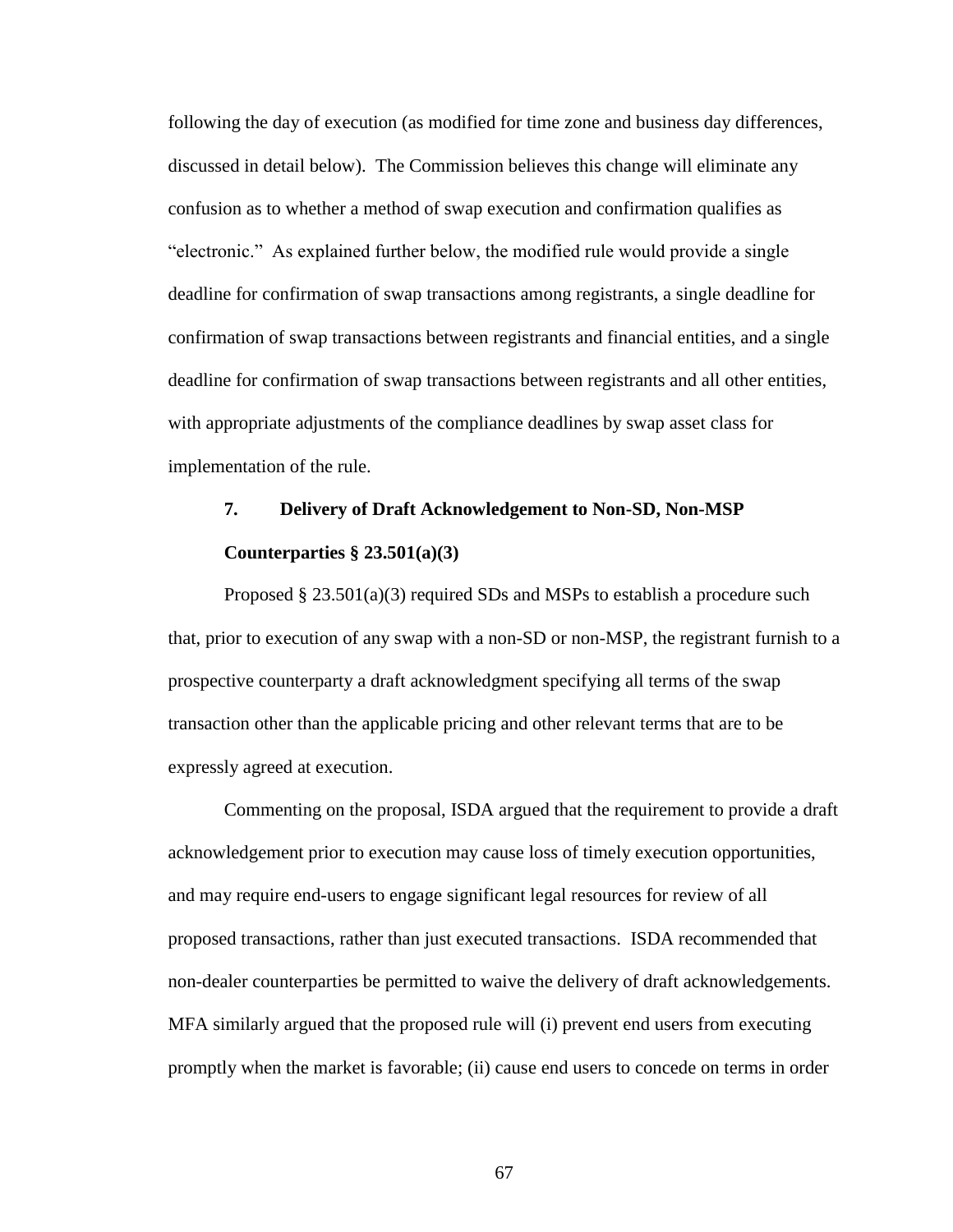to get timely execution; (iii) cause a decrease in the number of transactions, which will decrease liquidity and increase volatility; and (iv) cause wider bid/ask spreads or less market-making because of an increase in risk between pricing and execution. Freddie Mac also believes that the proposed rule would delay prompt execution of hedging transactions because end users will be required to review draft acknowledgements.

MarkitSERV argued that requiring a draft acknowledgement is unnecessarily burdensome because (i) multiple SDs competing for a trade would all be required to furnish a draft acknowledgement, and (ii) many transactions executed through automated electronic systems can complete a confirmation promptly after execution. MarkitSERV recommended that the Commission require draft acknowledgements to contain only terms necessary to determine price (rather than all terms) and only require delivery of draft acknowledgements for swaps that cannot be processed electronically and where confirmation is not reasonably expected to be completed within 24 hours.

On the other hand, ABC & CIEBA agreed with the Commission's proposal to require all terms, except terms related to price, be disclosed in writing prior to the time of execution. AMG also supported the proposed rule, but recommended that the Commission revise the rule to provide an exception for swaps where the parties have previously agreed to non-pricing-related terms.

Finally, MetLife recommended that the Commission revise the proposed rule to specifically indicate which party is responsible for delivery of an acknowledgement and which party is responsible for the return confirmation.

Having considered the commenters' concerns, but cognizant of the support for the proposed rule by some commenters, the Commission is modifying the proposed rule to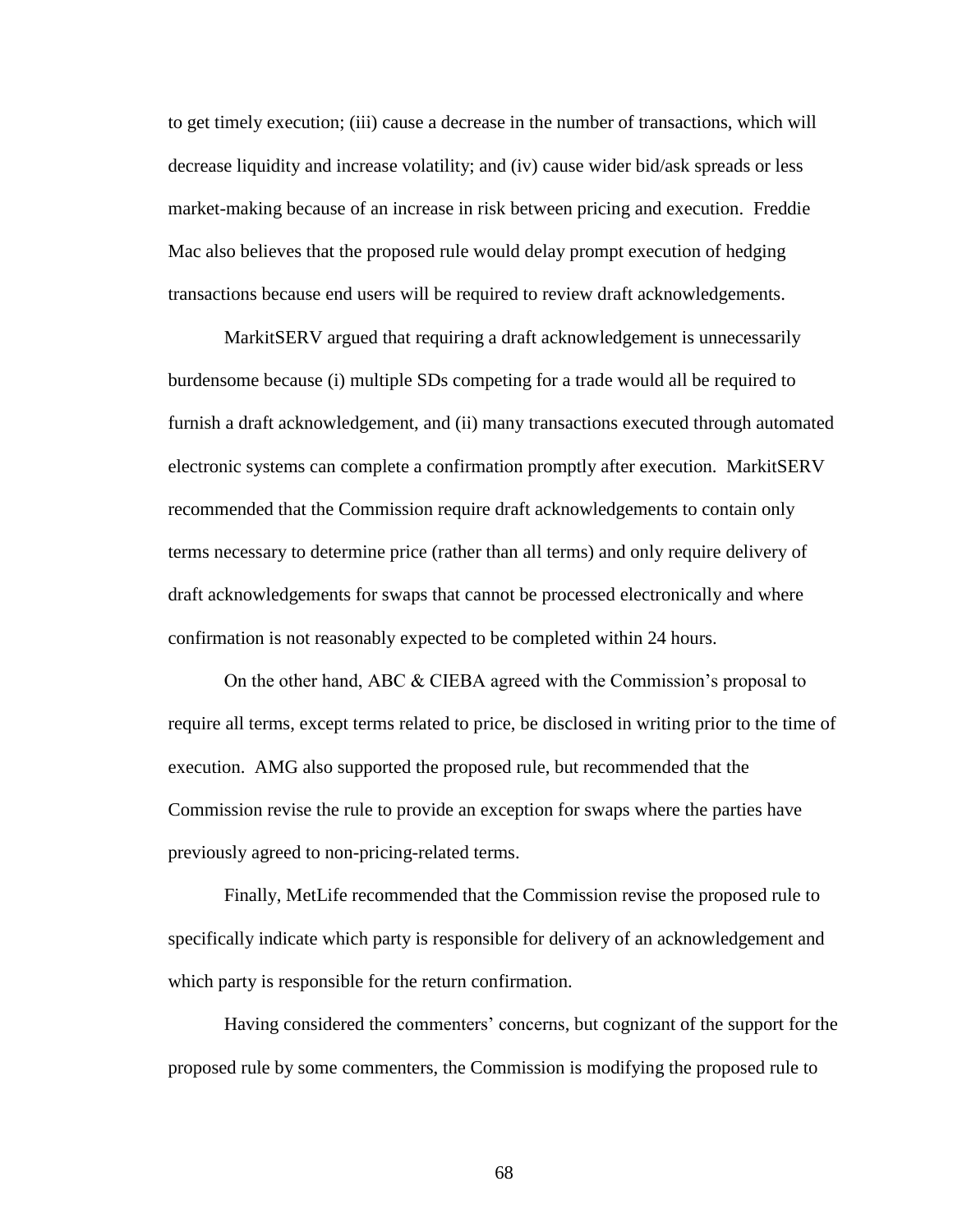require delivery of a draft acknowledgement, but only upon request of an SD's or MSPs' non-SD, non-MSP counterparty prior to execution.

With respect to MetLife's comment, the Commission believes the rule as proposed clearly states that it is the SD's or MSP's responsibility to deliver an acknowledgement when trading with a counterparty that is not an SD or MSP. The SD or MSP is required to have policies and procedures reasonably designed to ensure that its counterparty returns a confirmation or otherwise completes the confirmation process. With respect to trades solely among SDs and MSPs, the Commission does not believe it is necessary to prescribe responsibility for delivery of an acknowledgement because both parties would be required to comply with the confirmation deadline set forth in the rule as adopted herein.

#### **8. Time Period for Confirmation - § 23.501(a)(1) & (3)**

Proposed § 23.501 provided time periods for confirmation as follows:

(1) Each swap dealer and major swap participant entering into a swap transaction with a counterparty that is a swap dealer or major swap participant shall execute a confirmation for the swap transaction according to the following schedule:

(i) For any swap transaction that has been executed and processed electronically, within 15 minutes of execution;

(ii) For any swap transaction that is not executed electronically, but that will be processed electronically, within 30 minutes of execution; or

(iii) For any swap transaction that cannot be processed electronically by the swap dealer or major swap participant, within the same calendar day as execution.

(2) Each swap dealer and major swap participant entering into a swap transaction with a counterparty that is not a swap dealer or a major swap participant shall send an acknowledgment of such swap transaction according to the following schedule:

(i) For any swap transaction that has been executed and processed electronically, within 15 minutes of execution;

(ii) For any swap transaction that is not executed electronically, but that will be processed electronically, within 30 minutes of execution; or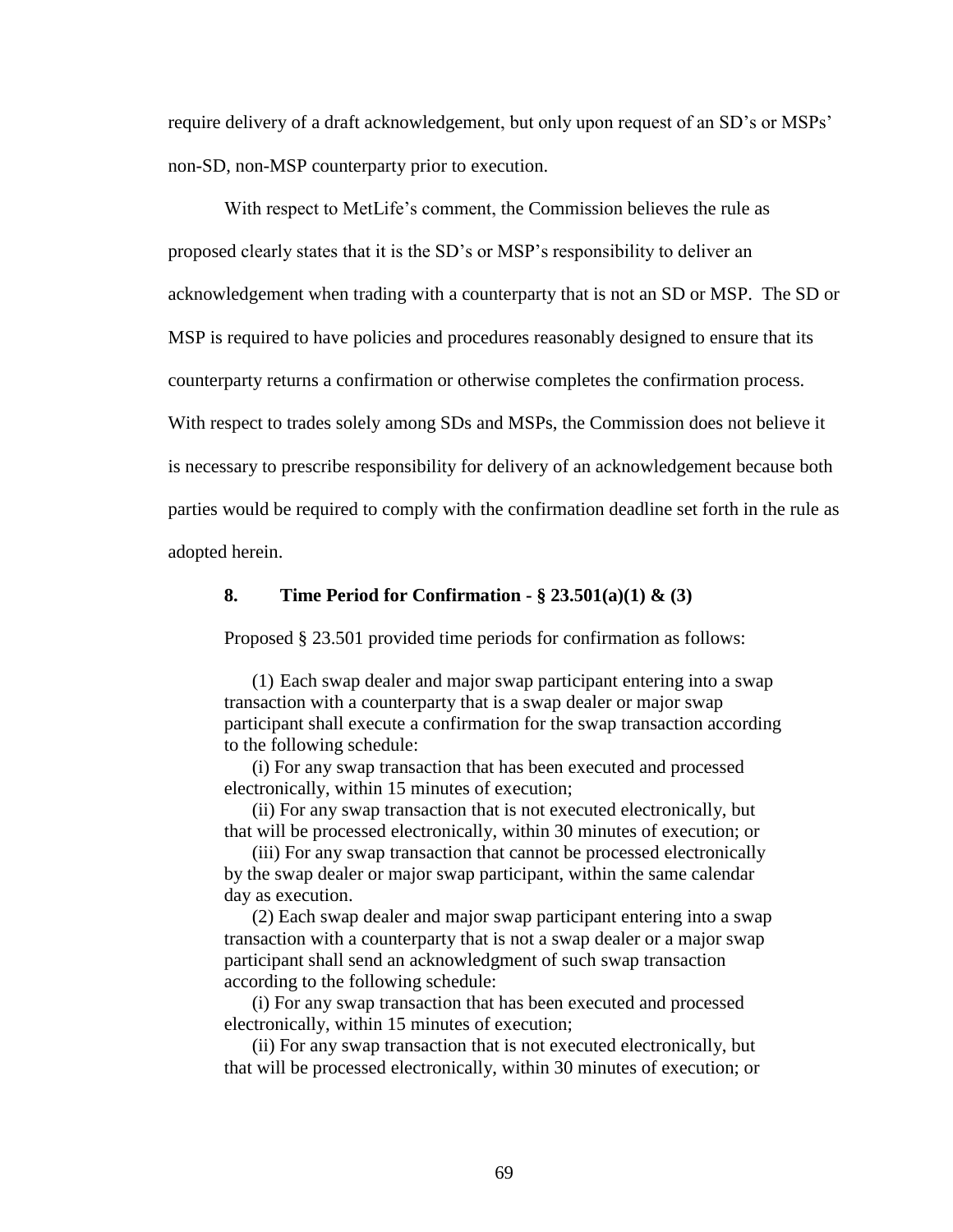(iii) For any swap transaction that cannot be processed electronically by the swap dealer or major swap participant, within the same calendar day as execution.

(3) Each swap dealer and major swap participant shall establish, maintain, and enforce written policies and procedures reasonably designed to ensure that it executes a confirmation for each swap transaction that it enters into with a counterparty that is a financial entity within the same calendar day as execution and with a counterparty that is not a swap dealer, major swap participant, or a financial entity not later than the next business day after execution.

The Commission received 27 comments with respect to the proposed rule's time

periods for confirmation. Below, the comments are described according to the following categories:

(A) General comments on the proposed time periods;

(B) Comments on proposed time periods for confirmation with non-SDs and

non-MSPs;

- (C) Comments on time periods for confirmation with financial entities;
- (D) Comments on confirmation of swaps between parties in different time

zones; and

(E) Comments on confirmation of swaps executed near end of trading day.

### **(A) Comments on Time Periods Generally**

ISDA stated that the proposed rules place an unnecessary burden upon the inception of transactions, may increase risk by leading to needless disputes and operational lapses, and require substantially more than is necessary to create an initial record of a legally binding agreement. ISDA also argued that: (i) the time periods proposed are impractical as certain terms required to be included in a confirmation may not be known on the same calendar day as execution (e.g., initial rates may follow trade commitment by days); and (ii) valuation methodologies required to be agreed prior to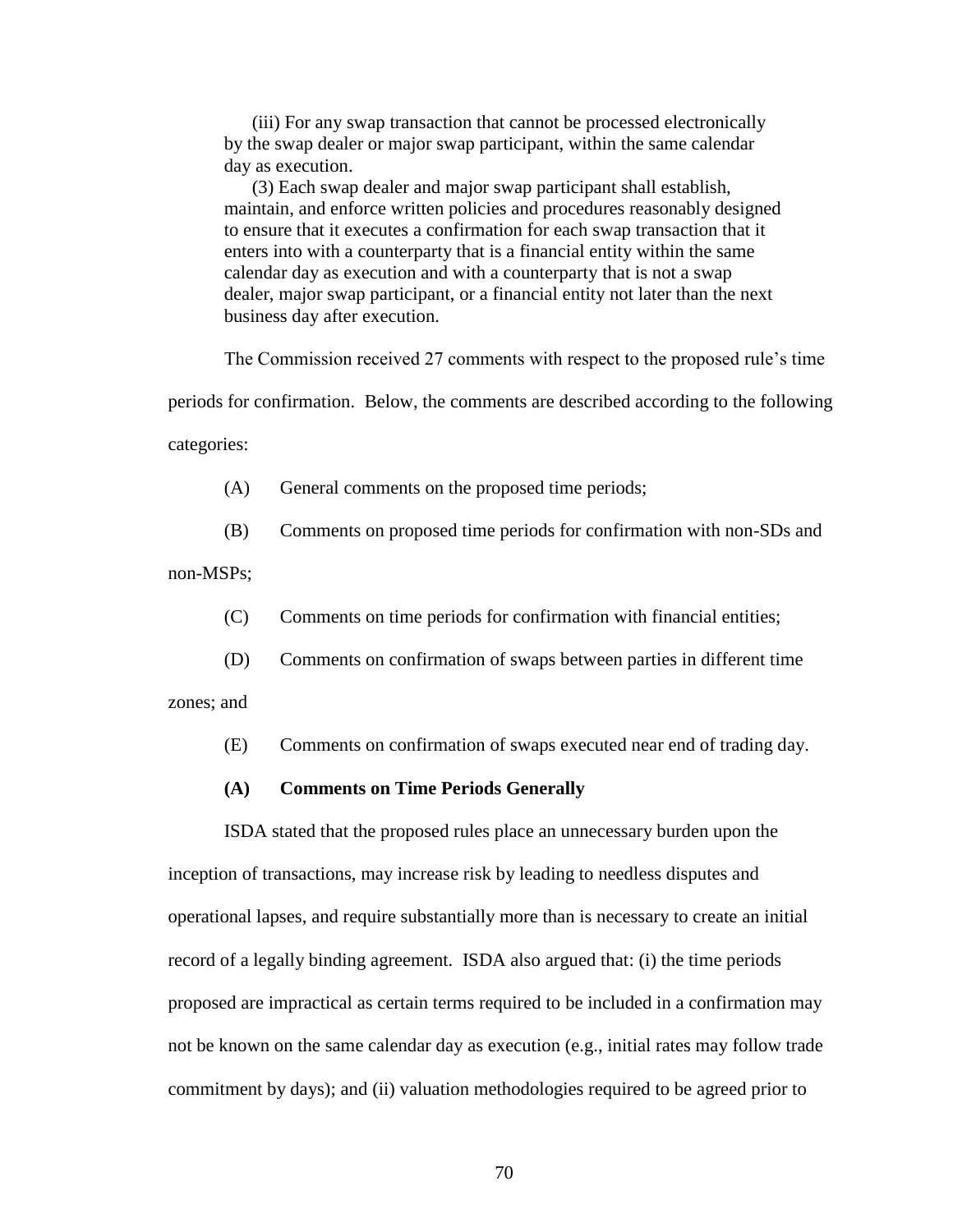execution pursuant to proposed  $\S$  23.504(b)(4), may also slow down the confirmation process to the extent such methodologies are required to be reflected in the confirmation. ISDA recommended an alternative framework:

- Execution of a swap on a SEF or DCM or clearing a swap should be deemed to satisfy any confirmation requirements.
- Electronic execution and processing standards should be phased and aspirational as development by the industry will be required.
- The Commission should conduct a study in order to better understand the potential barriers to complying with the proposed timelines for confirmation in each asset class.
- The Commission should institute an approach similar to that utilized by the ODSG; an ongoing dialogue between the Commission and leaders in the industry to obtain a commitment from the industry to tighten confirmation timeframes over an extended period, with existing risk mitigants to address Commission concerns in the interim.

The Working Group also objected to the time periods between execution and confirmation in the proposed rules because: (i) the time periods effectively will require all terms of a swap to be negotiated prior to execution, and that such requirement will disadvantage the party that is most sensitive to timing of market conditions and may force that party to accept less optimal economic terms or reduced negotiating leverage in order to meet the confirmation deadline; and (ii) the Commission has not articulated any benefit from the requirement that non-registrants confirm a swap no later than the day after execution that would outweigh the cost for most non-registrants to comply with the rule.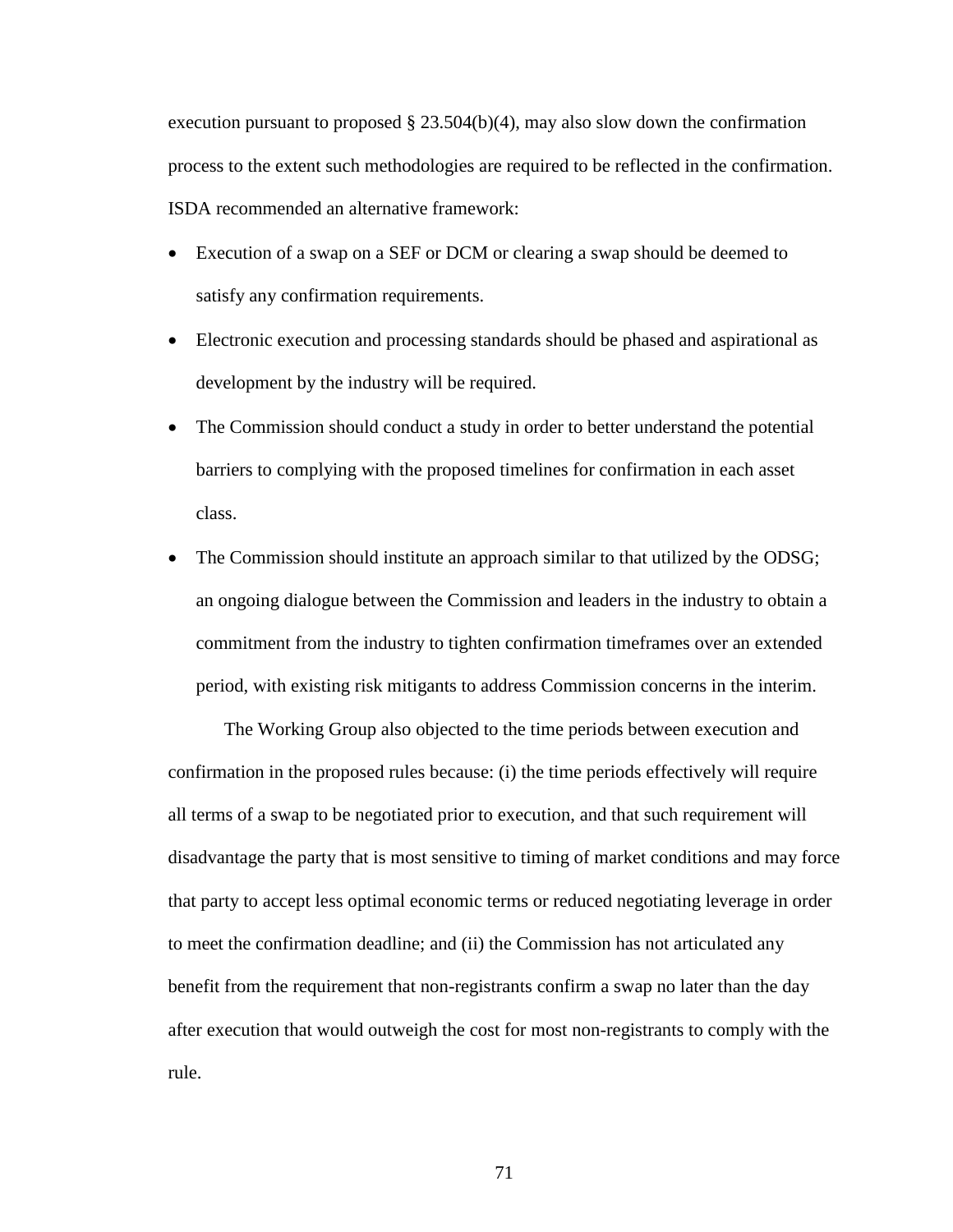MarkitSERV commented that the time periods specified in the proposed rules for confirmation are not feasible in many cases and recommended the following alternative:

- The time period within which confirmation is required to be completed should not begin with execution, but only from the point when all relevant data and information to define the swap has been obtained (e.g., allocations).
- Acknowledgements should be sent within a time period after all information has been obtained and confirmation should be completed within a time period after an acknowledgement has been received.
- Non-electronically executed and non-electronically processed transactions should be confirmed within 24 hours of execution, rather than within the same calendar day.
- The confirmation requirement should consist of "economic tie-out" of key economic terms rather than confirmation of all terms.
- Electronic processing should be defined to include the capability for electronic communication.

AMG argued that same calendar day or next business day confirmation may not be appropriate for complex or customized uncleared swaps, including swaps entered by asset managers that must allocate block trades among their clients. AMG also recommended that the Commission revise the proposed rules to provide for a delay in confirmation for legitimate disputes between the parties if the parties are seeking to resolve the dispute in a timely fashion.

BGA commented that the 15 minute and 30 minute deadlines for confirmation or acknowledgement in the proposed rules are unworkable and inconsistent with current practice. BGA stated that energy commodity trading companies typically extract trading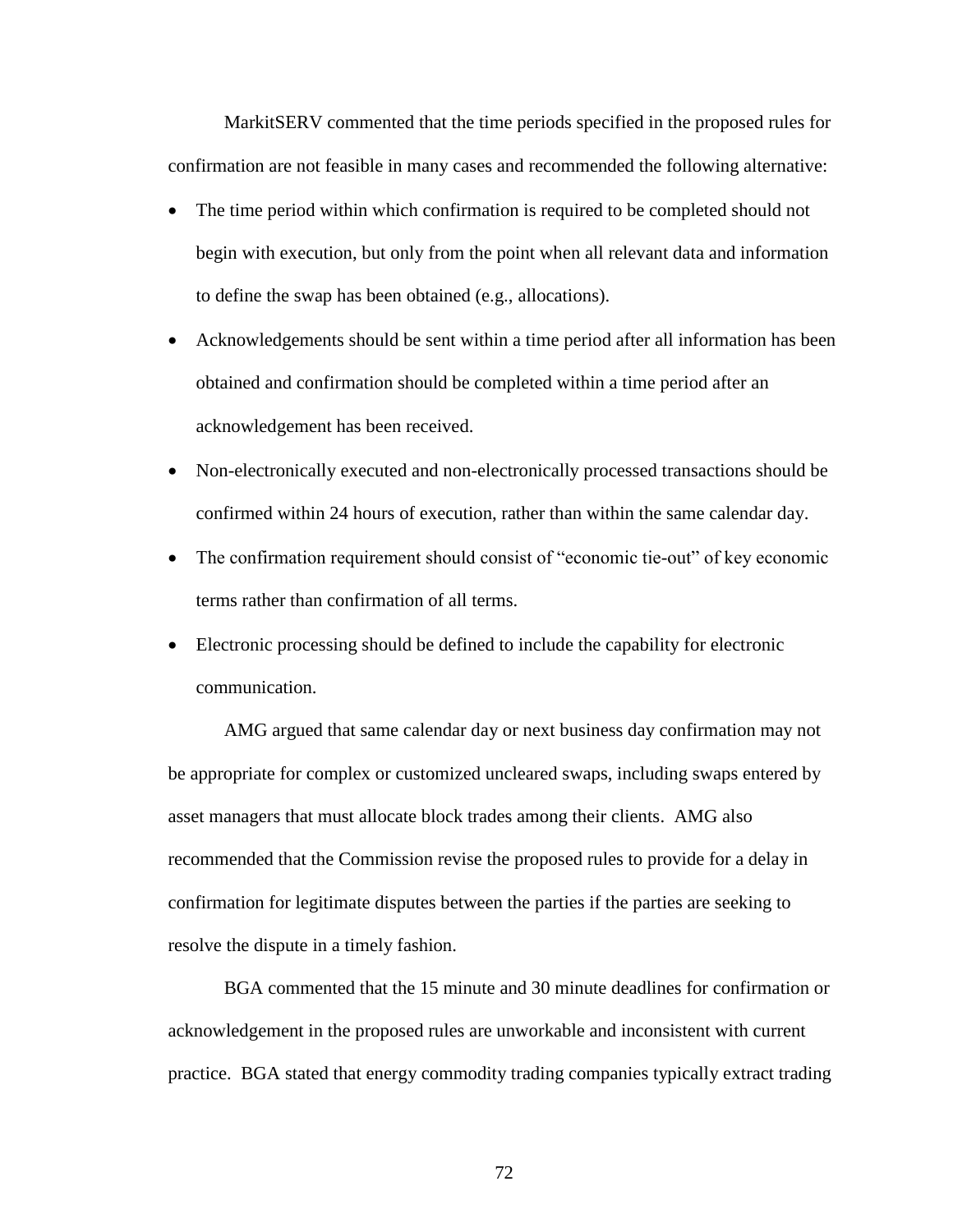data in a batched cycle at the end of the day and generate confirmations the following day. BGA does not believe it is clear that expedited confirmation would enhance transparency or reduce systemic risk and is therefore outweighed by the enormous cost for registrants that would have to add resources to perform rolling confirmations and correct errors. BGA also argued that swaps executed on electronic platforms and through broker/dealers as clearing agents should not require a confirmation.

Chatham argued that the proposed timeframes for confirmation could result in decreased accuracy as parties will rush to complete transaction documentation without thorough review.

The FHLBs stated that currently available electronic swap processing systems do not support customized terms in swaps used by the FHLBs and therefore the same business day deadline is not sufficient for swaps that require manual processing. The FHLBs also stated that for some swaps (e.g., forward settling interest rate swaps), all terms may not be known when the swap is executed.

MetLife requested that the Commission extend the timeframe for delivery and return of confirmations for transactions not executed on a SEF or DCM as such are often highly structured and customized and it is unreasonable to expect parties to generate a confirmation within the timeframe set forth in the proposed rules. MetLife recommended that the Commission revise the proposed rules to provide three business days following execution for delivery of an acknowledgement for such transactions and at least two business days following receipt of an acknowledgement to review and return a confirmation.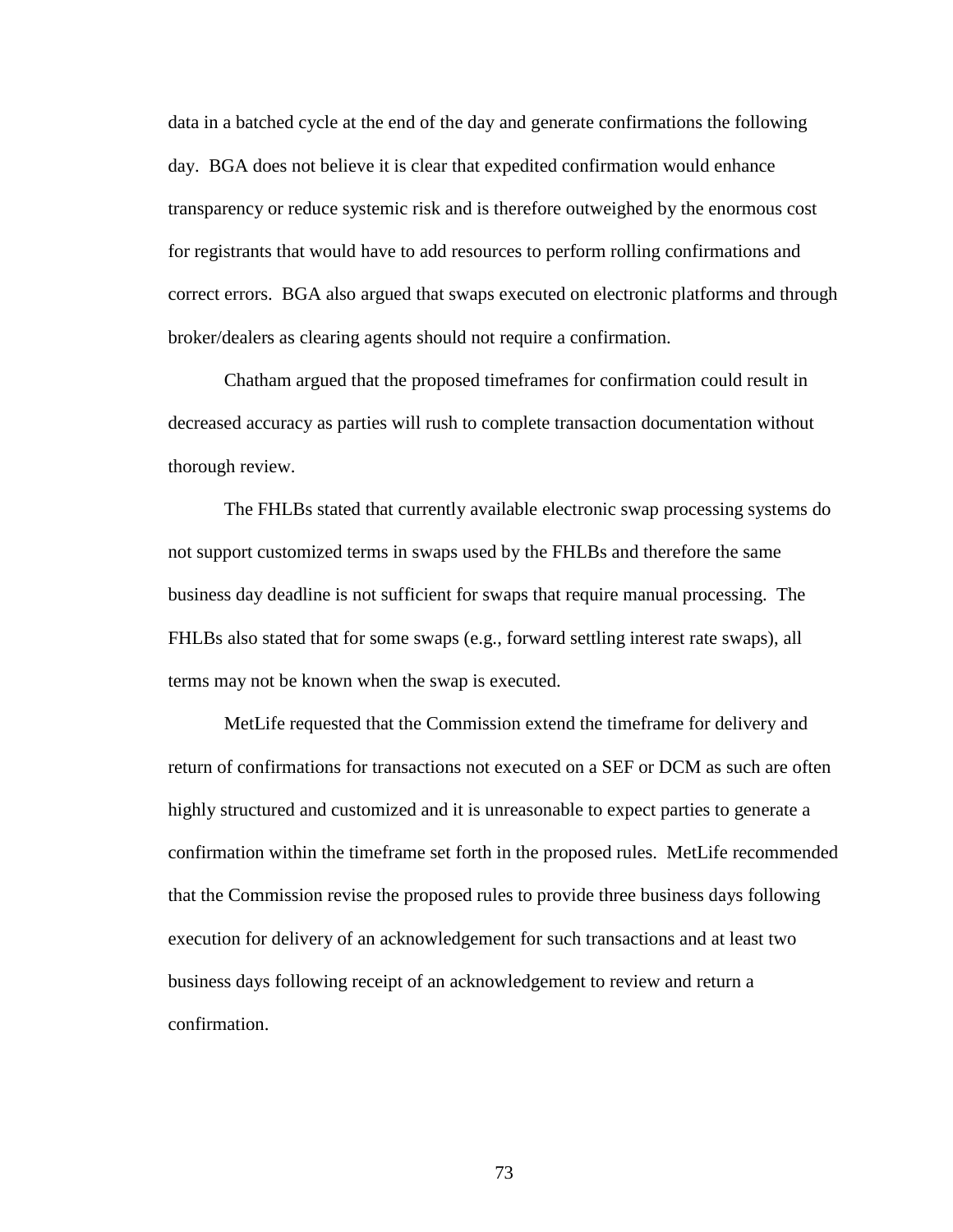GFED stated that the various deadlines are significantly too short for many FX swap trades and inappropriately rely on both parties complying with the proposed rules. GFED recommends that the Commission revise the proposed rules, as such are applied to FX swap trades, taking into account: (i) the method of confirmation (electronic/paper); (ii) the complexity of the underlying transaction (e.g., vanilla options vs. basket options); and (iii) the counterparty type.

MFA recommended that the Commission specify no timeframe for confirmation, allowing parties to execute whenever market conditions are favorable with the expectation that they may negotiate non-economic terms later.

# **(B) Comments on Time Periods for Confirmation with Non-SDs and Non-MSPs.**

With respect to the proposed confirmation time periods for swaps between an SD or MSP and a non-SD or non-MSP specifically, ISDA commented that the rule lacks clarity on how non-registrant counterparties can be required to comply with the confirmation requirements. The FHLBs echoed ISDA's comment, arguing that the proposed timeframe may lead SDs and MSPs to put undue pressure on end users to execute confirmations before such parties have had an opportunity to fully review such confirmations. To alleviate this concern, the FHLBs argued that the proposed rules should allow SDs and MSPs at least 48 hours to provide end users with an acknowledgement, at least two business days for end users to review acknowledgements and execute confirmations, and provide for an exception from the confirmation deadlines for complex or unique swap transactions (as determined by the parties) upon notice to the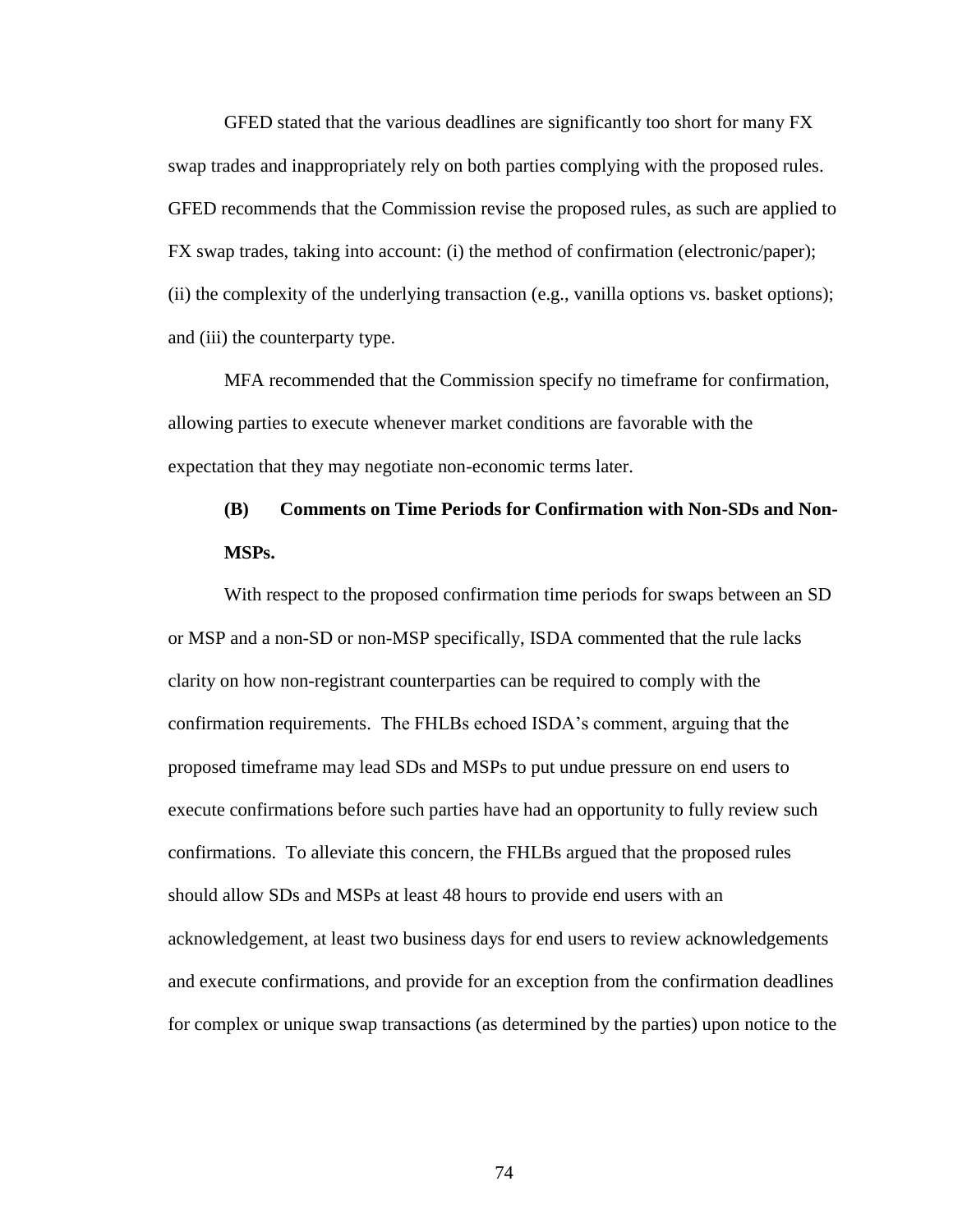Commission detailing the unique or complex aspects of the swap and the date by which a confirmation will be executed.

Chatham recommended an alternative confirmation requirement for swaps with non-SDs and non-MSPs:

- For electronically confirmed swaps, an acknowledgement would be required to be submitted electronically on the same or next business day after execution, and swap terms would be require to be affirmed, matched or otherwise confirmed or a notice of discrepancy provided within three business days; any discrepancy would be required to be resolved and the swap confirmed within five business days after the discrepancy was communicated.
- For non-electronically confirmed swaps, an acknowledgement would be required to be issued within one business day of execution; a notice of discrepancy provided within five business days; and confirmation required within 30 days.

Dominion commented that the energy industry standard is to achieve confirmation of uncleared swaps not executed on an electronic platform within three business days, and that such standard is often documented in participants' existing master agreements. Dominion thus argued that the proposed next business day confirmation requirement may conflict with end user contractual rights and obligations, and may cause end users to incur costs even though the Commission has not articulated a justifiable benefit to end users or the market.

# **(C) Comments on Time Periods for Confirmation with Financial Entities**

Specifically with respect to confirmation of swap transactions between an SD or MSP and a financial entity, ABC & CIEBA stated that the "same business day"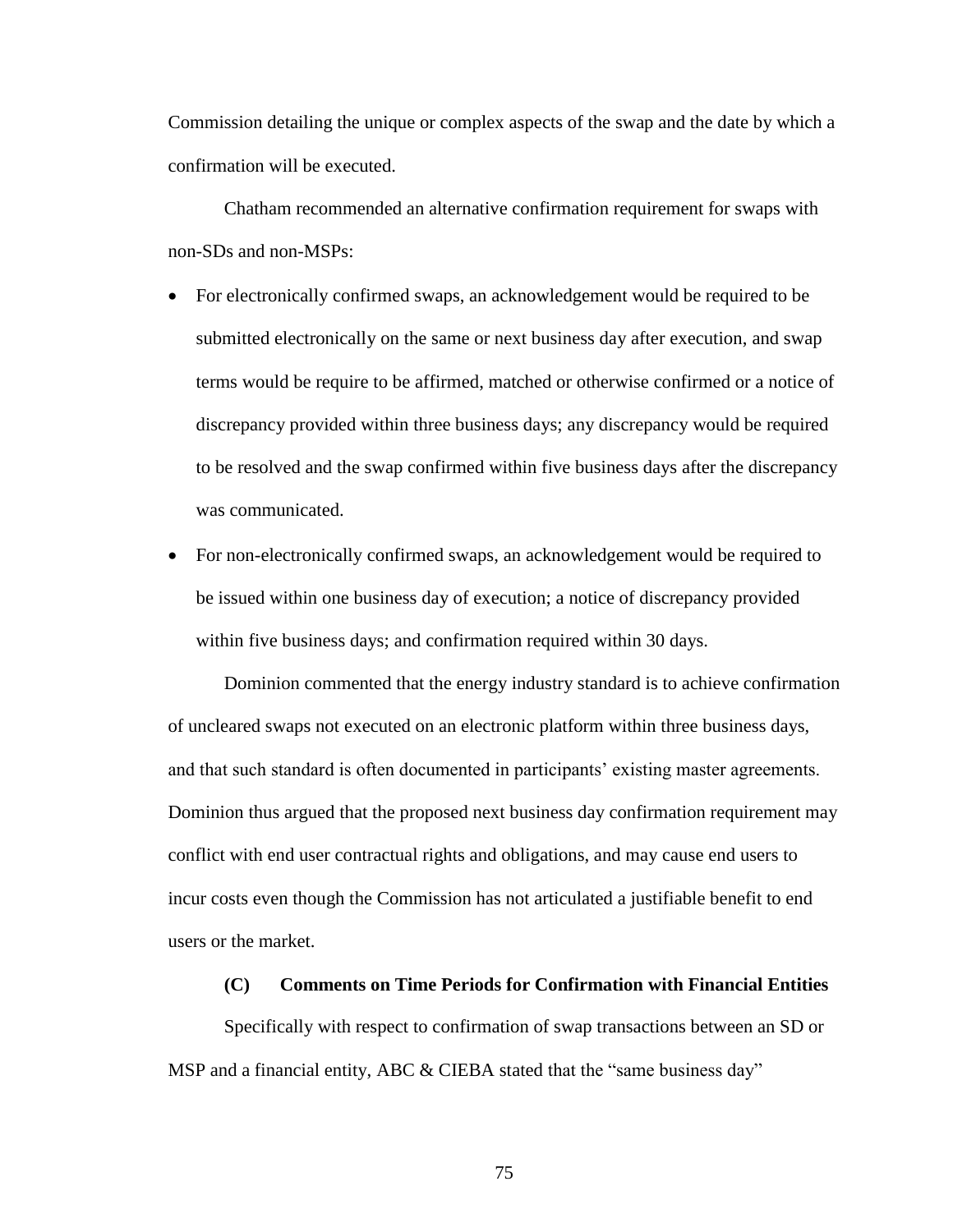confirmation requirement would impose costly increases in operational capacity for pension funds, which may discourage use of swaps or limit trading to earlier parts of the trading day. ABC & CIEBA recommended that the Commission provide for a "close of next business day" time limit for benefit plans and other non-SD, non-MSP counterparties. AMG also argued that financial entities should not be subject to shorter time periods for confirmation than non-financial end-users because many may not have the operational resources to meet the demands of the proposed rules. Similarly, Freddie Mac argued that it often takes several business days to correct and execute confirmations, and the proposed rules would not permit sufficient time for correction of draft confirmations or resolution of disputes over trade terms.

While MFA agreed with the proposed longer time period for confirmation for swap transactions between an SD or MSP and counterparties that are not SDs or MSPs, but objected to a shorter time period for financial entity end users as compared to other end users. MFA argued that designation as a financial entity does not necessarily correlate with a large swap portfolio or being highly sophisticated with respect to swaps, and the short time period for confirmation applicable to financial entities under the proposed rules may cause unwarranted disadvantages in negotiation of swap terms with SDs and MSPs.

Finally, the OCC believes that the same calendar day trade confirmation requirement for financial entities would eliminate or significantly reduce customized transactions between registrants and such entities, leading to less effective risk management. The OCC argued that the short confirmation deadline will require the parties to negotiate all terms prior to execution, leading to the unnecessary expenditure of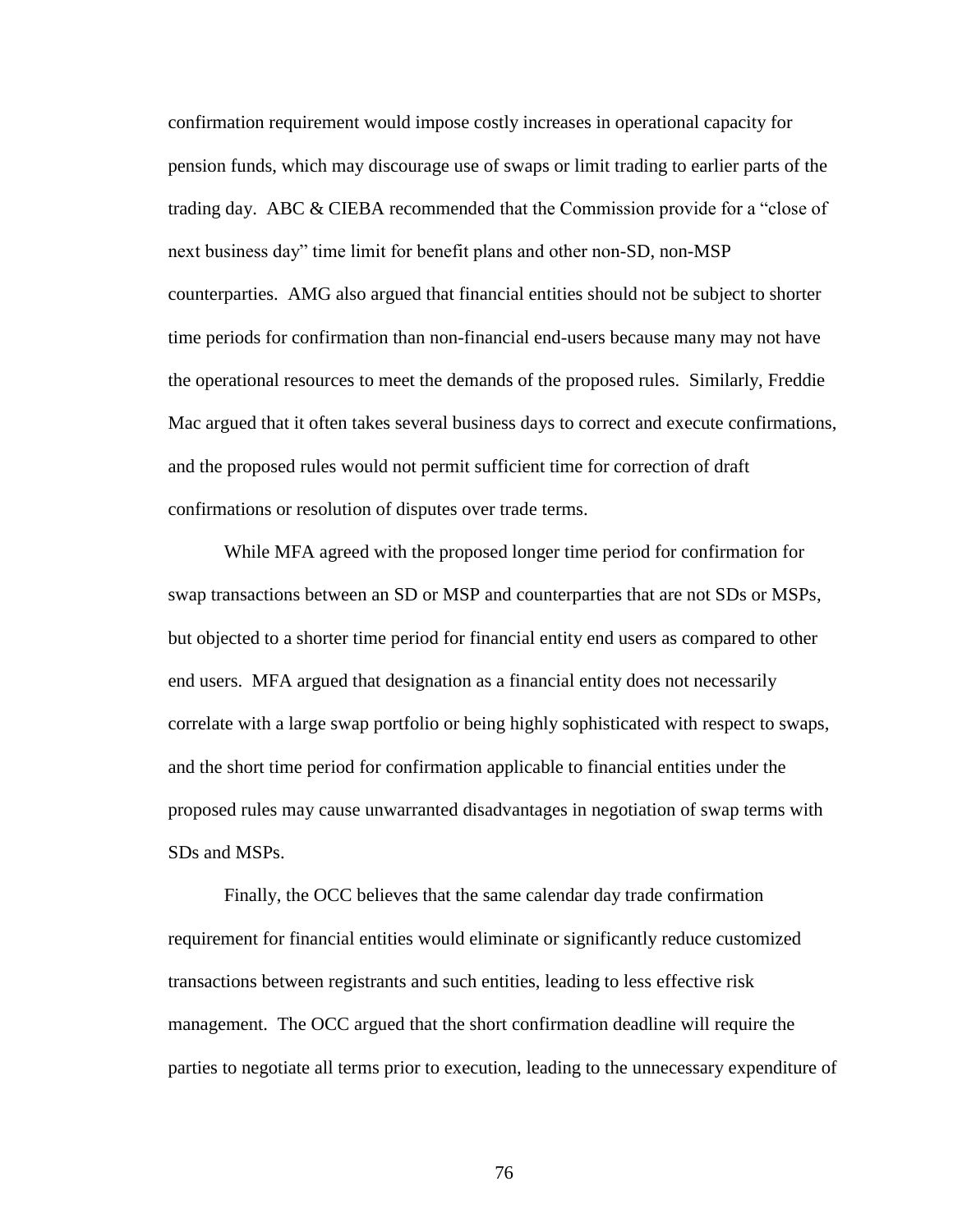resources for transactions that are never executed. The OCC further argued that negotiation prior to execution will delay execution, which itself can create risks in fast moving markets.

# **(D) Comments on Confirmation of Swaps Between Parties in Different Time Zones**

The Commission received several comments concerned with the proposed time periods for confirmation as applied to swap transactions between parties in different time zones.

Commenting on this aspect of the proposed rule, ISDA stated that cross-border transactions frequently require more than one day to confirm due to business day and time zone differences; Chatham and GFED also commented that the proposed timeframes fail to account for coordination across time zones.

## **(E) Comments on Confirmation of Swaps Executed at End of Day**

The Commission also received several comments concerned with the proposed same day confirmation requirement for swap transactions among SDs and MSPs and between an SD or MSP and a financial entity as applied to swap transactions executed near the end of the trading day.

In this regard, ISDA, Chatham, the FHLBs, AMG, and GFED each commented that the rules should account for transactions executed toward the end of the business day that leave little or no time for same-day confirmation To account for this issue, AMG recommended that parties should be given no less than 24 hours to confirm trades, while the FHLBs recommended that swap transactions executed after 3:00 pm EST should be considered executed on the immediately following business day.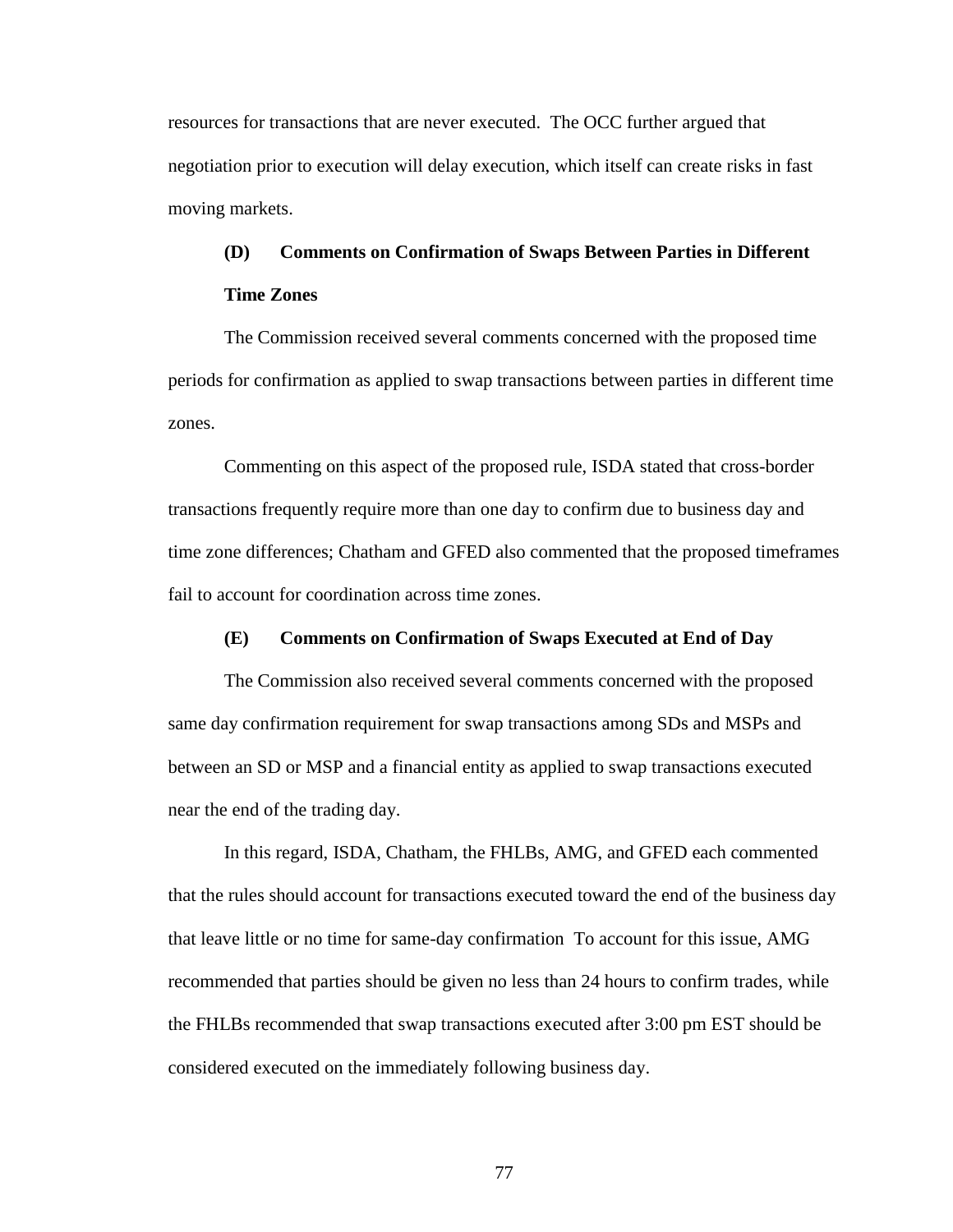### **Commission Response**

 $\overline{a}$ 

The Commission has considered the many comments with respect to the proposed time periods for confirmation and has decided to revise the proposed rule in a number of ways to better attune the rule to the intention of the Commission's proposal, the concerns raised by commenters, and the needs of the market. The Commission has revised the proposed rule as discussed below.

The proposed time periods for swaps executed or processed electronically have been replaced in their entirety by a requirement that, subject to a compliance phase-in schedule, all swaps among SDs and MSPs or between SDs, MSPs, and financial entities be confirmed "as soon as technologically practicable," but no later than the end of the first business day following the day of execution.<sup>24</sup> The Commission believes this change still requires electronically executed or processed trades to be confirmed quickly, but is responsive to commenters that have provided examples of processing operations that contain some electronic elements but are not "straight-through" in the sense intended by the proposed rules and therefore are incapable of meeting the proposed 15 or 30 minute deadlines.

In revising the rule, the Commission also was persuaded by the comments of market participants that are concerned with the possibility of pressure by their dealer counterparties to make costly changes to their operating systems in order to meet the required confirmation deadlines. The Commission notes that these changes also make the confirmation rule consistent with the real-time public reporting rules and the rules

 $^{24}$  Compare with ESMA Draft Technical Standards, Article 1 RM, subsection 2, (stating that uncleared OTC derivatives "shall be confirmed, where available via electronic means, as soon as possible and at the latest by the end of the same business day.").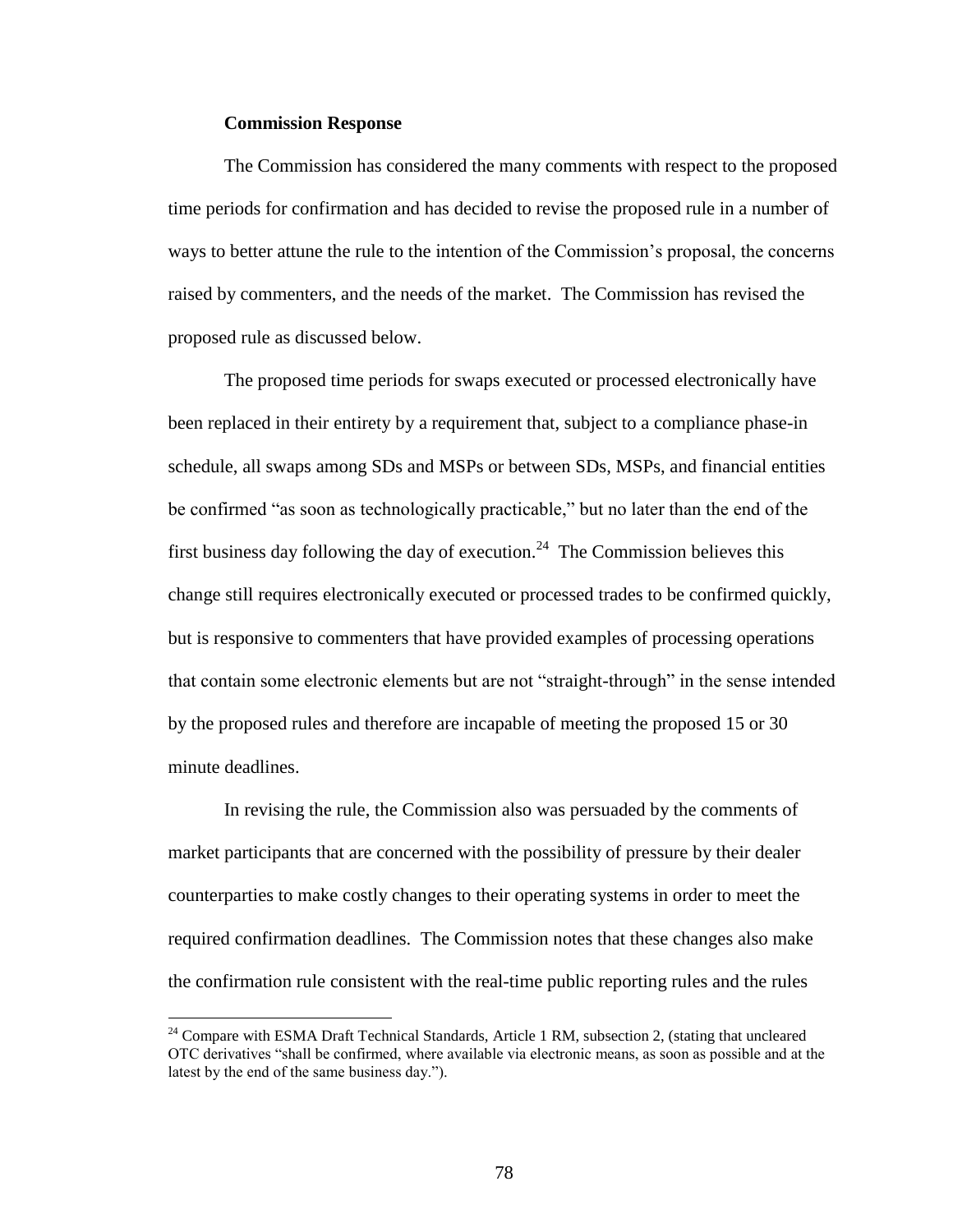mandating deadlines for the reporting of swap data to SDRs, both of which use "as soon as technologically practicable" as the applicable standard.<sup>25</sup>

With respect to the proposed time periods for swaps executed between SDs and MSPs and counterparties that are not SDs, MSPs, or financial entities, the Commission has modified the rule to require, subject to a compliance phase-in schedule, policies and procedures reasonably designed to ensure that a confirmation is executed no later than the end of second business day after execution.<sup>26</sup> The Commission believes this change will afford SDs and MSPs an extra business day to confirm their swap transactions with nonfinancial entities and is more consistent with the time periods suggested by commenters.

In response to commenters, as discussed above, the Commission is revising the proposed rule to state explicitly that swaps executed on a SEF or DCM, and swaps cleared by a DCO, will be deemed to have met the confirmation requirements so long as: (i) confirmation of all terms of the transaction takes place at the same time as execution on a SEF or DCM; or (ii) the parties submit the swap for clearing no later than the time that confirmation would otherwise be required and the DCO confirms the terms of the swap upon acceptance for clearing. To ensure that no swap transaction goes unconfirmed, the modified rule also contains a backstop requirement for SDs and MSPs to confirm a swap for which the registrant receives notice that a SEF, DCM, or DCO has failed to provide a confirmation on the same day as it receives such notice.

<sup>&</sup>lt;sup>25</sup> See 17 CFR 43.2, Real-Time Public Reporting of Swap Transaction Data, 77 FR 1182, 1243-44 (Jan. 9, 2012); 17 CFR 45.3, Swap Data Recordkeeping and Reporting Requirements, 77 FR 2136, 2199 – 2200 (Jan. 13, 2012).

 $26$  Compare with ESMA Draft Technical Standards, Article 1 RM, subsection 3, (stating that uncleared OTC derivatives "shall be confirmed as soon as possible and at the latest by the end of the second business day following the date of execution.").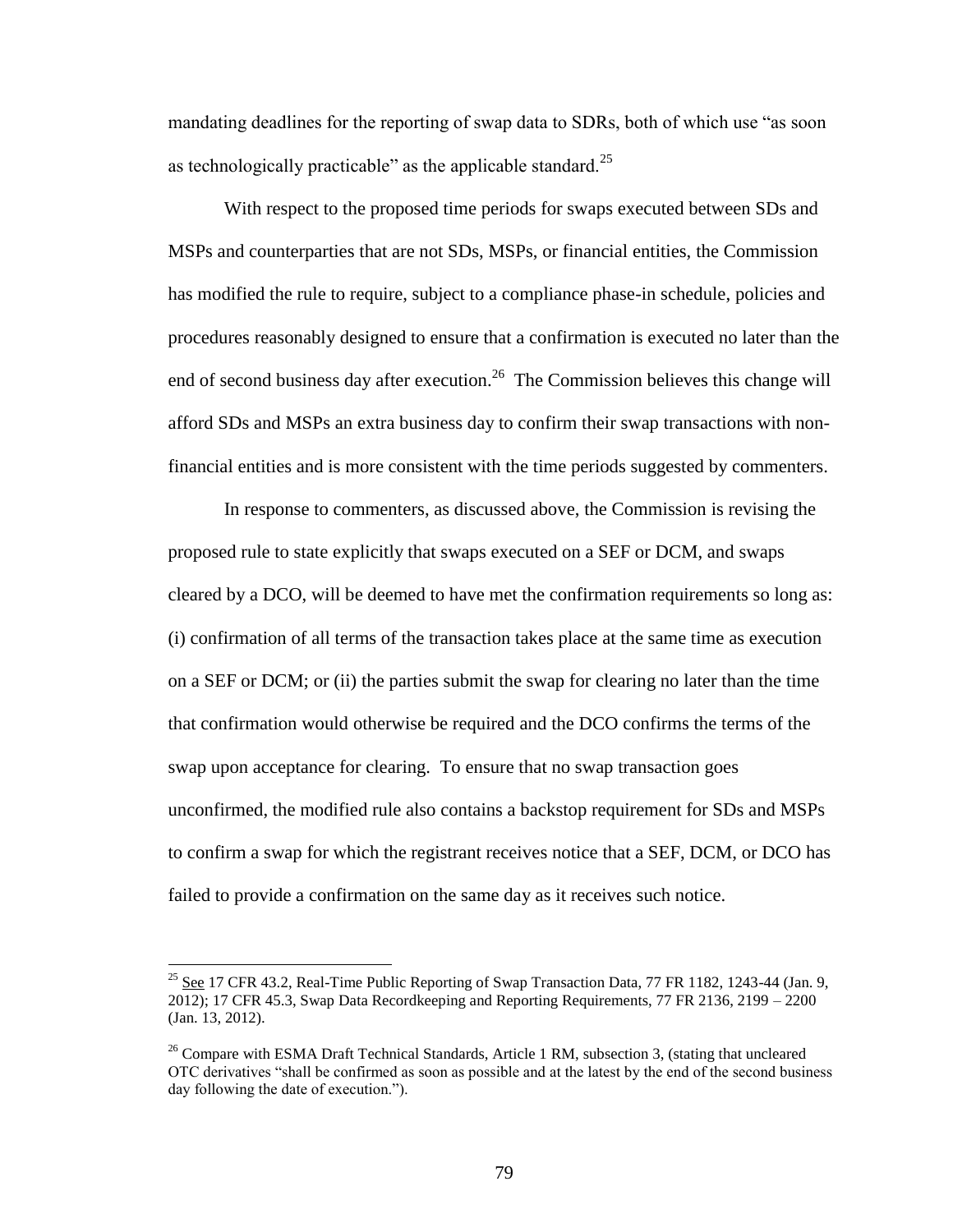Based on the comments received, the Commission is also modifying the proposed rule to adjust the confirmation deadline for swaps among SDs and MSPs and between SDs, MSPs, and financial entities whenever the parties (i) execute a swap near the end of the trading day (i.e., after 4:00 p.m.), or (ii) execute a swap with a counterparty located in a different time zone. The Commission has been persuaded by commenters that registrants should not be required to maintain back-office operations 24 hours a day or 7 days a week in order to meet the proposed confirmation deadlines. The Commission has been particularly sensitive to comments stating that the proposed confirmation deadlines may discourage trade execution late in the day. Specifically, the Commission has made the following changes to the proposed rule:

- To account for time-zone issues, the "day of execution" has been defined to be the calendar day of the party to the swap that ends latest, giving the parties the maximum amount of time to confirm the transaction within the deadlines required by the rule.
- To account for end-of-day trading issues, the definition of "day of execution" deems such day to be the next succeeding business day if execution occurs after 4:00 p.m. in the place of either counterparty.
- To account for non-business day trading, the "day of execution" is also deemed to be the next succeeding business day if execution occurs on a day that is not a business  $\text{day.}^{27}$

 $27$  Compare with ESMA Draft Technical Standards, Article 1 RM, subsection 3, (stating that where an uncleared OTC derivative transactions "is concluded after 16.00 local time, or when the transaction is concluded with a counterparty that is located in a different time zone that does not allow for same day confirmation, the confirmation shall take place as soon as possible and at the latest by the end of the next business day.")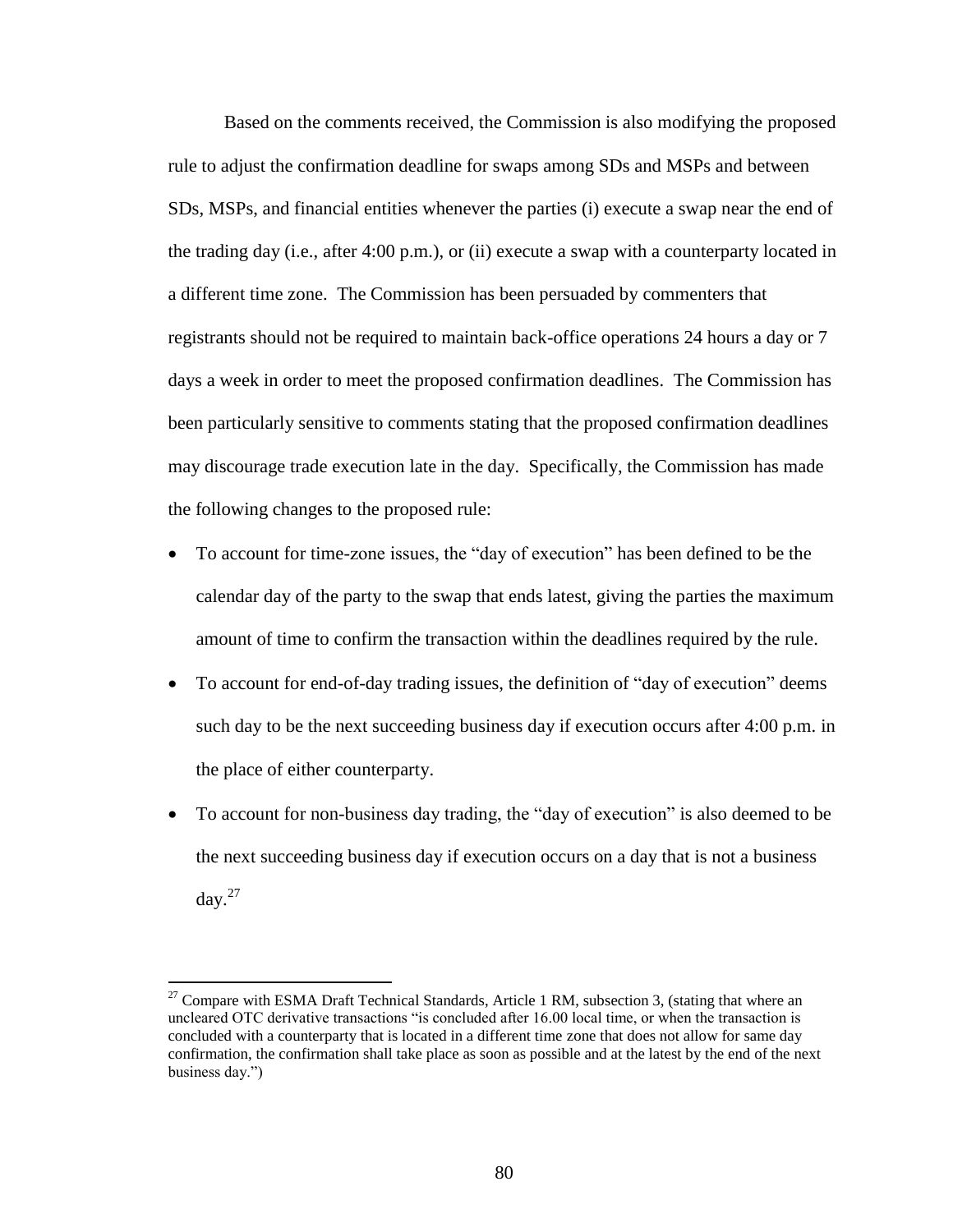The Commission notes that this approach is consistent with the business day definition in the Swap Data Recordkeeping and Reporting Rules finalized by the Commission in December 2011.<sup>28</sup>

Despite several commenters' concerns, however, the Commission has declined to modify the proposed requirement that SDs and MSPs establish policies and procedures reasonably designed to ensure that swaps with financial entities meet the same confirmation deadlines as swaps among SDs and MSPs. While the Commission recognizes that an SD or MSP may not be able to ensure that a non-registrant financial entity abides by the confirmation deadline in each and every instance, it believes that "policies and procedures reasonably designed to ensure" is not the same as requiring a guarantee of compliance. Therefore, the Commission believes that the rule contains sufficient flexibility because it only requires that the SDs and MSPs make reasonable efforts to confirm swaps with financial entities by the stated deadline.

As discussed below in section III.B.2, the Commission is phasing in compliance with each of the time periods required under § 23.501. This compliance schedule is set forth in the rule text and seeks to further address concerns from market participants regarding the timing of compliance.

## **9. Allocation of Block Trades**

 $\overline{a}$ 

The proposed regulations did not address confirmation in the context of block trades that must be allocated prior to confirmation.

With respect to the allocation of block trades, ISDA argued that the proposed confirmation rule will be difficult for asset managers to implement because asset

 $^{28}$  See 71 CFR 45.1, Swap Data Recordkeeping and Reporting, 77 FR 2136, 2197 (Jan. 13, 2012).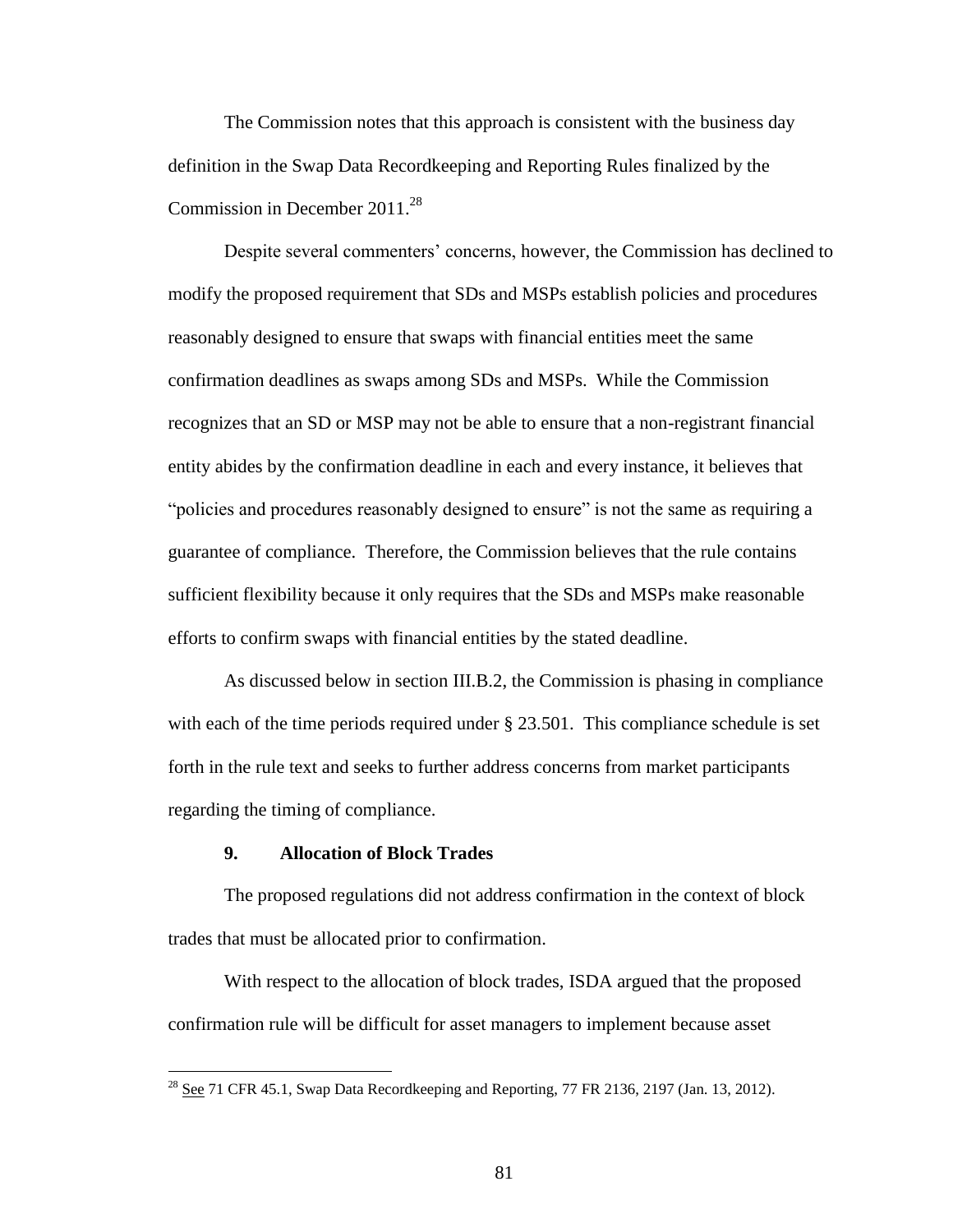managers often execute block trades and then allocate the block to two or more clients, a process than can take significantly longer than the confirmation time periods because the allocation process hinges on compliance processes or receipt by investment managers of instructions from their clients. In ISDA's view, if finalized as proposed, the rule could force investment managers to execute individual trades for their clients, increasing pricing and operational costs. AMG echoed this point.

Intercontinental Exchange, Inc. (ICE) also pointed out that the confirmation deadlines in the proposed rules may make it impossible for asset managers to make postexecution allocation of trades. ICE stated that its own trade processing service for CDS requires that trades be allocated within two hours of execution and recommended that the Commission adopt a similar standard.

While the Commission acknowledges that allocation of block trades is required to achieve confirmation, it notes that the modifications to the rule outlined above replaces the 15 and 30 minute confirmation deadlines with a requirement that swaps be confirmed "as soon as technologically practicable, or in any event by the end of the first business day following the day of execution." The Commission thus believes that the rule as modified allows registrants and the asset managers for their counterparties the flexibility to work out an efficient and timely allocation process within the deadlines for confirmation as adopted in this release. The Commission also notes that recent amendments to Commission regulation § 1.35 address the allocation issue by requiring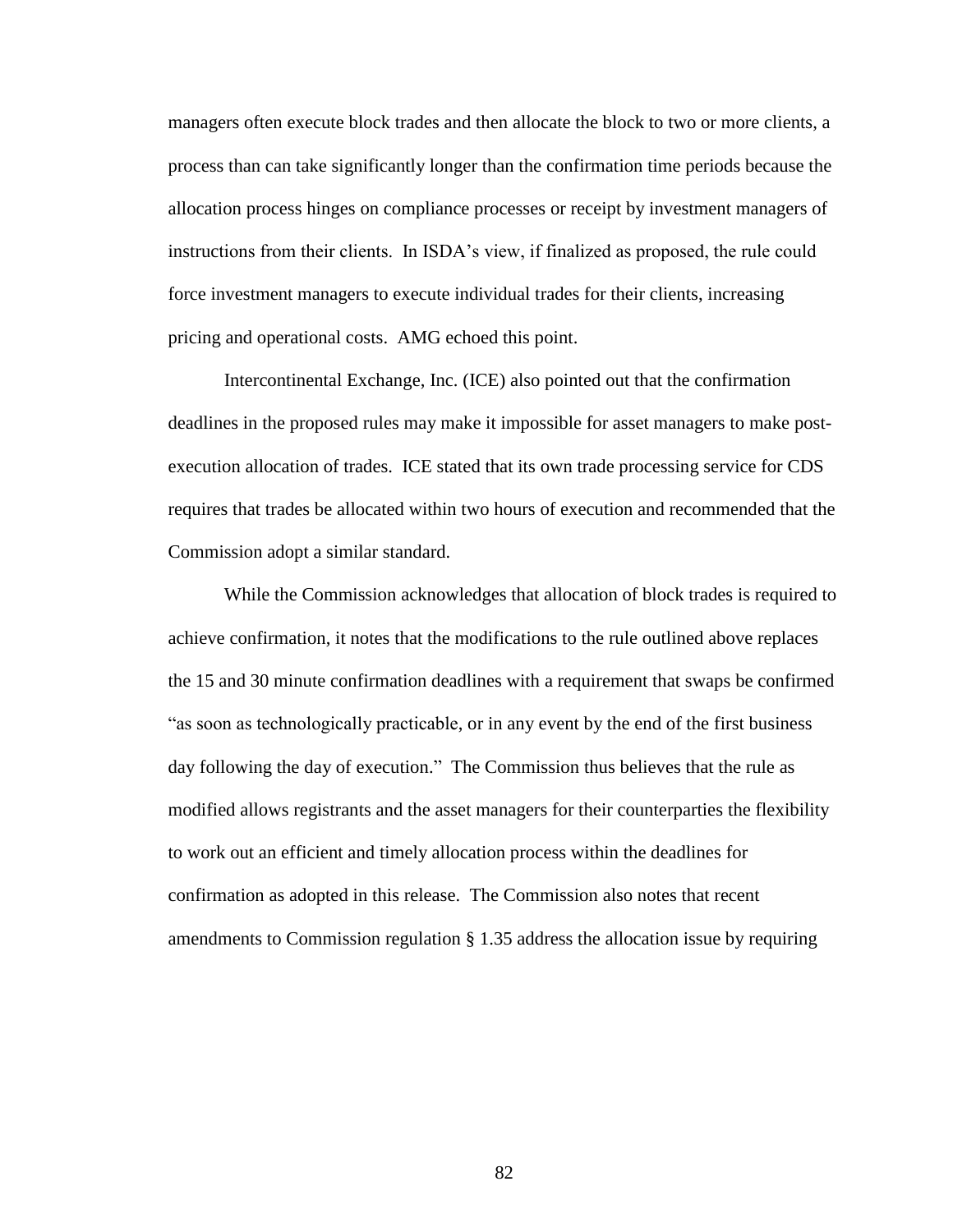that account managers must provide allocation information to the counterparty no later

than the end of the calendar day that the swap was executed. $^{29}$ 

# **10. Time Period for Delivery of Acknowledgement - § 23.501(a)(2)**

Proposed  $\S 23.501(a)(2)$  required SDs and MSPs to send an acknowledgement

containing all of the terms of a swap transaction to each counterparty that is not an SD or

MSP. The proposed acknowledgement delivery requirement stated:

Each swap dealer and major swap participant entering into a swap transaction with a counterparty that is not a swap dealer or a major swap participant shall send an acknowledgment of such swap transaction according to the following schedule:

(i) For any swap transaction that has been executed and processed electronically, within 15 minutes of execution;

(ii) For any swap transaction that is not executed electronically, but that will be processed electronically, within 30 minutes of execution; or (iii) For any swap transaction that cannot be processed electronically by the swap dealer or major swap participant, within the same calendar day as execution.

In response to the proposal, ISDA asserted that the time periods proposed are

impractical because: (i) certain terms required to be included in an acknowledgement

may not be known on the same calendar day as execution (e.g., initial rates may follow

trade commitment by days); and (ii) valuation methodologies required to be agreed prior

to execution pursuant to proposed § 23.504(b)(4) may also slow down the

 $\overline{a}$ 

acknowledgement process to the extent such methodologies are required to be reflected in

 $^{29}$  See Customer Clearing Documentation, Timing of Acceptance for Clearing, and Clearing Member Risk Management, 77 FR 21278, 21306 (Apr. 9, 2012) (providing that "Orders eligible for post-execution allocation must be allocated by an eligible account manager in accordance with the following: (A) Allocations must be made as soon as practicable after the entire transaction is executed, but in any event no later than the following times: For cleared trades, account managers must provide allocation information to futures commission merchants no later than a time sufficiently before the end of the day the order is executed to ensure that clearing records identify the ultimate customer for each trade. For uncleared trades, account managers must provide allocation information to the counterparty no later than the end of the calendar day that the swap was executed.").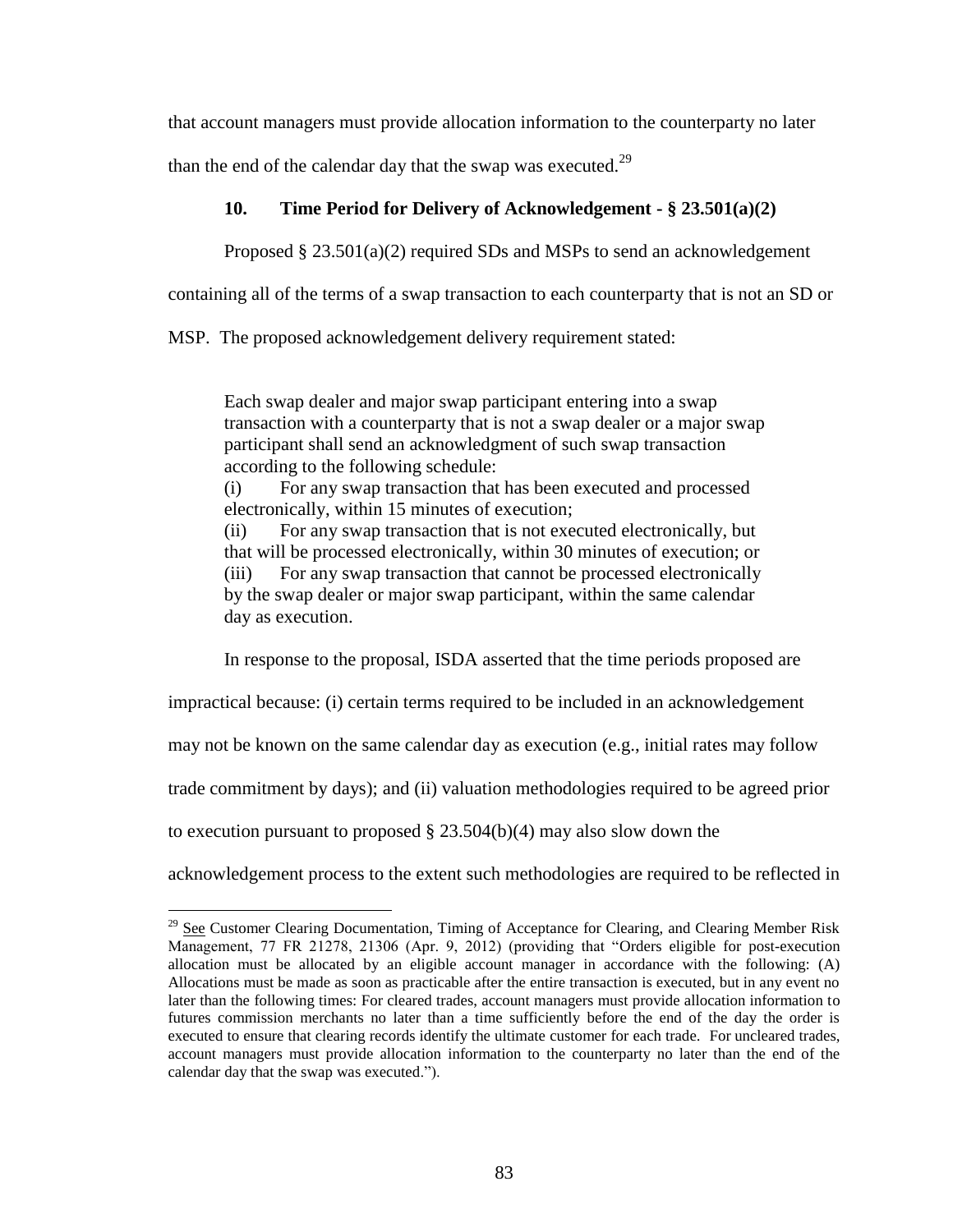the acknowledgement. Similarly, MarkitSERV recommended that acknowledgements be sent within a time period after all information has been obtained (rather than after execution), while AMG argued that the time periods are unnecessarily short and do not bear a reasonable relationship to the systemic risk goals of the Dodd-Frank Act, would be burdensome for uncleared swaps which merit more individualized treatment, and could impose excessive costs on swap market participants.

Based on these comments and other considerations discussed above, the Commission has revised the proposed rule to delete the 15 and 30 minute acknowledgement delivery deadlines and replace them with a requirement, subject to a compliance phase-in schedule, that an acknowledgement be provided "as soon as technologically practicable, but in any event by the end of the day of execution;" to state explicitly that the acknowledgement requirement will be deemed satisfied by executing a swap on a DCM or SEF, or clearing the swap through a DCO; and to provide for an adjustment to the "day of execution" to account for time-zone differences and end-of-day trading issues. The Commission believes these changes are responsive to the foregoing comments. However, in response to the comments of ISDA and MarkitSERV regarding terms that may not be known until after the acknowledgement delivery deadline has passed, the Commission believes that an acknowledgement could meet the requirement that all terms be included by describing where and when the "to be determined" terms will be obtained and provide for incorporation by reference once the terms are known.

As discussed below in section III.B.2, the Commission is phasing in compliance with each of the time periods required under § 23.501, including the acknowledgement requirement.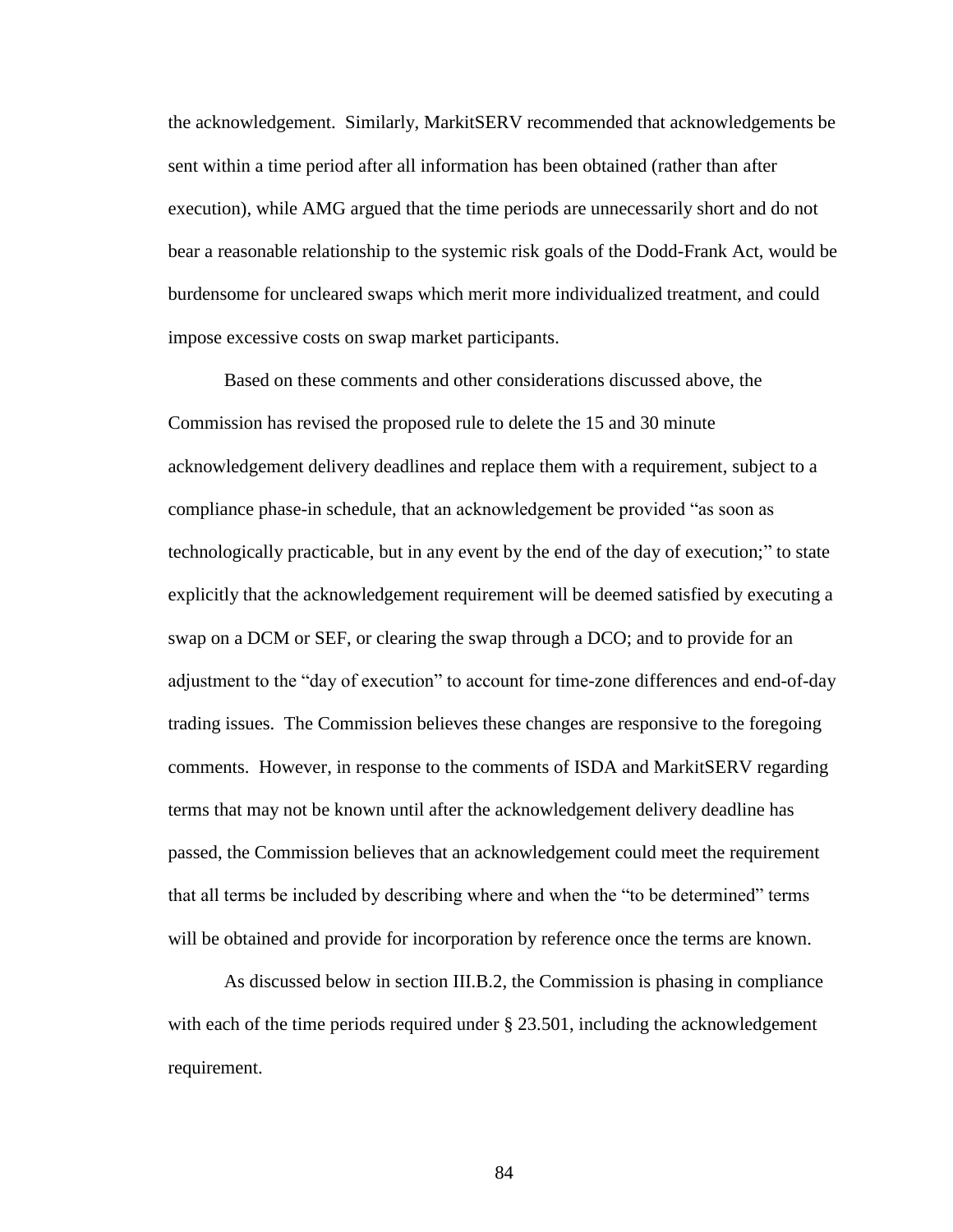# **11. Confirmation through Execution on a SEF or DCM and/or Clearing**

## **on a DCO**

The proposed regulations did not contain specific provisions regarding

confirmation through execution on a SEF or DCM, or clearing on a DCO. However, in

in the Confirmation NPRM, the Commission stated:

"It is important to note at the outset, that the Commission expects that swap dealers and major swap participants would be able to comply with each of the proposed rules by executing a swap on a swap execution facility (SEF) or on a designated contract market (DCM), or by clearing the swap through a derivatives clearing organization (DCO). For swaps executed on a SEF or a DCM, the SEF or DCM will provide the counterparties with a definitive written record of the terms of their agreement, which will serve as a confirmation of the swap. Similarly, if a swap is executed bilaterally, but subsequently submitted to a DCO for clearing, the DCO will require a definitive written record of all terms to the counterparties' agreement prior to novation by the DCO; this too would serve as a confirmation of the swap."<sup>30</sup>

Commenting on this aspect of the proposal, Chris Barnard supported the idea that

SDs and MSPs will be able to comply with the proposed rule by executing a swap on a SEF, a DCM, or by clearing the swap through a DCO, and supported the greater use of these facilities. Each of ISDA, CME, ICE, The Working Group, the FHLBs, MetLife, MFA, and Chatham recommended that the Commission explicitly clarify in the final rules that the confirmation processes of SEFs, DCMs, and DCOs satisfy the requirements of the confirmation rules.

MarkitSERV however asserted that the Commission should not presume that execution on a SEF will automatically result in confirmation of a swap because the execution and confirmation of a swap are separate and distinct activities, and it is

<sup>&</sup>lt;sup>30</sup> See Confirmation NPRM at 81520.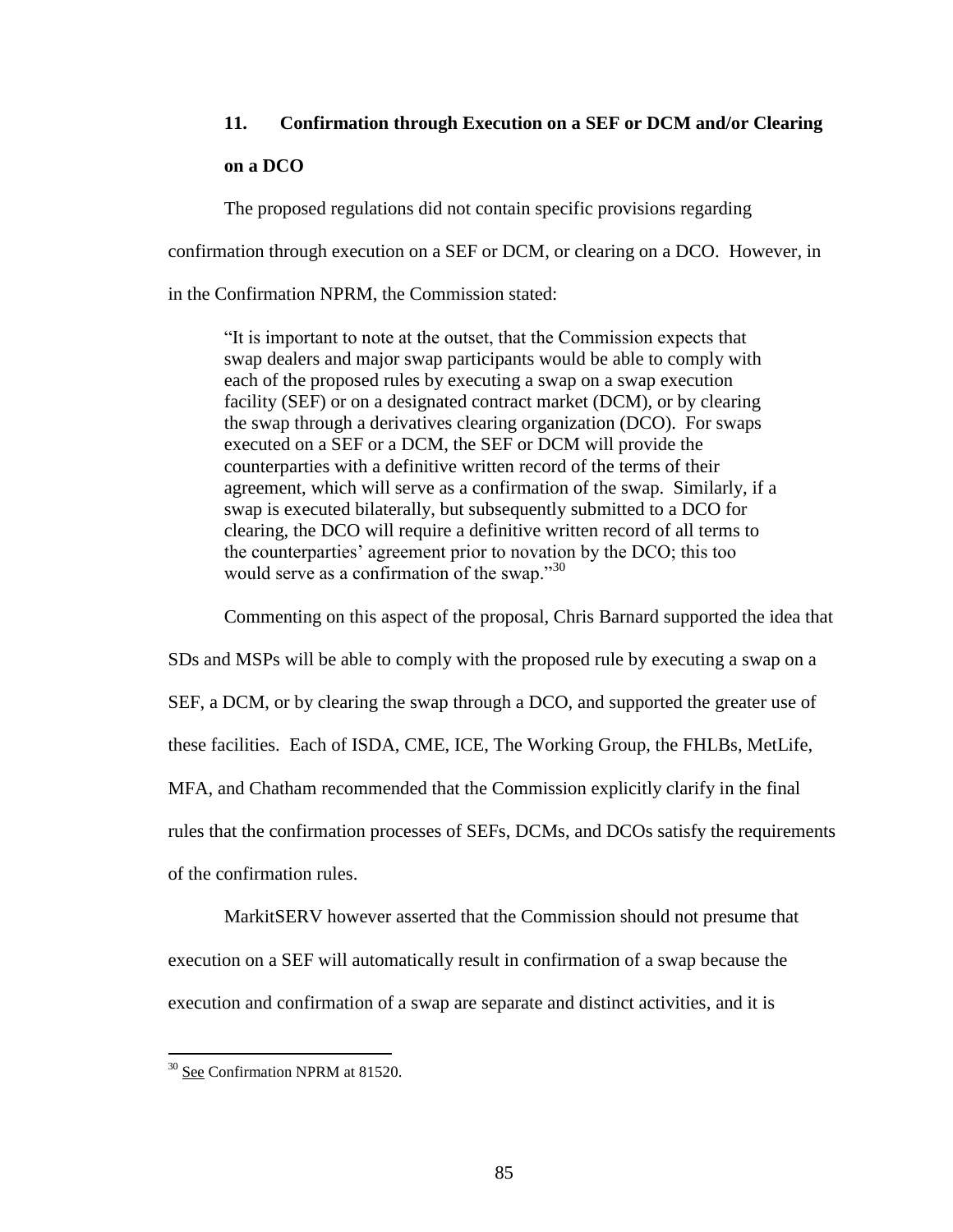possible that SEFs and DCMs may offer execution services without necessarily providing confirmation services. MarkitSERV recommended that the Commission prescribe standards for any confirmation service that may be offered to ensure that SEFs and DCMs produce a complete, legally binding record of each swap based on a recognized legal framework. MarkitSERV also recommended that SEFs and DCMs be permitted to allow qualified third parties to perform the confirmation function after swap execution.

Based on these comments and other considerations discussed above, the Commission has revised the proposed rules to state explicitly that swaps executed on a SEF or DCM, and swaps cleared by a DCO, will be deemed to have met the confirmation requirements so long as: (i) confirmation of all terms of the transaction takes place at the same time as execution on a SEF or DCM; or (ii) the parties submit the swap for clearing no later than the time that confirmation would otherwise be required and the DCO confirms the terms of the swap upon acceptance for clearing. Under § 39.12(b)(8), DCOs are required to provide a confirmation of all the terms of each cleared swap, and this confirmation is required to take place at the same time the swap is accepted for clearing.<sup>31</sup> Under Core Principle 11 for DCMs and § 38.601, DCMs must clear all transactions executed on or through the DCM through a Commission-registered DCO.<sup>32</sup> In essence, confirmation for DCM-executed swaps will occur either at the same time as execution or

<sup>&</sup>lt;sup>31</sup> See Derivatives Clearing Organization General Provisions and Core Principles, 76 FR 69334, 69438 (Nov. 8, 2011). Under  $\S$  39.12(b)(7), DCOs are required to accept or reject for clearing as quickly after execution as would be technologically practicable if fully automated systems were used all contracts that are listed for clearing by the DCO and are executed on or subject to the rules of a DCM or a SEF. See Customer Clearing Documentation, Timing of Acceptance for Clearing, and Clearing Member Risk Management, 77 FR 21278, 21309 (April 9, 2012).

 $32$  See Core Principles and Other Requirements for Designated Contract Markets, 77 FR 36612, 36705 (June 19, 2012).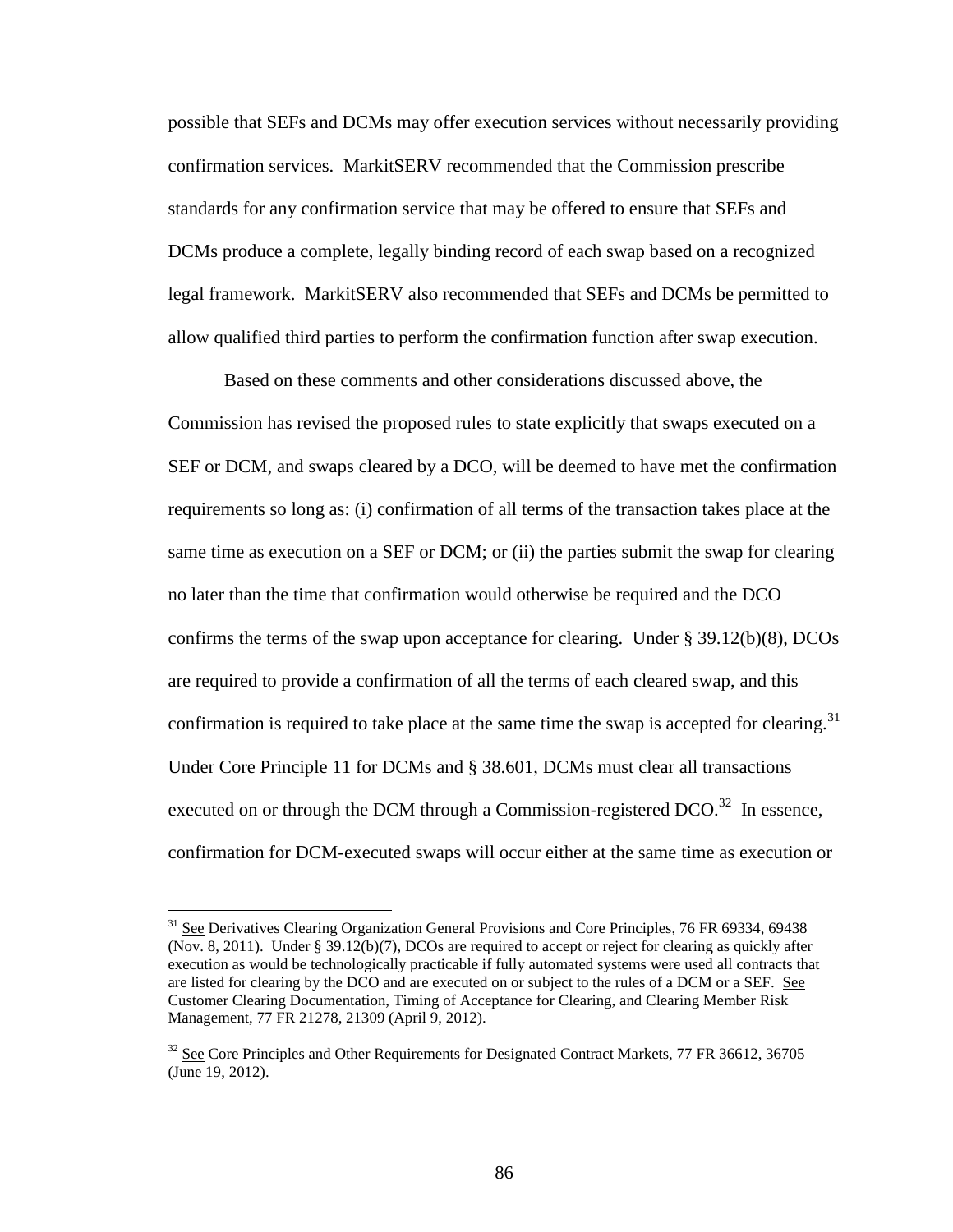upon submission to a DCO. The Commission's rules for SEFs, including the proposed confirmation rule, § 37.6(b), have yet to be finalized.<sup>33</sup> However, to the extent that a SEF offers confirmation services upon execution or provides for the timely submission of a swap for clearing, SDs and MSPs would be able to take advantage of the provisions of  $§ 23.501(a)(4).$ 

With respect to MarkitSERV's comments, the Commission notes that if a SEF or DCM does not provide confirmation services, the confirmation deadlines of the rule will control. The standards for confirmation by SEFs and the ability of a SEF to allow a third party to provide the confirmation service are outside the scope of this adopting release.

# **12. Confirmation of Swap Transaction and Ownership Modifications -**

## **§ 23.500(m)**

 $\overline{a}$ 

The proposed regulations required SDs and MSPs to comply with the confirmation requirements for all "swap transactions." The proposed regulations defined "swap transaction" as follows:

"Swap transaction means any event that results in a new swap or in a change to the terms of a swap, including execution, termination, assignment, novation, exchange, transfer, amendment, conveyance, or extinguishing of rights or obligations of a swap."

In response to this requirement, ISDA stated that some "market" life cycle events (e.g., option exercise notices, various notices sent by calculation agent, etc.) captured by the definition of "swap transaction" are already described in the original confirmation and sees no benefit to confirming those events. ISDA distinguished "market" from "legal" life cycle events (e.g., novations and terminations), which currently are confirmed. ISDA

<sup>&</sup>lt;sup>33</sup> See Core Principles and Other Requirements for Swap Execution Facilities, 76 FR 1214, 1240 (Jan. 7, 2011).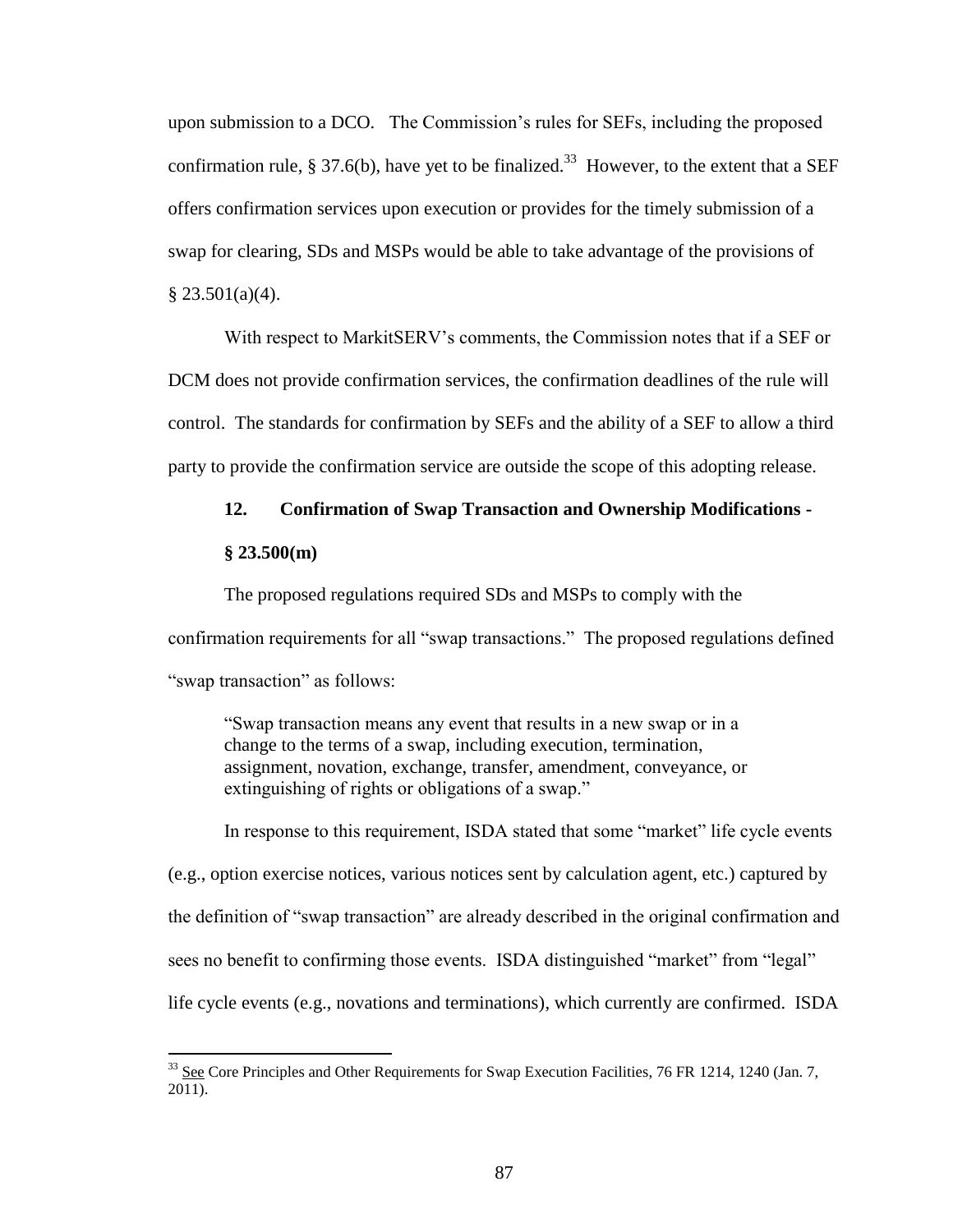stated that industry methodologies have been developed around the confirmation of legal life cycle events at great time and expense and recommends that the Commission defer to industry standards and to allow market participants to bilaterally agree that certain life cycle events do not require subsequent confirmation. ISDA believes that the proposed life cycle confirmation requirement will undermine the move to electronic execution and processing, because not all life cycle events are currently supported by electronic platforms across asset classes.

BGA recommended that the Commission revise the proposed definition of "swap transaction" to include only those life-cycle events that impact the economics or settlement of the trade, as current practice of energy commodity trading companies is not to send new confirmations for events like novations.

GFED believes that the Commission should exclude FX swaps from any lifecycle event confirmation requirement. GFED states that efficient processes around trade events already exist (e.g., option exercises confirmed as new trades), and that ISDA has developed a novation protocol in wide use that is moving the industry toward novation without confirmation.

While MFA supports confirmation of life-cycle events, it recommended that the Commission not mandate specific timing requirements for the confirmation of life-cycle events. MFA states that once a life-cycle event occurs, parties to a swap may need to renegotiate certain trade terms and a timing requirement is likely to disadvantage end users in such negotiation with SDs.

The Working Group recommended that confirmation of changes to material economic or legal terms of a swap should be confirmed, but the confirmation should only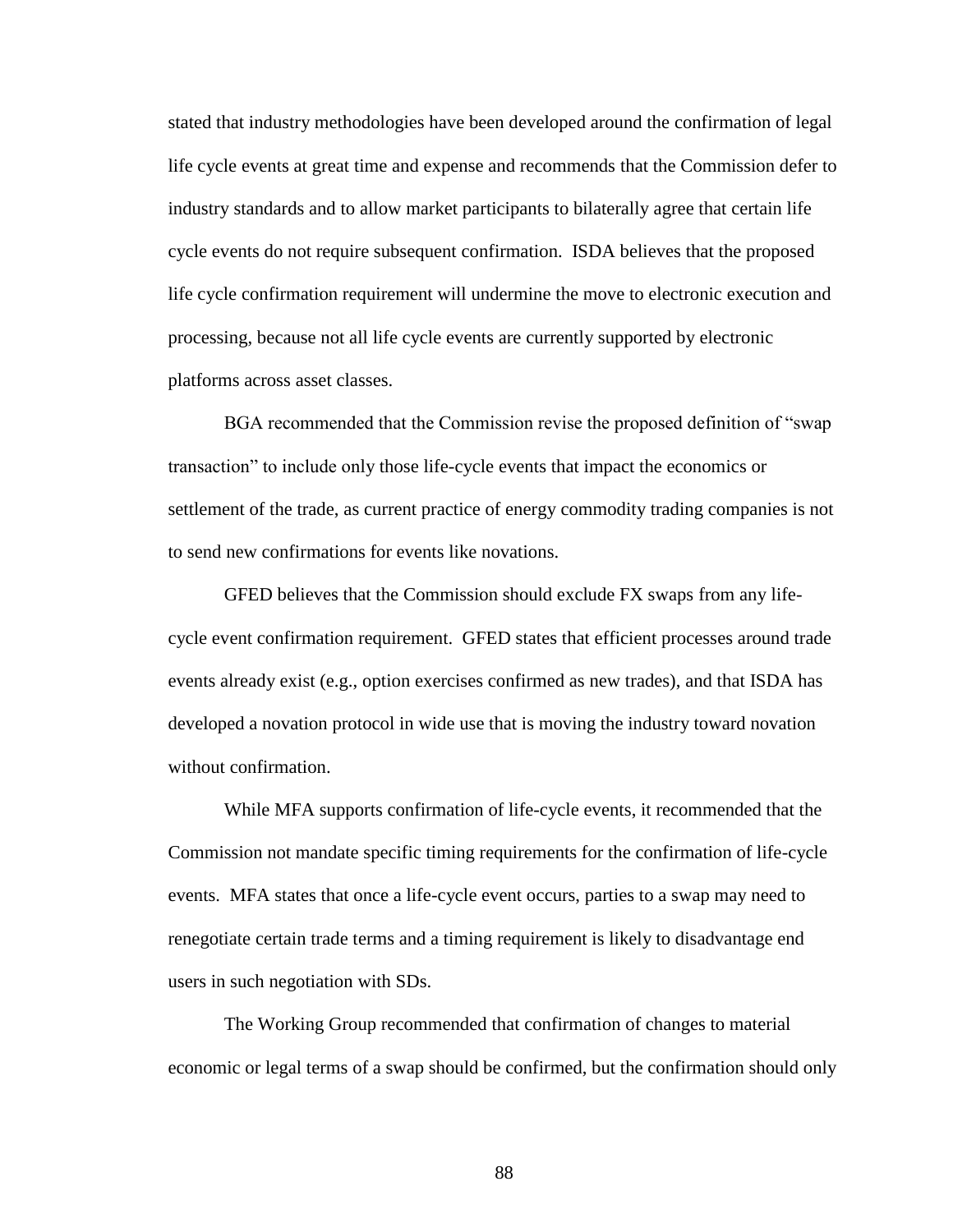be required within a reasonable period of time, rather than the time periods imposed for newly executed swaps. The Working Group also argued that events related to the underlying exposure of a swap should not be subject to any confirmation requirement as they are generally addressed in master trading agreements or the applicable confirmation.

Having considered these comments, the Commission has determined not to modify the proposed rule with respect to this issue. In reaching this conclusion, the Commission observes that the definition of "swap transaction" would require confirmation of changes to the terms of a swap that have been agreed between the parties or that change the ownership of a swap. However, the definition does not require confirmation of events that may impact the economics of the swap. To the extent that the documented terms of a swap are agreed to in advance and provide for automatic changes to terms upon the occurrence of a defined event, the Commission believes that such change would not require confirmation pursuant to the rule.

# **13. Legal Uncertainty for Swaps following Failure to Comply with Swap Confirmation Rules**

The proposal did not address the issue of the legal standing or enforceability of a swap transaction that is not confirmed within the time periods mandated by the proposed rules.

In respect of this issue, the FHLBs commented that such failure should not affect the enforceability of the swaps because such an outcome would lead to legal uncertainty in the swap market, and The Working Group recommended that the Commission clearly indicate the regulatory and legal consequences of one or more parties to a swap failing to meet the timing requirements for acknowledgement and confirmation, asserting its view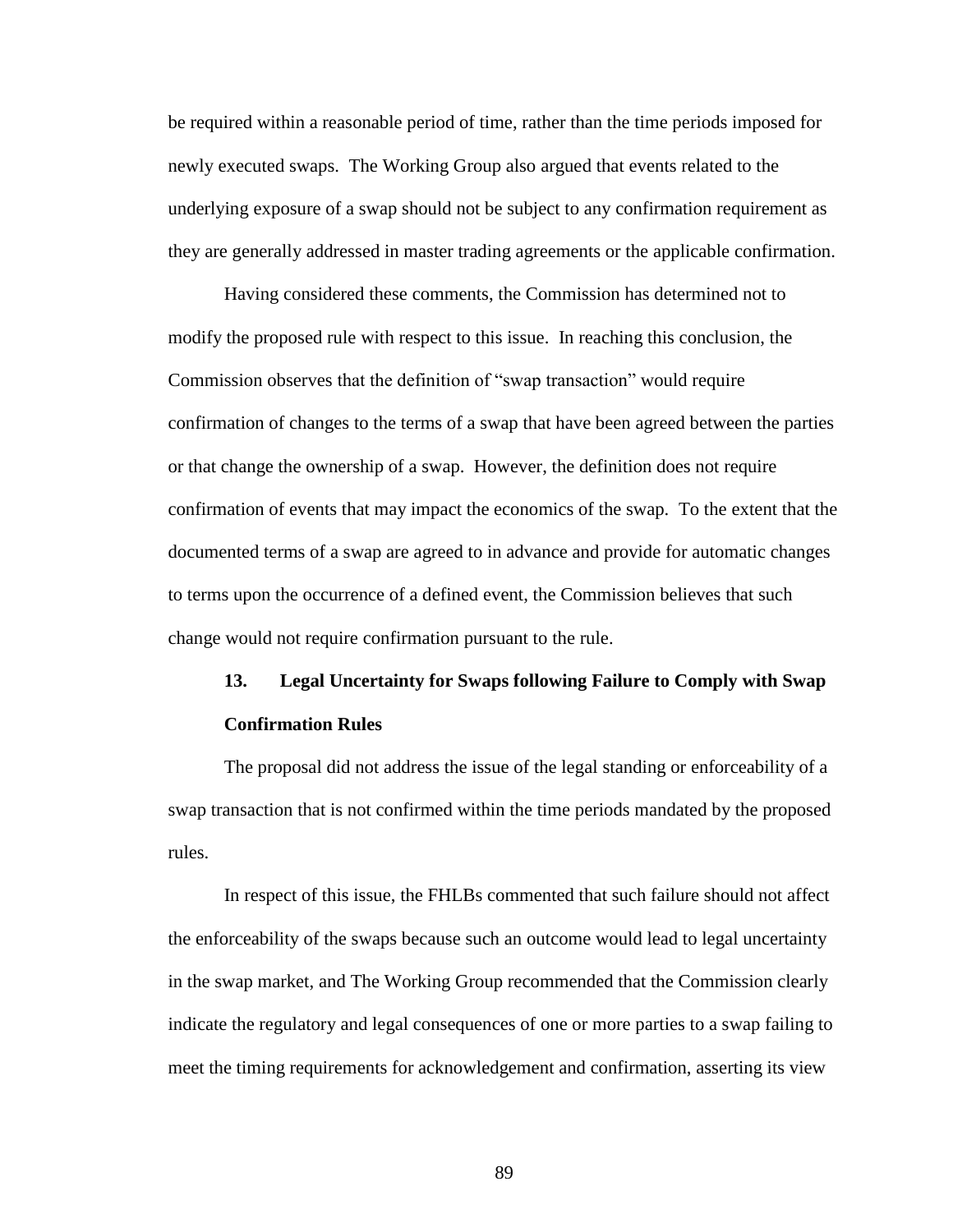that a swap should not be invalidated for the failure to meet the timing requirements of the proposed rules.

MFA also argued that legal certainty of trade execution is vital for all market participants and the proposed rules may lead to uncertainty as to the enforceability of transactions that fail to be confirmed in compliance with the requirements of the proposed rules. To avoid this result, MFA recommended that the rule be revised to require only that an SD or MSP deliver an acknowledgement specifying the primary economic terms of a swap (rather than all terms), and specify no timeframe for confirmation.

Recognizing the concerns raised by commenters with respect to legal certainty, the Commission notes that it is not the intent of the confirmation rule to provide swap counterparties with a basis for voiding or rescinding a swap transaction based solely on the failure of the parties to confirm the swap transaction in compliance with the proposed rules. In the absence of fraud, the Commission will consider an SD or MSP to be in compliance with the confirmation rule if it has complied in good faith with its policies and procedures reasonably designed to comply with the requirements. However, the Commission notes that it does not have the authority to immunize SDs or MSPs from private rights of action for conduct within the scope of section 22 of the CEA, i.e., violations of the CEA.

# **14. Recordkeeping Requirements for Acknowledgements and Confirmation - § 23.501(b)**

Proposed § 23.501(b) required SDs and MSPs to keep a record of the date and time of transmission of acknowledgements and confirmations, a record of the length of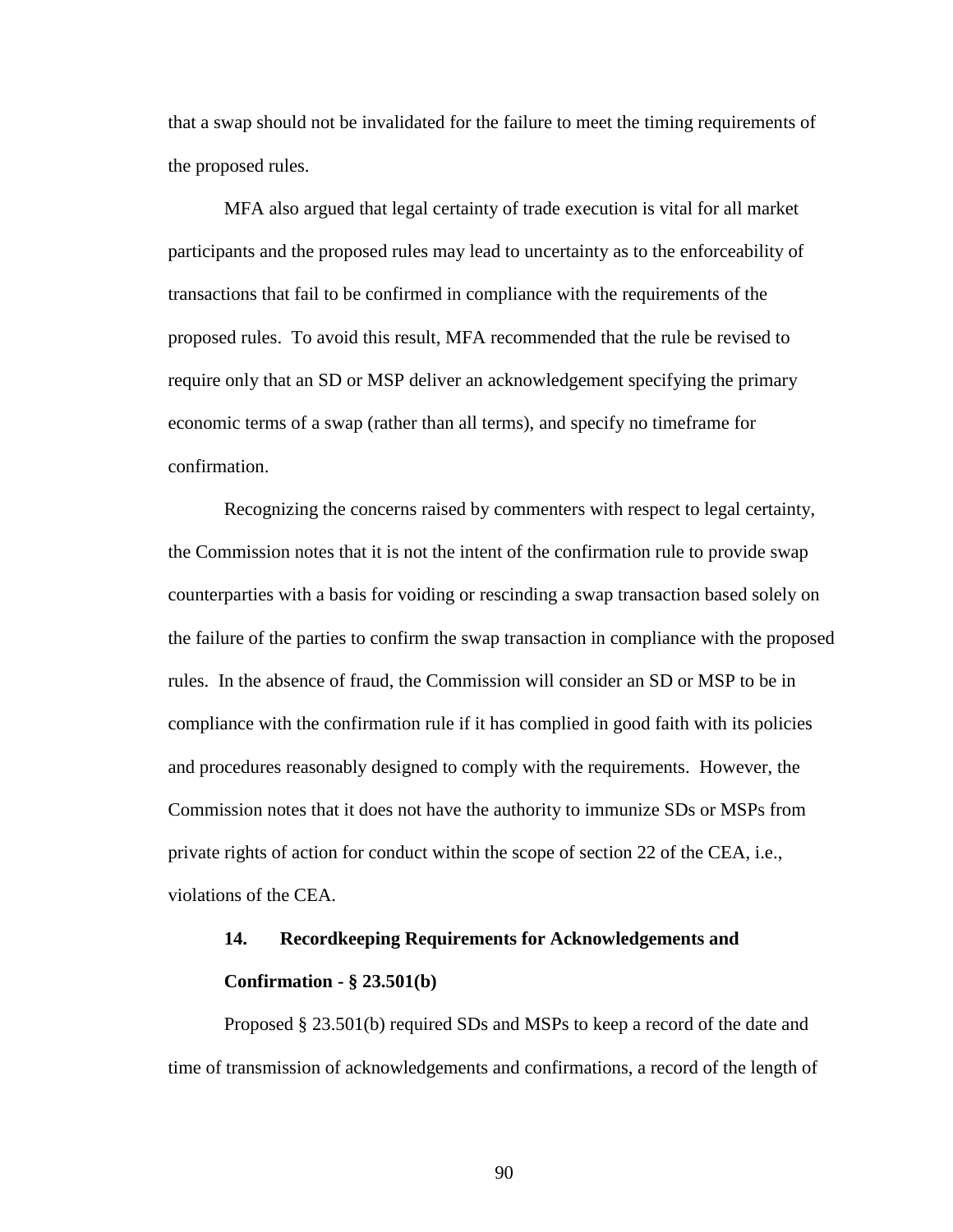time between acknowledgement and confirmation, and a record of the length of time between execution and confirmation.

Commenting on the proposal, The Working Group recommended that only a time stamp on acknowledgements and confirmations be required as the remainder of the required records in the proposed rules could be determined from the timestamps on these documents. The Working Group also requested that the Commission clarify how the recordkeeping requirements in the proposed confirmation rule apply to lifecycle events because timestamps for some lifecycle events would not make sense.

MarkitSERV recommended that the Commission clarify that an SD's or MSP's recordkeeping requirements may be delegated to a third-party confirmation platform and the conditions under which such delegation may be done.

BGA argued that energy commodity traders place orders with broker/dealers and may be unaware of the time at which a trade is actually executed, and unable to keep accurate records of the length of time between execution and confirmation of a swap. BGA therefore recommended that the Commission remove the recordkeeping requirements from the proposed rules.

GFED commented that the time stamp requirements of the proposed recordkeeping rules would require significant technology investment as current systems typically do not time stamp at issuance or receipt.

Having considered these comments, the Commission is modifying the recordkeeping requirement. First, the Commission is removing the requirement that SDs and MSPs keep records of the length of time between the acknowledgment and confirmation of a swap, as well as the time between execution and confirmation, as this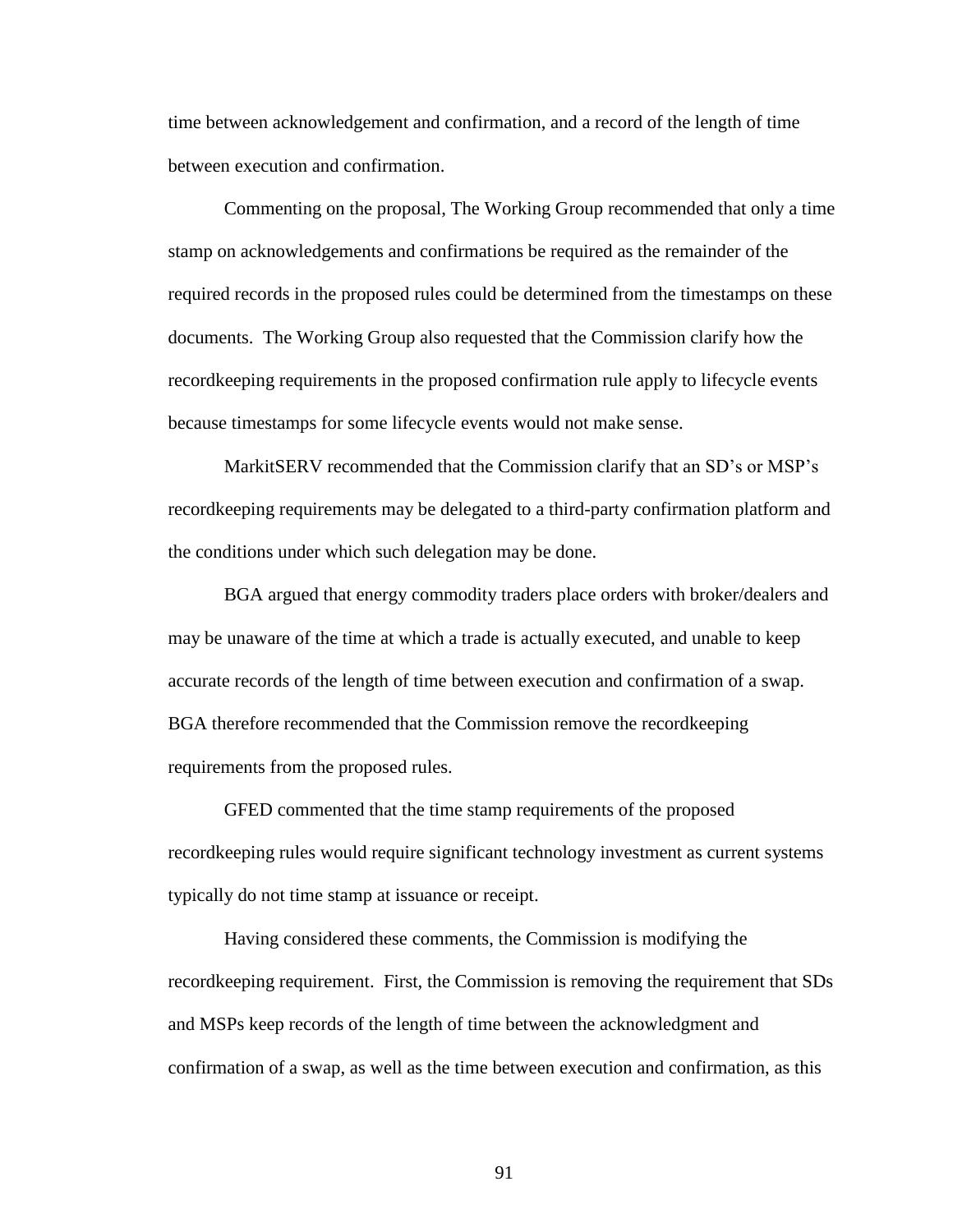information can be readily ascertained by reviewing other records. Second, the crossreference to § 1.31 has been changed to refer to the record retention rule applicable to SDs and MSPs, § 23.203. Apart from these modifications, the Commission believes the records required to be made and maintained under § 23.501(b) are the minimum necessary to monitor compliance with the rule. In addition, the Commission notes that certain items in the recordkeeping requirement is information that will be required for compliance with other Commission rules, such as the time of execution for real-time public reporting of pricing and transaction data and for reporting to an SDR.

In response to MarkitSERV, the rule does not prohibit SDs and MSPs from relying on third-party service providers to achieve compliance with the rule, although the responsibility for compliance cannot be delegated. Finally, in response to The Working Group's comment, the Commission is not persuaded that it is impossible to keep timestamped records of key changes in ownership including such significant events as execution, termination, assignment, novation, exchange, transfer, amendment, conveyance, or extinguishing of rights or obligations. The Commission believes that its clarification of the "swap transaction" definition above alleviates any concern that the rule imposes an impossible recordkeeping requirement.

### **E. Portfolio Reconciliation - § 23.502**

Portfolio reconciliation is a post-execution processing and risk management technique that is designed to: (i) Identify and resolve discrepancies between the counterparties with regard to the terms of a swap either immediately after execution or during the life of the swap; (ii) ensure effective confirmation of all the terms of the swap; and (iii) identify and resolve discrepancies between the counterparties regarding the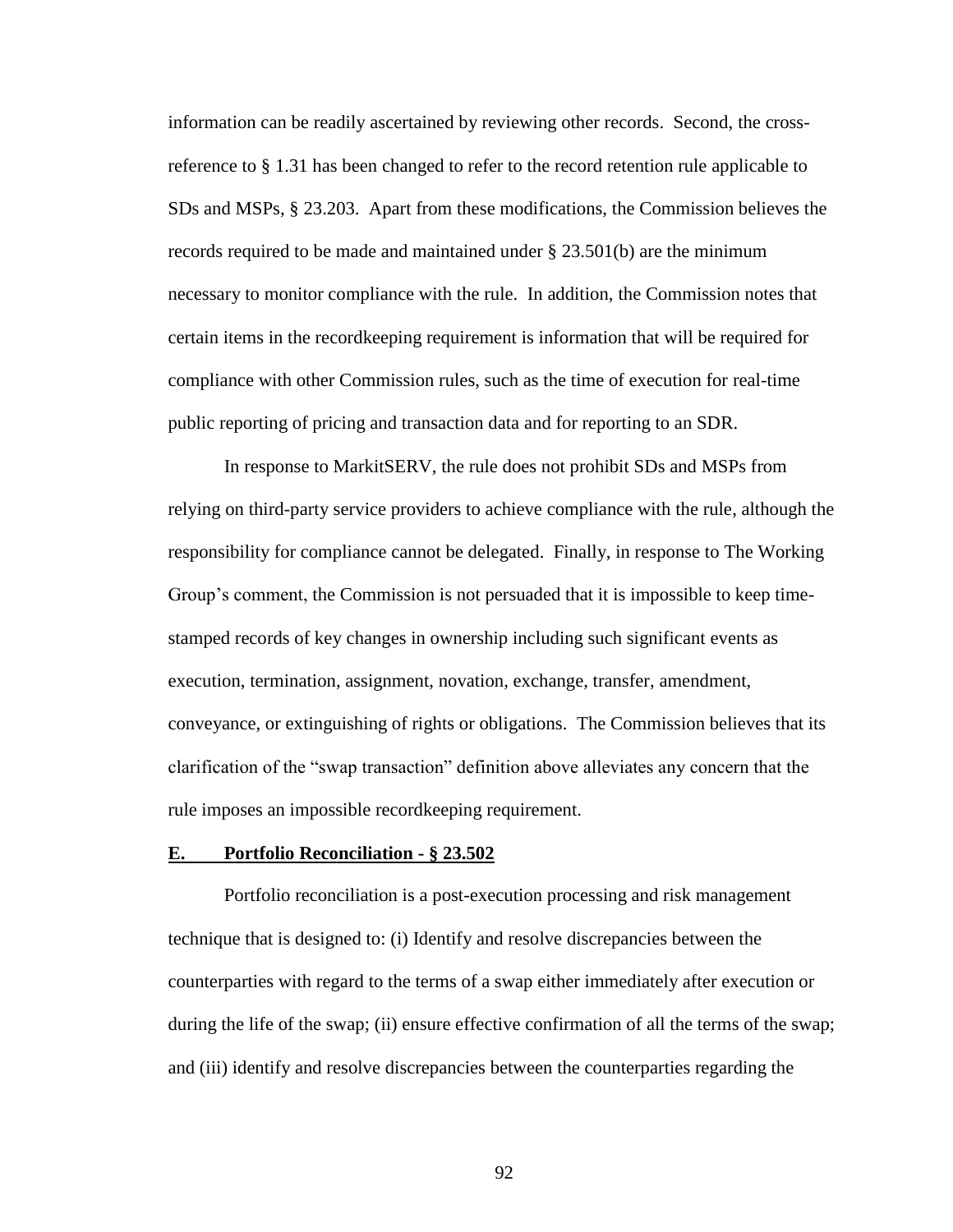valuation of the swap. In some instances, portfolio reconciliation also may facilitate the identification and resolution of discrepancies between the counterparties with regard to valuations of collateral held as margin. Accordingly, in the Confirmation NPRM, the Commission proposed § 23.502, which required SDs and MSPs to reconcile their swap portfolios with one another and provide counterparties who are not registered as SDs or MSPs with regular opportunities for portfolio reconciliation. In order for the marketplace to realize the full risk reduction benefits of portfolio reconciliation, the Commission also proposed to expand portfolio reconciliation to all transactions, whether collateralized or uncollateralized. For the swap market to operate efficiently and to reduce systemic risk, the Commission believed that portfolio reconciliation should be a proactive process that delivers a consolidated view of counterparty exposure down to the transaction level. By identifying and managing mismatches in key economic terms and valuation for individual transactions across an entire portfolio, the Commission's proposal sought to require a process in which overall risk can be identified and reduced. The Commission received numerous comments to the portfolio reconciliation proposal and considered each in formulating the final rules, as discussed below.

#### **1. Statutory Basis for Portfolio Reconciliation**

The proposed portfolio reconciliation regulations were proposed pursuant to section 4s(i) of the CEA, as added by section 731 of the Dodd-Frank Act, which directs the Commission to prescribe regulations for the timely and accurate confirmation, processing, netting, documentation, and valuation of all swaps entered into by SDs and MSPs.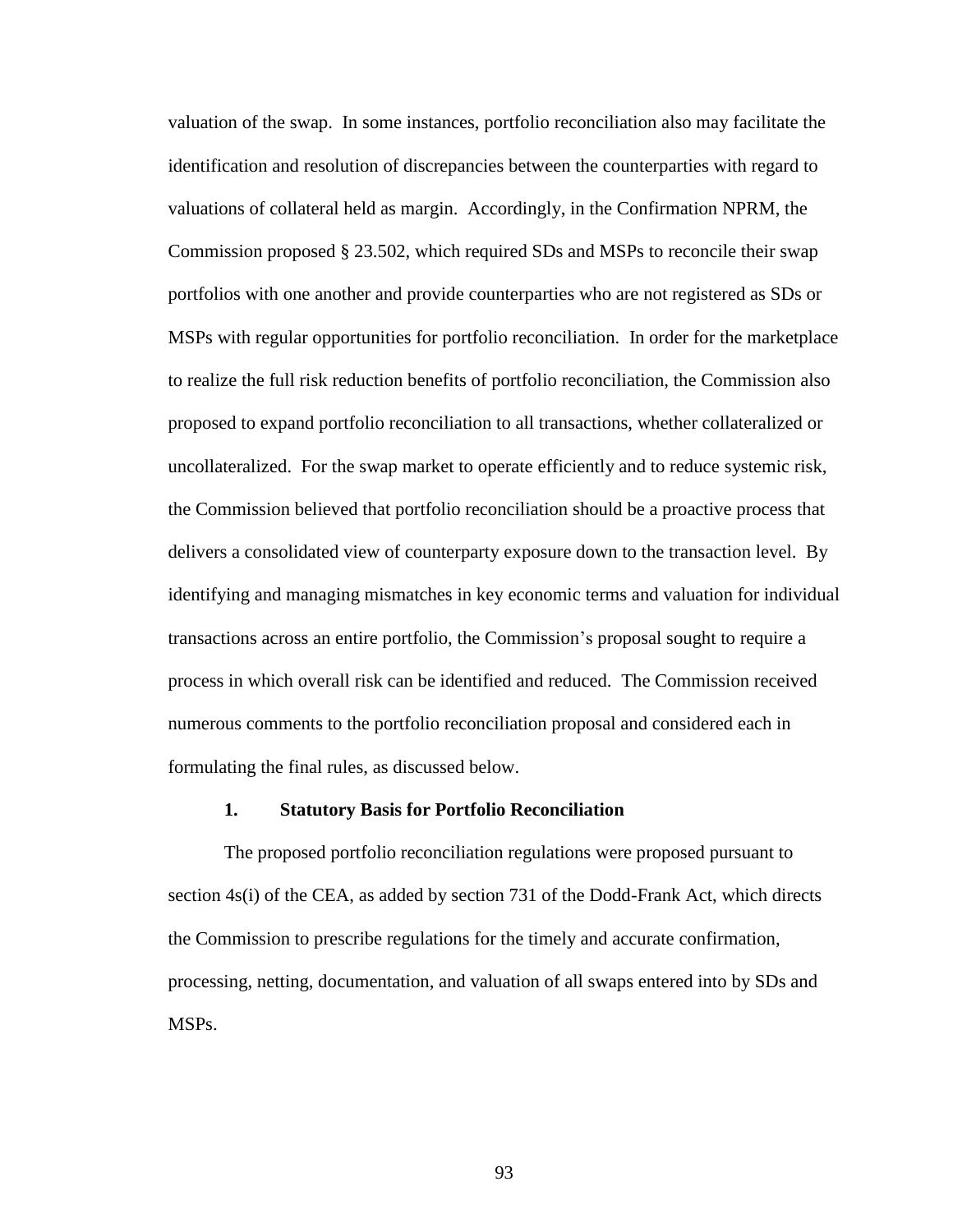The Working Group commented that the Commission should delete the reconciliation requirements from the proposed rule because section 731 of the Dodd-Frank Act does not require the Commission to issue rules on portfolio reconciliation and the Commission has not fully analyzed the potential effect on the market.

In response to The Working Group's comment, the Commission notes that portfolio reconciliation involves both confirmation and valuation and serves as a mechanism to ensure accurate documentation. Thus, the reconciliation requirements finalized herein are within the scope of section 4s(i) of the CEA. Moreover, the Commission reiterates its statement in the Confirmation NPRM that disputes related to confirming the terms of a swap, as well as swap valuation disputes impacting margin payments, have long been recognized as a significant problem in the OTC derivatives market, and portfolio reconciliation is considered an effective means of identifying and resolving these disputes.

## **2. General Comments to Portfolio Reconciliation - § 23.502**

Proposed § 23.502 required SDs and MSPs to engage in periodic swap portfolio reconciliation with their swap counterparties. Swap portfolio reconciliation is defined in the proposed rule as a process by which the two parties to one or more swaps: (i) exchange the terms of all swaps in the portfolio between the parties; (ii) exchange each party's valuation of each swap in a portfolio between the parties as of the close of business on the immediately preceding business day; and (iii) resolve any discrepancy in material terms and valuations.

While Chris Barnard supported the proposed reconciliation requirements, several commenters objected to certain aspects of the rule.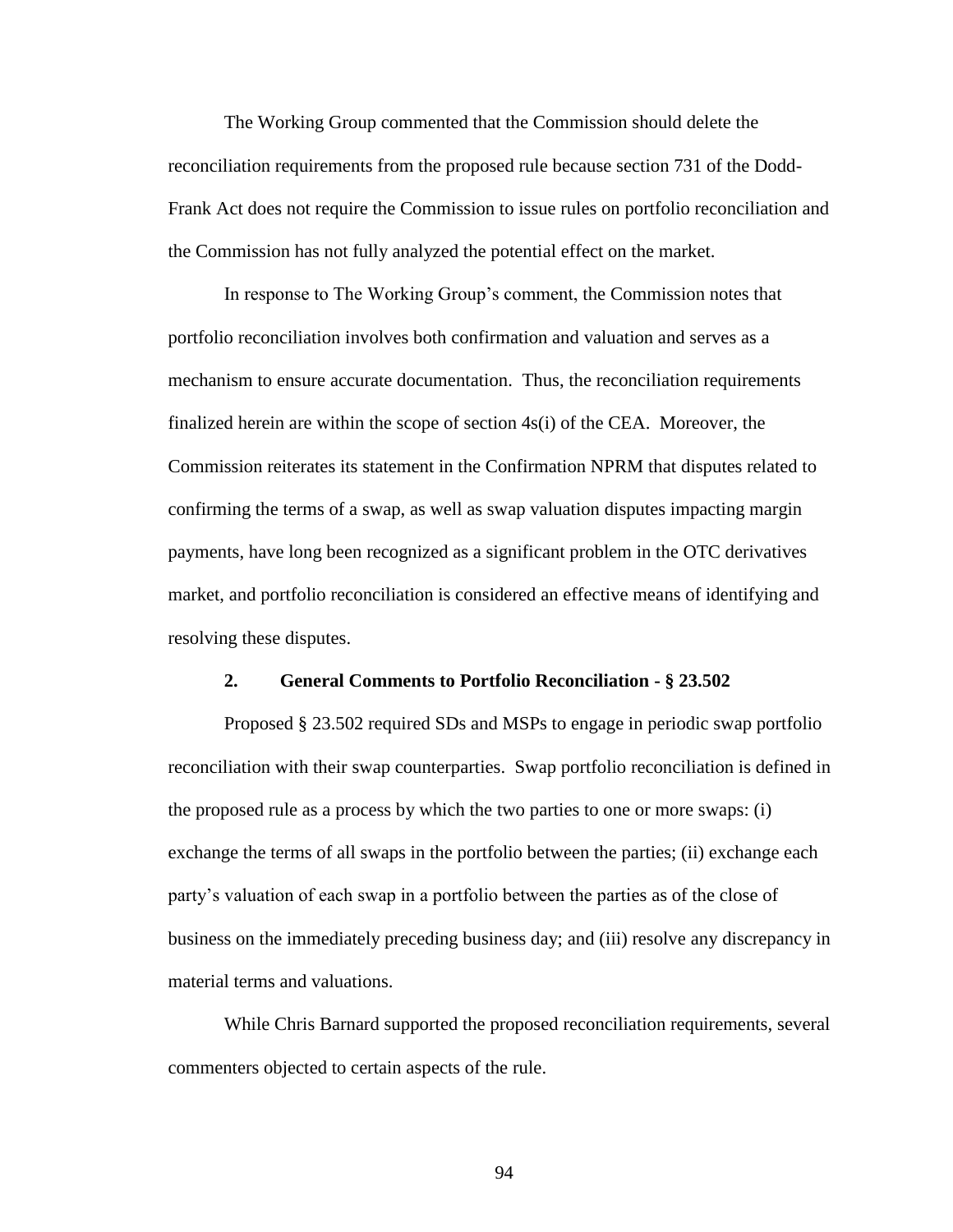GFED commented that the portfolio reconciliation requirements are likely to be onerous, require significant investment in new infrastructure, and have few benefits for shorter dated FX swaps. GFED therefore recommended that the rules require only: (i) reconciliation of portfolio valuations (as opposed to differences in valuation or trade specifics at the transaction level) because there is existing market infrastructure in place for this purpose; and (ii) reconciliation on a weekly basis with longer timeframes for resolving discrepancies that reflect the global nature of the FX market.

MFA stated that current market practice is for market participants to engage in portfolio reconciliation at the transactional level only if there are portfolio-level discrepancies that result in margin disputes, and MFA recommended that the Commission only require portfolio reconciliation upon the occurrence of a material dispute regarding margin to avoid unnecessary expense. MFA also believes the Commission should accommodate participants with differing policies, procedures, business models, structures, and types of swaps by providing general principles and guidelines as to what constitutes best practices, but not prescriptive rules.

ISDA stated that current portfolio reconciliation processes in the industry are a means of identifying the source of a material collateral dispute at the portfolio level. ISDA believes the draft 2011 Convention on Portfolio Reconciliation and the Investigation of Disputed Margin Calls and the draft 2011 Formal Market Polling Procedure, developed pursuant to industry commitments to the ODSG, which ISDA believes will be widely adopted by OTC derivatives market participants, should play a more significant role in shaping the proposed reconciliation rules. Specifically, ISDA believes that portfolio reconciliation should be defined by reference to generally-accepted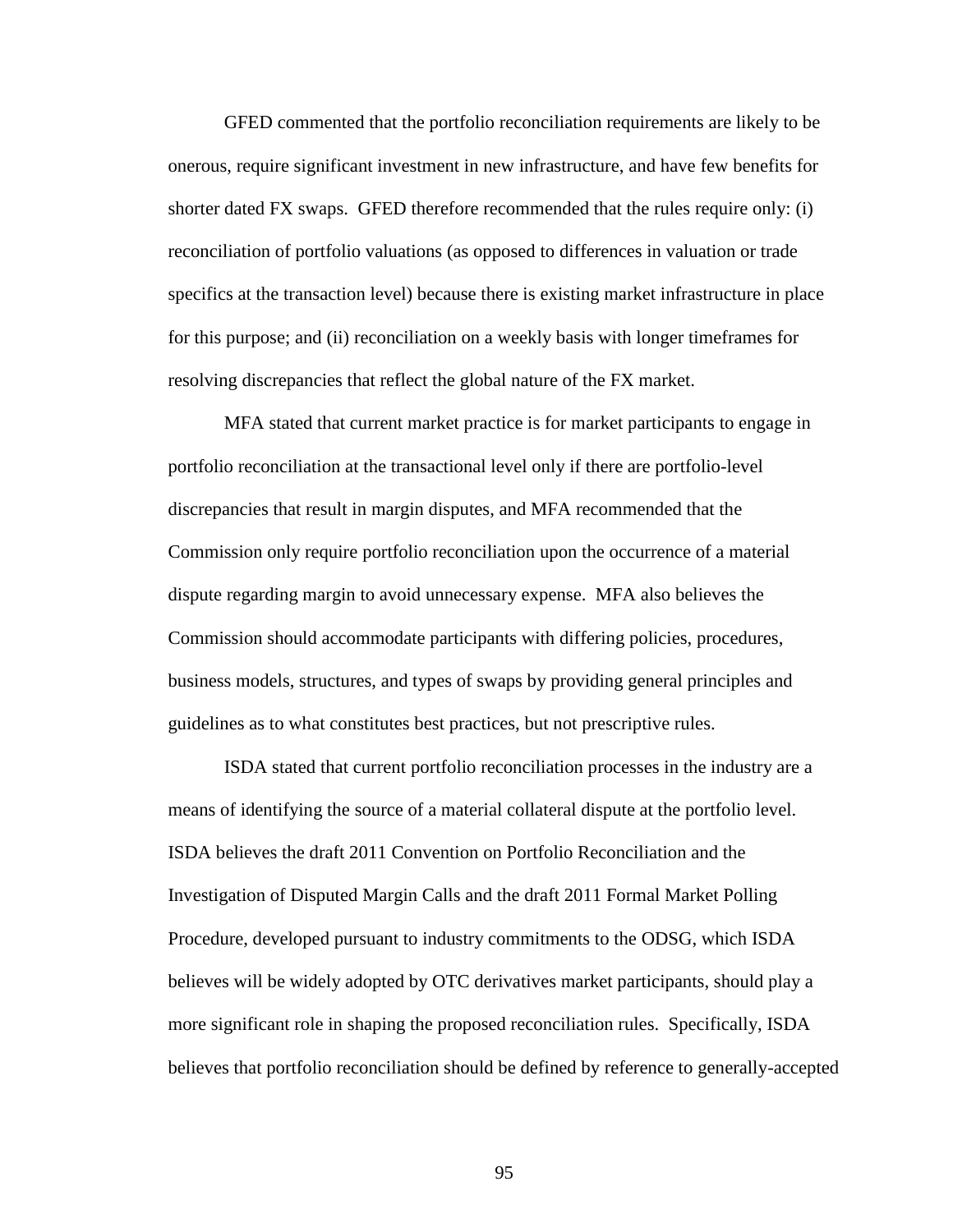industry standards, as instituted through the ODSG process, and reflected in data standards and best practices as published by ISDA.

While TriOptima supports the regular reconciliation of all portfolios and believes that this will identify issues that can minimize counterparty credit exposure and operational risk, TriOptima also believes that the Commission should not require registrants to agree on reconciliation procedures, but should encourage the use of industry-wide practices and protocols.

The Commission has not modified the rule based on these comments, but certain elements of the rule have been modified based on specific comments received, as discussed below. The Commission believes that regular portfolio reconciliation will prevent most disputes from arising and therefore does not recommend that portfolio reconciliation be performed only on an ad hoc basis in response to a material margin dispute at the portfolio level. The Commission notes that portfolio reconciliation is not required for cleared swaps where the DCO holds the definitive record of the trade and determines a binding daily valuation for each swap cleared by the DCO. Therefore the Commission believes that portfolio reconciliation will become less burdensome as the bilateral portfolios of SDs and MSPs become significantly smaller over time as a result of required clearing of swaps. In addition, the need for portfolio reconciliation may be obviated at such time as all swaps are reported to SDRs. For example, if an SDR record of a swap is, by agreement of the parties, the legally operative documentation of the swap, the parties need only consult the SDR record to reconcile their portfolios.<sup>34</sup>

 $34$  For example, DTCC's Trade Information Warehouse maintains the centralized global electronic database for virtually all CDS contracts outstanding in the marketplace. The repository maintains the most current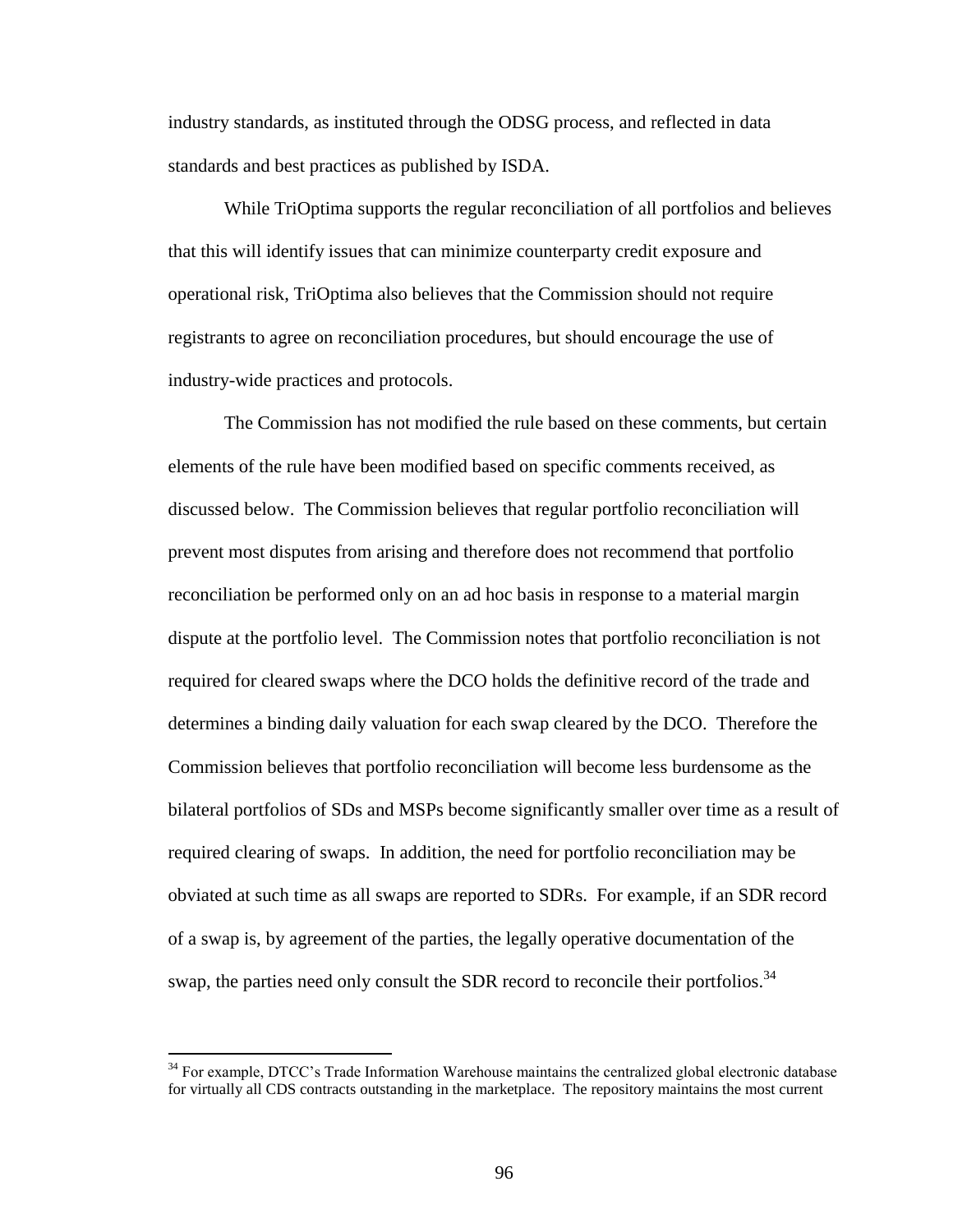# **3. Reconciliation of Material Terms - § 23.502(a)(4) & (b)(4)**

The proposed regulations required SDs and MSPs to resolve any discrepancy in material terms of swaps in a swap portfolio discovered during the process of portfolio reconciliation.

Commenting on this aspect of the proposal, ISDA stated that current portfolio reconciliation processes in the industry are not meant to resolve swap terms that do not lead to a material collateral dispute and that the proposed rule would cause reconciliation to become a replacement for the confirmation process. Similarly, The Working Group stated that the Commission should not require reconciliation of terms other than valuations to avoid imposing substantial costs on market participants in the absence of any immediate need.

MarkitSERV asserted that the purpose of portfolio reconciliation is the resolution of disputes that materially impact collateralization at the portfolio level, and thus it is unnecessarily burdensome to require any discrepancy in material terms to be resolved. MarkitSERV recommended that the Commission only require reconciliation of terms that could have a material impact on the valuation or collateralization of a swap.

The FHLBs commented that it is not necessary to repeatedly reconcile all terms of swaps that have been reported to a SDR as most if not all such terms will not change from day-to-day or even month-to-month. The FHLBs believe that SDRs will be in the best position to efficiently and effectively detect and manage discrepancies in the material terms of a swap transaction. Likewise, MetLife recommended that the Commission revise the proposed reconciliation rule to require only the reconciliation of

credit default swap contract details on the official legal, or gold record, for both cleared and bilateral CDS transactions.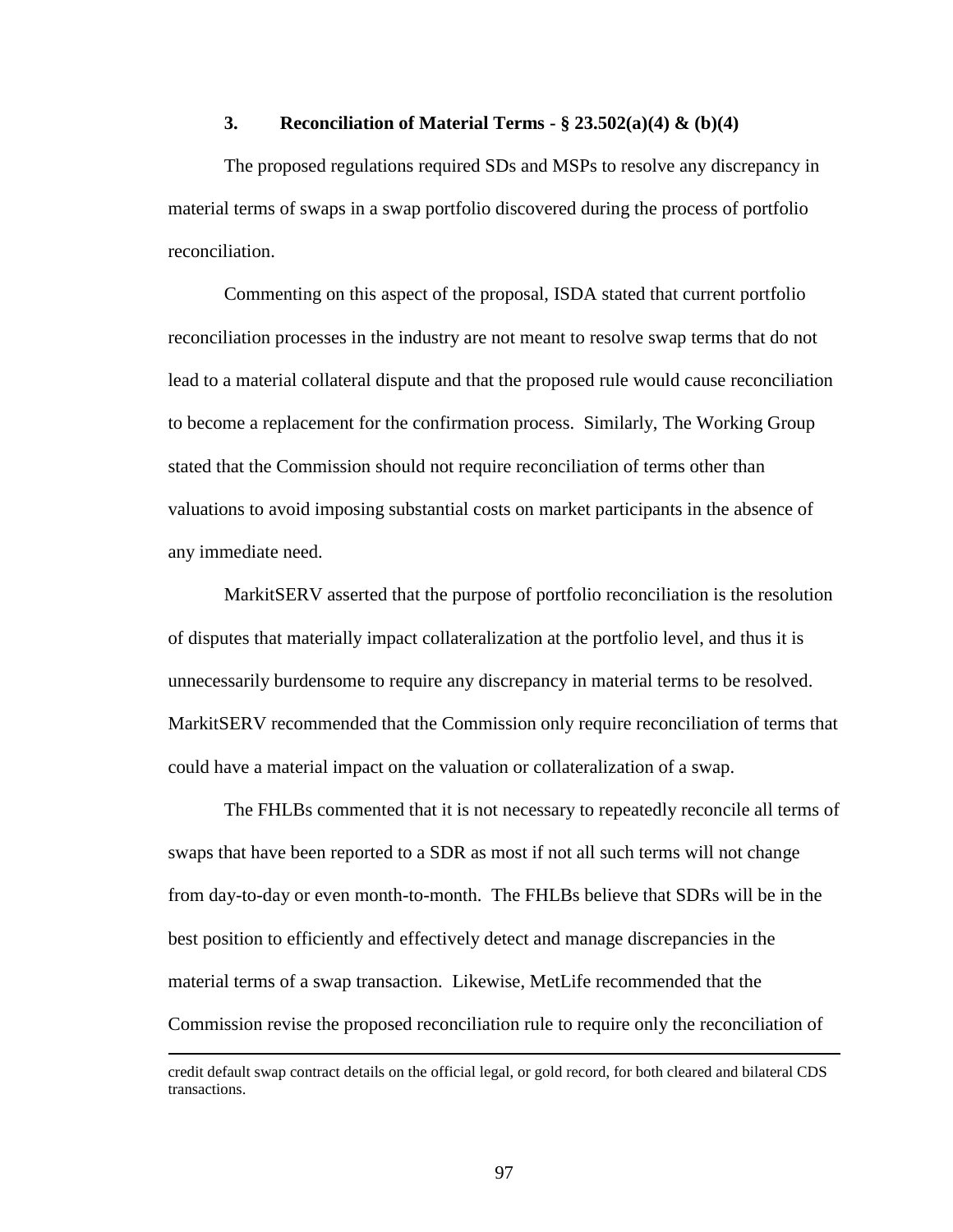variable economic terms, as the repeated review of static terms confirmed during the confirmation process would be an undue burden and expense.

TriOptima, on the other hand, recognized that the Commission's proposal focuses on reconciliation of material terms in portfolios. TriOptima believes that this is appropriate because the priority in reconciliation is on completeness of trade population, rather than granularity in trade details.

Having considered these comments, the Commission is not making any change to the proposed requirement that all discrepancies in material terms be resolved. The Commission is not persuaded by commenters that a discrepancy in the terms of individual swaps would not be material to the swap portfolio as a whole unless such discrepancies impact collateralization at the portfolio level. Rather, the Commission believes that a discrepancy in the material terms of a swap indicates a failure in the confirmation process or a failure in a trade input or processing system. As noted in the preamble to the proposed rules, the Commission believes that the requirement that all swaps be reported to an SDR will reduce the burden imposed by the rule by facilitating efficient, electronic reconciliation for SDs, MSPs, and their counterparties. Accordingly, the two requirements are consistent and mutually reinforcing.

## **4. Frequency of Portfolio Reconciliation - § 23.502(b)**

Proposed § 23.502(b) required SDs and MSPs to reconcile swap portfolios with other SDs or MSPs with the following frequency: daily for portfolios consisting of 300 or more swaps, at least weekly for portfolios consisting of 50 to 300 swaps, and at least quarterly for portfolios consisting of fewer than 50 swaps. For portfolios with counterparties other than SDs or MSPs, the proposed regulations required SDs and MSPs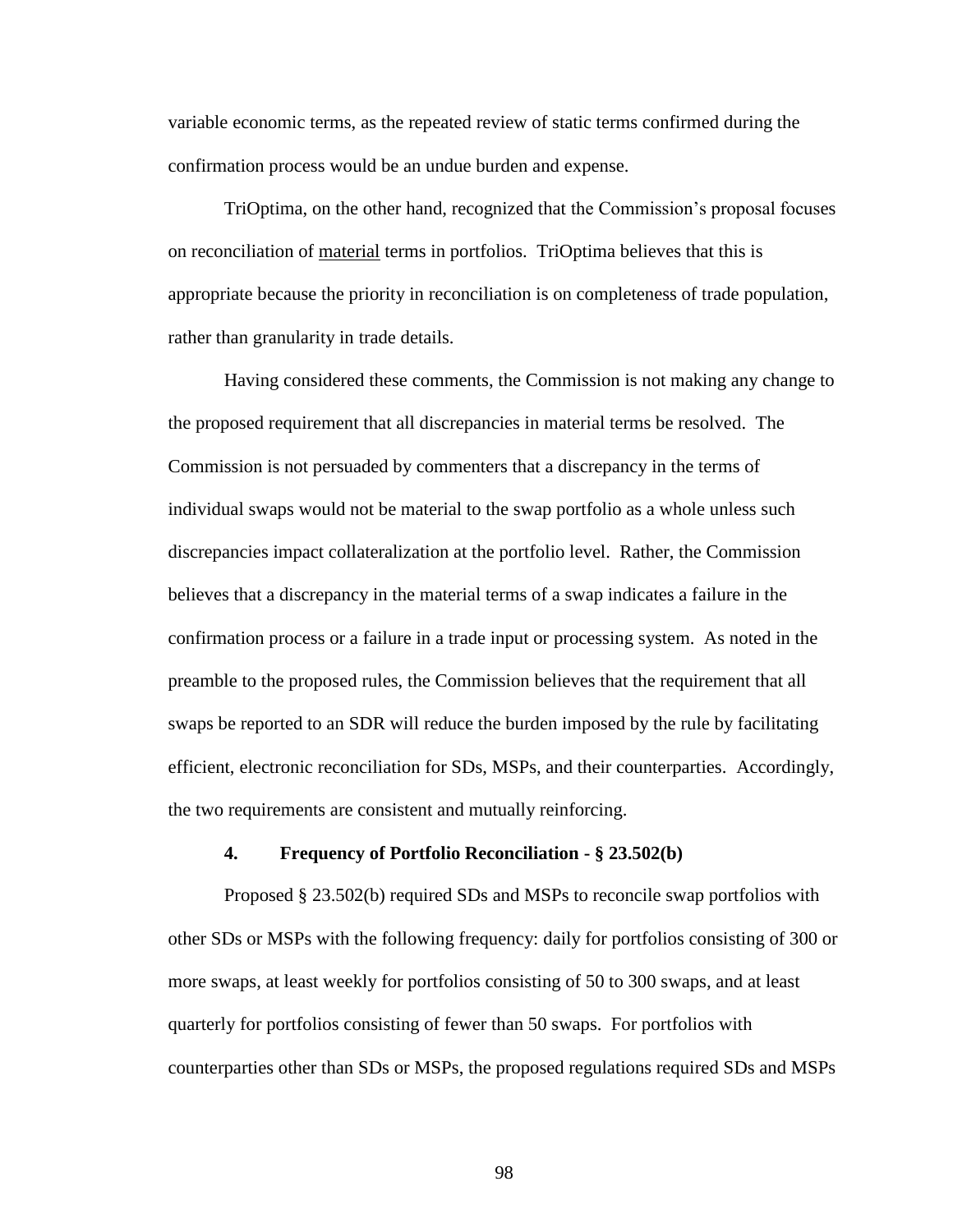to establish policies and procedures for reconciling swap portfolios: daily for swap portfolios consisting of 500 or more swaps, weekly for portfolios consisting of more than 100 but fewer than 500 swaps, and at least quarterly for portfolios consisting of fewer than 100 swaps.

Several commenters supported the frequency of reconciliation required by the proposed rule. Chris Barnard supported the frequency of the proposed reconciliation requirements, while TriOptima stated that a large number of SDs and MSPs already regularly reconcile their portfolios with each other and with other entities and that the increased frequency and inclusion of smaller portfolios as proposed should prove no obstacle to such entities.

However, several commenters recommended alternatives. ISDA recommended that the Commission accept the portfolio size/frequency gradation established by the ODSG process, as that may change over time, which ISDA believes provides an internationally consistent and flexible standard. ISDA does not believe the proposed rule should distinguish between counterparty types for determining frequency of reconciliation because transaction population is an adequate guide. The Working Group argued that the frequency of portfolio reconciliation should be left up to the counterparties because they have the sophistication necessary to determine whether and with what frequency reconciliation is required in their own circumstances, which may be daily, weekly, upon discovery of a dispute, or not at all. In the alternative, The Working Group recommended that portfolio reconciliation be required quarterly with any counterparty with which a registrant has more than 100 swaps, and annually with all other counterparties. Finally, Chatham recommended that the Commission revise the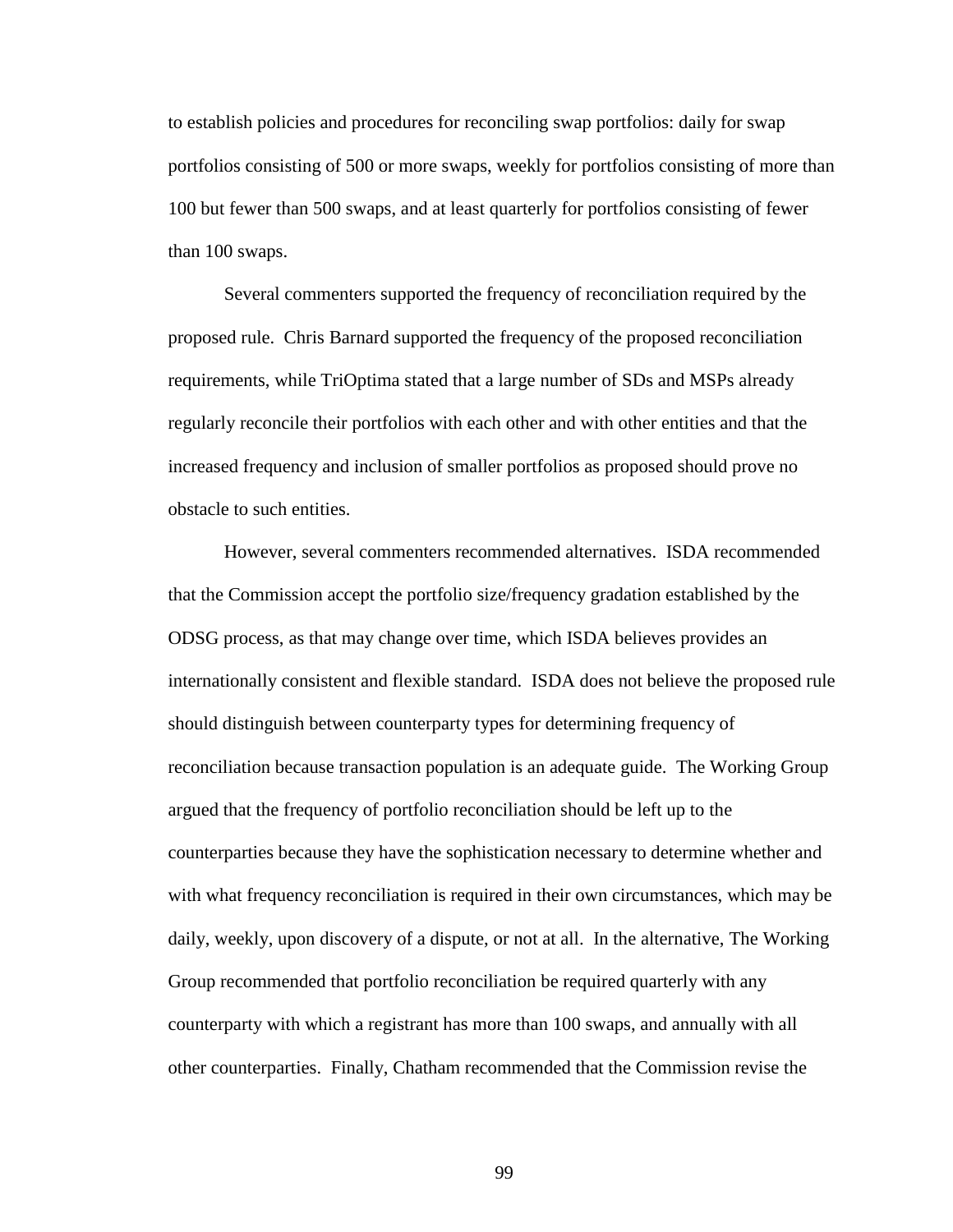proposed rules to provide that reconciliation with end users is only required for swaps with maturities greater than one year and at the following frequency: weekly for portfolios of 500 or more swaps; quarterly for portfolios of 100 to 500 swaps; annually for portfolios of 50 to 100 swaps; and optional reconciliation for portfolios of 50 or less swaps.

Still other commenters objected more generally to the required frequency of reconciliation. Dominion argued that the rule should not override any contractual right that end users may have regarding reconciliation, including frequency and the process for resolving disputes, while AMG argued that reconciliation required under the proposed rules is unnecessarily frequent and imposes excessive costs that do not bear a reasonable relationship to the systemic risk goals of the Dodd-Frank Act.

Finally, the OCC stated that many SDs will not be among the G-14 largest OTC derivatives dealers and, given the incremental progression that was necessary for the G-14 OTC derivatives dealers to develop the infrastructure necessary to increase reconciliation amongst themselves from weekly reconciliation for portfolios with 5,000 or more trades in 2008 to the current daily reconciliation for portfolios of 500 or more trades, the Commission should provide sufficient time for all registrants to develop required infrastructure.

Having considered these comments, the Commission is modifying the proposed rule to require daily reconciliation of swap portfolios among SDs and MSPs only for swap portfolios of 500 or more swaps. The Commission continues to believe that the requirement that all swaps be reported to an SDR will lead to efficient, electronic reconciliation for SDs and MSPs, but, at the urging of commenters, has reduced the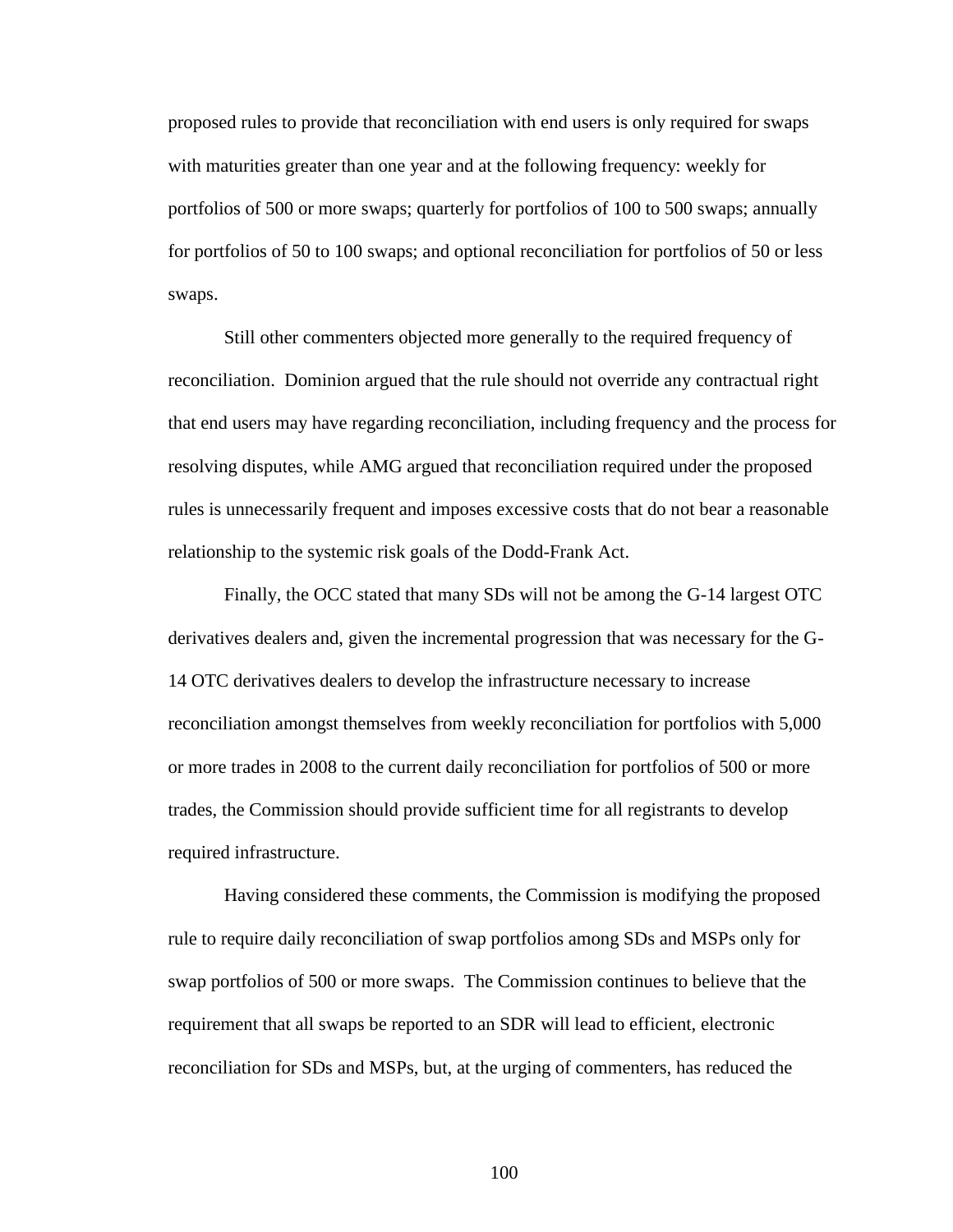required frequency of reconciliation to match the frequency of reconciliation currently undertaken by the largest prospective  $SDs$ .<sup>35</sup> In addition, the daily reconciliation requirement for swap portfolios among SDs and MSPs of 500 or more swaps brings the rule into conformance with international regulatory efforts.<sup>36</sup>

For portfolios with counterparties other than SDs or MSPs, the Commission is adopting the recommendation proposed by The Working Group – that portfolio reconciliation be required quarterly with any counterparty with which a registrant has more than 100 swaps, and annually with all other counterparties. The Commission believes this approach is largely consistent with that recommended by Chatham, and it responds, in part, to concerns expressed by AMG. The Commission believes it also will serve to lower the costs of the rule. Despite this change in the frequency of reconciliation required for portfolios with non-SD, non-MSP counterparties, the Commission reiterates its belief that periodic reconciliation with all counterparties is a best practice for those using swaps.

In response to Dominion's concern about the rule overriding contractual rights of market participants, the Commission wishes to clarify that parties are free to negotiate and elect whatever dispute resolution mechanisms they so choose. The reconciliation

<sup>&</sup>lt;sup>35</sup> In December 2008, the ODSG's group of 14 major dealers committed to execute daily portfolio reconciliations for collateralized portfolios in excess of 500 trades between participating dealers by June of 2009. See June 2, 2009 summary of industry commitments, available at

http://www.isda.org/c and a/pdf/060209table.pdf. As of May 2009, all participating dealers were satisfying this commitment. The ODSG dealers expanded their portfolio reconciliation commitment in March 2010 to include monthly reconciliation of collateralized portfolios in excess of 1,000 trades with any counterparty.

<sup>&</sup>lt;sup>36</sup> Compare with ESMA Draft Technical Standards, Article 2 RM, subsection 4, (stating that "In order to identify at an early stage, any discrepancy in a material term of the OTC derivative contract, including its valuation, the portfolio reconciliation shall be performed: . . . each business day when the counterparties have 500 or more OTC derivative contracts outstanding with each other; ... once per month for a portfolio of fewer than 300 OTC derivative contracts outstanding with a counterparty; . . . once per week for a portfolio between 300 and 499 OTC derivative contracts outstanding with a counterparty.")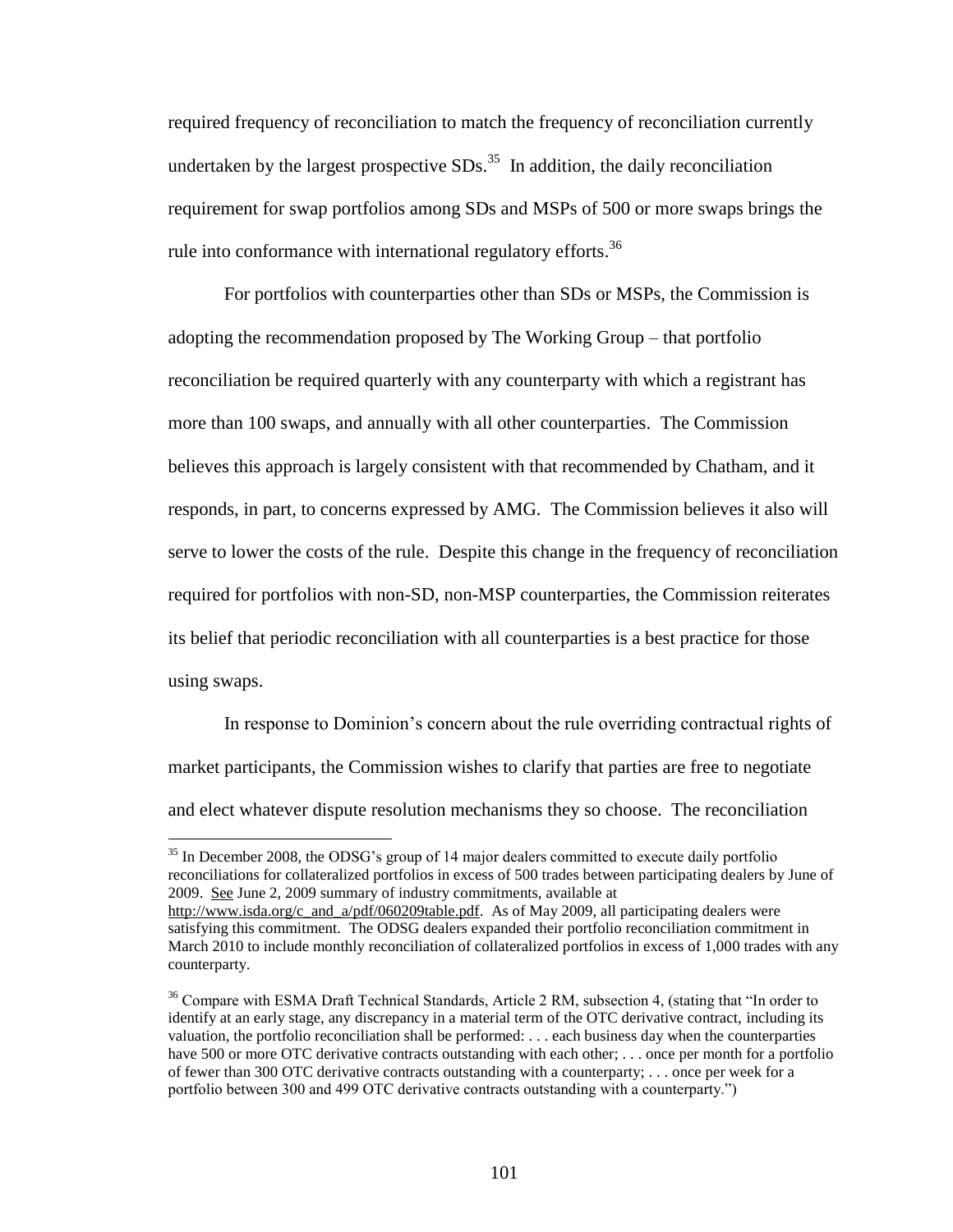rule merely sets forth the minimum requirements and timing for reconciliation of swap portfolios. The rule is not intended to override contractual rights so long as SDs and MSPs are in compliance with these limited provisions.

# **5. Exchange of Swap Data for Portfolio Reconciliation - § 23.500(i) & § 23.502(b)**

The preamble to the proposed regulations stated that portfolio reconciliation could consist of one party reviewing the trade details and valuations delivered by the other party and either affirming or objecting to such details and valuations. MarkitSERV recommended that the Commission clarify the circumstances in which both parties would be required to exchange swap data and circumstances in which only one party would be required to send swap data to its counterparty for verification. Consistent with its prior statement, the Commission prefers to permit maximum flexibility and innovation in the process and thus will leave the circumstances of exchange or verification to the discretion of SDs, MSPs, and their counterparties.

### **6. Portfolio Reconciliation with Non-SDs/MSPs - § 23.502**

The proposed regulation required SDs and MSPs to establish written policies and procedures for engaging in portfolio reconciliation with non-SDs and non-MSPs, which includes the reconciliation of valuations for each swap in the parties' portfolio.

Commenting on the proposal, MarkitSERV stated that buy-side firms view valuation data as private information. To allow for confidentiality, MarkitSERV recommends that the Commission permit non-SDs and non-MSPs to perform portfolio reconciliation via third parties in a process that would only disclose valuation data when a discrepancy exceeds the threshold set forth in the proposed rules.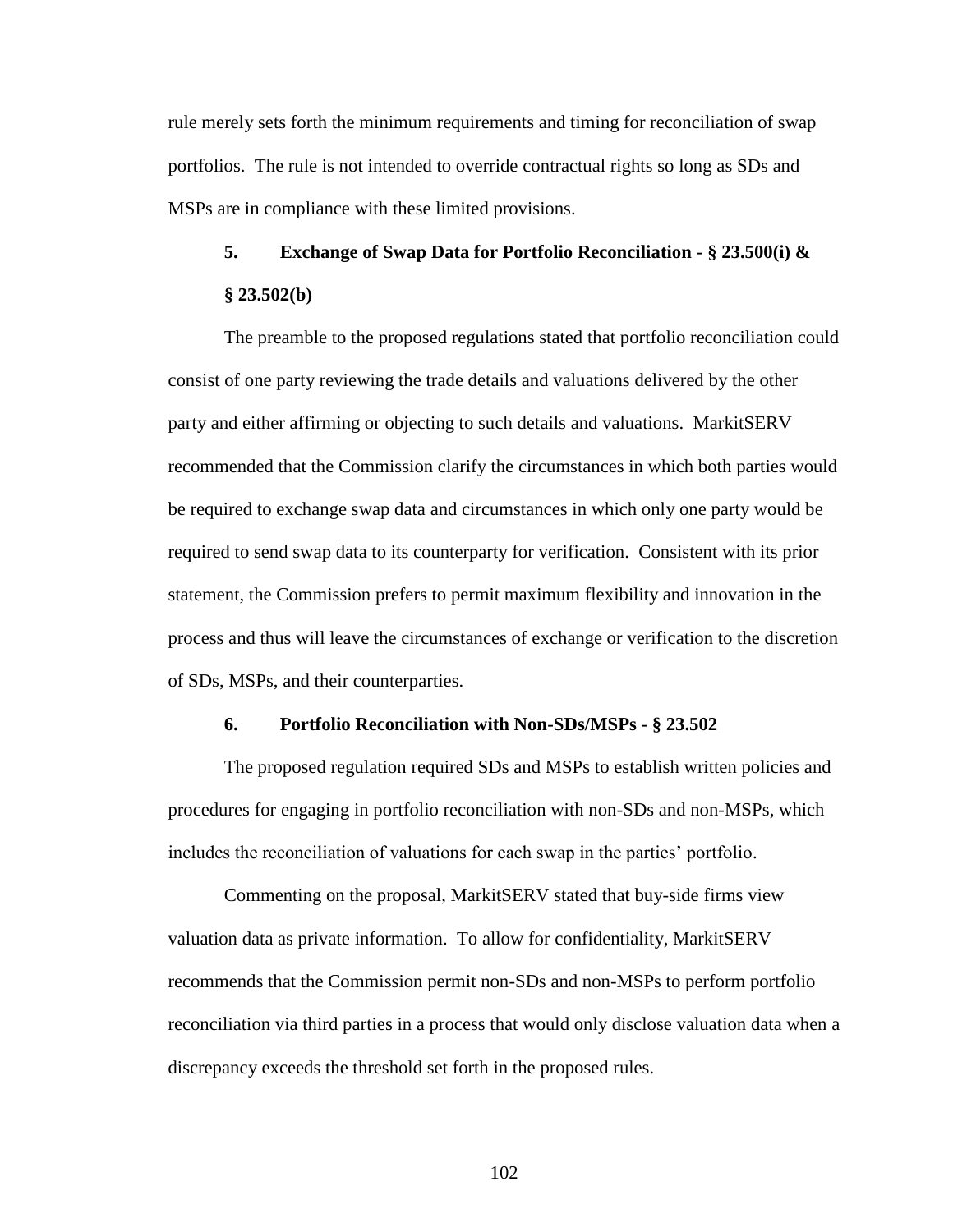Dominion asserted that section 4s(i) of the CEA required the Commission to adopt regulations for netting and valuation for SDs and MSPs, but not end users, and objects that the proposed rules require SDs and MSPs to establish policies for reconciliation with end users and for resolution of valuation disputes with end users in a timely fashion. Dominion is concerned that an end user will be required to provide SDs with proprietary market valuations that could be used against the interests of the end user. Dominion therefore recommended that the Commission clarify that an SD's or MSP's written procedures may not require end users to disclose any proprietary market information for purposes of dispute resolution.

The FHLBs argued that end users should not be subject to the same reconciliation requirements as SDs and MSPs because the swap portfolios of end users do not pose a significant risk to the overall financial system and the reconciliation requirements may increase the costs of swaps for end users. Chatham similarly argued that non-SDs and non-MSPs using swaps to hedge risk do not pose systemic risk so daily or weekly reconciliation is not necessary.

As discussed above, the Commission is modifying the proposed rule to change the word "enforce" to "follow." Based on commenters' concerns that an SD or MSP cannot force a non-registrant to abide by the portfolio reconciliation requirements, the Commission is further modifying the proposed rule to require only that SDs and MSPs establish policies and procedures reasonably designed to ensure that they engage in portfolio reconciliation with non-registrants with the modified frequency discussed above. The Commission believes that "reasonably designed to ensure" is not the same as requiring a guarantee of compliance. Therefore, the Commission believes that the rule,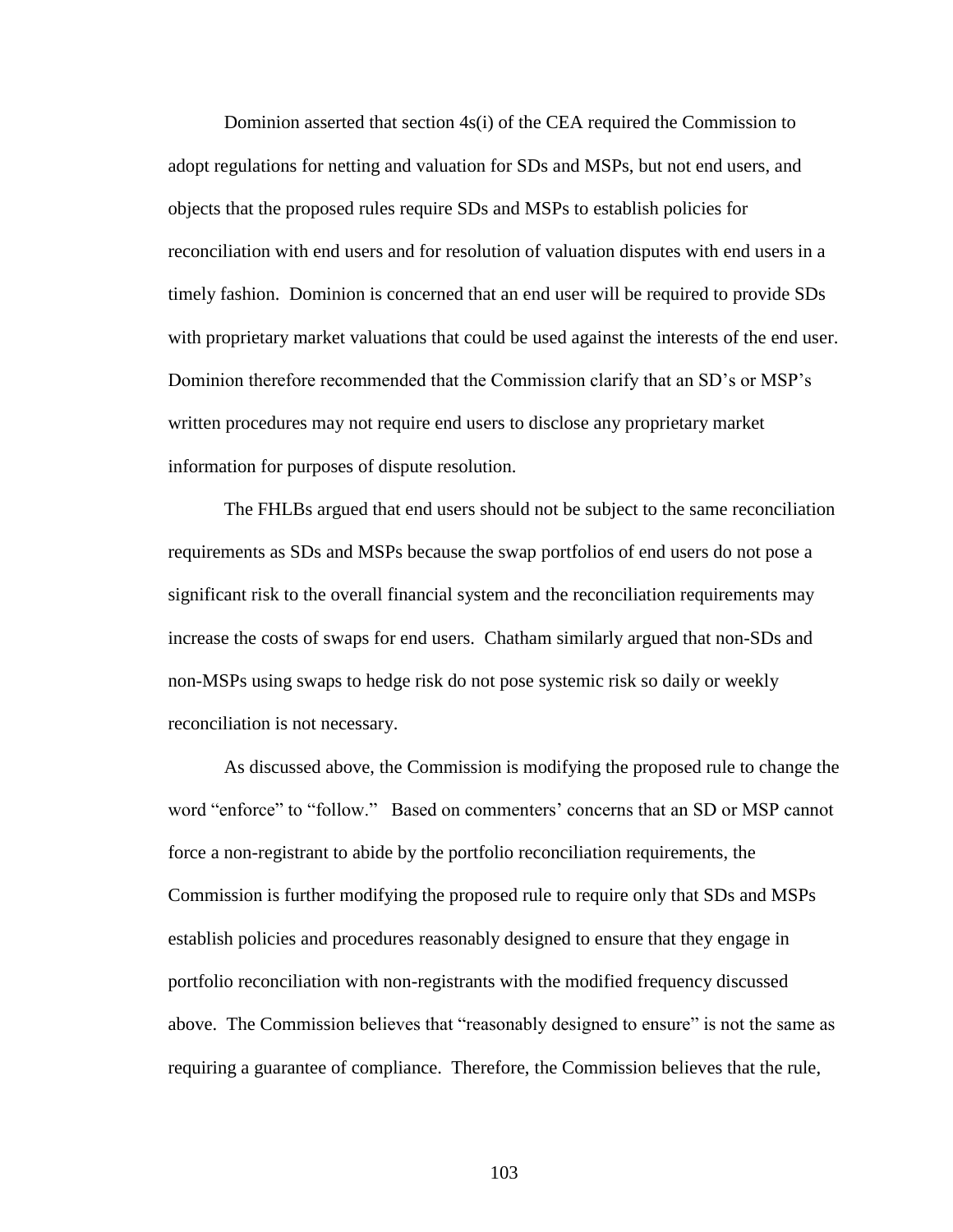as modified, would require that the SDs and MSPs make reasonable efforts to engage in portfolio reconciliation with non-registrants, but would not give SDs or MSPs the authority to require it of their non-registrant counterparties.

In addition, the Commission is modifying the proposed rule to clarify that discrepancies in material terms or valuation disputes that become known to the parties before the quarterly or annual reconciliation with non-SDs, non-MSPs, should be resolved in a timely fashion. With this change, the Commission notes that non-SD, non-MSP counterparties may bring a discrepancy or dispute to an SD's or MSP's attention and the SD or MSP counterparty must work to resolve those identified discrepancies and disputes.

## **7. Portfolio Reconciliation with DCOs for Cleared Swaps § 23.502(c)**

The proposed regulations stated that the portfolio reconciliation requirements will not apply to swaps cleared by a DCO.

With respect to this provision, MarkitSERV recommended that the Commission require SDs and MSPs to regularly reconcile their positions in cleared swaps against SDRs, DCOs, and clearing brokers to correct discrepancies between the DCO record and a firm's internal records.

The Commission has determined not to follow MarkitSERV's recommendation on this point. DCOs maintain the definitive record of the positions of each of their clearing members (both house and customer) and mark those positions to a settlement price at least once a day.<sup>37</sup> Accordingly, the Commission believes that cleared swaps do not present the same documentation and valuation issues that uncleared swaps do. The

<sup>&</sup>lt;sup>37</sup> Under typical DCO rules, clearing members are bound by the settlement price of the DCO and the product specifications of cleared swaps are set by the DCO.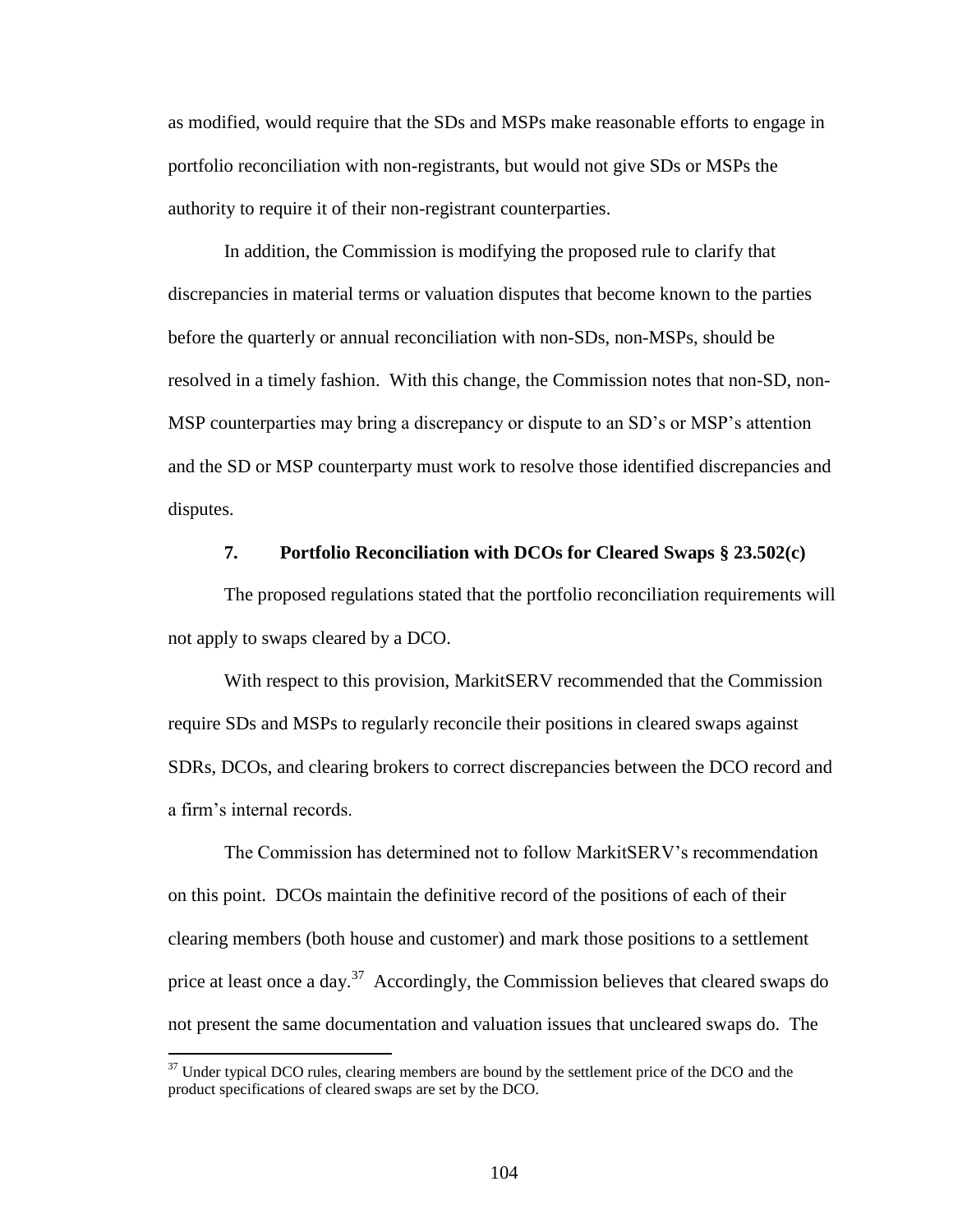Commission notes that reconciliation of swap data between DCOs and SDRs is beyond the scope of this rulemaking, which is adopting regulations with respect to SDs and MSPs only.

# **8. Portfolio Reconciliation by "Qualified Third Parties" - § 23.502(b)**

The proposed regulations permitted portfolio reconciliation to be performed on behalf of SDs, MSPs, and their counterparties by a qualified third party.

Commenting on this proposal, ABC & CIEBA and AMG separately recommended that the Commission not require use of "qualified" third parties for portfolio reconciliation, but, rather should explicitly require that use of any third party service provider must be agreed by both parties and recognize that each party may use a different third party for reconciliation. Specifically, ABC & CIEBA recommended that  $\S$  23.502(b)(1) and (2) be revised to read as follows:

"(1) Each swap dealer or major swap participant shall agree in writing with each of its counterparties on the terms of the portfolio reconciliation, including agreement on the selection of any third party. (2) The portfolio reconciliation may be performed on a bilateral basis by the counterparties or by one or more third parties selected by the counterparties in accordance with  $\S 23.502(b)(1)$ ."

In response to these comments, the Commission is modifying the proposed rule to delete the word "qualified," to require that the use of a third-party service provider be subject to agreement of the parties, and to provide that each party may use a different third party so long as the provisions of the rule are met. Further, per AMG's comments, the Commission expects that parties will determine if the third-party is qualified based on their own policies.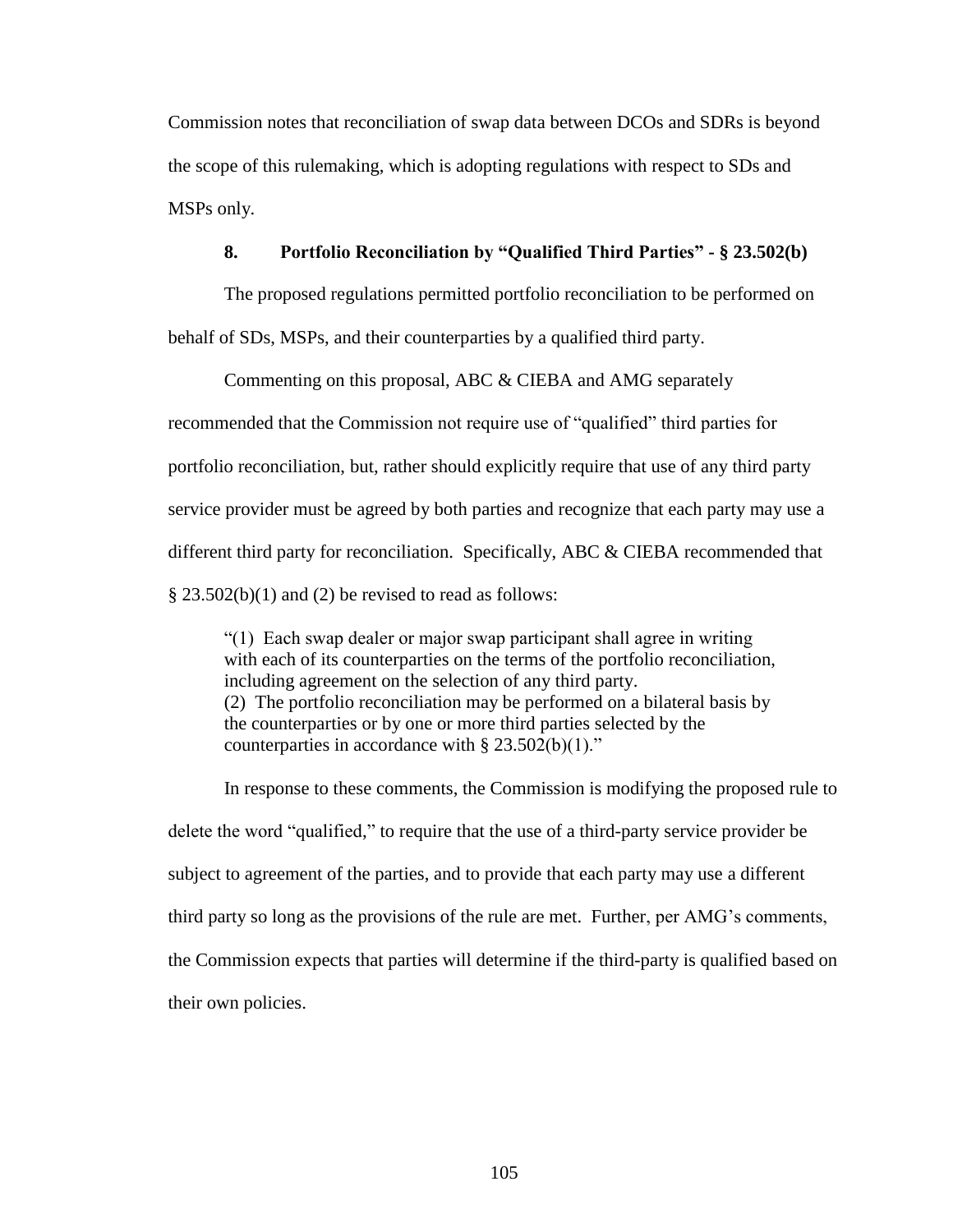## **9. Reconciliation Discrepancy Resolution Procedures - § 23.502(b)(4)**

The proposed regulations required that SDs and MSPs establish procedures reasonably designed to resolve any discrepancies in the material terms or valuation of each swap identified in the portfolio reconciliation process.

Commenting on this aspect of the proposal, ABC & CIEBA recommended that the Commission revise  $\S 23.502(b)(4)$  in order to ensure that reconciliation dispute resolution by SDs and MSPs is fair, impartial, and even-handed.

The Commission agrees that reconciliation dispute resolution should be fair, impartial, and even-handed as recommended by ABC & CIEBA, but believes that the commenter's concern will be addressed by deleting the word "enforce" as discussed above. The Commission expects that SDs and MSPs will cooperate with their counterparties and any applicable third-party service provider in resolving discrepancies brought to light through portfolio reconciliation.

# **10. Time Period for Resolution of Discrepancies in Material Terms -**

# **§ 23.502(a)(4) & (b)(4)**

With regard to portfolio reconciliation among SDs and MSPs, the proposed regulations required that any discrepancy in material terms be resolved immediately.

Freddie Mac stated that in some cases it may be impossible to resolve a discrepancy in material terms immediately, as required under § 23.502(a)(4). Freddie Mac recommended that the Commission should revise the proposed rules to provide that the timely and accurate processing and valuation requirements of the Dodd-Frank Act will be deemed satisfied whenever swaps are subject to a master netting agreement and collateral pledge agreement under which the parties mark net portfolio value to market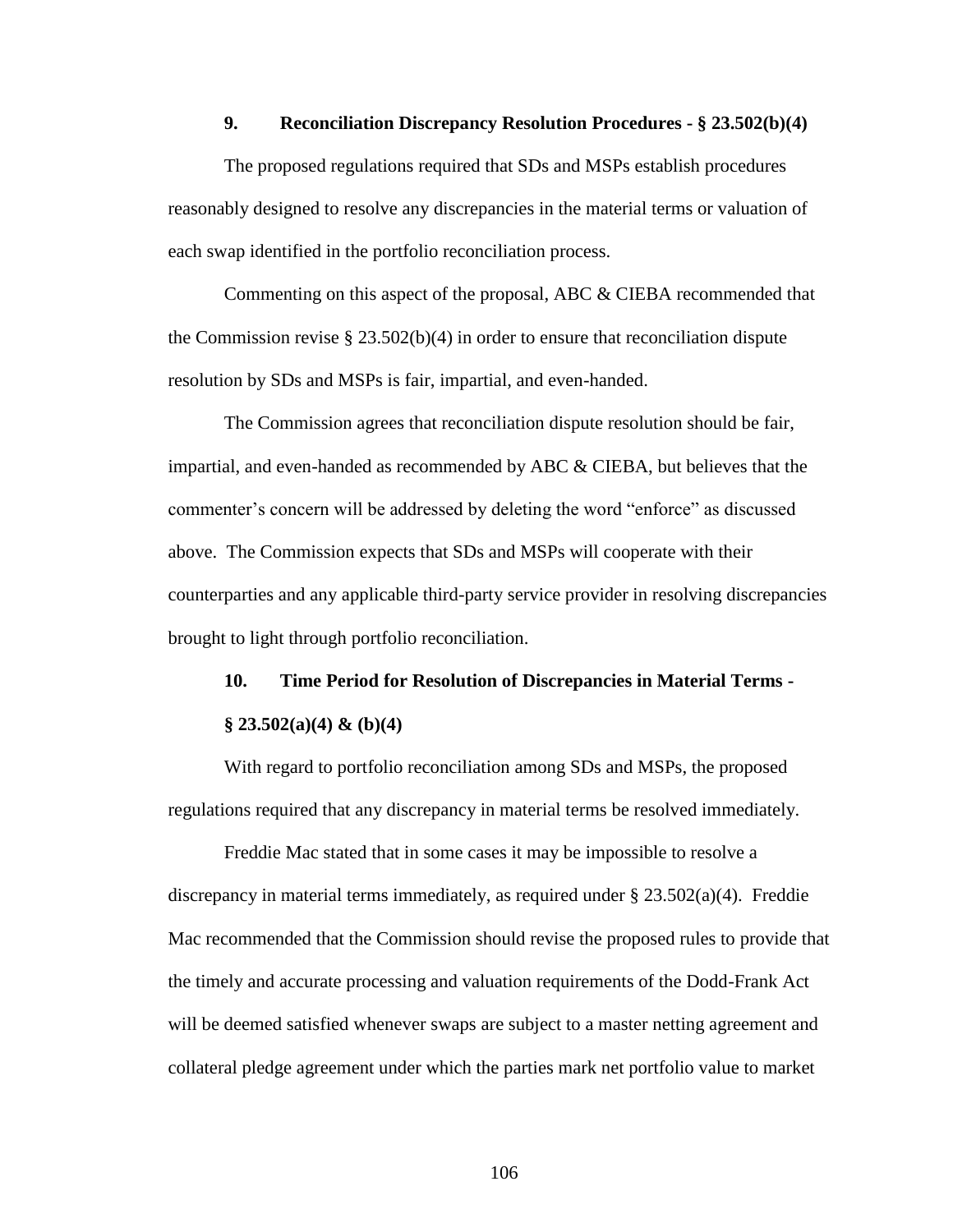and exchange collateral on the basis of such valuation as promptly as commercially reasonable.

Having considered Freddie Mac's comment, the Commission is adopting the rule as proposed with respect to immediate resolution of discrepancies in material terms in swaps among SDs and MSPs. Given the timely confirmation requirements of all terms of a swap as established under § 23.501, the Commission believes an immediate resolution of any material term discrepancy is appropriate. Additionally, the Commission believes that a longer period is not justified because resolution of a discrepancy in a material term will likely require an amendment of the trade record in the relevant SDR, which, for regulatory oversight purposes, should be as accurate as possible.

## **11. Resolution of Valuation Disputes in Portfolio Reconciliation -**

### **§ 23.502(a)(5) & (b)(4)**

With regard to portfolio reconciliation among SDs and MSPs, the proposed regulations required that any discrepancy in the valuation of a swap be resolved within one business day. With regard to portfolio reconciliation between SDs or MSPs and nonregistrants, the proposed regulations required that SDs and MSPs have policies and procedures reasonably designed to resolve any discrepancy in the valuation of a swap in a timely fashion.

With respect to this aspect of the proposal, ISDA commented that parties to a good-faith dispute should have a commercially reasonable timeframe in which to consult in order to find an appropriate resolution of the dispute. ISDA believes the draft 2011 Convention on Portfolio Reconciliation and the Investigation of Disputed Margin Calls and the draft 2011 Formal Market Polling Procedure, developed pursuant to industry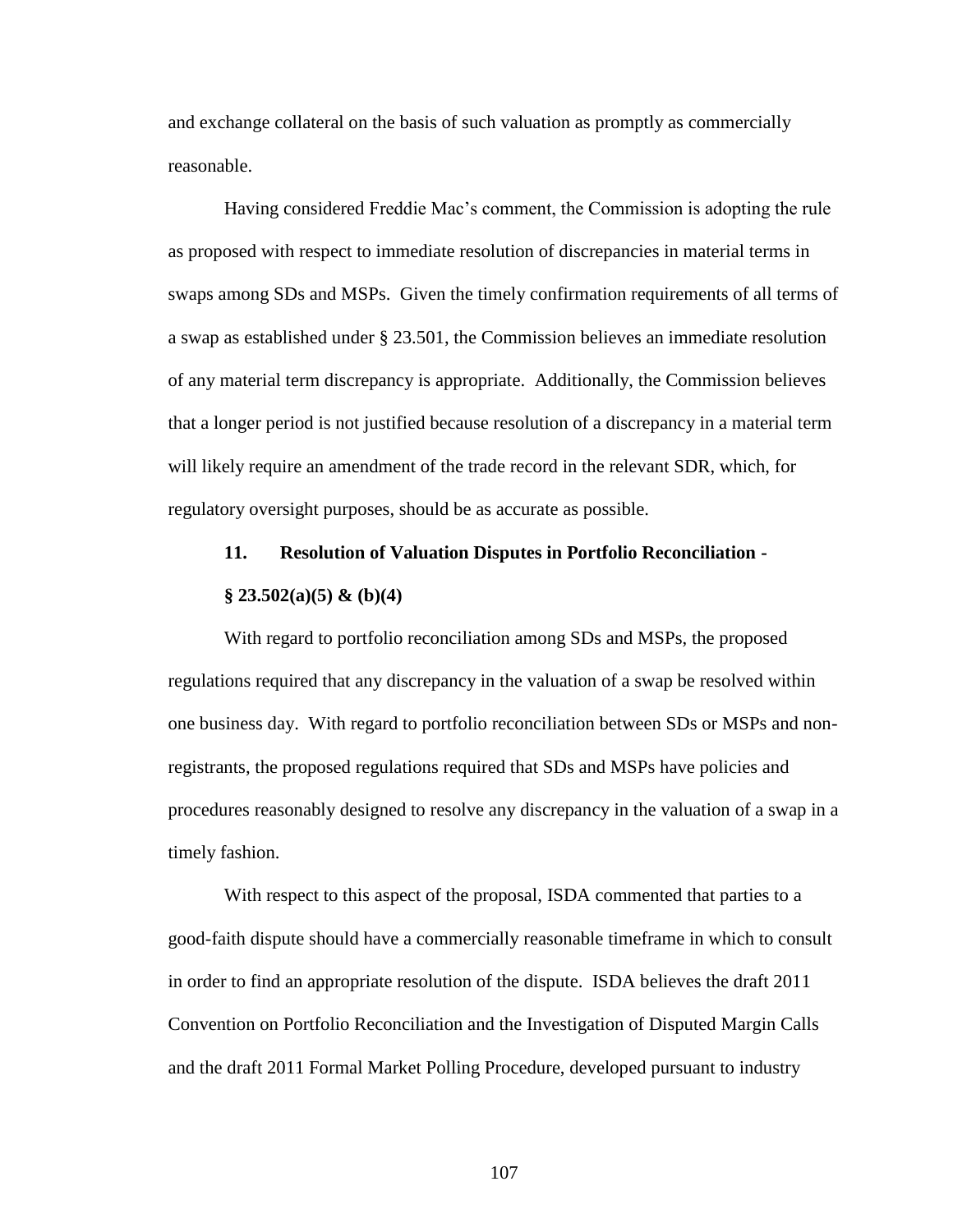commitments to the ODSG, which ISDA believes will be widely adopted by OTC derivatives market participants, should play a more significant role in shaping the proposed reconciliation rules. The Working Group, the FHLBs, and AMG also recommended that the Commission support the valuation dispute resolution methodology sponsored by ISDA.

In addition to its general comments, ISDA made specific recommendations:

- Resolution is labor intensive and to avoid undue costs, discrepancies in terms and valuations should only require resolution if such are causing material portfolio-level collateral transfer disputes, rather than on a transaction by transaction basis, as it allows for the possibility that material but offsetting differences may exist in a portfolio.
- Again to avoid undue costs, a materiality standard should apply to any mandated resolution requirement, because, in the absence of a collateralization requirement or a live dispute as to collateralization, discrepancies in valuation may be allowed to subsist as potentially harmless and may disappear through changes in portfolio composition over time. ISDA recommends that the ODSG resolution tolerances be adopted by the Commission, as such tolerances may be amended over time.
- Resolution of a valuation dispute should mean that the discrepancy in a portfoliolevel margin dispute is reduced such that it is within the applicable resolution tolerance, rather than requiring exact agreement.
- Resolution of a valuation dispute should not require parties to make adjustments to their books and records.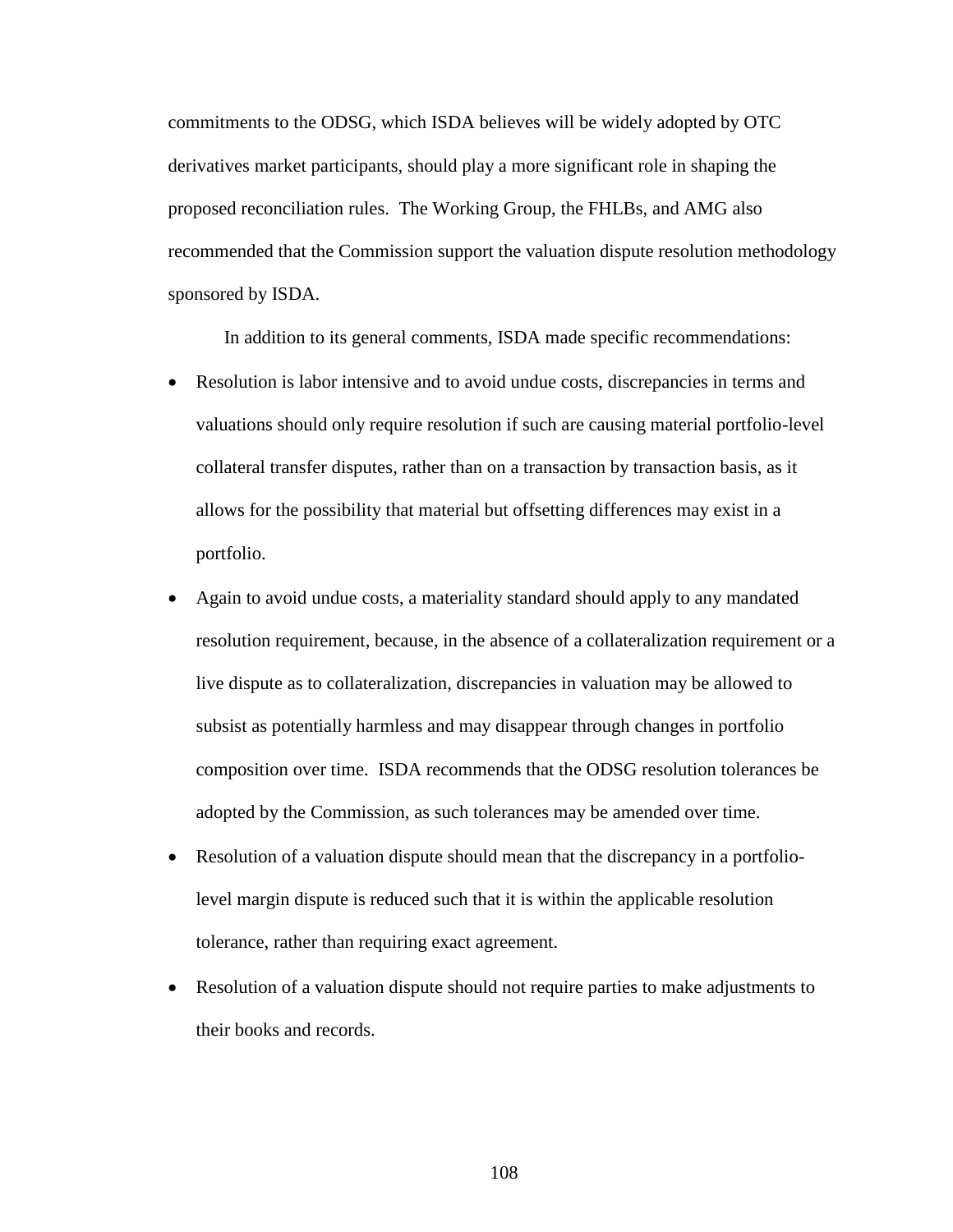• Parties should be free to agree to accept that there is a difference in opinion as to value, so long as appropriate capital is held against any potential collateral shortfall.

With respect to the proposal to require valuation disputes to be resolved within one business day, ISDA stated that a one-day timeframe for resolution of valuation discrepancies is infeasible, especially when applied to parties across vastly different global time zones, due to the need to analyze reconciliation results, escalate for trader-totrader discussion or to senior management. Further, ISDA argued that some disputes prove to be intractable and must be resolved through a market poll, which requires time to build and populate a valuation model, which may take hours or even days. AMG also argued that the time periods are unnecessarily short and do not bear a reasonable relationship to the systemic risk goals of the Dodd-Frank Act, noting that the time periods are not consistent with recent ISDA dispute resolution protocols or other methodologies incorporated in master agreements, and could impose excessive costs on swap market participants.

AMG recommended that the Commission clarify the consequences of failing to resolve a valuation dispute within the mandated timeframe. Freddie Mac stated that in some cases it may be impossible to resolve a discrepancy in valuation within one business day, while BGA does not believe that registrants should be penalized for failing to meet the one business day resolution deadline. BGA argued that (i) SDs and MSPs do not have control over their counterparties so resolution may take more than a day; and (ii) a hard deadline may disadvantage SDs and MSPs in negotiating a resolution with a counterparty that is not subject to a deadline. Finally, The Working Group argued that the proposed requirement that valuation disputes between registrants be resolved within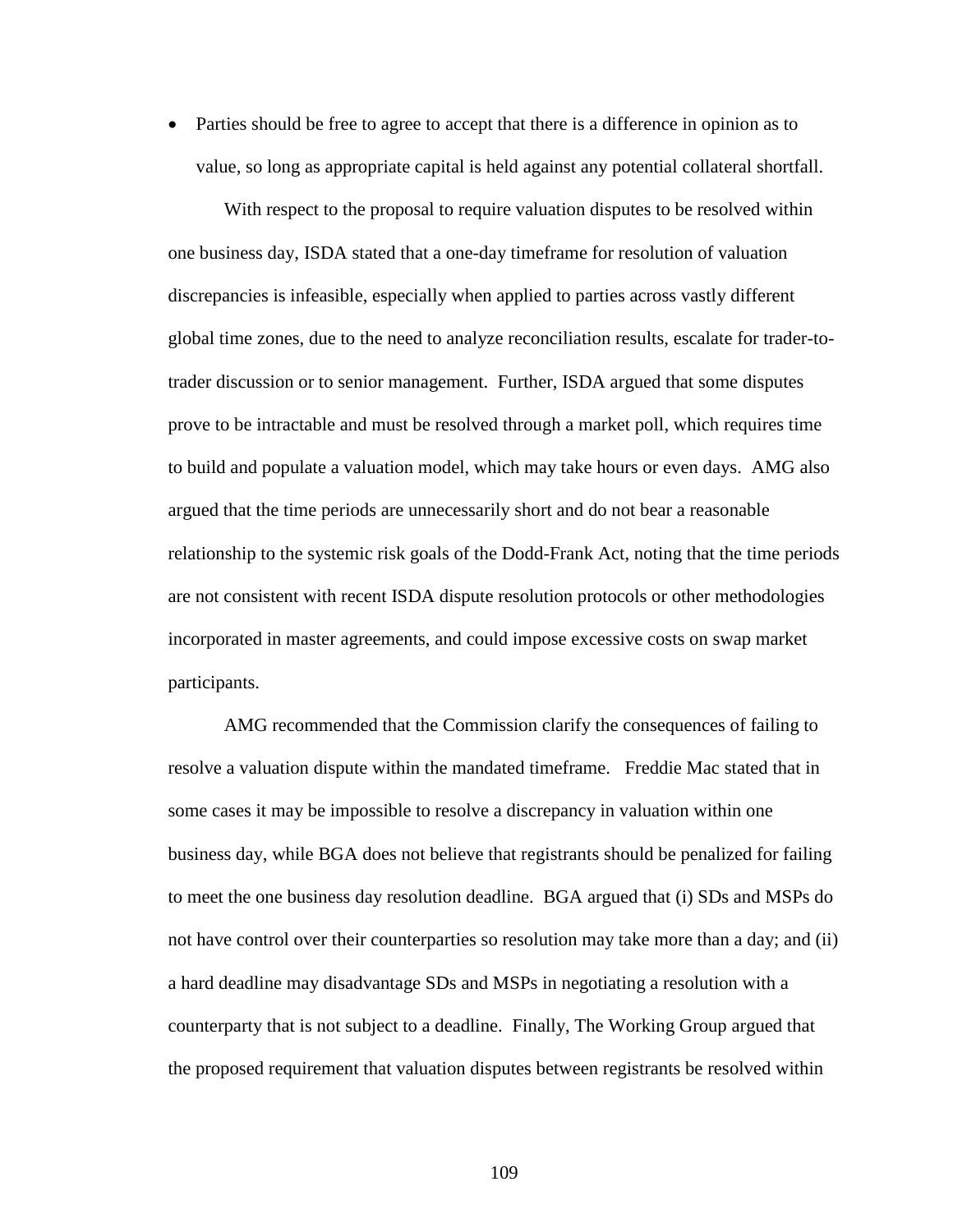one business day is not workable due to the complex calculations required, involvement of multiple functional groups within a registrant, and possibility that resolution of a dispute may require modifications to a valuation model that could create further discrepancies for other swaps that are valued using the same model. The Working Group believes the Commission should require only that registrants begin the valuation dispute resolution process upon discovery of a dispute, but permit counterparties to resolve the dispute within a reasonable time period.

The FHLBs requested that the Commission specify the meaning of "in a timely fashion" as it relates to discrepancy resolution with end users.

The Working Group also had a number of recommendations with respect to the proposed rule:

- The Commission should not adopt valuation dispute resolution rules that may be burdensome for markets where no problem exists, such as swap markets with underlying physical markets that provide an objective basis for swap valuations.
- The proposed reconciliation rules should apply only to valuation disputes on a portfolio basis, and not on a transaction basis, as it would be unnecessarily burdensome to analyze the valuation of individual swaps unless there is a material dispute as to the portfolio level exposure between the parties.
- Parties should have the right to continue to exchange collateral without resolving a discrepancy exceeding 10 percent if they conclude that the discrepancy is not material in their particular circumstances.

With respect to the proposed 10 percent threshold before a dispute would require resolution, Chatham argued that a percentage threshold of 10 percent difference is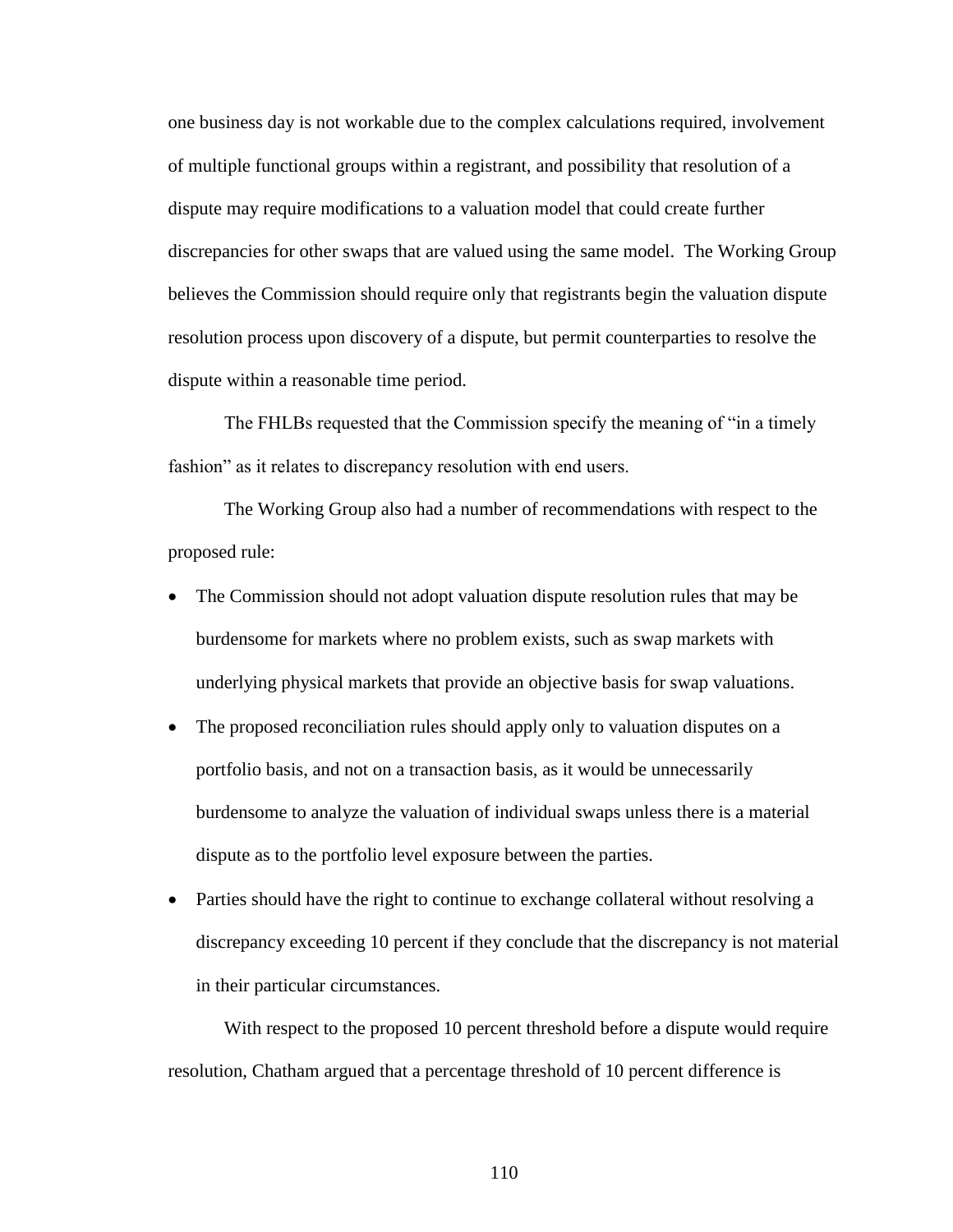insufficient because it will impose a significant burden in cases where the absolute value of the swap is small, such as just after a swap is executed and in the period just before maturity. MFA also recommended that the Commission revise the proposed rule to provide that a valuation discrepancy must not only exceed 10 percent, but must also exceed some reasonable dollar threshold, and must result in one party being unwilling to satisfy a collateral call from the other party. On the other hand, MetLife supported the 10 percent buffer for designation of valuation discrepancies, but recommended that the Commission extend the deadline for valuation dispute resolution from 1 to at least 3 business days with respect to highly structured and customized swaps.

TriOptima provided context with respect to valuation dispute resolution in the swaps market. TriOptima commented that swaps are valued using internal models, which use inputs derived from observable sources or internal calculations and reflect a party's view on the market; that for many swaps, there is only sparse or episodic liquidity in similar contracts, which can be used to calibrate internal valuation models; and that there is valuable information for regulators in a spectrum of differing valuations of a swap. As an example, TriOptima hypothesized that regulators could have had an early warning sign in the run up to the 2008 financial crisis when some market participants realized earlier than others that the price of credit risk was too low and raised the price in their internal valuations as opposed to counterparties that did not recognize the change in credit risk. With respect to the proposal, TriOptima argued that forcing convergence on swap valuations between parties could be detrimental to the stability and resilience of the financial system by creating a disincentive for firms to use their own judgment in setting market values, removing a valuable diagnostic tool for regulators. TriOptima further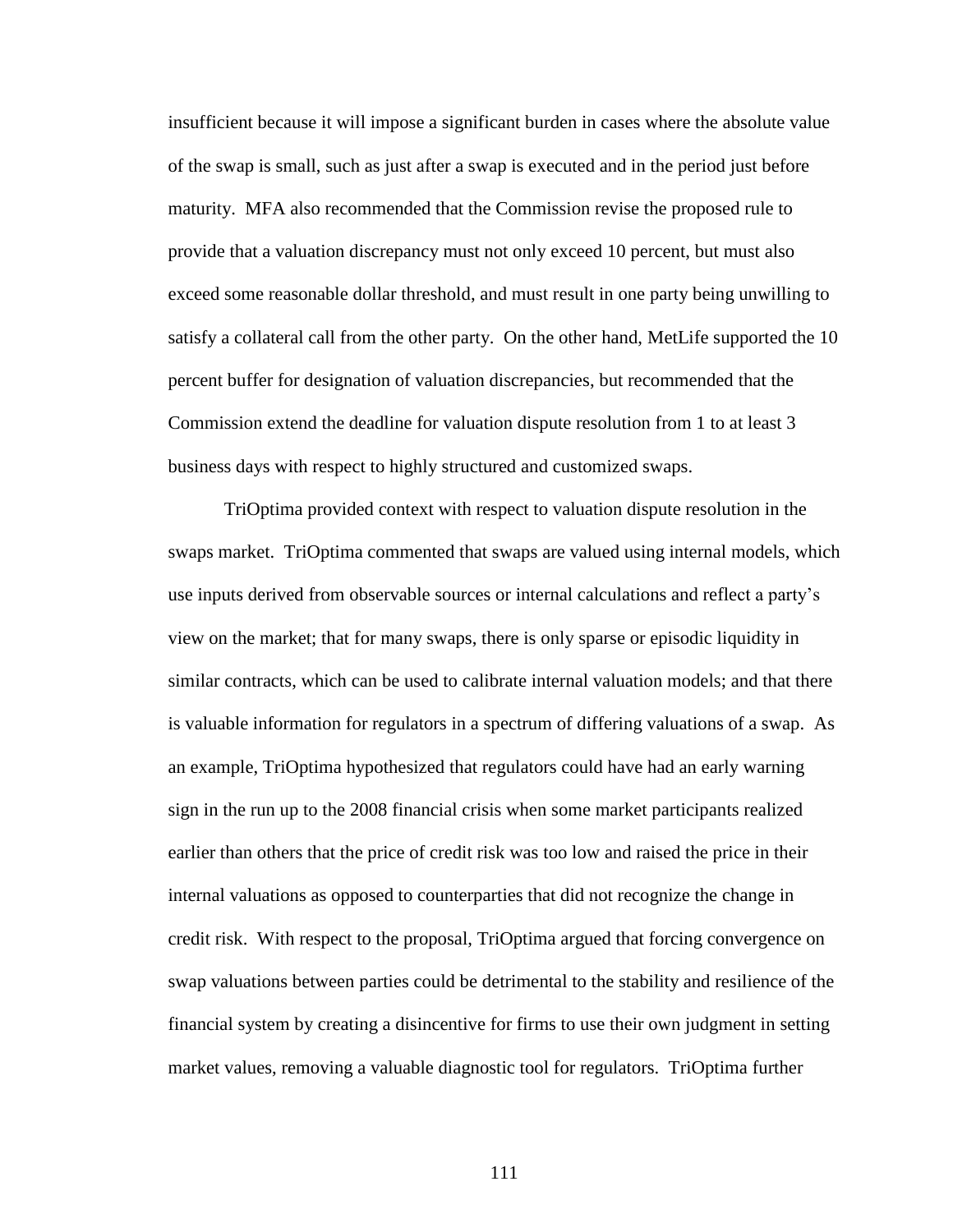stated that there is a difference between an internal valuation used for regulatory capital purposes and a valuation agreed with a counterparty for use in calculating margin. If the agreed valuation is lower than the internal valuation, a party must reserve capital for the unsecured exposure. Therefore, TriOptima argued that if the Commission requires the parties to agree on a valuation for internal purposes, the unsecured exposure disappears and less capital will be reserved, reducing stability and resilience in the financial markets. TriOptima recommended that the Commission focus on establishing principles for how to determine the margining amount on a portfolio level, rather than forcing parties to agree on valuation of individual transactions, with a key element in such principles being consistency. For valuation differences that persist after excluding errors and inconsistencies, TriOptima believes the parties should be allowed to agree to disagree and face the credit risk and capital consequences of having unsecured exposures.

The Commission recognizes the view that there is valuable information for market participants and regulators in a spectrum of differing valuations of a swap. The Commission also is cognizant of the ongoing efforts by industry and ISDA to improve the existing valuation dispute resolution process. Based on meetings between Commission staff and ISDA's Collateral Steering Committee, the Commission understands that ISDA's draft 2011 Convention on Portfolio Reconciliation and the Investigation of Disputed Margin Calls and the draft 2011 Formal Market Polling Procedure has reduced valuation dispute resolution to a 30-day process.

Issues related to swap valuations are woven through a number of Commission rule proposals. For instance, § 23.504(e), as adopted in this release, requires SDs and MSPs to report valuation disputes in excess of \$20,000,000 lasting longer than three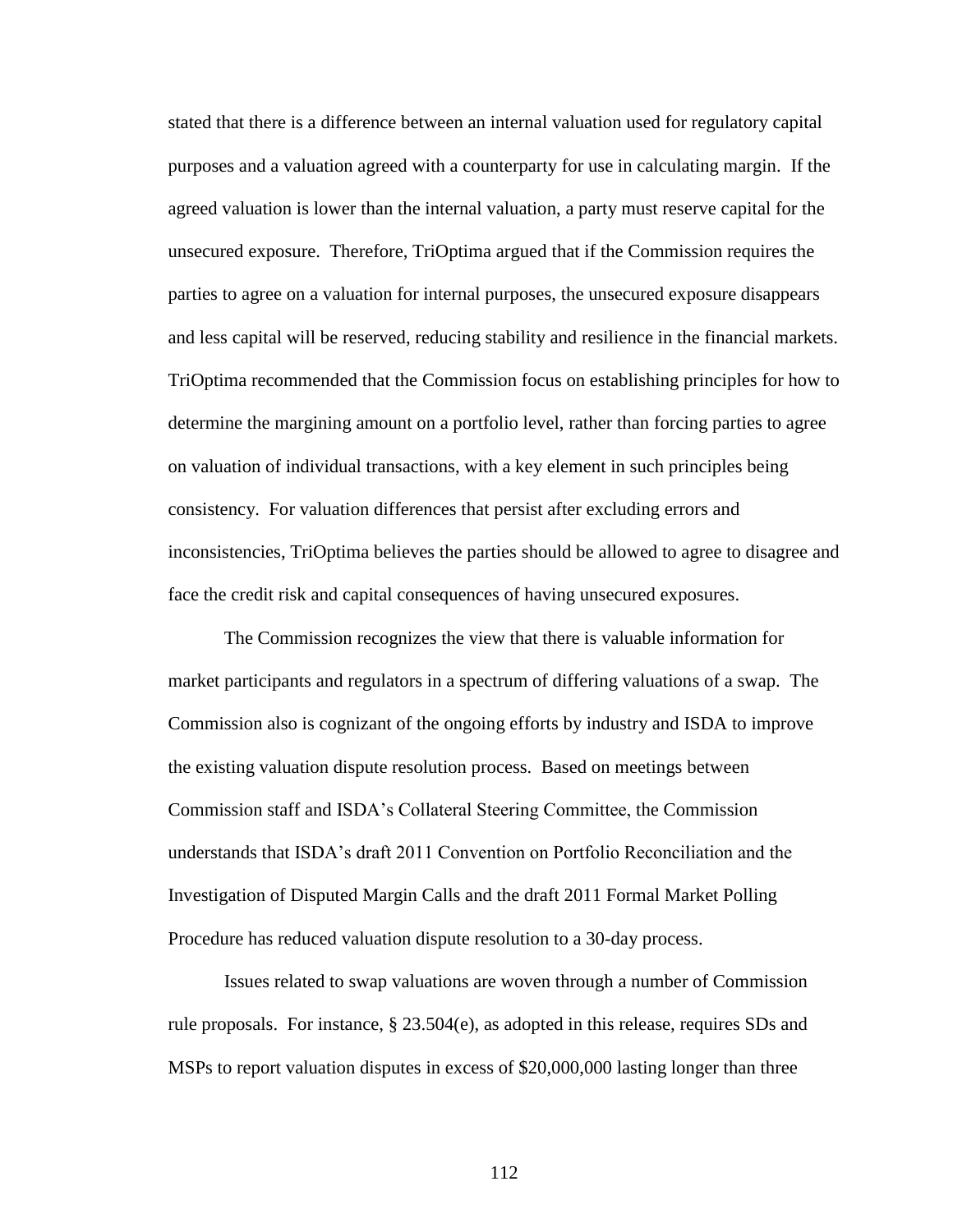business days to the Commission, while under § 23.504(b)(4) SDs and MSPs are required to agree on valuation methodologies with their counterparties. The Commission believes that by requiring agreement with each counterparty on the methods and inputs for valuation of each swap, it is expected that  $\S 23.504(b)(4)$  will assist SDs and MSPs to resolve valuation disputes in a timely manner, thereby reducing risk.

Agreement between SDs, MSPs, and their counterparties on the proper daily valuation of the swaps in their swap portfolio also is essential for the Commission's margin proposal. As discussed above, under proposed rule § 23.151, non-bank SDs and MSPs must document the process by which they will arrive at a valuation for each swap for the purpose of collecting initial and variation margin. All non-bank SDs and MSPs must collect variation margin from their non-bank SD, MSP, and financial entity counterparties for uncleared swaps on a daily basis. Variation margin requires a daily valuation for each swap. For swaps between non-bank SDs and MSPs and non-financial entities, no margin is required to be exchanged under Commission regulation, but the non-bank SDs and MSPs must calculate a hypothetical variation margin requirement for each uncleared swap for risk management purposes under proposed  $\S 23.154(b)(6)$ .

Given that arriving at a daily valuation is one of the building blocks for the margin rules and is essential for the mitigation of risk posed by swaps, the Commission expects that SDs and MSPs as a matter of best practice will work to resolve valuation disputes for swaps with other SDs and MSPs within one business day. However, the Commission is modifying this provision to require that valuation disputes be subject to policies and procedures reasonably designed to ensure that such disputes are resolved within five business days, as discussed further below. The Commission has determined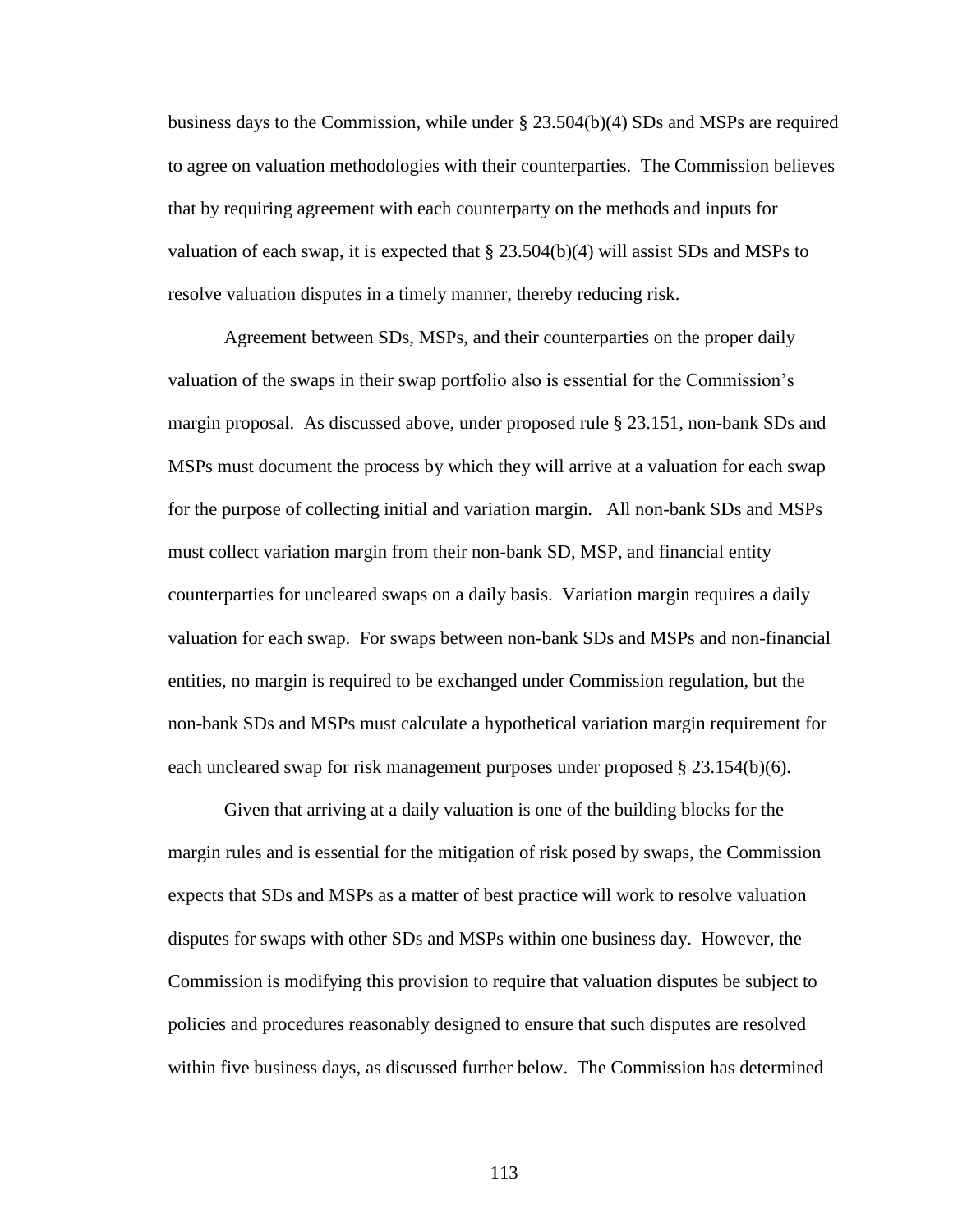to make no change to the requirement that valuation disputes between SDs, MSPs, and non-SDs or non-MSPs be subject to policies and procedures reasonably designed to ensure that such disputes are resolved "in a timely fashion."

The Commission is persuaded by commenters that some valuation disputes may be difficult to resolve within the one-day timeframe and is therefore modifying the rule such that it no longer requires resolution, but instead requires that SDs and MSPs establish procedures reasonably designed to ensure that swap valuation disputes are resolved within five business days.<sup>38</sup> Thus SDs and MSPs will not violate the rule if they fail to resolve a particular dispute within five business days, so long as they have followed their reasonably designed procedures. In addition, the rule will require SDs and MSPs to have policies and procedures identifying how they will comply with any variation margin requirements pending resolution of a valuation dispute. The rule already requires SDs and MSPs to establish procedures to resolve valuation disputes with non-SD/MSP counterparties in a timely fashion.

Regarding the safe harbor for valuation differences of less than 10 percent, the Commission believes the 10 percent threshold is appropriate as it provides certainty as to which disputes must be resolved. The Commission believes the efficiency of a bright line rule, as opposed to the formulas and discretion in the alternatives presented by commenters, will better serve the operational processes of SDs and MSPs and the regulatory oversight of the Commission.

<sup>&</sup>lt;sup>38</sup> Compare with ESMA Draft Technical Standards, Article 4 RM, subsection 2, (stating that "counterparties shall, when concluding OTC derivative contracts with each other have agreed detailed procedures and processes in relation to . . . resolution of disputes in a timely manner; . . . resolution of disputes that are not resolved within five business days, including third party arbitration or a market polling mechanism.")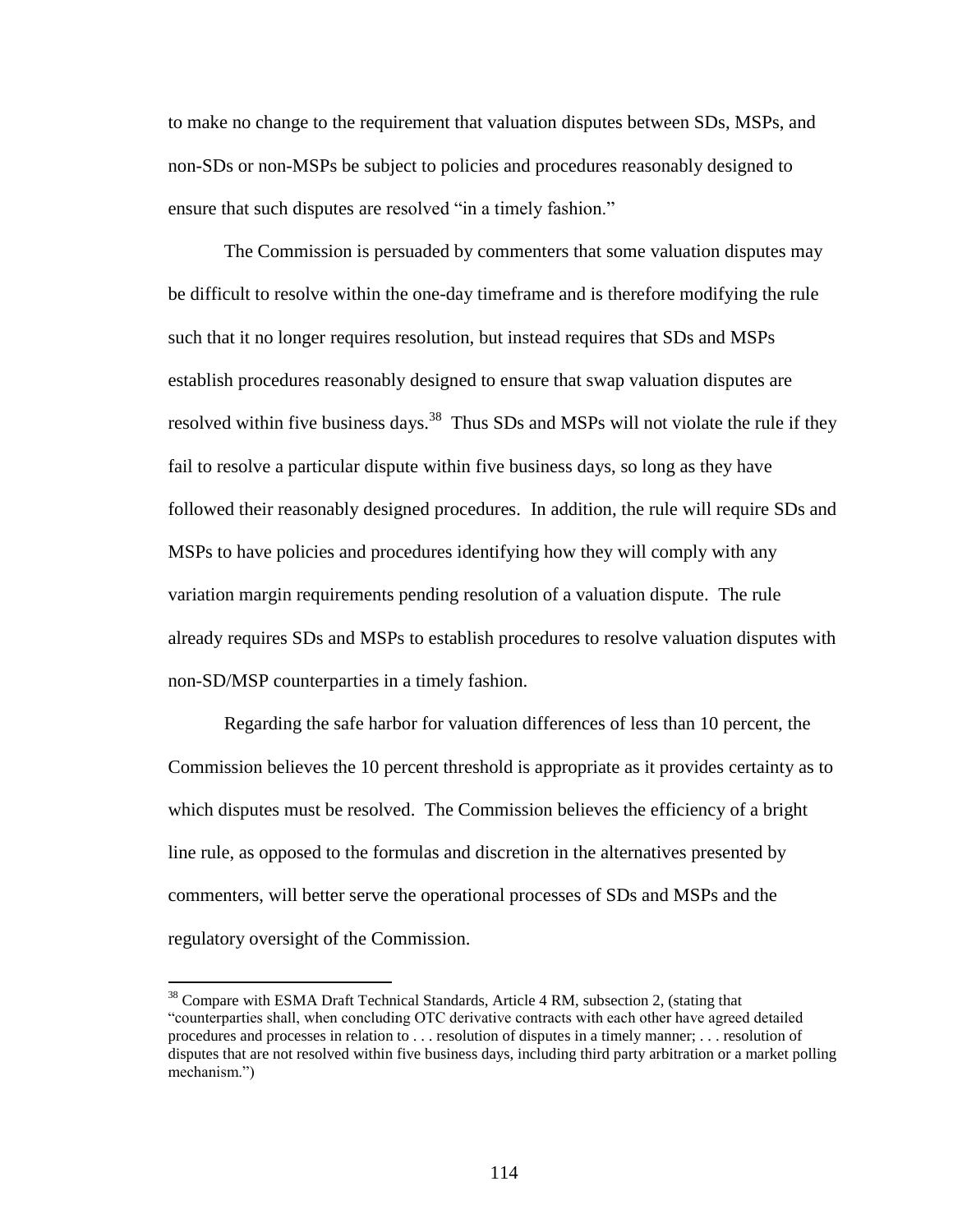# **12. Reporting of Valuation Disputes to the Commission**

The proposed regulations required SDs and MSPs to keep records of valuation disputes and the time to resolution of such disputes, but did not require SDs or MSPs to report such disputes to the Commission. However, as noted by the New York City Bar Committee on Futures and Derivatives (NYCB), proposed § 23.504(e) required valuation disputes among SDs and MSPs outstanding for more than one business day, or five business days for disputes between an SD or MSP and a non-SD, non-MSP counterparty to be reported to the Commission.

In this regard, ISDA recommended that the Commission require monthly reporting of margin disputes outstanding more than 15 days that exceed the applicable tolerances, which is consistent with current ODSG commitments. MetLife recommended a period of 90 days before reporting is required.

As discussed above, the Commission is modifying this provision to require reporting within three business days, and it has added a \$20,000,000 threshold for reporting of disputes. The Commission believes the less frequent reporting provided by the threshold will alleviate the concerns of the commenters.<sup>39</sup>

## **13. Recordkeeping Requirement for Portfolio Reconciliation - § 23.502(d)**

The proposed regulations required SDs and MSPs to make and retain a record of each portfolio reconciliation, including a record of each discrepancy and the time to resolution of each discrepancy.

<sup>&</sup>lt;sup>39</sup> Compare with ESMA Draft Technical Standards, Article 4 RM, subsection 2, (stating that "counterparties shall report to the competent authority . . . any disputes between counterparties relating to an OTC derivative contract, its valuation or the exchange of collateral for an amount or a value higher than EUR 15 million and outstanding for at least 15 business days.")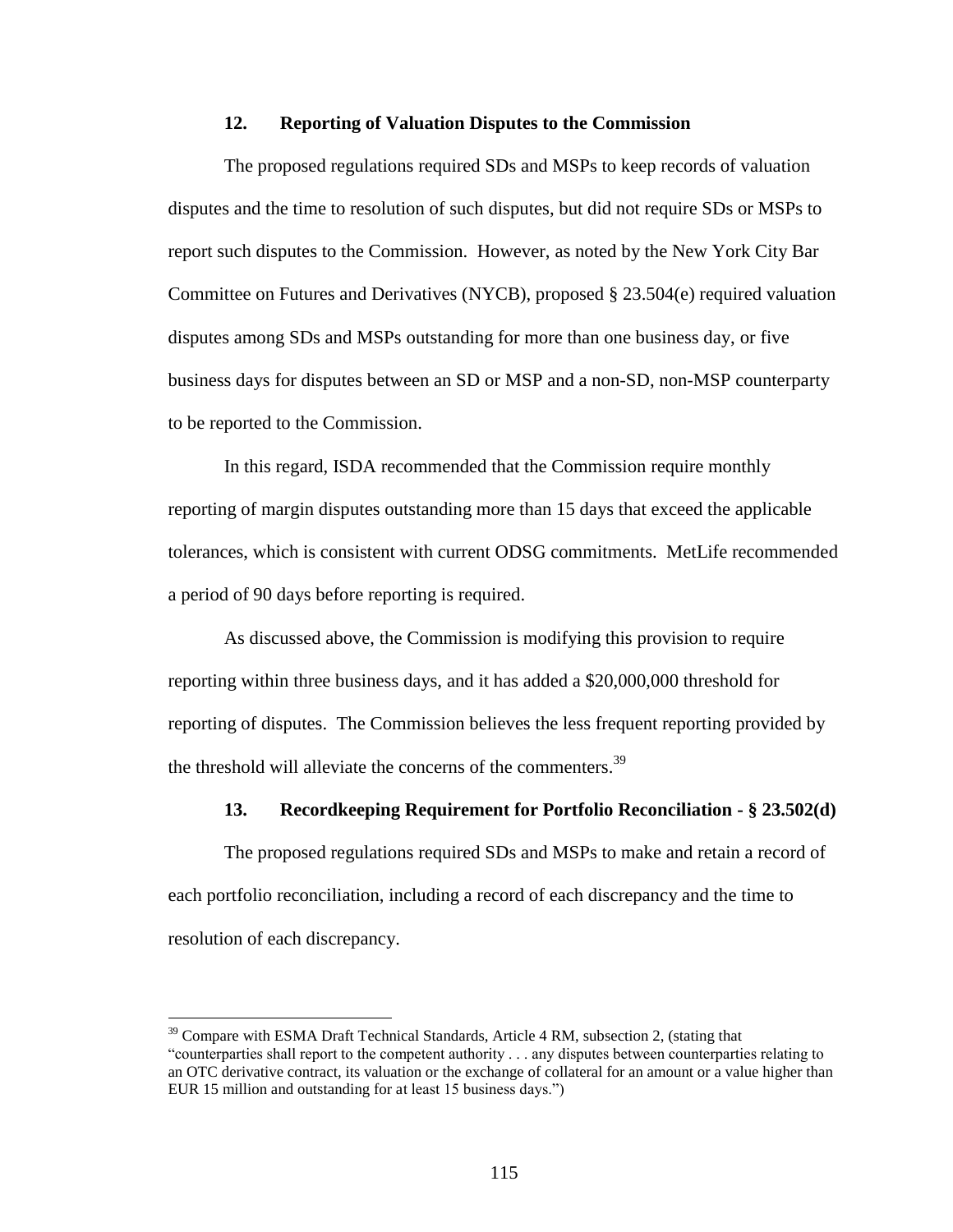ISDA objected to the recordkeeping requirement for portfolio reconciliation, arguing that it should consist only of disputes, and not of the entire process. Specifically, ISDA recommended that records be kept of the date of the initial dispute, the resolution of the dispute, the date of resolution, and the net portfolio valuations of the two parties. Further, ISDA requested an explicit statement that access to third party reconciliation services' records will satisfy the obligation to permit inspection of the records by supervisors. Similarly, The Working Group requested that the Commission clarify that the records required to be kept in relation to valuation dispute resolution pertain only to discrepancies that exceed the 10 percent buffer.

The Commission notes that its recordkeeping rule for SDs and MSPs includes a recordkeeping requirement that SDs and MSPs make and keep a record of each portfolio reconciliation, including the number of portfolio reconciliation discrepancies and the number of swap valuation disputes (including the time-to-resolution of each valuation dispute and the age of outstanding valuation disputes, categorized by transaction and counterparty). $40$  In the interests of streamlining regulatory requirements, the Commission is modifying § 23.502(d) to cross reference § 23.202 and delete the substantive requirements. The Commission has also revised the cross-reference to § 1.31 to a crossreference to the SD and MSP record retention rule, § 23.203.

In response to comments of ISDA and The Working Group, the Commission believes that the level of detail included in portfolio reconciliation records is left to the reasonable discretion of SDs and MSPs so long as the basic requirements of the rule are met.

<sup>&</sup>lt;sup>40</sup> See 17 CFR 23.202(a)(3)(iii), Reporting, Recordkeeping, and Daily Trading Records Requirements for Swap Dealers and Major Swap Participants, 77 FR 20128, 20201 (April 3, 2012).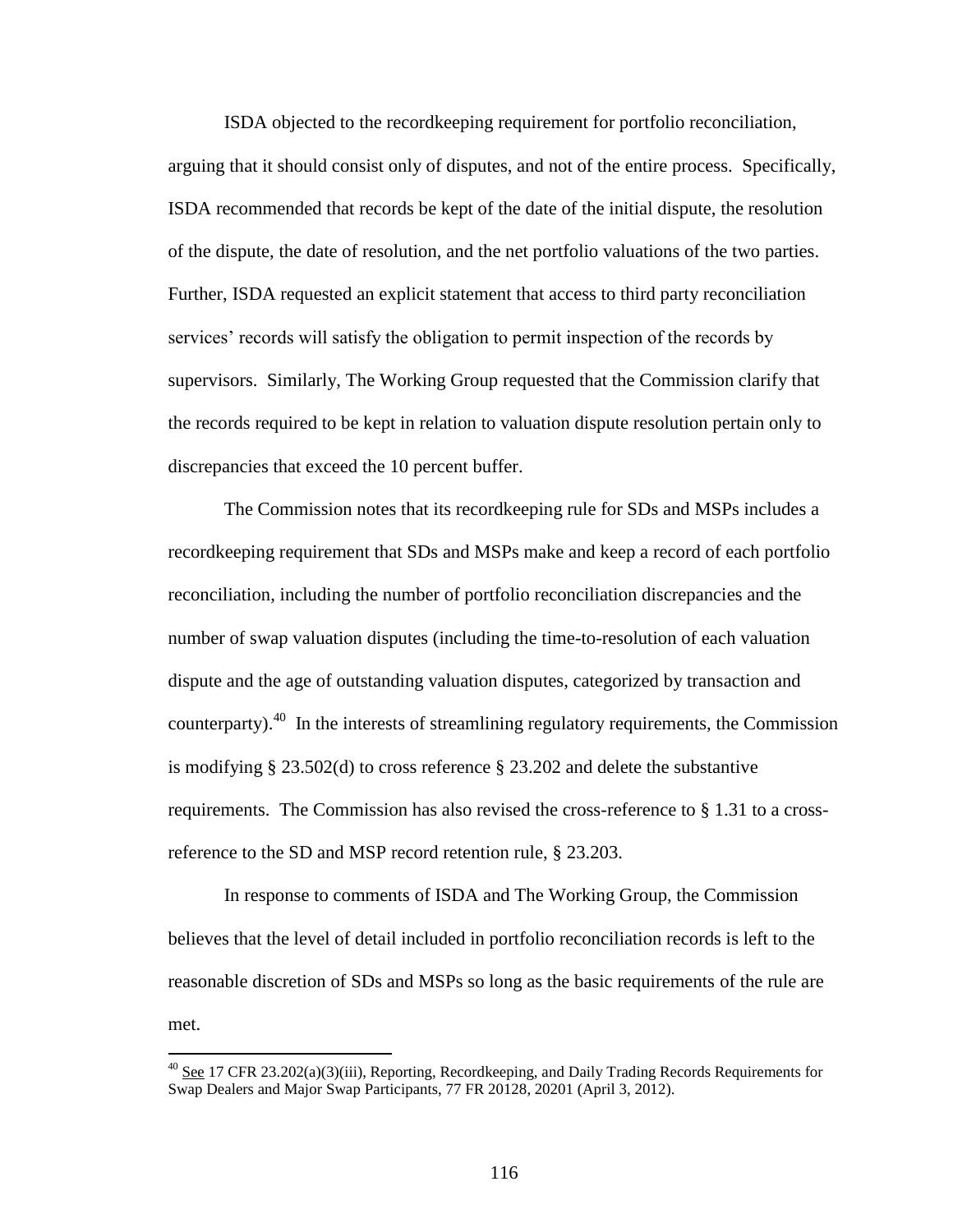# **F. Portfolio Compression - § 23.503**

Section 4s(i) of the CEA directs the Commission to prescribe regulations for the timely and accurate processing and netting of all swaps entered into by swap dealers and major swap participants. Portfolio compression is an important, post-trade processing and netting mechanism that can be an effective and efficient tool for the timely and accurate processing and netting of swaps by market participants. Portfolio compression is a mechanism whereby substantially similar transactions among two or more counterparties are terminated and replaced with a smaller number of transactions of decreased notional value in an effort to reduce the risk, cost, and inefficiency of maintaining unnecessary transactions on the counterparties' books. Because portfolio compression participants are permitted to establish their own credit, market, and cash payment risk tolerances and to establish their own mark-to-market values for the transactions to be compressed, the process does not alter the risk profiles of the individual participants beyond a level acceptable to the participant. The usefulness of portfolio compression as a risk management tool has been acknowledged widely.

In 2008, the PWG identified frequent portfolio compression of outstanding trades as a key policy objective in the effort to strengthen the OTC derivatives market infrastructure.<sup>41</sup> Similarly, the 2010 staff report outlining policy perspectives on OTC derivatives infrastructure issued by the FRBNY identified trade compression as an

 $41$  See "Policy Objectives for the OTC Derivatives Markets," President's Working Group on Financial Markets (Nov. 14, 2008).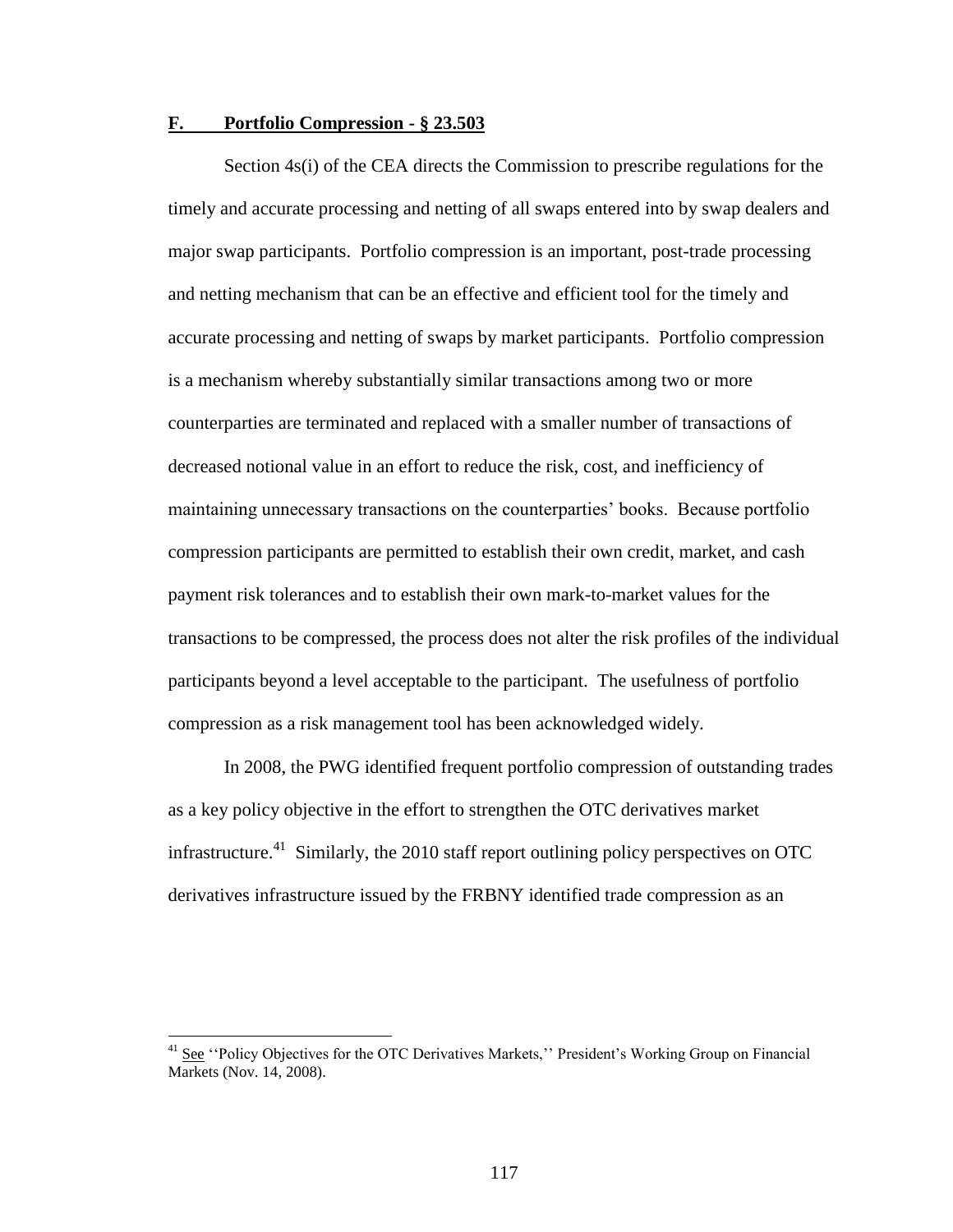element of strong risk management and recommended that market participants engage in regular, market-wide portfolio compression exercises.<sup>42</sup>

Based upon these considerations, the Commission proposed § 23.503, which imposed certain portfolio compression requirements upon SDs and MSPs. The Commission received numerous comments to the portfolio compression proposal and considered each in formulating the final rules, as discussed below.

# **1. Statutory Basis for Portfolio Compression**

The proposed portfolio compression regulations were proposed pursuant to section 4s(i) of the CEA, which directs the Commission to prescribe regulations for the timely and accurate confirmation, processing, netting, documentation, and valuation of all swaps entered into by SDs and MSPs.

Commenting on the proposal, ISDA stated that the portfolio compression requirements lack an explicit statutory basis in the Dodd-Frank Act, and should be left to the judgment of market participants. Likewise, The Working Group stated that section 731 of the Dodd-Frank Act does not require the Commission to issue rules on portfolio compression and believes the final rules should not include portfolio compression requirements.

In response to these comments, section 4s(i) of the CEA clearly authorizes the Commission to prescribe standards for the netting of swaps. As explained in the Confirmation NPRM, portfolio compression is a post-trade processing and netting mechanism whereby substantially similar transactions among two or more counterparties

<sup>&</sup>lt;sup>42</sup> See Federal Reserve Bank of New York Staff Report No. 424: "Policy Perspectives on OTC Derivatives Market Infrastructure,'' Jan. 2010 (revised Mar. 2010).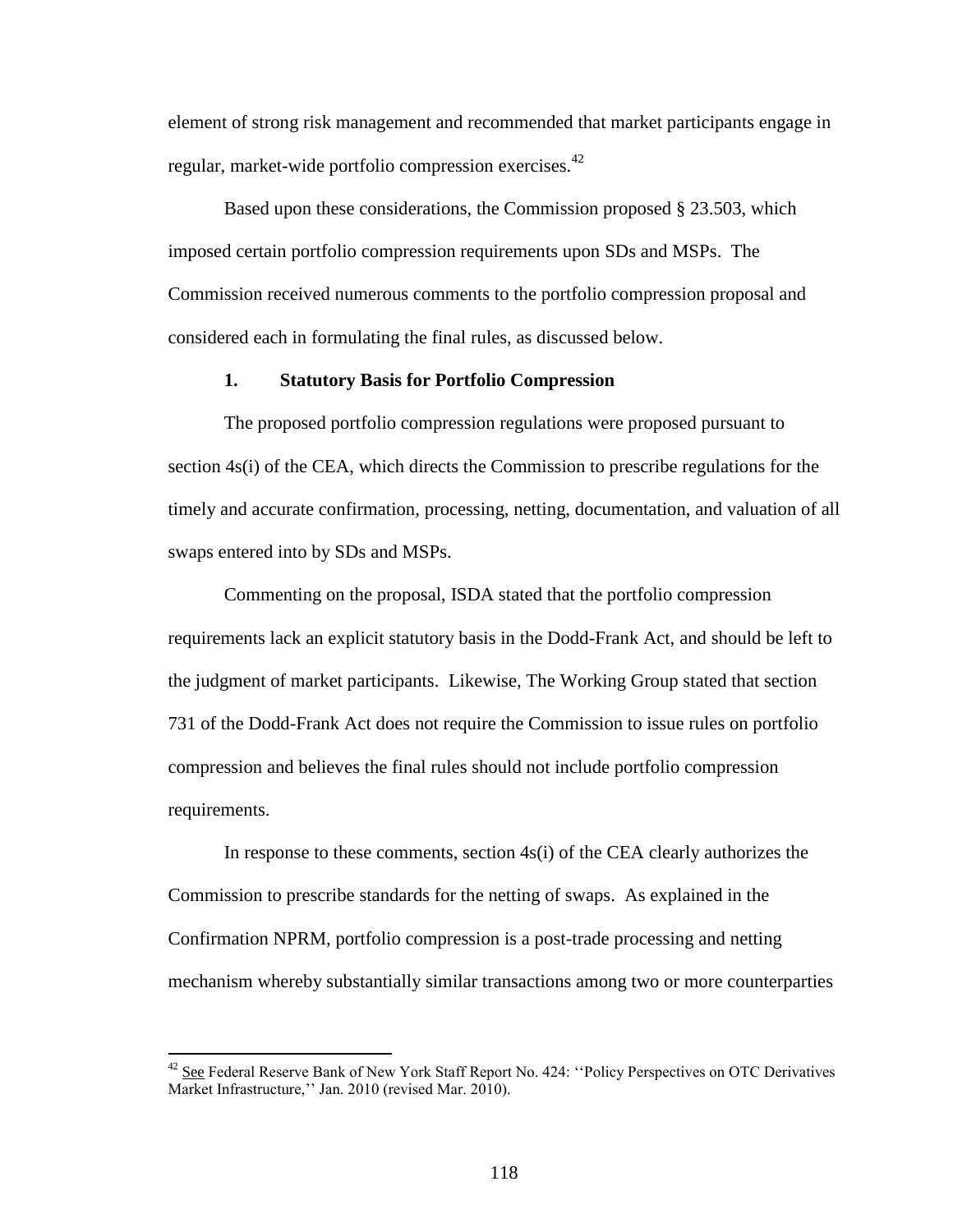are terminated and replaced with a smaller number of transactions of decreased notional value.

# **2. Definition of "Multilateral Portfolio Compression Exercise" -**

# **§ 23.500(h)**

The proposed regulations defined "multilateral portfolio compression exercise" as follows:

"Multilateral portfolio compression exercise means an exercise in which multiple swap counterparties wholly or partially terminate some or all of the swaps outstanding among those counterparties and replace the swaps with a smaller number of swaps whose combined notional value is less than the combined notional value of the original swaps included in the exercise. The replacement swaps may be with the same or different counterparties."

With respect to this definition, TriOptima commented that the proposed definition of "multilateral portfolio compression exercise" is too narrow and recommends that the Commission revise the definition to read: "an exercise in which multiple swap counterparties wholly terminate or change the notional value of some or all of the swaps submitted by the counterparties for inclusion in the portfolio compression and, depending on the methodology employed, replace the terminated swaps with other swaps whose combined notional value (or some other measures of risk) is less than the combined notional value (or some other measure of risk) of the terminated swaps in the compression exercise." ISDA recommended the same changes as those recommended by TriOptima for the same reasons.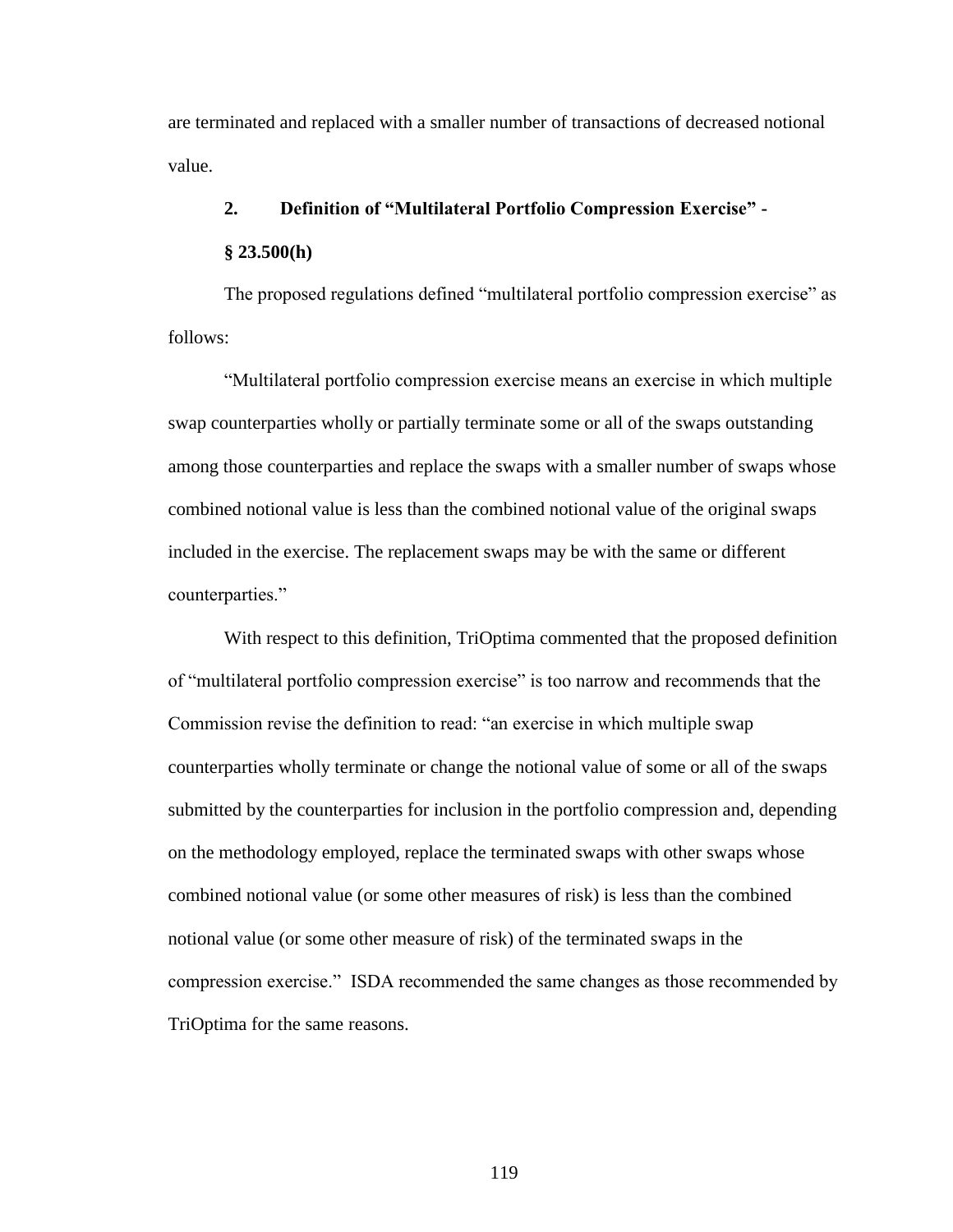Based on the explanations of commenters, the Commission is persuaded that the proposed definition was unnecessarily narrow and the Commission has accordingly modified the definition of "multilateral portfolio compression exercise" in the manner recommended by commenters. In addition, for the sake of consistency, the definition of "bilateral portfolio compression exercise" has also been modified in a consistent manner.

# **3. Mandatory Portfolio Compression - § 23.503**

The proposed regulations required SDs and MSPs to engage in bilateral and multilateral portfolio compression exercises with respect to all swaps in which their counterparty is also an SD or MSP. In contrast, the proposed regulations required SDs and MSPs to establish policies and procedures for engaging in portfolio compression with swap counterparties that are not SDs or MSPs.

On this issue, The Working Group argued that portfolio compression is only beneficial in markets where there is a high degree of transaction standardization and a high volume of redundant trades, and therefore recommended that the Commission only impose mandatory compression exercises on markets where the ratio of gross market value to notional size (which is a rough estimation of the level of redundant trades) shows that the benefits of compression outweigh the substantial cost of engaging in the exercise. The Working Group also recommended that the Commission not impose mandatory compression in markets where compression platforms have not yet been designed, tested, and approved by the Commission.

Markit pointed out that portfolio compression was recently attempted in the commodities and foreign exchange asset classes, but was not pursued further because the trial cycles had limited success, and is concerned that mandatory participation under the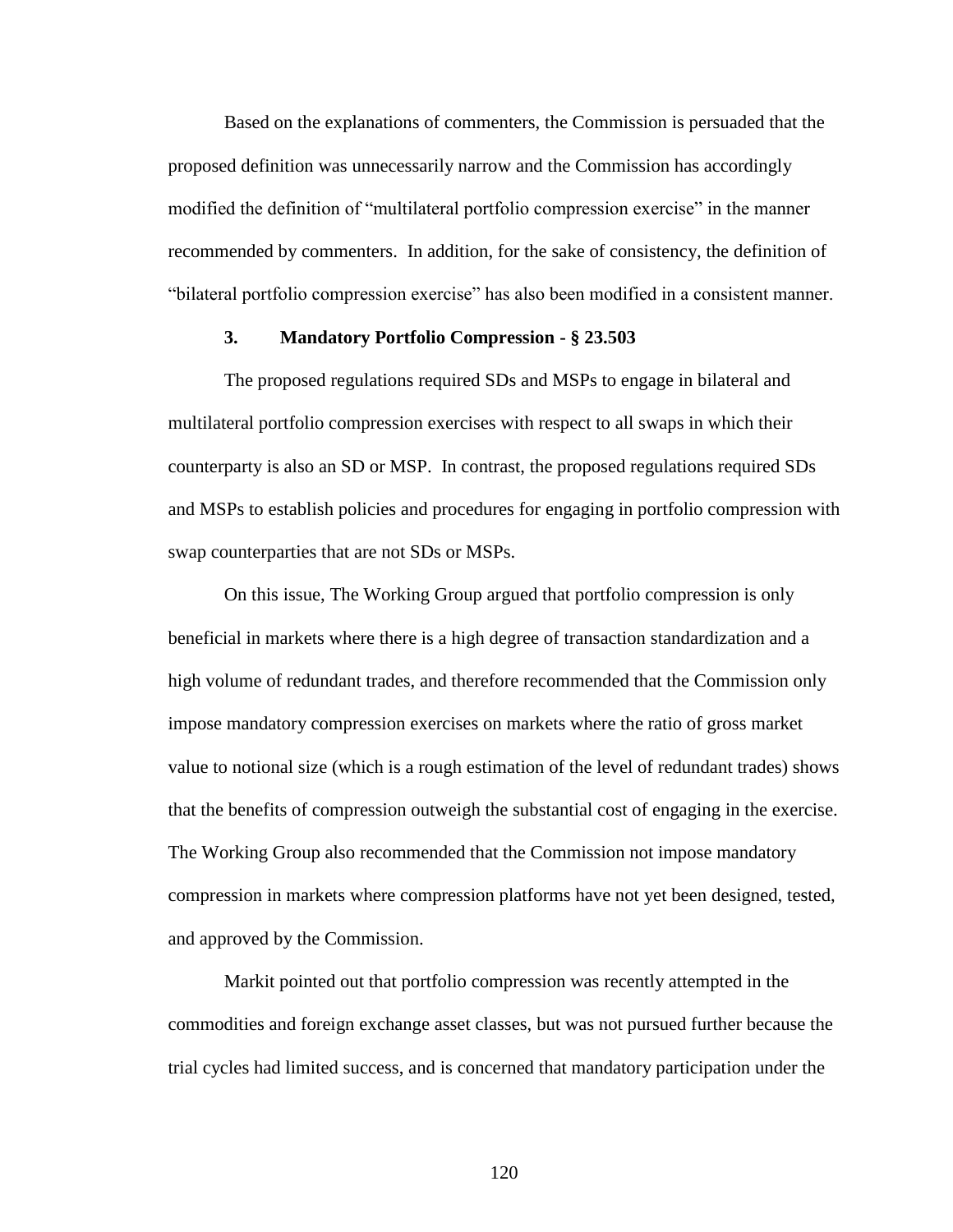proposed rules might lead to compression for a range of uncleared swaps where the potential benefits do not justify the cost of the exercise, particularly for the large number of potential SDs and MSPs that currently do not participate in compression cycles. Costs identified by Markit include changes to participant's risk systems and connectivity enhancements that would allow for the booking and processing of a large volume of swaps (thousands) in as short a period as a single day. Markit recommended an alternative to the proposal in which the Commission would establish thresholds for determining whether a category of non-cleared swaps should be subject to any mandatory compression exercise and the frequency of such exercises. Markit believes such thresholds should be related to the minimum number of swaps, number of participants, number of swaps per participant, amount of ongoing trading activity, degree of standardization in the product, and the notional amount of transactions that must be compressed.

With respect to compression between SDs and MSPs and non-SDs, non-MSPs, Markit believes that there will be no noteworthy benefit from requiring non-dealer counterparties to participate in portfolio compression exercises for uncleared swaps, as such entities have portfolios with a very small number of offsetting transactions and often have complicated arrangements with prime brokers making compression more difficult and costly.

Freddie Mac commented that mandatory portfolio compression should be limited to swaps that match and offset cash flows exactly, and that any compression requirement allow for exceptions for end users relying on swaps for hedging purposes or that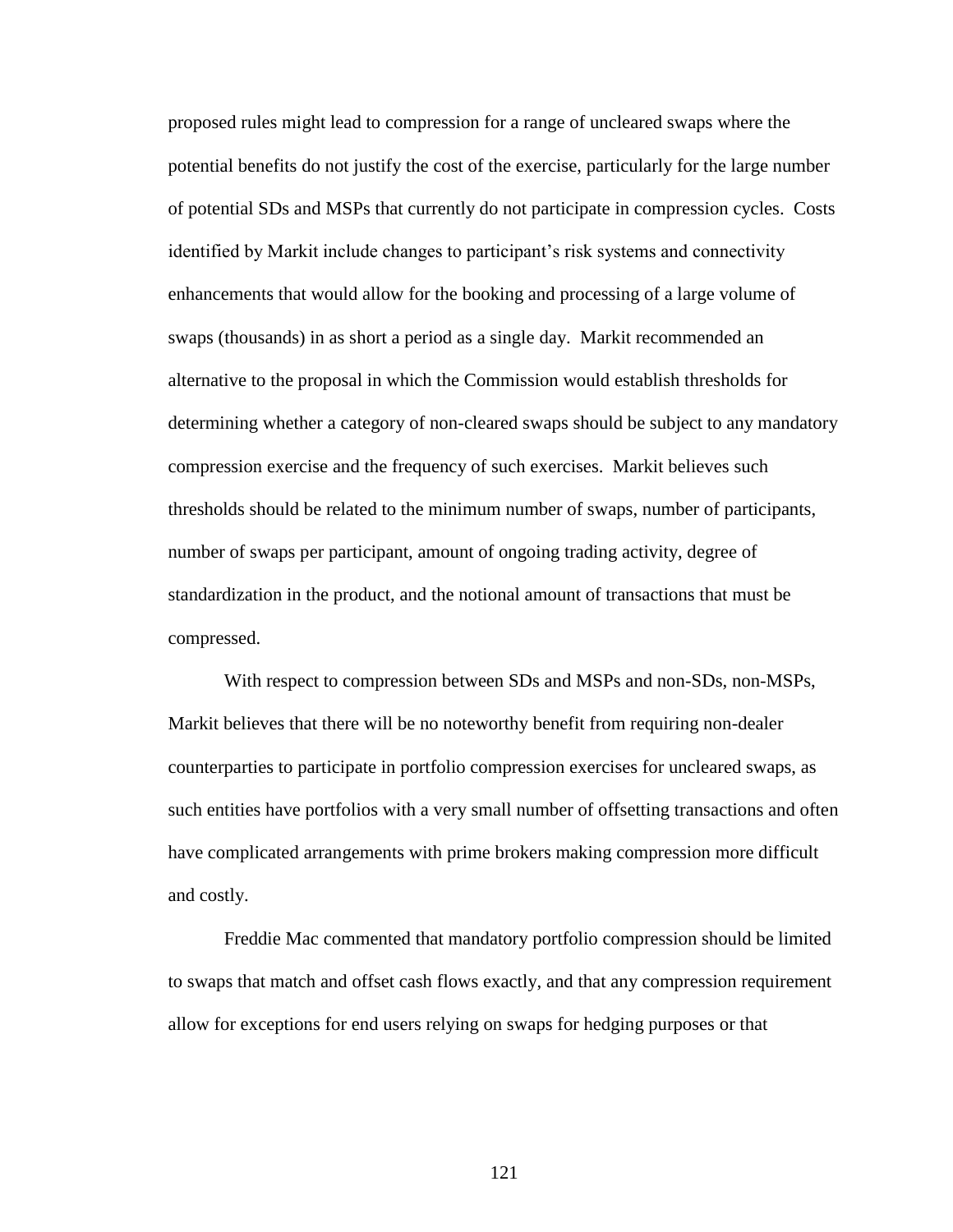otherwise believe the termination of an existing swap would have an adverse effect on remaining trades.

Providing the view of a portfolio compression vendor, TriOptima stated that for many smaller institutions and for larger institutions trading illiquid swaps, the net to gross ratio of a portfolio is sometimes close to 100 percent, meaning that all swaps in the portfolio are in the same market-risk direction. TriOptima argued that it would not be productive for such institutions to take part in multilateral compression as many transactions designated as hedges for accounting purposes must be excluded from compression, and either no transactions could be compressed or the resulting notional reduction would be minimal. TriOptima therefore recommended that the Commission remove any mandatory compression requirement from the proposed rule and instead focus on creating incentives for institutions to take part in portfolio compression. TriOptima noted that most capital requirements are based on net risk positions and therefore recommended that the Commission create capital or other incentives to reduce gross risk positions.

Based on the comments received, the Commission has concluded that it may be premature to require SDs and MSPs to engage in mandatory bilateral and multilateral compression exercises for all asset classes at this time. Although the Commission agrees with Markit's comment that compression opportunities should be based on an analysis of the market, including the number of swaps, number of participants, number of swaps per participant, amount of ongoing trading activity, degree of standardization in the product, and the notional amount of transactions that could be compressed, it does not foresee that it will have the resources to make such a determination or to set thresholds for mandatory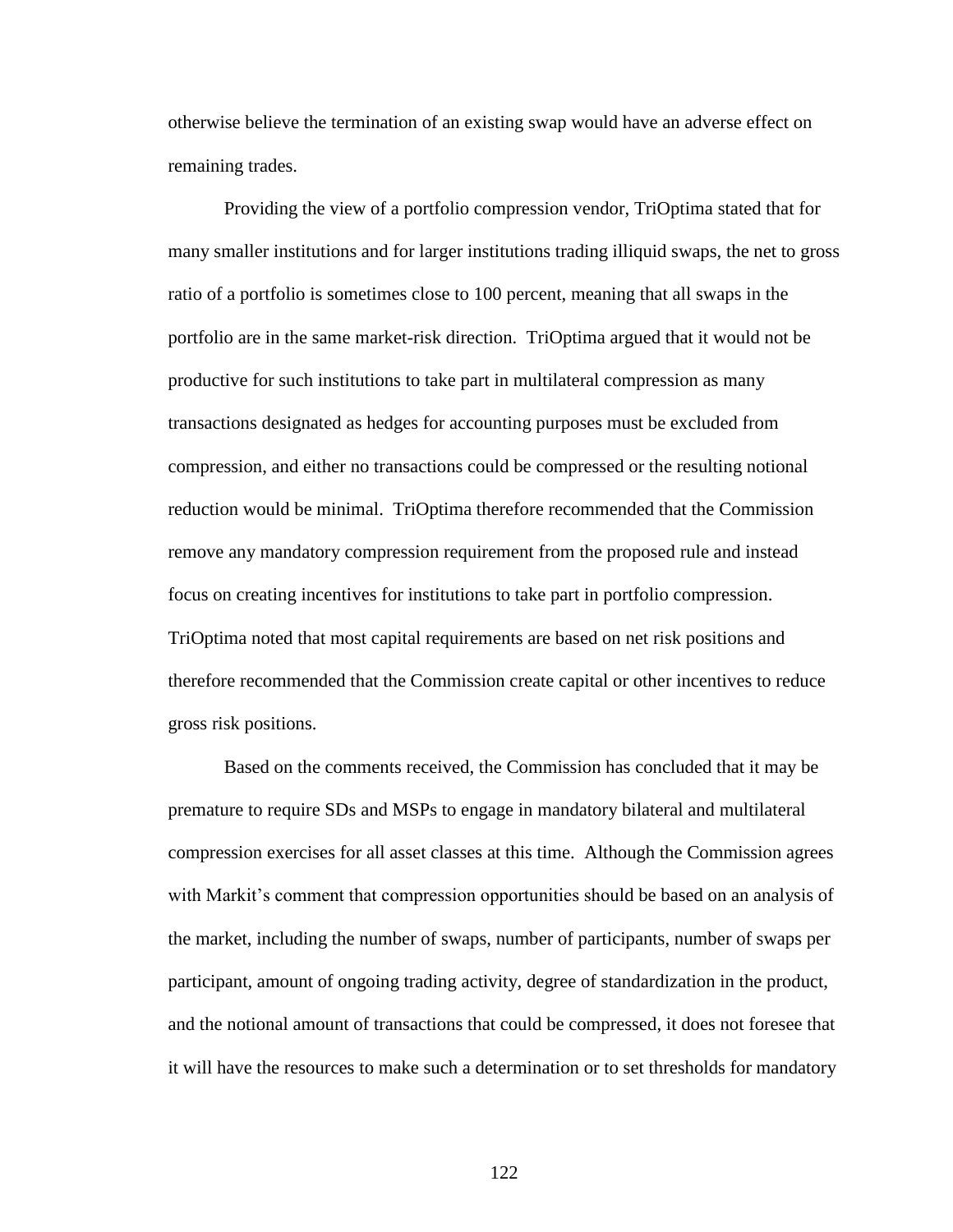compression. In addition, as discussed more fully below, the Commission is modifying the bilateral offset requirement for swaps between SDs and MSPs that are "fully offsetting."

Accordingly, the Commission has modified the proposed rules to remove the mandatory bilateral and multilateral compression requirements and has replaced them with a requirement that SDs and MSPs establish policies and procedures for periodically engaging in portfolio compression exercises with counterparties that are also SDs or MSPs and for engaging in portfolio compression with all other counterparties upon request.<sup>43</sup> In this regard, the Commission anticipates that in order to be in compliance with the rule, an SD's or MSP's policies and procedures would include procedures for engaging in periodic evaluation of compression opportunities, written policies establishing when the SD or MSP would consider a compression opportunity to be materially beneficial, and procedures for engaging in those opportunities when such arise. These policies and procedures would also be required to address how the SD and MSP would determine which swaps to include and exclude from compression exercises and what risk tolerances it would accept.

The Commission has also modified the rule to clarify that (1) non-SDs/MSPs are not required to engage in portfolio compression exercises with SDs and MSPs, but (2) that SDs and MSPs must engage in portfolio compression exercises with non-SDs/MSPs upon request.

<sup>&</sup>lt;sup>43</sup> Compare with ESMA Draft Technical Standards, Article 3 RM, subsection 2, (stating that "counterparties with 500 or more OTC derivative contracts outstanding which are not centrally cleared shall have procedures to regularly, and at least twice a year, analyse the possibility to conduct a portfolio compression exercise in order to reduce their counterparty credit risk and engage in such portfolio compression exercise.")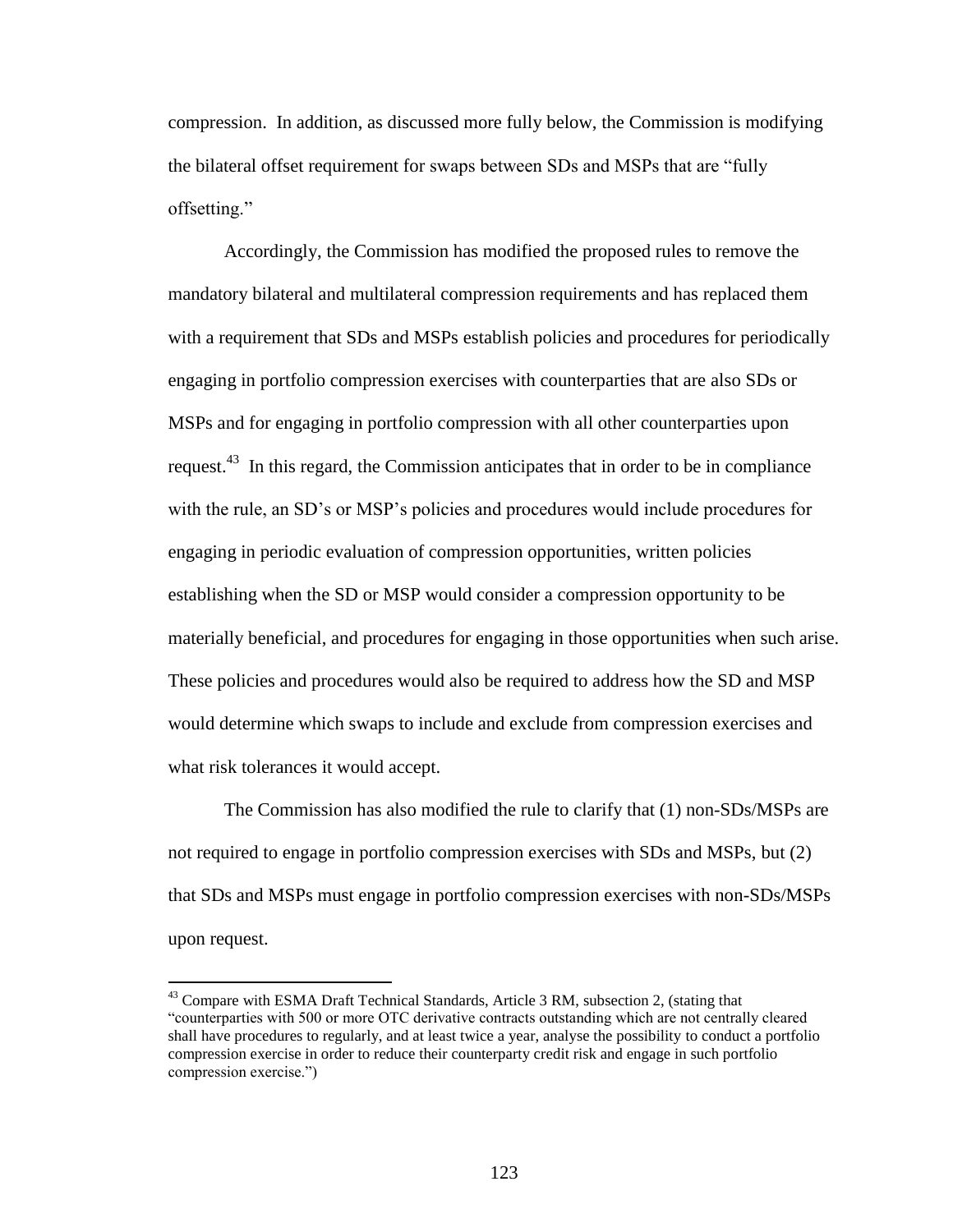As further support for the modifications, the Commission notes that in the proposed DCO rules, the Commission proposed that DCOs must offer multilateral compression, but the final DCO rule provided that participation in compression exercises by clearing members and their customers would be voluntary.<sup>44</sup>

## **4. Swaps Eligible for Compression - § 23.503**

Proposed § 23.503 required SDs and MSPs to include all swaps in their compression exercises with other SDs and MSPs and swaps with other counterparties to the extent that the swaps are able to be terminated through a portfolio compression exercise.

With respect to this aspect of the proposal, BlackRock recommended that the Commission revise the proposed compression rules to more fully promote the compression of substantially similar, but not fully offsetting, swaps.

The Commission believes that the concerns underlying BlackRock's comment is addressed by the changes to the proposed rule as discussed above, specifically the modification requiring SDs and MSPs to engage in compression with non-SDs and non-MSPs at the request of such parties. The Commission believes it is prudent to permit the parties to agree on the method and venue of compression, rather than having the Commission prescribe the method and venue.

# **5. Application of Portfolio Compression to Non-SD/MSPs**

 $\overline{a}$ 

In the Confirmation NPRM, the Commission requested comment on whether it should require SDs and MSPs to engage in compression exercises with counterparties

<sup>&</sup>lt;sup>44</sup> See 17 CFR 39.13(h)(4), Derivatives Clearing Organization General Provisions and Core Principles, 76 FR 69334, 69383 (Nov. 8, 2011).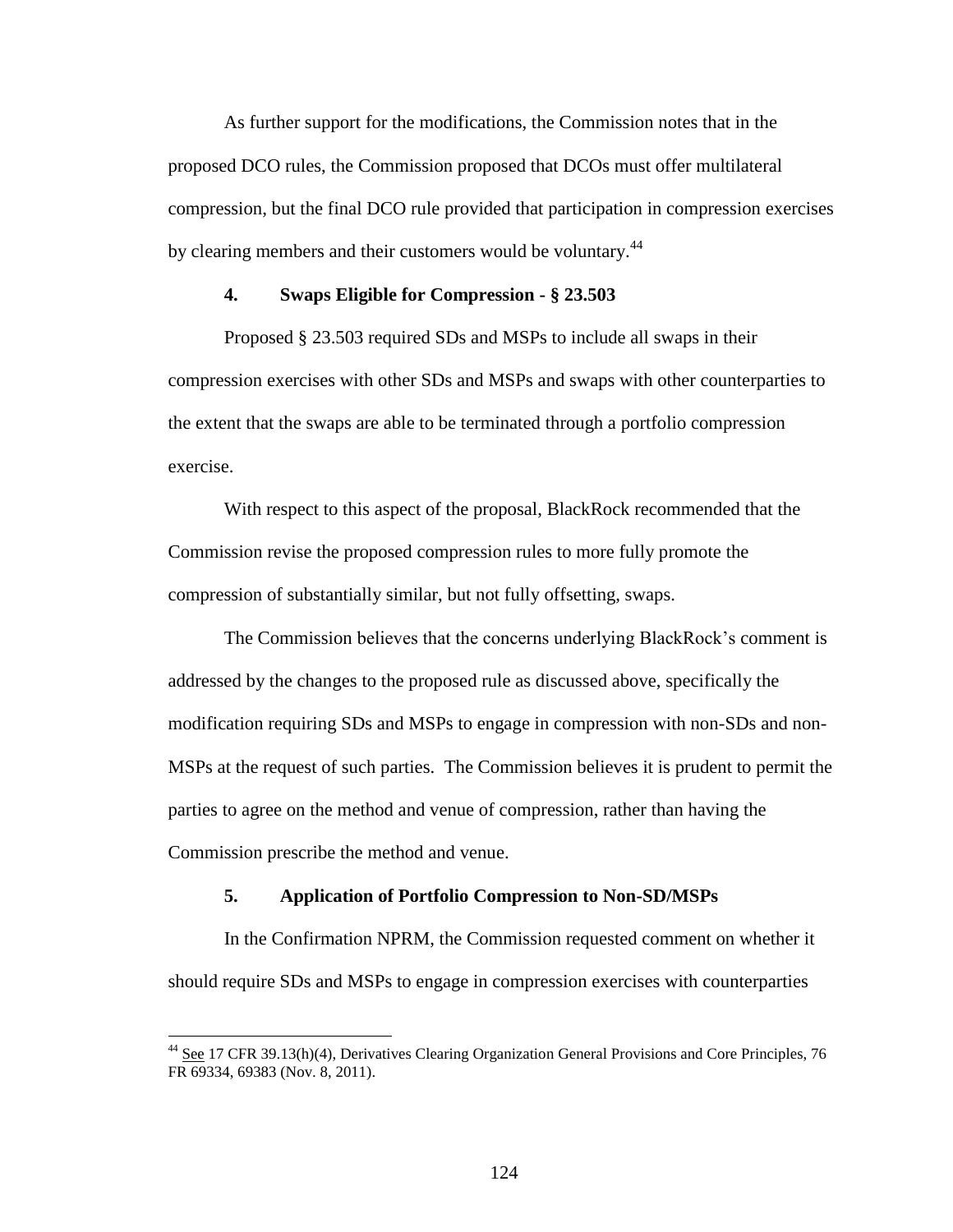that are not SDs or MSPs. The Commission also requested comment on whether financial entities as defined in proposed § 23.500 should be subject to the same compression requirements as SDs and MSPs.

In response to this request for comments, Markit stated that there will be no noteworthy benefit from requiring non-dealer counterparties to participate in portfolio compression exercises for uncleared swaps because such entities have portfolios with a very small number of offsetting transactions and often have complicated arrangements with prime brokers making compression more difficult and costly.

ISDA also identified several issues with the proposal to apply compression requirements to non-SDs:

- Current portfolio compression exercises only achieve successful results by limiting exercises to a single asset-class and a relatively small and homogeneous group of participants (i.e., the G14 dealers), which limits the difficulty and range of attendant risks.
- Multilateral compression cycles are typically managed with automated tools to support tear up and new trade creation that end-users usually do not possess, and the costs of obtaining such tools cannot be justified by the benefits.
- The requirement for bilateral netting of swaps not covered by multilateral or cleared compression processes will impose onerous tasks with only limited benefit for endusers who engage in trades that are typically more bespoke.

ABC & CIEBA commented that benefit plans should not be subject to the proposed portfolio compression rule because every swap of a benefit plan serves a business purpose and benefit plan swap portfolios contain no redundant positions. ABC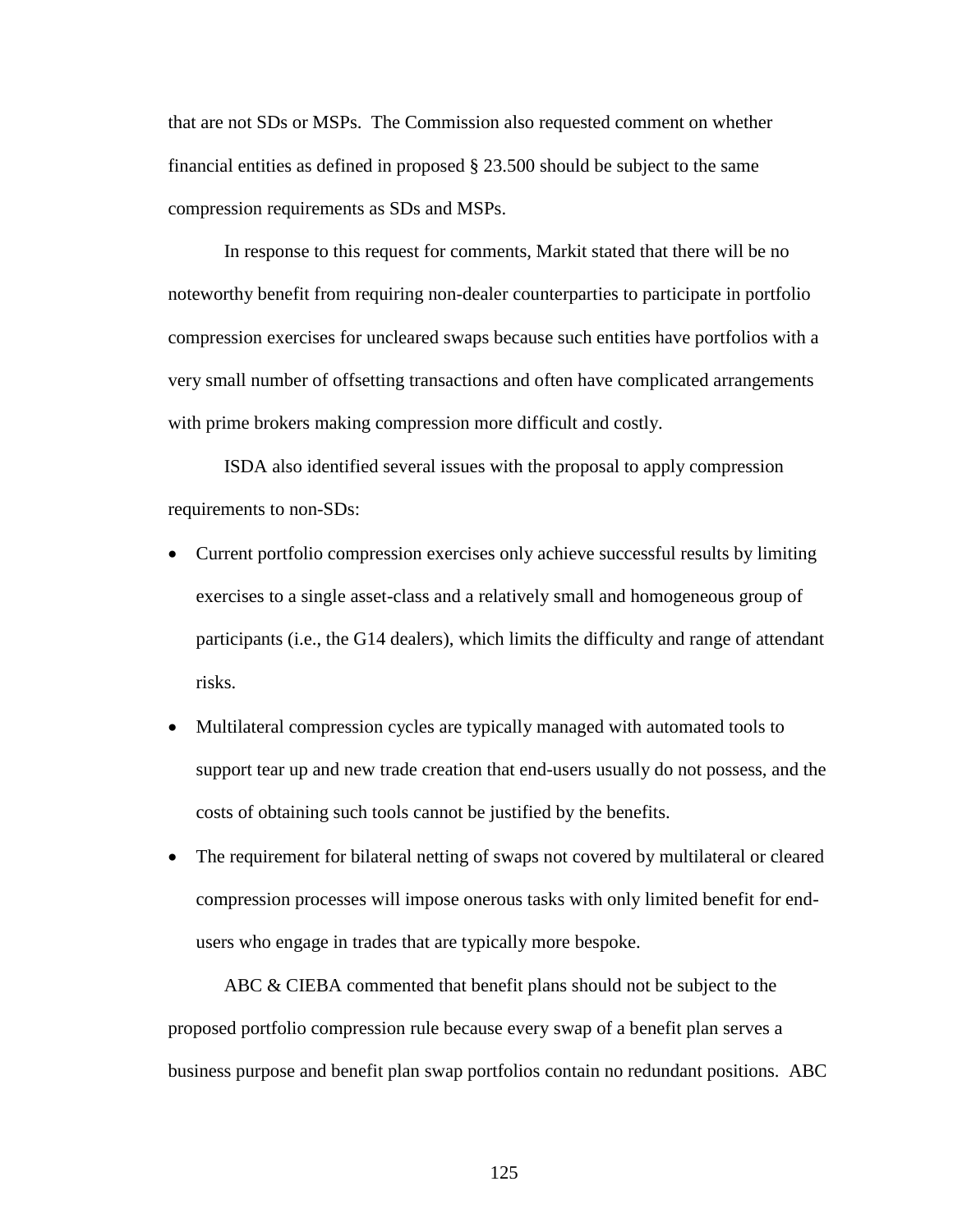& CIEBA also argued that benefit plans may have multiple investment advisers with individual mandates and portfolio compression could result in losses if market movements that had been previously hedged are undone by compression. ABC & CIEBA thus urged the Commission to require SDs and MSPs to obtain explicit consent of end user counterparties prior to compression of any swap.

AMG, Dominion, the FHLBs, and Chatham echoed the concerns of ABC & CIEBA, commenting that non-SDs and non-MSPs (including financial entities) should not be subject to mandatory or involuntary portfolio compression due to legitimate reasons for offsetting, but beneficial swap positions, such as hedging specific assets. Thus, AMG, Dominion, and the FHLBs recommended that the Commission revise the proposed rules to require SDs and MSPs to obtain the explicit consent of its end user counterparties prior to compression of any swap. BlackRock recommended that the Commission require SDs and MSPs to engage in bilateral and multilateral compression exercises with counterparties that are not SDs or MSPs, if such parties chose to do so.

MFA similarly recommended that portfolio compression be an option for end users, but not an obligation as portfolio compression is only appropriate for entities with portfolios large enough to yield meaningful benefits that outweigh the expense of a compression exercise. MFA further stated that end users should not be required to engage in multilateral portfolio compression for cleared swaps. GFED believes that portfolio compression is unnecessary for non-dealer end users as volumes are too small.

With respect to compression with financial entities, the FHLBs commented that financial entities should not be subject to the same compression requirements as SDs and MSPs as the swap portfolios of such entities do not, by definition, pose a significant risk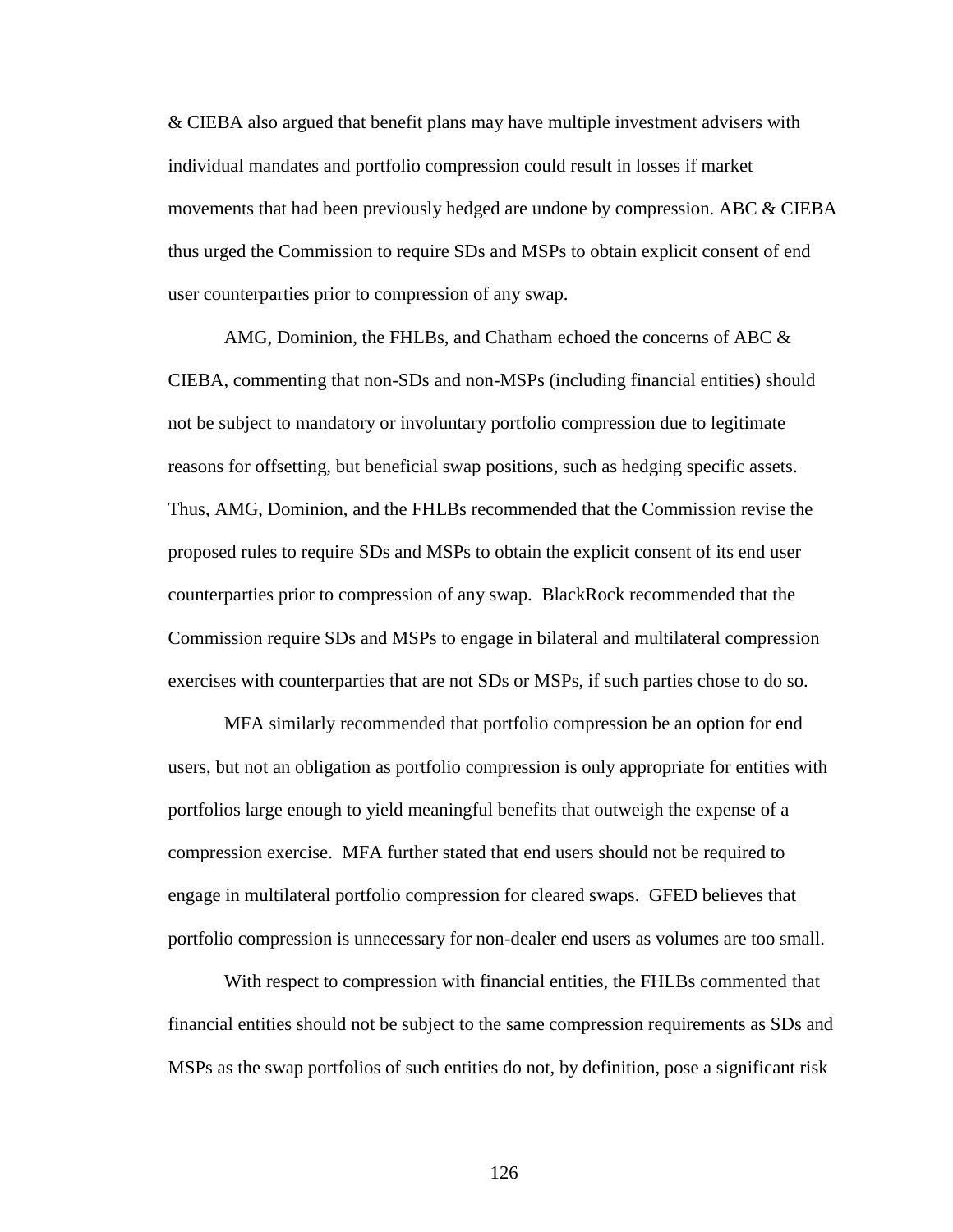to the overall financial system, such requirements could have adverse effects for such entities because their tax and accounting treatment may differ significantly from those of SDs, and such requirements may discourage financial entities from using swaps for hedging or risk mitigation.

Freddie Mac believes that mandatory portfolio compression should be limited to swaps that match and offset cash flows exactly, and that any compression requirement allow for exceptions for end users relying on swaps for hedging purposes or that otherwise believe the termination of an existing swap would have an adverse effect on remaining trades.

With respect to insurers, NAIC stated that state insurance laws require insurers to "tag" each swap position to specific hedging, replication, or income generation transactions, giving insurance regulators complete transparency into the swap position carried by insurers. NAIC is concerned that the proposed compression requirements, despite the exception in §  $23.503(c)(3)(i)$ , may require SDs and MSPs to terminate fully offsetting swaps that include swaps held by insurers for hedging of specific assets and liabilities, hindering state regulators' ability to regulate insurers. NAIC requested that the Commission modify the rule so that any swap position of an insurer that is specifically designated as a hedge as required by state insurance statutory accounting rules be allowed to remain outstanding and not be subject to portfolio compression rules.

MetLife also strongly opposed any mandated compression of offsetting swap positions. MetLife believes that the safe harbor in the proposed rules for exclusion of swaps "likely to increase significantly the risk exposure" of a party is not sufficiently broad to protect a party's essential hedging transactions. MetLife recommended that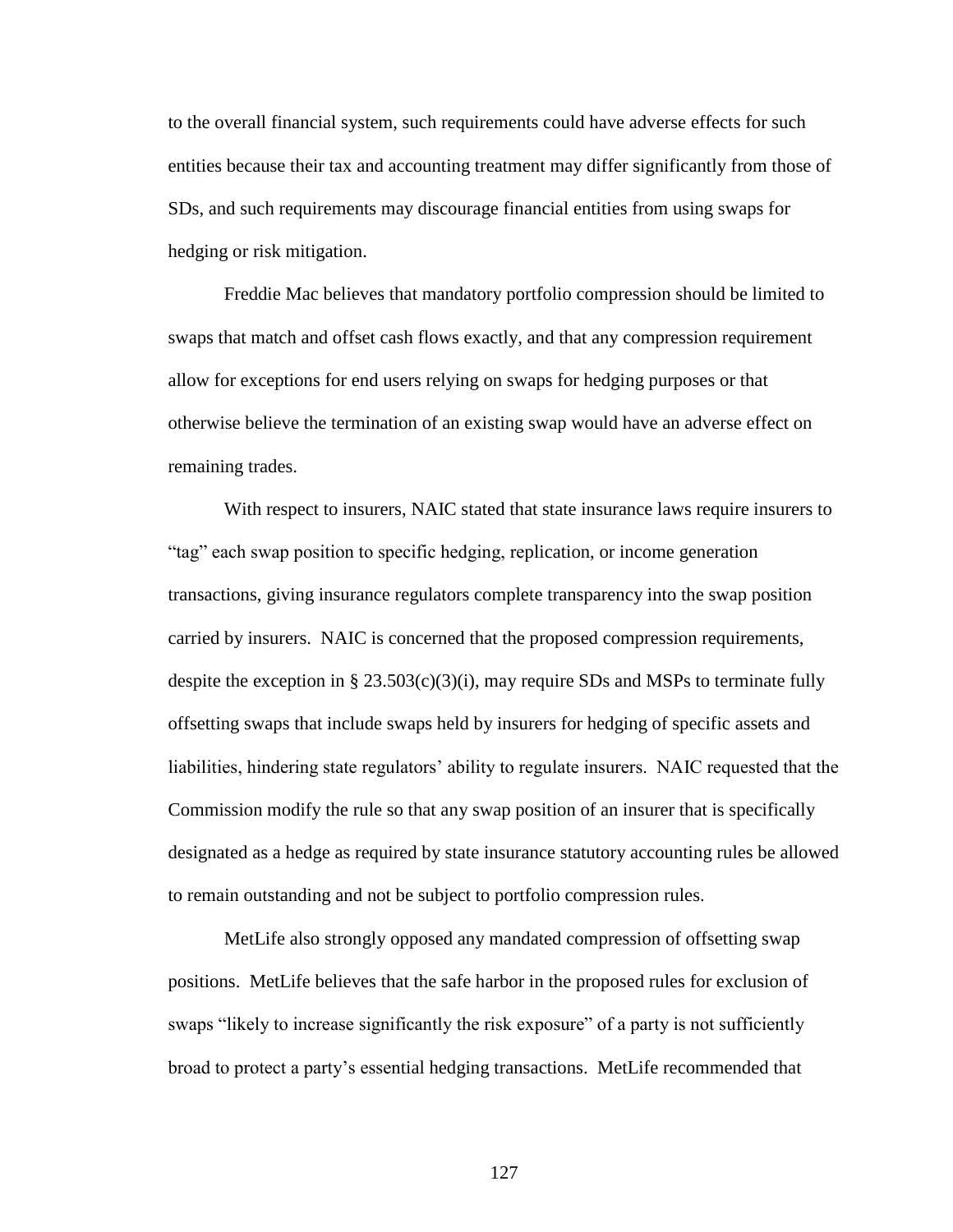MSPs and other end users be permitted to opt out of compression for transactions that are bona fide hedges. Specifically, MetLife stated that the compression requirements may conflict with state insurance laws governing allocation of hedging transactions to specific assets and liabilities. MetLife concurred with other commenters in urging the Commission to exclude insurance companies from any mandatory portfolio compression requirement.

On the other hand, Eris Exchange stated that it has clearly heard that the swap trading community welcomes the Commission's proposed compression rule. Eris Exchange believes the end user community is optimistic that financial reform will lead to greater position netting and the ability to more freely unwind aged swap trades without having to go through a cumbersome novation process involving substantial operational burden and negotiated up-front payments.

Having considered these comments, the Commission notes that, as discussed above, the rule has been modified to require SDs and MSPs to establish policies and procedures for engaging in portfolio compression with non-SDs and non-MSPs when requested by such counterparties. The Commission believes this change addresses the comments of non-SDs and non-MSPs discussed above.

# **6. Application of Portfolio Compression by Asset Class**

Proposed § 23.503 applied uniformly to all swaps, regardless of asset class. The Commission requested comment regarding whether the compression requirement should be restricted to particular asset classes.

ISDA commented that compression in asset classes other than credit and interest rates would be extremely costly and the benefits would be limited. ISDA stated that the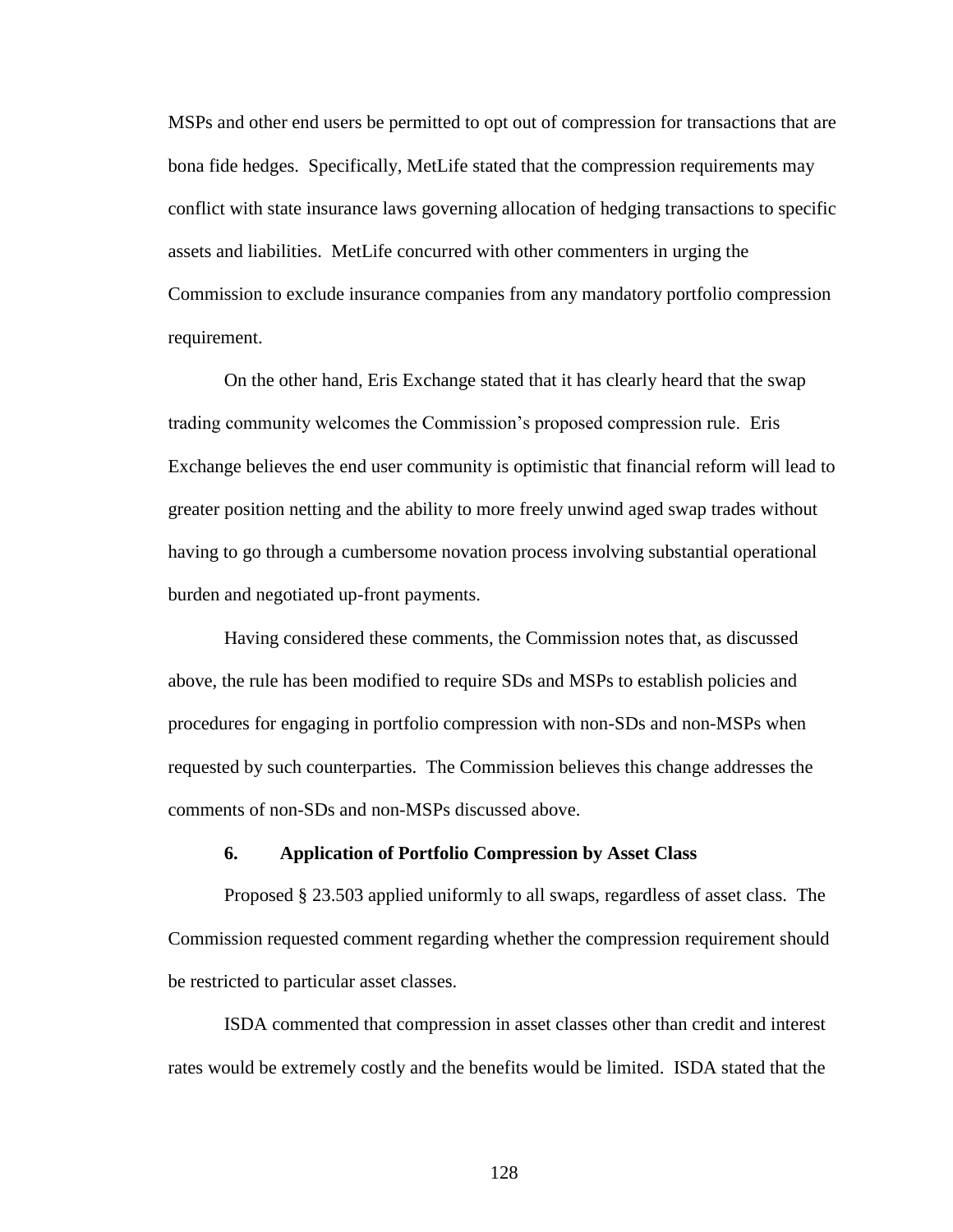industry will need to develop practices for each additional asset class because methods used in one asset class are not portable to other asset classes with distinct characteristics. ISDA specifically recommended that the following asset classes be excluded from any compression requirements:

- Foreign exchange swaps, which achieve compression through daily trade aggregation in CLS and have short tenors;
- Equity derivatives, because they are broadly positional in nature, there is a lack of standardization, and they are broadly hedged; and
- Commodity derivatives, because notional amounts are low and compression may only be worthwhile for oil and precious metals.

GFED also recommended that the Commission exclude foreign exchange swaps from the portfolio compression requirements as most foreign exchange swaps are short dated (i.e., three to six months average, one month for options) and the costs of implementation likely outweigh the limited benefits.

As noted above, Markit stated that portfolio compression was recently attempted in the commodities and foreign exchange asset classes, but was not pursued further because the trial cycles had limited success.

As discussed above, the Commission has modified the rule to remove the mandatory compression requirement and replace it with a requirement that SDs and MSPs establish policies and procedures for the regular evaluation of compression opportunities with other SDs and MSPs, when appropriate, and for engaging in compression with non-SDs and non-MSPs upon request. The Commission believes this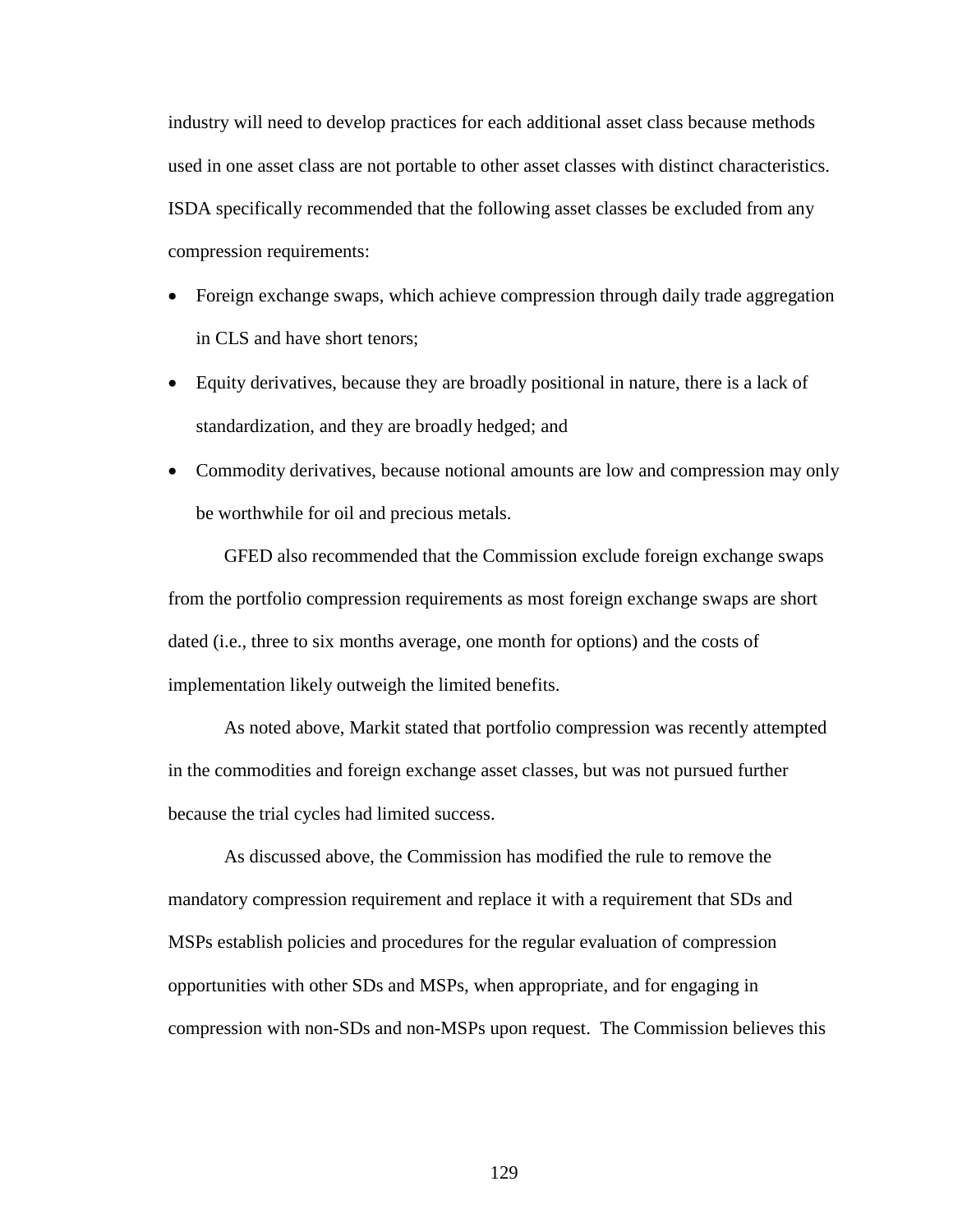change addresses commenters' concerns regarding the inappropriate or inefficient application of portfolio compression to certain asset classes.

# **7. Bilateral Uncleared Swap Portfolio Compression - § 23.503(b)**

Proposed § 23.503(b) required SDs and MSPs to engage in bilateral portfolio compression exercises at least once every calendar year with their swap counterparties that were also SDs or MSPs, unless the SD or MSP participated in a multilateral compression exercise in which such counterparties also participated.

With respect to this proposal, ISDA commented that the move to clearing will reduce the need for bilateral/uncleared trade compression because most fungible, liquid products in the credit and rates markets will be in DCOs.

The Commission believes that the changes to the proposed rule discussed above will address commenters' concerns regarding the inefficient application of portfolio compression to uncleared swaps. Specifically, the rule as adopted will not require SDs and MSPs to engage in bilateral compression, but only require that registrants establish policies and procedures for periodically engaging in such compression where appropriate.

### **8. Termination of Fully-Offsetting Bilateral Swaps - § 23.503(a)**

Proposed § 23.503(a) required SDs and MSPs to terminate fully offsetting swaps with other SDs or MSPs no later than the close of business on the business day following the day the fully offsetting swap was executed.

Commenting on this proposal, The Working Group stated that an SD or MSP with a regulatory requirement for functional separation may have legitimate reasons for maintaining offsetting long and short positions, thus the Commission should not mandate termination of fully-offsetting swaps, but only require that registrants have policies and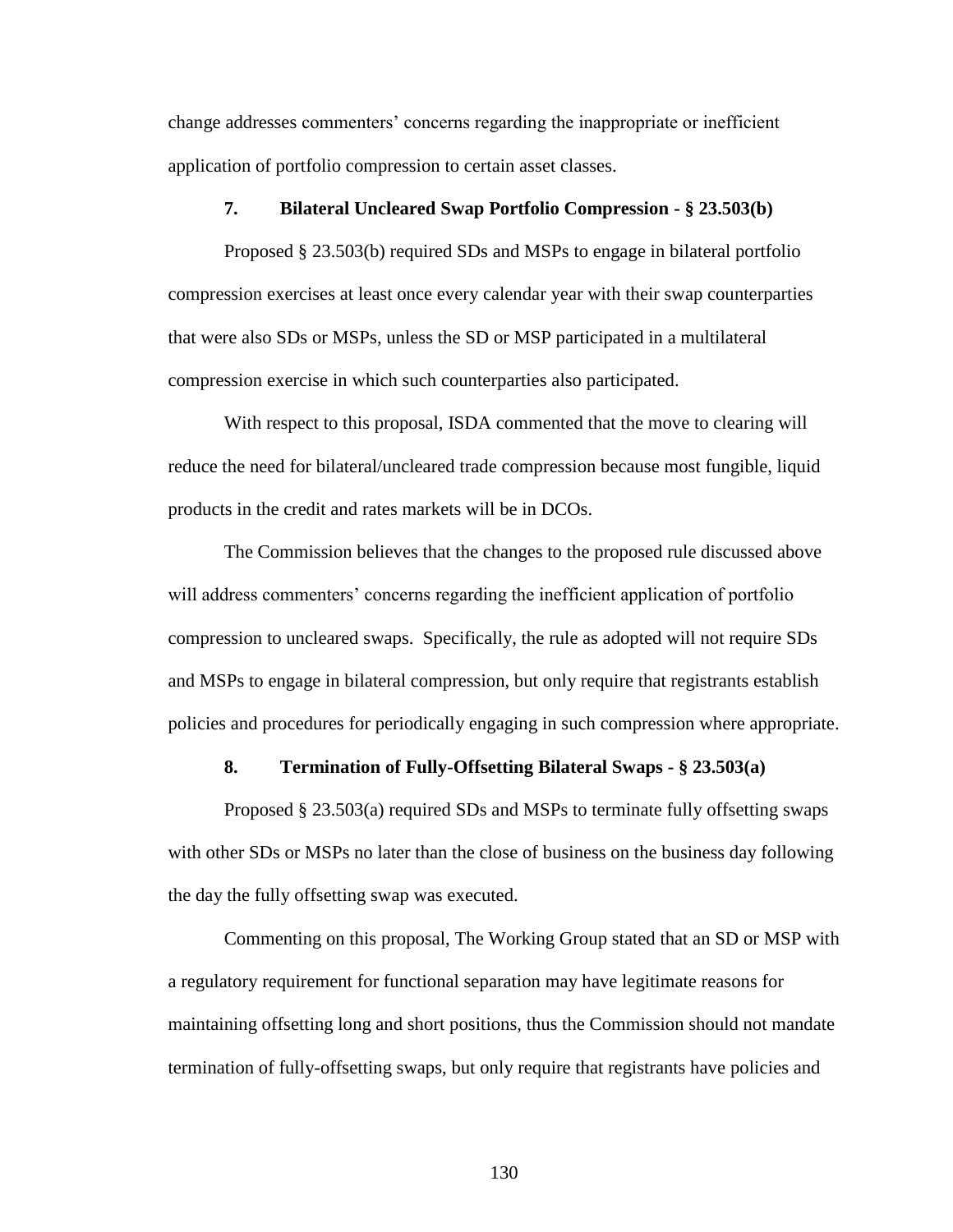procedures for termination of such swaps in appropriate circumstances. The Working Group also argued that requiring registrants to run and monitor daily systems for the detection of completely offsetting swaps where there are likely to be none is unnecessarily burdensome. Finally, The Working Group believes that the one business day time period for terminating fully-offsetting swaps is unnecessarily burdensome and should be revised to allow for one week.

ISDA believes the requirement for registrants to terminate fully-offsetting swaps between registrants to be unnecessary because such swaps are not sources of material risk. ISDA believes compliance with the rule would be extremely difficult and expensive to implement as compliance will require new processes to identify single offsetting trades. In addition, ISDA stated that perfectly offsetting swaps are not common and recommends the Commission clarify whether only perfect offsets are required to be terminated.

The Commission finds these comments persuasive and is modifying the rule to require only that SDs and MSPs establish policies and procedures to terminate fully offsetting swaps with other SDs and MSPs in a timely fashion, where appropriate. The Commission believes this modification allows SDs and MSPs to design policies and procedures that permit the maintenance of offsetting long and short positions for legitimate business reasons.<sup>45</sup> The Commission has also determined to remove the oneday termination requirement as a cost-saving measure and to replace it with the phrase "in a timely fashion."

<sup>&</sup>lt;sup>45</sup> Compare with ESMA Draft Technical Standards, Article 3 RM, subsection 3, (stating that "counterparties shall terminate each of the fully offset OTC derivative contracts not later than when the compression exercise is finalised.")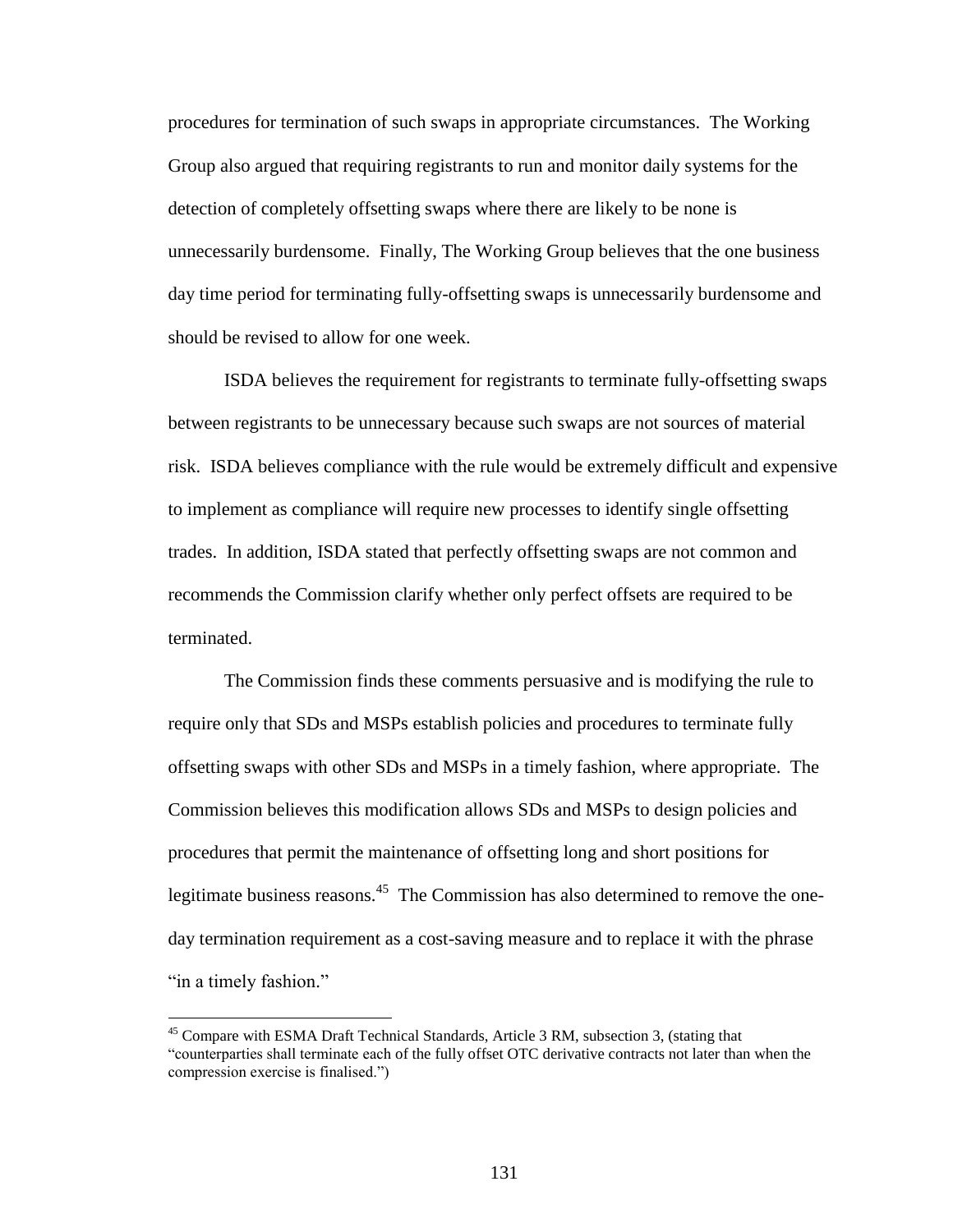# **9. Compression of Cleared Swaps**

The proposed regulation did not differentiate between cleared swaps and uncleared swaps.

In this respect, ISDA believes that no compression requirement should attach to cleared trades, but, in the alternative, ISDA recommended the Commission clarify that complying with a DCOs compression requirements will satisfy the compression requirements of the proposed rule. Likewise, MFA stated that end users should not be required to engage in multilateral portfolio compression for cleared swaps.

Having considered these comments, and in light of the portfolio compression requirements under the Commission's regulations for DCOs,<sup>46</sup> the Commission has concluded that it is unnecessary to apply the requirements of this rule to swaps that are cleared by a DCO and has modified the rule accordingly. The Commission notes that this change is parallel to the portfolio reconciliation rule, which also does not apply to swaps cleared by a DCO.

# **10. Mandatory Multilateral Compression offered by a DCO or SRO - § 23.503(c)(2)**

Proposed  $\S 23.503(c)(2)$  required SDs and MSPs to participate in all multilateral portfolio compression exercises offered by a DCO of which the SD or MSP is a member or an SRO of which the SD or MSP is a member.

Commenting on this aspect of the proposal, both ISDA and TriOptima stated that mandating compression offered by a DCO or SRO will inhibit competition among providers of compression services. ISDA is concerned that members of DCOs and SROs

<sup>&</sup>lt;sup>46</sup> See 17 CFR 39.13(h)(4), Derivatives Clearing Organization General Provisions and Core Principles, 76 FR 69334, 69383 (Nov. 8, 2011).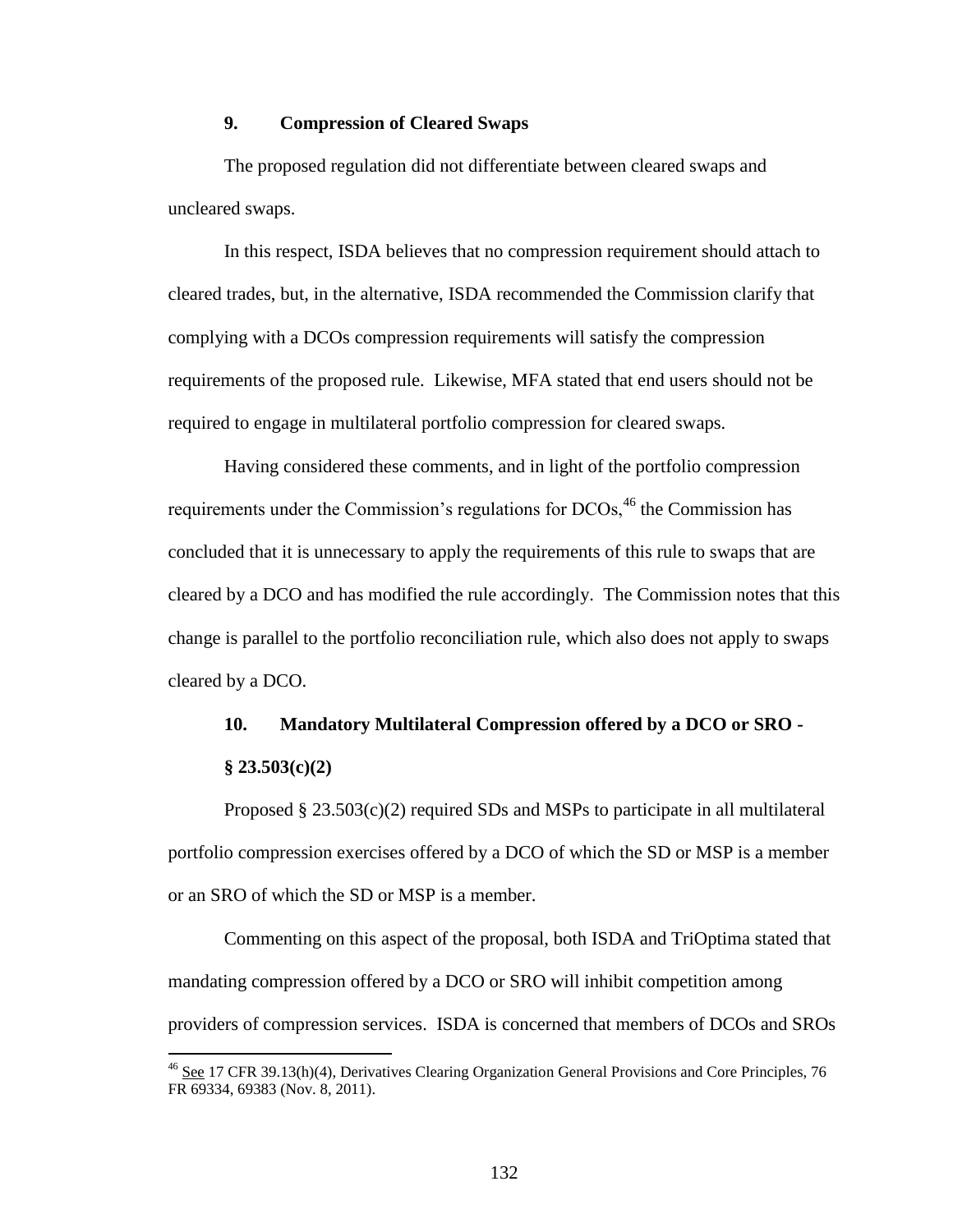may become bound to compression services with inadequate transparency, insufficient testing and lack of price competition. ISDA recommends that the Commission permit registrants to select the compression service provider, including for DCO or SROmandated compression exercises.

As discussed above, the Commission has removed the mandatory compression requirements from the rule as adopted. Nonetheless, in response to these comments, the Commission agrees that the rule should not demonstrate a preference for any type of compression services provider and has accordingly modified the rule to require SDs and MSPs to evaluate multilateral compression exercises initiated, offered, or sponsored by any third party. This change also comports with the decision to change the final DCO rules to provide for voluntary participation in compression exercises.

## **11. Risk Tolerances in Multilateral Portfolio Compression -**

#### **§ 23.503(c)(3)(ii)**

Proposed  $\S 23.503(c)(3)(ii)$  permitted SDs and MSPs to establish counterparty, market, cash payment, and other risk tolerances, and to exclude specific potential counterparties for the purposes of multilateral compression exercises.

Commenting on this aspect of the proposal, The Working Group recommended that the Commission grant market participants broad discretion when setting "risk tolerances" for multilateral compression exercises, including:

- A broad array of risks for which swaps may be excluded from the exercise (e.g., regulatory risk, financial statement risk);
- The ability to express preference for preserving swaps with one counterparty over another for credit risk management purposes; and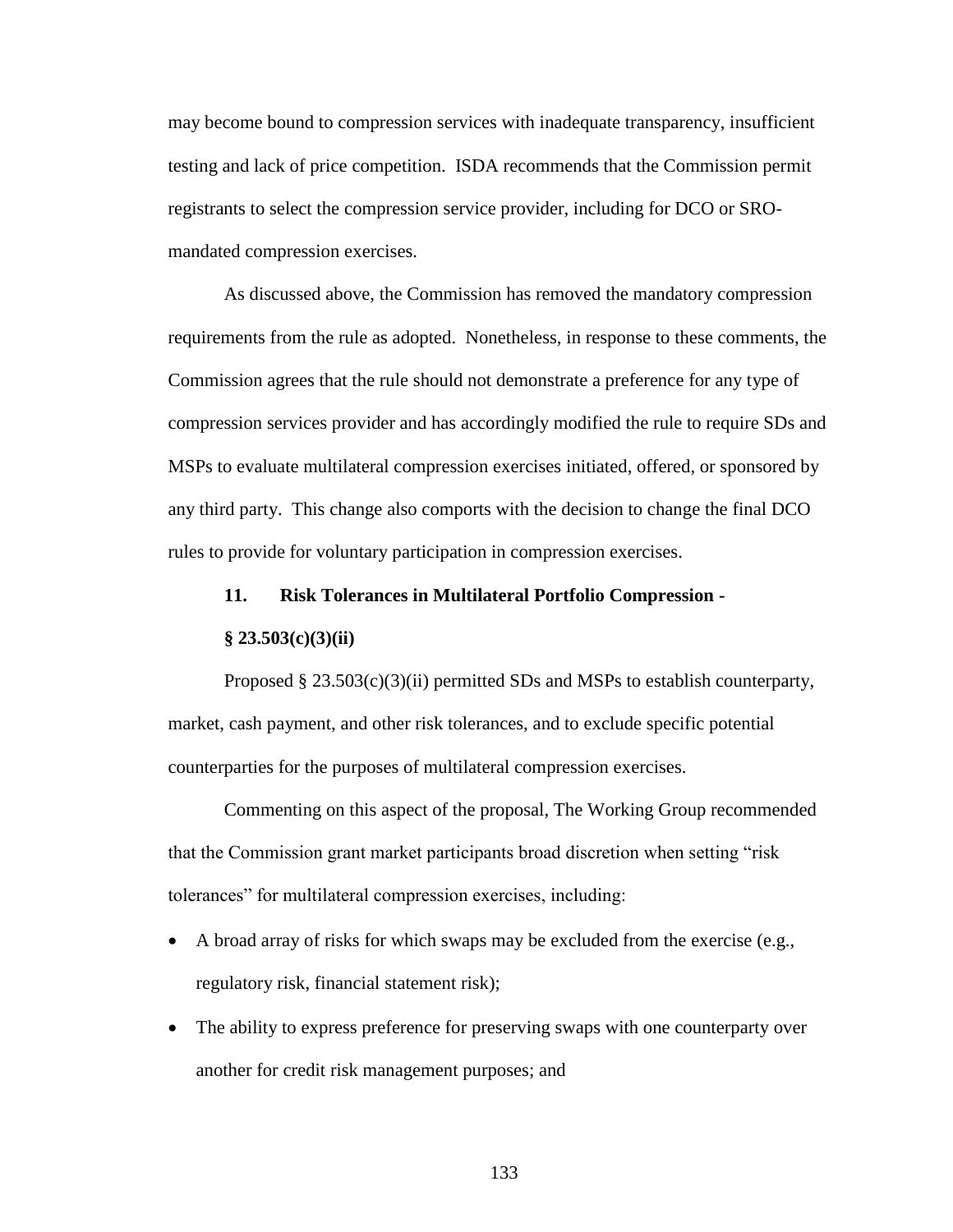• The ability to require that only identical swaps and not substantially similar swaps can be compressed.

Having removed the mandatory multilateral compression requirement from the rule, the Commission has also removed the portions of the rule related to setting risk tolerances. However, under the revised rule, SDs and MSPs must establish policies and procedures for engaging in multilateral compression exercises, and the Commission expects that these policies and procedures will address how the SD and MSP would determine which swaps to include and exclude from compression exercises and what risk tolerances it would accept. The Commission believes that this change addresses commenters' concerns regarding the discretion to determine risk tolerances in multilateral compression exercises.

# **12. Portfolio Compression Service Provider Standards**

The proposed regulations did not prescribe standards for portfolio compression service providers, and Markit recommended that, due to the complexity of multilateral compression exercises, the Commission establish standards for compression service providers to ensure competency, timely service, and sufficient resources. The process for choosing compression service providers should be fair and open. Freddie Mac urged the Commission to closely scrutinize the necessity and propriety of the terms of business demanded by prospective service providers (including SDRs, SEFs and DCOs) and disapprove overreaching terms such as open-ended indemnification, disclaimer of liability, assertions of ownership over transactional data, and other intellectual property of service users.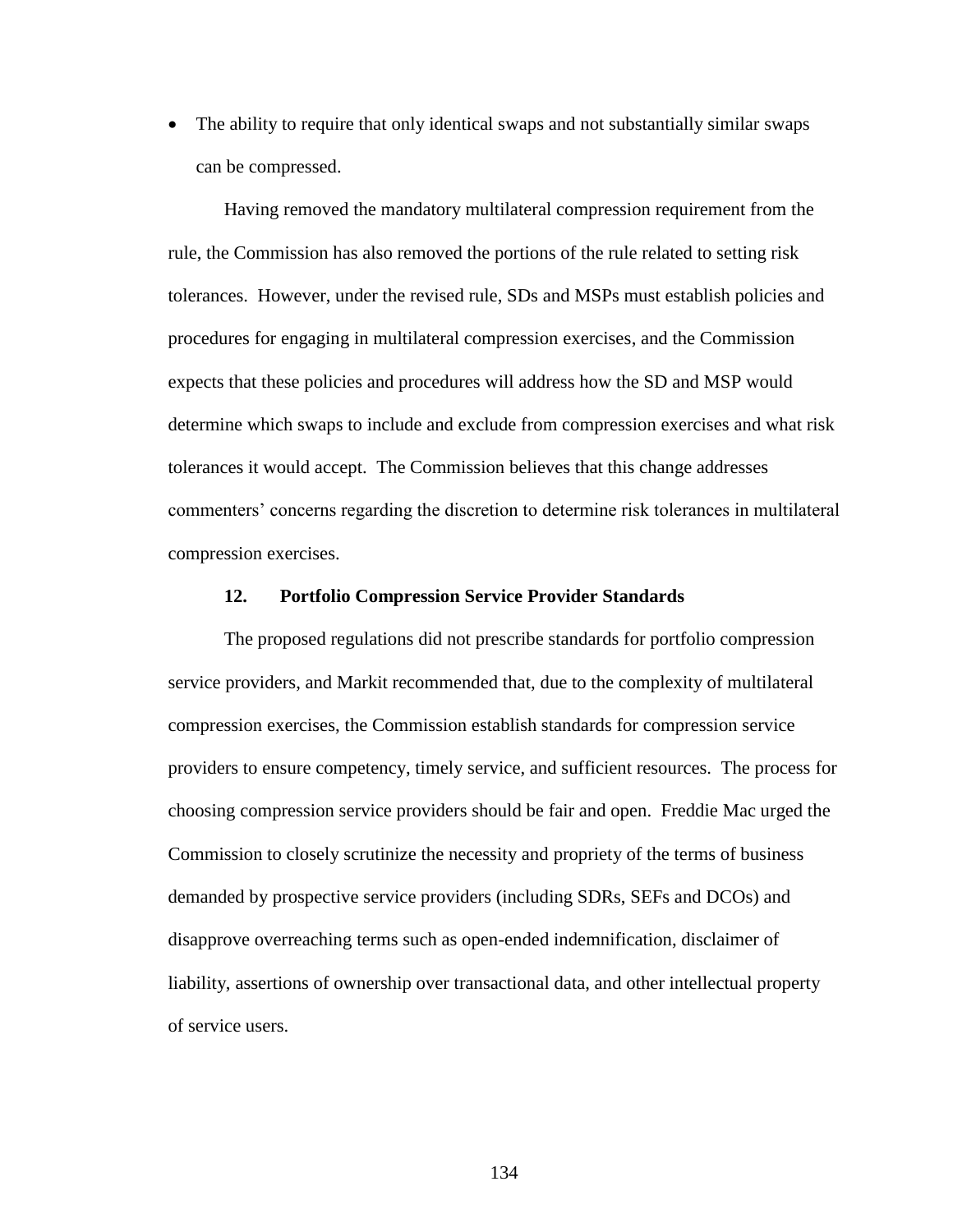Given that the rule as adopted no longer contains a mandatory compression requirement, the Commission believes that these comments regarding standards for service providers and overreaching terms are best addressed by competition in the market for providers of compression services.

# **13. Recordkeeping Requirement for Portfolio Compression - § 23.503(e)**

Propose § 23.503(e) required SDs and MSPs to maintain records of each bilateral and multilateral compression exercise, including dates, the swaps included in the exercise, the eligible swaps excluded from the exercise and the reason for such exclusion, the counterparty and risk tolerances specified for the exercise, and the results of the exercise. ISDA commented that the recordkeeping requirement for portfolio compression is too prescriptive in its detail. The Commission is modifying the rule to require simply that SDs and MSPs maintain complete and accurate records of all compression exercises. As a matter of good practice, the Commission anticipates that market participants will make and maintain all necessary records of any swaps that are netted down, new swaps entered into, and any swaps that are submitted for compression but not compressed. In addition, the Commission observes that the rule does not prohibit SDs and MSPs from relying on third-party service providers to achieve compliance with the rule, although the responsibility for compliance cannot be delegated.

#### **III. Effective Dates and Compliance Dates**

In the Documentation NPRM and Confirmation NPRM, the Commission requested comment on the length of time necessary for registrants to come into compliance with the proposed rules. As discussed further below, the Commission also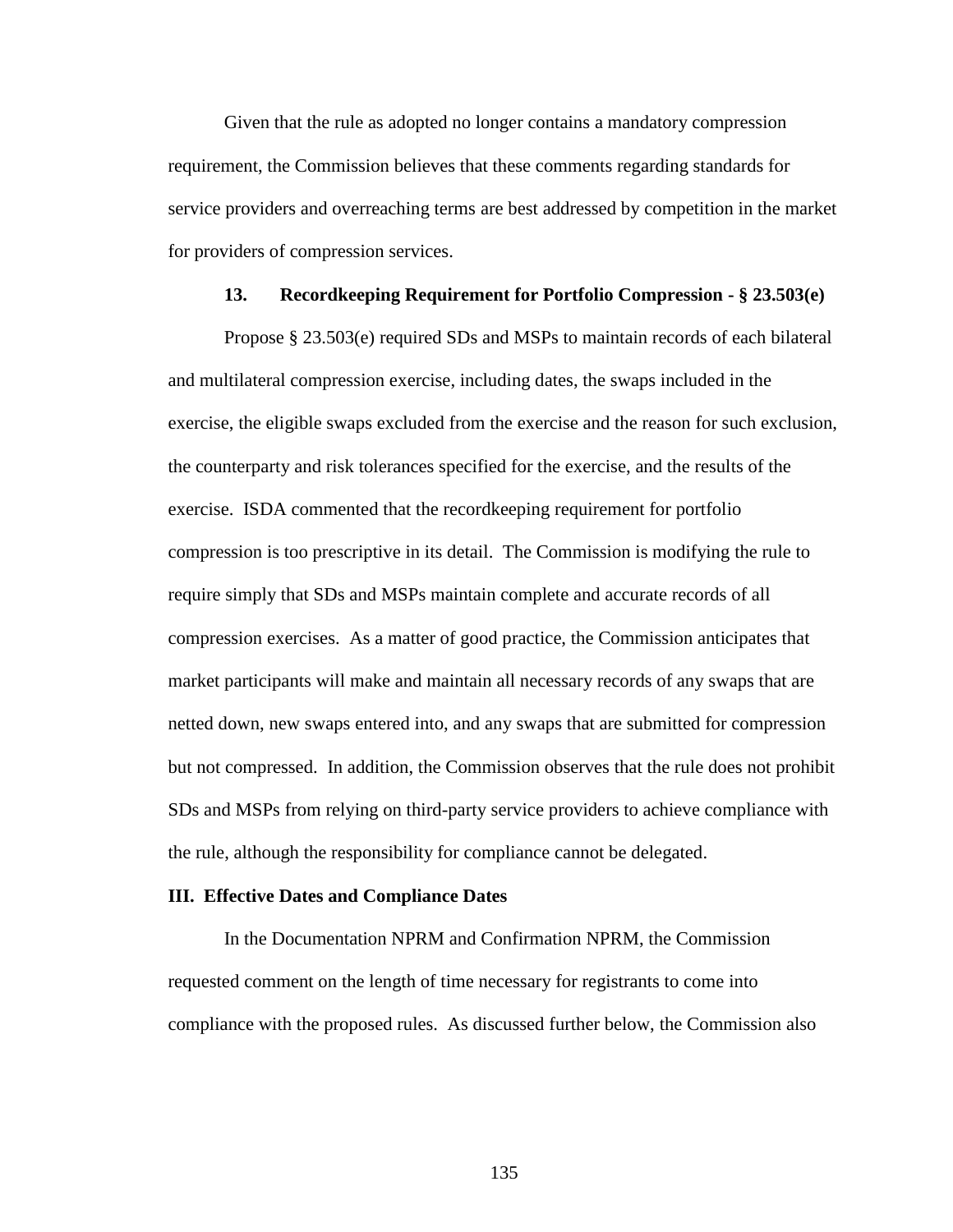proposed a compliance schedule, § 23.575, for swap trading relationship documentation, § 23.504, in a separate release in September 2011.

## **A. Comments Regarding Compliance Dates**

#### **1. Documentation NPRM**

With respect to § 23.504, The Working Group recommended that the Commission delay promulgating rules on swap documentation until it has finalized all required rules to be issued under the Dodd-Frank Act and can fully analyze the potential effect of documentation rules on the swap markets, or, in the alternative, adopt a general framework with an extended period of time for implementation to allow market participants to design appropriate documentation standards. Further, if the Commission should decide to make the proposed rules applicable to existing transactions, then The Working Group recommended that the Commission provide a short term safe-harbor for existing transactions and give the market 36 months to come into compliance. If the Commission should decide not to make the proposed rules applicable to existing transactions, then The Working Group recommended that the Commission give the market 12 months to come into compliance.

ISDA & SIFMA requested that the Commission defer proposing an implementation timeline until the Commission's rules and the SEC's rules relating to trading documentation are fully developed and the industry has been given the opportunity to address implementation issues with the Commission at that time.

FSR believes that the renegotiation of existing documentation would take significantly longer than six months and urged the Commission to recognize that negotiation of new credit support arrangements, including third-party custody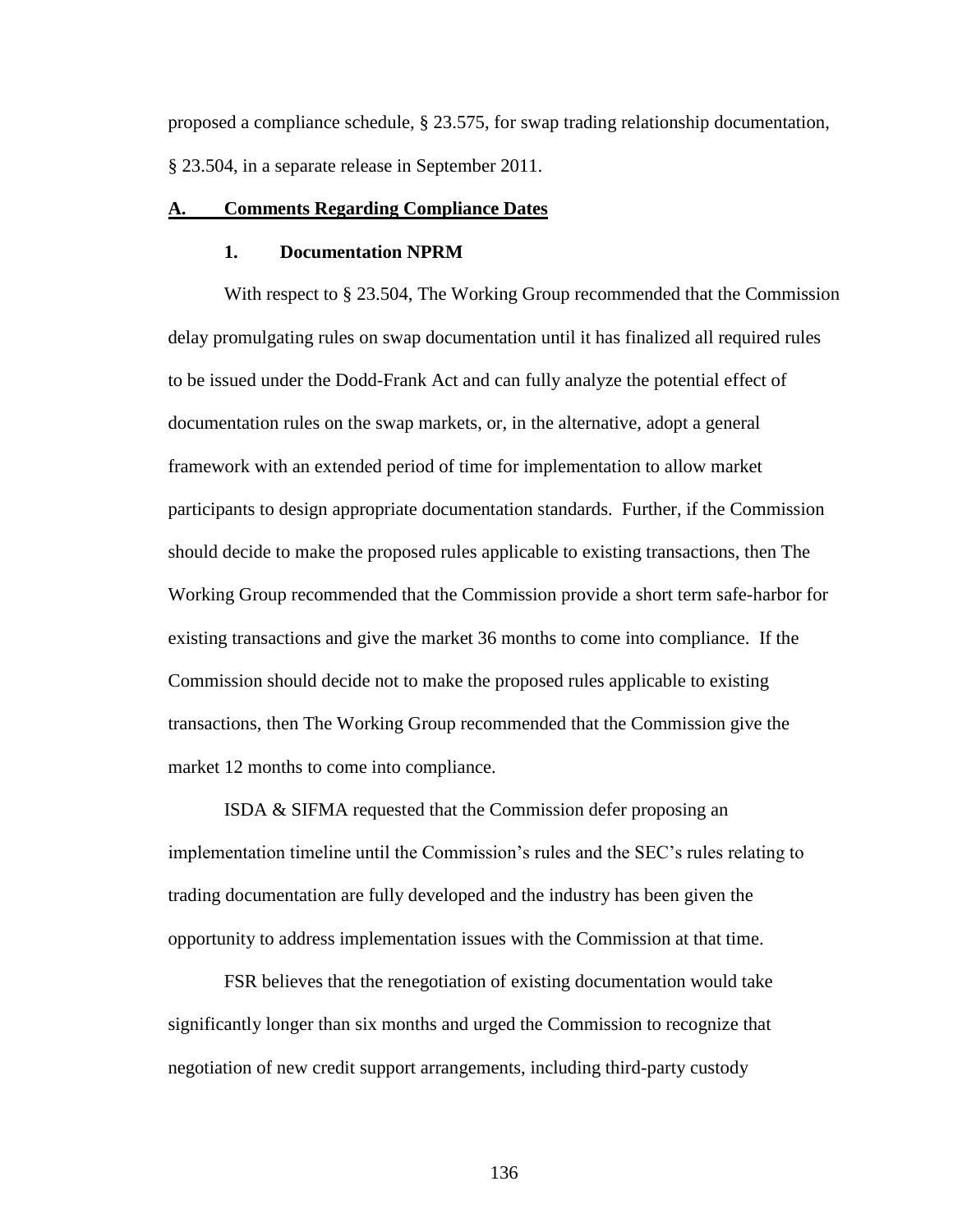arrangements, will be particularly time-consuming and thus requested that the Commission provide an appropriately long implementation timeframe. The Coalition of Derivatives End-Users proposed a period of not less than two years for implementation for end users because it is unclear how each SD and MSP would seek to implement changes to comply with swap documentation rules for both existing and new swaps. The Coalition believes this period of time will allow for discussions and negotiations across all swap counterparty relationships.

IECA recommended that a long implementation period be provided. Otherwise, SDs will have an advantage because they have more resources to apply than end users and it is likely that any standard amendment would come from industry groups such as ISDA, which primarily represents the interests of SDs. CIEBA is also concerned that a deadline for SDs and MSPs to bring their documentation into compliance would allow SDs and MSPs to present buy-side participants with a newly standardized set of documentation, and would result in buy-side participants having insufficient input into the substance of the documentation. CIEBA also noted that a number of its members reported that it is not uncommon for SDs to take up to a year to finalize an ISDA agreement with a pension plan fiduciary. If SDs were required to revise all their swap agreements, CIEBA believes that it could take years.

In contrast to the foregoing comments, Michael Greenberger commented that since many dealers already use documentation that will comply with the regulations, allowing a maximum of thirty days to comply with the rules following adoption should suffice.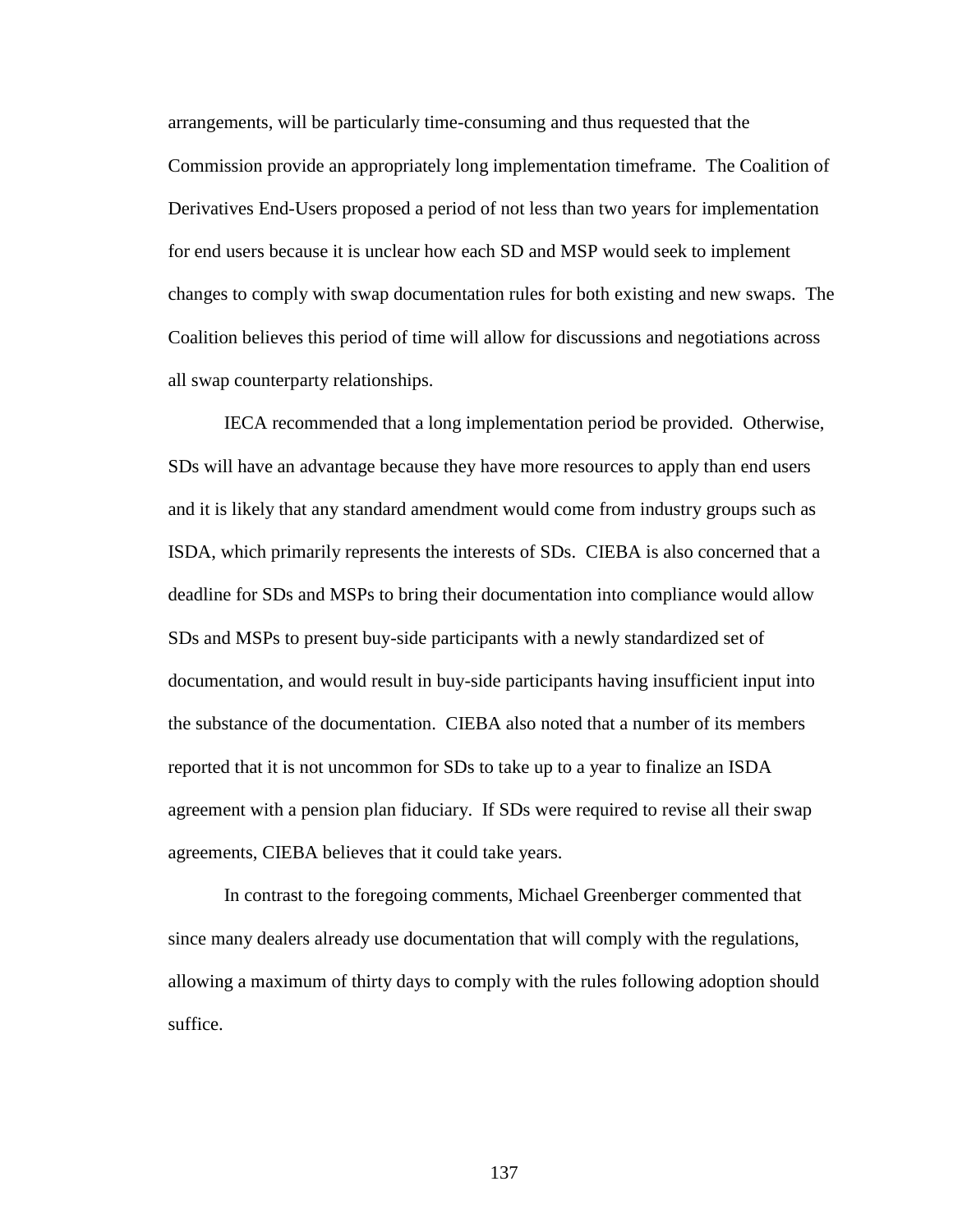In addition to the foregoing comments, the Commission received comments with respect to proposed compliance schedules for a number of proposed rules, including § 23.504.<sup>47</sup> In September 2011, the Commission proposed four compliance schedules for four separate provisions of the Dodd-Frank Act, including: (i) the clearing requirement; (ii) the trade execution requirement; (iii) trading documentation under section 4s; and (iv) margining requirements for uncleared swaps.<sup>48</sup> In its proposal, Swap Transaction Compliance and Implementation Schedule: Trading Documentation and Margining Requirements under Section 4s of the CEA, (Implementation Schedule NPRM), the Commission stated that the proposed compliance schedule for § 23.504 was designed to afford affected market participants a reasonable amount of time to bring their transactions into compliance with the requirements of the rule and to provide relief in the form of additional time for compliance. The schedule was intended to facilitate the transition to the new regulatory regime established by the Dodd-Frank Act in an orderly manner that does not unduly disrupt markets and transactions. To this end, the Commission proposed § 23.575, under which an SD or MSP would be afforded ninety (90), one hundred eighty (180), or two hundred and seventy (270) days to bring its swap trading relationship documentation with its various counterparties into compliance with the requirements of

<sup>&</sup>lt;sup>47</sup> See Swap Transaction Compliance and Implementation Schedule: Trading Documentation and Margining Requirements under Section 4s of the CEA, 76 FR 58176 (Sept. 20, 2011) (Implementation Schedule NPRM).

<sup>&</sup>lt;sup>48</sup> The trading documentation and margining requirements compliance schedules were proposed in one release. See id. The clearing requirement and trade execution requirement were proposed in another release, Swap Transaction Compliance and Implementation Schedule: Clearing and Trade Execution Requirements under Section 2(h) of the CEA, 76 FR 58186 (Sept. 20, 2011). The Commission finalized the compliance schedule for the clearing requirement on July 24, 2012. See Swap Transaction Compliance and Implementation Schedule: Clearing Requirement Under Section 2(h) of the CEA, 77 FR 44441 (July 30, 2012). The compliance schedules for margin for uncleared swaps and the trade execution requirement will be finalized separately.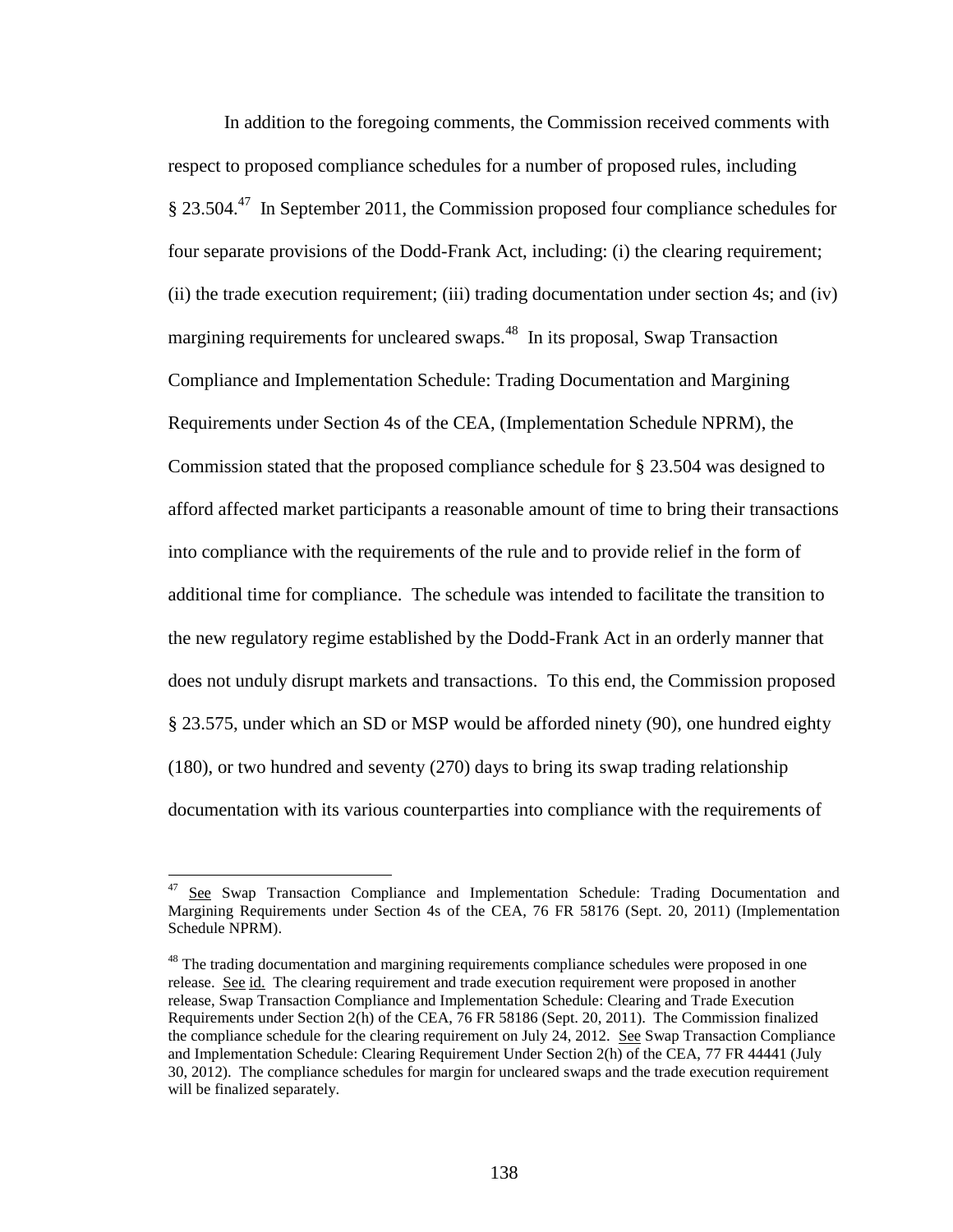§ 23.504, depending on the identity of each such counterparty. In the proposal, market participants that are financial entities, as defined in section  $2(h)(7)(C)$  of the CEA, were grouped into the following four categories:

- Category 1 Entities included SDs, security-based swap dealers, MSPs, major securitybased swap participants, and active funds (defined as any private fund as defined in section 202(a) of the Investment Advisers Act of 1940), that is not a third-party subaccount and that executes 20 or more swaps per month based on a monthly average over the 12 months preceding this adopting release.
- Category 2 Entities included commodity pools; private funds as defined in section 202(a) of the Investment Advisers Act of 1940 other than active funds; employee benefit plans identified in paragraphs (3) and (32) of section 3 of the Employee Retirement Income and Security Act of 1974; or persons predominantly engaged in activities that are in the business of banking, or in activities that are financial in nature as defined in section 4(k) of the Bank Holding Company Act of 1956, provided that the entity is not a third-party subaccount.
- Category 3 Entities include Category 2 Entities whose positions are held as third-party subaccounts.
- Category 4 Entities includes any person not included in Categories 1, 2, or 3.

Proposed § 23.575 required SDs and MSPs to be in compliance with § 23.504 no later than 90 days after publication of the final rule in the Federal Register for swap transactions with a Category 1 Entity, no later than 180 days after publication for swap transactions with a Category 2 Entity, and no later than 270 days after publication for swap transactions with a Category 3 Entity or Category 4 Entity.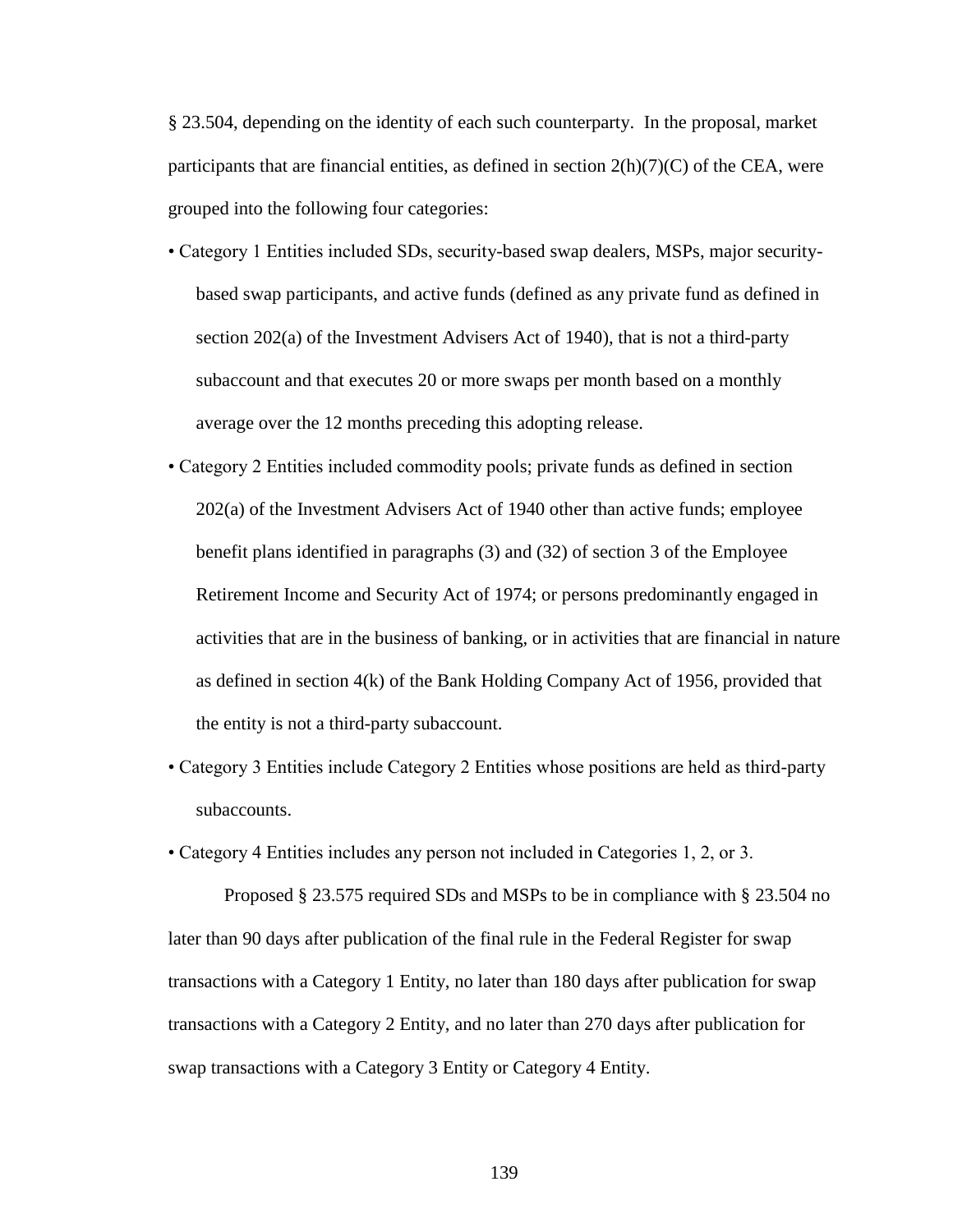The Commission received approximately 19 comments with respect to the compliance phasing proposal, each of which it considered in finalizing the compliance dates for the rule, as discussed below.

## **a. Definition of "Active Fund"**

The proposal defined "active fund" as "any private fund as defined in section 202(a) of the Investment Advisers Act of 1940, that is a not a third party subaccount and that executes 20 or more swaps per month based on a monthly average over the 12 months preceding . . . ."

Commenting on this definition, the Association of Institutional Investors (AII) stated that basing the definition on an average of 20 swap transactions per month is arbitrary. AII believes that the Commission should collect data under swap transaction reporting rules and then make a determination, but, in the alternative, AII recommended that the threshold be higher and that the definition specify the type of swaps that count towards the threshold. FIA/ISDA/SIFMA and Vanguard also commented that the average monthly threshold should be raised, and recommended that the threshold be raised to include only those funds averaging more than 200 transactions per month.

MFA recommended that the definition be eliminated because it is over-inclusive, difficult to administer, and unnecessarily divides the class of buy-side market participants. Under MFA's view, all private funds should be Category 2 Entities. If the Commission does not delete the definition, MFA requested clarification regarding those swaps that are to be included in the calculation, e.g., novations, amendments, partial tearups, etc.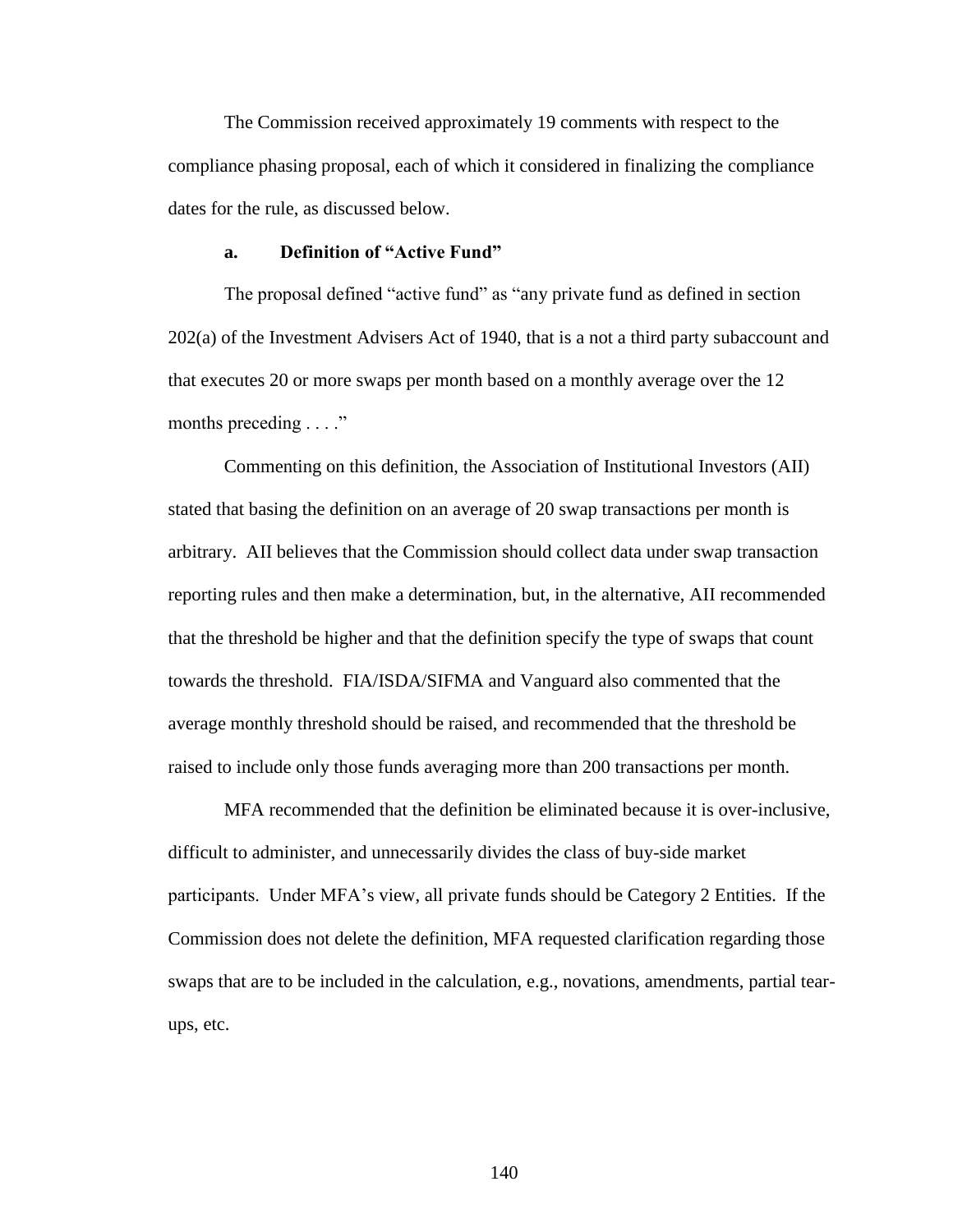On a different tack, FSR stated that the definition of "active fund" is unclear and needs further clarification to distinguish between active fund and "third-party subaccount." FSR represented that its fund manager members believe that most (if not all) entities that would fall into the term "active fund" would also constitute "third-party subaccounts."

The American Council of Life Insurers (ACLI) commented that the frequency of trading is not an appropriate indicator of experience or available resources for determining which entities can comply most quickly. Similarly CDE recommended a minimum notional amount monthly average threshold to avoid capturing smaller endusers and excluding hedges and inter-affiliate swaps from the monthly average threshold.

On the other hand, Better Markets and Chris Barnard supported the proposal, stating that average monthly trading volume is the appropriate proxy for determining an entity's ability to comply with the proposed implementation schedule and is better than notional volume.

The Alternative Investment Management Association (AIMA) also believes that the average number of swaps executed during the previous 12 months is a good proxy for determining what is an active fund, but recommended that the definition should include private funds regardless of whether they are a third party subaccount or not. Otherwise, private funds that are not subaccounts will be disadvantaged relative to those that are, in terms of the cost of entering into swaps during the course of the implementation schedule. AIMA considered alternatives to the definition but believes that instituting an "assets under management" threshold for the definition of active fund may be problematic, as notwithstanding such a threshold, a manager may invest in other types of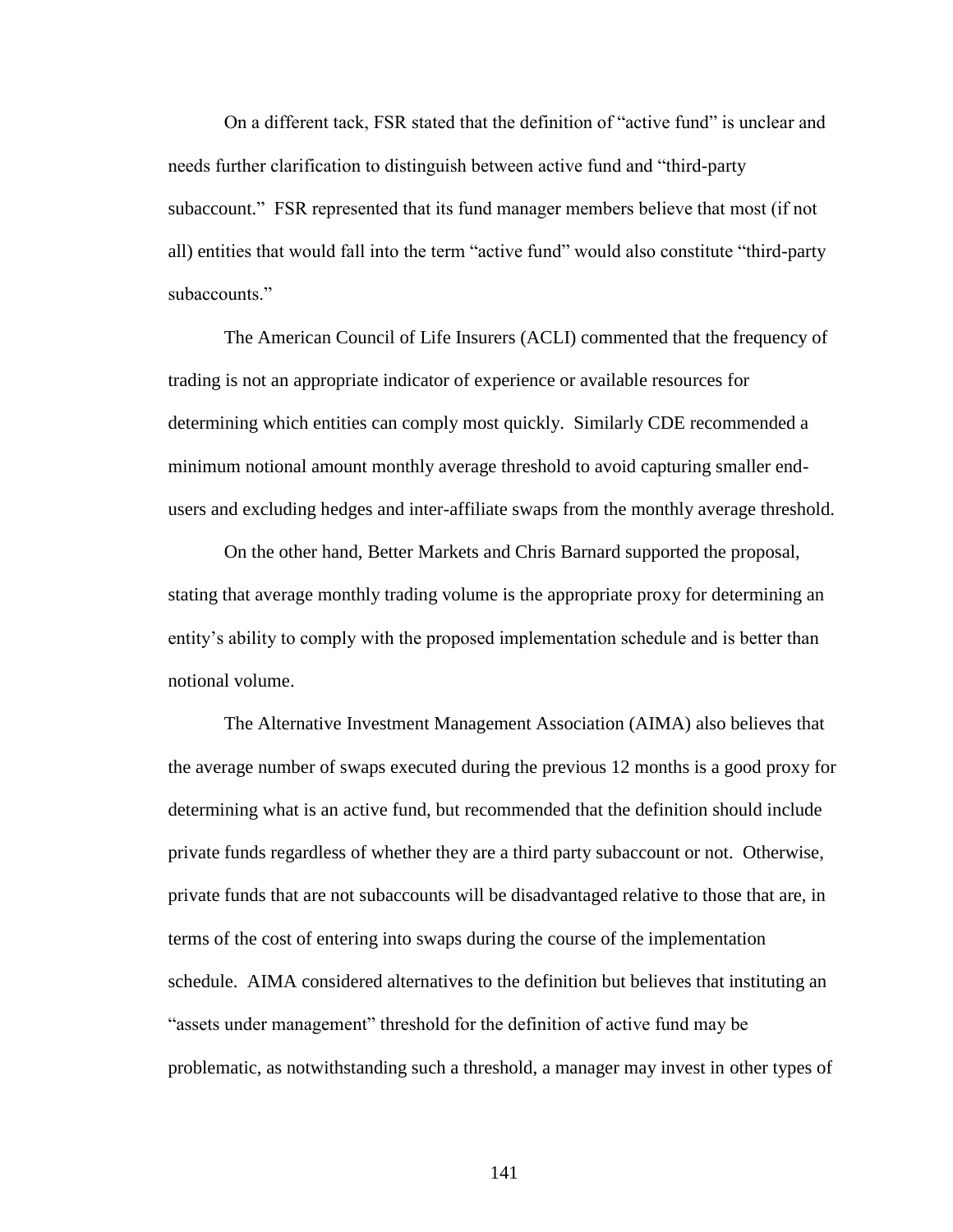financial instruments such that they do not in fact have the experience or resources to more quickly comply with the regulations. AIMA also believes that commodity pools that are not private funds, but that execute 20 or more swaps on average per month, should be included in the definition.

Having considered the comments received, the Commission believes that the definition of "active fund" appropriately uses a transaction-based trigger to distinguish between funds more active in the swaps market and those that are less so. However, in response to comments that an average of 20 transactions per month may be overly inclusive and may cause some smaller entities, less well-positioned for compliance with shorter implementation timeframes, to fall within the definition. Accordingly, the Commission has determined to raise the threshold to 200 swap transactions on average per month so as to ensure only more active participants in the market are included within the definition. The Commission also agrees with commenters that establishing an appropriate minimum notional amount applicable to all participants in the swap market, or assets under management standard, to be impracticable.

However, the Commission does not believe it is appropriate to create exclusions for the types of swap transactions within the definition given the administrative burdens of monitoring such distinctions for purposes of the proposed implementation schedule. In response to commenters seeking clarification of what types of swap transactions are to be included in the monthly calculation, the Commission notes that the proposed implementation schedule, and the compliance dates adopted in this release, both refer to "swaps" and not "swap transactions." "Swap transaction" is defined in § 23.500 to include assignments, novations, amendments, and other events that  $\S 23.501$  requires to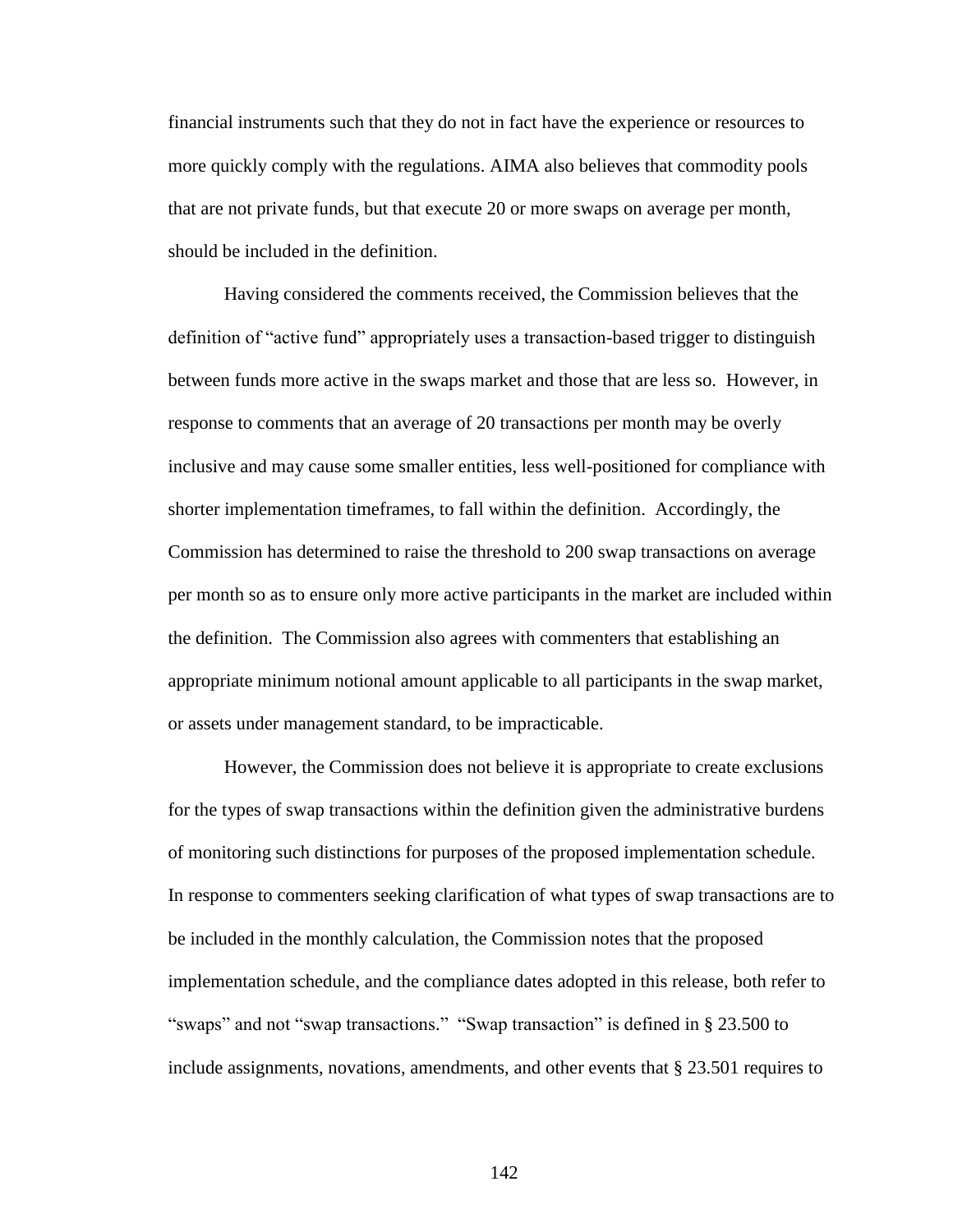be documented by confirmation. Therefore, in response to commenter's concerns, the Commission confirms that the active fund threshold of 200 swaps per month refers to "swaps" as defined in section  $1a(47)$  of the CEA and Commission regulations, but would not include assignments, novations, amendments, or like events that occur with respect to existing swaps.

# **b. Definition of "Third-party Subaccount"**

The Implementation Schedule NPRM defined "third-party subaccount" to mean "a managed account that requires the specific approval by the beneficial owner of the account to execute documentation necessary for executing, confirming, margining or clearing swaps." Third-party subaccounts were designated as Category 3 Entities, whereas other funds were designated Category 1 or Category 2 Entities.

With respect to this definition, AII commented that the definition is too narrow given the administrative work required in managing an account, regardless of the execution authority. Further, AII stated that execution authority is not an industry standard, and thus divides the universe of separate accounts inappropriately. Similarly, the Investment Company Institute (ICI) stated that third party subaccounts, whether subject to the specific execution authority of the beneficiary or not, require managers to work closely with clients when entering into trading agreements on the customer's behalf. As such, no distinction should be made based on specific execution authority or lack thereof, and that all third party accounts should be uniformly classified as Category 3 Entities, allowing for a 270 day compliance period.

FIA/ISDA/SIFMA also recommended that all accounts managed for third parties, regardless of the execution authority, should be in the Category 3 Entity implementation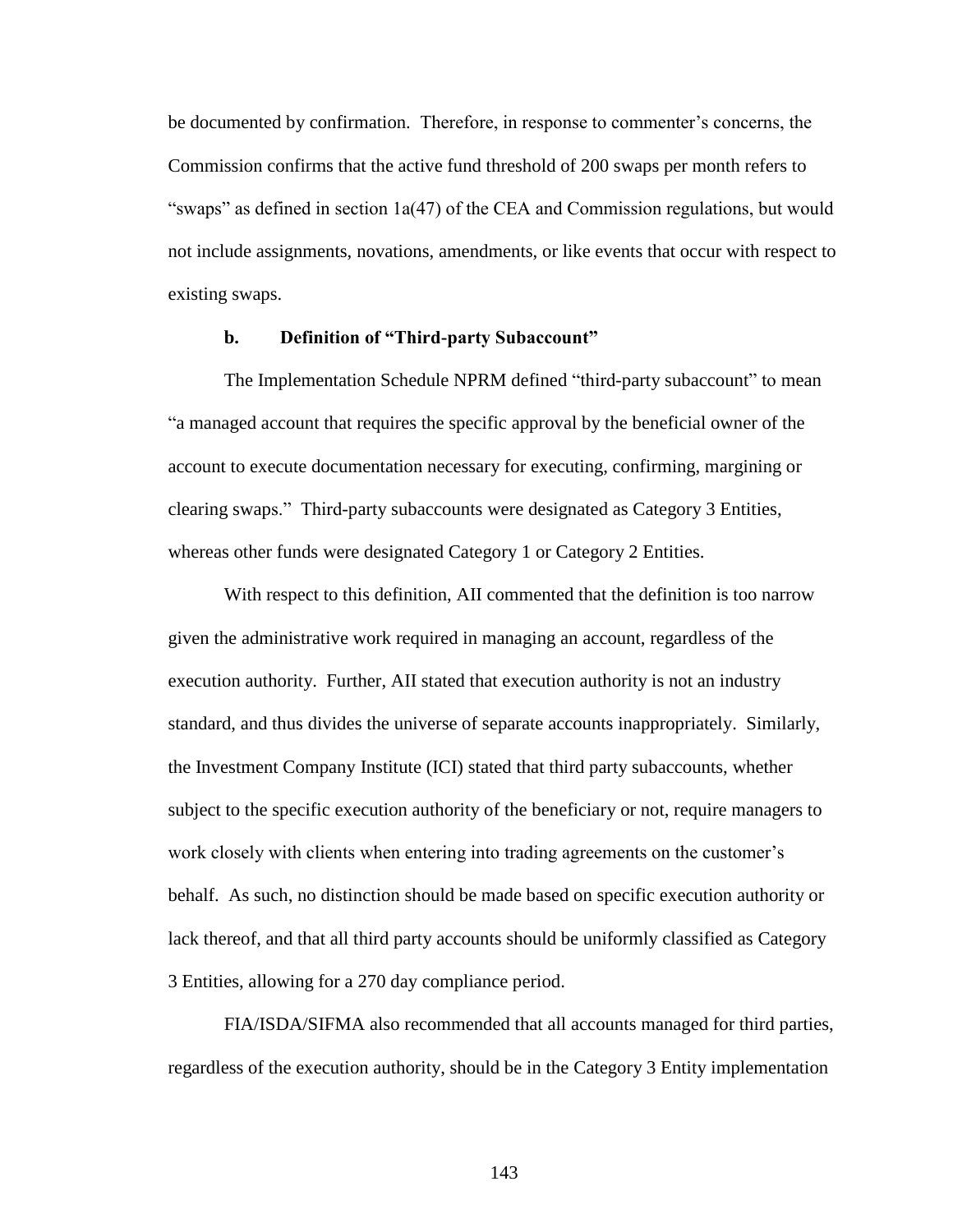phase. FIA/ISDA/SIFMA recommended that the Commission adopt a definition of "third-party fund" that is any fund that is not a private fund and is sub-advised by a subadvisor that is independent of and unaffiliated with the fund sponsor. A "third-party subaccount" would be defined as any account that is not a fund and is managed by an asset manager, irrespective of the level of delegation granted by the account owner by the account owner to the asset manager.

Based on the comments received, the Commission is revising the definition of Third-Party Subaccount to mean an account that is managed by an investment manager that (1) is independent of and unaffiliated with the account's beneficial owner or sponsor, and (2) is responsible for the documentation necessary for the account's beneficial owner to document swaps as required under section 4s(i) of the CEA. In modifying this definition, the Commission is taking into account the point made by AII, FIA/ISDA/SIFMA, and ICI that all investment managers will need additional time to comply with the trading documentation requirements regardless of whether they have explicit execution authority. However, the definition retains the nexus between the investment manager and the documentation needed for swaps under section 4s(i) of the CEA. In other words, if the investment manager has no responsibility for documenting the swap trading relationships, then that account would be required to come into compliance with the documentation requirements within 180 days. For those accounts under the revised definition, however, the Commission believes that the 270-day deadline is more appropriate. Given the general notice that investment managers have had about the Dodd-Frank Act's documentation requirements for SDs and MSPs since the enactment of the statute in July, 2010, managers should have been able to consider and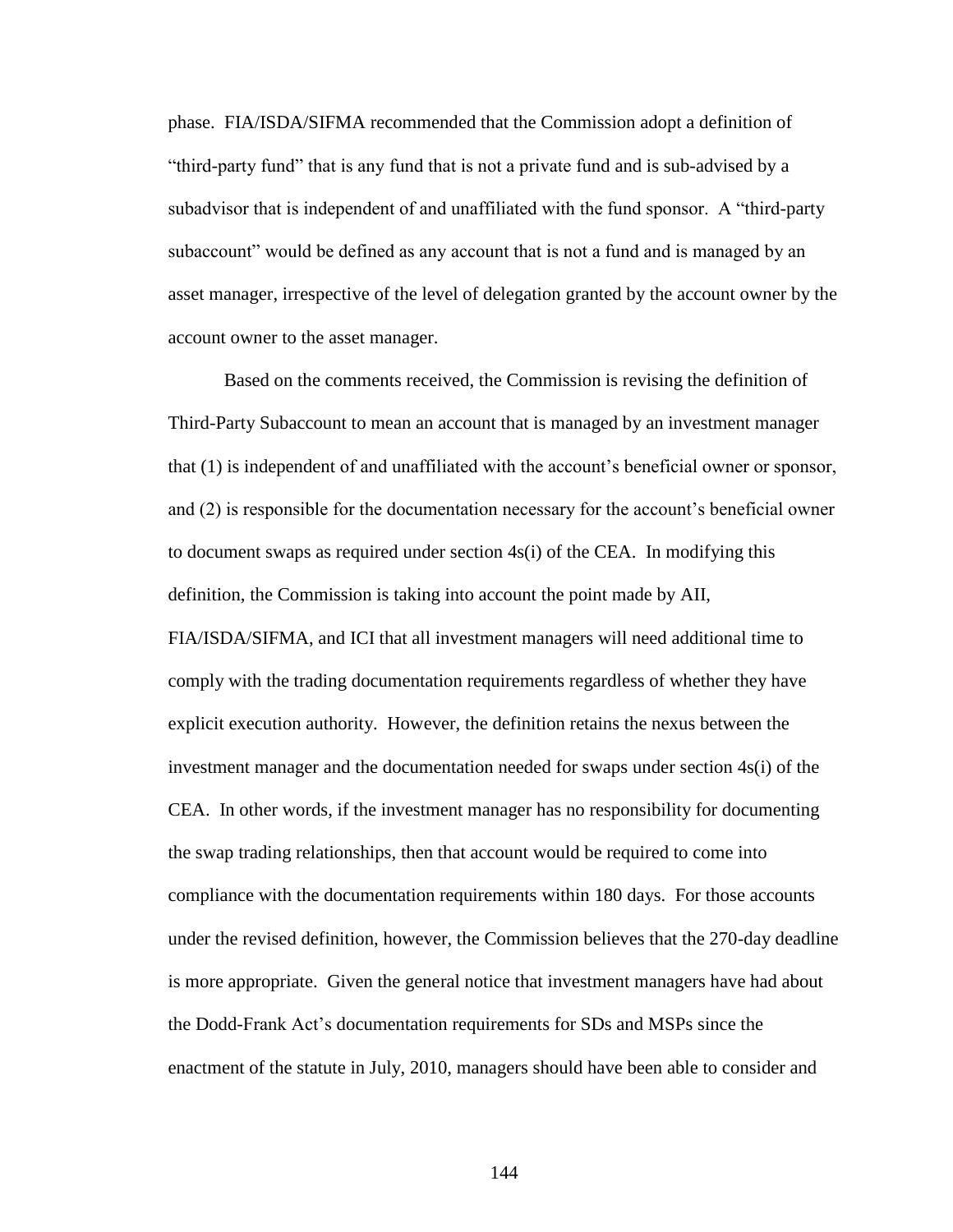plan the infrastructure and resources that are necessary for all of their accounts, including Third-Party Subaccounts, to comply with the documentation requirements. Thus, the 180- and 270-day deadlines should provide adequate time to accommodate all managed accounts.

## **c. Definitions of Categories of Entities**

The Commission received several comments with respect to the definitions of the categories of entities to which the proposed implementation schedules applied.

Encana and EEI, National Rural Electric Cooperative Association, and Electric Power Supply Association (Joint Associations) believe that the definition of Category 4 Entity under the proposed implementation schedules should expressly include nonfinancial end users.

The Coalition for Derivatives End-Users argued that financial end-users should be treated identically to non-financial end-users because they do not pose systemic risk, and therefore, should be given the most time to comply with the requirements.

ICI requested clarification that a market participant can determine whether it is an MSP for purposes of the proposed implementation schedules at the same time that it is required to review its status as an MSP under other Commission and SEC rules.

CIEBA requested that in-house ERISA funds should be in the group with the longest compliance time, and not Category 2 Entities, arguing that these funds are not systemically risky, and they typically rely upon third-party managers for some portion of their fund management. Splitting in-house and external accounts (i.e., those accounts meeting the Implementation Schedule NPRM's definition of third-party subaccount and which are therefore Category 3 Entities) of the same ERISA plan will impact risk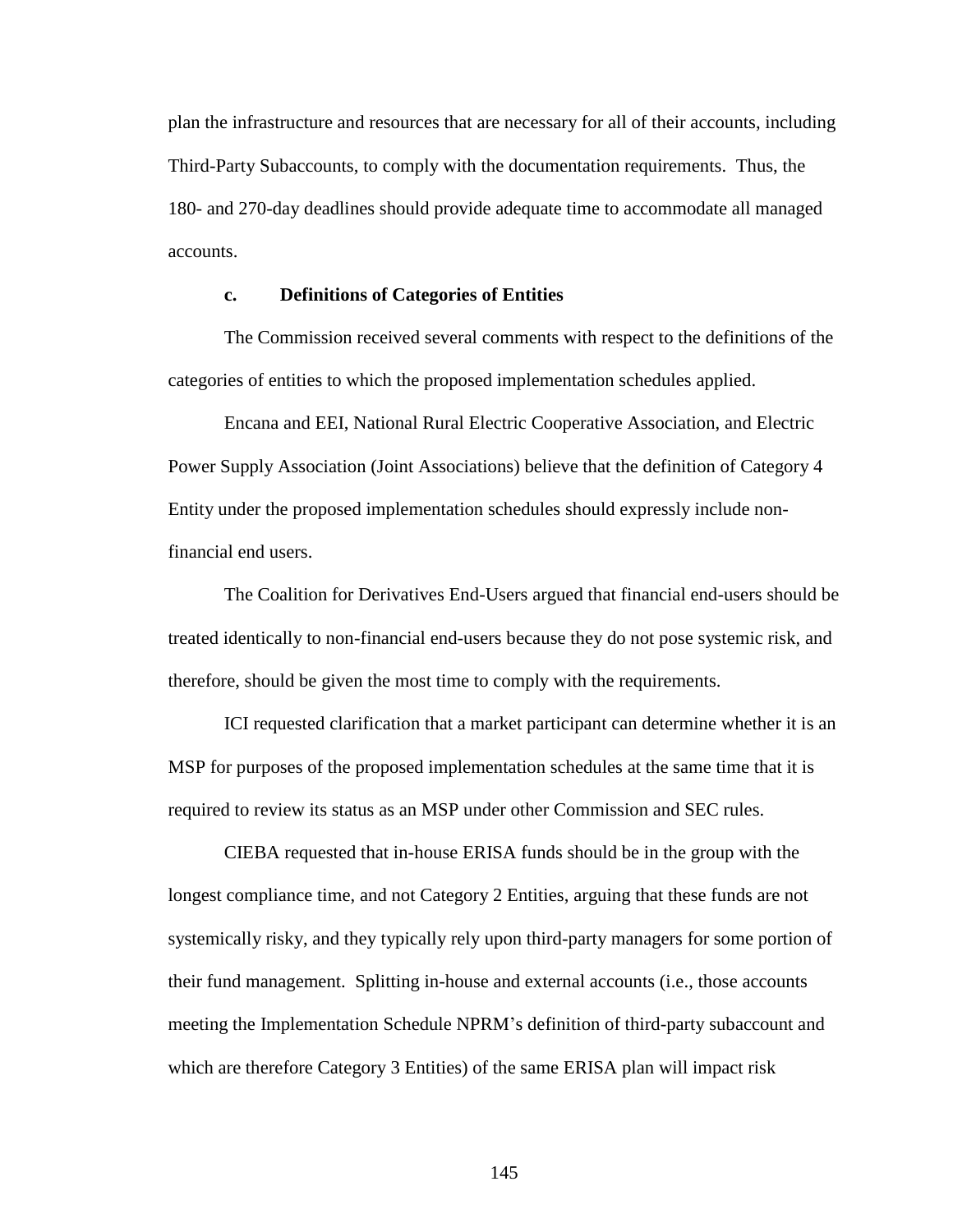management given different implementation schedules. The distinction will also cause pension funds to bear the costs of compliance because they will need to comply prior to their third party managers who would be better positioned to provide insight and services in this regard.

The Commission considered the foregoing comments, and has determined to modify the category definitions in certain respects. In response to Encana and the Joint Associations, non-financial entities are clearly included amongst Category 4 Entities and SDs and MSPs are given 270 days to comply with the documentation requirement with respect to such entities.

With respect to issues raised by the Coalition for Derivatives End-Users regarding those financial entities included in Category 2, the Commission believes that those entities have been correctly categorized based upon the distinction between financial and non-financial entities under section  $2(h)(7)$  of the CEA. The Commission believes that, just as Congress has required financial entities to be subject to required clearing due to their importance to the financial system, SDs and MSPs should be required to meet the documentation requirements of § 23.504 with such entities prior to being required to meet such documentation requirements with non-financial entities. However, the definition of Category 2 Entity is modified by removing the reference to ERISA plans. The Commission recognizes the concerns raised by CIEBA regarding splitting in-house and external accounts (i.e., those accounts meeting the definition of Third-Party Subaccount and permitted 270 days) of the same ERISA plan. In response to these concerns, the Commission is removing the reference to employee benefit plans as defined in paragraphs (3) and (32) of section 3 of the Employee Retirement Income and Security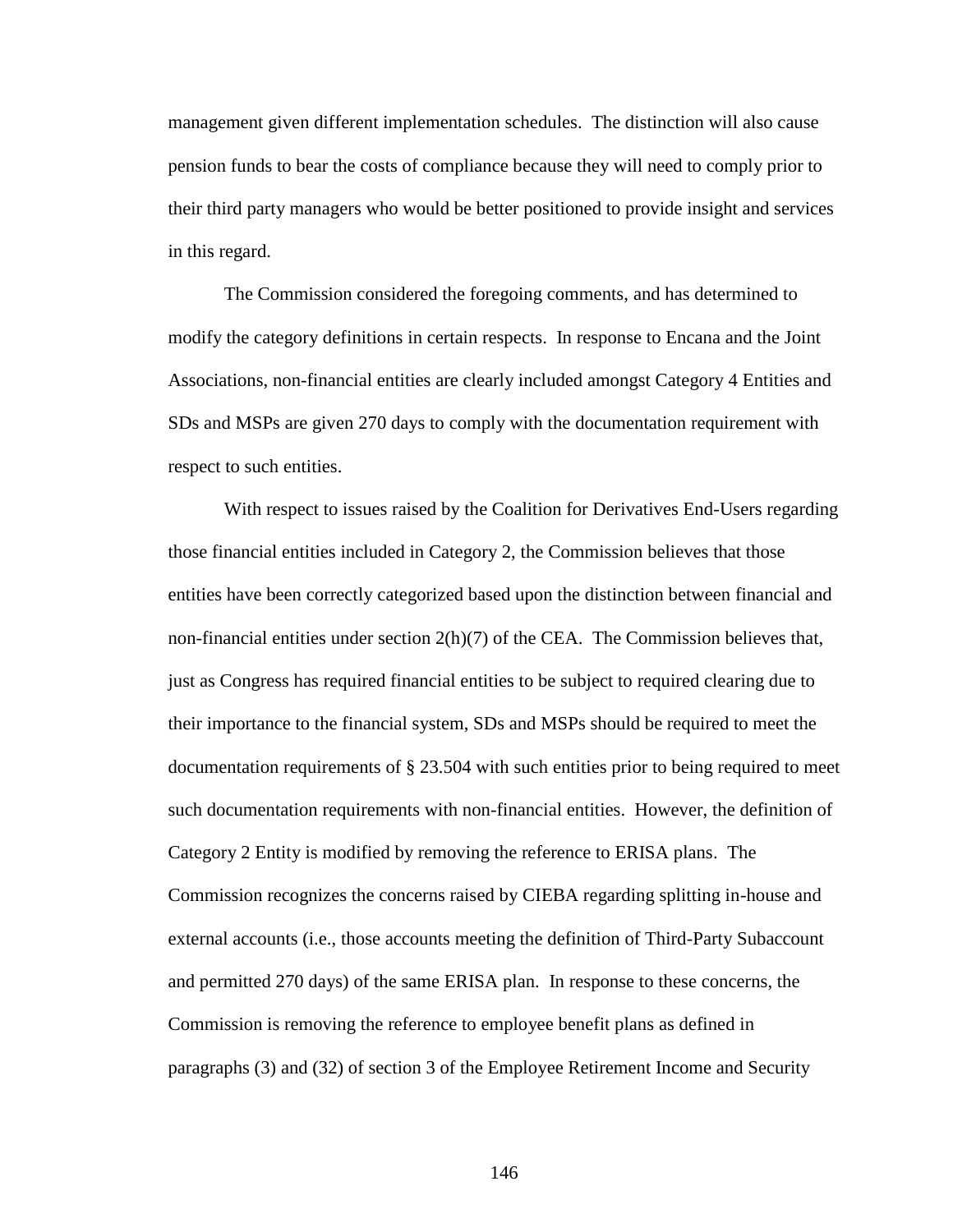Act of 1974. As a result, these ERISA plans will be afforded the longest compliance period (270 days).

In response to the comment from ICI, the Commission confirms that a potential MSP may be able to review its obligation to register as an MSP at the same time it is reviewing where it fits under the compliance dates adopted in this release depending on the nature and scope of an MSP's swaps activities. The Commission notes that its rule further defining MSP was published on May 23, 2012, and its rule further defining "swap" was published on August 13, 2012, so potential MSPs will necessarily have to review their registration obligations ahead of complying with the compliance dates adopted herein. However, if an entity discovers that it has crossed the threshold established under the MSP rules and is required to register during the 90-day period for Category 1 Entities, the Commission would permit that entity to petition for additional time to come into compliance with the  $\S 23.504.<sup>49</sup>$ 

#### **d. Proposed Implementation Schedule**

 $\overline{a}$ 

As outlined above, proposed § 23.575 required SDs and MSPs to be in compliance with § 23.504 no later than 90 days after publication of the final rule in the Federal Register for swap transactions with a Category 1 Entity, no later than 180 days after publication for swap transactions with a Category 2 Entity, and no later than 270 days after publication for swap transactions with a Category 3 Entity or Category 4 Entity.

<sup>&</sup>lt;sup>49</sup> Similarly, the Commission would consider allowing entities to petition for additional time to comply to the extent that they discover that they have exceeded the de minimis threshold under the swap dealer definition and are required to register during the 90-day period for Category 1.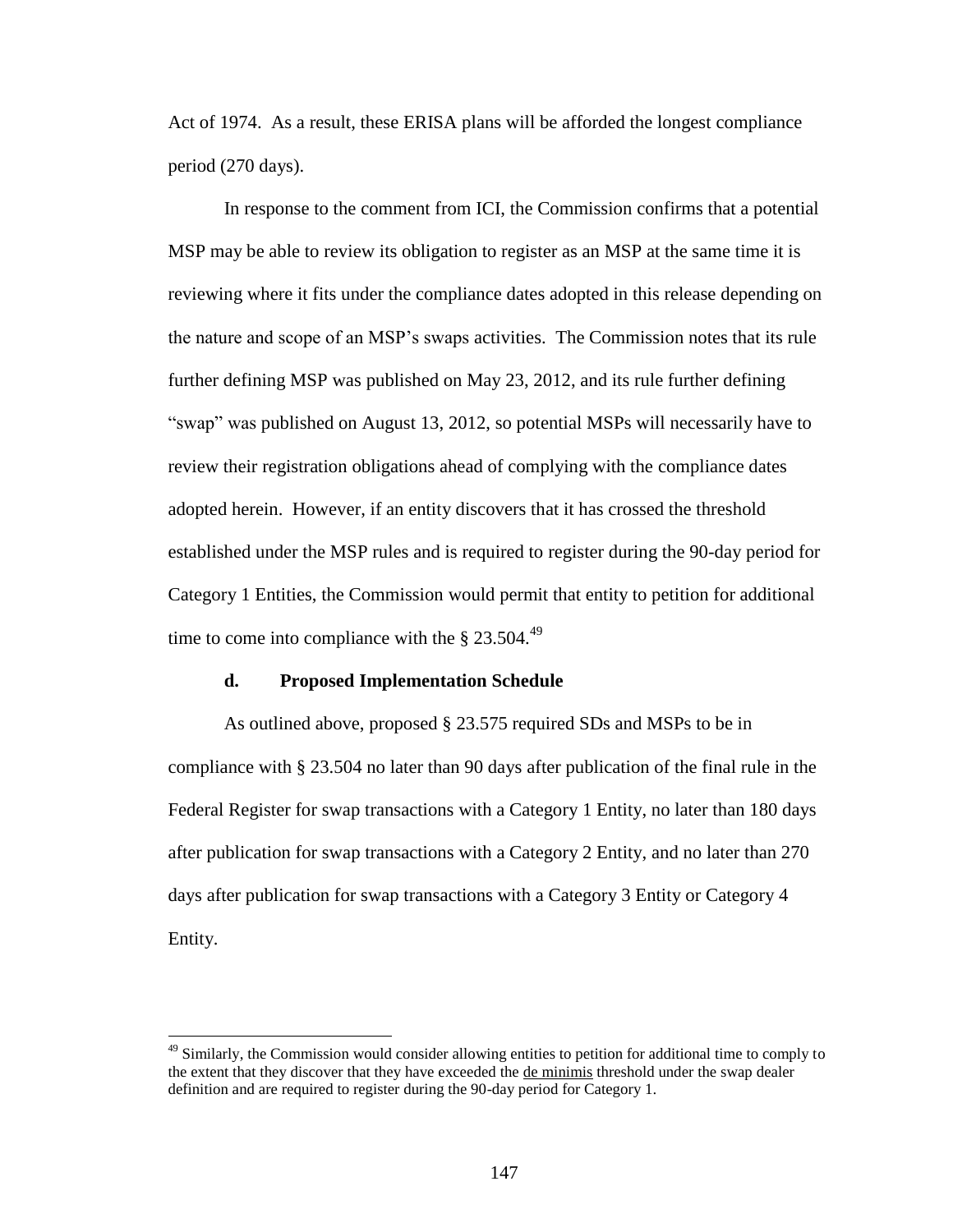With respect to the proposed schedule, FIA/ISDA/SIFMA believes that the proposed implementation schedule should be lengthened because of the significant burden associated with the documentation requirements. FIA/ISDA/SIFMA argued that it would be impossible to begin complying with all of the documentation requirements of § 23.504 at the same time.

AII stated that the proposed implementation schedule does not provide enough time for institutional investment advisors to comply given the volume of document negotiations that will need to occur concurrently, as well as operational changes required by the Commission and other regulators under the Dodd-Frank Act. AII argued that institutional investment advisers also will face special challenges trying to allocate block trades across multiple categories of counterparty, and managing multiple implementation schedules. AII believes that tight timeframes will create an imbalance in negotiations with smaller counterparties at risk of being "shut out of the market" if they do not accept terms of the dealer community. AII therefore recommended that all market participants should have 18 months to come into compliance after the rules have been finalized.

Encana believes non-financial end users should get more time to comply with the regulations given less familiarity with Commission regulations and the need to develop and implement policies and procedures.

CDE stated that it is unlikely that end-users and other entities relied on by endusers will be able to meet the requirements § 23.504 if the requirements are imposed on all swaps at the same time.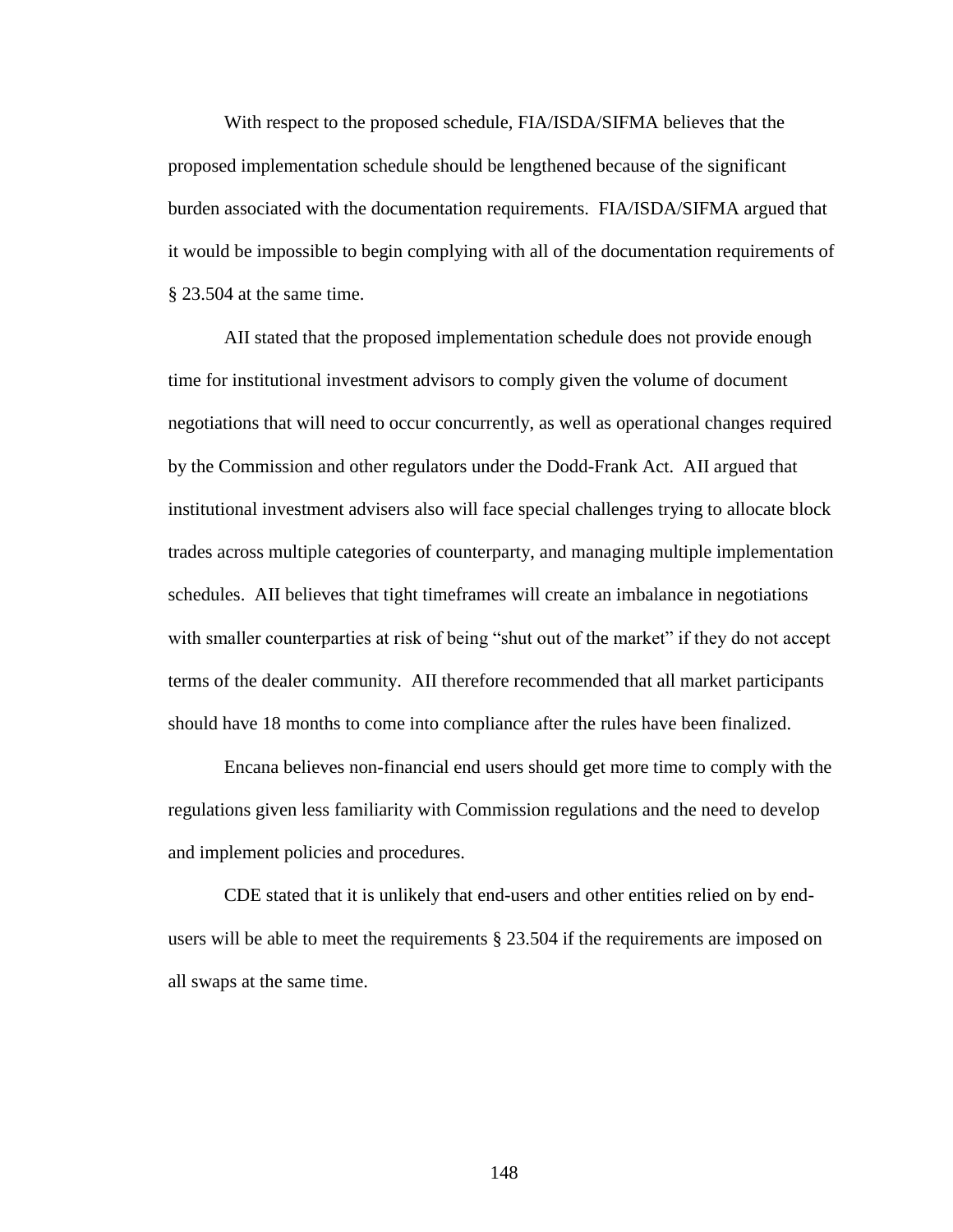Chris Bernard generally agreed with the proposed implementation schedule, though he believes that documentation relating to the swap valuation provisions of § 23.504(b)(4) should be prioritized within the compliance schedule.

The California Public Employees' Retirement System, the Colorado PERA, the Missouri State Employees' Retirement System, the Teacher Retirement System of Texas, and the State of Wisconsin Investment Board recommended a one year phase-in for pension funds because the strict procedures that exist to protect their participants may hamper their ability to more quickly make the required changes to documents and procedures.

FSR commented that compliance periods should be substantially longer, with Category 2 lasting at least a year, and not starting until a significantly longer Category 1 has completed. As smaller market participants face the risk of accepting unsuitable terms or being shut out of the market given the tight timeframes and lack of resources, additional time should be granted to entities hedging in the ordinary course of business.

ICI stated that implementation should be longer, such as 18-24 months to accommodate all of the changes that are necessary in the market, arguing that too short a deadline will disadvantage smaller market participants who may be shut out of the market. ICI also recommended that the proposed implementation schedules should only begin after all related rules are finalized.

ACLI stated that 180 days for Category 2 Entities is insufficient for insurance companies that will need to work with state regulators on changes to operations, to negotiate documents of first impression, especially given the scope of the documentation to be negotiated or changed.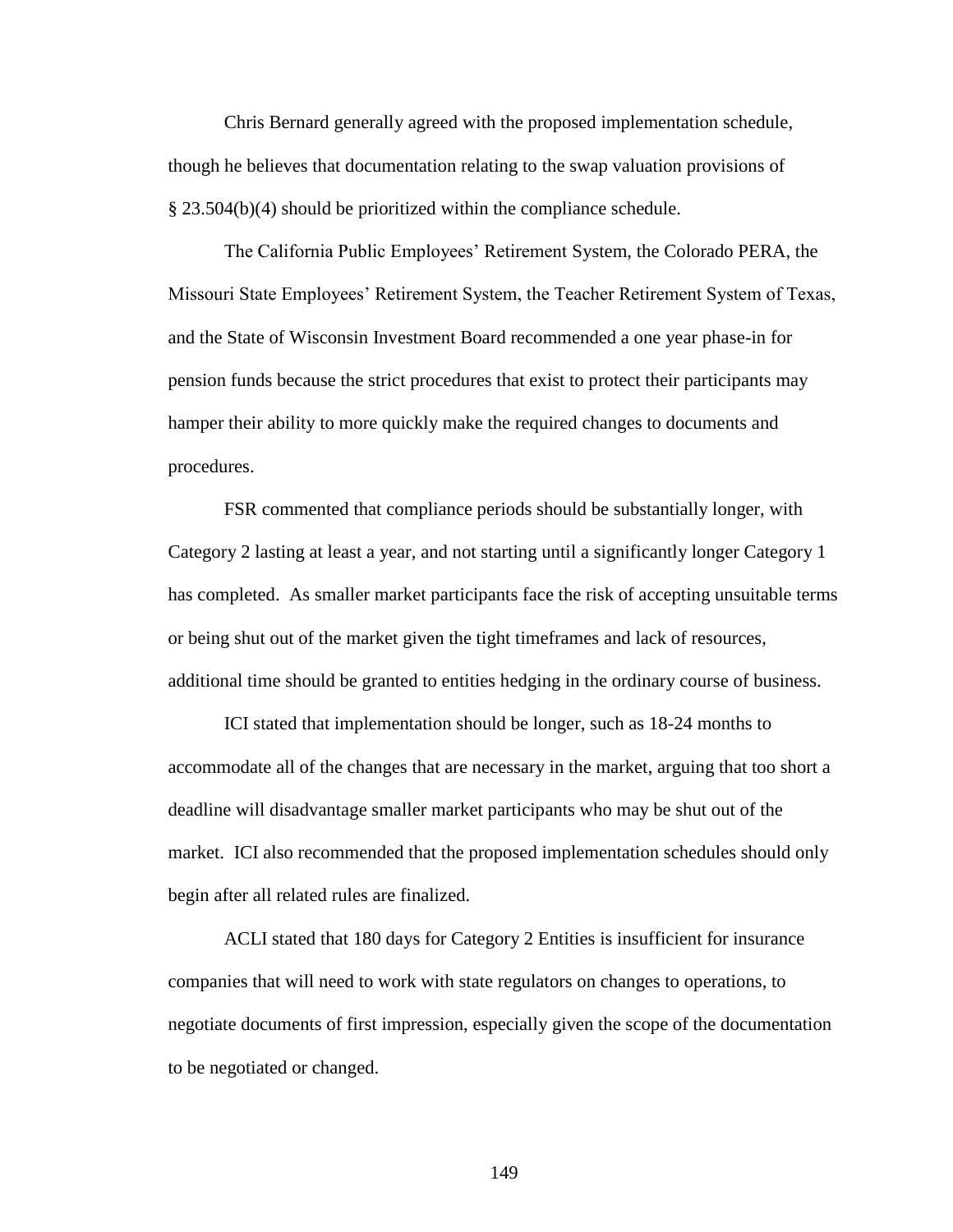The Commission acknowledges the concerns of commenters regarding negotiation imbalances if the scope of documentation to be changed is large, but believes that, with the modifications to the rules outlined above, most market participants will have documentation already in place that either meets the requirements of the rule or could meet such requirements with relatively modest amendments. Thus, the Commission believes that these changes plus the staggered timeframes of the compliance dates adopted in this release adequately address the concerns of commenters regarding the time and effort necessary to complete the necessary documentation.

### **2. Confirmation NPRM**

With respect to §§ 23.501, 23.502, and 23.503 generally, GFED argued that the Commission should not implement the proposed rules prior to Treasury determining which foreign exchange products are subject to the proposed rules to avoid unnecessary costs and burdens, while MFA believes that the Commission should evaluate the notable differences in experience and resources of market participants related to post-trade processes prior to publishing final rules. MFA believes that the Commission's goals would be best served, and market disruption avoided, by providing market participants with additional time to design, test, and implement processes required to comply with the proposed rules.

Specifically with respect to § 23.501, MarkitSERV believes that the rules should be phased in based on a product-by-product analysis of complexity and average time to confirm similar transactions, while Chatham believes the confirmation requirements should be phased-in over 6 to 12 months and that non-SDs and non-MSPs should be the last participants required to comply with the rules. In addition, ISDA provided the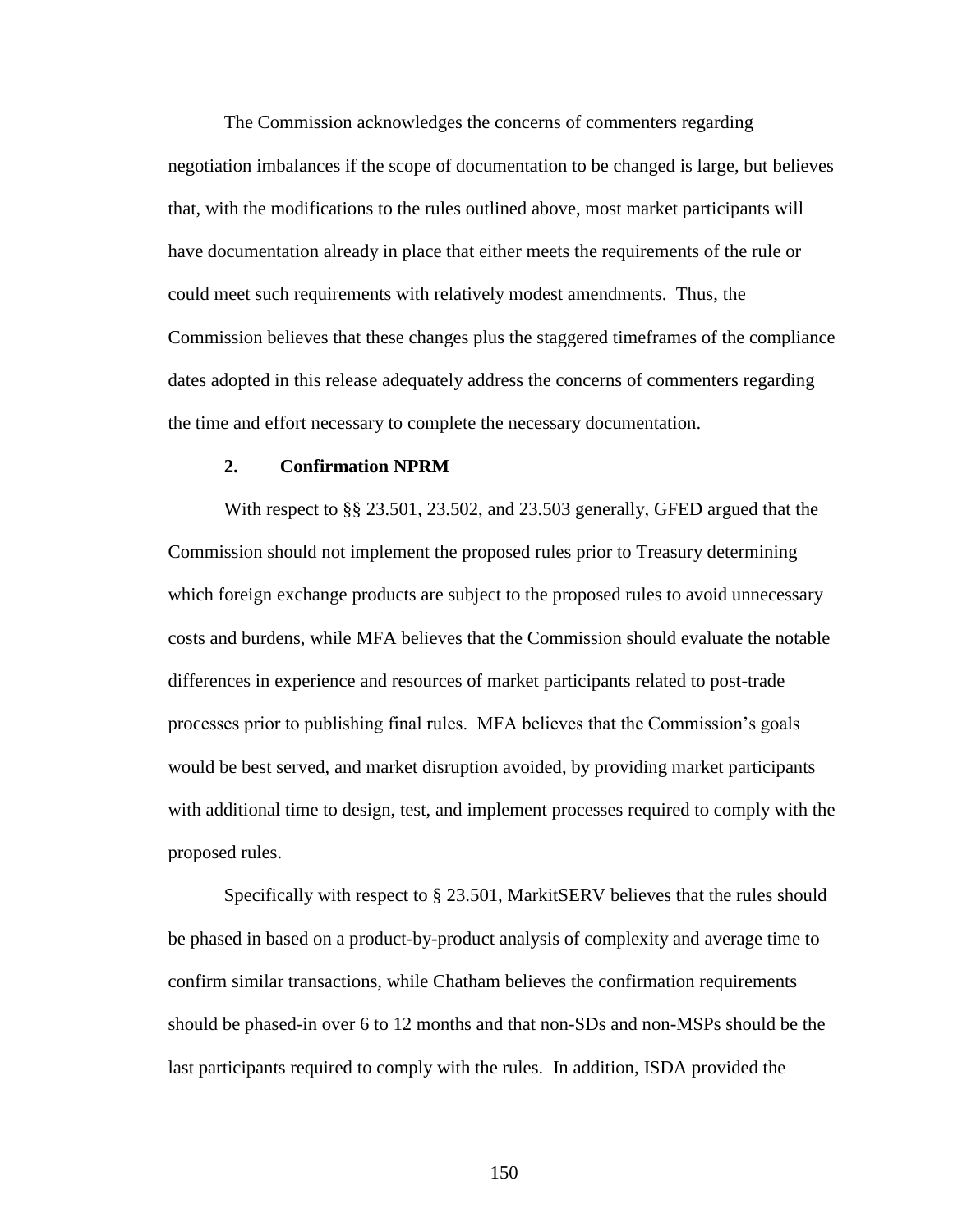Commission with details of the current percentage of transactions electronically traded and confirmed, voice traded and electronically confirmed, voice traded and manually confirmed, and electronically traded and manually confirmed by eight large dealers in the five major swap asset classes (credit, rates, commodities, foreign exchange, and equity derivatives). ISDA provided the Commission with a break-down of this data showing time to confirmation by asset class, and the differences between electronic confirmation in dealer-to-dealer transactions versus transactions with other counterparty types.

Specifically with respect to § 23.502, Chatham recommended that the Commission provide end-users with at least six months to one year to comply with the proposed reconciliation rules, while the OCC stated that many SDs will not be among the G-14 largest OTC derivatives dealers and, given the incremental progression that was necessary for the G-14 OTC derivatives dealers to develop the infrastructure necessary to increase reconciliation amongst themselves from weekly reconciliation for portfolios with 5,000 or more trades in 2008 to the current daily reconciliation for portfolios of 500 or more trades, the Commission must provide sufficient time for all registrants to develop the required infrastructure.

With respect to § 23.503, ISDA urged the Commission to consider a long phasein period for any compression requirement due to significant administrative and logistical issues.

#### **B. Compliance Dates**

Having considered the comments received, the Commission is adopting the effective and compliance dates as set forth below.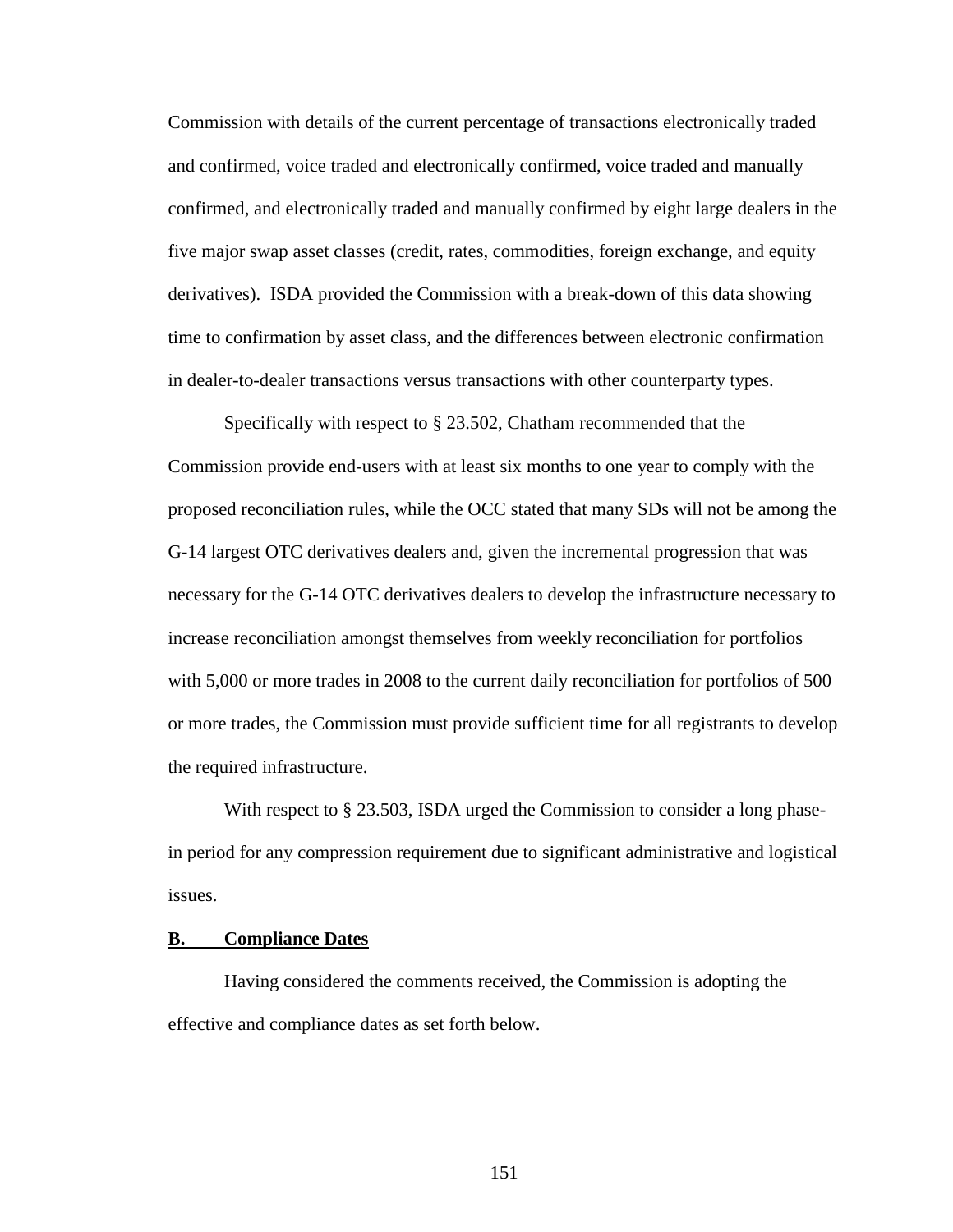## **1. Swap Trading Relationship Documentation - § 23.504**

The effective date of § 23.504 will be the date that is 60 days after publication of the final rules in the Federal Register.

The Commission proposed a compliance schedule, § 23.575, but has determined not to finalize its schedule in the form of a rule. Rather, compliance periods are outlined below. With respect to swap transactions with SDs, security-based swap dealers, MSPs, major security-based swap participants, or any private fund, as defined in section 202(a) of the Investment Advisers Act of 1940, that is not a third-party subaccount (defined below) and that executes 200 or more swaps per month based on a monthly average over the 12 months preceding this adopting release (active funds), SDs and MSPs must comply with § 23.504 by January 1, 2013.

With respect to swap transactions with commodity pools; private funds as defined in section 202(a) of the Investment Advisers Act of 1940 other than active funds; or persons predominantly engaged in activities that are in the business of banking, or in activities that are financial in nature as defined in section  $4(k)$  of the Bank Holding Company Act of 1956, provided that the entity is not an account that is managed by an investment manager that (1) is independent of and unaffiliated with the account's beneficial owner or sponsor, and (2) is responsible for the documentation necessary for the account's beneficial owner to document swaps as required under section 4s(i) of the CEA (third-party subaccounts), SDs and MSPs must comply with § 23.504 by April 1, 2013.

With respect to swap transactions with any other counterparty, SDs and MSPs must comply with § 23.504 by July 1, 2013.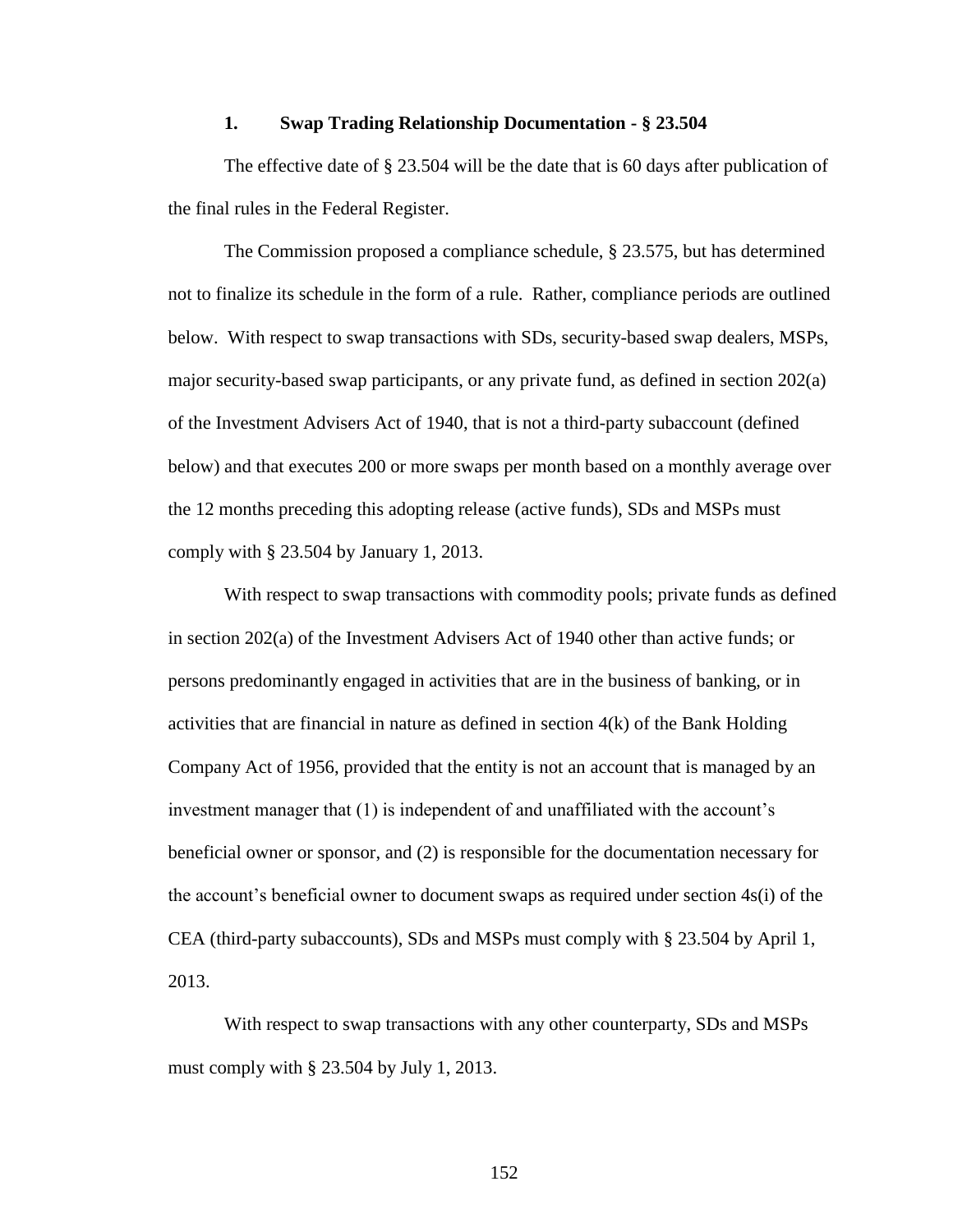## **2. Swap Confirmation - § 23.501**

The effective date of §§ 23.500 and 23.501 will be the date that is 60 days after publication of the final rules in the Federal Register.

With respect to confirmation, the Commission is establishing an implementation schedule in the rule, differentiated by swap asset class. For credit swaps and interest rate swaps (including cross-currency swaps), SDs and MSPs will be required to confirm swap transactions with other SDs and MSPs as soon as technologically practicable, but in any event by the end of the second day after the day of execution until February 28, 2014. After February 28, 2014, SDs and MSPs must comply with the requirements of paragraph  $(a)(1)$ .

For equity swaps, foreign exchange swaps, and other commodity swaps, SDs and MSPs will be required to confirm swap transactions with other SDs and MSPs as soon as technologically practicable, but in any event by the end of the third day after the day of execution until August 31, 2013. For the period between September 1, 2013 and August 31, 2014, SDs and MSPs will be required to confirm equity, foreign exchange, and other commodity swap transactions with other SDs and MSPs as soon as technologically practicable, but in any event by the end of the second day after the day of execution. After August 31, 2014, SDs and MSPs must comply with the requirements of paragraph  $(a)(1)$ .

For credit and interest rate swap transactions (including cross-currency swaps) with counterparties that are not SDs or MSPs, SDs and MSPs will be required to send an acknowledgement of swap transactions as soon as technologically practicable, but in any event by the end of the first day after the day of execution until February 28, 2014. After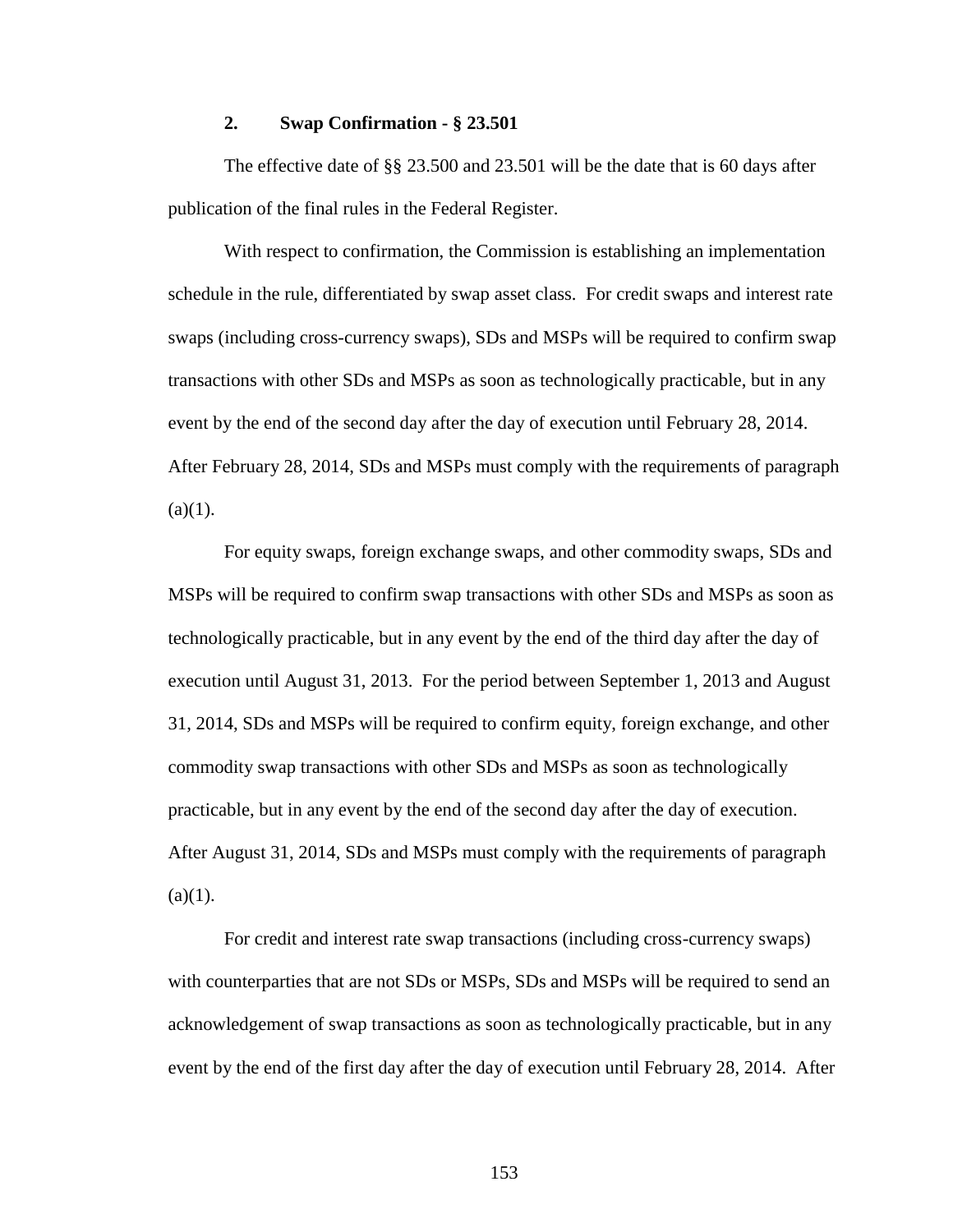February 28, 2014, SDs and MSPs must comply with the requirements of paragraph  $(a)(2)$ .

For equity, foreign exchange, and other commodity swap transactions with counterparties that are not SDs or MSPs, SDs and MSPs will be required to send an acknowledgement of swap transactions as soon as technologically practicable, but in any event by the end of the second day after the day of execution until August 31, 2013. For the period between September 1, 2013 and August 31, 2014, SDs and MSPs will be required to send an acknowledgement of equity, foreign exchange, and other commodity swap transactions with counterparties that are not SDs or MSPs as soon as technologically practicable, but in any event by the end of the first day after the day of execution. After August 31, 2014, SDs and MSPs must comply with the requirements of paragraph (a)(2).

For credit and interest rate swap transactions (including cross-currency swaps) with financial entities, SDs and MSPs will be required to establish policies and procedures reasonably designed to ensure that they confirm swap transactions as soon as technologically practicable, but in any event by the end of the second day after the day of execution until February 28, 2014. After February 28, 2014, SDs and MSPs must comply with the requirements of paragraph  $(a)(3)(i)$ .

For equity, foreign exchange, and other commodity swap transactions with financial entities, SDs and MSPs will be required to establish policies and procedures reasonably designed to ensure that they confirm swap transactions as soon as technologically practicable, but in any event by the end of the third day after the day of execution until August 31, 2013. For the period between September 1, 2013 and August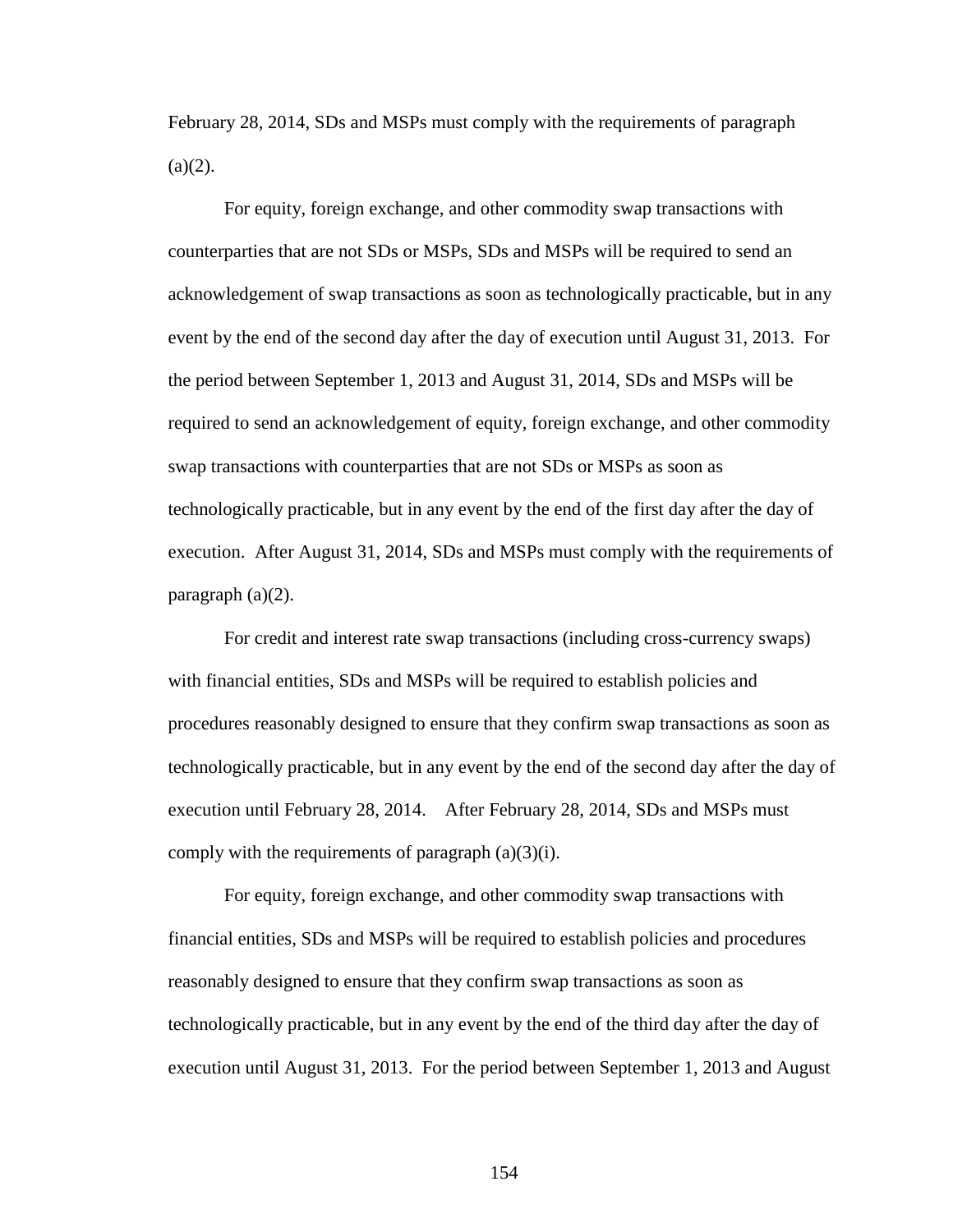31, 2014, SDs and MSPs will be required to establish policies and procedures reasonably designed to ensure that they confirm equity, foreign exchange, and other commodity swap transactions with financial entities as soon as technologically practicable, but in any event by the end of the second day after the day of execution. After August 31, 2014, SDs and MSPs must comply with the requirements of paragraph  $(a)(3)(i)$ .

For credit and interest rate swap transactions (including cross-currency swaps) with counterparties that are not SDs, MSPs, or financial entities, SDs and MSPs will be required to establish policies and procedures reasonably designed to ensure that they confirm swap transactions as soon as technologically practicable, but in any event by the end of the fifth day after the day of execution until August 31, 2013. For the period between September 1, 2013 and August 31, 2014, SDs and MSPs will be required to establish policies and procedures reasonably designed to ensure that they confirm credit and interest rate swap transactions with counterparties that are not SDs, MSPs, or financial entities as soon as technologically practicable, but in any event by the end of the third day after the day of execution. After August 31, 2014, SDs and MSPs must comply with the requirements of paragraph  $(a)(3)(ii)$ .

For equity, foreign exchange, and other commodity swap transactions with counterparties that are not SDs, MSPs, or financial entities, SDs and MSPs will be required to establish policies and procedures reasonably designed to ensure that they confirm swap transactions as soon as technologically practicable, but in any event by the end of the seventh day after the day of execution until August 31, 2013. For the period between September 1, 2013 and August 31, 2014, SDs and MSPs will be required to establish policies and procedures reasonably designed to ensure that they confirm equity,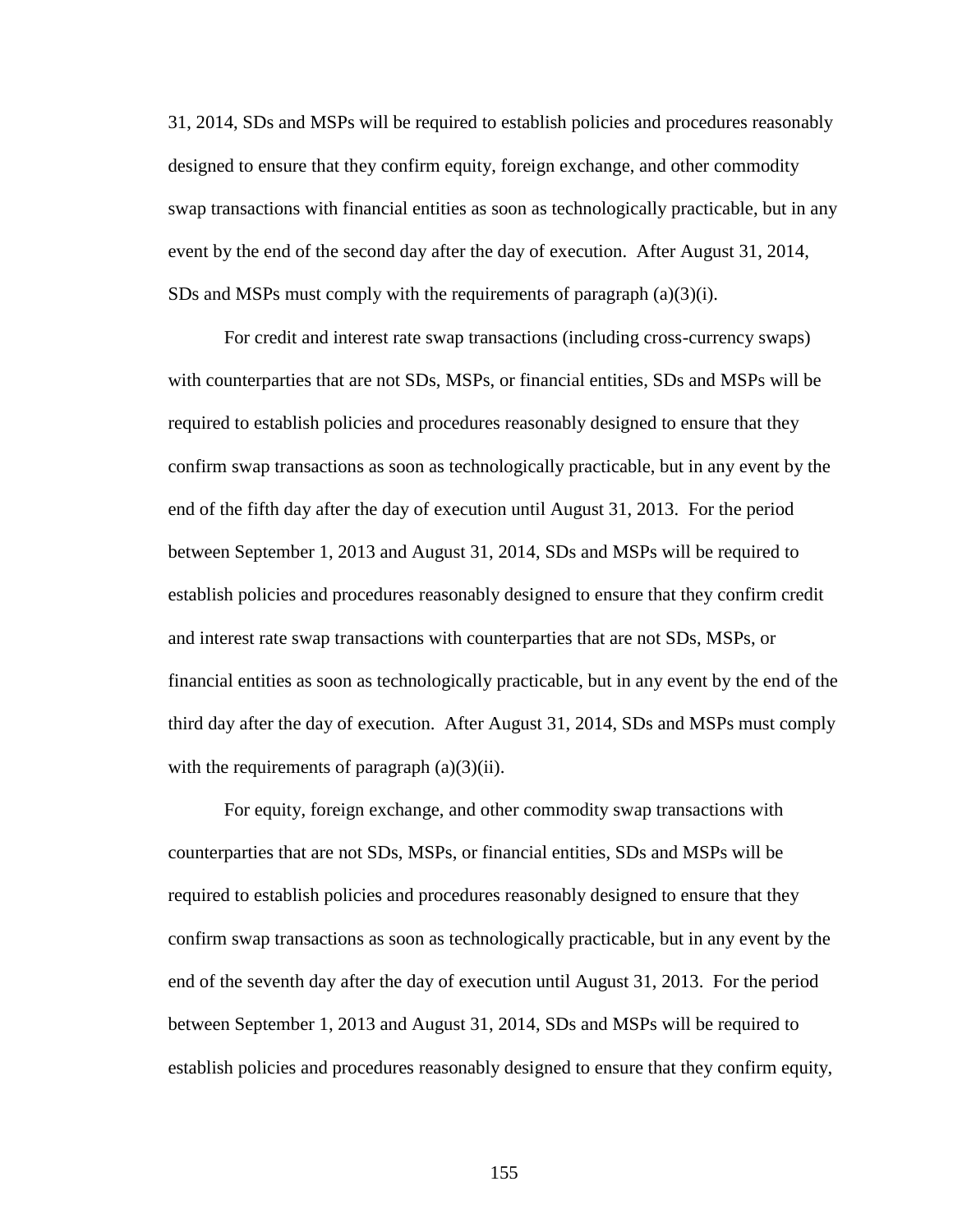foreign exchange, and other commodity swap transactions with counterparties that are not SDs, MSPs, or financial entities as soon as technologically practicable, but in any event by the end of the fourth day after the day of execution. After August 31, 2014, SDs and MSPs must comply with the requirements of paragraph (a)(3)(ii).

Solely for purposes of the implementation schedule applicable to § 23.501, swaps are divided into the following asset classes:

Credit swap means any swap that is primarily based on instruments of indebtedness, including, without limitation: Any swap primarily based on one or more broad-based indices related to instruments of indebtedness; and any swap that is an index credit swap or total return swap on one or more indices of debt instruments.

Equity swap means any swap that is primarily based on equity securities, including, without limitation: Any swap primarily based on one or more broad-based indices of equity securities; and any total return swap on one or more equity indices.

Foreign exchange swap has the meaning set forth in section 1a(25) of the CEA. It does not include swaps primarily based on rates of exchange between different currencies, changes in such rates, or other aspects of such rates (sometimes known as ''cross-currency swaps'').

Interest rate swap means any swap which is primarily based on one or more interest rates, such as swaps of payments determined by fixed and floating interest rates; or any swap which is primarily based on rates of exchange between different currencies, changes in such rates, or other aspects of such rates (sometimes known as ''crosscurrency swaps'').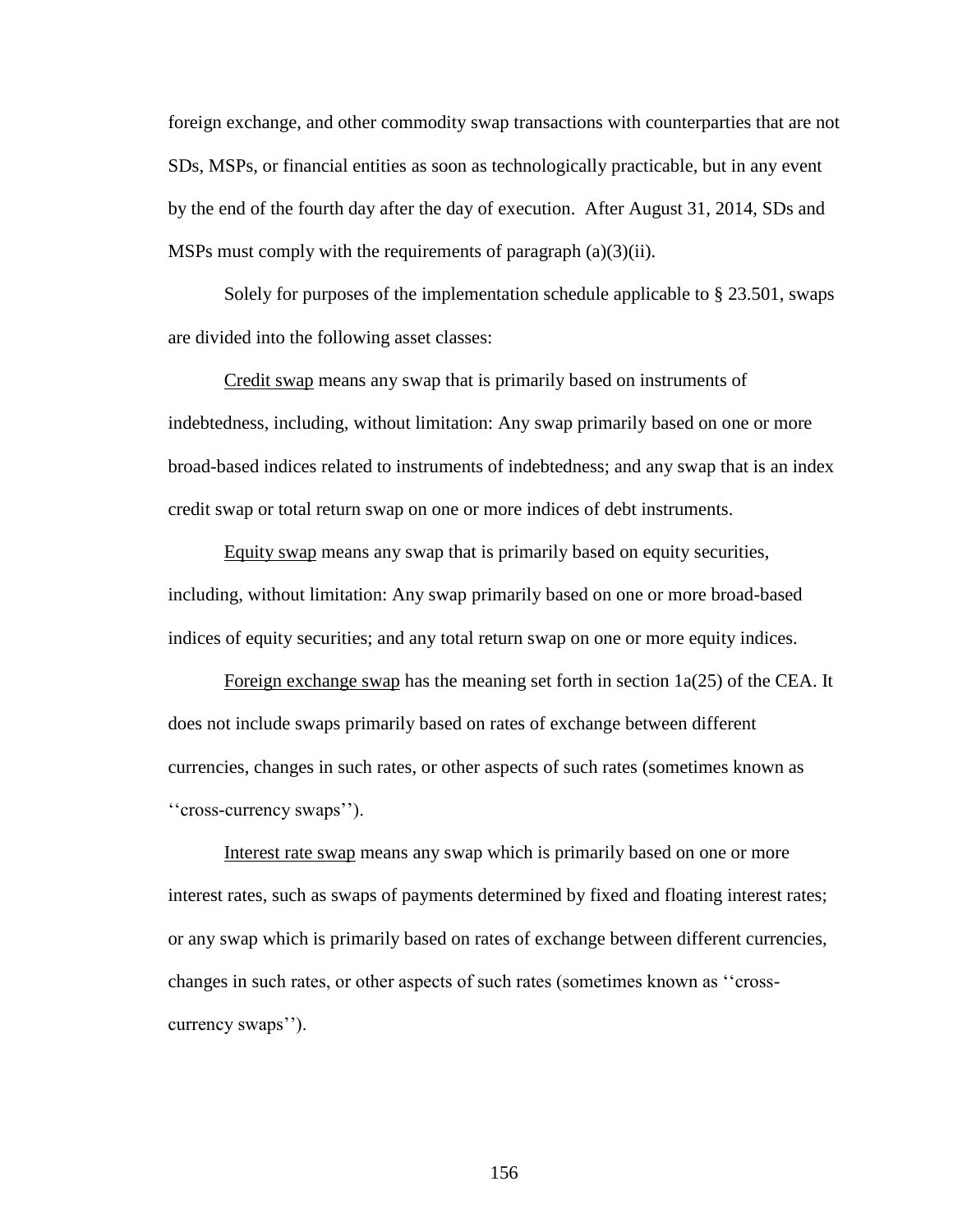Other commodity swap means any swap not included in the credit, equity, foreign exchange, or interest rate asset classes, including, without limitation, any swap for which the primary underlying item is a physical commodity or the price or any other aspect of a physical commodity.

## **3. Portfolio Reconciliation & Portfolio Compression**

The effective date of §§ 23.502 and 23.503 will be the date that is 60 days after publication of the final rules in the Federal Register.

With respect to § 23.502 (Portfolio Reconciliation) and § 23.503 (Portfolio Compression), SDs and MSPs that are currently regulated by a U.S. prudential regulator or are registrants of the SEC must comply with §§ 23.502 and 23.503 by the date that is 90 days after publication of this final rule in the Federal Register. SDs and MSPs that are not currently regulated by a U.S. prudential regulator and are not registrants of the SEC must comply with §§ 23.502 and 23.503 by the date that is 180 days after publication of this final rule in the Federal Register.

# **C. Compliance Date Extension for Certain Business Conduct Standards with Counterparties**

ISDA members have requested that the Commission align the compliance dates for the provisions of subpart H of part 23 that involve documentation<sup>50</sup> with the trading relationship documentation rules in this release. ISDA members have represented that industry-led efforts are underway to facilitate compliance with new Dodd-Frank Act

 $50$  Subpart H of Part 23 of the Commission's Regulations, Business Conduct Standards for Swap Dealers and Major Swap Participants with Counterparties, 77 FR 9734, 9824 (Feb. 17, 2012).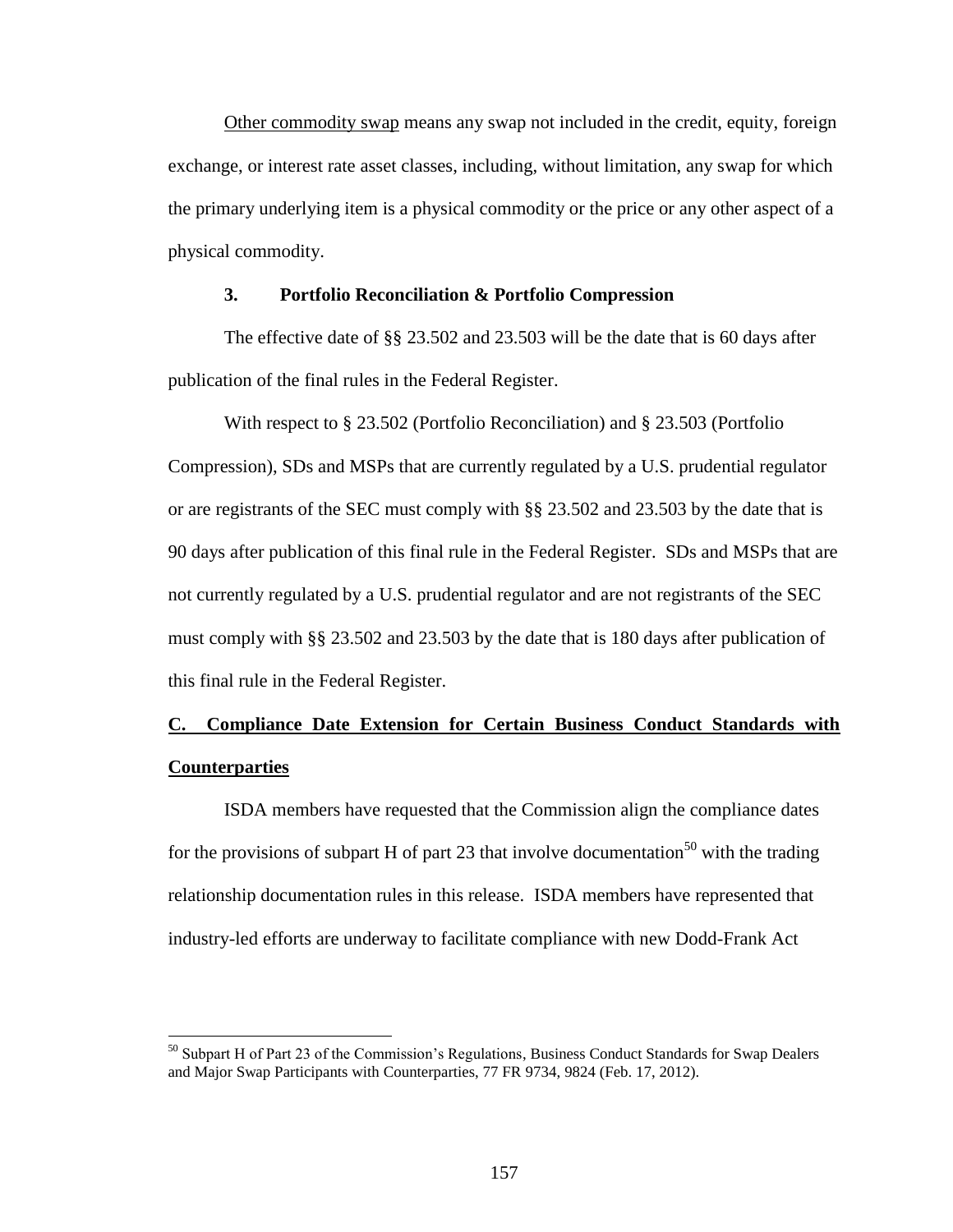documentation requirements and an alignment of compliance dates would allow the most efficient transition to compliance with part  $23$ 's documentation requirements.<sup>51</sup>

The Commission has decided to defer the compliance dates for certain provisions of subpart H until January 1, 2013. Compliance with the following provisions will be deferred until January 1, 2013: §§ 23.402; 23.410(c); 23.430; 23.431(a)-(c); 23.432; 23.434(a)(2), (b), and (c); 23.440; and 23.450.<sup>52</sup> Compliance with all other provisions will continue to be required by October 15, 2012.

## **IV. Cost Benefit Considerations**

Section 15(a) of the CEA<sup>53</sup> requires the Commission to consider the costs and benefits of its actions before promulgating a regulation under the CEA or issuing certain orders. Section 15(a) further specifies that the costs and benefits shall be evaluated in light of five broad areas of market and public concern: (1) protection of market participants and the public; (2) efficiency, competitiveness, and financial integrity of futures markets;  $5^4$  (3) price discovery; (4) sound risk management practices; and (5) other public interest considerations. The Commission considers the costs and benefits resulting from its discretionary determinations with respect to the Section 15(a) factors.

<sup>&</sup>lt;sup>51</sup> ISDA is partnering with Markit to launch a technology-based solution enabling counterparties to amend their OTC derivatives documentation quickly and efficiently to comply with Dodd-Frank regulatory requirements. See http://www2.isda.org/dodd-frank-documentation-initiative/.

 $52$  The Commission's decision to defer compliance does not reflect an endorsement of the industry-led effort, nor does it imply that the Commission has reviewed the documentation protocol for compliance with Commission rules. All market participants are subject to the new compliance dates regardless of whether they participate in the protocol.

<sup>53</sup> 7 U.S.C. 19(a).

 $54$  Although by its terms section 15(a)(2)(B) of the CEA applies to futures markets only, the Commission finds this factor useful in analyzing regulations pertaining to swap markets as well.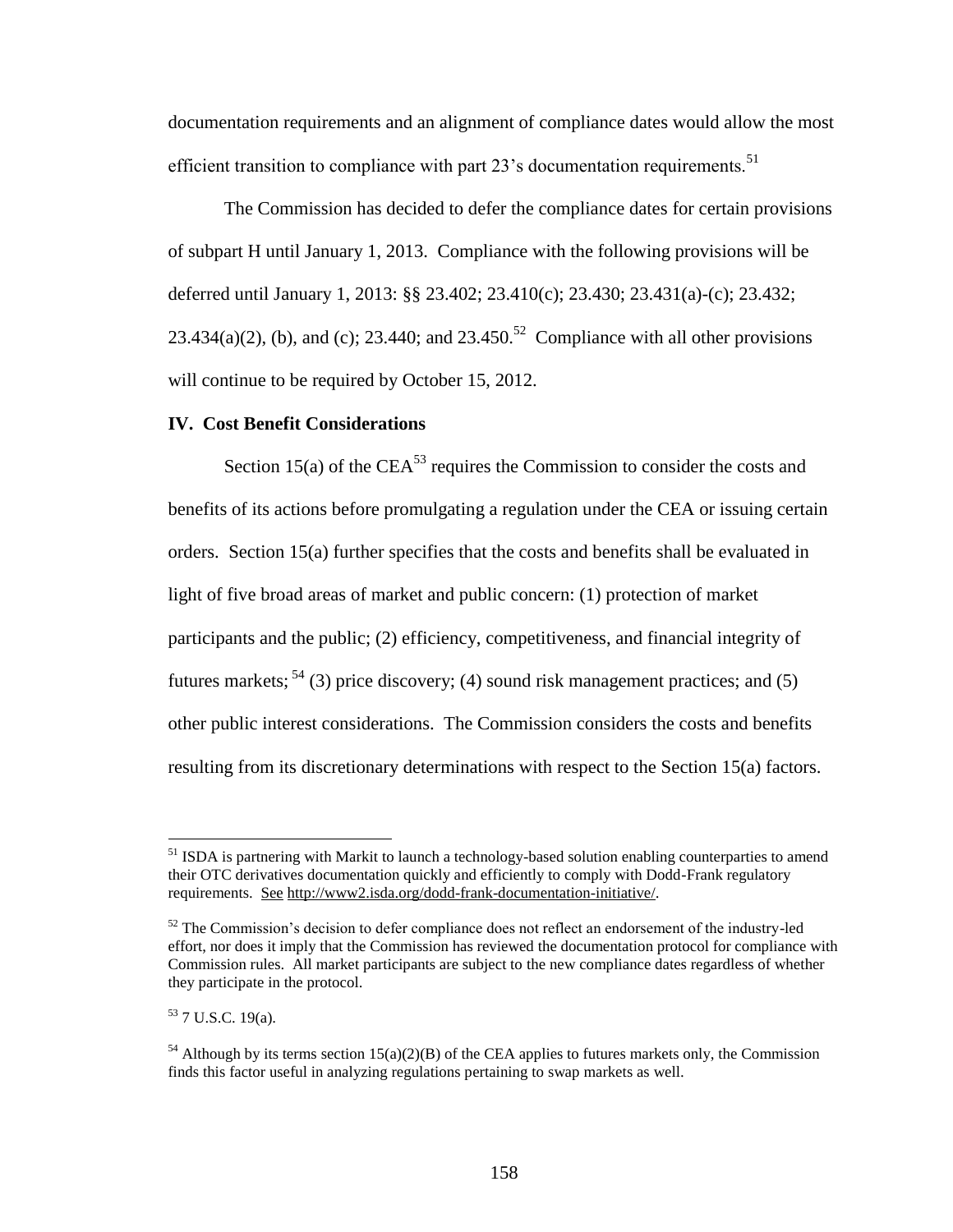Under section 731 of the Dodd-Frank Wall Street Reform and Consumer Protection Act (Dodd-Frank Act), Congress directed the Commission to "adopt rules governing documentation standards for swap dealers and major swap participants." The statutory provision in question, section  $4(s)(i)(1)$  of the CEA, laid out a broad and general directive relating to "timely and accurate confirmation, processing, netting, documentation, and valuation of all swaps." In promulgating the final rules subject to this release, the Commission has taken its direction from the statutory text, but is exercising its discretion with regard to the specific requirements set forth in the rules namely, to require SDs and MSPs to meet certain confirmation deadlines for their swap transactions with other SDs and MSPs, to have policies and procedures for confirming swap transactions with financial entities and non-financial entities within certain time periods, to engage in regular portfolio reconciliation and portfolio compression, and to ensure that their swaps are governed by appropriate trading relationship documentation.

In exercising its discretion, the Commission has taken into account a series of voluntary industry initiatives, including efforts to improve the confirmation, reconciliation, compression, documentation, and valuation of swaps, as well as the overarching goals of the Dodd-Frank Act: reducing systemic risk, increasing transparency, and promoting integrity within the financial system. As discussed below, these industry efforts provide a useful reference point for considering the Commission's action.

In the context of the relevant statutory provision and ongoing industry initiatives, in the sections that follow, the Commission discusses each requirement individually in light of cost-benefit issues raised by commenters and suggested alternatives. The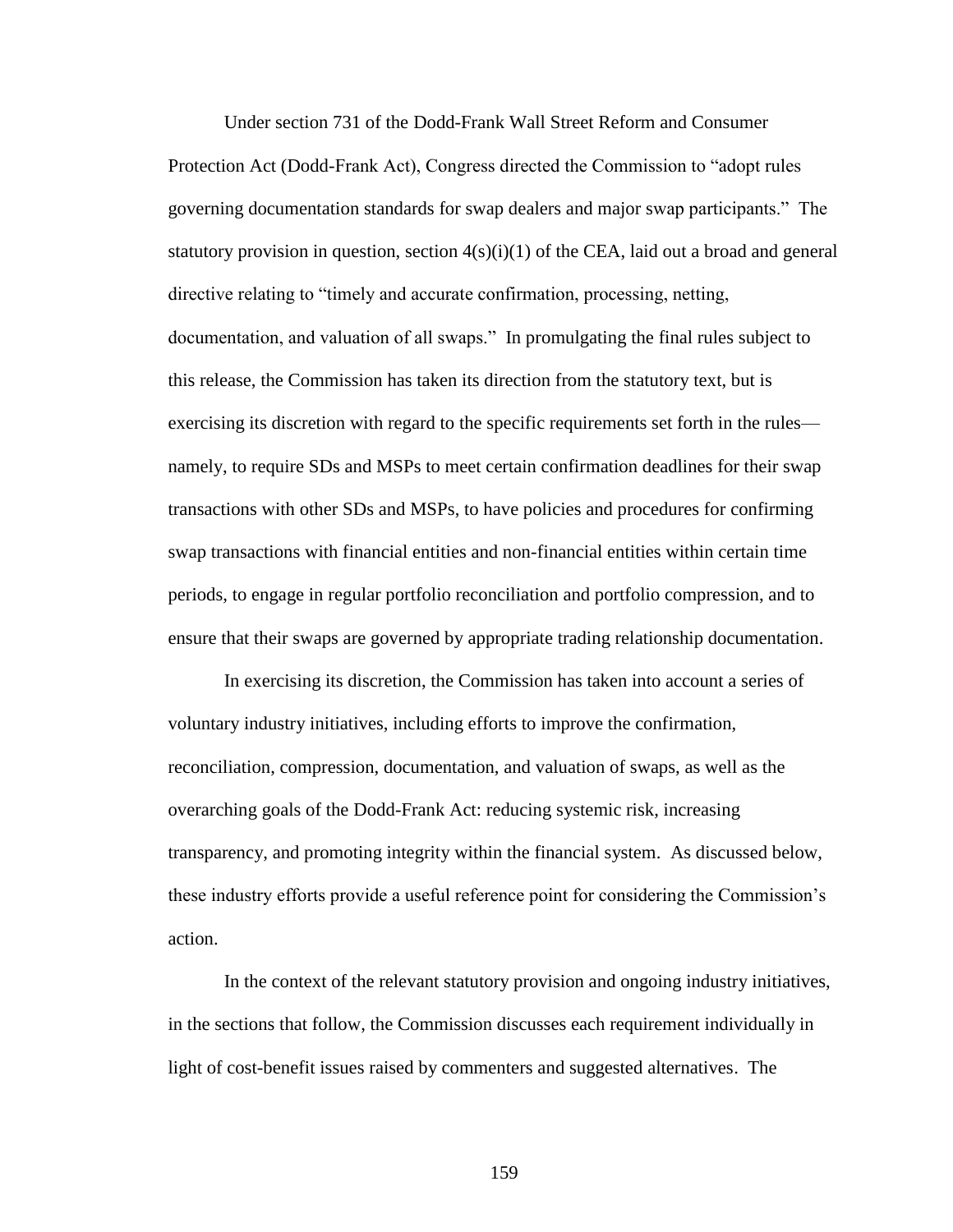Commission also summarizes and considers costs and benefits collectively for the set of confirmation, portfolio reconciliation, and portfolio compression rules, and separately for the swap trading relationship documentation rules.

## **A. Background**

 $\overline{a}$ 

In the fall of 2008, an economic crisis threatened to freeze U.S. and global credit markets. The federal government intervened to buttress the stability of the U.S. financial system.<sup>55</sup> The crisis revealed the vulnerability of the U.S. financial system and economy to wide-spread systemic risk resulting from, among other things, poor risk management practices of financial firms and the lack of supervisory oversight for certain financial institutions as a whole.<sup>56</sup> More specifically, the crisis and the attendant failure of a series of large financial institutions demonstrated the need for direct regulation of the OTC derivatives markets.<sup>57</sup>

<sup>&</sup>lt;sup>55</sup> On October 3, 2008, President Bush signed the Emergency Economic Stabilization Act of 2008, which was principally designed to allow the U.S. Treasury and other government agencies to take action to restore liquidity and stability to the U.S. financial system (e.g., the Troubled Asset Relief Program—also known as TARP—under which the U.S. Treasury was authorized to purchase up to \$700 billion of troubled assets that weighed down the balance sheets of U.S. financial institutions). See Pub. L. 110-343, 122 Stat. 3765 (2008).

<sup>&</sup>lt;sup>56</sup> See Financial Crisis Inquiry Commission, "The Financial Crisis Inquiry Report: Final Report of the National Commission on the Causes of the Financial and Economic Crisis in the United States," Jan. 2011, at xxvii, available at http://www.gpo.gov/fdsys/pkg/GPO-FCIC/pdf/GPO-FCIC.pdf [hereinafter the FCIC Report].

<sup>57</sup> See id. at 25 (concluding that "enactment of . . . [the Commodity Futures Modernization Act of 2000 ("CFMA")] to ban the regulation by both the federal and state governments of over-the-counter (OTC) derivatives was a key turning point in the march toward the financial crisis."). See also id. at 343 ("Lehman, like other large OTC derivatives dealers, experienced runs on its derivatives operations that played a role in its failure. Its massive derivatives positions greatly complicated its bankruptcy, and the impact of its bankruptcy through interconnections with derivatives counterparties and other financial institutions contributed significantly to the severity and depth of the financial crisis.") and id. at 353 ("AIG's failure was possible because of the sweeping deregulation of [OTC] derivatives, […] including capital and margin requirements that would have lessened the likelihood of AIG's failure. The OTC derivatives market's lack of transparency and of effective price discovery exacerbated the collateral disputes of AIG and Goldman Sachs and similar disputes between other derivatives counterparties.").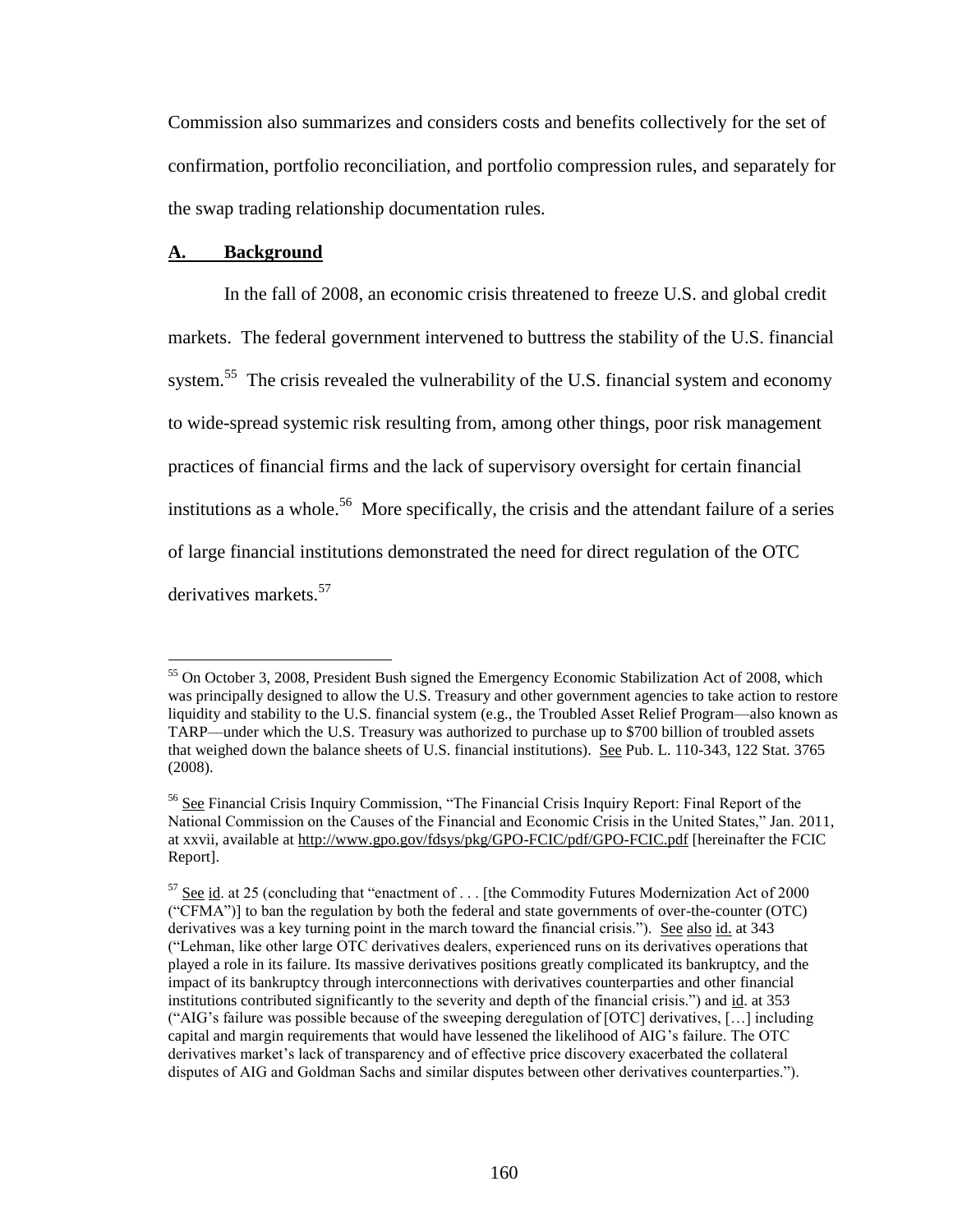American International Group (AIG) is an example of how the stability of a large financial institution could be undermined by certain failures in risk management, internal controls with respect to trading positions, documentation, and valuation, AIG was a regulated U.S. insurance company nearly undone by its collateral posting obligations under swaps entered into by its subsidiary, AIG Financial Products (AIGFP). AIGFP suffered enormous losses from credit default swaps that it issued on certain underlying securities, which, because AIGFP's performance on such credit default swaps had been guaranteed by its parent, caused credit agencies to downgrade the credit rating of the entire AIG corporation. The downgrade triggered collateral calls and induced a liquidity crisis at AIG, which resulted in over \$85 billion of indirect assistance from the Federal Reserve Bank of New York to prevent AIG's default.<sup>58</sup>

The inability to value its portfolio accurately and agree on valuations with its counterparties posed a serious problem for AIG during the financial crisis.<sup>59</sup> Swap valuation disputes were common, because, among other things, there was widespread market opacity for many of the inputs needed to properly value many swaps.  $^{60}$  As

 $<sup>58</sup>$  The Federal Reserve Bank of New York explained its intervention as a means of preventing contagion</sup> concerns resulting from an AIG default from spreading financial losses to other firms. The FCIC argued and Gretchen Morgenson reported that the entire U.S. financial system might have been threatened by such a large default. See FCIC Report at 200-02 and 344-52 and Gretchen Morgenson, "Behind Insurer's Crisis, Blind Eye to a Web of Risk," N.Y. Times, Sept. 27, 2008 [hereinafter Morgenson Article]. Corrected version published Sept. 30, 2008, available at

http://www.nytimes.com/2008/09/28/business/28melt.html?pagewanted=all.

<sup>&</sup>lt;sup>59</sup> See Testimony Before the Financial Crisis Inquiry Commission, including AIG/Goldman Sachs Collateral Call Timeline, available at http://fcic-static.law.stanford.edu/cdn\_media/fcic-testimony/2010- 0701-AIG-Goldman-supporting-docs.pdf (timeline documenting valuation disputes and collateral calls); Testimony of Joseph Cassano, available at http://fcic-static.law.stanford.edu/cdn\_media/fcictestimony/2010-0630-Cassano.pdf; and AIG Statement Summary, available at http://fcicstatic.law.stanford.edu/cdn\_media/fcic-testimony/2010-0630-AIG-Statement-Summary.pdf.

 $60$  The failure of the market to set a price for mortgage-backed securities led to wide disparities in the valuation of CDS referencing mortgage-backed securities (especially collateralized debt obligations). "The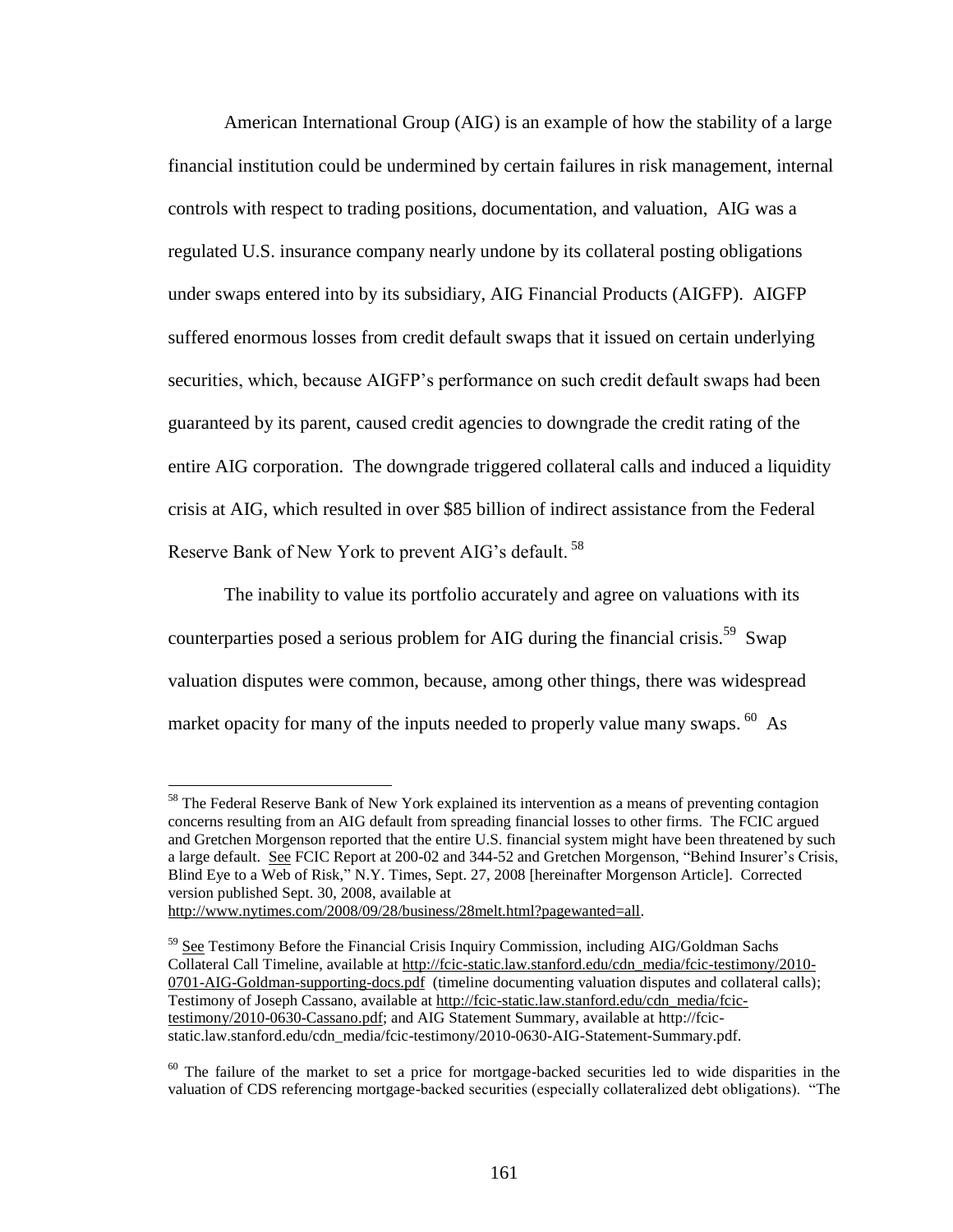reported during the fall of 2008, "the methods that A.I.G. used to value its derivatives portfolio began to come under fire from trading partners."<sup>61</sup> As explained by a Congressional panel, "the threats within [AIG's] businesses emanated from outsized exposure to the deteriorating mortgage markets, owing to grossly inadequate valuation and risk controls, including insufficient capital buffers as losses and collateral calls mounted" (emphasis added). $62$ 

The financial crisis also highlighted the significance of substandard or missing legal documentation. For example, the Lehman Brothers Holding Inc. (LBHI) bankruptcy offers another stark lesson on how failures in risk management, documentation, and valuation can contribute to the ultimate collapse of an entire financial institution. During the days leading up the LBHI's bankruptcy, potential buyers were stymied by the state of Lehman's books.<sup>63</sup> As recognized by PriceWaterhouseCoopers in

<sup>61</sup> See Morgenson Article.

illiquid market for some structured credit products, auction rate securities, and other products backed by opaque portfolios led to major write-downs across the industry in 2008. The resulting depletion of capital led to credit downgrades, which in turn drove counterparty collateral calls and sales of illiquid assets. This further depleted capital balances. Widening CDS spreads have become widely viewed as a leading indicator of a bank's financial health and viability." PriceWaterhouseCoopers, "Lehman Brothers' Bankruptcy: Lessons learned for the survivors," Informational presentation for clients, August 2009, at 12, available at http://www.pwc.com/en\_JG/jg/events/Lessons-learned-for-the-survivors.pdf. In addition, such wide disparities led to large collateral calls from dealers on AIG, hastening its downfall. See CBS News, "Calling AIG? Internal Docs Reveal Company Silent About Dozens Of Collateral Calls," Jun. 23, 2009, available at: http://www.cbsnews.com/stories/2009/06/23/cbsnews\_investigates/main5106672.shtml.

 $62$  Congressional Oversight Panel, June Oversight Report: The AIG Rescue, Its Impact on Markets, and the Government's Exit Strategy, June 10, 2010, at 24, available at http://cybercemetery.unt.edu/archive/cop/20110402010341/http://cop.senate.gov/documents/cop-061010 report.pdf.

<sup>&</sup>lt;sup>63</sup> See In re Lehman Brothers Holdings Inc., 08- 13555, and Giddens v. Barclays Capital Inc., 09-01732, U.S. Bankruptcy Court, Southern District of New York; see also Linda Sandler, "Lehman Derivatives Records a 'Mess,' Barclays Executive Says," Bloomberg, Aug. 30, 2010, available at http://www.bloomberg.com/news/2010-08-30/lehman-derivatives-records-a-mess-barclays-executivesays.html (reporting on testimony provided in previously cited Lehman bankruptcy proceeding).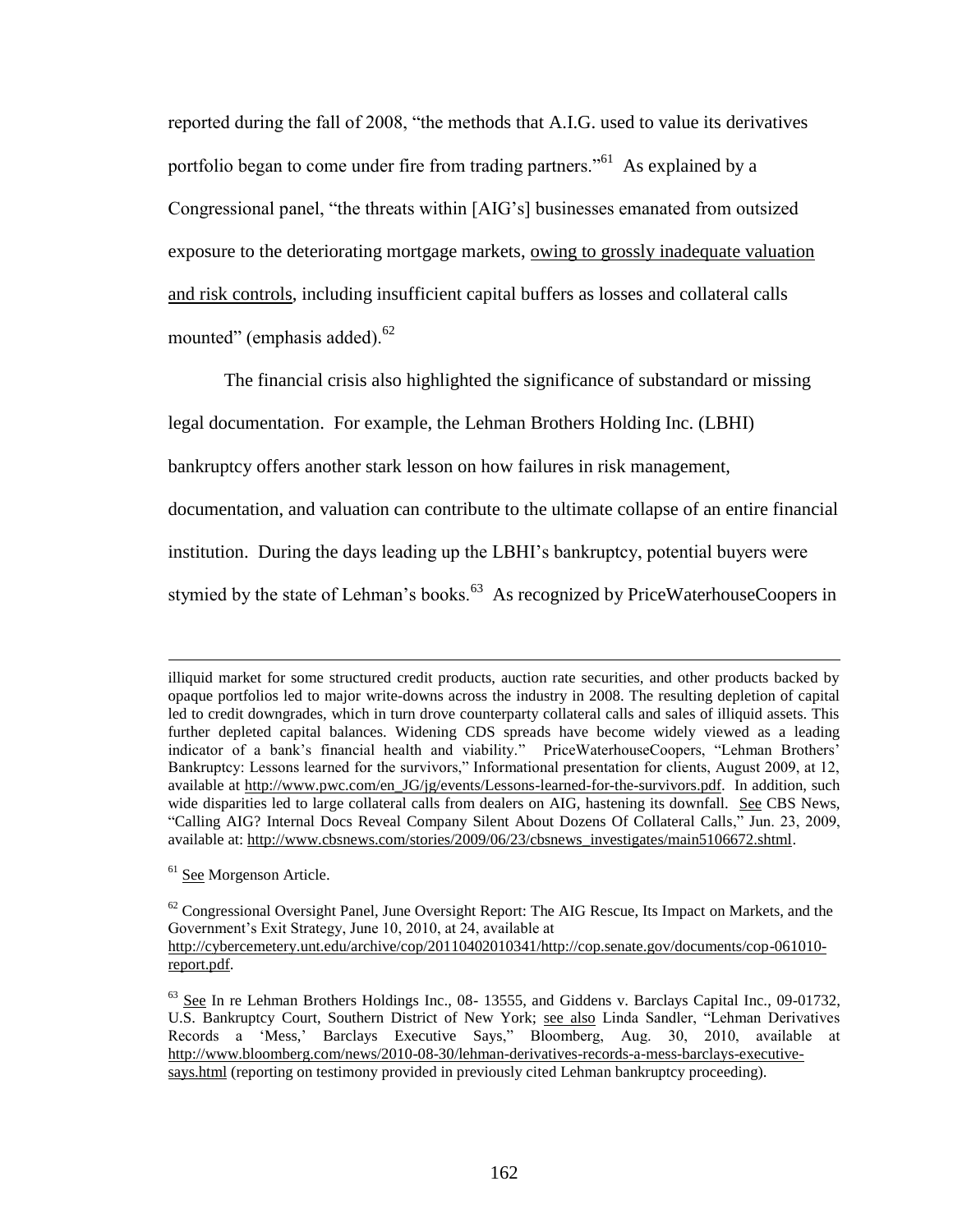a lessons learned document put together after the Lehman bankruptcy, effective risk management requires the existence of sound documentation, daily reconciliation of portfolios, rigorously tested valuation methodologies, and sound collateralization practices.<sup>64</sup>

More broadly, the President's Working Group (PWG) on Financial Policy noted shortcomings in the OTC derivative markets as a whole during the crisis. The PWG identified the need for an improved integrated operational structure supporting OTC derivatives, specifically highlighting the need for an enhanced ability to manage counterparty risk through "netting and collateral agreements by promoting portfolio reconciliation and accurate valuation of trades."<sup>65</sup>

Congress sought to address the deficiencies in the regulatory system that contributed to the financial crisis through the enactment of the Dodd-Frank Act, which was signed by President Obama on July 21, 2010.<sup>66</sup> Title VII of the Dodd-Frank Act amended the  $CEA<sup>67</sup>$  to overhaul the structure and oversight of the OTC market that previously had been subject to little or no oversight.<sup>68</sup> One of the cornerstones of this

 $64$  See PriceWaterhouseCoopers, "Lehman Brothers' Bankruptcy: Lessons learned for the survivors," Informational presentation for clients, August 2009, at 12-24, available at http://www.pwc.com/en\_JG/jg/events/Lessons-learned-for-the-survivors.pdf.

<sup>&</sup>lt;sup>65</sup> The President's Working Group on Financial Markets, "Policy Statements on Financial Market Developments," Mar. 2008, available at http://www.treasury.gov/resource-center/finmkts/Documents/pwgpolicystatemktturmoil\_03122008.pdf.

 $66$  Pub. L. 111-203, 124 Stat. 1376 (2010). The text of the Dodd-Frank Act is available at http://www.cftc.gov/ucm/groups/public/@swaps/documents/file/hr4173\_enrolledbill.pdf.

 $67$  7 U.S.C. 1, et seq.

<sup>&</sup>lt;sup>68</sup> Prior to the adoption of Title VII, swaps and security-based swaps were by and large unregulated. The CFMA excluded financial OTC swaps from regulation under the CEA, provided that trading occurred only among "eligible contract participants." Swaps based on exempt commodities – including energy and metals – could be traded among eligible contract participants without CFTC regulation, but certain CEA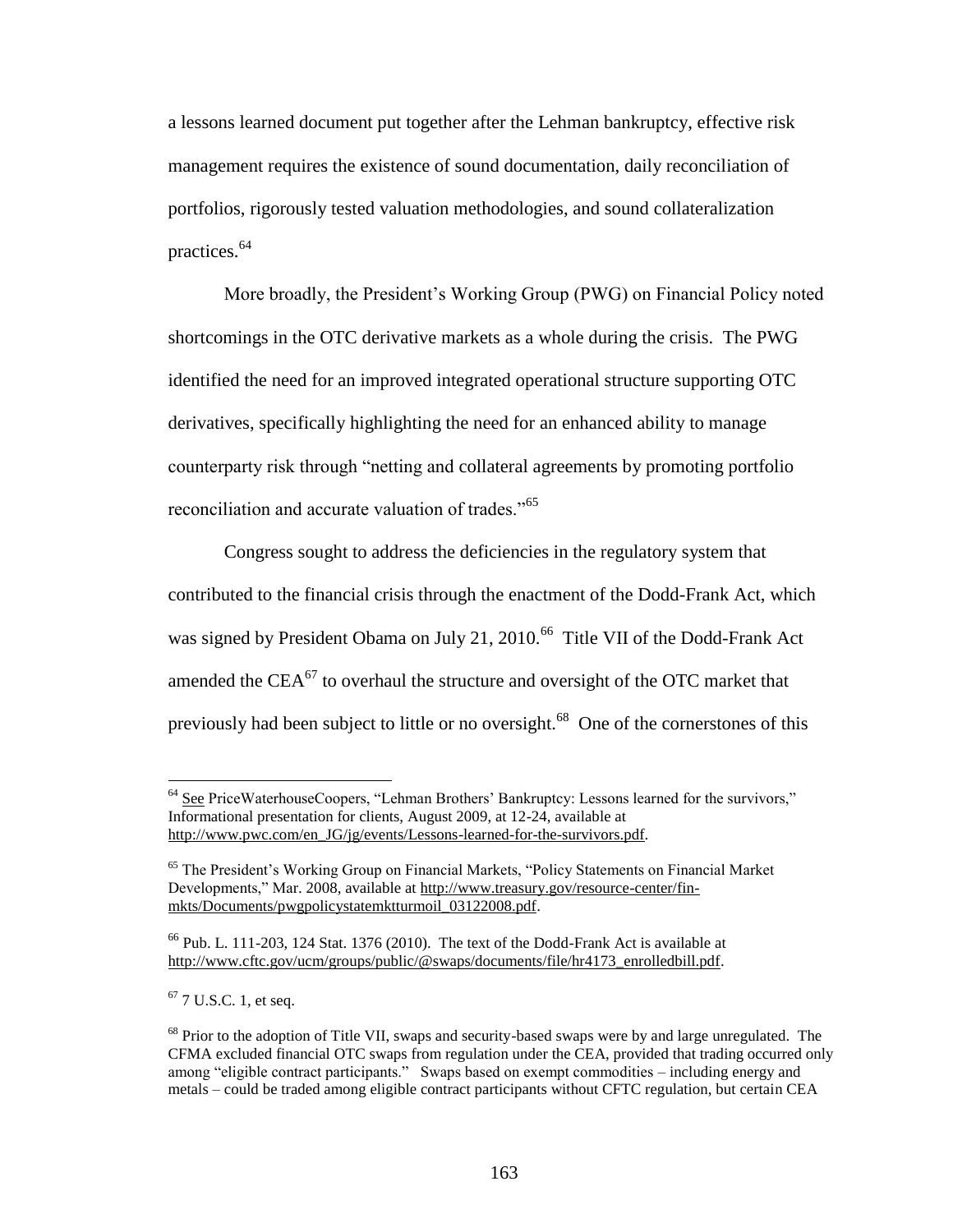legislation is the establishment of a new statutory framework for comprehensive regulation of financial institutions that participate in the swaps market as SDs or MSPs, which must register and are subject to greater oversight and regulation.<sup>69</sup> This new framework for SDs and MSPs seeks to reduce the potential for the recurrence of the type of financial and operational stresses that contributed to the 2008 crisis.

Efforts to regulate the swaps market are underway not only in the United States but also abroad in the wake of the 2008 financial crisis. In 2009, leaders of the Group of 20 (G-20)—whose membership includes the European Union (EU), the United States, and 18 other countries—agreed that: (i) OTC derivatives contracts should be reported to trade repositories; (ii) all standardized OTC derivatives contracts should be cleared through central counterparties and traded on exchanges or electronic trading platforms, where appropriate, by the end of 2012; and (iii) non-centrally cleared contracts should be subject to higher capital requirements. In line with the G-20 commitment, much progress has been made to coordinate and harmonize international reform efforts, but the pace of reform varies among jurisdictions and disparities in regulations remain due to differences in cultures, legal and political traditions, and financial systems.<sup>70</sup>

provisions against fraud and manipulation continued to apply to these markets. No statutory exclusions were provided for swaps on agricultural commodities by the CFMA, although they could be traded under certain regulatory exemptions provided by the CFTC prior to its enactment. Swaps based on securities were subject to certain SEC enforcement authorities, but the SEC was prohibited from prophylactic regulation of such swaps.

<sup>&</sup>lt;sup>69</sup> The provisions of the CEA relating to swaps that were enacted by Title VII of the Dodd-Frank Act are also referred to herein as "the Dodd-Frank requirements."

 $70$  Legislatures and regulators in a number of foreign jurisdictions are undertaking significant regulatory reforms over the swaps market and its participants. See CFTC and SEC, Joint Report on International Swap Regulation Required by Section 719(c) of the Dodd-Frank Wall Street Reform and Consumer Protection Act, Jan. 31, 2012, at 23, available

at http://www.cftc.gov/ucm/groups/public/@swaps/documents/file/dfstudy\_isr\_013112.pdf. For example, the European Parliament adopted the substance of the European Market Infrastructure Regulation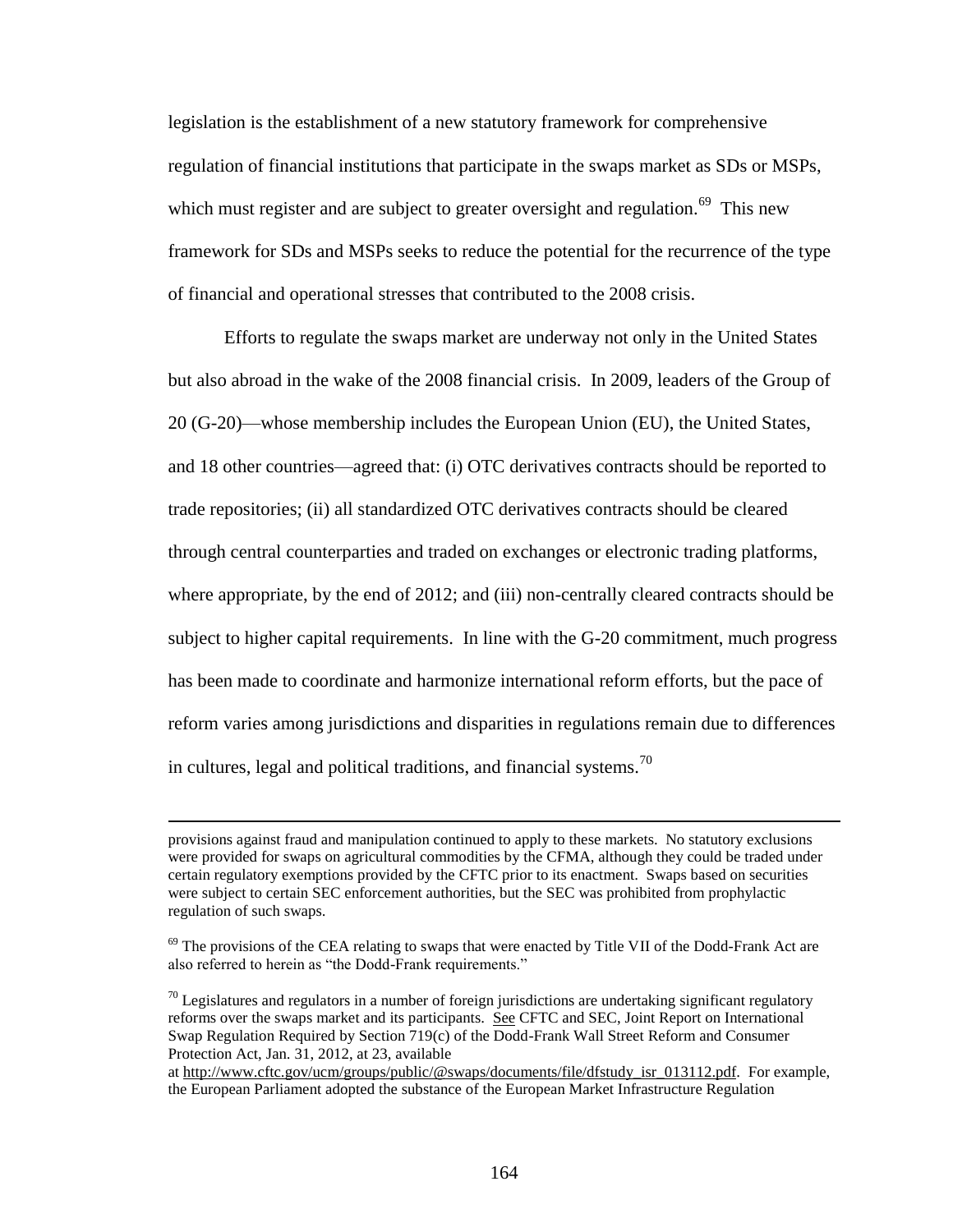Even before the passage of the Dodd-Frank Act, market participants and regulators had been paying particular attention to the post-trade processing of swaps. For example, operational issues associated with the OTC derivatives market have been the focus of reports and recommendations by the PWG.<sup>71</sup> In response to the financial crisis in 2008, the PWG called on the industry to improve trade matching and confirmation and to promote portfolio reconciliation.

Significantly, beginning in 2005, the Federal Reserve Bank of New York (FRBNY) undertook a targeted, supervisory effort to enhance operational efficiency and performance in the OTC derivatives market, by increasing automation in processing and by promoting the timely confirmation of trades. Known as the OTC Derivatives Supervisors' Group (ODSG), the FRBNY led an effort with OTC derivatives dealers' primary supervisors, trade associations, industry utilities, and private vendors, through which market participants (including buy-side participants) regularly set goals and commitments to bring infrastructure, market design, and risk management improvements to all OTC derivatives asset classes. Over the years, the ODSG expanded its focus from credit derivatives to include interest rate derivatives, equity derivatives, foreign exchange derivatives, and commodity derivatives. Along with this expanded focus came increased engagement with market participants on cross-asset class issues. Specifically, the ODSG encouraged the industry to commit itself to a number of reforms, including improved operational performance with respect to the OTC derivatives confirmation process,

<sup>(&</sup>quot;EMIR") on March 29, 2012. As discussed below, ESMA has proposed regulations that are very similar to those being adopted by the Commission in this release.

 $71$  See, e.g., Press Release, "President's Working Group on Financial Markets, Progress Summary on OTC Derivatives Operational Improvements" (Nov. 2008).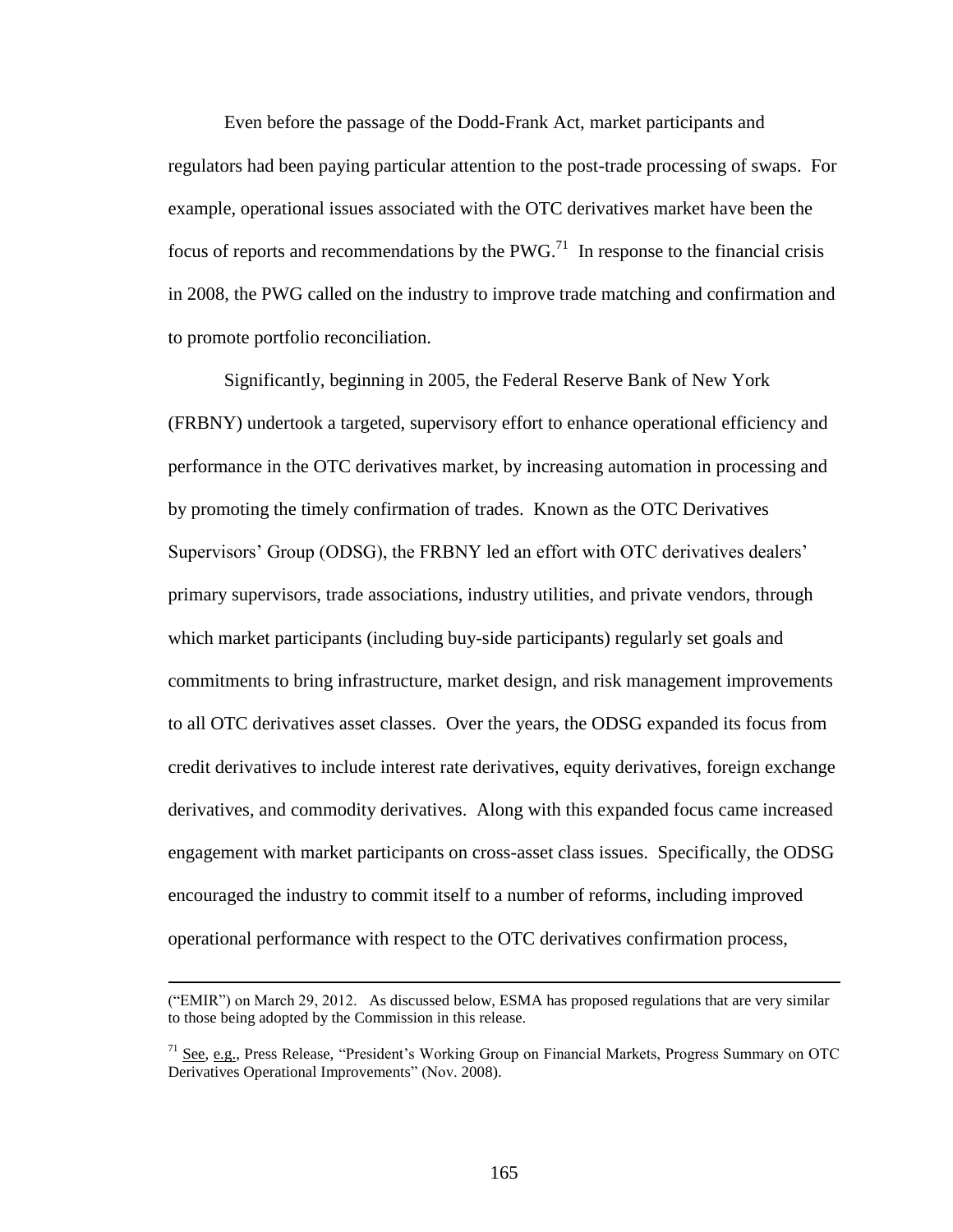portfolio reconciliation, and portfolio compression. The regulations being adopted by the Commission in this adopting release build upon the ODSG's work.<sup>72</sup> The specific operational performance enhancements upon which each of the Commission's rules included in this adopting release expressly build, the comments to the rule proposals related to the costs and benefits of such rules, and the Commission's consideration of the costs and benefits of such rules are discussed below.

This final rule implements Dodd-Frank Act section 731, which is an important component of the comprehensive set of reforms passed by Congress to protect the American public and "promote the financial stability of the United States" in the wake of a financial crisis and the resulting recession that was caused in part by the lack of adequate regulation of financial markets.<sup>73</sup> The damage to the American public has been tremendous. According to the U.S. Department of the Treasury, over \$19 trillion in household wealth and over 8.8 million jobs were lost during the recession that began in late  $2008.^{74}$  Between September 2008 and May 2012 there have been approximately 3.6

<sup>&</sup>lt;sup>72</sup> "No more Fed letter commitments expected, says Dudley," Risk Magazine, May 16, 2012, available at http://www.risk.net/risk-magazine/news/2174981/fed-letter-commitments-expected-dudley (William Dudley, president of the Federal Reserve Bank of New York, stated "Now we're moving to a new regime, where the OTC derivatives market is being regulated for the first time. As we do that, and the SEC and CFTC stand up in terms of regulation, it's completely appropriate for us to stand down.").

<sup>&</sup>lt;sup>73</sup> Dodd-Frank Act, Preamble.

<sup>&</sup>lt;sup>74</sup> See U.S. Department of the Treasury, "The Financial Crisis Response – In Charts," April 2012, available at http://www.treasury.gov/resource-center/data-chart-

center/Documents/20120413\_FinancialCrisisResponse.pdf. See also Congressional Budget Office, The Budge and Economic Outlook: Fiscal Years 2012-2022, at 26 (Jan. 2012) (explaining gross domestic product (GDP) has fallen dramatically and it is not expected to return to normal levels until at least 2018. At that time, the cumulative shortfall in GDP relative to potential GDP is expected to reach \$5.7 trillion).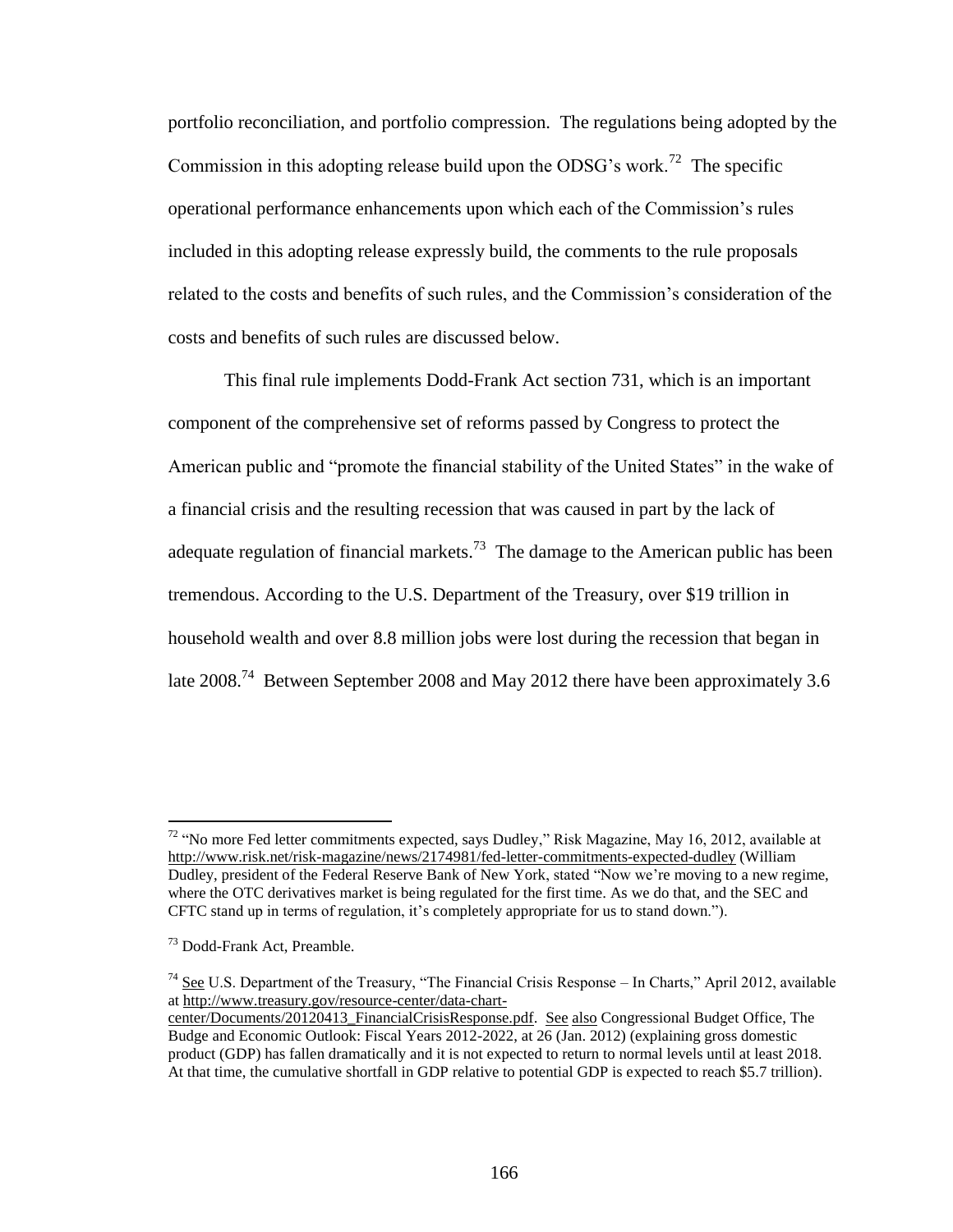million completed home foreclosures across the country.<sup>75</sup> The U.S. Census Bureau estimates that the number of households living below the poverty level rose 2.6 percent from 2007 to 2010.<sup>76</sup> The overarching purpose and benefit of this final rule, together with the other rules the Commission is implementing under Title VII of the Dodd-Frank Act is to identify and fix the structural weaknesses that contributed to the financial crisis in an effort to avoid a repeat of the same.

## **B. Swap Confirmation**

 $\overline{a}$ 

The Government Accountability Office (GAO) found that the rapid expansion of the trading volume of swaps, such as credit derivatives, since 2002, caused stresses on the operational infrastructure of market participants. These stresses, in turn, caused the participants' back office systems to fail to confirm the increased volume of trades for a period of time.<sup>77</sup> The GAO found that the lack of automation in trade processing and the purported assignment of positions by transferring parties to third parties without notice to their counterparties were factors contributing to this backlog. If transactions, whether newly executed or recently transferred to another party, are left unconfirmed, there is no definitive written record of the contract terms. Thus, in the event of a dispute, the terms of the agreement must be reconstructed from other evidence, such as email trails or recorded trader conversations. This process is cumbersome and may not be wholly

<sup>&</sup>lt;sup>75</sup> See CoreLogic, "CoreLogic Reports  $66,000$  Completed Foreclosures Nationally," May 2012, available at http://www.corelogic.com/about-us/news/corelogic-reports-66,000-completed-foreclosures-nationally-inapril.aspx.

<sup>76</sup> See U.S. Census Bureau, "Income, Poverty, and Health Insurance Coverage in the United States: 2010," at 14 (Sept. 2010), available at http://www.census.gov/prod/2011pubs/p60-239.pdf.

<sup>77</sup> U.S. Government Accountability Office, "Credit Derivatives: Confirmation Backlogs Increased Dealers' Operational Risks, But Were Successfully Addressed After Joint Regulatory Action," GAO-07-716 (2007) at 3-4.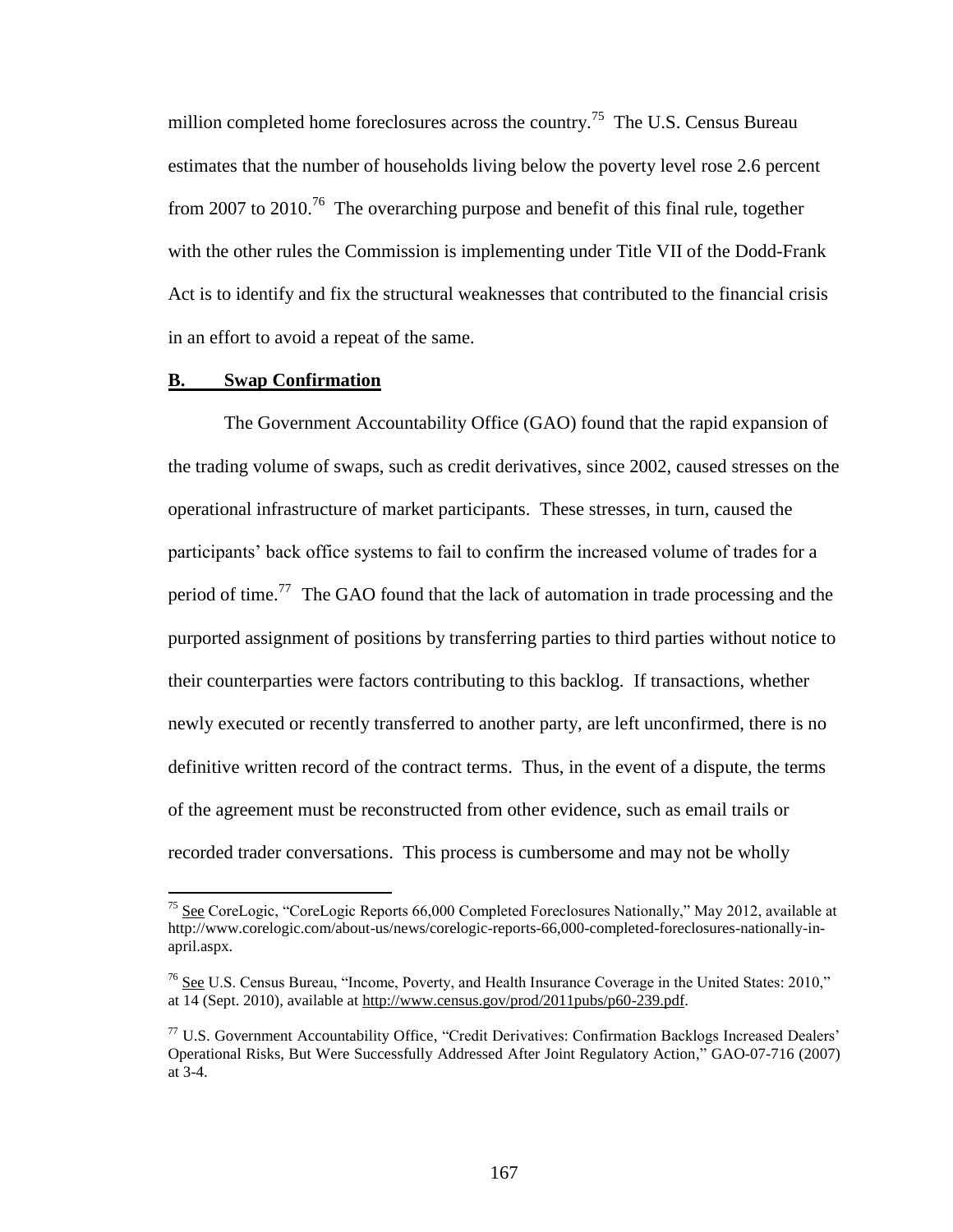accurate. Moreover, if purported transfers of swaps, in whole or in part, are made without giving notice to the remaining parties and obtaining their consent, disputes may arise as to which parties are entitled to the benefits and subject to the burdens of the transaction.

As the work of the ODSG demonstrates, the industry is capable of swift movement to contemporaneous execution and confirmation. A large back-log of unexecuted confirmations in the CDS market created by prolonged negotiations and inadequate confirmation procedures were the subject of the first industry commitments made by participating dealers to  $ODSG.<sup>78</sup>$  In October 2005, the participating dealers committed to reduce by 30 percent the number of confirmations outstanding more than 30 days within four months. In March 2006, the dealers committed to reduce the number of outstanding confirmations by 70 percent by June 30, 2006. By September 2006, the industry had reduced the number of all outstanding CDS confirmations by 70 percent, and the number of CDS confirmations outstanding more than 30 days by 85 percent. The industry achieved these targets largely by moving 80 percent of total trade volume in CDS to confirmation on electronic platforms, eliminating backlogs in new trades.

By the end of 2011, the largest dealers were electronically confirming over 95 percent of OTC credit derivative transactions, and 90 percent were confirmed on the same day as execution  $(T+0)$ . For the same period, the largest dealers were electronically confirming over 70 percent of OTC interest rate derivatives (over 90 percent of trades with each other), and over 80 percent were confirmed T+0. The rate of electronic

 $^{78}$  See October 4, 2005 industry commitment letter to the Federal Reserve Bank of New York, available at http://www.newyorkfed.org/newsevents/news\_archive/markets/2005/an050915.html.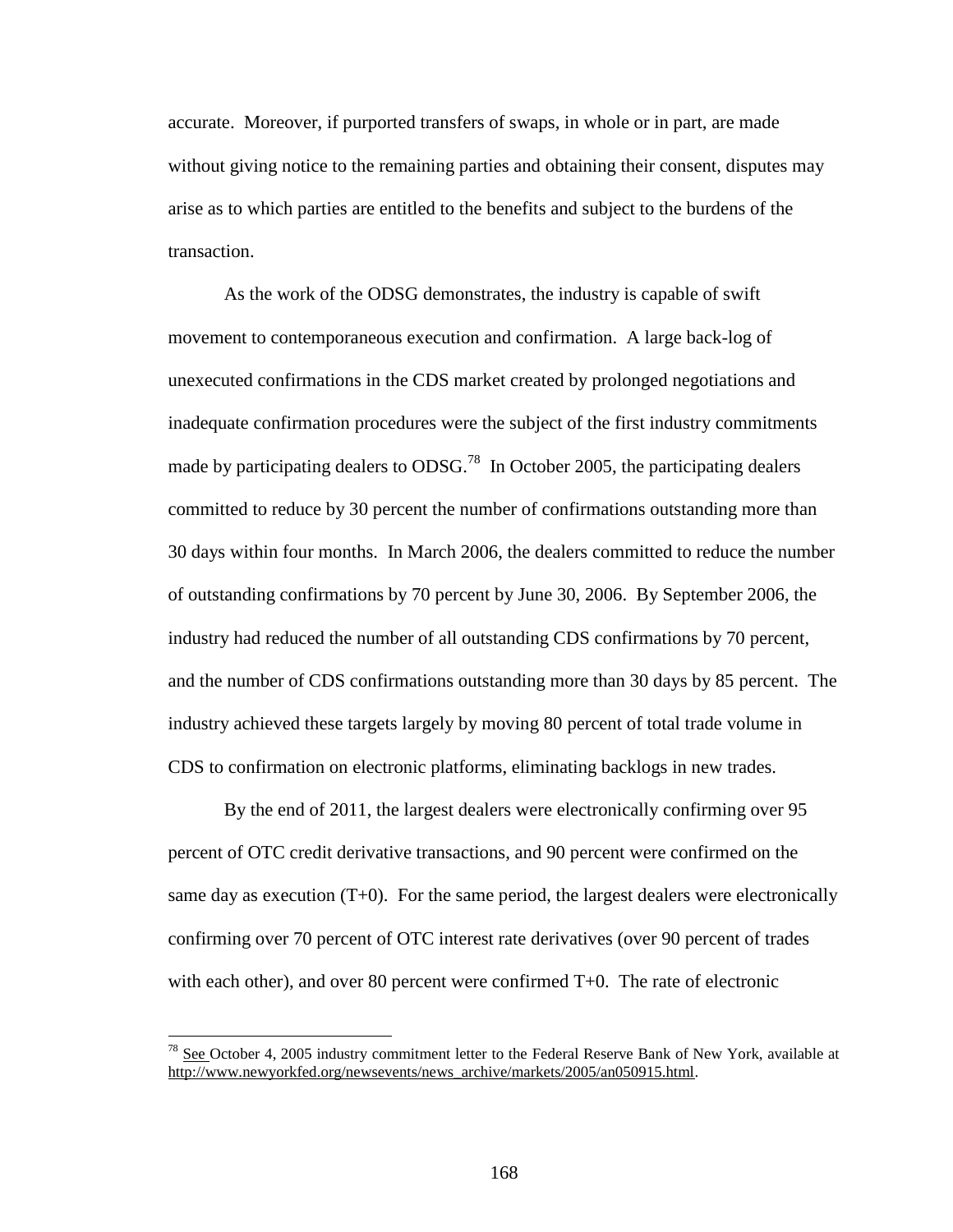confirmation of OTC commodity derivatives was somewhat lower – just over 50 percent, but over 90 percent for transactions between the largest dealers.<sup>79</sup> These statistics provide some confidence that, over time, timely confirmation rates will continue to improve.

The primary benefit of timely and accurate confirmation is that the parties to a swap know what their deal is. In other words, a confirmation definitively memorializes all of the terms of the swap transaction, which is critical for all downstream operational and risk management processes. If transactions, whether newly executed or recently transferred to another party, are left unconfirmed, there is no definitive written record of the contract terms. Risk management processes dependent on the trade terms (such as collateral management, and payment and settlement systems) may be inaccurate, and, in the event of a dispute, the terms of the agreement must be reconstructed from other evidence, such as email trails or recorded trader conversations.

Recognizing the laudable gains in electronic confirmation processing by the industry and the risk reduction in the shortening of time periods between execution and confirmation, the Commission proposed a confirmation rule that would have required SDs and MSPs trading with each other to confirm their swap transactions within 15 minutes if the swap transaction was executed and processed electronically, within 30 minutes if the swap transaction was only processed electronically, and within the same calendar day if the swap transaction could not be processed electronically. Similarly, the Commission proposed that SDs and MSPs have policies and procedures for confirming swap transactions with financial entities within the same calendar day, and with

 $^{79}$  See G15 Industry Confirmation Data dated April 4, 2012 provided by ISDA, available at www.cftc.gov.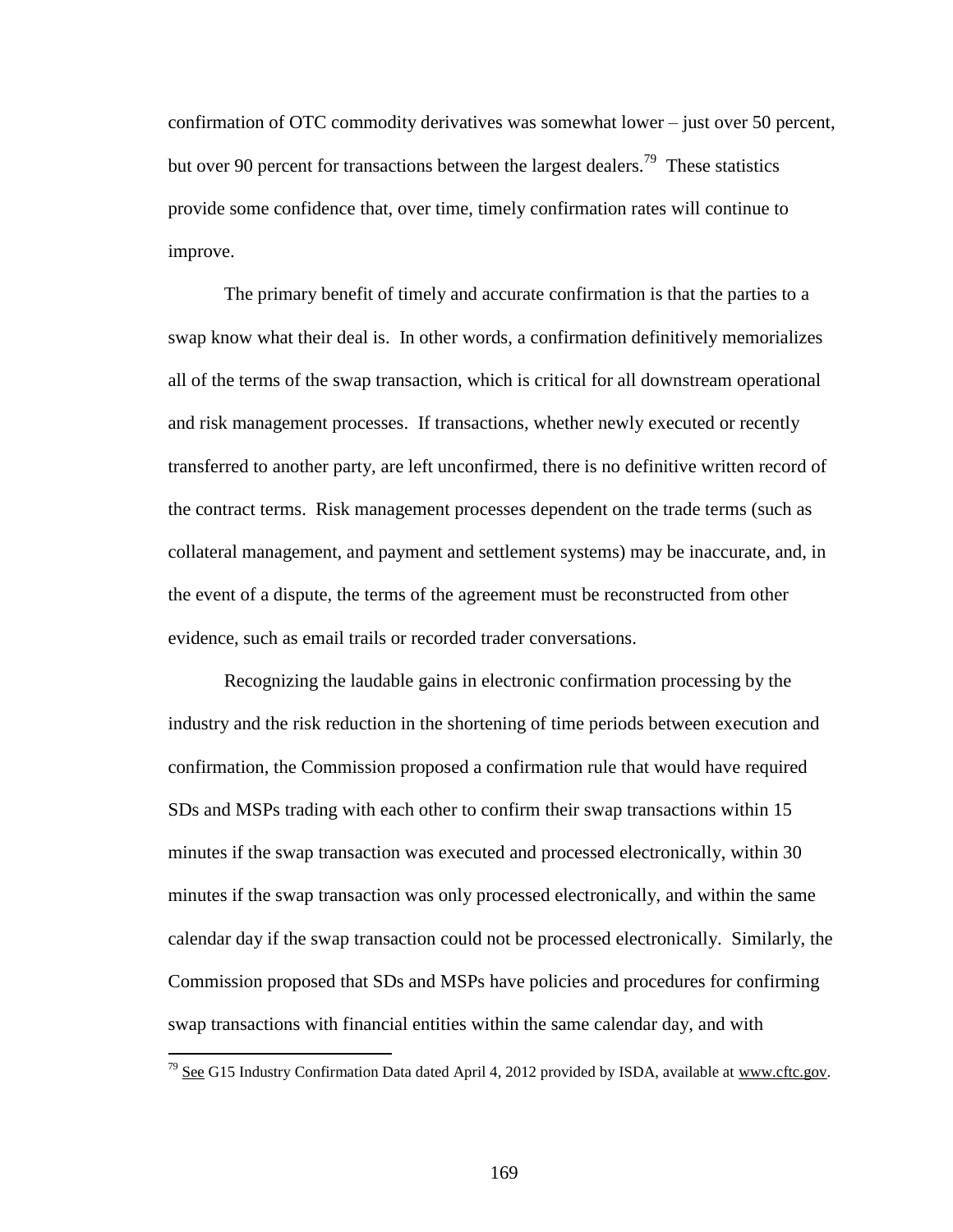counterparties that are not SDs, MSPs, or financial entities not later than the next business day.

Several commenters recognized the benefits of the Commission's confirmation proposal and wrote in support of the approach. Chris Barnard wrote that the proposal would increase transparency and promote legal certainty for swaps. CME stated that it supported the goals of improving the post-trade processing of swaps and ensuring timely and accurate confirmation of such data among counterparties. CME agreed with the overall approach taken by the Commission on this subject and with the goal of promulgating confirmation requirements that are effective, not duplicative and cost and time efficient to the industry. CME noted the cost-savings to market participants of confirming their swaps through DCOs, which is explicitly permitted under the swap confirmation rule.

On the other hand, multiple commenters objected to the Commission's proposal on cost grounds. Some read the proposal as detrimentally mandating electronic confirmation.<sup>80</sup> Other commenters argued that the short time periods permitted for confirmation would effectively require all terms of a swap to be negotiated prior to execution, increasing costs for the party that is most sensitive to timing of market conditions and increasing risk by leading to needless disputes and operational lapses. $81$ Still others argued that financial entities should not be subject to shorter confirmation

 $80$  Chatham argued that the Commission should not mandate confirmation through an electronic matching platform, because such a mandate could preclude end-users from entering into swaps not yet available on matching platforms and could increase costs for end-users that do not engage in the volume of swaps necessary to justify the additional costs of connecting to electronic matching platforms. ABC & CIEBA also argued that the proposed rule could impose processes that require third-party service providers or new technology.

<sup>&</sup>lt;sup>81</sup> The Working Group; ISDA; Chatham.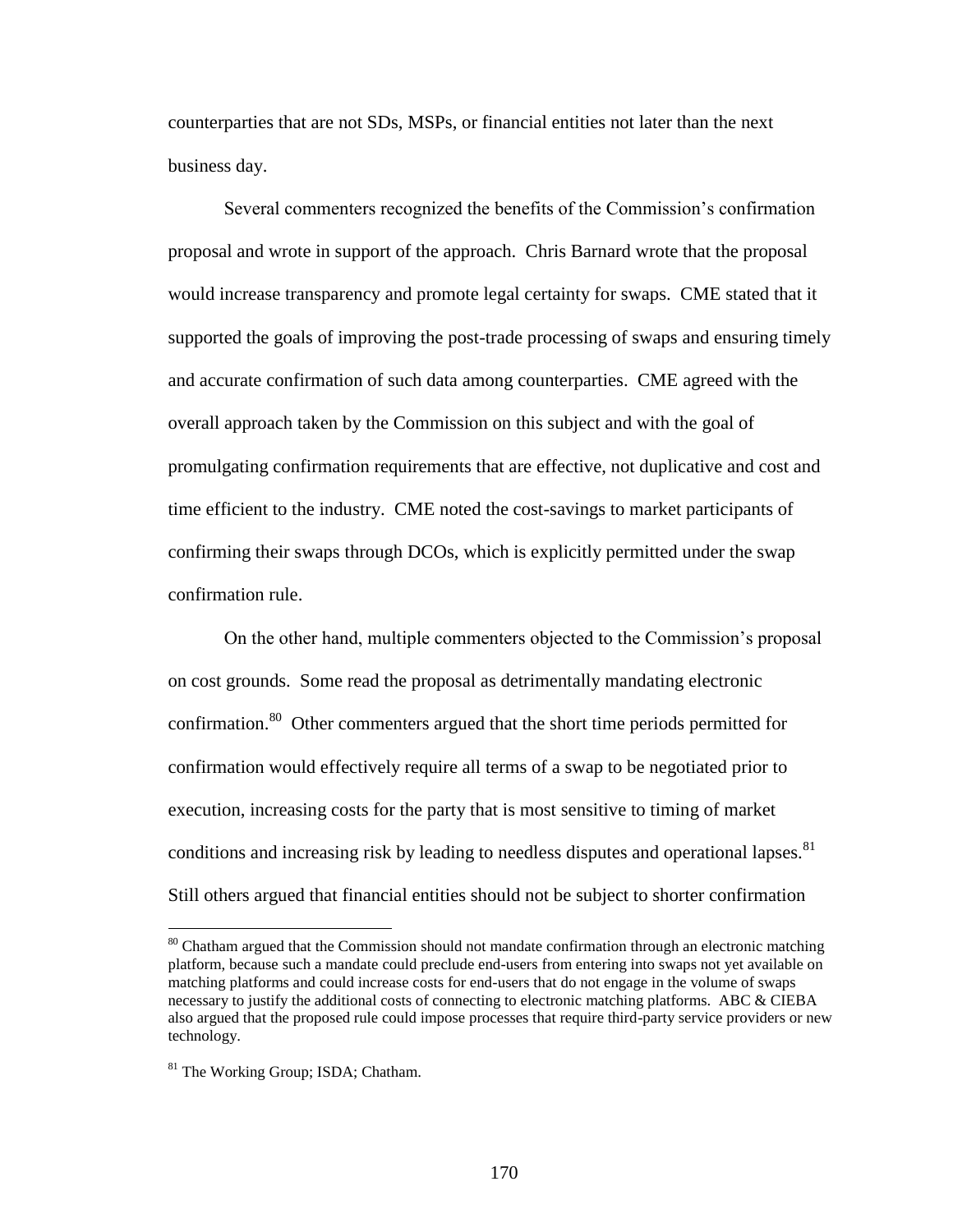deadlines than non-financial entities. $82$  Finally, some commenters stated that the rule would require changes in current market practice and it was unclear that the cost of additional resources to meet the requirements of the rule was outweighed by any enhanced transparency or reduction in systemic risk. $83$  No commenter provided quantitative data on the comprehensive compliance costs of the rule as proposed, but ISDA and The Working Group enumerated costs related to adopting electronic confirmation procedures. ISDA stated that each asset class uses different electronic confirmation platforms, so a trader conducting trades in multiple asset classes would need to build the infrastructure necessary to integrate multiple platforms. Such expenditures are routine for dealers, says ISDA, but for smaller entities, the operational costs may impede their ability to hedge risk. The Working Group estimated that electronic confirmation could cost an SD or MSP in excess of \$1,000,000 annually, citing that one third-party confirmation service charges \$6.00 per trade. However, The Working Group cited no source for the proposition that potential SDs or MSPs currently execute the more than 166,000 trades annually that would be required to reach a \$1,000,000 annual confirmation cost at \$6.00 per trade.

The Commission carefully considered each of these comments in formulating the final rule and has responded to the cost concerns of commenters where doing so was in

<sup>&</sup>lt;sup>82</sup> CIEBA stated that the rule would impose costly increases in operational capacity for pension funds and recommended that the Commission provide for a "close of next business day" time limit for benefit plans, along with a requirement that SDs and MSPs provide an acknowledgement at the time of execution as well as a draft acknowledgement prior to execution. AMG argued that financial entities should not be subject to shorter time periods for confirmation because many may not have the operational resources to meet the deadlines. MFA stated that designation as a financial entity does not necessarily correlate with a large swap portfolio or being highly sophisticated, and thus the short time period for confirmation in the proposed rules may cause unwarranted economic disadvantages.

<sup>&</sup>lt;sup>83</sup> BGA; MetLife: MFA: GFED; the FHLBs: AMG.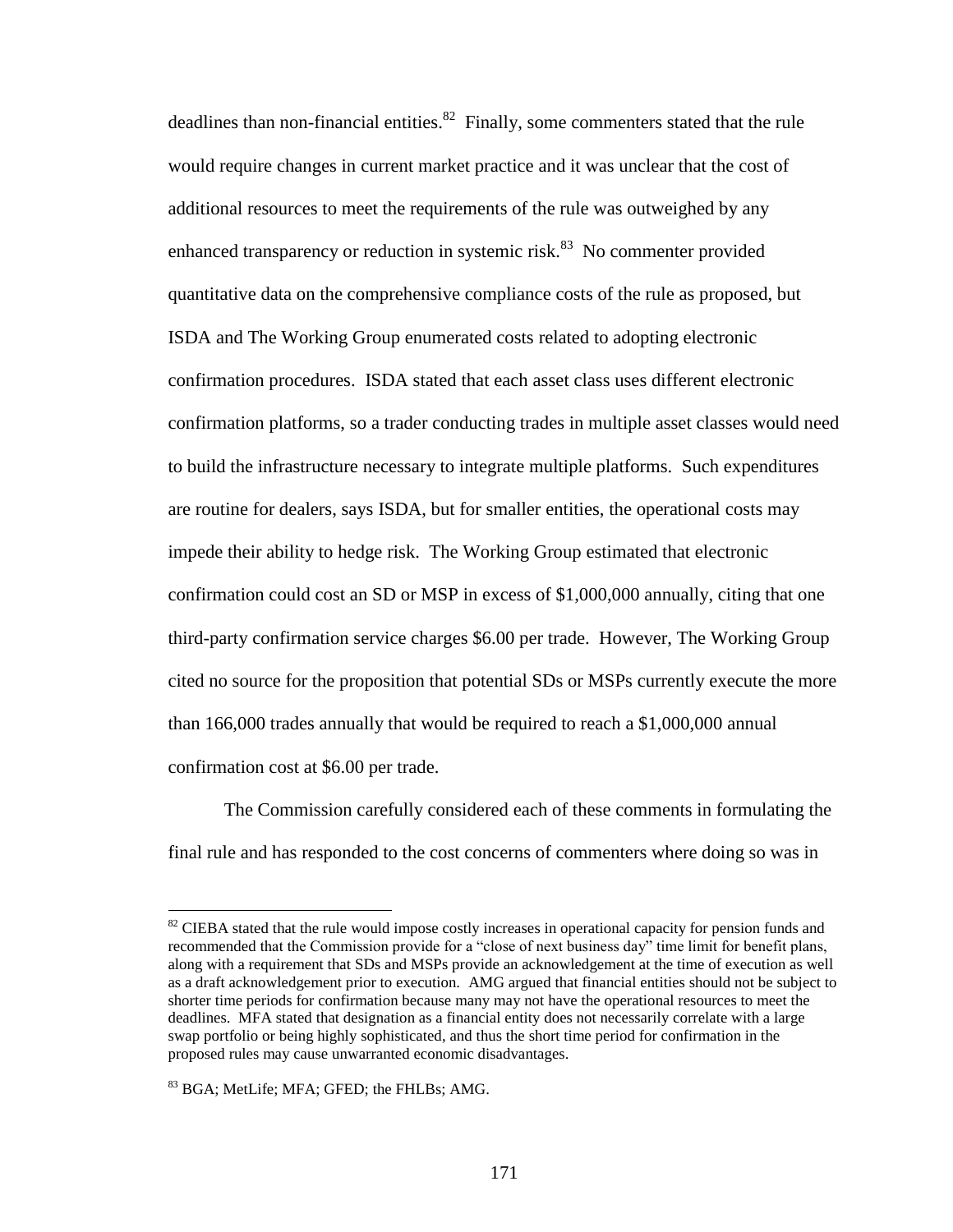keeping with the benefit of timely and accurate memorialization of all the terms of a swap transaction between an SD or MSP and its counterparties. First, the final rule does not apply to swap transactions that are executed on a SEF or DCM or that are submitted for clearing to a DCO by the required confirmation deadline, so market participants that mostly transact in standardized swaps may not be affected by the rule, or will have their costs greatly reduced. This fact was highlighted by both CME and ICE in their comments to the proposed rule.

Second, the Commission notes that the final rule affirmatively does not mandate electronic confirmation. Instead, the final rule sets an ultimate deadline for confirmation of swap transactions among SDs and MSPs, while also requiring that if technologically practicable, such swap transactions be confirmed sooner. The deadline of "the end of the first business day following the day of execution" is modified to allow for more time if registrants are trading near the end of the trading day or if such registrants are in different time zones. With respect to swap transactions with non-SDs and non-MSPs, SDs and MSPs are only required to have policies and procedures in place that are reasonably designed to ensure confirmation by the end of the first business day following the day of execution (modified for end of day trading and time zone differences) for financial entities, or by the end of the second business day following the day of execution for nonfinancial entities, rather than the next business day as proposed. The Commission would expect an SD's or MSP's policies and procedures to require sufficient pre-trade agreement on repetitive terms such that non-SD, non-MSP counterparties are able to execute in a timely manner without protracted pre-trade negotiations that may prove costly for market participants sensitive to execution timing. The requirement for policies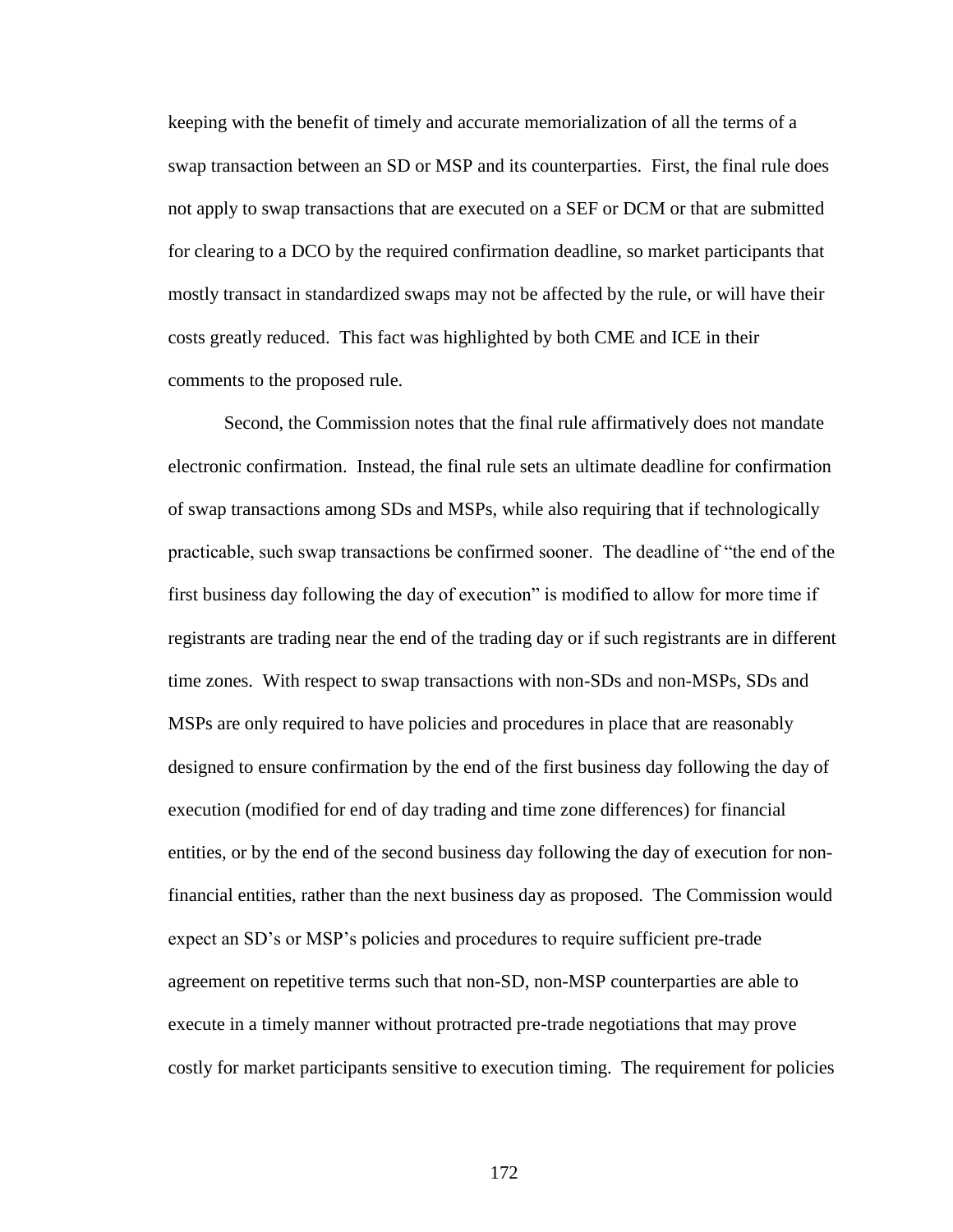and procedures (as opposed to hard deadlines) recognizes that SDs and MSPs cannot force their non-SD, non-MSP counterparties to adopt particular electronic confirmation processes, but must accommodate the needs of their counterparties while ensuring, to the extent possible, that confirmation is achieved within the rule's time periods.

In addition, to further reduce the burden of the rule on those market participants that are least able to quickly adapt to the rule's requirements, the Commission notes that compliance with the rule is implemented on a staggered basis. As discussed above under section III.B.2, compliance is required first for swaps in the credit and interest rate asset class, and, within that asset class, first for swaps among SDs, MSPs, and financial entities with a longer compliance period for swaps between SDs or MSPs and non-financial entities. Compliance is staggered similarly with respect to all other swaps, but with longer compliance periods.

The Commission understands that, for certain asset classes, the low number of transactions does not seem to justify increased expenditure on faster confirmations; however, the Commission is committed to decreasing the length of time between execution and confirmation in order to improve the efficiency of bilateral markets and decrease overall systemic risk resulting from outstanding unconfirmed trades among many participants. The Commission maintains that such benefits are significant and important regardless of asset class. Thus, the Commission has applied the same general timeframes to all asset classes, but has extended the compliance deadlines for commodity, equity, and foreign exchange asset classes in order to allow participants in those asset classes sufficient time to integrate faster confirmations without an immediate and potentially overwhelming burden.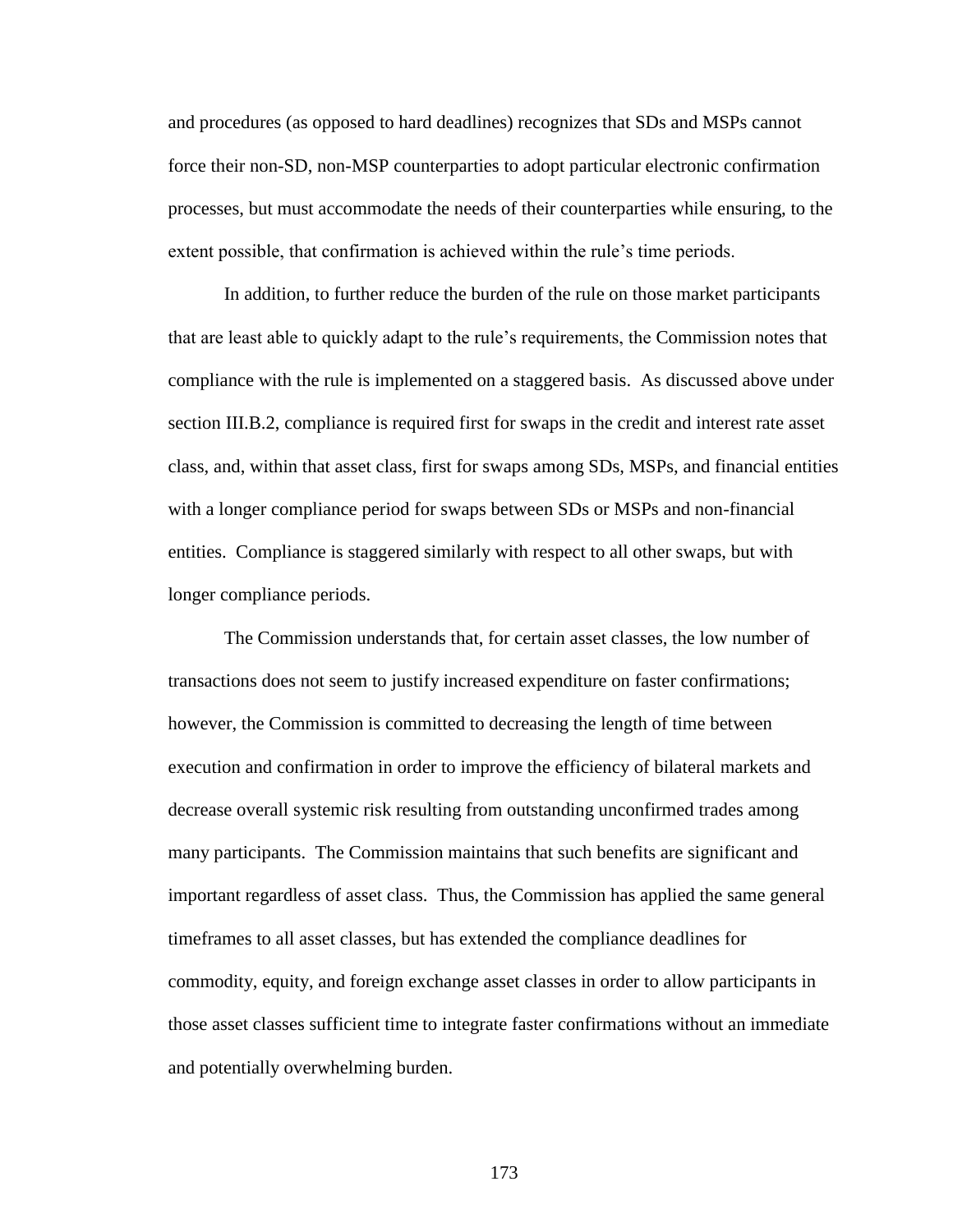Finally, the Commission notes that ESMA has proposed confirmation requirements that are substantially similar to those adopted by the Commission in this release.<sup>84</sup> By closely aligning confirmation requirements through consultation with ESMA, the Commission believes that SDs and MSPs will benefit from a largely unitary regulatory regime that does not require separate compliance and operational policies and procedures.

## **C. Portfolio Reconciliation**

 $\overline{a}$ 

Disputes related to confirming the terms of a swap, as well as swap valuation disputes, have long been recognized as a significant problem in the OTC derivatives market.<sup>85</sup> Portfolio reconciliation is considered an effective means of identifying and resolving these disputes. The Commission recognizes that the industry has made significant progress in adopting the use of portfolio reconciliation to decrease the number of swap disputes.<sup>86</sup> In December 2008, the ODSG's group of 14 major dealers committed to execute daily portfolio reconciliations for collateralized portfolios in excess of 500 trades between participating dealers by June of 2009.<sup>87</sup> As of May 2009, all

<sup>&</sup>lt;sup>84</sup> See ESMA Draft Technical Standards, Article 1 RM, subsection 2 (stating that uncleared OTC derivatives "shall be confirmed, where available via electronic means, as soon as possible and at the latest by the end of the same business day."), and ESMA Draft Technical Standards, Article 1 RM, subsection 3 (stating that uncleared OTC derivatives "shall be confirmed as soon as possible and at the latest by the end of the second business day following the date of execution").

<sup>&</sup>lt;sup>85</sup> See ISDA Collateral Committee, "Commentary to the Outline of the 2009 ISDA Protocol for Resolution of Disputed Collateral Calls," June 2, 2009 (stating "Disputed margin calls have increased significantly since late 2007, and especially during 2008 have been the driver of large (sometimes  $> $1$  billion) uncollateralized exposures between professional firms.").

<sup>&</sup>lt;sup>86</sup> The Commission also recognizes and encourages the industry practice of immediately transferring undisputed collateral amounts.

 $87$  See June 2, 2009 summary of industry commitments, available at http://www.isda.org/c\_and\_a/pdf/060209table.pdf.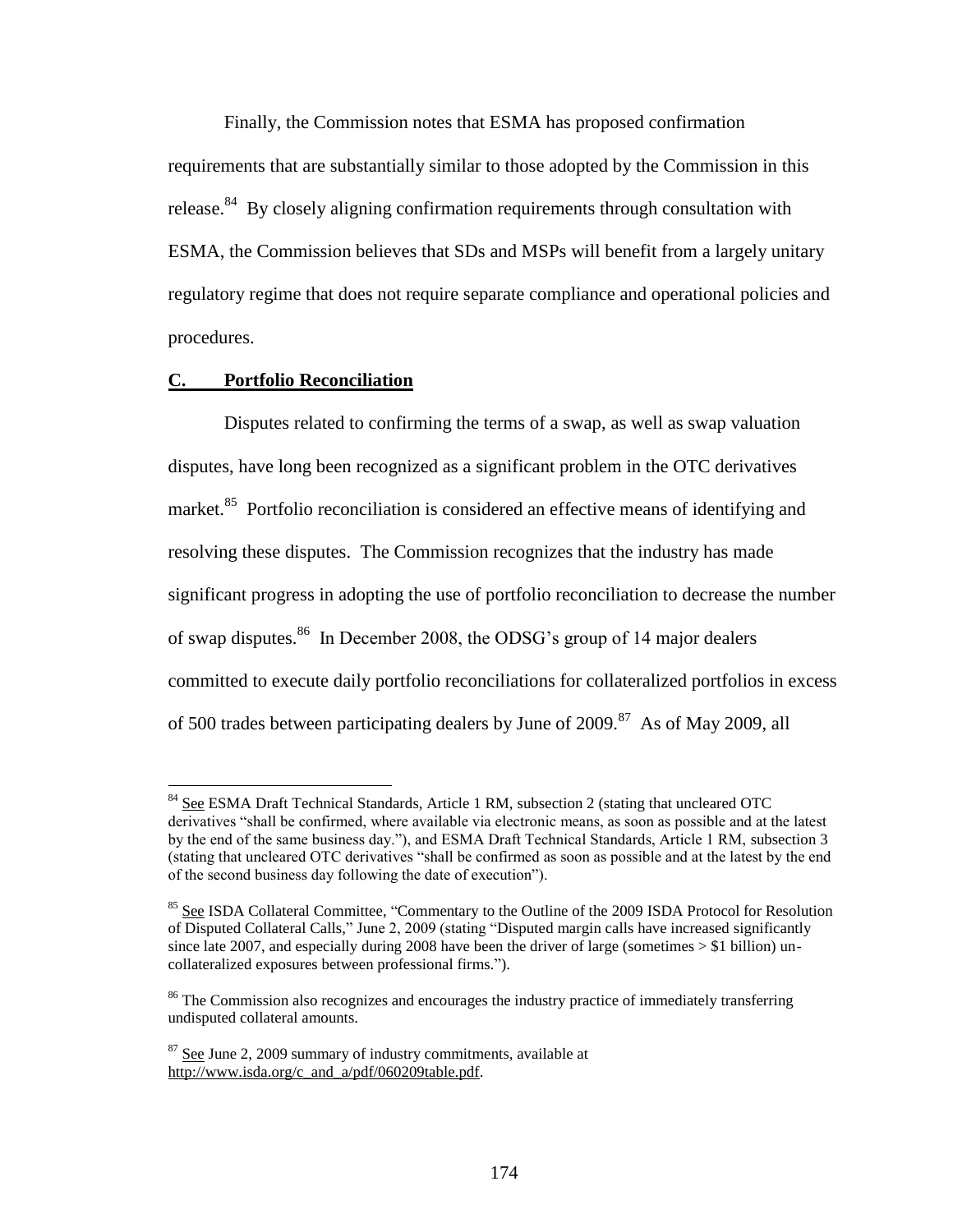participating dealers were satisfying this commitment. In October 2009, the ODSG committed to publishing a feasibility study on market-wide portfolio reconciliation that would set forth how regular portfolio reconciliation could be extend beyond the ODSG dealers to include smaller banks, buy-side participants, and derivative end users. Consistent with this publication, the ODSG dealers expanded their portfolio reconciliation commitment in March 2010 to include monthly reconciliation of collateralized portfolios in excess of 1,000 trades with any counterparty. Most recently, the industry has been preparing a new "Convention on the Investigation of Disputed Margin Calls" and a new "Formal Market Polling Procedure" that are intended to "create a consistent and predictable process . . . that eliminates present uncertainties and delays."<sup>88</sup>

In light of these efforts the Commission proposed § 23.502, which required SDs and MSPs to reconcile their swap portfolios with one another and provide counterparties that are not registered as SDs or MSPs with regular opportunities for portfolio reconciliation. Specifically, proposed § 23.502 required SDs and MSPs to reconcile swap portfolios with other SDs or MSPs with the following frequency: daily for portfolios consisting of 300 or more swaps, at least weekly for portfolios consisting of 50 to 300 swaps, and at least quarterly for portfolios consisting of fewer than 50 swaps. For portfolios with counterparties other than SDs or MSPs, the proposed regulations required SDs and MSPs to establish policies and procedures for reconciling swap portfolios: daily for swap portfolios consisting of 500 or more swaps, weekly for portfolios consisting of more than 100 but fewer than 500 swaps, and at least quarterly for portfolios consisting

<sup>88</sup> See "ISDA 2010 Convention on the Investigation of Disputed Margin Calls" and "ISDA 2010 Formal Market Polling Procedure."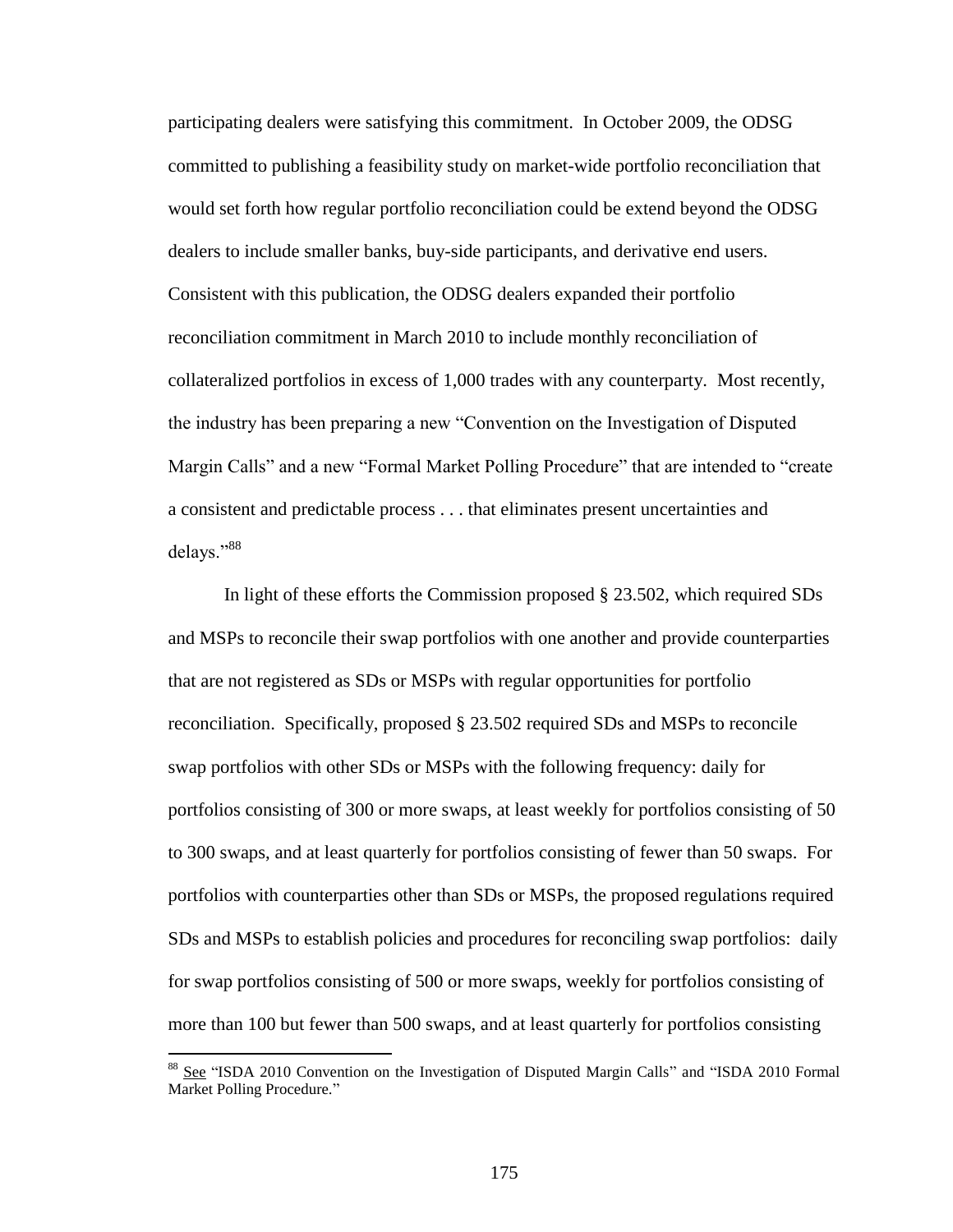of fewer than 100 swaps. In order for the marketplace to realize the full risk reduction benefits of portfolio reconciliation, the Commission also proposed to expand portfolio reconciliation to all transactions, whether collateralized or uncollateralized. For the swap market to operate efficiently and to reduce systemic risk, the Commission believes that portfolio reconciliation should be a proactive process that delivers a consolidated view of counterparty exposure down to the transaction level. By identifying and managing mismatches in key economic terms and valuation for individual transactions across an entire portfolio, the Commission proposal sought to require a process in which overall risk can be identified and reduced.

Agreement between SDs, MSPs, and their counterparties on the proper daily valuation of the swaps in their swap portfolio also is essential for the Commission's margin proposal. Under proposed rule § 23.151, non-bank SDs and MSPs must document the process by which they will arrive at a valuation for each swap for the purpose of collecting initial and variation margin.<sup>89</sup> All non-bank SDs and MSPs must collect variation margin from their non-bank SD, MSP, and financial entity counterparties for uncleared swaps on a daily basis. Variation margin requires a daily valuation for each swap. For swaps between non-bank SDs and MSPs and non-financial entities, no margin is required to be exchanged under Commission regulation, but the non-bank SDs and MSPs must calculate a hypothetical variation margin requirement for each uncleared swap for risk management purposes under proposed  $\S 23.154(b)(6)$ .

<sup>&</sup>lt;sup>89</sup> See Margin Requirements for Uncleared Swaps for Swap Dealers and Major Swap Participants, 76 FR 23732, 23744 (April 28, 2011). Bank SDs and MSPs will also be required to document the process by which they will arrive at a valuation for each swap for the purpose of collecting margin under the margin rules proposed by the OCC, the Federal Reserve Board, and the FDIC. See Margin and Capital Requirements for Covered Swap Entities, 76 FR 27564, 27589 (May 11, 2011).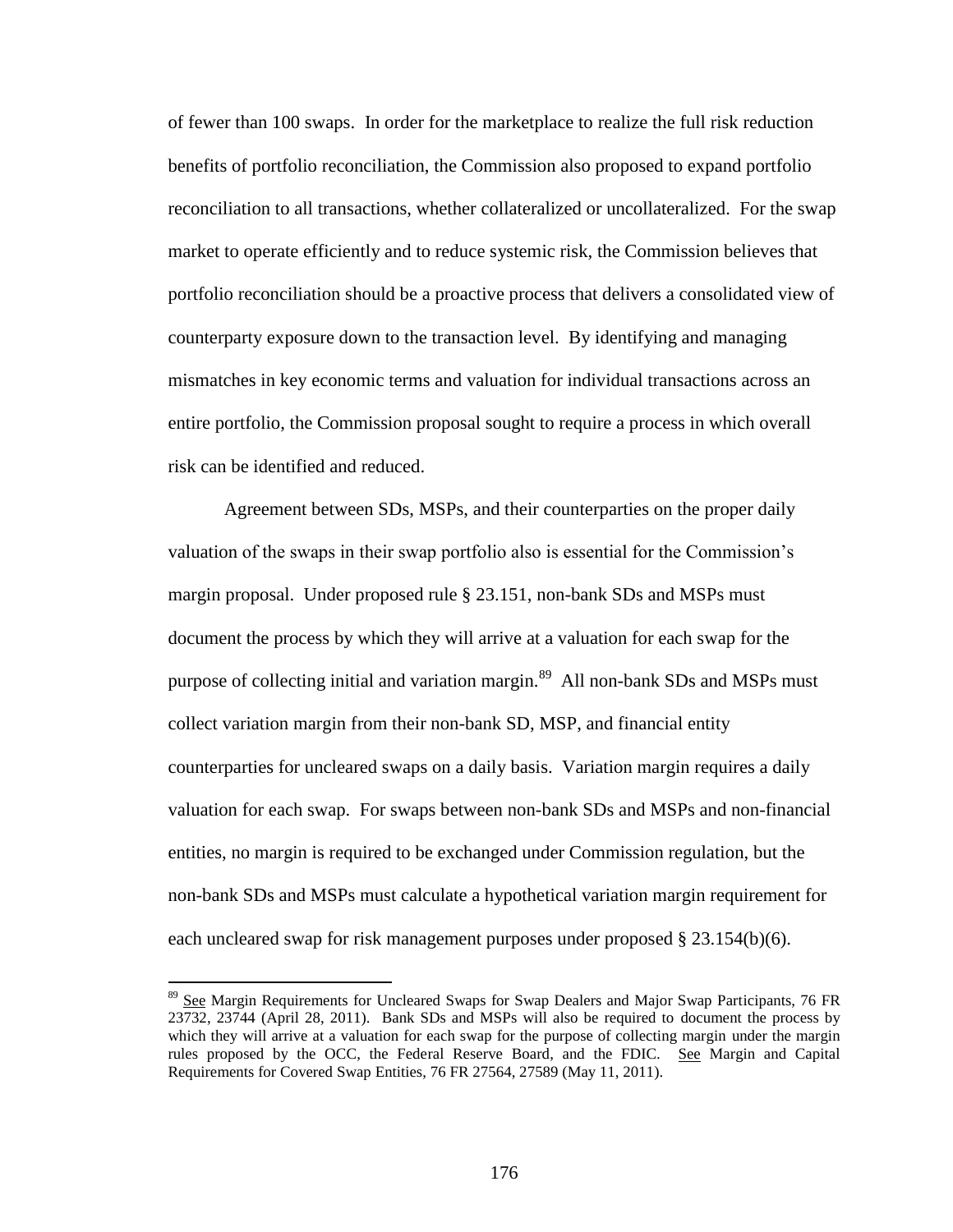Several commenters articulated the benefits of portfolio reconciliation and supported the Commission's proposal. TriOptima supported the regular reconciliation of all portfolios as a process that will identify issues that can minimize counterparty credit exposure and operational risk. Chris Barnard also supported the rule, stating that the rule should increase transparency, promote market integrity and reduce risk by establishing procedures that will promote legal certainty concerning swap transactions, assist with the early resolution of valuation disputes, reduce operational risk, and increase operational efficiency.

Conversely, multiple commenters objected to proposed § 23.502 on cost grounds. Some commenters argued that the rule would require significant investment in new infrastructure and some argued that the rule would have few benefits for SDs and MSPs that trade in shorter dated swaps.<sup>90</sup> Others asserted that portfolio reconciliation at the transactional level was only necessary if there are portfolio level discrepancies that result in margin disputes, and argued that routine reconciliation at the proposed frequency was unnecessarily costly.<sup>91</sup> Some argued that the swap portfolios of non-SDs, non-MSPs do not pose significant risk to the financial system and the rule may increase the costs of swaps for such entities.  $92$  Still others argued that the Commission must provide sufficient time for all registrants to develop the infrastructure required to meet the frequency of reconciliation required by the rule.

 $90$  GFED.

<sup>&</sup>lt;sup>91</sup> MFA; ISDA; The Working Group; MarkitSERV; AMG.

<sup>&</sup>lt;sup>92</sup> Dominion: FHLBs: Chatham.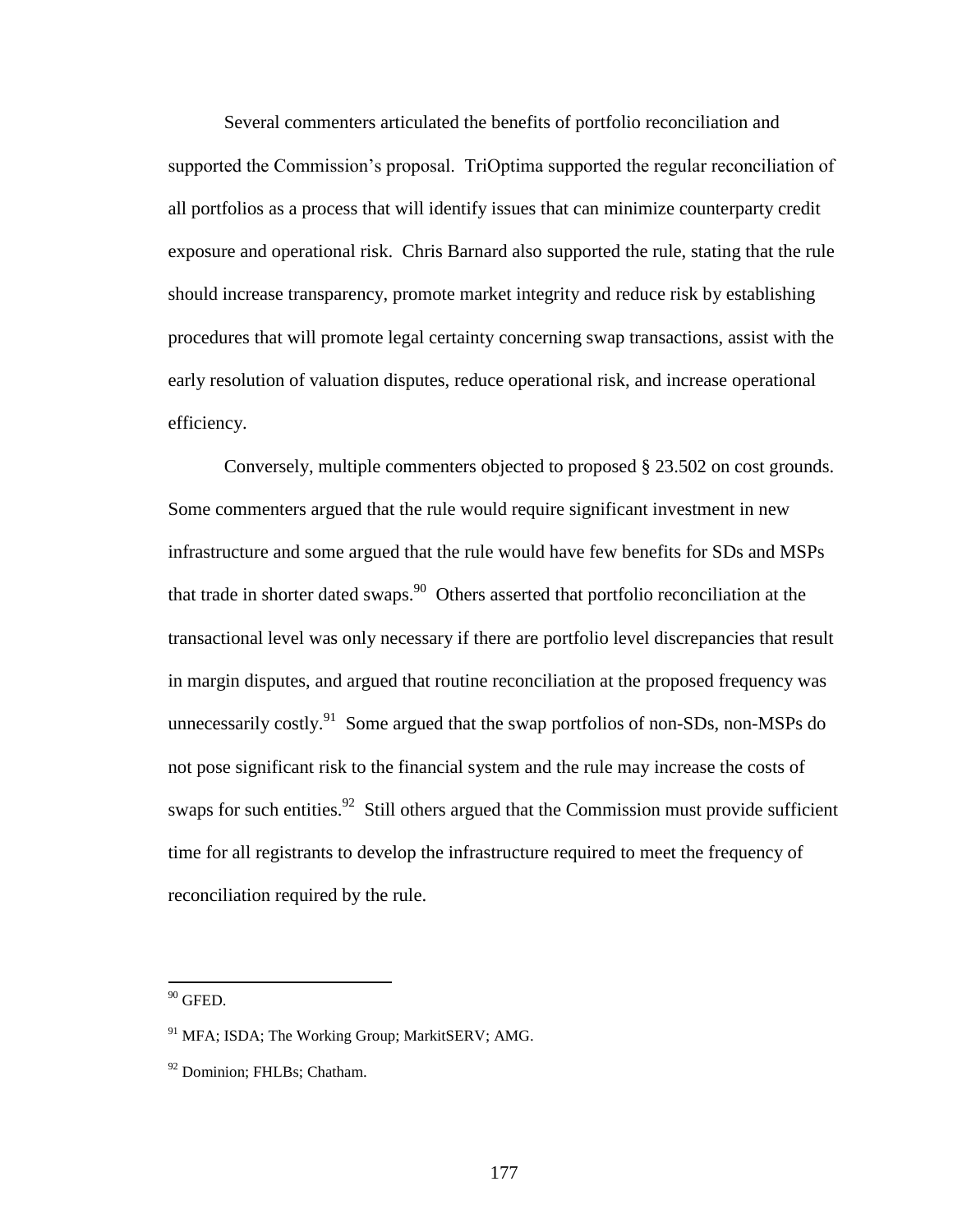In relation to the one business day valuation dispute resolution requirement, many commenters stated that parties to a good-faith dispute should have a commercially reasonable timeframe in which to consult in order to find an appropriate resolution of the dispute. These commenters supported ISDA's 2011 Convention on Portfolio Reconciliation and the Investigation of Disputed Margin Calls and the 2011 Formal Market Polling Procedure, developed pursuant to industry commitments to the ODSG, which ISDA believes will be widely adopted by OTC derivatives market participants, and believed these industry efforts should play a more significant role in shaping the proposed reconciliation rules.<sup>93</sup> Other commenters argued that SDs and MSPs should not have to expend resources to resolve valuation disputes exceeding the proposed 10 percent threshold if they conclude that the discrepancy is not material in their particular circumstances.<sup>94</sup>

The Commission carefully considered each of the foregoing comments in formulating the final rule.

It should be noted that the Confirmation NPRM stated that the Commission anticipated that SDs and MSPs will be able to efficiently reconcile their internal records with their counterparties by reference to data in SDRs. The Commission received no comments disputing this assertion, and one commenter noted that SDRs would be in the best position to detect and manage discrepancies in the material terms of a swap transaction both efficiently and effectively.<sup>95</sup> The Commission has thus determined to

<sup>&</sup>lt;sup>93</sup> ISDA; The Working Group; FHLBs; AMG.

<sup>&</sup>lt;sup>94</sup> Chatham; The Working Group; MFA; ISDA.

 $95$  FHLBs.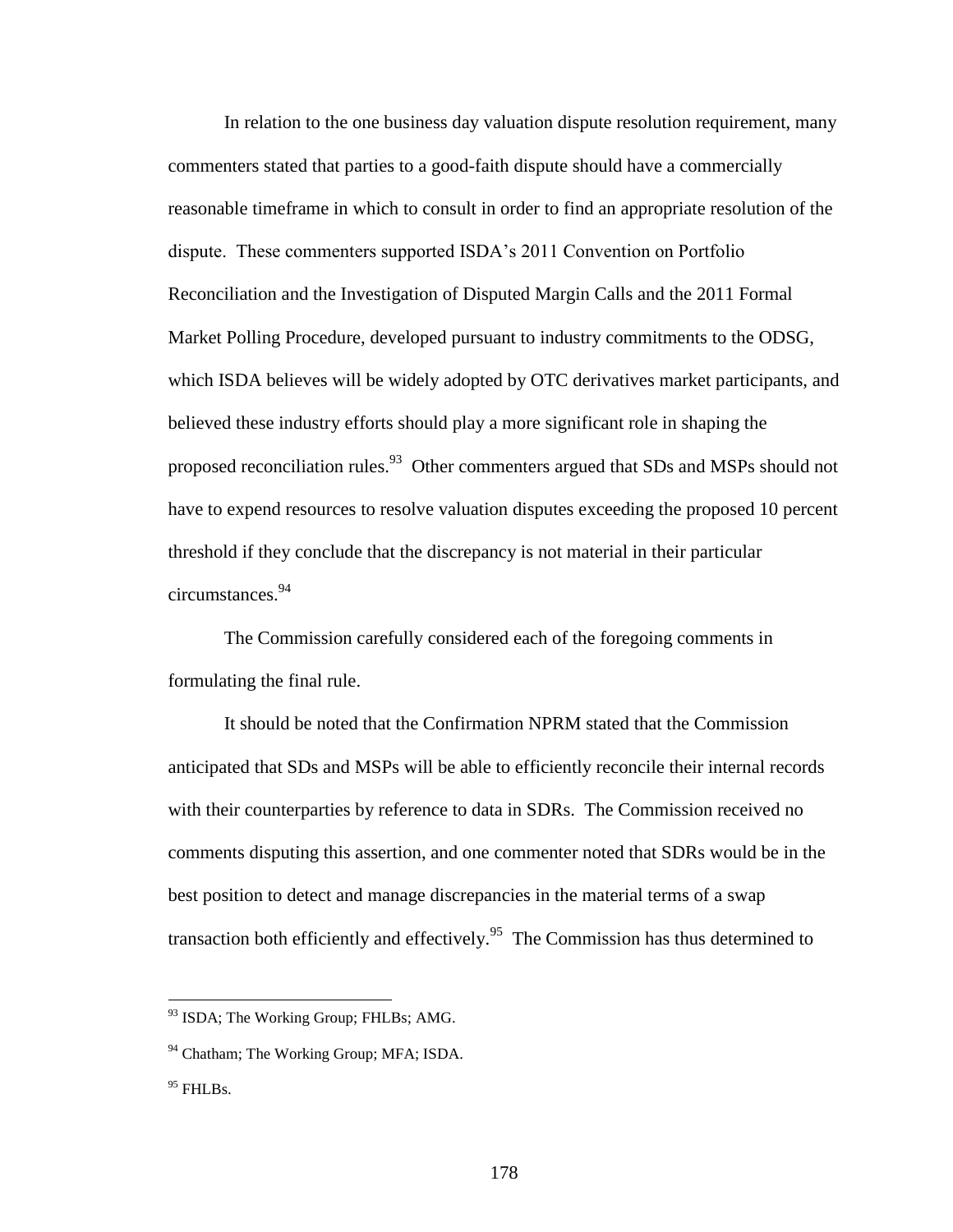adopt the portion of the rule that requires SDs and MSPs to reconcile the material terms of each swap in their swap portfolios in addition to reconciling the valuation of each swap but, at the urging of commenters, has reduced the required frequency of reconciliation to match the frequency of reconciliation currently undertaken by the largest prospective SDs.<sup>96</sup> The final rules require SDs and MSPs to reconcile portfolios with other SDs and MSPs at the following frequencies: daily for portfolios comprising 500 or more swaps; weekly for portfolios comprising 51 to 499 swaps; and quarterly for portfolios comprising one to 50 swaps. The Commission believes that the frequency of reconciliation of material terms and valuations of each swap required by the rule as modified will ensure the risk-reducing benefits of reconciliation by presenting a consolidated view of counterparty exposure down to the transaction level, and that these benefits are especially noteworthy when considered in light of the efficiencies possible through use of SDR data in the reconciliation process.

Having considered comments that the frequency of reconciliation with non-SD, non-MSP counterparties required by the rule was unnecessary to achieve the benefits of portfolio reconciliation outlined above, the Commission is also reducing the frequency of reconciliation required for non-registrant counterparties and is modifying the final rule to require reconciliation with such counterparties quarterly for swap portfolios of more than

<sup>96</sup> In December 2008, the ODSG's group of 14 major dealers committed to execute daily portfolio reconciliations for collateralized portfolios in excess of 500 trades between participating dealers by June of 2009. See June 2, 2009 summary of industry commitments, available at http://www.isda.org/c\_and\_a/pdf/060209table.pdf. As of May 2009, all participating dealers were satisfying this commitment. The ODSG dealers expanded their portfolio reconciliation commitment in March 2010 to include monthly reconciliation of collateralized portfolios in excess of 1,000 trades with any counterparty.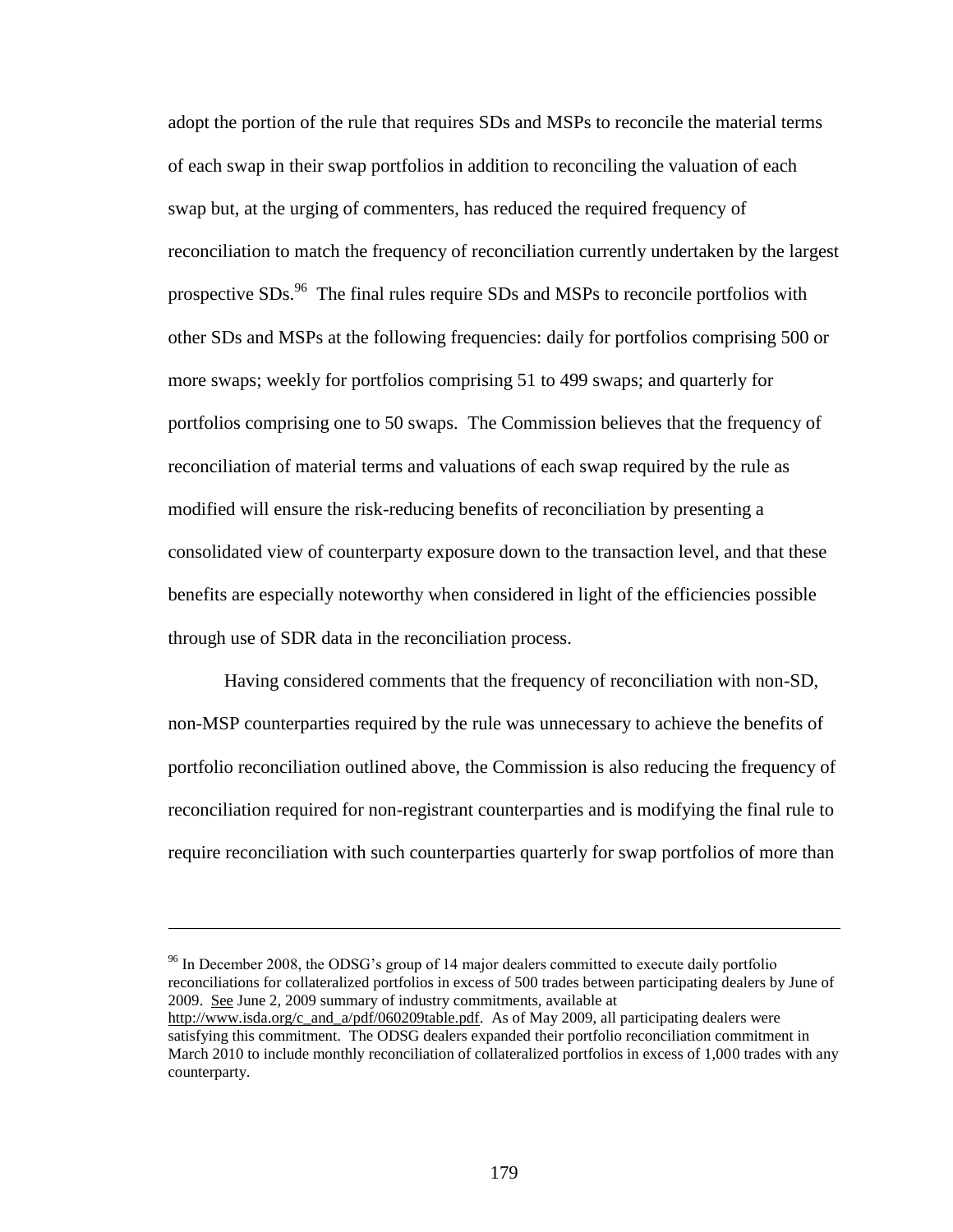100 swaps, and annually for all other swap portfolios. This level was recommended by commenters, including The Working Group.

With respect to the proposed rule's one business day deadline for valuation dispute resolution among SDs and MSPs, the Commission observes that daily valuation is critical for the appropriate operation of the Commission's proposed rules on margin, which is itself essential for the mitigation of risk posed by swaps. Issues related to swap valuations are woven through a number of Commission rule proposals. For instance, § 23.504(e), as adopted in this release, requires SDs and MSPs to report valuation disputes with SD or MSP counterparties in excess of \$20,000,000 and lasting longer than three business days to the Commission, while under § 23.504(b)(4) SDs and MSPs are required to agree on valuation methodologies with their counterparties.

However, the Commission recognizes that valuation dispute resolution may be labor intensive and therefore costly. For this reason, the Commission modified the rule to provide for a five-day resolution process. In addition to this change, the Commission notes that, the costs of valuation dispute resolution are mitigated by the operation of several other parts of the new regulatory regime for swaps. First, the reconciliation requirements, and thus the valuation dispute resolution requirement, does not apply to cleared swaps, because DCOs establish settlement prices for each cleared swap every business day. It is likely that a large part of the swap portfolios of SDs and MSPs will consist of cleared swaps<sup>97</sup> to which the reconciliation requirements will not apply;

<sup>&</sup>lt;sup>97</sup> "It is expected that the standardized, plain vanilla, high volume swaps contracts—which according to the Treasury Department are about 90 percent of the \$600 trillion swaps market—will be subject to mandatory clearing.'' 156 Cong. Rec. S5921 (daily ed. Jul. 15, 2010) (statement of Sen. Lincoln). The Tabb group estimates that 60-80 percent of the swaps market measured by notional amount will be cleared within five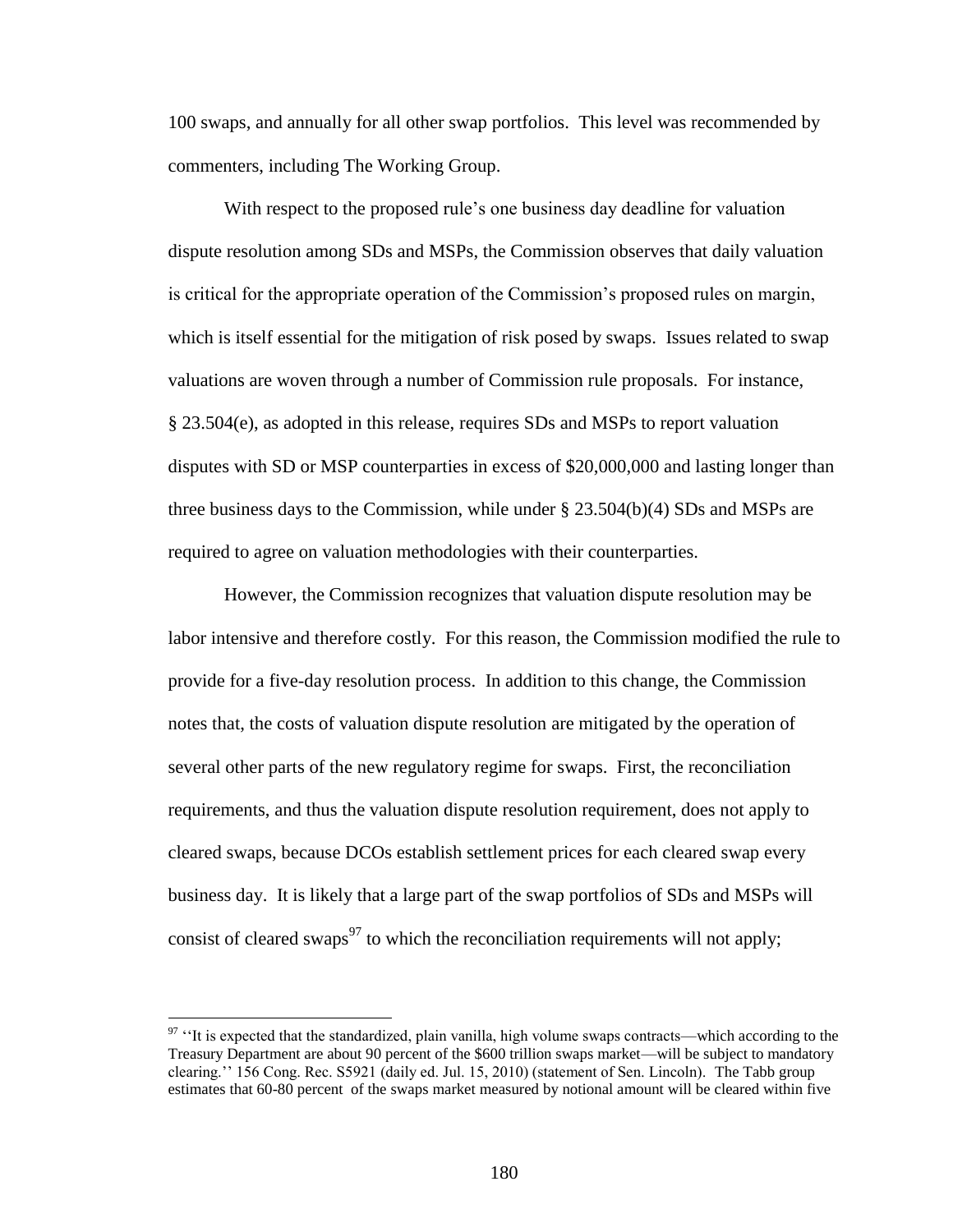valuation disputes will therefore only arise in bilateral, uncleared portfolios. Second, the reconciliation requirements of § 23.503 are expected to avoid disputes from arising in the first instance through the regular comparison of material terms and valuations. Third, the Commission expects that  $\S 23.504(b)(4)$ , by requiring agreement with each counterparty on the methods and inputs for valuation of each swap, will assist SDs and MSPs to resolve valuation disputes within five business days.

SDs and MSPs need not resolve every valuation dispute, but only those where the difference in valuation is 10 percent or more. The Commission believes the 10 percent threshold is appropriate as it provides certainty as to which disputes must be resolved. The Commission believes the efficiency of a bright line rule, as opposed to the formulas and discretion in the alternatives suggested by commenters, will better serve the operational processes of SDs and MSPs and the regulatory oversight of the Commission. Thus, to maintain the risk mitigation benefits of the rule outlined above, the Commission has determined to retain the requirement that swap valuation disputes among SDs and MSPs be resolved within five business days.

As a further cost reduction measure, the Commission notes that it has extended the compliance dates for those SDs and MSPs that have not been previously regulated by a prudential regulator, and thus are least likely to have the infrastructure in place to begin regular reconciliation with their counterparties. As stated in section III.B.3 above, SDs and MSPs that have been previously regulated need not comply with the rule for three

years of the time that the Dodd-Frank Act is implemented. See Tabb Group, "Technology and Financial Reform: Data, Derivatives and Decision Making."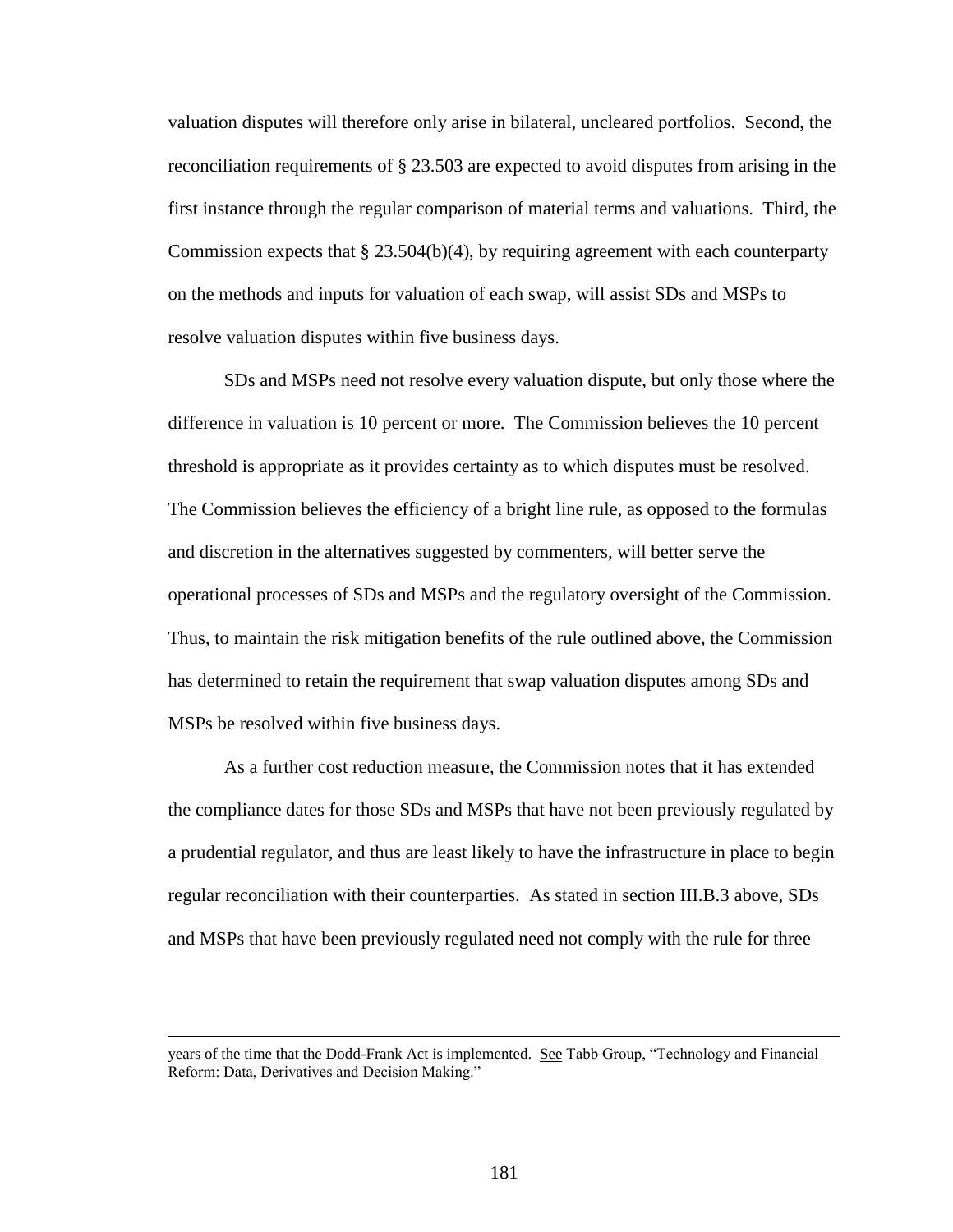months after publication of the final rule in the Federal Register. SDs and MSPs that have not been previously regulated need not comply for six months after publication.

Finally, the Commission notes that ESMA has proposed portfolio reconciliation requirements that are substantially similar to those adopted by the Commission in this release.<sup>98</sup> By closely aligning portfolio reconciliation requirements through consultation with ESMA, the Commission believes that SDs and MSPs will benefit from a largely unitary regulatory regime that does not require separate compliance and operational policies and procedures.

#### **D. Portfolio Compression**

 $\overline{a}$ 

Portfolio compression is a mechanism whereby substantially similar transactions among two or more counterparties are terminated and replaced with a smaller number of transactions of decreased notional value in an effort to reduce the risk, cost, and inefficiency of maintaining unnecessary transactions on the counterparties' books. In many cases, these redundant or economically-equivalent positions serve no useful business purpose, but can create unnecessary risk,<sup>99</sup> as well as operational and capital inefficiencies.

The usefulness of portfolio compression as a risk management tool has been acknowledged widely. In 2008, the PWG identified frequent portfolio compression of

<sup>&</sup>lt;sup>98</sup> See ESMA Draft Technical Standards, Article 2 RM, subsection 4, (stating that "In order to identify at an early stage, any discrepancy in a material term of the OTC derivative contract, including its valuation, the portfolio reconciliation shall be performed: . . . each business day when the counterparties have 500 or more OTC derivative contracts outstanding with each other; . . . once per month for a portfolio of fewer than 300 OTC derivative contracts outstanding with a counterparty; . . . once per week for a portfolio between 300 and 499 OTC derivative contracts outstanding with a counterparty.").

<sup>99</sup> Federal Reserve Bank of New York Staff Report No. 424: "Policy Perspectives on OTC Derivatives Market Infrastructure," Jan. 2010 (revised Mar. 2010).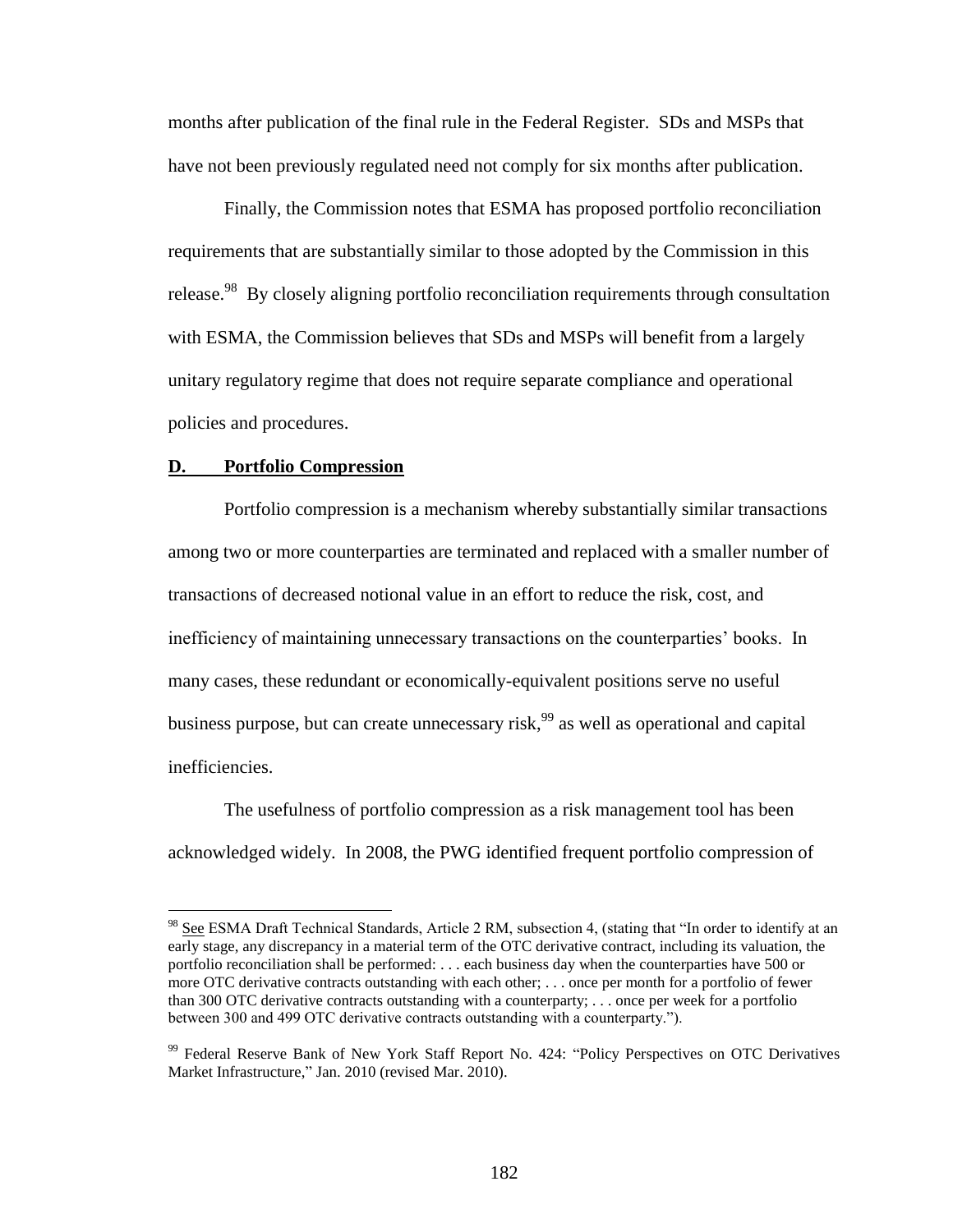outstanding trades as a key policy objective in the effort to strengthen the OTC derivatives market infrastructure.<sup>100</sup> Similarly, the 2010 staff report outlining policy perspectives on OTC derivatives infrastructure issued by the FRBNY identified trade compression as an element of strong risk management and recommended that market participants engage in regular, market-wide portfolio compression exercises.<sup>101</sup>

The value of portfolio compression also is illustrated by existing market participation in compression exercises. In March 2010, the Depository Trust and Clearing Corporation (DTCC) explicitly attributed the reduction in the gross notional value of the credit derivatives in its warehouse to industry supported portfolio compression.<sup>102</sup> TriOptima, which offers the TriReduce portfolio compression service, estimates that it terminated \$106.3 trillion gross notional of interest rate swaps and \$66.9 trillion gross notional of credit swaps between  $2003$  and  $2010$ .<sup>103</sup> Similarly, Creditex and Markit, which offer portfolio compression exercises in single name credit default swaps,

<sup>&</sup>lt;sup>100</sup> "Policy Objectives for the OTC Derivatives Markets," President's Working Group on Financial Markets (Nov. 14, 2008).

<sup>&</sup>lt;sup>101</sup> Federal Reserve Bank of New York Staff Report No. 424: "Policy Perspectives on OTC Derivatives Market Infrastructure," Jan. 2010 (revised Mar. 2010).

<sup>&</sup>lt;sup>102</sup> DTCC Press Release, "DTCC Trade Information Warehouse Completes Record Year Processing OTC Credit Derivatives" (Mar. 11, 2010). Notably, beginning in August 2008, ISDA encouraged compression exercises for credit default swaps by selecting the service provider and defining the terms of service.

<sup>&</sup>lt;sup>103</sup> See www.trioptima.com. Between 2007 and 2008, TriOptima reduced \$54.7 trillion gross notional of interest rate swaps and \$49.1 trillion gross notional of credit swaps. In March of 2010, the staff of the Federal Reserve Bank of New York estimated that since 2008 nearly \$50 trillion gross notional of credit default swap positions has been eliminated through portfolio compression. Federal Reserve Bank of New York Staff Report No. 424: "Policy Perspectives on OTC Derivatives Market Infrastructure," Jan. 2010 (revised Mar. 2010).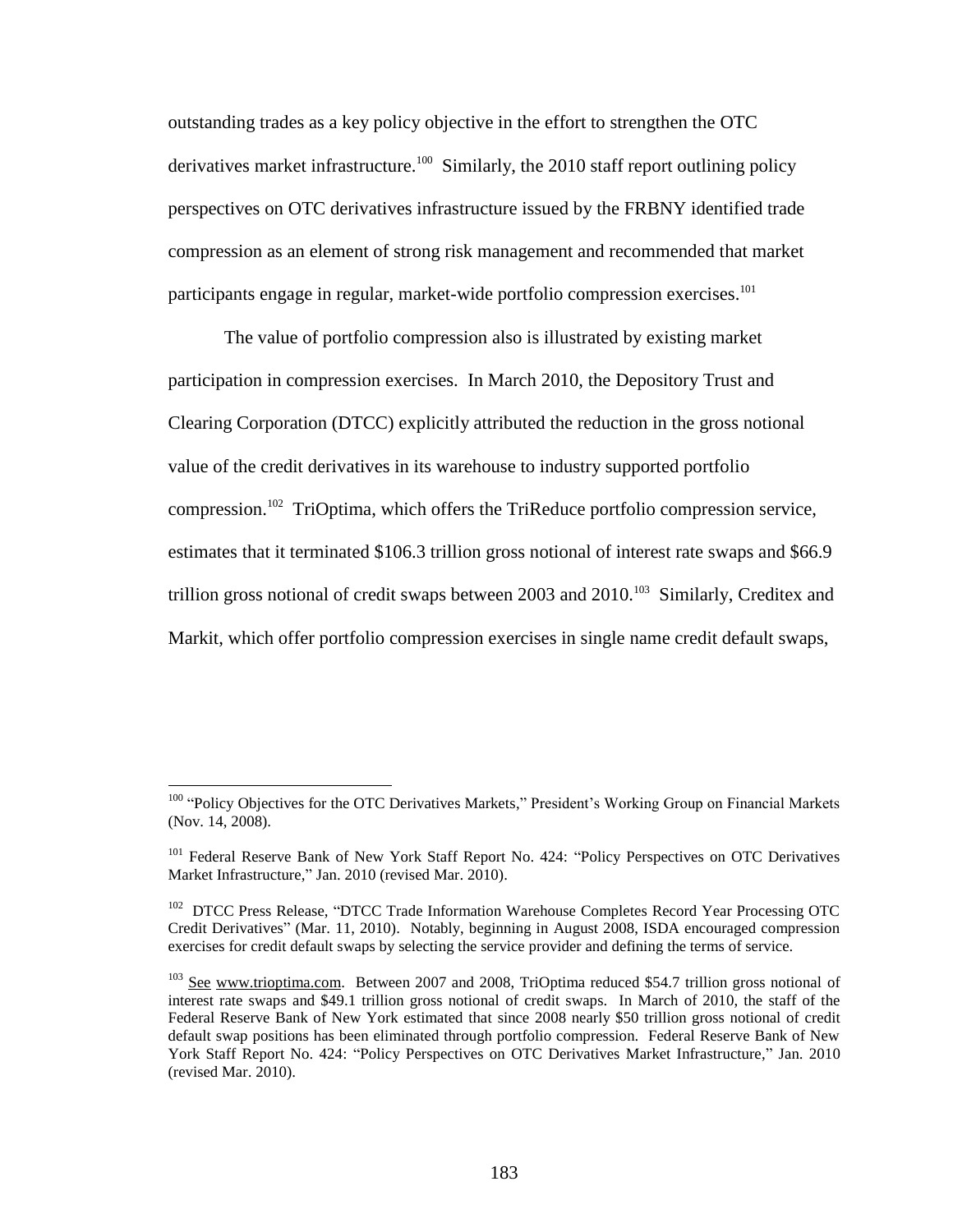enabled participating institutions to eliminate \$4.5 trillion in notional between late 2008 through  $2009.<sup>104</sup>$ 

In light of the recognized benefits of portfolio compression in reducing the risk, cost, and inefficiency of maintaining unnecessary transactions, the Commission proposed § 23.503, which required SDs and MSPs to participate in multilateral compression exercises that are offered by those DCOs or self-regulatory organizations of which the SD or MSP is a member, or as required by Commission regulation or order The Commission also proposed that SDs and MSPs be required to terminate bilaterally all fully offsetting swaps between them by the close of business on the business day following the day the parties entered into the offsetting swap transaction and to engage annually in bilateral portfolio compression exercises with counterparties that are also SDs and MSPs to the extent that they have not participated in a multilateral compression exercise. Proposed § 23.503 did not require portfolio compression exercises for swaps outstanding between an SD or MSP and counterparties that are neither SDs nor MSPs. Instead, SDs and MSPs were required to establish written policies and procedures for periodically terminating all fully offsetting swaps and periodically engaging in compression exercises with such counterparties.

Several commenters supported the Commission's proposal and outlined the benefits of the approach. For instance, Blackrock wrote in support of the Commission's proposal and encouraged the Commission to expand the proposal in order to achieve what Blackrock believes to be the essential benefits of compression. In addition, Eris Exchange wrote in support of compression and noted that it should lead to greater

<sup>&</sup>lt;sup>104</sup> See www.isdacdsmarketplace.com.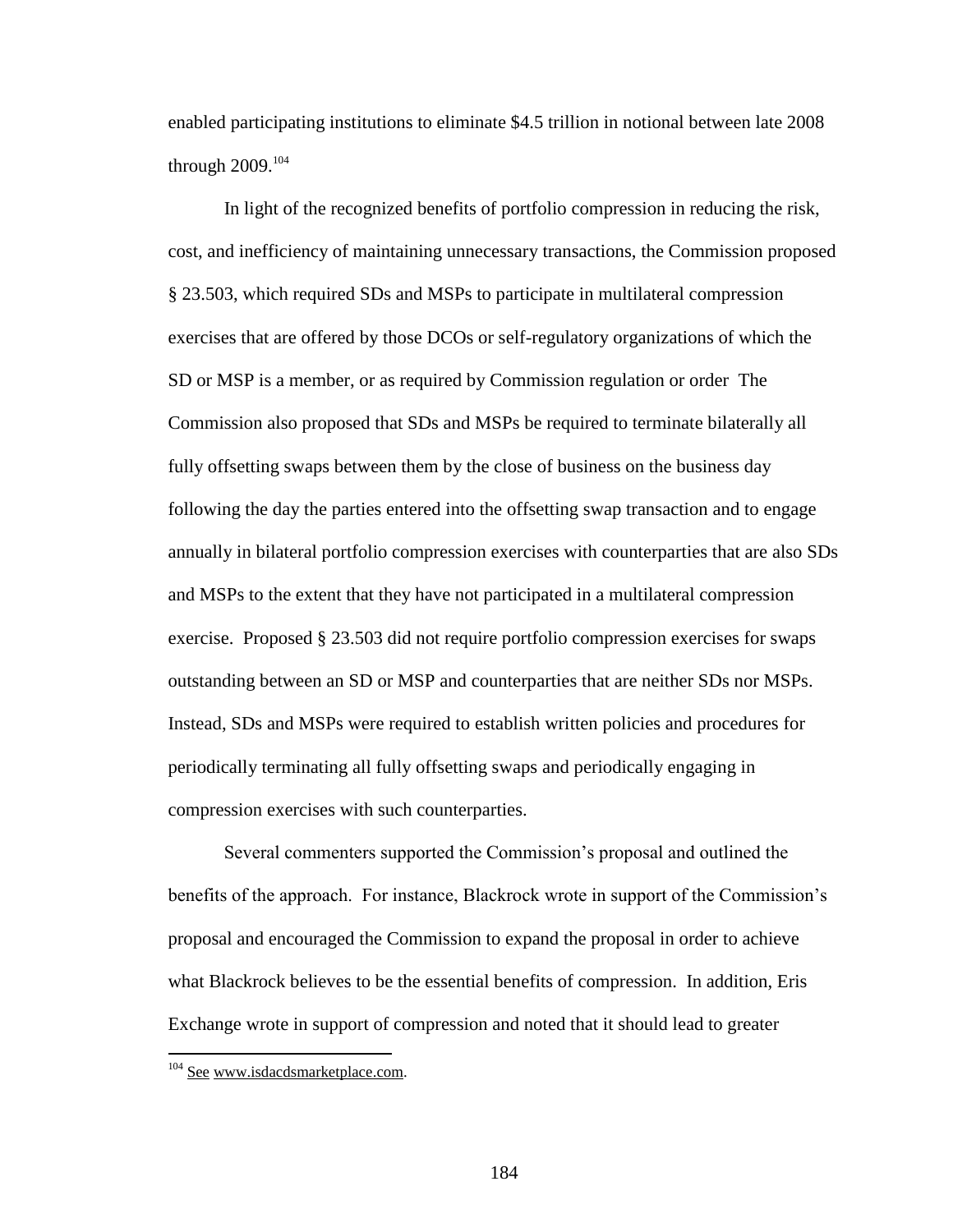position netting and the ability to more freely unwind aged swap trades without having to go through a cumbersome novation process involving substantial operational burden and negotiated up-front payments.

On the other hand, multiple commenters objected to proposed § 23.503 on cost grounds. Some commenters argued that resource-intensive compression exercises should not be required in asset classes where there is not a high degree of transaction standardization and a high volume of redundant trades because the benefits would not outweigh the costs.<sup>105</sup> Similarly, many commenters argued that non-SD counterparties should not be included in any mandatory compression because such entities have portfolios with a very small number of offsetting transactions (i.e., almost all swaps are in the same market direction) and the cost of the exercise is not justified by the small benefit derived.<sup>106</sup> Other commenters noted that it is not cost effective to establish and run daily systems to monitor for fully offsetting swaps where there are likely to be none.<sup>107</sup> On another tack, some commenters argued against requiring participation in compression exercises offered by DCOs and SROs to avoid lack of competition and higher costs.

The Commission carefully reviewed the comments received with respect to proposed § 23.503 and considered each in formulating the final rule. Partly in response to the comments received regarding the costs imposed by the proposed rule, the Commission has revised the rule to reduce the cost burden on market participants. First, the Commission has determined to exclude swaps cleared by a DCO from the rule. As

<sup>&</sup>lt;sup>105</sup> ISDA; The Working Group; Markit.

<sup>&</sup>lt;sup>106</sup> TriOptima; Markit; ISDA; ABC & CIEBA; AMG; Chatham; Dominion; FHLBs; Freddie Mac; MetLife; MFA; NAIC; GFED.

<sup>&</sup>lt;sup>107</sup> The Working Group.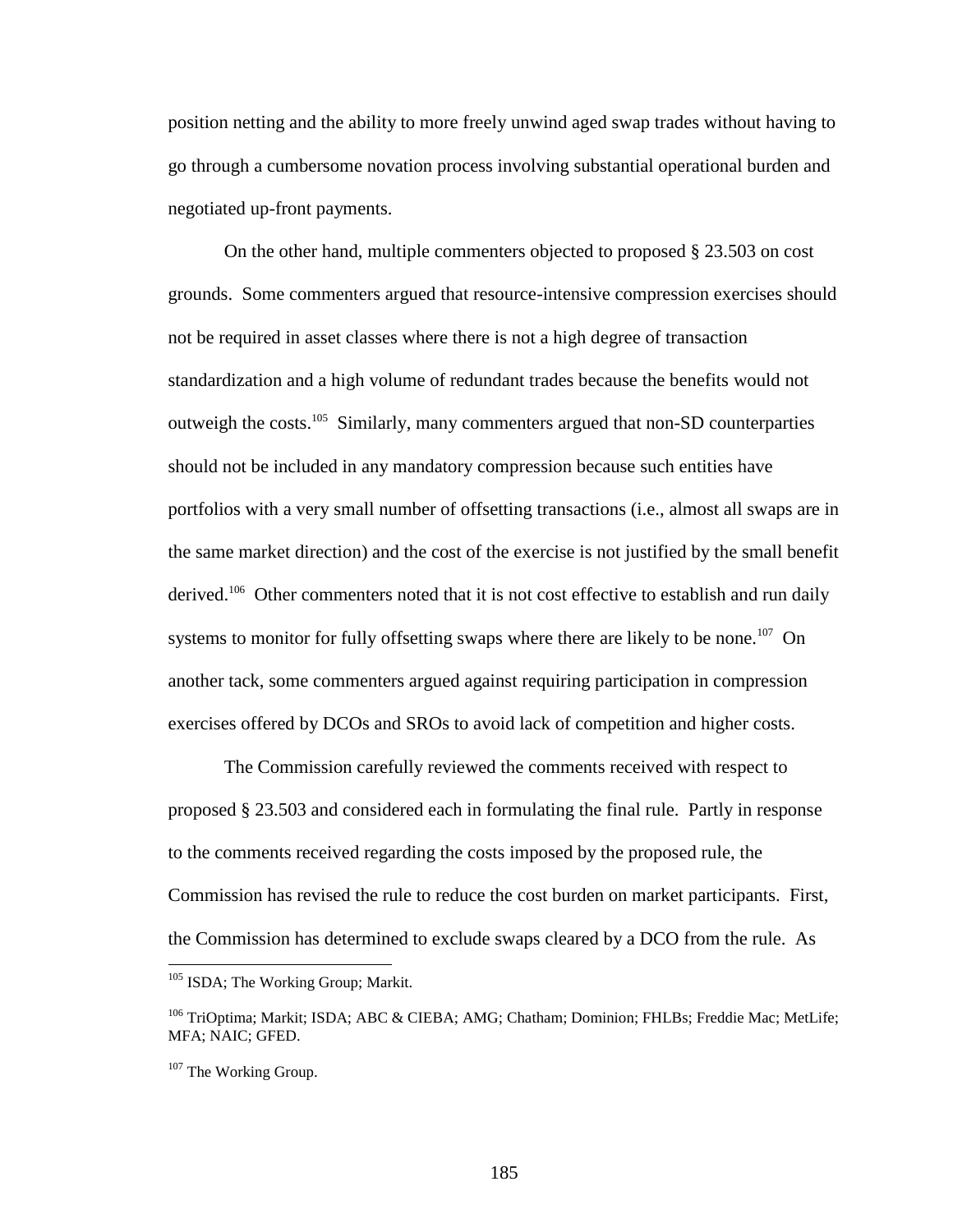noted above, each DCO is required to establish portfolio compression procedures, but participation in such compression exercises by clearing members is voluntary. Accordingly, the revisions to § 23.503 are consistent with the revised DCO final rules with respect to cleared swaps. Second, the Commission was persuaded that the benefits of the rule could be maintained without requiring SDs and MSPs to incur the costs of mandatory compression. Thus, as discussed in more detail above, the Commission is electing to adopt the alternative suggested by commenters and is modifying the rule to replace the mandatory compression requirement with a requirement that SDs and MSPs establish policies and procedures for periodically engaging in portfolio compression exercises with counterparties that are also SDs or MSPs and for engaging in portfolio compression with all other counterparties upon request. The Commission is qualifying the requirement that SDs and MSPs terminate fully offsetting swaps by requiring instead that SDs and MSPs establish policies and procedures for terminating fully offsetting swaps in a timely fashion, but allowing SDs and MSPs to determine where it is appropriate to do so. The Commission believes that these modifications retain the benefits of portfolio compression while reducing the compliance costs to SDs and MSPs and costs that otherwise may have been incurred by other market participants.

Finally, the Commission notes that ESMA has proposed portfolio compression requirements that are substantially similar to those adopted by the Commission in this release.<sup>108</sup> By closely aligning portfolio compression requirements through consultation

<sup>&</sup>lt;sup>108</sup> See ESMA Draft Technical Standards, Article 3 RM, subsection 2, (stating that "counterparties with 500 or more OTC derivative contracts outstanding which are not centrally cleared shall have procedures to regularly, and at least twice a year, analyse the possibility to conduct a portfolio compression exercise in order to reduce their counterparty credit risk and engage in such portfolio compression exercise.").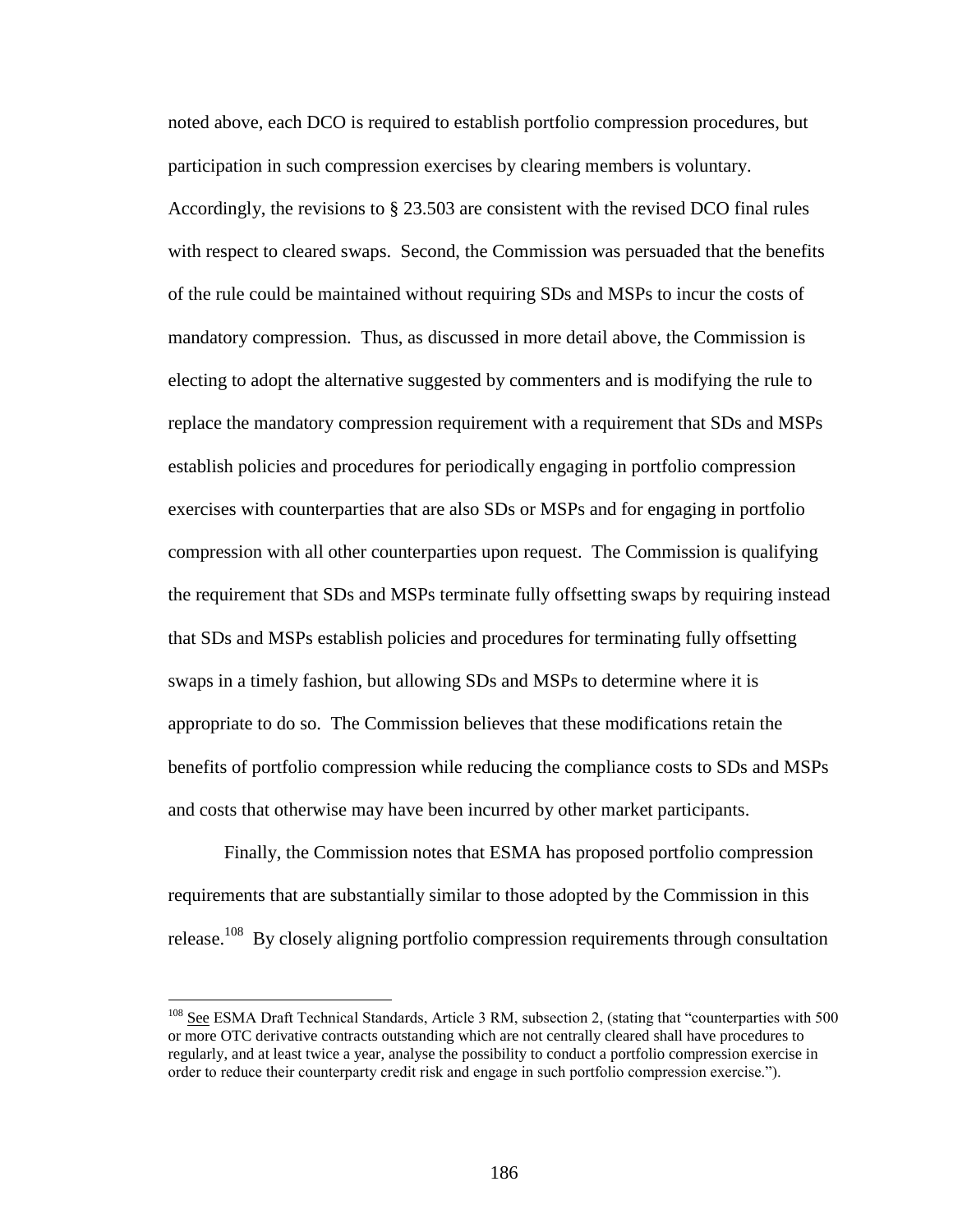with ESMA, the Commission believes that SDs and MSPs will benefit from a largely unitary regulatory regime that does not require separate compliance and operational policies and procedures.

#### **E. Swap Trading Relationship Documentation**

The OTC derivatives markets traditionally have been characterized by privately negotiated transactions entered into by two counterparties, in which each party assumes and manages the credit risk of the other. While OTC derivatives are traded by a diverse set of market participants, such as banks, hedge funds, pension funds, and other institutional investors, as well as corporate, governmental, and other end-users, a relatively few number of dealers are, by far, the most significantly active participants. As such, the default of a dealer may result in significant losses for the counterparties of that dealer, either from the counterparty exposure to the defaulting dealer or from the cost of replacing the defaulted trades in times of market stress.<sup>109</sup>

OTC derivatives market participants typically have relied on the use of industry standard legal documentation, including master netting agreements, definitions, schedules, and confirmations, to document their swap trading relationships. This industry standard documentation, such as the widely used ISDA Master Agreement and related definitions, schedules, and confirmations specific to particular asset classes, offers a framework for documenting the transactions between counterparties for OTC derivatives

<sup>&</sup>lt;sup>109</sup> See Financial Stability Board, "Implementing OTC Derivatives Market Reforms: Report of the OTC Derivatives Working Group," (Oct. 10, 2010), available at http://www.financialstabilityboard.org/publications/r\_101025.pdf.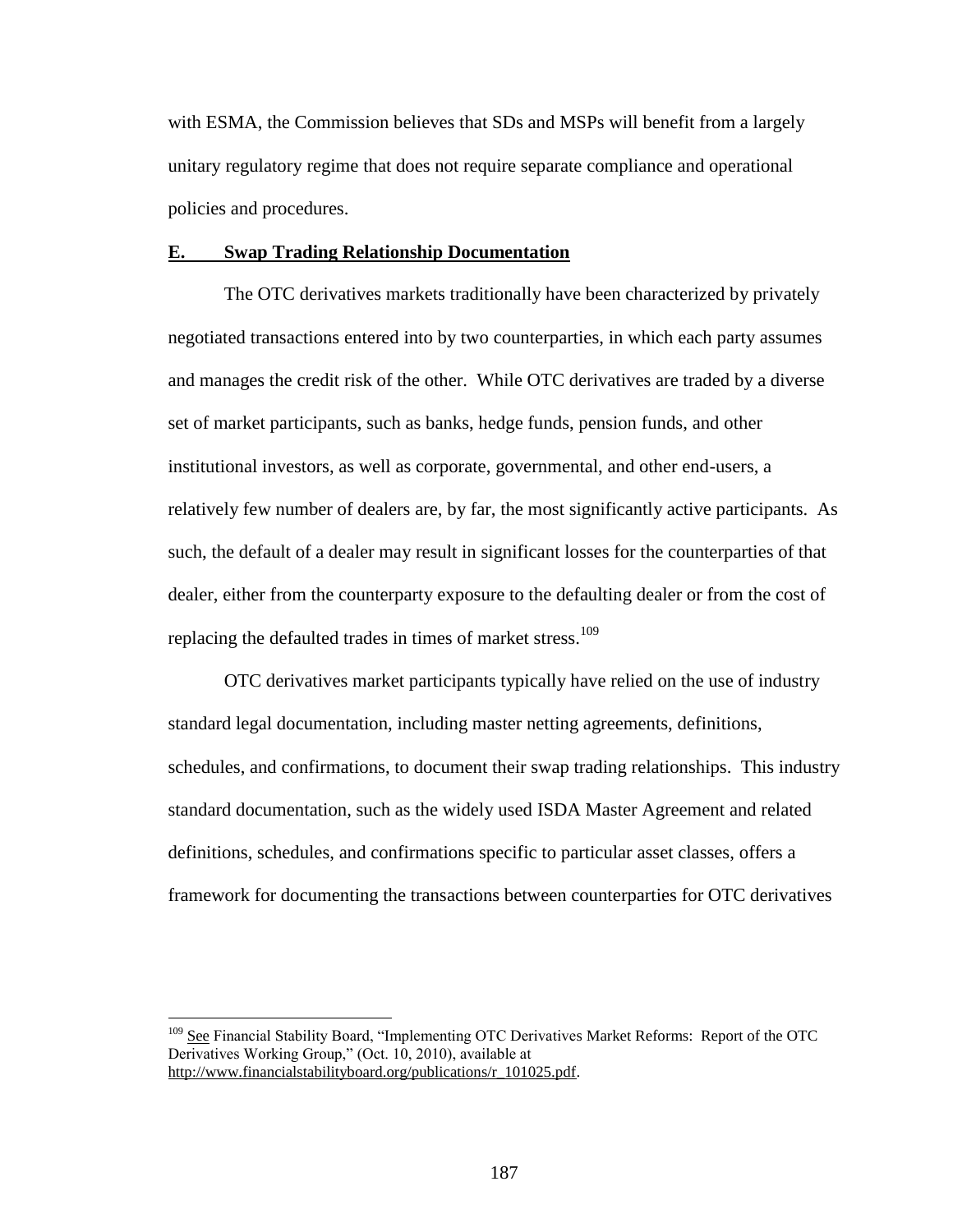products.<sup>110</sup> The standard documentation is designed to set forth the legal, trading, and credit relationship between the parties and to facilitate cross-product netting of transactions in the event that parties have to close-out their position with one another.

One important method of addressing the credit risk that arises from OTC derivatives transactions is the use of bilateral close-out netting. Parties seek to achieve enforceable bilateral netting by documenting all of their transactions under master netting agreements.<sup>111</sup> Following the occurrence of a default by one of the counterparties (such as bankruptcy or insolvency), the exposures from individual transactions between the two parties are netted and consolidated into a single net "lump sum" obligation. A party's overall exposure is therefore limited to this net sum. That exposure then may be offset by the available collateral previously provided being applied against the net exposure. As such, it is critical that the netting provisions between the parties are documented and legally enforceable and that the collateral may be used to meet the net exposure. In recognition of the risk-reducing benefits of close-out netting, many jurisdictions provide favorable treatment of netting arrangements in bankruptcy,  $12$  and favorable capital and accounting treatment to parties that have enforceable netting agreements in place.<sup>113</sup>

There is also a risk that inadequate documentation of open swap transactions

<sup>110</sup> The International Swaps and Derivatives Association (ISDA) is a trade association for the OTC derivatives industry (http://www.isda.org).

<sup>&</sup>lt;sup>111</sup> Enforceable bilateral netting arrangements are a common commercial practice and are an important part of risk management and minimization of capital costs.

 $112$  See e.g., 11 U.S.C. 561 (protecting contractual right to terminate, liquidate, accelerate, or offset under a master netting agreement and across contracts).

<sup>&</sup>lt;sup>113</sup> See 12 CFR § 3, Appendix C; 12 CFR § 208, Appendix F; 12 CFR § 225, Appendix G; and 12 CFR § 325, Appendix D (banking regulations regarding qualifying master netting agreements).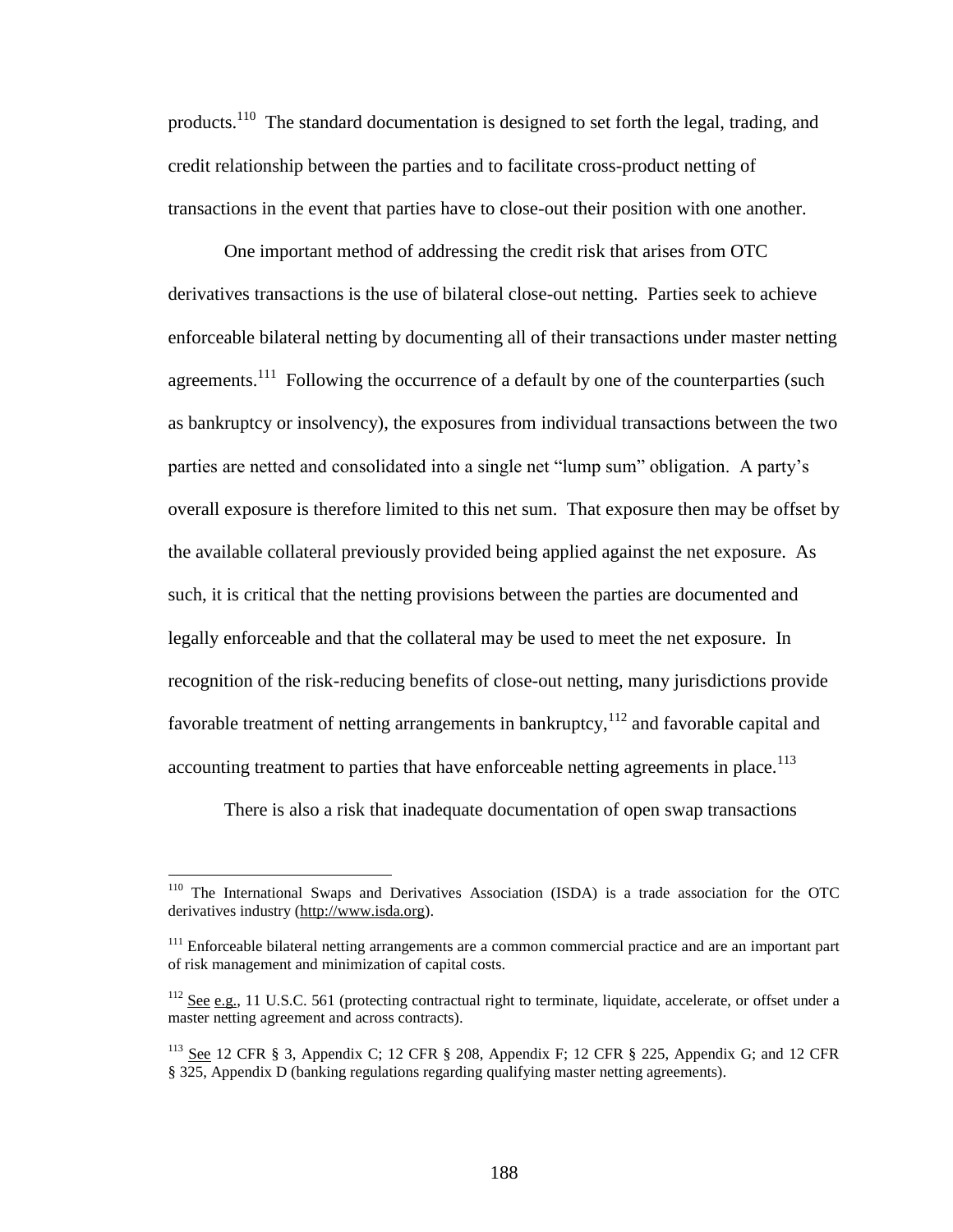could result in collateral and legal disputes, thereby exposing counterparties to significant counterparty credit risk. By way of contrast, adequate documentation between counterparties offers a framework for establishing the trading relationship between the parties.

To ensure the risk-reducing benefits of adequate swap trading relationship documentation, the Commission proposed § 23.504. Proposed § 23.504 required SDs and MSPs to establish, maintain, and enforce written policies and procedures reasonably designed to ensure that each SD and MSP and its counterparties have agreed in writing to all of the terms governing their swap trading relationship and have executed all agreements required by proposed § 23.504. These included agreement on terms related to payment obligations, netting of payments, events of default or other termination events, netting of obligations upon termination, transfer of rights and obligations, governing law, valuation, and dispute resolution procedures, as well as credit support arrangements, including margin and segregation. Agreement on valuation methodologies pursuant to § 23.504(b)(4) is discussed separately below. In addition, proposed § 23.504 required each SD and MSP to have an independent internal or external auditor examine annually at least 5 percent of the swap trading relationship documentation created during the year to ensure compliance with Commission regulations and the SD's or MSP's policies and procedures established pursuant to § 23.504.

Several commenters supported the rule. One stated that clear and thorough standards for documentation are essential to avoid the situation that became apparent when AIG and Lehman Brothers failed: a hopelessly tangled web of poorly documented transactions, with the effort to sort it all out emerging as a separate threat to the financial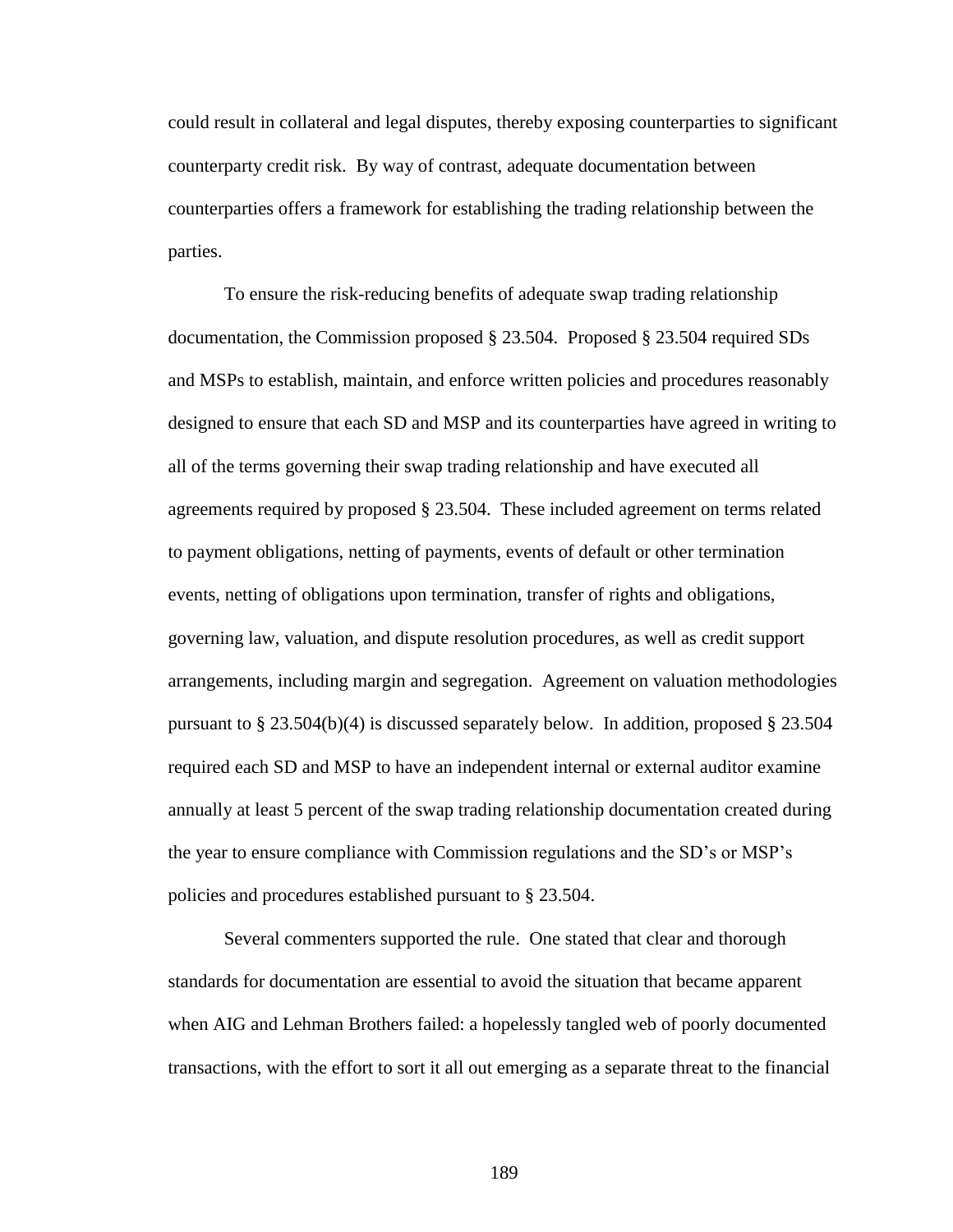system.<sup>114</sup> Others supported the goal of the rule to ensure that the parties to a trade have in fact agreed on its economic and legal terms prior to or contemporaneously with entering into a swap, and are communicating and maintaining appropriate records memorializing that agreement.<sup>115</sup> However, many commenters also objected to the proposed rule on cost grounds.

Several commenters strongly urged the Commission not to make § 23.504 retroactively applicable to existing swaps because the need to make amendments to existing documentation would be time consuming and costly.<sup>116</sup> Having considered these comments, the Commission is adopting the alternative presented by commenters and is modifying § 23.504 to make clear that the rule does not apply to swaps executed prior to the date on which SDs and MSPs are required to be in compliance with § 23.504. The Commission notes, however, that the rule does not prohibit SDs and MSPs from agreeing with their counterparties to amend existing swap trading relationship documentation to bring such documentation into compliance with § 23.504 (or any other Commission regulation) and ensure that netting arrangements will apply to swaps executed prior to and after promulgation of § 23.504. The ability to combine netting sets in this manner may reduce costs of collateralization for many SDs and MSPs.

Several commenters were concerned that proposed § 23.504 may require market participants to incur the burden and expense of negotiating master agreements even if a stand-alone agreement or "long-form" confirmation that incorporates terms of a standard

<sup>114</sup> Better Markets.

 $115$  ISDA & SIFMA.

<sup>116</sup> The Working Group; ISDA & SIFMA; FSR; MFA; FHLBs; The Coalition for Derivative End-Users.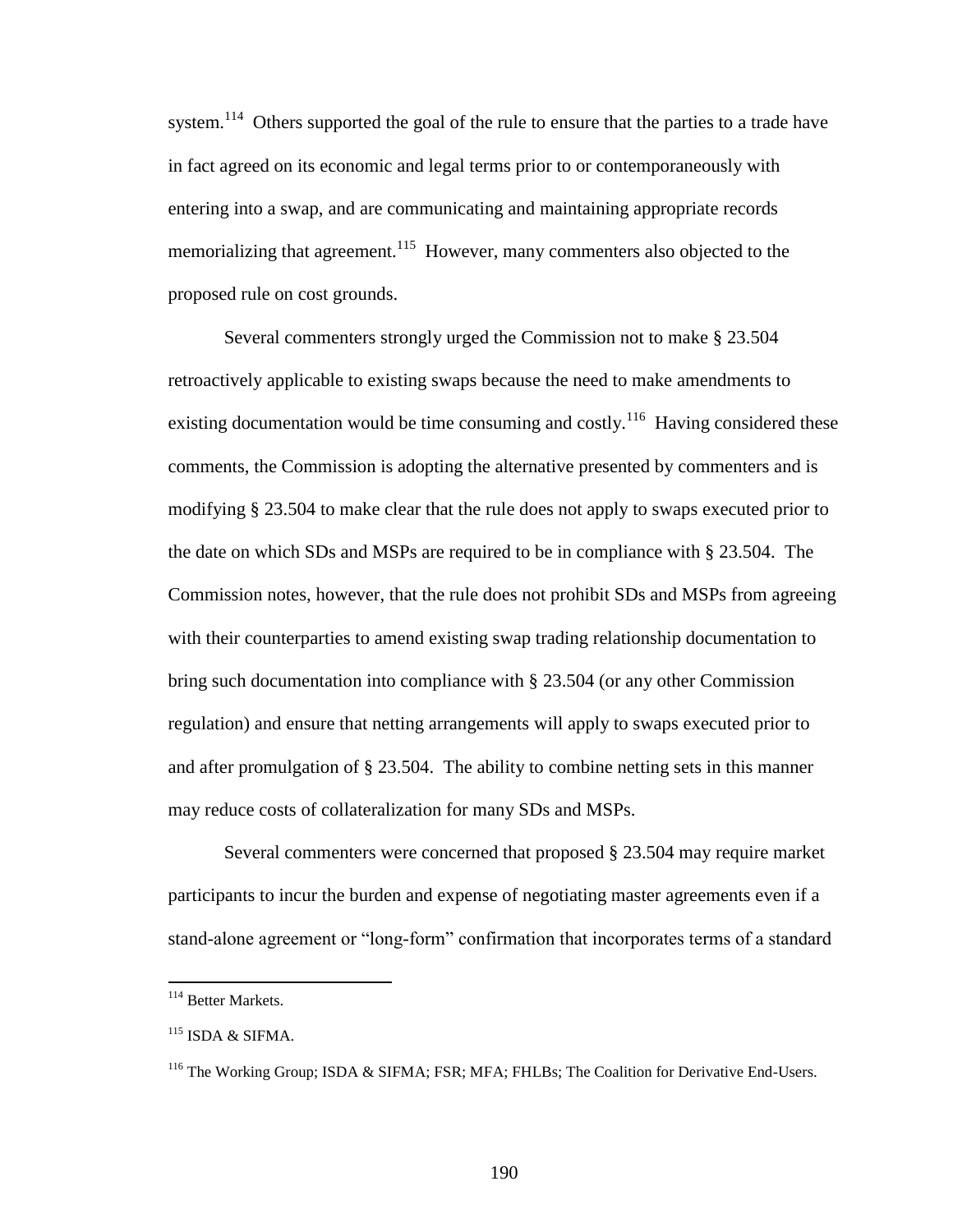master agreement by reference would sufficiently address legal risks.<sup>117</sup> The Commission notes, however, that nothing in the rule prohibits incorporation by reference so long as the terms so incorporated are in written form, and therefore confirms that so long as a "long-form" confirmation includes all terms of the trading relationship and is executed prior to or contemporaneously with entering into a swap transaction, such would be in compliance with § 23.504.

A number of comments reflected a concern regarding the requirement that SDs and MSPs audit no less than 5 percent of their trading relationship documentation annually, arguing that the requirement is burdensome and recommending that the Commission adopt an alternative, principles-based approach requiring SDs and MSPs to conduct audits sufficient to identify material weaknesses in their documentation policies and procedures. The Commission was persuaded that the audit requirement need not prescribe the percentage of agreements to be audited to maintain the benefits of the rule, and has modified the rule in accordance with the recommendations of commenters.

In addition, several commenters recommended that valuation dispute reporting under § 23.504(e) should be subject to a materiality standard to avoid an overlyburdensome reporting requirement that will result in substantial informational noise. The Commission agreed with these commenters and reduced the burden of the reporting requirement by revising the proposed rule to add a \$20,000,000 threshold on the reporting of valuation disputes.

Finally, the Commission recognizes that requiring implementation of the documentation requirements of § 23.504 immediately or within a very compressed

 $117$  OCC; IECA.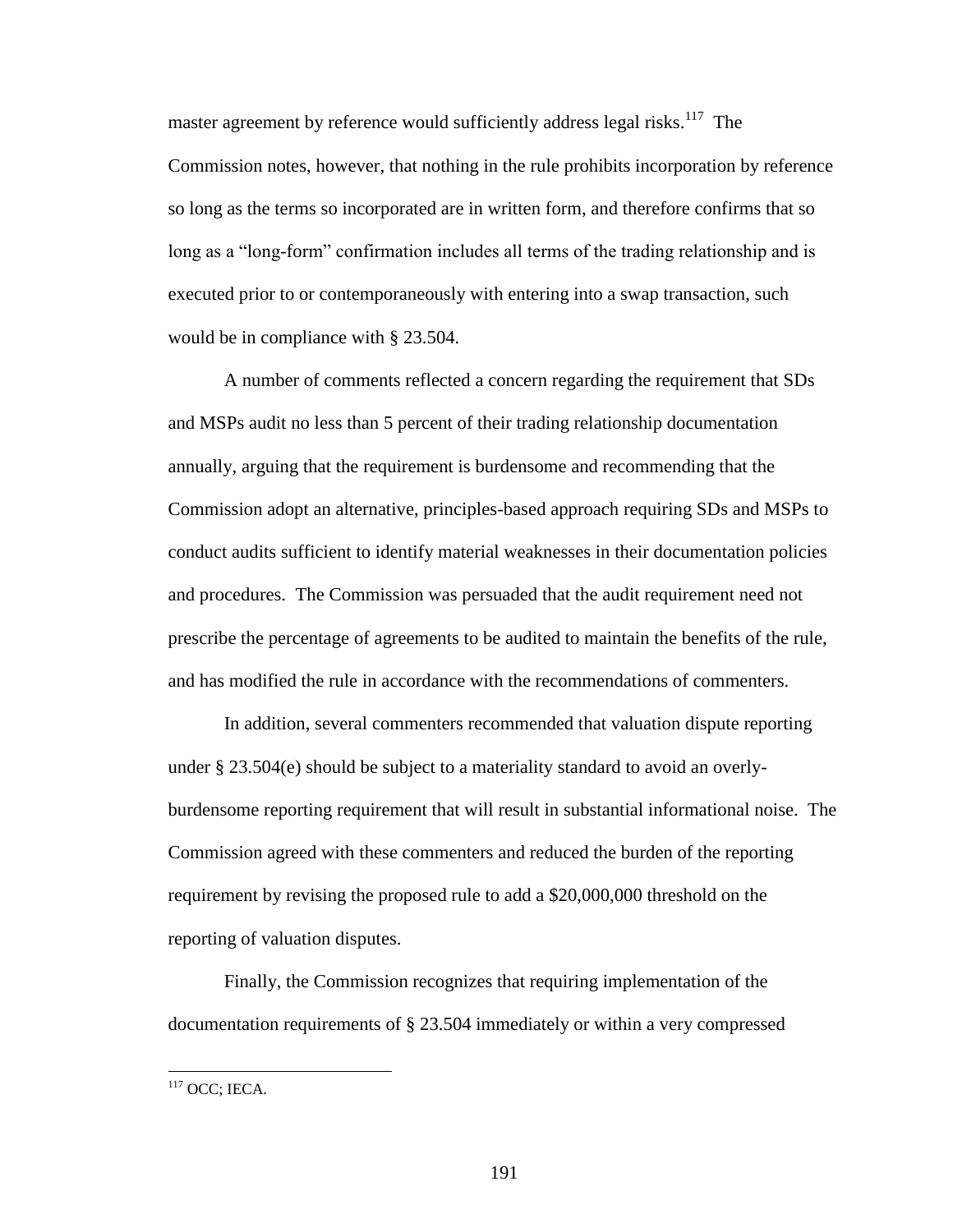timeframe creates certain costs for industry participants. Consequently, reducing these costs—enumerated below—by extending the compliance schedule represents a benefit.

First, to meet timelines some firms will need to contract additional staff or hire vendors to handle some necessary tasks or projects. Additional staff hired or vendors contracted in order to meet more pressing timelines represent an additional cost for market participants. Moreover, as pointed out by commenters, a tightly compressed timeframe raises the likelihood that more firms will be competing to procure services at the same time; this could put firms that conduct fewer swaps at a competitive disadvantage in obtaining those services, making it more difficult for them to meet required timelines.<sup>118</sup> In addition, it could enable service providers to command a pricing premium when compared to times of "normal" or lesser competition for similar services. That premium represents an additional cost when compared to a longer compliance timeline.

Second, if entities are not able to comply with the documentation requirements by a certain date, they may avoid transacting swaps requiring compliance until such a time as they are able to comply. In this event, liquidity that otherwise would result from those foregone swaps would be reduced, making the swaps more expensive for market participants taking the other side. Moreover, firms compelled to withdraw from the market pending compliance with required documentation measures will either leave certain positions un-hedged—potentially increasing the firm's own default risk, and therefore the risk to their counterparties and the public. Alternatively, firms compelled to withdraw from the market for a period of time could attempt to approximate their

<sup>&</sup>lt;sup>118</sup> See letter from CIEBA.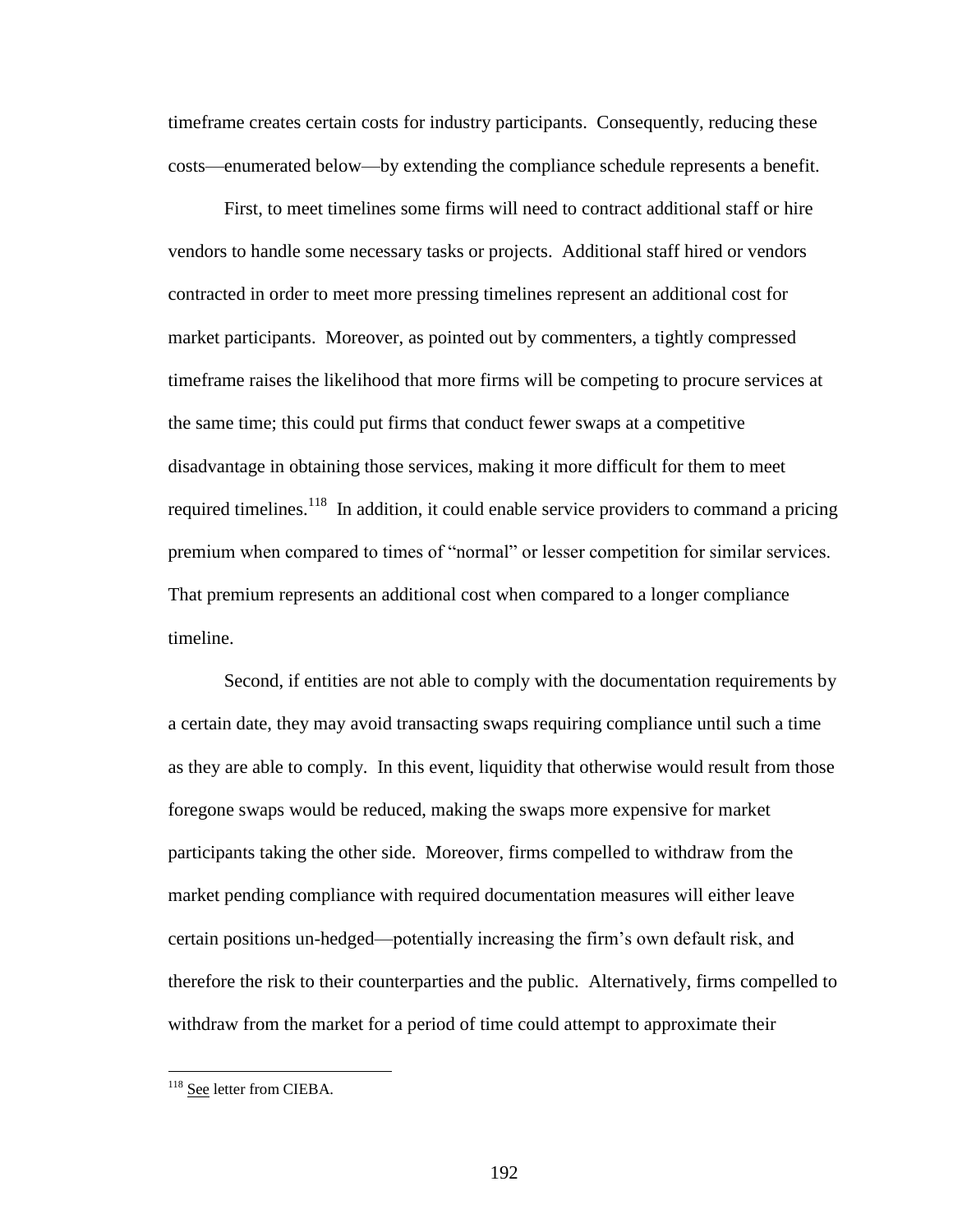foregone swap hedges using other, likely more expensive, instruments. Further, to the extent the withdrawing entities are market makers, they will forsake the revenue potential that otherwise would exist for the period of their market absence.

Third, firms may have to implement technological solutions, sign contracts, and establish new operational procedures before industry standards have emerged that address new problems effectively. To the extent that this occurs, it is likely to create costs. Firms may have to incur additional costs later to modify their technology platforms and operational procedures further, and to renegotiate contracts—direct costs that a more protracted implementation schedule would have avoided.<sup>119</sup> Moreover, costs created by the adoption of standards that fail to address certain problems, or attributable to undesired competitive dynamics resulting from such standards, may be longstanding.

The Commission, informed by its consideration of comments and alternatives, discussed in the sections above and below, believes that the approach contained in this adopting release is reasonable and appropriate in light of the tradeoffs described above. The compliance dates discussed above give the Commission the opportunity to provide additional time to entities in ways that generally align with: (1) their resources and expertise, and therefore their ability to comply more quickly; and (2) their level of activity in the swap markets, and therefore the possible impact of their swap activities on the stability of the financial system. Entities with the most expertise in, and systems capable to transact, swaps also are likely to be those whose transactions represent a significant portion of all transactions in the swap markets. They are more likely to be able to comply quickly, and the benefits of requiring them to do so are greater than would

 $119$  See e.g., ACLI letter.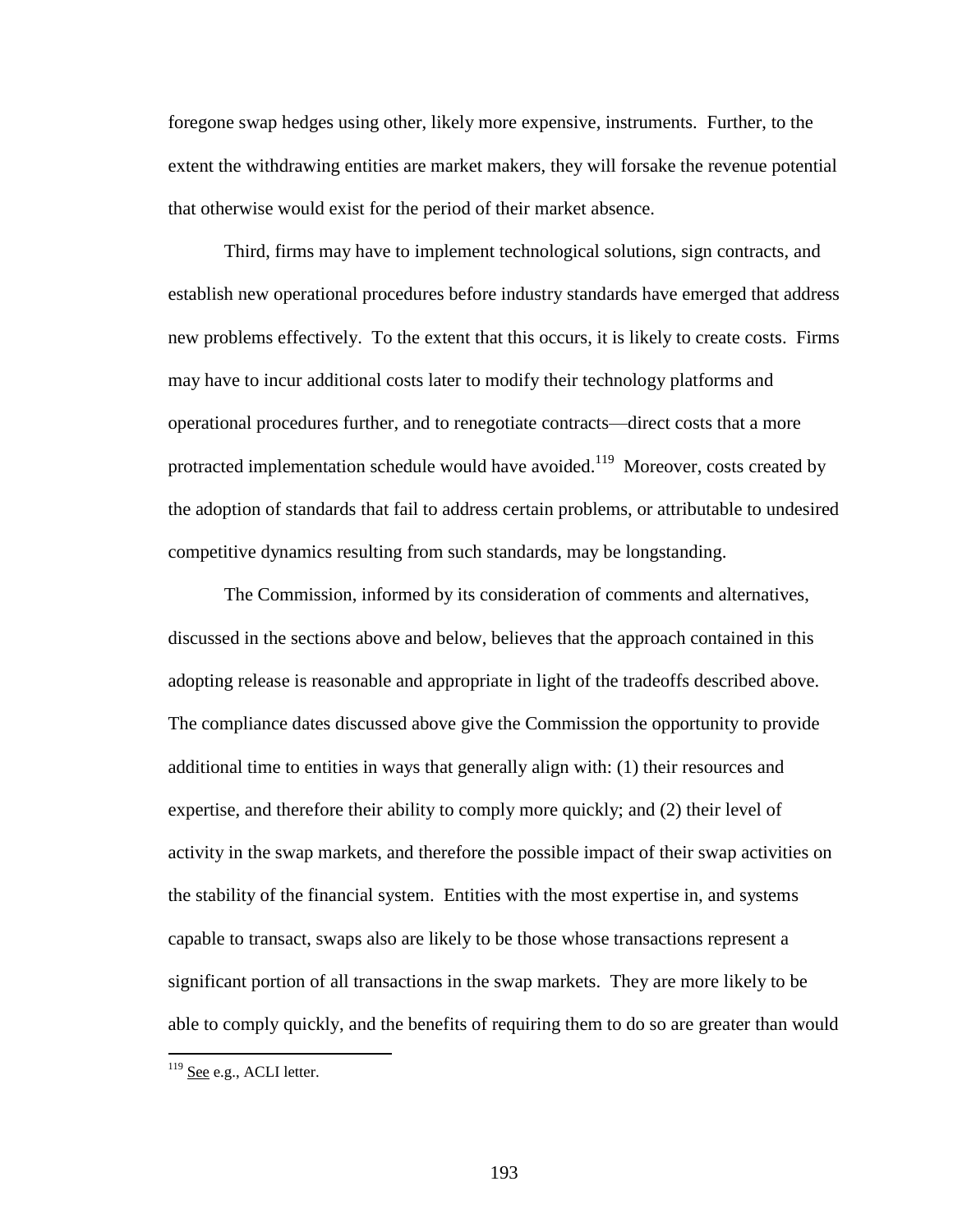be the case for less active entities. On the other hand, entities with less system capability and in-house swap expertise may need more time to comply with documentation requirements, but it is also likely that their activities represent a smaller proportion of the overall market, and therefore are less likely to create or exacerbate shocks to the financial system.<sup>120</sup> The Commission believes that SDs, security-based swap dealers, MSPs, major security-based swap participants, and active funds (as defined above) are entities likely possessing more advanced systems and expertise, and whose swap activities constitute a significant portion of overall swap market transactions. On the other hand, other market participants may be less likely to have highly developed infrastructure and likely have swap activities that constitute a less significant proportion of the market. Therefore, the Commission has determined to stagger the compliance dates for § 23.504, providing 90, 180, or 270 days for SDs and MSPs to bring their swap trading relationship documentation into compliance with the rules, depending on the identity of the counterparty as discussed more fully in section III.B.1 above.

### **F. Swap Valuation Methodologies**

 $\overline{a}$ 

Swap valuation disputes have long been recognized as a significant problem in the OTC derivatives market.<sup>121</sup> The ability to determine definitively the value of a swap at

<sup>&</sup>lt;sup>120</sup> OCC data demonstrates that among insured US commercial banks, "the five banks with the most derivatives activity hold 96 percent of all derivatives, while the largest 25 banks account for nearly 100 percent of all contracts." The report is limited to insured US commercial banks, and also includes derivatives that are not swaps. However, swap contracts are included among the derivatives in the report, constituting approximately 63 percent of the total notional value of all derivatives. These statistics suggest that a relatively small number of banks hold the majority of swap positions that could create or contribute to distress in the financial system. Data is insufficient, however, to generalize the conclusions to nonbanking institutions. See "OCC's Quarterly Report on Bank Trading and Derivatives Activities: Fourth Quarter 2011" p. 11. http://www.occ.treas.gov/topics/capital-markets/financialmarkets/trading/derivatives/dq411.pdf.

<sup>&</sup>lt;sup>121</sup> See ISDA Collateral Committee, "Commentary to the Outline of the 2009 ISDA Protocol for Resolution of Disputed Collateral Calls," June 2, 2009 (stating "Disputed margin calls have increased significantly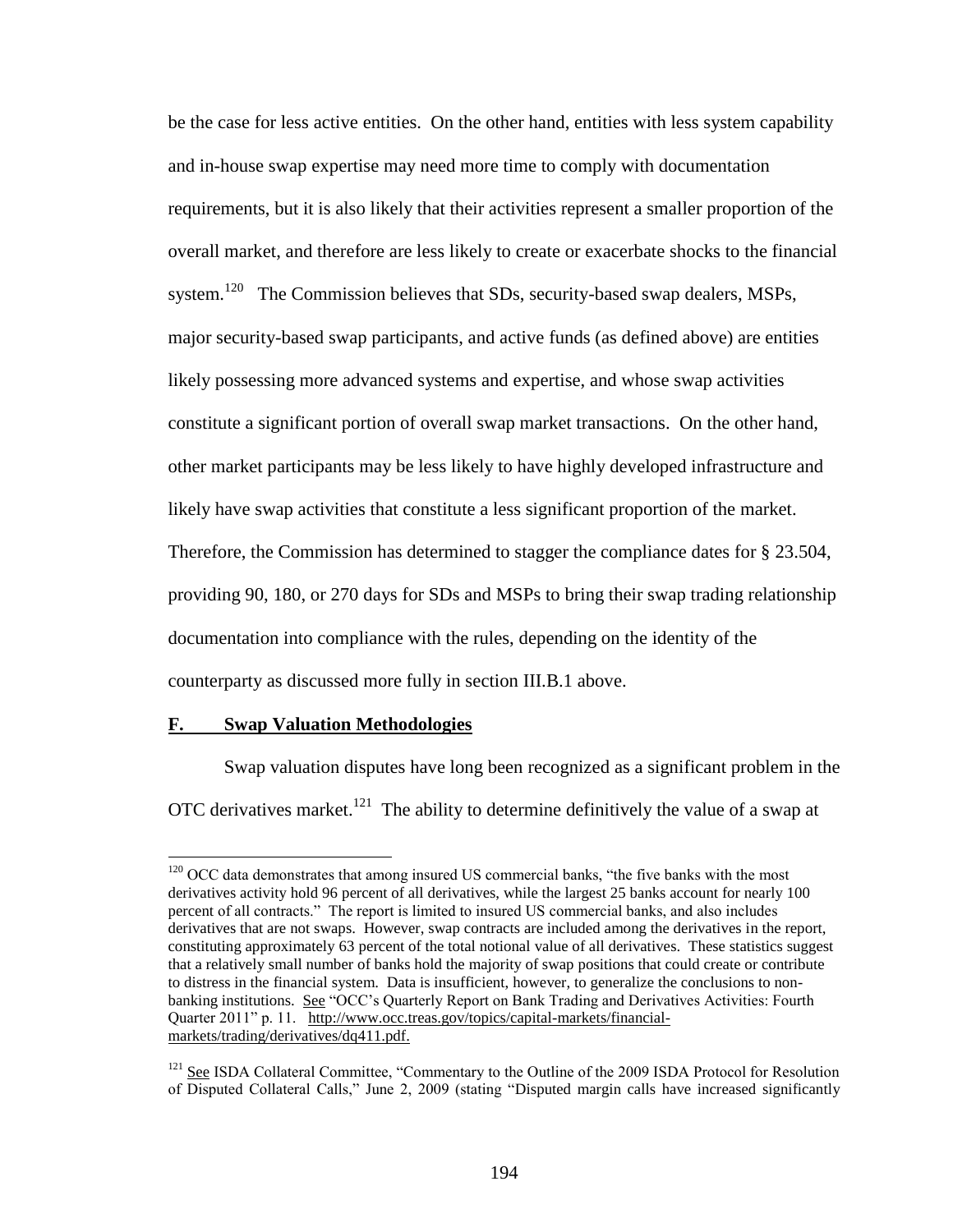any given time lies at the center of many of the OTC derivatives market reforms contained in the Dodd-Frank Act and is a cornerstone of risk management. Swap valuation is also crucial for determining capital and margin requirements applicable to SDs and MSPs and therefore plays a primary role in risk mitigation for uncleared swaps.

The Commission recognizes that swap valuation is not always an easy task. In some instances, there is widespread agreement on valuation methodologies and the source of formula inputs for frequently traded swaps. Many of these swaps have been accepted for clearing for a number of years (i.e., commonly traded interest rate swaps and CDS). However, parties often dispute valuations of thinly traded swaps where there is not widespread agreement on valuation methodologies or the source for formula inputs. Many of these swaps are thinly traded either because of their limited use as risk management tools or because they are simply too customized to have comparable counterparts in the market. As many of these swaps are valued by dealers internally by "marking-to-model," their counterparties may dispute the inputs and methodologies used in the model. As uncleared swaps are bilateral, privately negotiated contracts, on-going swap valuation for purposes of initial and variation margin calculation and swap terminations or novations, has also been largely a process of on-going negotiation between the parties. The inability to agree on the value of a swap became especially acute during the 2007-2009 financial crisis when there was widespread failure of the market inputs needed to value many swaps.<sup>122</sup>

since late 2007, and especially during 2008 have been the driver of large (sometimes  $>$  \$1 billion) uncollateralized exposures between professional firms.").

 $122$  The failure of the market to set a price for mortgage-backed securities led to wide disparities in the valuation of CDS referencing mortgage-backed securities (especially collateralized debt obligations). Such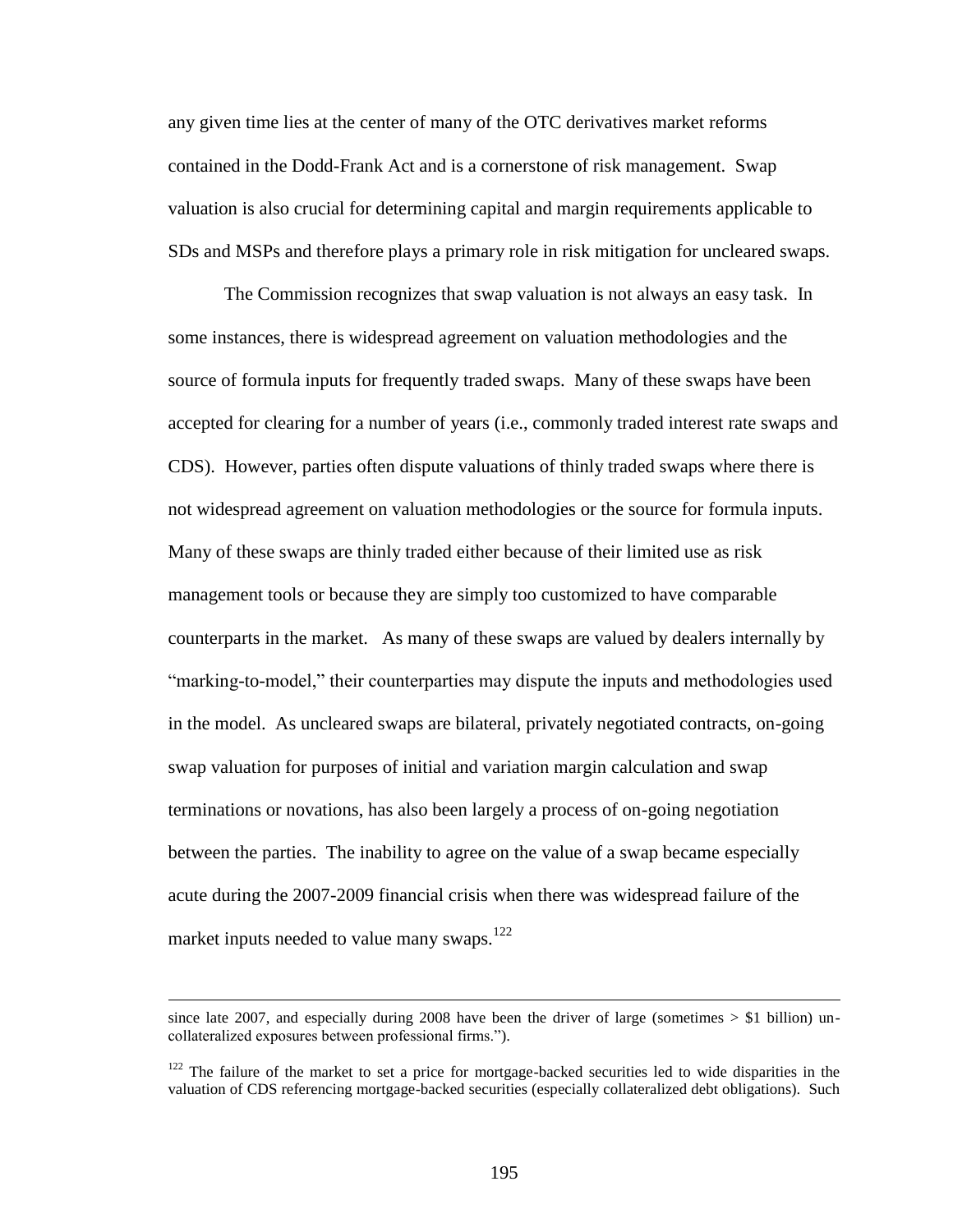In light of these concerns, the Commission proposed § 23.504(b)(4), which required SDs and MSPs to include in their swap trading relationship documentation an agreement with their counterparties on the methods, procedures, rules, and inputs for determining the value of each swap at any time from execution to the termination, maturity, or expiration of such swap. The Commission believes that by requiring agreement between counterparties on the methods and inputs for valuation of each swap, § 23.504(b)(4) will assist SDs and MSPs and their counterparties to arrive at valuations necessary for margining and internal risk management, and to resolve valuation disputes in a timely manner, thereby reducing risk.

Commenters supported the valuation proposal in light of the benefits to risk management and adequate collateralization.<sup>123</sup> Indeed, some commenters argued that the Commission should have been more prescriptive in its approach to valuation.

Multiple commenters, however, objected to § 23.504(b)(4) on cost grounds. Specifically, commenters stated that the rule will significantly increase the pre-execution swap negotiation burden on SDs, MSPs, and their counterparties without an offsetting benefit.<sup>124</sup> Some commenters also objected that the rule may discourage the development

wide disparities led to large collateral calls from dealers on AIG, hastening its downfall. See CBS News, "Calling AIG? Internal Docs Reveal Company Silent About Dozens Of Collateral Calls," Jun. 23, 2009, available at: http://www.cbsnews.com/stories/2009/06/23/cbsnews\_investigates/main5106672.shtml.

<sup>&</sup>lt;sup>123</sup> Better Markets; Michael Greenberger; Chris Barnard.

<sup>&</sup>lt;sup>124</sup> The Working Group; ISDA & SIFMA; FSR; Markit; Freddie Mac; COPE; MFA; FHLBs; CIEBA; EEI; Coalition of Derivatives End-Users. Several of these commenters stated that such pre-execution negotiations could take months to complete, if possible at all.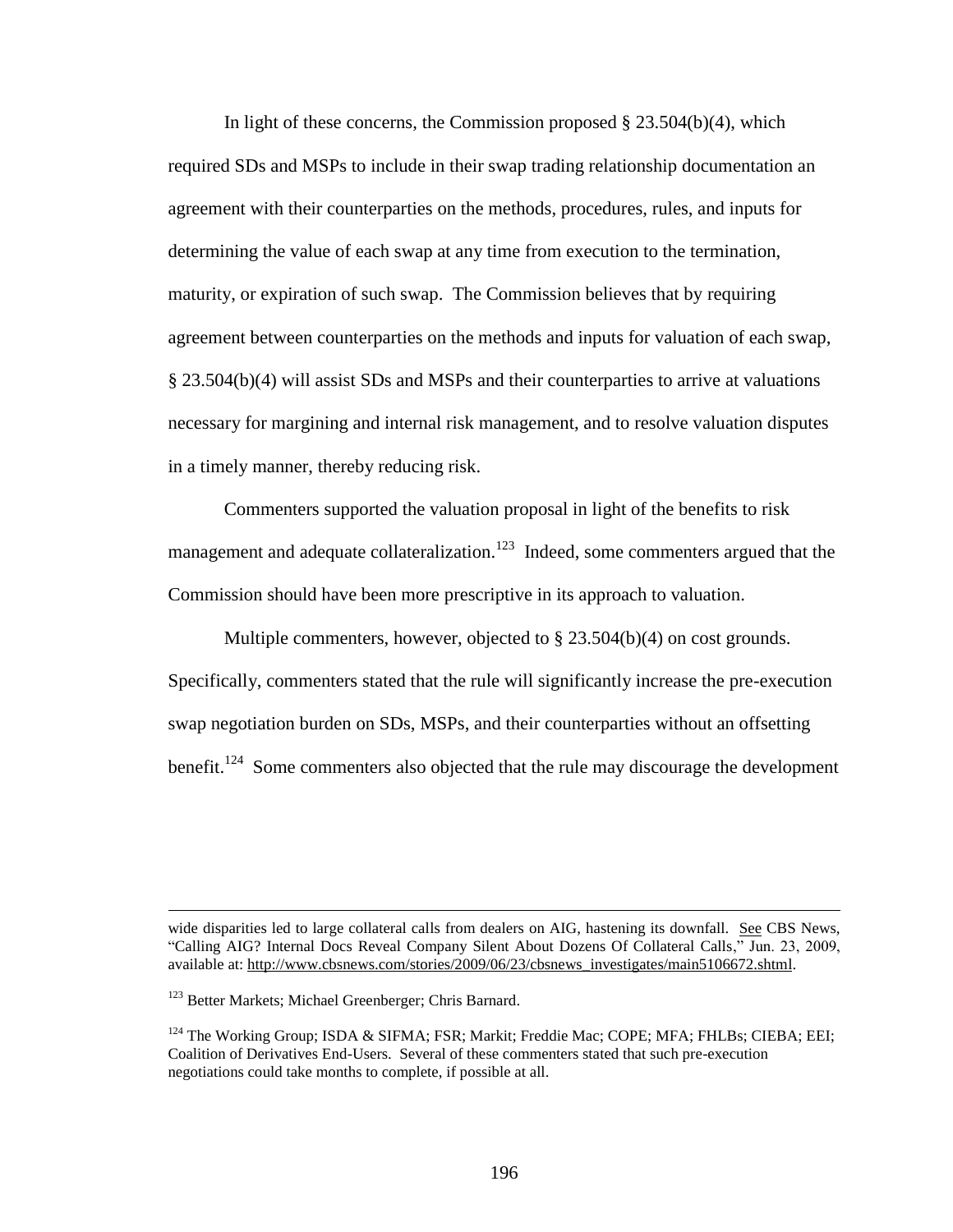of more refined, dynamic swap valuation models that are more accurate, and therefore more efficient, than less sophisticated or vanilla models.<sup>125</sup>

Other commenters offered alternatives to requiring SDs and MSPs to agree on valuation methodologies with their counterparties. Many recommended that the Commission focus its rules on the valuation dispute resolution process, rather than valuation methodologies. $126$  One recommended that the rule include an explicit authorization for parties to use the services of independent third parties to provide any or all of the elements required to agree upon the valuation of swaps, and not include any preferable inputs or pricing sources for the valuation of swaps.<sup>127</sup> Another recommended that the rule be deleted and replaced with a requirement that SDs and MSPs provide information to substantiate their valuations upon the request of a counterparty.<sup>128</sup>

As discussed above, the Commission is substantially modifying the rule in response to concerns raised and alternatives suggested by commenters. Many of the changes being made in the rule adopted by this release address the cost concerns and alternatives outlined above. First, the rule has been focused on the valuation needed to meet the margin requirements under section 4s(e) of the CEA and the Commission's regulations under part 23, and to meet the risk management requirements under section 4s(j) of the Act and the Commission's regulations under part 23. The Commission believes that this change, by focusing the use of the agreed-upon valuation methodologies, will ease pre-execution negotiation and improve internal risk

 $125$  OCC; Hess.

<sup>&</sup>lt;sup>126</sup> The Working Group; Morgan Stanley; MFA; IECA; FHLBs; CIEBA; MetLife.

<sup>127</sup> Markit.

<sup>&</sup>lt;sup>128</sup> Coalition of Derivatives End-Users.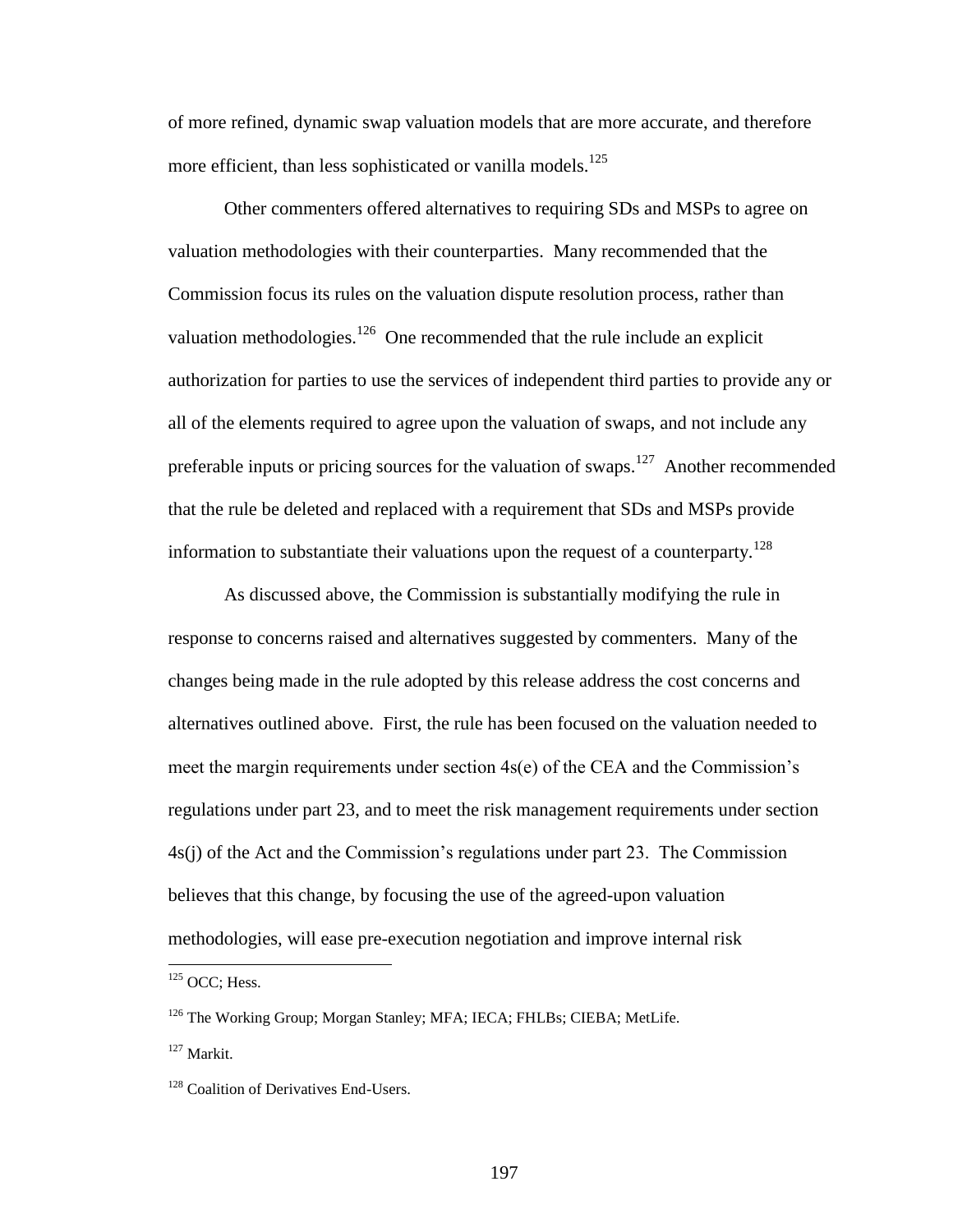management processes. In addition, the Commission responded to concerns from market participants who feared they would have to agree on precise models, by clarifying that they had to agree on a process, which includes things such as methods, procedures, rules and inputs. Parties are free to agree on a model, agree to use one party's confidential proprietary model, rely on third-party vendors, or a host of other possibilities.

Second, the rule has been modified such that SDs and MSPs need not agree on swap valuation methodologies with counterparties that are not SDs, MSPs, or financial entities, unless such counterparties request such agreements. The Commission believes that this change will alleviate the pre-execution negotiation burden on SDs, MSPs, and their non-financial entity counterparties by limiting such negotiations to counterparties that are more likely to use sophisticated valuation methodologies akin to those in use by the SD or MSP itself.

Third, in response to commenters that objected that the rule may discourage the development of more refined, dynamic swap valuation models that are more accurate, and therefore more efficient, than less sophisticated or vanilla models, the Commission is modifying the rule to explicitly permit parties to agree on changes or procedures to modify their valuation agreements at any time. This change allows counterparties to determine an efficient means of changing the agreement for each contract to allow for evolution of valuation methodologies while maintaining the benefits of agreed-upon valuation methodologies.

Fourth, in response to commenters' concerns regarding the protection of proprietary information used in valuation, the Commission is modifying the rules to make explicit that SDs and MSPs are not required to disclose to the counterparty confidential,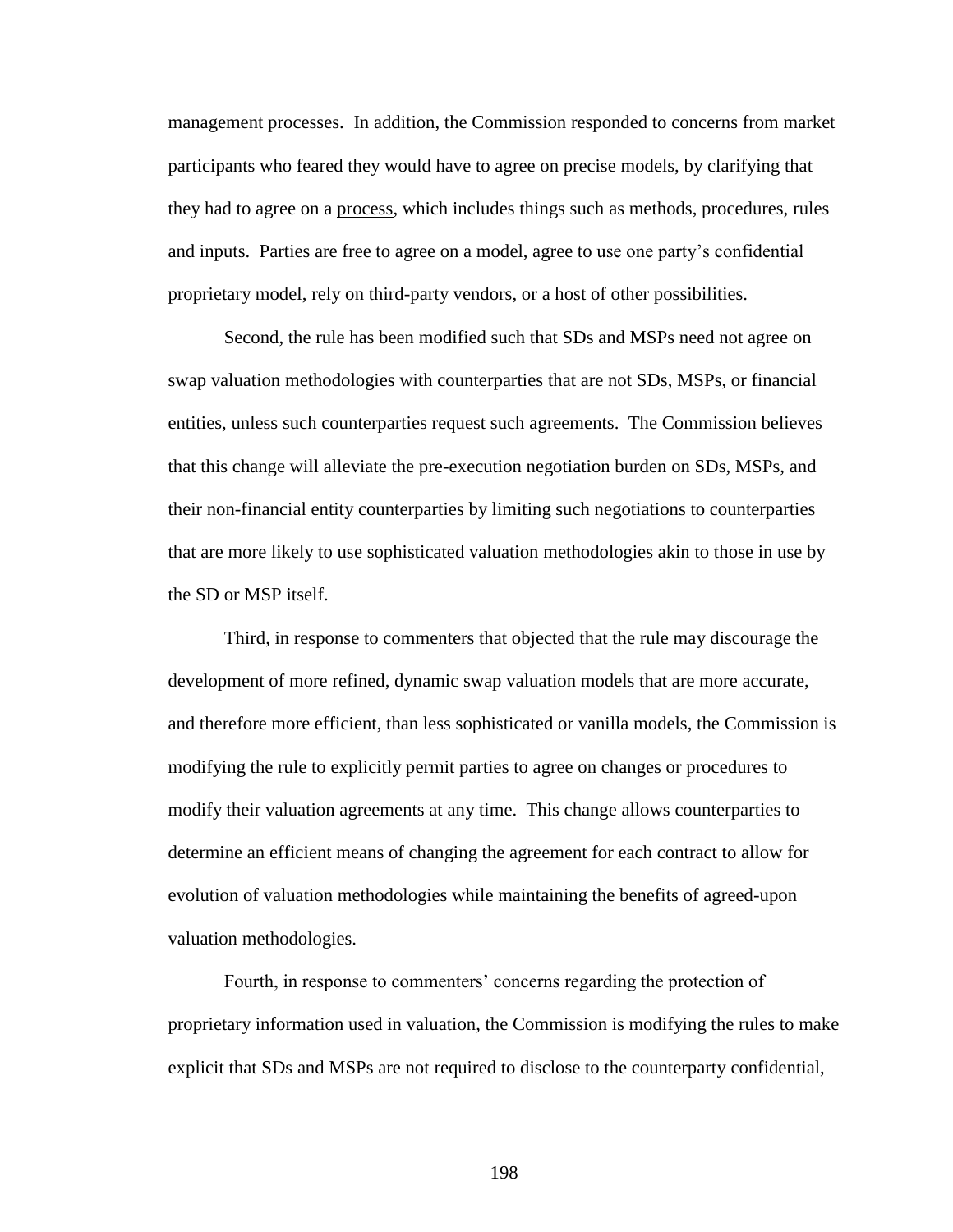proprietary information about any model it may use to value a swap. The Commission believes this clarification will alleviate concerns that proprietary information would have to be disclosed as a result of the valuation agreement process.

Finally, the rule has been modified to allow for use of a valuation dispute resolution process in place of the proposed requirement that the documentation include alternative methods for determining the value of a swap in the event of the unavailability or failure of any input required to value the swap. The Commission believes this change lessens the negotiation and operational burden on SDs and MSPs.

The Commission believes that the changes outlined above substantially reduce the burden of the rule on SDs, MSPs, and their counterparties without sacrificing the benefits of the rule. The rule will serve to assist SDs and MSPs and their counterparties in arriving at valuations necessary for margining and internal risk management, and in resolving valuation disputes in a timely manner, thereby reducing risk.

### **G. Summary of Cost and Benefit Considerations: Confirmation, Portfolio**

#### **Reconciliation, and Portfolio Compression**

In the Confirmation NPRM, the Commission specifically requested comment on its consideration of costs and benefits. The Commission received a number of comments in addition to those discussed above.

ISDA commented that registrants will incur substantial initial one-time costs to develop, test, and implement new procedures and technology that are required in order to be compliant with the proposed rules. With regard to confirmation costs, ISDA asserted that market participants will have to invest in electronic platforms for confirmation for each asset class in order to meet the expedited timeframes for confirmation, which may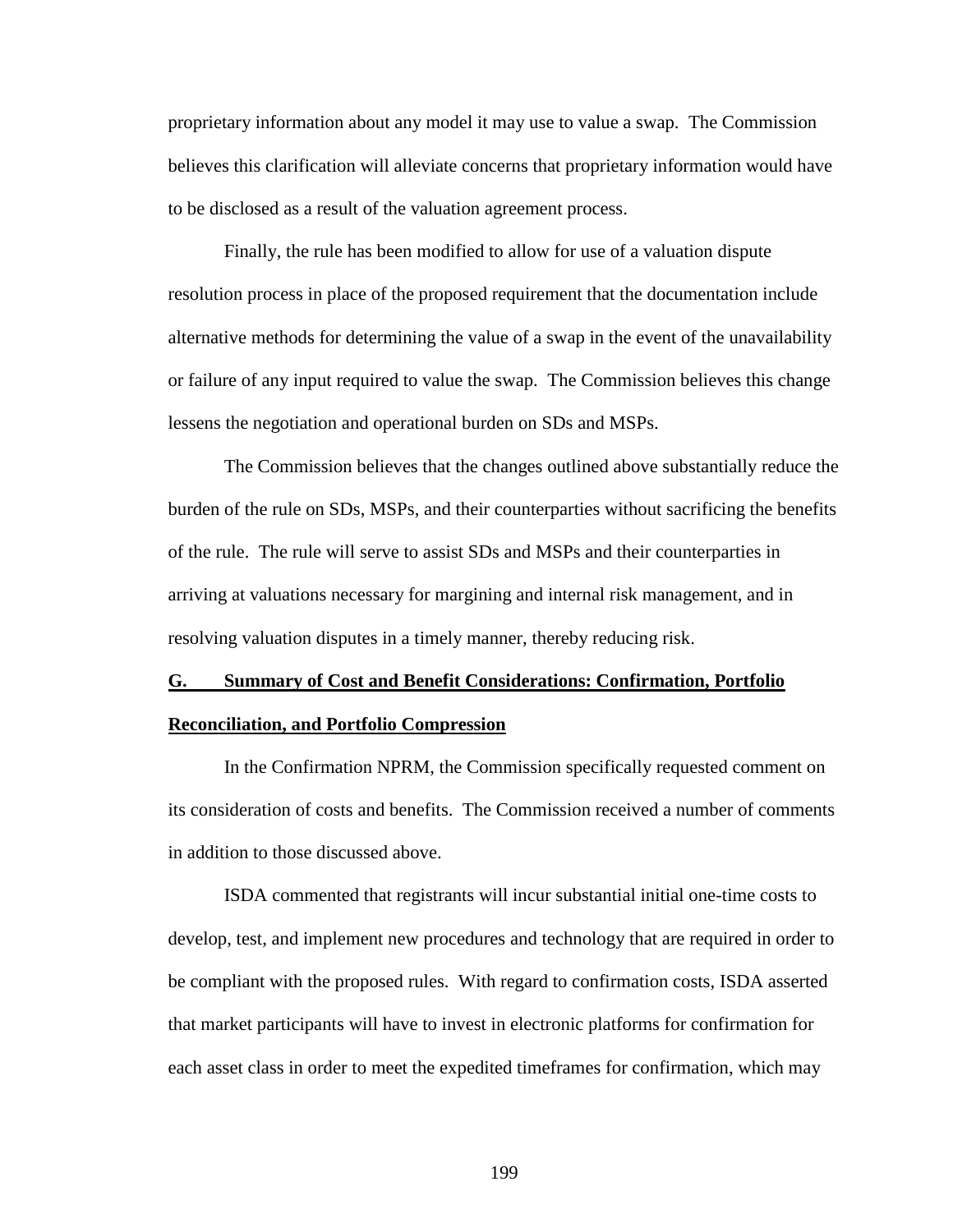be prohibitively expensive, particularly for non-SDs and non-MSPs. However, ISDA did not provide any quantitative data in support of this assertion despite multiple requests from Commission staff.<sup>129</sup>

ISDA also argued that given the marked improvement in post-trade processing, as well as continued industry efforts and commitments to enhance post-trade processing in a targeted, efficient and safe manner, it is unclear whether the incremental benefits of the Commission's proposed standards applicable to all swap confirmations will outweigh the significant compliance costs that the confirmation requirements will entail.

To comply with the portfolio reconciliation requirement promptly, ISDA believes firms that do not currently use an electronic platform or vendor service will need to expend significant time and resources, and even those firms that do use electronic platforms or vendor services to reconcile their portfolios will need to make significant adjustments to comply with the reconciliation requirement. ISDA believes that initial compliance with the proposed rules will cost each entity approximately \$5-10 million and annual portfolio reconciliation expenses for a party with a large portfolio may rival and perhaps even exceed this upfront cost.

The Working Group requested that the Commission address any requirement for electronic matching of all or certain types of swaps in a separate rulemaking that includes a careful study of the potential costs imposed by such a rule. The Working Group estimated, based on the \$6.00 per trade fee of the ICE eConfirm service, that implementation of an electronic matching requirement would cost each registrant in excess of \$1,000,000 annually. In addition, The Working Group asserted that there

 $129$  See cftc.gov for information regarding staff meetings with ISDA pertaining to these final rules.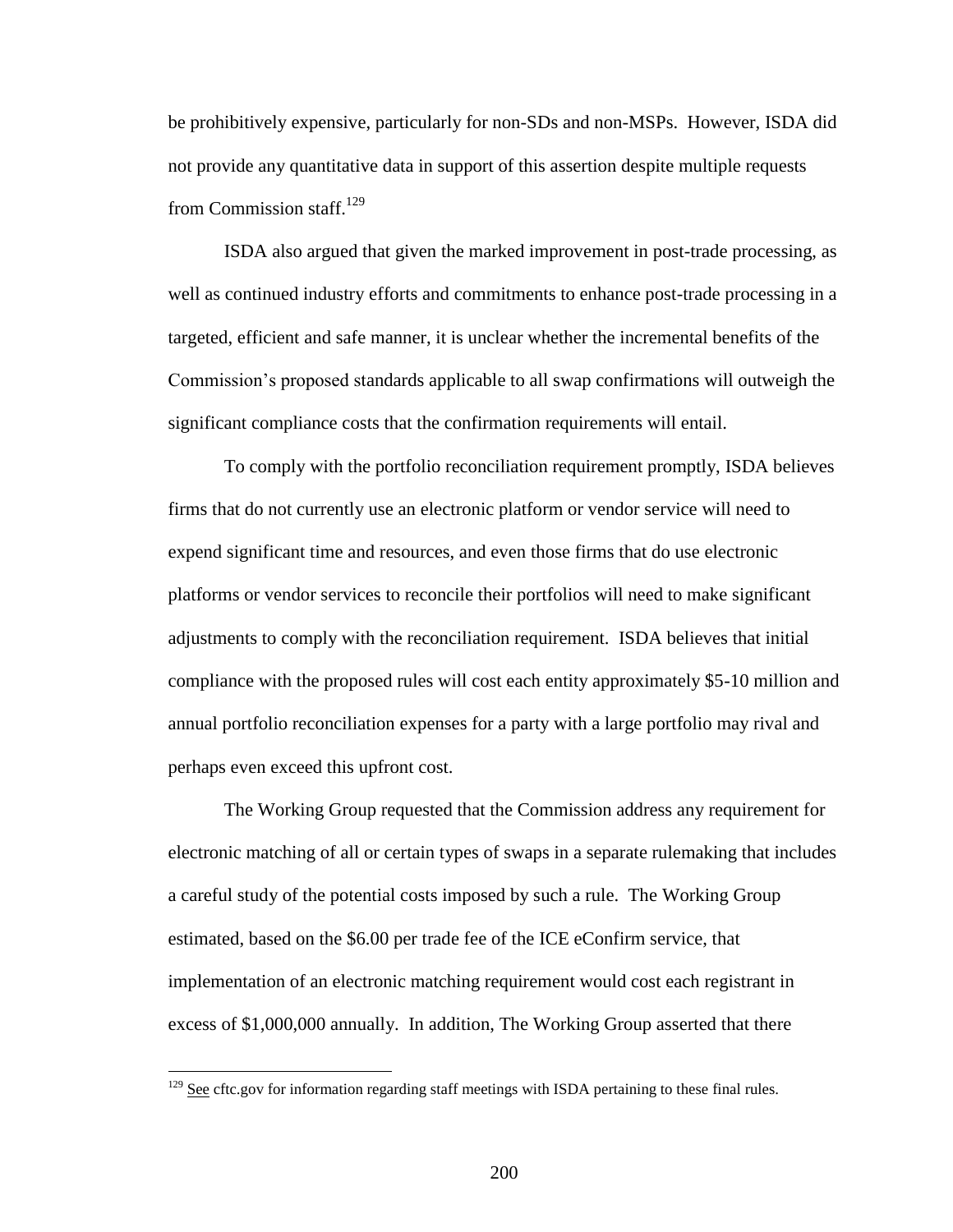would be additional opportunity costs associated with no longer being able to enter into customized transactions.

The Working Group requested that the Commission evaluate the proposed rules in light of its various recordkeeping and reporting proposals, as such may cause firms to incur tremendous administrative obligations to record changes to their swap portfolios, their accounting records, treasury arrangements and capital allocations, as well as incurring reporting obligations to SDRs on a swap-by-swap basis. The Working Group also presented a report prepared by NERA estimating that compliance with the proposed rules for some entities in this category would entail annual incremental costs of  $$1,400,000.<sup>130</sup>$ 

The FHLBs cautioned that SD compliance with the proposed rules could adversely impact end users in a number of ways, including (i) SD unwillingness to offer swaps important to end user risk management if the SD cannot comply with the rules in an economic manner; (ii) passing on of SD compliance costs to end user counterparties, discouraging some end users from using cost-effective risk management tools and raising overall system risk; and (iii) introduction of legal uncertainty as to the enforceability of swaps that fail to meet the confirmation deadlines of the proposed rules. The FHLBs also argued that certain swap documentation requires review by legal staff and the short

<sup>&</sup>lt;sup>130</sup> NERA, Cost-Benefit Analysis of the CFTC's Proposed Swap Dealer Definition Prepared for the Working Group of Commercial Energy Firms, December 20, 2011. In the late-filed comment supplement, NERA estimates these costs for entities "engaged in production, physical distribution or marketing of natural gas, power, or oil that also engage in active trading of energy derivatives"—termed "nonfinancial energy companies" in the report. The figure cited includes costs to comply with the proposed confirmation, portfolio reconciliation, and portfolio compression requirements and is based on the survey response of only one member of The Working Group. Elsewhere in the same report, NERA estimates the costs of compliance with the confirmation requirements alone at \$235,000 for initial set-up and annual operating costs of \$307,000.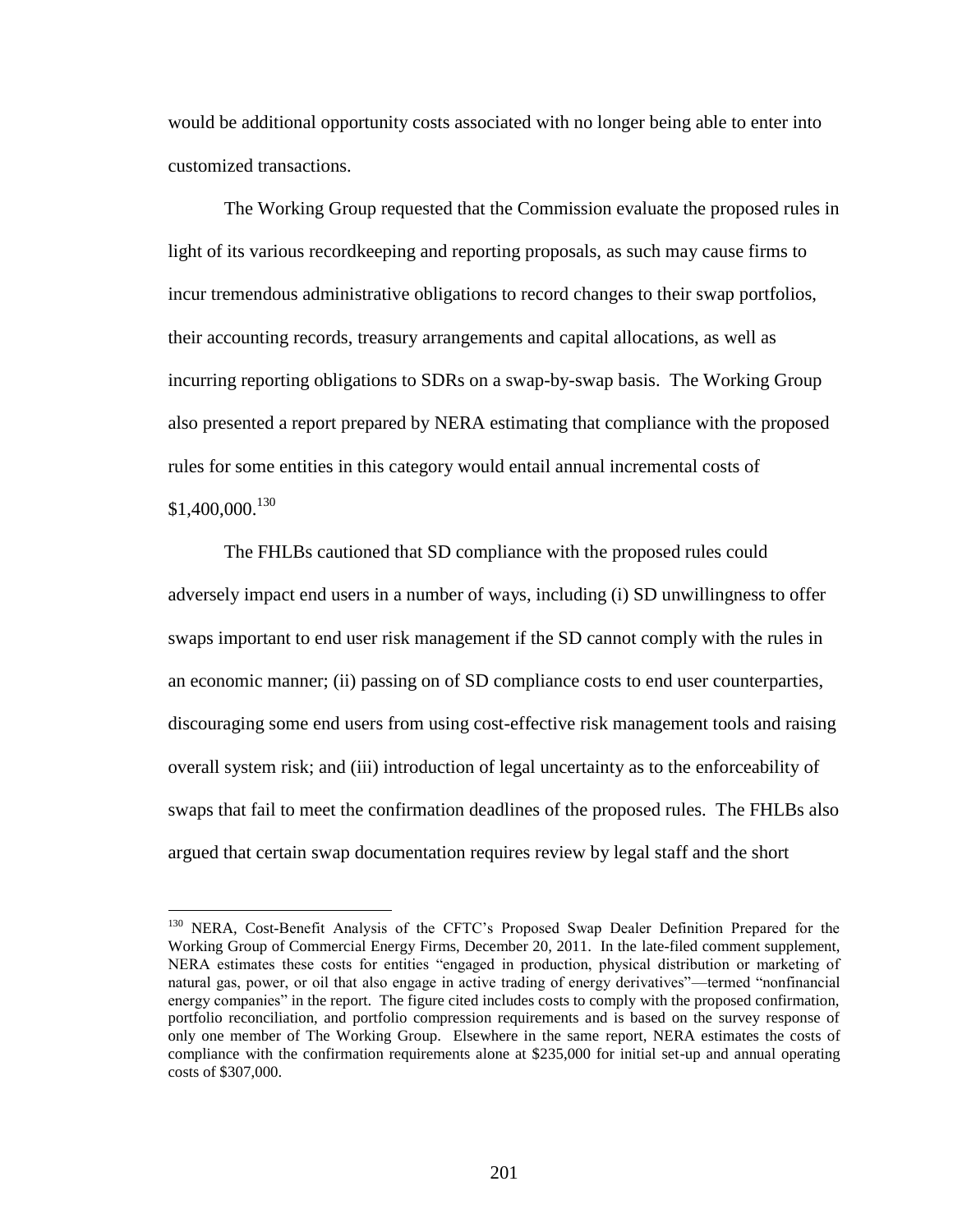deadline for confirmation would require pre-execution review by legal staff, even for swaps that are discussed but never actually executed, entailing costly and unnecessary legal expenditures.

As discussed in the above sections, the Commission has modified many aspects of the proposed rules in order to mitigate the burden placed on market participants as identified by commenters while still achieving the important policy goals outlined above. The Commission has:

- Provided for a phased implementation plan, providing longer periods for compliance with the rule for those entities for which the rules will be most burdensome, with particularly long phasing of confirmation deadlines;  $131$
- Expanded the definition of "multilateral portfolio compression exercise" which increases flexibility of the rule;
- Removed the 15 and 30 minute acknowledgement and confirmation deadlines for swap transactions that are "processed electronically";
- Required draft trade acknowledgements only to be delivered upon request of a counterparty prior to execution;
- Adjusted confirmation deadlines for time zone differences and end of day trading, providing relief from more stringent deadlines;
- Provided a safe harbor from confirmation requirements for swaps executed on a SEF or DCM, or cleared by a DCO;
- Clarified which swap transactions require confirmation;

<sup>&</sup>lt;sup>131</sup> This alternative was suggested by both ISDA and The Working Group, and the Commission has adopted it for these final rules.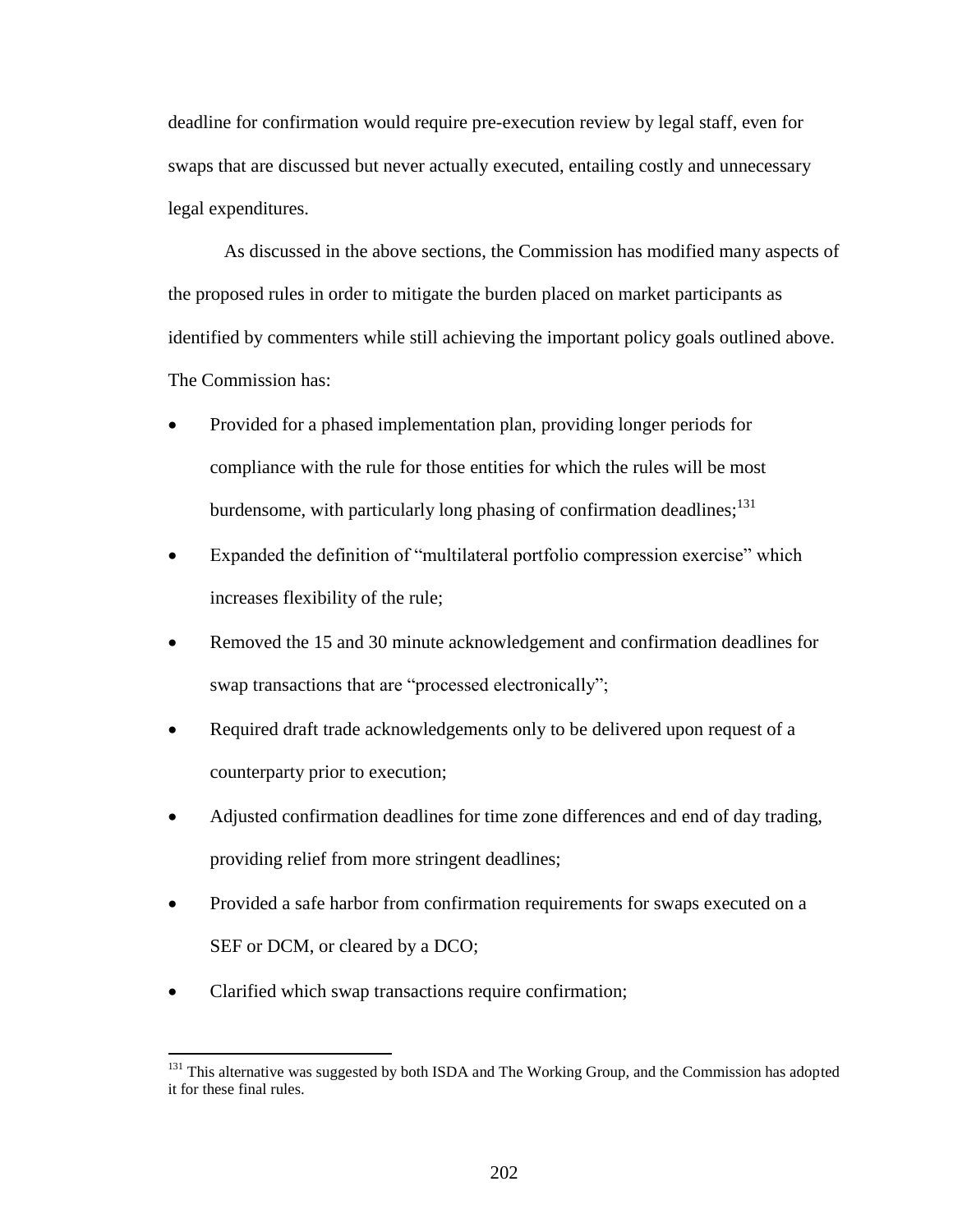- Reduced the frequency of required portfolio reconciliation with non-SDs and MSPs;
- Changed the valuation dispute resolution requirement from "one business day" to "policies and procedures reasonably designed to ensure that valuation disputes are resolved within five business days;"
- Required portfolio compression with non-SDs and non-MSPs only upon request of the non-SD or non-MSP counterparty;
- Changed the mandatory portfolio compression requirement among SDs and MSPs to a requirement for policies and procedures for engaging in regular portfolio compression, where appropriate;
- Required fully-offsetting swaps to be terminated in a timely fashion (rather than within one business day) and only where appropriate; and
- Clarified that the compression rule does not apply to cleared swaps; compression of cleared swaps will be in accordance with the rules of the DCO.

Through these changes, the Commission anticipates that many of the concerns raised by commenters regarding the costs of the rules will be mitigated.

Confirmation. The Commission anticipates that there will be a significant adjustment for market participants to move to the faster timeframes required by the confirmation rules, particularly in those asset classes where the majority of transactions are manually confirmed. SDs and MSPs will have to design, compose, and implement policies and procedures reasonably designed to meet the confirmation timeframes; SDs and MSPs must also compile and maintain any applicable records. Participants may invest in electronic platforms for confirmation for each asset class in order to meet the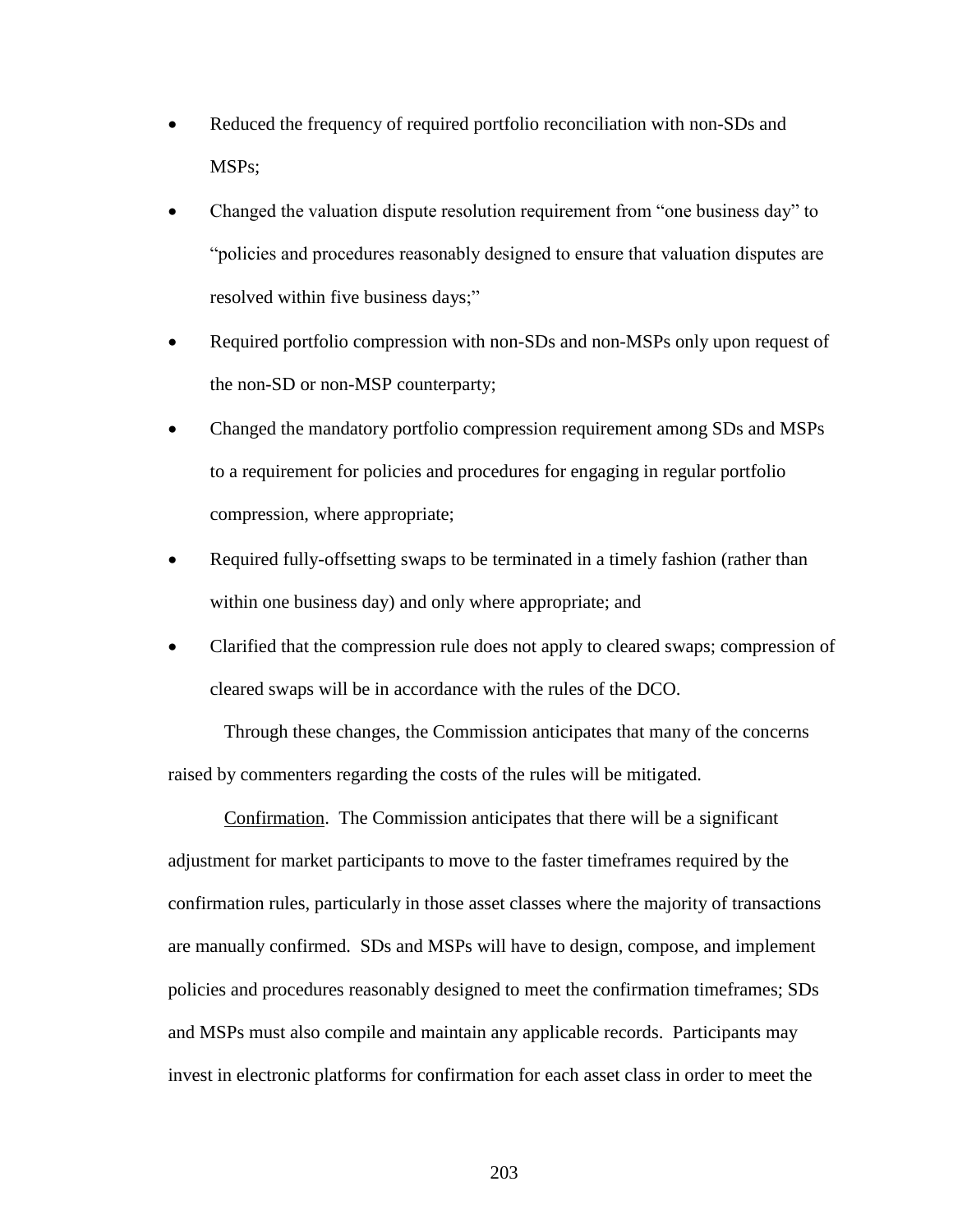expedited timeframes for confirmation. The Commission notes, however, that such investment is not necessarily required by the rules as market participants are able to confirm in any manner that meets the rule's deadline of the first business day after the day of execution (or two-business day timeframe, for swap transactions with nonfinancial non-registrants).

With regard to confirmation, the historical context reveals that market participants, including all major swap dealers, have been working on achieving timely confirmation across all asset classes for the past 5-7 years. Consequently, additional costs related to confirmation technology for these entities would be minimal for those SDs and MSPs already achieving timely confirmation of their swap transactions. In addition, costs will be further minimized through a significant phase-in period. For example, SDs and MSPs will have up to two years to achieve compliance with the rules.

Moreover, the Commission has sought to gather additional information about the costs of confirmation services from both ISDA and major third party service providers of confirmation services. Commission staff meetings with third party service providers have revealed that per trade or event confirmations can cost anywhere from \$3 to \$10 per transaction. It should be noted, however, that confirmation fee schedules can be complex and dependent on a host of idiosyncratic factors.

The Commission notes The Working Group's estimate of approximately \$1,000,000 per entity to implement an electronic matching requirement, but observes that the deletion of the phrase "processed electronically" from the rules should make clear to market participants that there is no requirement to confirm electronically. However, this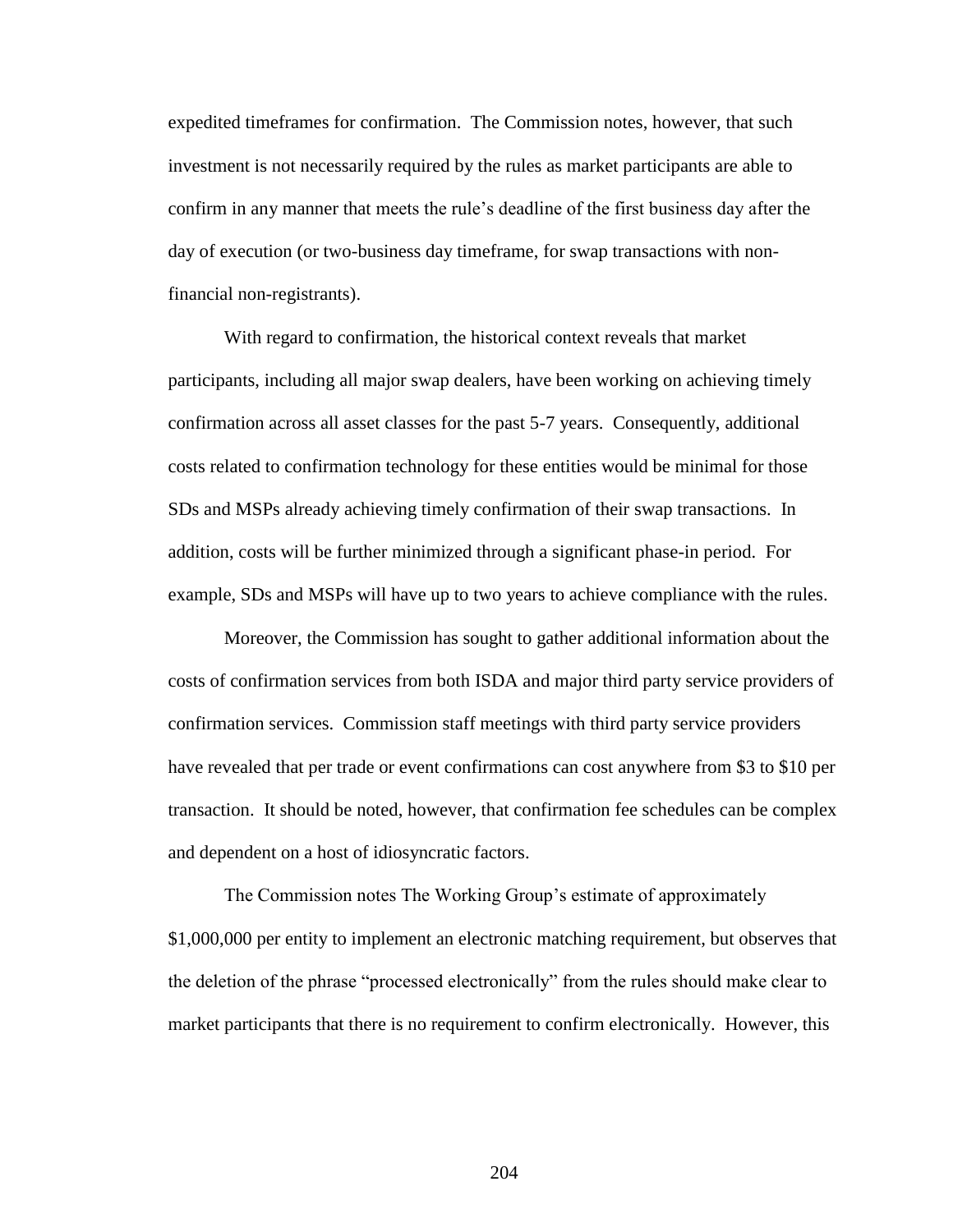estimate may be useful for individual entities to use as a reference figure for investment in electronic platforms.<sup>132</sup>

The Commission is unable to provide more specific quantification of the costs of confirmation given the unique characteristics of the swap portfolios of SDs, MSPs, and their counterparties, as well as the parties' discretion in choosing how to comply with the confirmation timeframe.

As noted above, the Commission does not believe the rules requiring SDs and MSPs to have policies and procedures to achieve confirmation with their non-registrant counterparties should pose an unreasonable burden on end users. The Commission extended the confirmation deadline for non-financial, non-registrant counterparties to two business days after execution, lessening the rush to review and approve acknowledgements and/or confirmations while maintaining a relatively quick turn-around for these market participants. In addition, the Commission anticipates that the changed provisions regarding draft acknowledgements and compression—which give the non-SD or MSP counterparty the option as opposed to obligation—should ensure that such entities are protected from unfair practices without overburdening the operations of these entities.

The benefits associated with quicker confirmation, as noted in sections III.C and IV.B of this release, include improvement of post-execution operational and risk management processes, including the correct calculation of cash flows and discharge of settlement obligations as well as accurate measurement of counterparty credit exposure.

<sup>&</sup>lt;sup>132</sup> The Commission also notes the estimates provided by NERA, but observes that NERA did not provide sufficient information for the Commission to determine which portion of such estimates assumed implementation of an electronic matching requirement. Thus the Commission could not independently verify the estimates.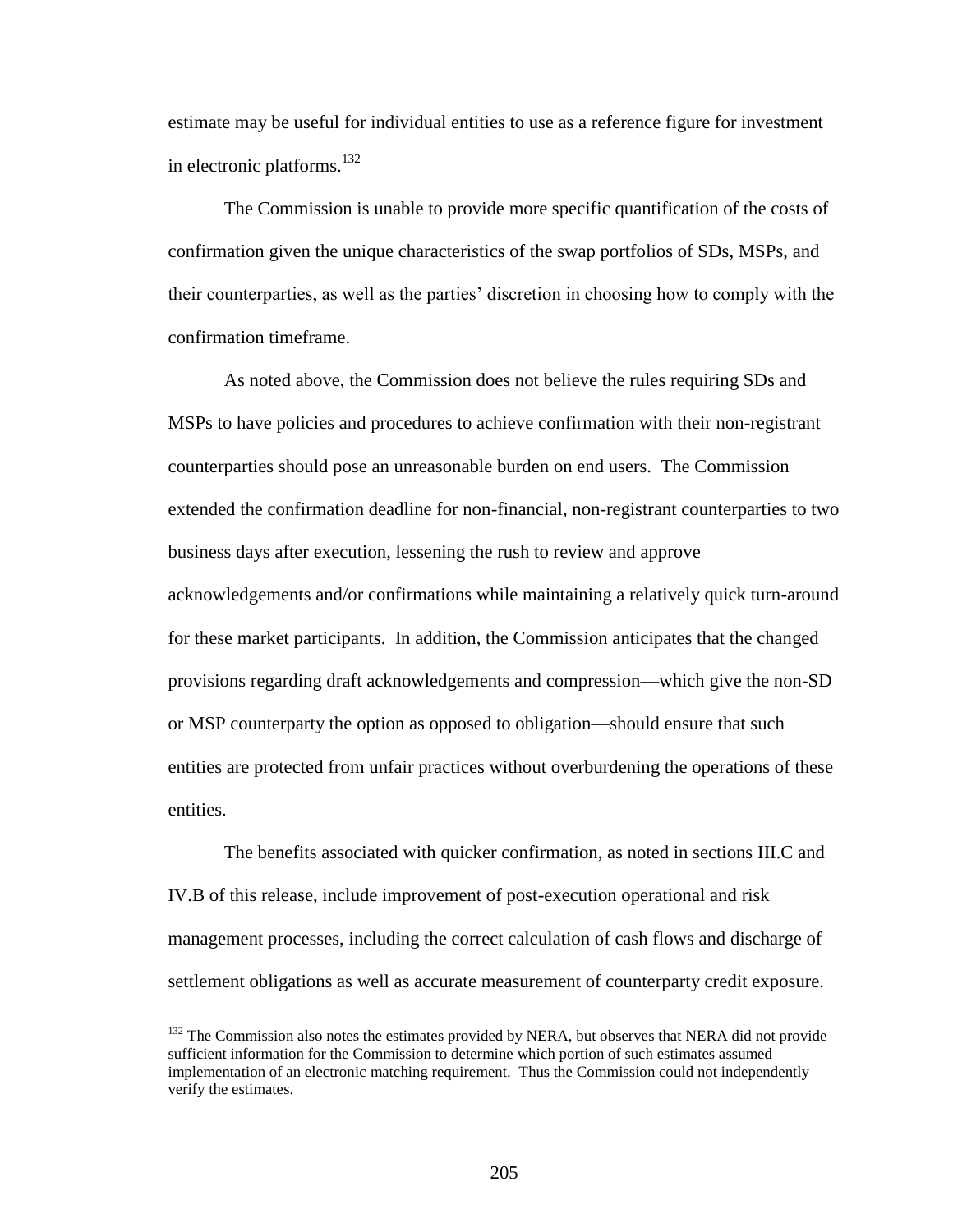Timely confirmation also allows any discrepancies, exceptions, and/or rejections of terms to be identified and resolved more quickly, lessening the risk of a dispute that could disrupt orderly market operations. In general, the rules regarding expedited confirmation should improve the efficient and orderly operations of bilateral markets through more effective risk management and dispute resolution. The extended compliance timeframes should allow for a smooth transition to the new rules as market participants prepare not only to meet these standards, but others imposed by new regulations under the Dodd-Frank Act.

Reconciliation. In response to ISDA's concern that the reconciliation rules would require significant investment in electronic platforms for reconciliation, especially for those entities with large portfolios, the Commission reiterates its view that the advent of SDRs will eventually ease some of those costs by providing a central data location for most (if not all) the material terms that are required to be reconciled.

Importantly, the Commission has not determined which processes for reconciliation are the most appropriate, which means that each market participant can choose the method for reconciliation that best fits its own internal structure and costbenefit analysis, provided such method comports with the Commission's requirements. In addition, the changes listed above—including the reduced frequency of reconciliation for portfolios between SDs or MSPs and their non-SD or non-MSP counterparties should ease the burden of reconciling portfolios. While the Commission has been unable to independently verify the \$5-10 million estimate for portfolio reconciliation provided by ISDA, the Commission expects that the changes herein as well as the increased use of SDRs will lessen the estimated cost considerably.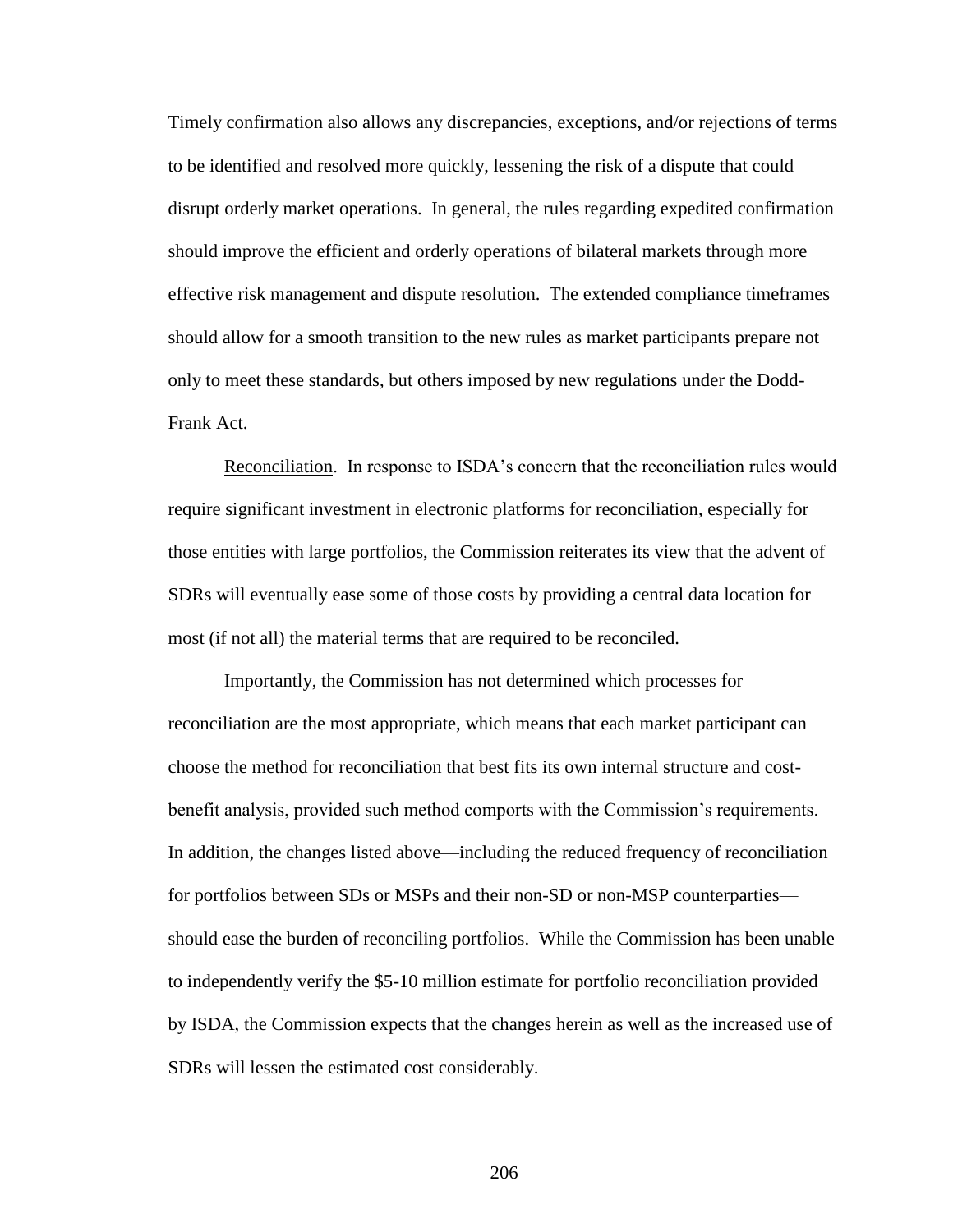In the Confirmation NPRM, the Commission asserted that the costs of the proposed rules would be minimized by the fact that most SDs and MSPs reconcile their swap portfolios as part of a prudent operational processing regime that many, if not most, SDs and MSPs already undertake as part of their ordinary course of business. In response to these assertions, at least one commenter agreed that a large number of SDs and MSPs already regularly reconcile their portfolios with each other and with other entities and that the increased frequency and inclusion of smaller portfolios as proposed should prove no obstacle to such entities.<sup>133</sup> Consequently, additional costs of the Commission's final rule would be minimal for those SDs and MSPs already engaged in regular portfolio reconciliation. In addition, the Commission's decision to extend the valuation dispute resolution requirement from one day responds to concerns from market participants about cost.

Given the widespread benefits of portfolio reconciliation, including increased risk management and fewer disputes to resolve, the Commission believes its final rules regarding reconciliation are appropriate notwithstanding the increased costs for some participants. The Commission recognizes that certain costs will still arise despite the changes the Commission has made. Such costs include (i) increased costs to include all material terms rather than some subset of terms; (ii) the additional resources to design, compose, and implement the required policies and procedures; (iii) the additional resources needed to comply with the dispute resolution timeframes; and (iv) the compilation and maintenance of applicable records. These costs, however, are by nature specific to each entity's internal operations; absent specific cost estimates from

<sup>&</sup>lt;sup>133</sup> TriOptima letter.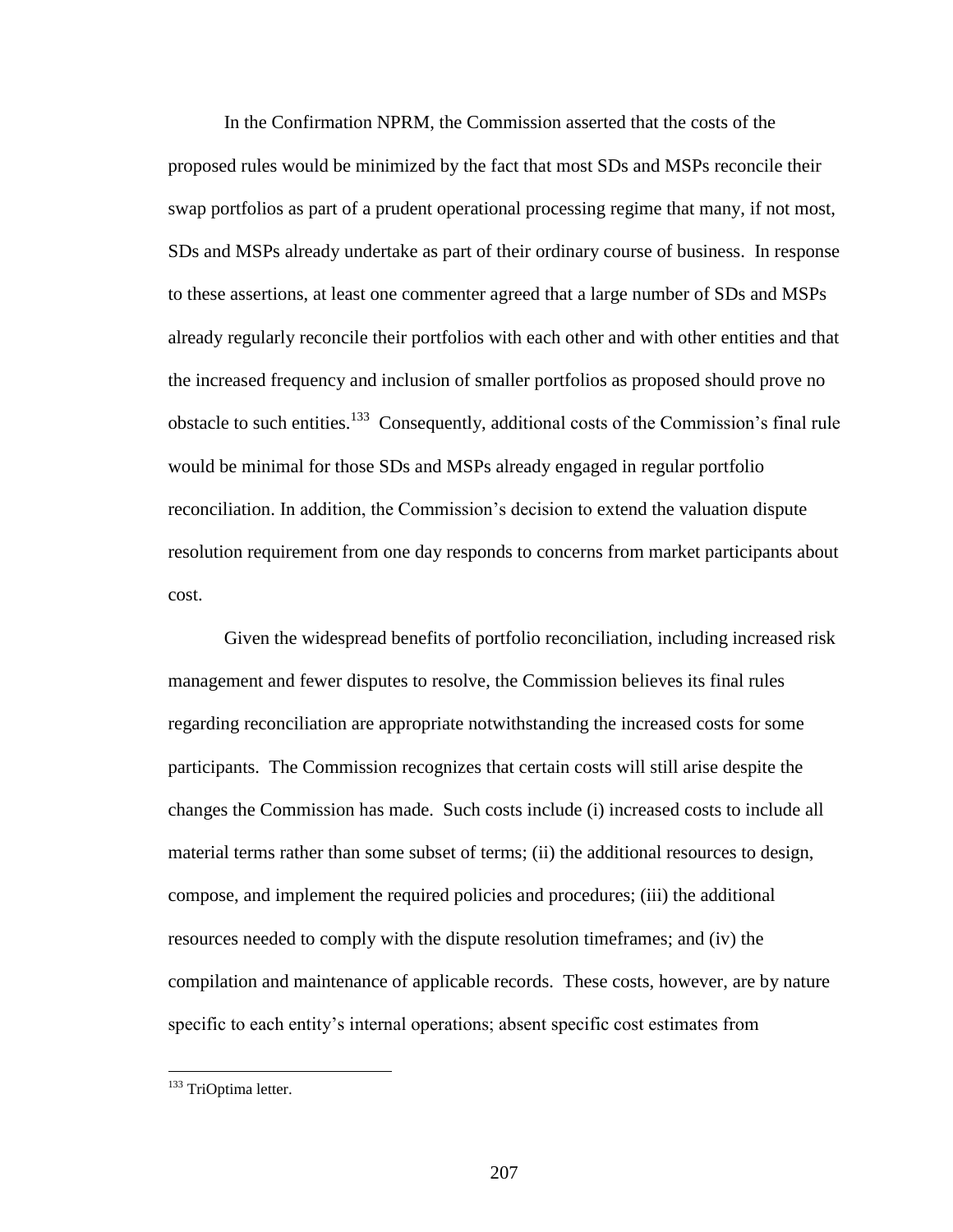commenters (which were not provided), the Commission cannot accurately provide estimations regarding the resources needed to comply. As stated above and in the NPRM, portfolio reconciliation is widely recognized as an effective means of identifying and resolving disputes regarding terms, valuation, and collateral. Reconciliation is beneficial not only to the parties involved but also to the markets as a whole. By identifying and managing disputed key economic terms or valuation for each transaction across a portfolio, overall risk can be diminished. Registrants will be able to identify and correct problems in their post-execution processes (including confirmation) in order to reduce the number of disputes and improve the integrity and efficiency of their internal processes. Expanding the universe of participants subject to reconciliation, therefore, can help to reduce the risk bilateral markets may pose to the broader financial system.

Compression. Finally, the Commission believes its final rules regarding portfolio compression dramatically reduce costs as compared to the proposed rule; however, the Commission recognizes that costs will necessarily increase from the current state of the market. Participants will necessarily have to design, compose, and implement policies and procedures to regularly evaluate compression opportunities with their counterparties as well as those opportunities offered by third parties. However, given the large risk management benefits available from the regular compression of offsetting trades benefits including reduced risk and enhanced operational efficiency—the Commission believes the final rules are appropriate to ensure the fair and orderly operation of bilateral derivatives markets.

In terms of quantification of the costs of compression, the Commission notes that in its Confirmation NPRM, it stated that there are a number of third-party vendors that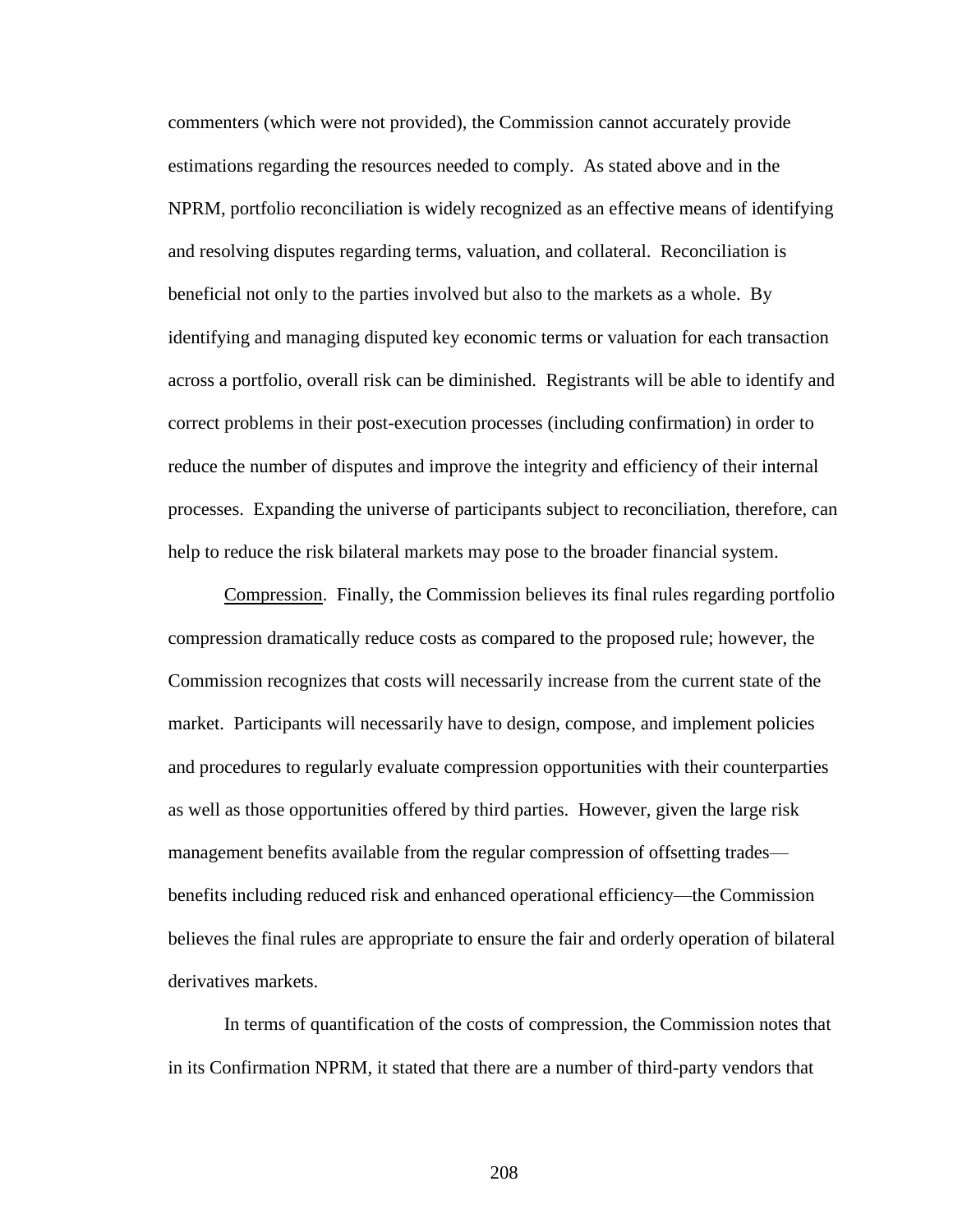provide compression, and some of these providers charge fees based on results achieved (such as number of swaps compressed). No commenter refuted this statement or provided alternative information regarding quantification.

# **H. Section 15(a) Considerations: Confirmation, Portfolio Reconciliation, and Portfolio Compression**

### **1. Protection of Market Participants and the Public**

The final rules relating to confirmation, portfolio reconciliation, and portfolio compression protect market participants by improving operational efficiency and mitigating legal risk. In turn, the reduction of risk in bilateral markets can reduce risk across the interconnected financial system, protecting the public from costly market disruptions.

Timely confirmation protects market participants by providing certainty as to obligations between SDs, MSPs, and their counterparties while allowing a more efficient processing of disputed terms that may become apparent during the confirmation process. Disputes regarding terms and conditions, when left unresolved, can expose market participants to significant counterparty credit risk. By diminishing the number of these disputes that occur and by decreasing the length of time in which they are resolved, the Commission believes these rules protect participants from such unnecessary risk.

# **2. Efficiency, Competitiveness, and Financial Integrity of Derivatives Markets**

The final rules improve the efficiency of the market by decreasing the amount of time trades remain outstanding, improving the processes by which trades are confirmed, and requiring participants to eliminate unnecessary trades. Trades that remain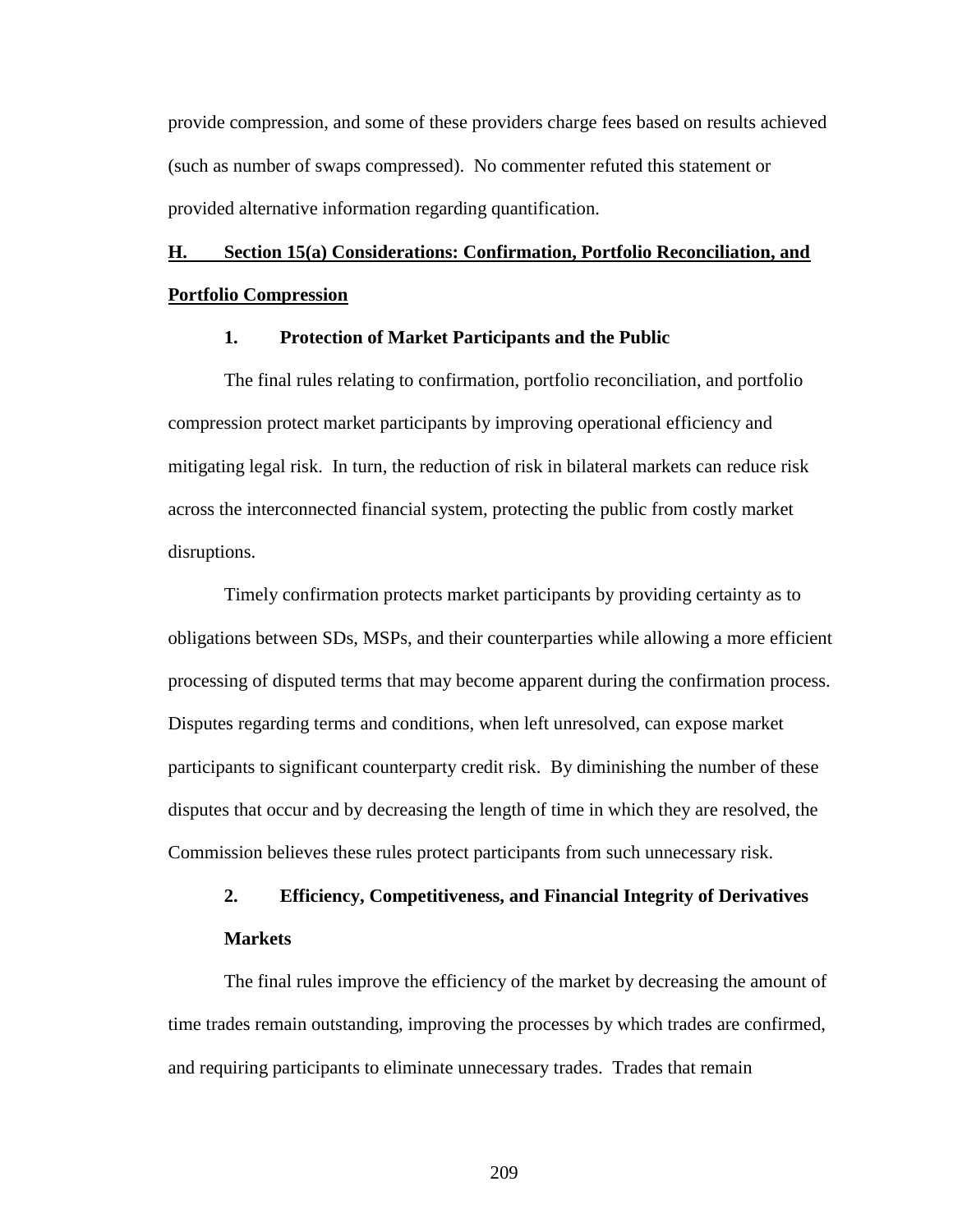unconfirmed for extended periods of time create inefficient backlogs that inhibit the orderliness of the market. Proper confirmation, compression, and reconciliation policies improve transparency in the market and increase efficiency by promoting the exchange of important market information. Requirements regarding confirmations and draft acknowledgements, as discussed above, provide non-financial entities with information necessary for confirming promptly. In addition, such draft acknowledgements may serve counterparties insofar as they might compare and assess counterparties, which should improve competition among SDs and MSPs.

### **3. Price Discovery**

The timeliness of confirmations, as required under these rules, should ensure that all terms including prices of transactions are agreed upon quickly and efficiently. This linking of price terms with all other swap terms should improve the information provided to the public and regulators through SDRs and other means, thereby improving the overall price discovery process. Periodic reconciliation and compression also aid in ensuring that unnecessary and/or offsetting trades are netted and that, should disputes arise, those disputes are promptly and effectively resolved. In this way, the pricing information communicated regarding trades conducted under these rules should be accurate and timely, improving the price discovery function of bilateral derivatives markets.

## **4. Sound Risk Management**

As described throughout this release, the rules promulgated herein are designed to mitigate the risk in bilateral derivatives markets by ensuring the timely and accurate confirmation of trades, reconciliation of portfolios, and compression of portfolios. The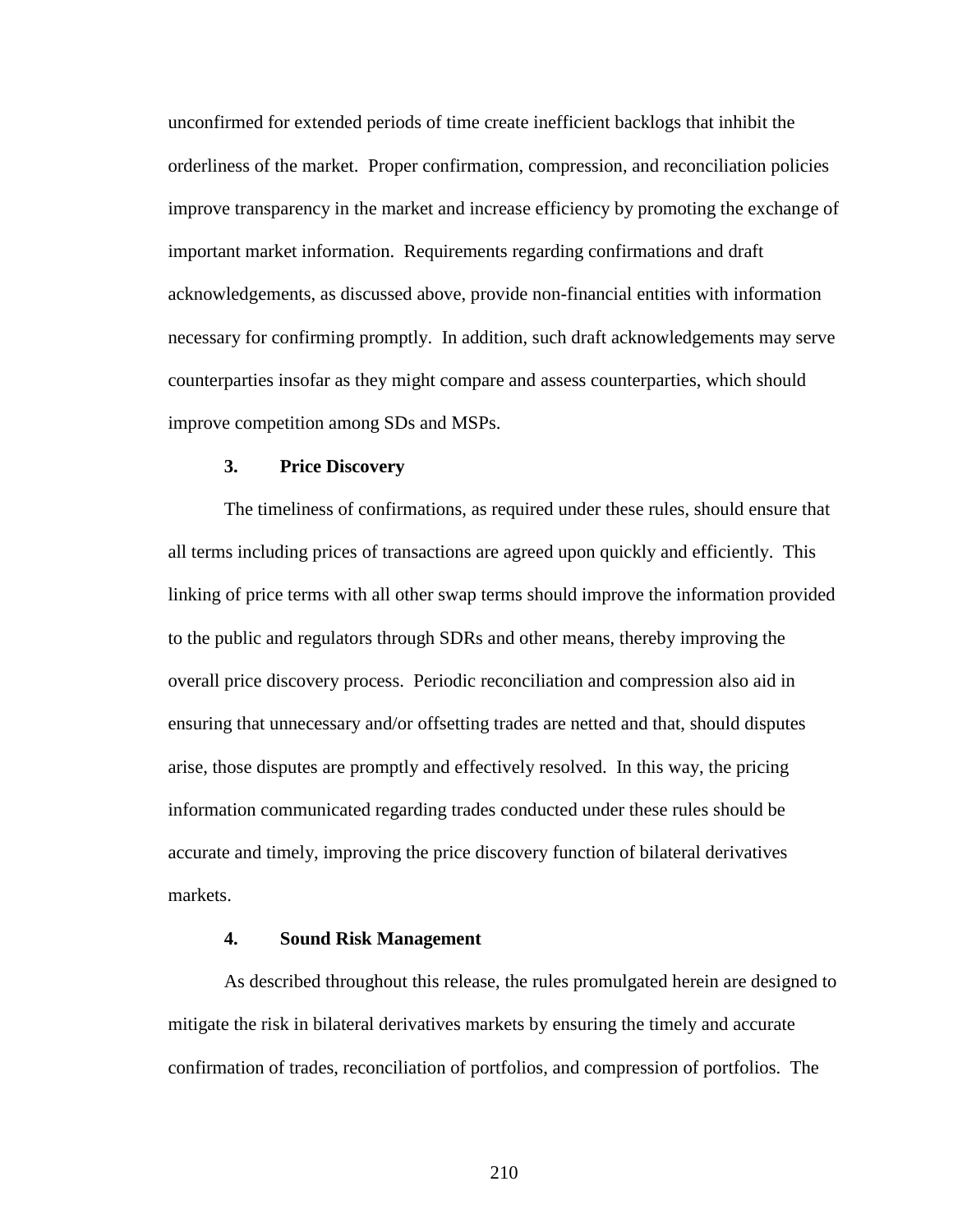final rules require actions, policies, and procedures on the part of SDs and MSPs to diminish operational risk, legal risk, and counterparty credit risk. The Commission believes these requirements will encourage sound risk management on the part of SDs and MSPs; given the systemically important nature of these entities, sound risk management by SDs and MSPs should improve the risk management of the financial system as a whole, lessening the risks associated with a major market crisis.

#### **5. Other Public Interest Considerations**

The Commission has not identified other public interest considerations as a result of these rules.

## **I. Summary of Cost and Benefit Considerations: Swap Trading Relationship Documentation**

The Commission requested comment on its consideration of costs and benefits under section 15(a) of the CEA. The Commission received a number of responsive comments in addition to those discussed above.

The Working Group stated that the Commission should articulate the public policy benefit of the proposed rule and present analysis that demonstrates such benefit exceeds the cost imposed on market participants and the Commission. IECA stated that the proposed regulations would impose administrative and regulatory costs in excess of any benefit gained. The Coalition for Derivatives End Users was concerned that the valuation provision will increase costs without a proportionate benefit. Markit stated that the proposed rule will make the process of transaction documentation very expensive and time consuming, and will lead to extremely technical and verbose swap documentation, noting that the need to negotiate such terms may impede effective trading. Markit thus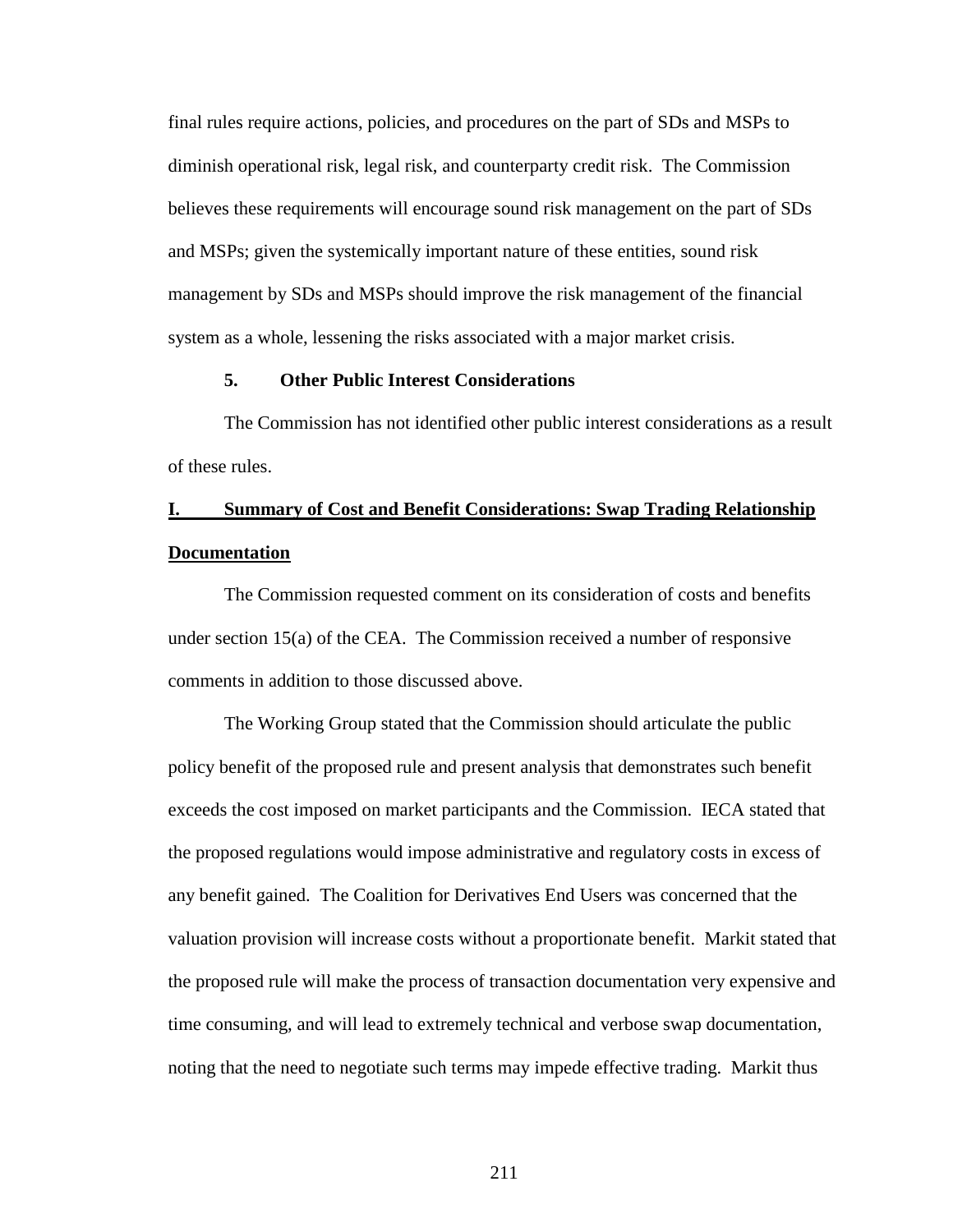believes the costs outweigh the benefits, and urges the Commission to impose more realistic requirements regarding valuation methodologies.

IECA believes the Commission's cost-benefit analysis did not consider the legal review and management time expense for end users, which could be significant for small entities. IECA focuses on the Commission's estimates under the Paperwork Reduction Act, and challenges the Commission's use of \$125 per hour for legal fees. IECA believes that \$500 an hour is more appropriate for legal fees. IECA also believes that the Commission's estimate of an average of 10 hours per counterparty to negotiate the new documentation under § 23.504(b) is low, as the time needed must include not only negotiation, but also time for determining price points and inputs, decision-making time, and senior management time.

The Working Group believes the Commission's implementation costs substantially underestimate the potential impact because: (i) margin requirements have yet to be proposed and negotiation of credit support arrangements currently can take months; (ii) market participants are unlikely to agree to standardized valuation methodologies; (iii) the Commission does not specifically discuss the potentially substantial costs associated with the audit requirement under § 23.504(e);  $^{134}$  and (iv) the

<sup>&</sup>lt;sup>134</sup> The Working Group presented a report prepared by NERA estimating that compliance with the audit requirements in these and other proposed rules for some nonfinancial energy companies would entail annual incremental costs of \$224,000. NERA, Cost-Benefit Analysis of the CFTC's Proposed Swap Dealer Definition Prepared for the Working Group of Commercial Energy Firms, December 20, 2011. In the latefiled comment supplement, NERA estimates these costs for entities "engaged in production, physical distribution or marketing of natural gas, power, or oil that also engage in active trading of energy derivatives"—termed "nonfinancial energy companies" in the report. The figure cited includes costs to maintain a risk management program, quarterly audits of the program, and annual audits of swap trading relationship documentation, the first two of which are required under a separate rulemaking previously adopted by the Commission.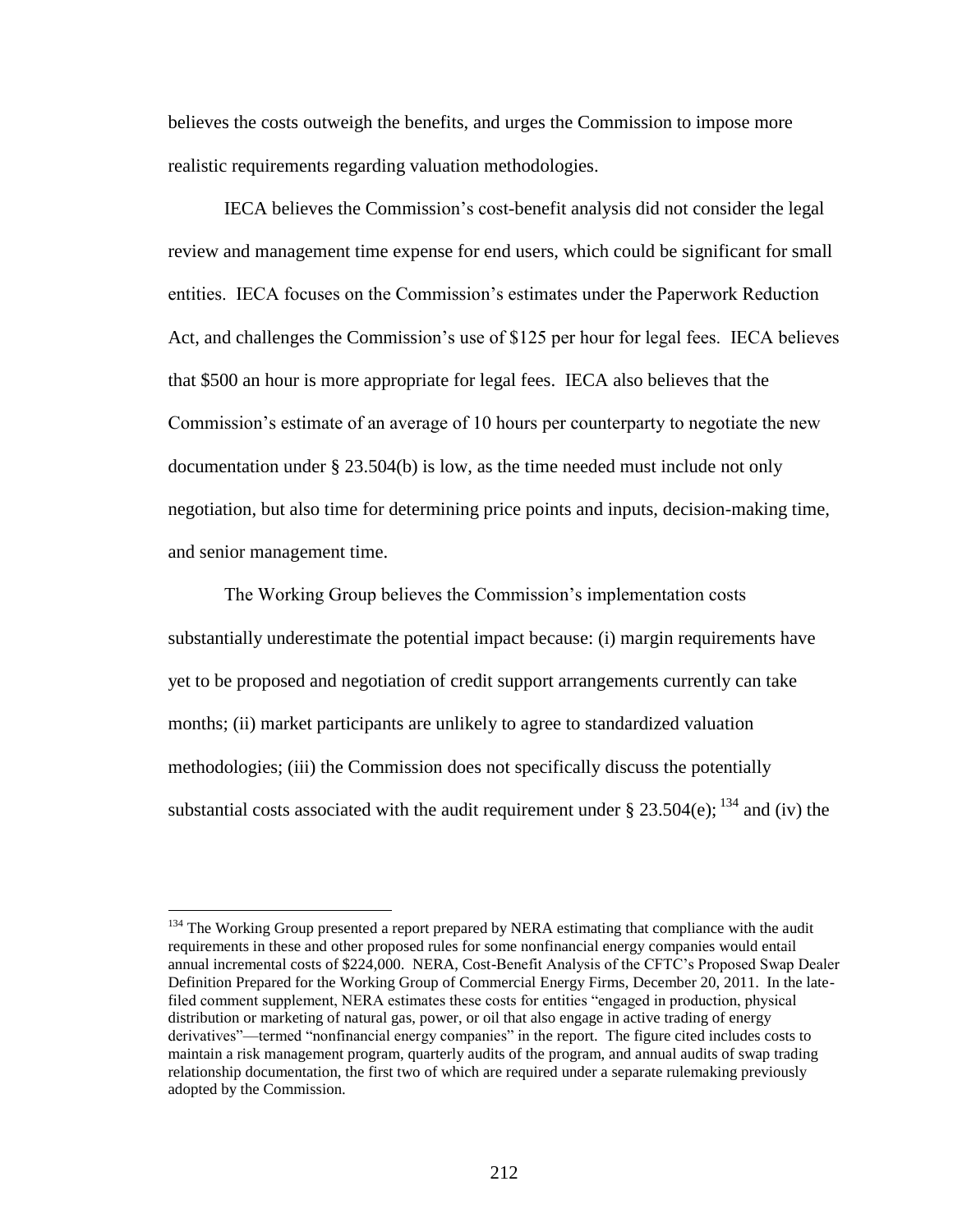proposed rules would significantly alter the process by which parties enter into swaps, and such costs have not been considered.

As discussed in the above sections, the Commission has modified many provisions of the final rules in response to comments received and in order to mitigate the burden imposed on market participants while accomplishing the goals as laid out in the NPRM. The Commission has:

- Provided for a phased implementation plan, providing longer periods for compliance with the rule for those entities for which the rules will be most burdensome;
- Clarified that the rules will be applicable only to swaps that are entered into after the rules become effective, and therefore not requiring retroactive application to existing swaps;
- Clarified that the rules do not apply to swaps executed on a SEF or DCM and cleared by a DCO, subject to certain minimum requirements;
- Imposed no additional requirements regarding documentation of events of default, termination events, or payment obligations;
- Permitted parties to agree on either alternative methods for determining the value of a swap or a valuation dispute resolution process;
- Reduced recordkeeping requirements under § 23.504(b)(6);
- Removed the 5 percent annual documentation audit requirement in favor of a more general audit standard; and
- Modified the swap valuation dispute reporting requirement to reduce the number of disputes that must be reported to the Commission, the SEC, and any applicable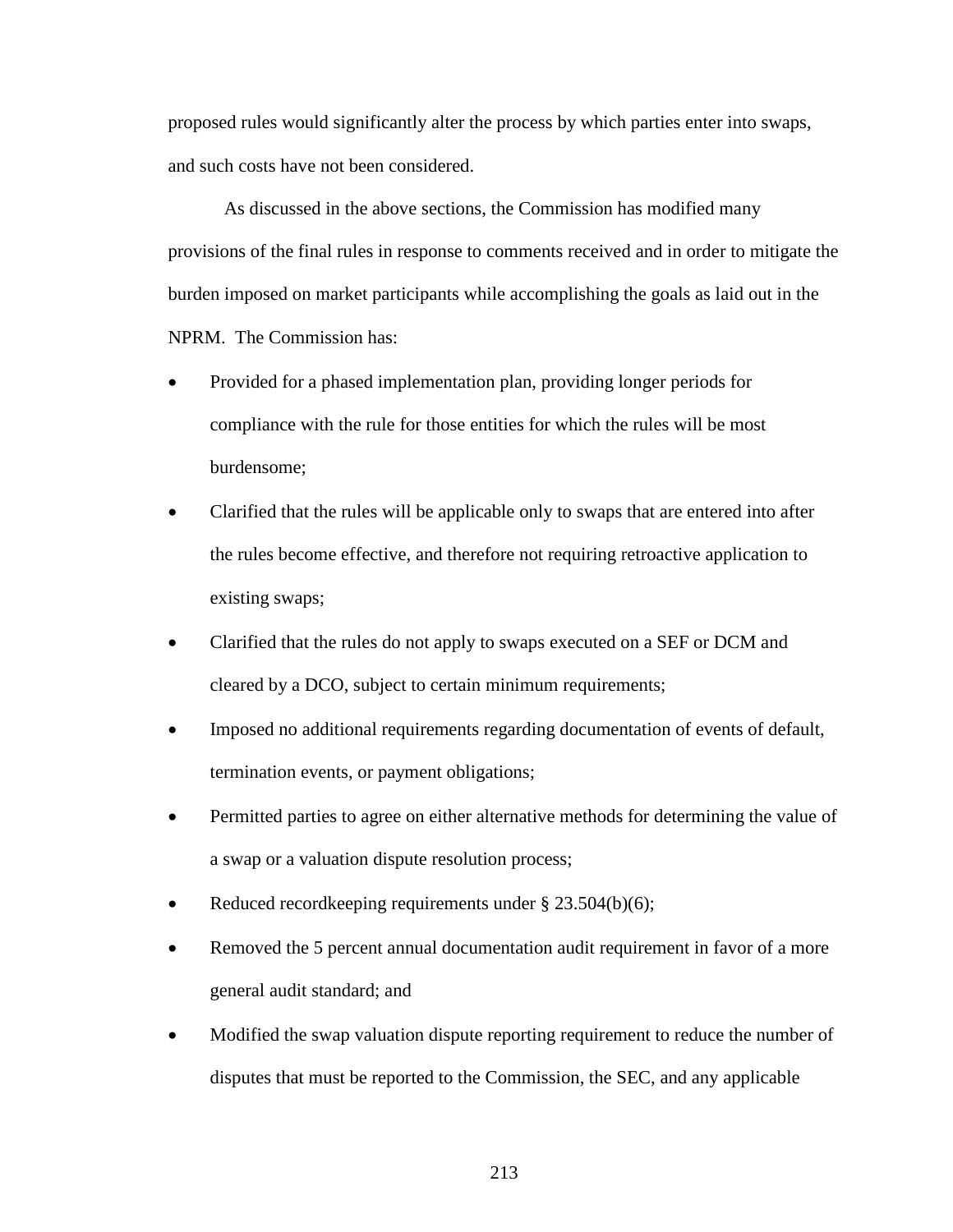prudential regulator, and replaced the one-day reporting requirement with a threeday requirement for SDs and MSPs.

The Commission believes that these changes will reduce or eliminate many of the burden concerns raised by commenters.

Still, the Commission anticipates that significant costs will be incurred as a result of these documentation rules. Although the rules do not apply retroactively—that is, concerns regarding the need to re-negotiate already agreed-upon contracts are null—there will be costs going forward for market participants. Registrants will have to (i) negotiate and document all terms of each trading relationship; (ii) design, compose, and implement policies and procedures reasonably designed to ensure the execution of swap trading relationship documentation, including valuation documentation; (iii) obtain documentation from counterparties who are claiming the end user exception to clearing; (iv) periodically audit documentation; and (v) keep records and/or make reports as required under §§ 23.504(d)-(e) and 23.505(b).

In its Documentation NPRM, the Commission considered the costs of its proposal and noted that memorializing the specific terms of the swap trading relationship and swap transactions between counterparties is prudent business practice and, in fact, many market participants already use standardized documentation. Accordingly, it is believed that many, if not most, SDs and MSPs currently execute and maintain trading relationship documentation of the type required by proposed § 23.504 in the ordinary course of their businesses, including documentation that contains several of the terms that would be required by the proposed rules. Thus, the hour and dollar burdens associated with the swap trading relationship documentation requirements may be limited to amending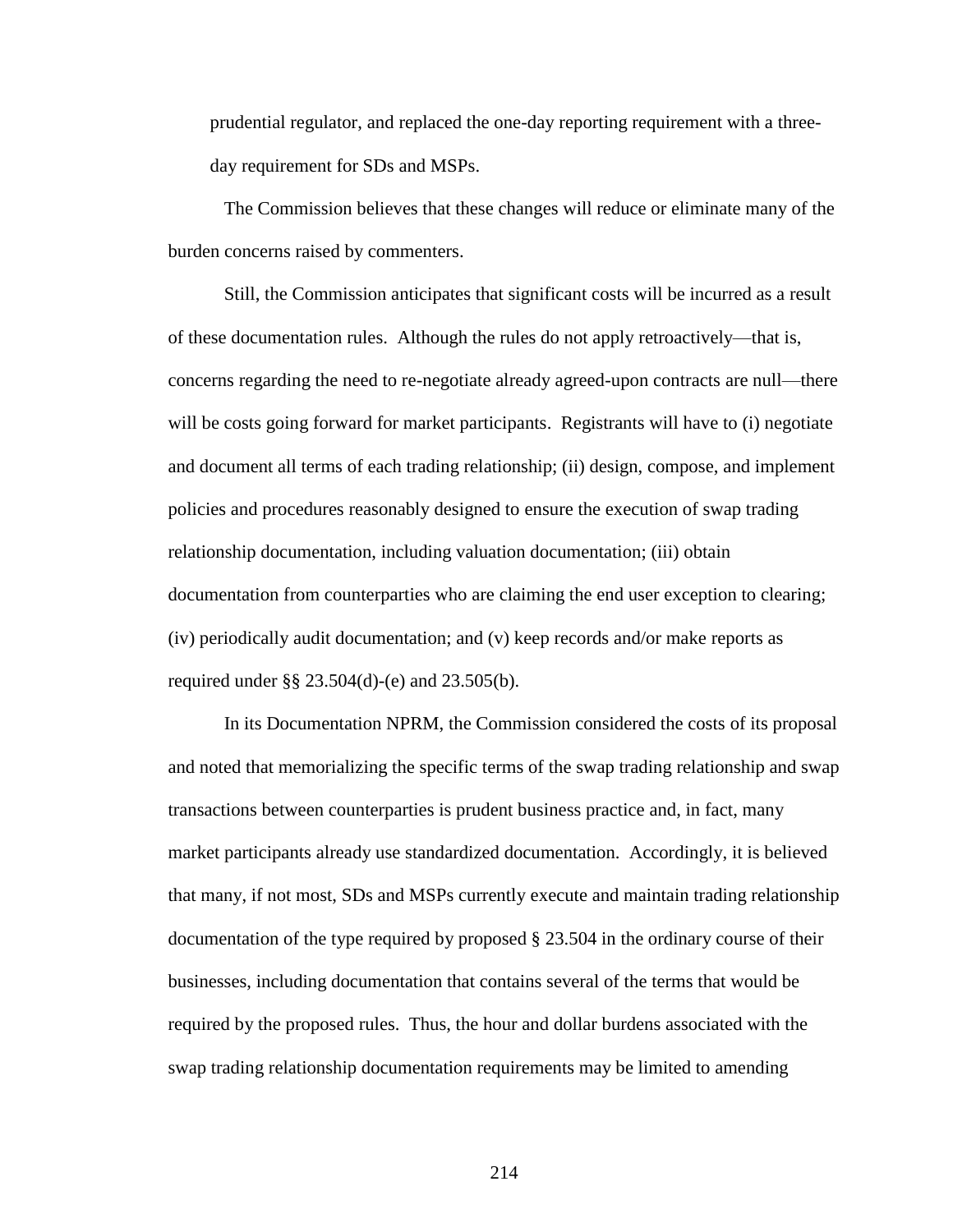existing documentation to expressly include any additional terms required by the proposed rules.

The Commission also explained its belief that, to the extent any substantial amendments or additions to existing documentation would be needed, such revisions would likely apply to multiple counterparties, thereby reducing the per counterparty burden imposed upon SDs and MSPs. In addition, in its proposal, the Commission anticipated that standardized swap trading relationship documentation will develop quickly and progressively within the industry, dramatically reducing the cost to individual participants.

Indeed, the Commission is aware of industry-led efforts already underway to bring trading relationship documentation into compliance with new Dodd-Frank Act requirements.<sup>135</sup> These types of initiatives are likely to lower overall costs to market participants.

The Commission further expects the per hour and dollar burdens to be incurred predominantly in the first year or two after the effective date of the final regulations. Once an SD or MSP has changed its pre-existing documentation with each of its counterparties to comply with the proposed rules, there likely will be little need to further modify such documentation on an ongoing basis.

In terms of quantification, the Commission recognizes IECA's comments indicating that the primary costs of the documentation and valuation rules will be legal costs. In terms of a per hour fee, the Commission has previously cited Bureau of Labor

<sup>&</sup>lt;sup>135</sup> ISDA is partnering with Markit to launch a technology-based solution enabling counterparties to amend their OTC derivatives documentation quickly and efficiently to comply with Dodd-Frank regulatory requirements. See http://www2.isda.org/dodd-frank-documentation-initiative/.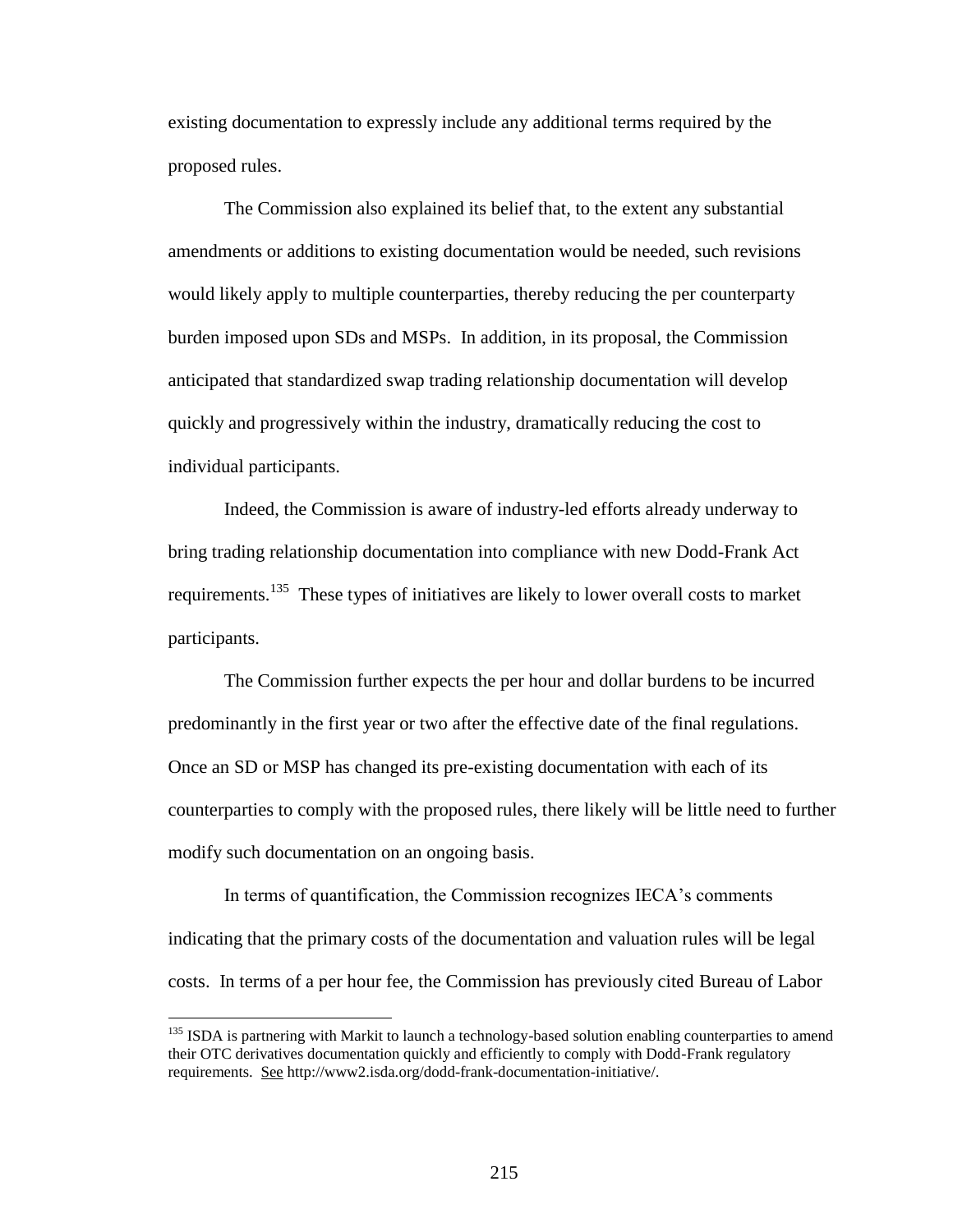Statistics findings that the mean hourly wage of an employee under occupation code 23- 1011, "Lawyers," that is employed by the "Securities and Commodity Contracts Intermediation and Brokerage Industry" is  $$82.22$ <sup>136</sup> The Commission has adjusted this amount upward to \$100 per hour because SDs and MSPs include large financial institutions whose employees' salaries may exceed the mean wage provided. To account for the possibility that the services of outside counsel may be required to satisfy the requirements associated with negotiating, drafting, and maintaining the required trading relationship documentation, the Commission used an average salary of \$125 per hour. In response to comments that the hourly rate should be increased further, the Commission notes that any determination to use outside counsel is at the discretion of the registrant. Accordingly, the per-hour estimate for legal costs associated with these rules is \$125-500 per hour. In terms of the number of hours required to amend documentation, whether the requirement be ten hours or substantially more, the Commission notes that industry-wide efforts could reduce this amount significantly.

The Commission also notes the NERA report regarding the costs of an annual audit. Given the alternative audit requirement finalized in these rules, the Commission expects that the audit costs would be reduced, perhaps significantly.

In conclusion, the Commission believes the final rules for documentation of swap trading relationships are appropriate to ensure the efficient and orderly operation of bilateral derivatives markets and to reduce the legal, operational, counterparty credit, and market risk that can arise from undocumented terms. The final rules promote an appropriate level of standardization; while the Commission does not believe the rules

 $136$  http.www.bls.gov/oes/2099/mayowe23.1011.htm.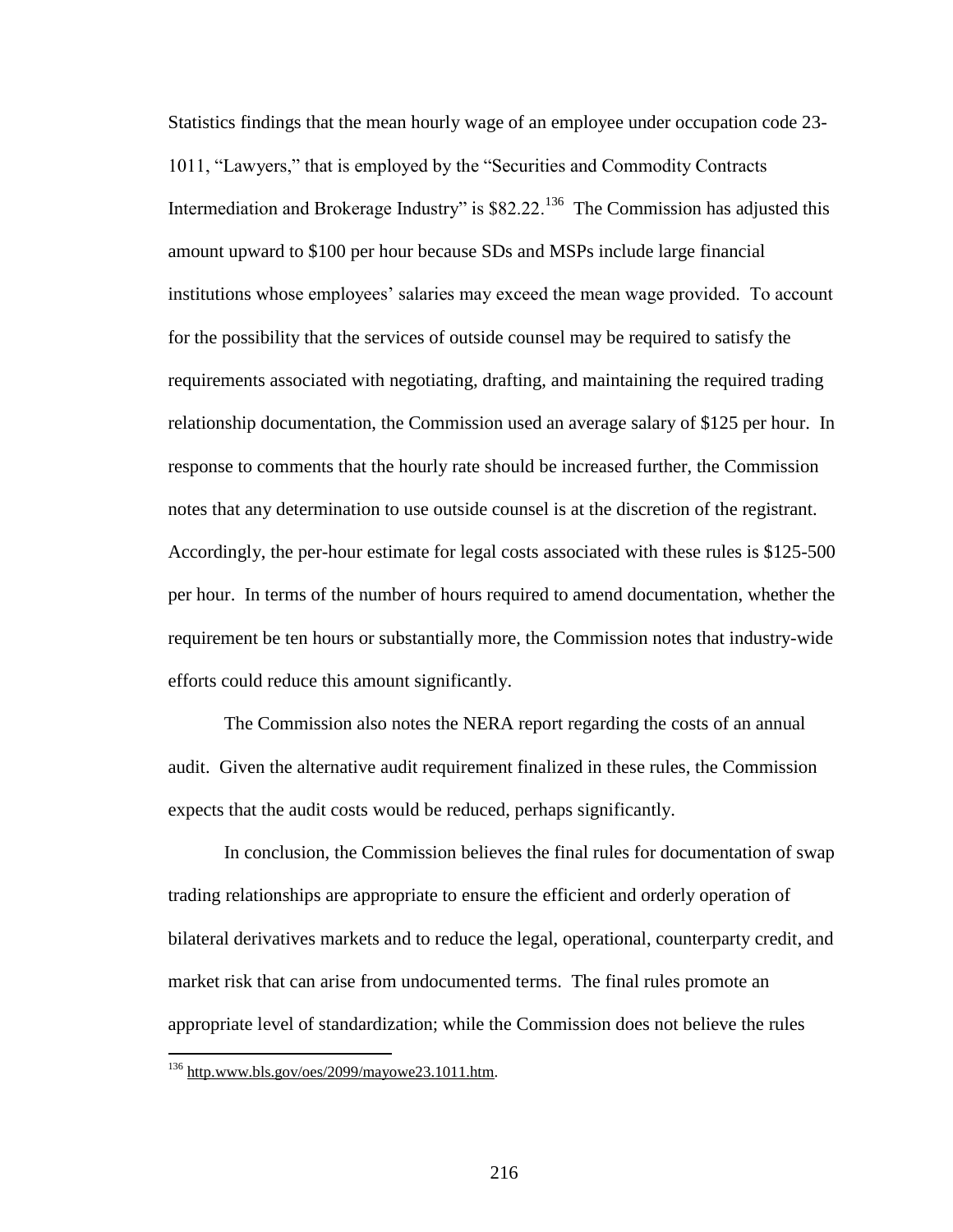prohibit customized terms, the manner in which they are documented (i.e. written, prearranged terms that must include certain types of agreements as applicable) will become standardized. SDs, MSPs, and their counterparties alike will have certainty regarding what their documentation must include, though the actual terms are still readily negotiable. The Commission agrees with the Financial Stability Oversight Board OTC Derivatives Working Group that increased documentation standardization should improve the market in a number of ways, including (i) facilitating automated processing of transactions; (ii) increasing the fungibility of contracts, which enables greater market liquidity; (iii) improving valuation and risk management; (iv) increasing the reliability of price information; (v) reducing the number of problems in matching trades; and (vi) facilitating reporting to SDRs.

#### **J. Section 15(a) Considerations: Swap Trading Relationship Documentation**

# **1. Protection of Market Participants and the Public**

The final documentation rules will protect market participants by ensuring that every trading relationship and every transaction is properly documented. Full and transparent documentation diminishes the risk of unfair practices like valuing a swap to advantage one party at the expense of the other. As such, documentation protects particularly those parties most susceptible to being taken advantage of, such as nonfinancial entities. In addition, the legal and credit certainty provided by proper documentation provides protection to both sides of a relationship by ensuring a clear understanding of options and obligations, particularly in case of dispute or market crisis.

The provisions in the final rules related to valuation also provide protection to market participants from costly disputes over the collateralization of a swap; such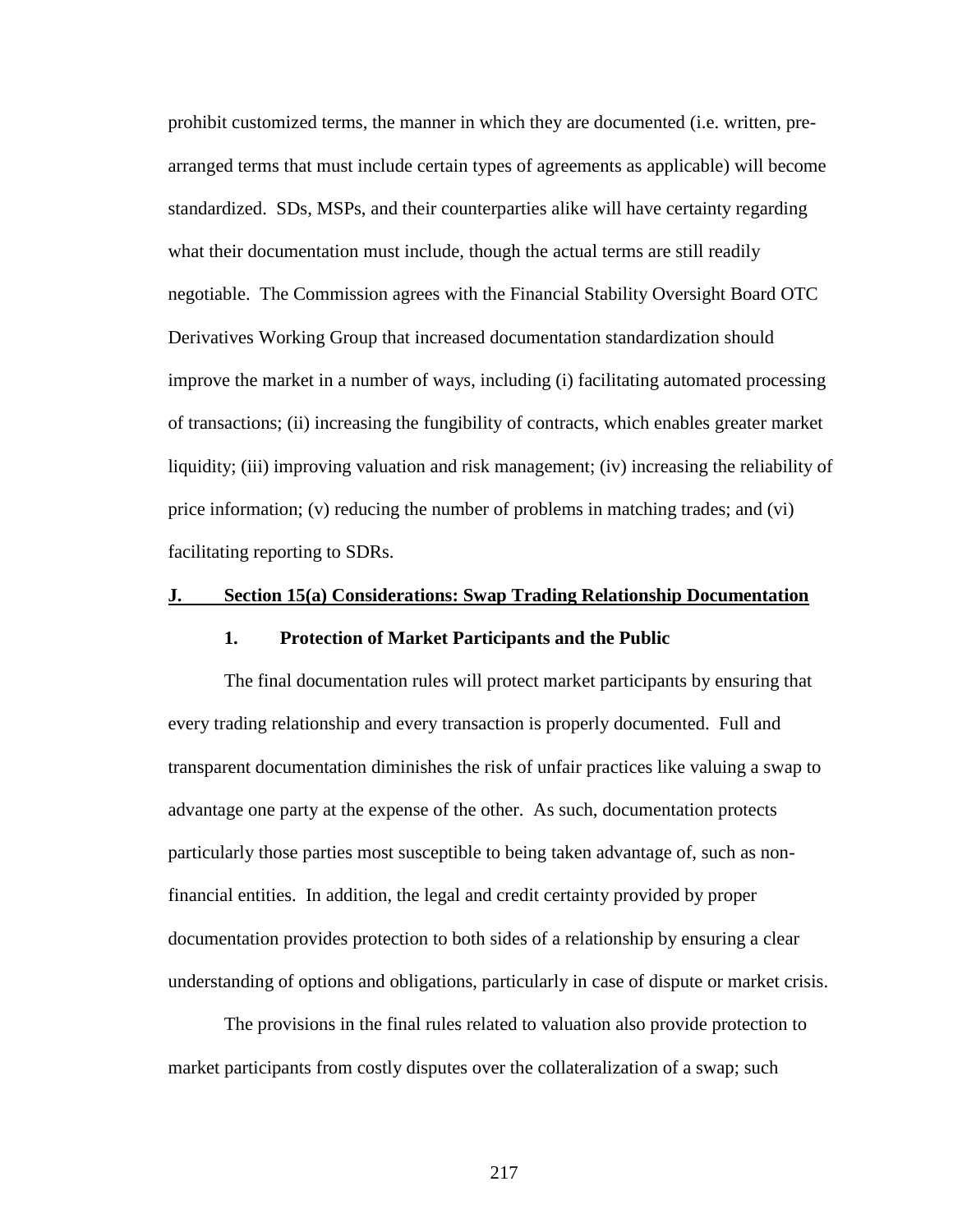disputes exacerbated the financial crisis as proper collateralization for risk management purposes could not be determined.

# **2. Efficiency, Competitiveness, and Financial Integrity of Derivatives Markets**

As proper documentation encourages orderly operations and diminishes risk, the Commission believes the final rules improve the efficiency of markets. Increased standardization should allow for increased competition among SDs and MSPs, whose counterparties will be better able to compare between swap trading relationships to determine which relationships with which dealers best suit their needs. The transparency and certainty provided by proper documentation, in addition to the diminished risk of predatory trading practices, should improve the integrity of bilateral derivatives markets. Overall, then, the Commission considers the final rules to have a net positive impact on the efficiency, competitiveness, and financial integrity of derivatives markets.

#### **3. Price Discovery**

To the extent the final rules improve the process of valuing swap transactions between counterparties, they should also increase the reliability of pricing information; this increase in pricing reliability should improve the price discovery function of bilateral markets.

#### **4. Sound Risk Management**

Proper documentation of trading relationships and transactions is essential to sound risk management; simply put, if a dealer is unaware or unsure of agreed-upon terms and policies, it cannot be managing risk as efficiently as possible. The final rules, because they require full documentation of all facets of the relationship between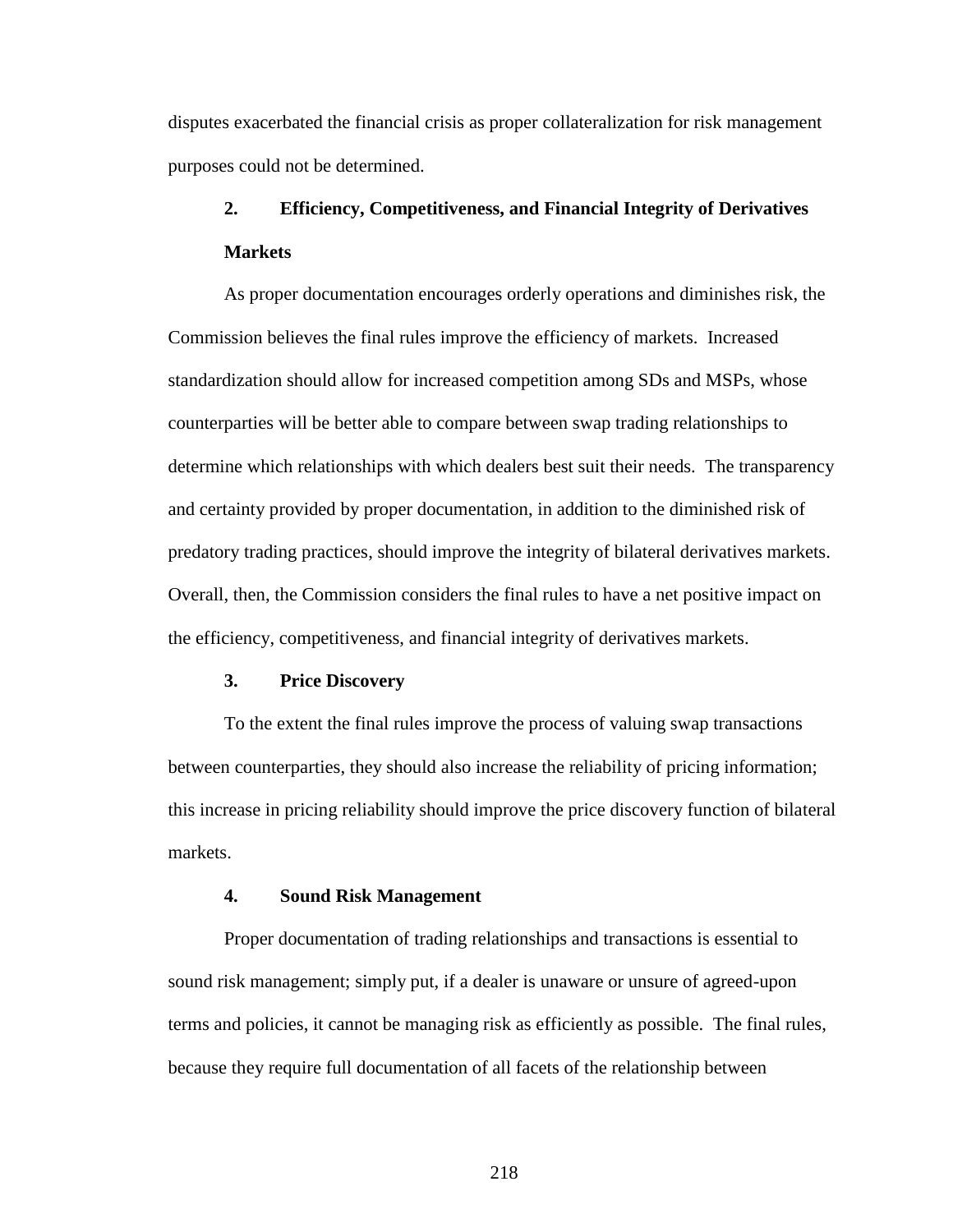counterparties, mitigate (i) the legal risk inherent in poorly documented or oral contracts; (ii) the counterparty credit risk that stems from improper documentation of credit terms and the counterparty credit risk that could occur based on false or misleading representations by either counterparty; and (iii) the operational risk that arises when internal operations personnel and systems do not have full or identical information regarding a particular transaction or counterparty.

The final valuation rules also provide support for sound risk management practices because they strive to ensure that two counterparties are not disputing the value of a transaction where margin or other cash flows are being exchanged. Limiting the risk that unresolved disputes can create in the marketplace as a whole—again considering the role valuation disputes played in the 2008 financial crisis—should allow systemic risk management as well as improving the risk management processes of individual market participants.

# **5. Other Public Interest Considerations**

The Commission has not identified other public interest considerations as a result of these rules.

#### **V. Related Matters**

#### **A. Regulatory Flexibility Act**

The Regulatory Flexibility Act  $(RFA)^{137}$  requires that agencies consider whether the rules they propose will have a significant economic impact on a substantial number of small entities and, if so, provide a regulatory flexibility analysis respecting the impact.

<sup>&</sup>lt;sup>137</sup> 5 U.S.C. 601 et seq.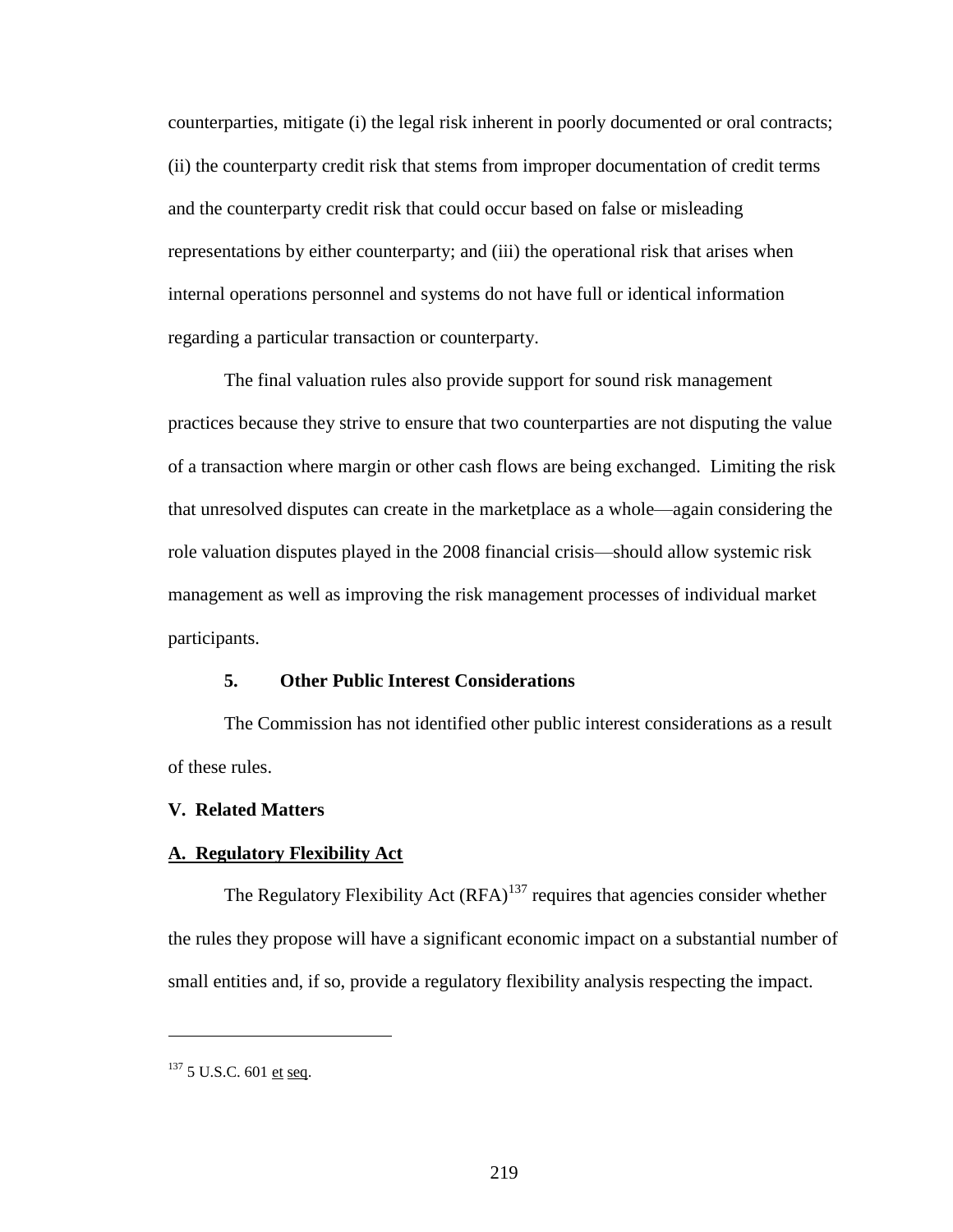The Commission has already established certain definitions of "small entities" to be used in evaluating the impact of its rules on such small entities in accordance with the RFA.<sup>138</sup> SDs and MSPs are new categories of registrant. Accordingly, the Commission noted in the proposals that it had not previously addressed the question of whether such persons were, in fact, small entities for purposes of the RFA.

In this regard, the Commission explained that it previously had determined that FCMs should not be considered to be small entities for purposes of the RFA, based, in part, upon FCMs' obligation to meet the minimum financial requirements established by the Commission to enhance the protection of customers' segregated funds and protect the financial condition of FCMs generally. Like FCMs, SDs will be subject to minimum capital and margin requirements, and are expected to comprise the largest global financial firms -- and the Commission is required to exempt from designation as an SD entities that engage in a de minimis level of swaps dealing in connection with transactions with or on behalf of customers. Accordingly, for purposes of the RFA for the proposals and future rulemakings, the Commission proposed that SDs not be considered "small entities" for essentially the same reasons that it had previously determined FCMs not to be small entities.

The Commission further explained that it had also previously determined that large traders are not "small entities" for RFA purposes, with the Commission considering the size of a trader's position to be the only appropriate test for the purpose of large trader reporting. The Commission then noted that MSPs maintain substantial positions in swaps, creating substantial counterparty exposure that could have serious adverse effects

<sup>&</sup>lt;sup>138</sup> 47 FR 18618 (Apr. 30, 1982).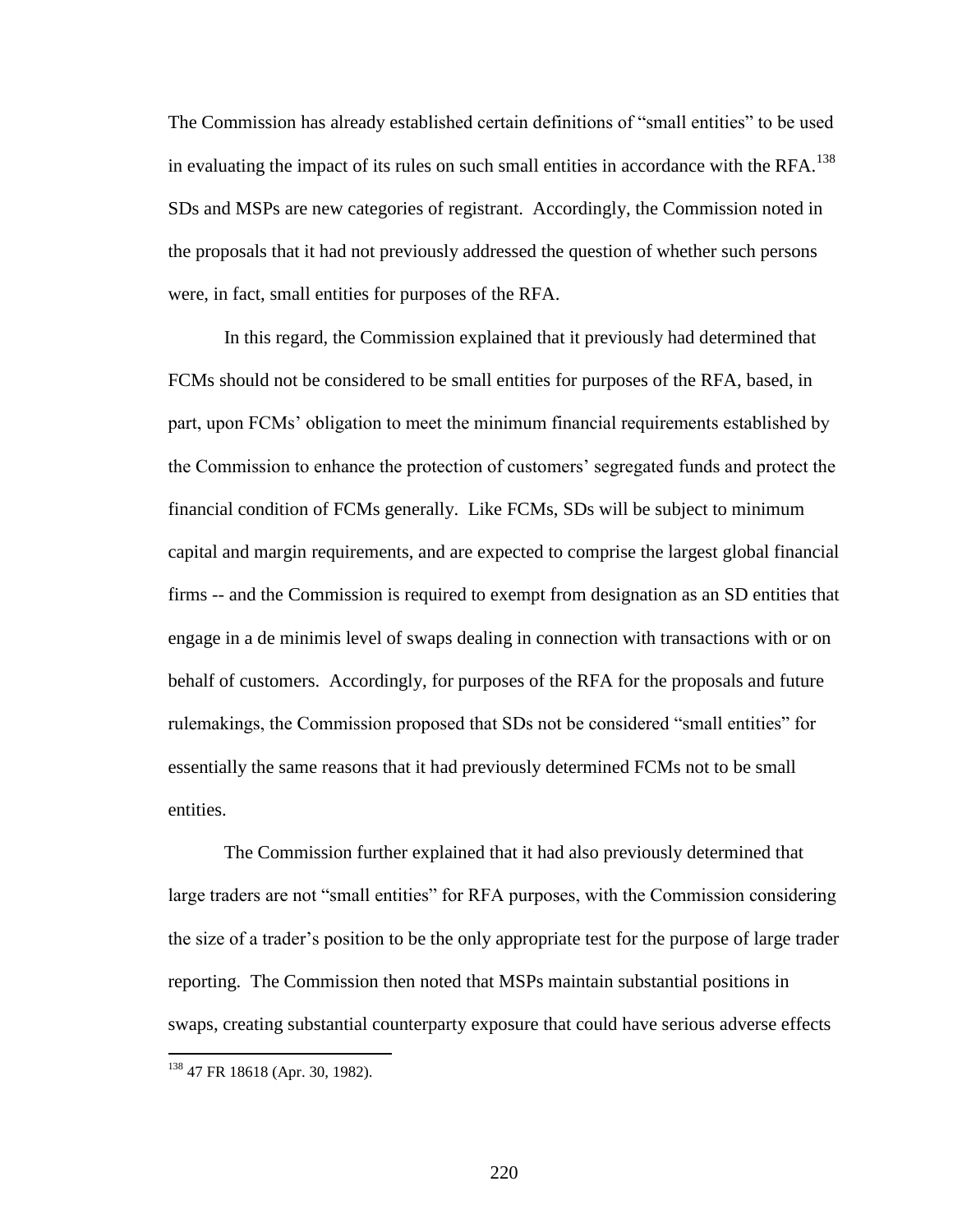on the financial stability of the United States banking system or financial markets. Accordingly, for purposes of the RFA for the proposals and future rulemakings, the Commission proposed that MSPs not be considered "small entities" for essentially the same reasons that it previously had determined large traders not to be small entities.

The Commission concluded its RFA analysis applicable to SDs and MSPs as follows: "The Commission is carrying out Congressional mandates by proposing these rules. The Commission is incorporating registration of SDs and MSPs into the existing registration structure applicable to other registrants. In so doing, the Commission has attempted to accomplish registration of SDs and MSPs in the manner that is least disruptive to ongoing business and most efficient and expeditious, consistent with the public interest, and accordingly believes that these registration rules will not present a significant economic burden on any entity subject thereto."

The Commission did not receive any comments on its analysis of the application of the RFA to SDs and MSPs. Moreover, during the time period since the rule proposals were published in the Federal Register, the Commission has issued final rules in which it determined that the registration and regulation of SDs and MSPs would not have a significant economic impact on a substantial number of small entities.<sup>139</sup> Accordingly, pursuant to Section 605(b) of the RFA, 5 U.S.C. 605(b), the Chairman, on behalf of the Commission, certifies that these rules will not have a significant economic impact on a substantial number of small entities.

<sup>&</sup>lt;sup>139</sup> See, e.g., Registration of Swap Dealers and Major Swap Participants, 77 FR 2613 (Jan. 19, 2012); Swap Dealer and Major Swap Participant Recordkeeping, Reporting, and Duties Rules; Futures Commission Merchant and Introducing Broker Conflicts of Interest Rules; and Chief Compliance Officer Rules for Swap Dealers, Major Swap Participants, and Futures Commission Merchants, 77 FR 20128 (Apr. 3, 2012).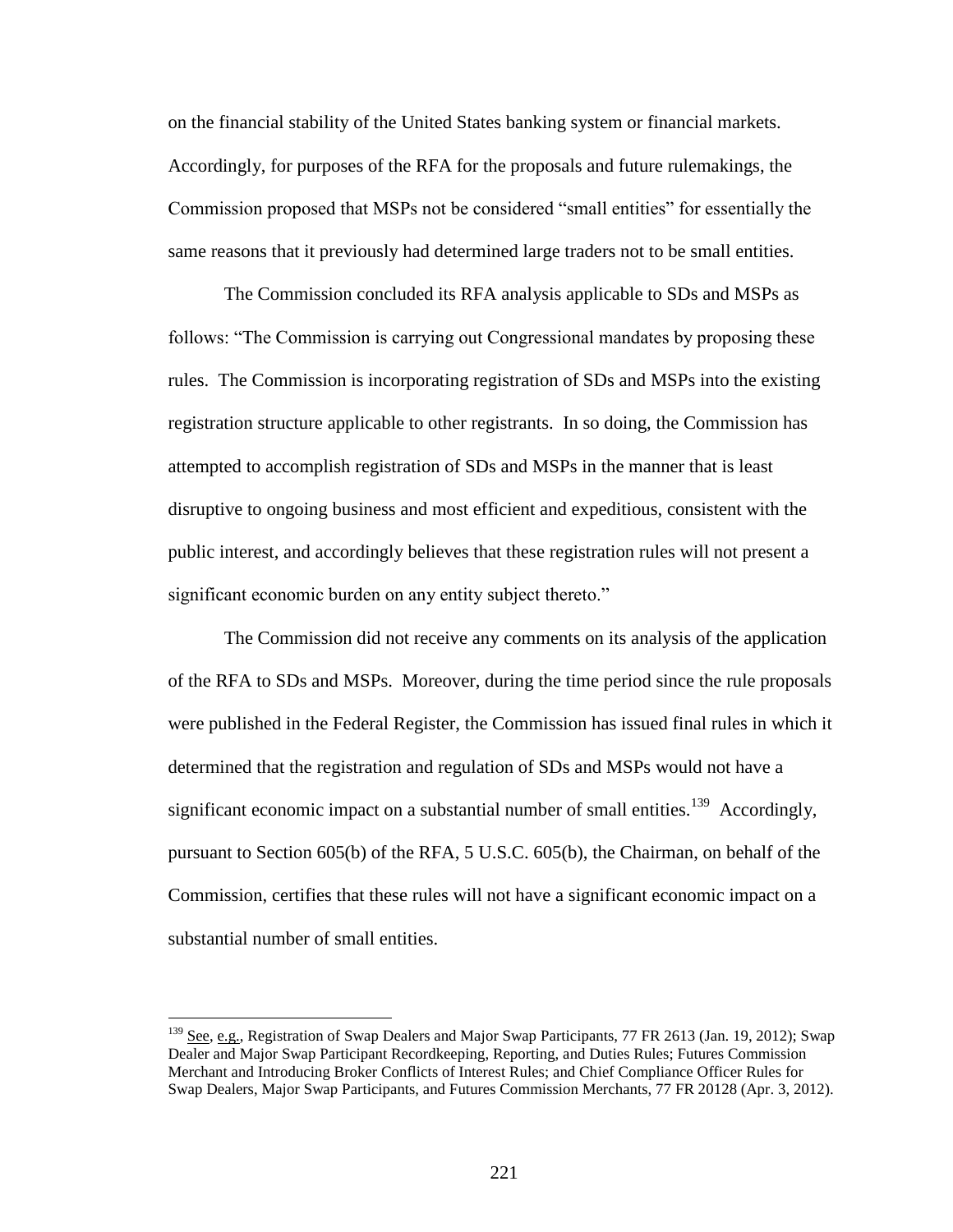#### **B. Paperwork Reduction Act**

The Commission may not conduct or sponsor, and a registrant is not required to respond to, a collection of information unless it displays a currently valid Office of Management and Budget (OMB) control number. The Commission's adoption of §§ 23.500 through 23.505 (Swap Confirmation, Portfolio Reconciliation, Portfolio Compression, Swap Trading Relationship Documentation, and End User Exception Documentation) imposes new information collection requirements on registrants within the meaning of the Paperwork Reduction Act.<sup>140</sup>

Accordingly, the Commission requested and OMB assigned control numbers for the required collections of information. The Commission has submitted this notice of final rulemaking along with supporting documentation for OMB's review in accordance with 44 U.S.C. 3507(d) and 5 CFR 1320.11. The title for these collections of information are "Swap Trading Relationship Documentation Requirements for Swap Dealers and Major Swap Participants, OMB control number 3038-0088," "Confirmation, Portfolio Reconciliation, and Portfolio Compression Requirements for Swap Dealers and Major Swap Participants, OMB control number 3038-0068," and "Orderly Liquidation Termination Provision in Swap Trading Relationship Documentation for Swap Dealers and Major Swap Participants, OMB control number 3038-0083."<sup>141</sup> Many of the responses to this new collection of information are mandatory.

<sup>&</sup>lt;sup>140</sup> 44 U.S.C. 3501 et seq.

<sup>&</sup>lt;sup>141</sup> These collections include certain collections required under the Business Conduct Standards with Counterparties rulemaking, as stated in that rulemaking. See Business Conduct Standards for Swap Dealers and Major Swap Participants with Counterparties, 77 FR 9734 (Feb. 17, 2012).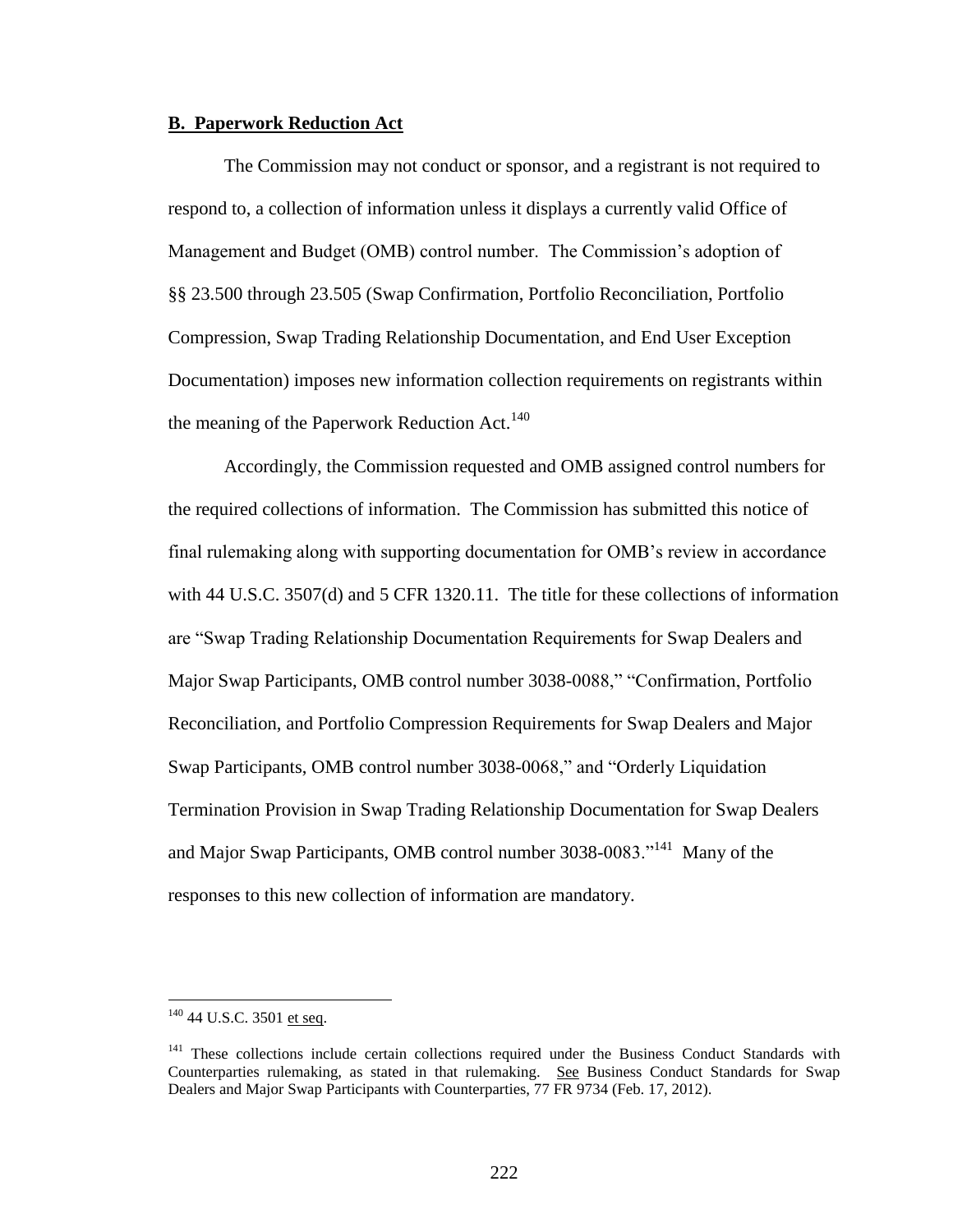The Commission protects proprietary information according to the Freedom of Information Act and 17 CFR part 145, "Commission Records and Information." In addition, Section  $8(a)(1)$  of the CEA strictly prohibits the Commission, unless specifically authorized by the Act, from making public "data and information that would separately disclose the business transactions or market positions of any person and trade secrets or names of customers." The Commission also is required to protect certain information contained in a government system of records according to the Privacy Act of 1974, 5 U.S.C. 552a.

The regulations require each respondent to furnish certain information to the Commission and to maintain certain records. The Commission invited the public and other Federal agencies to comment on any aspect of the information collection requirements discussed in the Documentation NPRM, the Confirmation NPRM, and the Orderly Liquidation NPRM. Pursuant to  $44 \text{ U.S.C. } 3506(c)(2)(B)$ , the Commission solicited comments in order to: (i) Evaluate whether the proposed collections of information were necessary for the proper performance of the functions of the Commission, including whether the information will have practical utility; (ii) evaluate the accuracy of the Commission's estimates of the burden of the proposed collections of information; (iii) determine whether there are ways to enhance the quality, utility, and clarity of the information to be collected; and (iv) minimize the burden of the collections of information on those who are to respond, including through the use of automated collection techniques or other forms of information technology.

It is not currently known how many SDs and MSPs will become subject to these rules, and this will not be known to the Commission until the registration requirements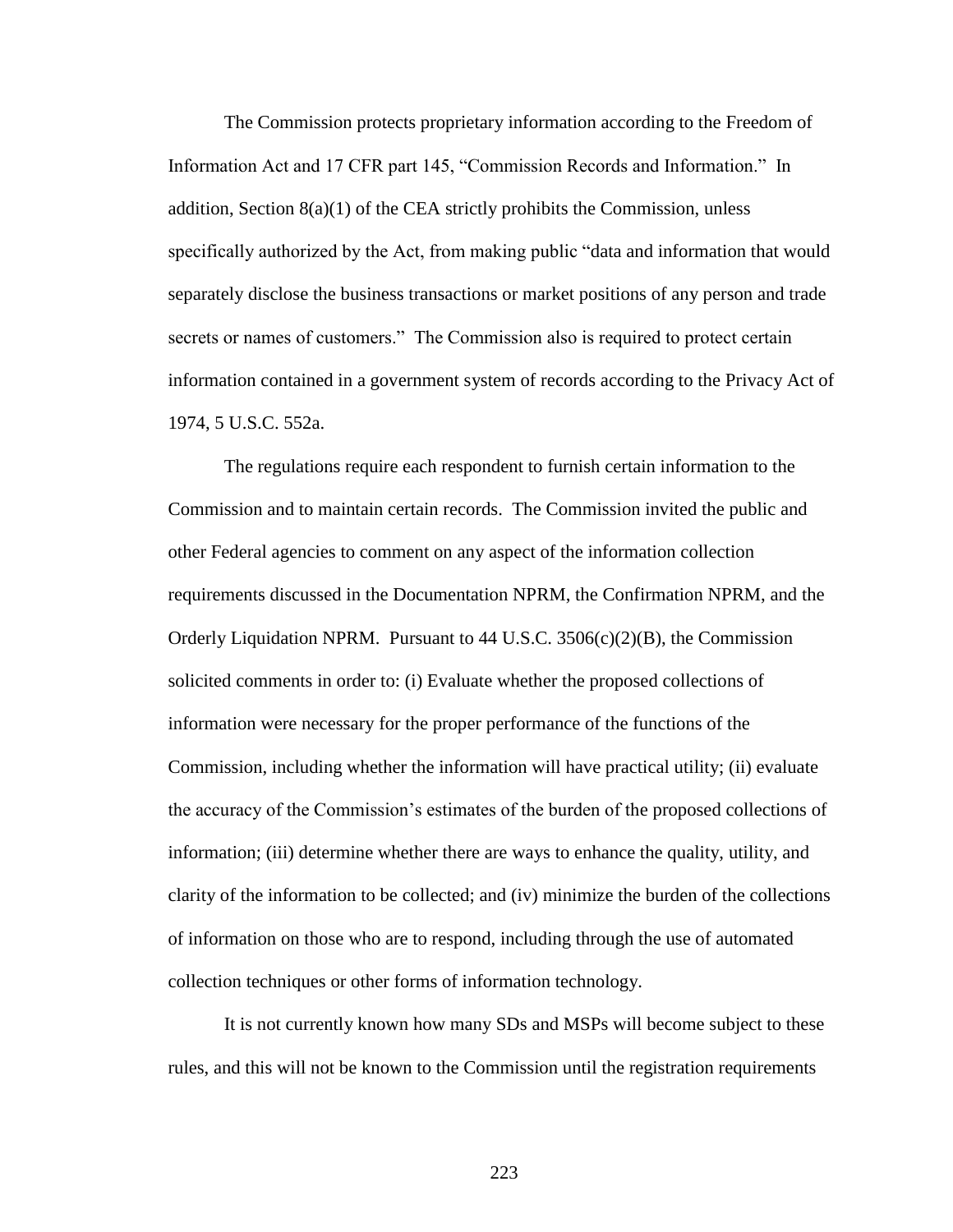for these entities become effective. In its rule proposals, the Commission took "a conservative approach" to calculating the burden hours of this information collection by estimating that as many as 300 SDs and MSPs would register.<sup>142</sup> Since publication of the proposals in late 2010 and early 2011, the Commission has met with industry participants and trade groups, discussed extensively the universe of potential registrants with NFA, and reviewed public information about SDs active in the market and certain trade groups. Over time, and as the Commission has gathered more information on the swaps market and its participants, the estimate of the number of SDs and MSPs has decreased. In its FY 2012 budget drafted in February 2011, the Commission estimated that 140 SDs might register with the Commission.<sup>143</sup> After recently receiving additional specific information from NFA on the regulatory program it is developing for SDs and MSPs,  $144$  however, the Commission believes that approximately 125 SDs and MSPs, including only a handful of MSPs, will register. While the Commission originally estimated there might be approximately 300 SDs and MSPs, based on new estimates provided by NFA, the Commission now estimates that there will be a combined number of 125 SDs and MSPs that will be subject to new information collection requirements under these rules.<sup>145</sup>

<sup>142</sup> See <sup>75</sup> FR at 81528; <sup>76</sup> FR at 6713; 76 FR at 6723.

<sup>&</sup>lt;sup>143</sup> CFTC, President's Budget and Performance Plan Fiscal Year 2010, p. 13-14 (Feb. 2011), available at http://www.cftc.gov/ucm/groups/public/@newsroom/documents/file/cftcbudget2012.pdf. The estimated 140 SDs includes "[a]pproximately 80 global and regional banks currently known to offer swaps in the United States;" "[a]pproximately 40 non-bank swap dealers currently offering commodity and other swaps;" and "[a]pproximately 20 new potential market makers that wish to become swap dealers." Id.

<sup>&</sup>lt;sup>144</sup> Letter from Thomas W. Sexton, Senior Vice President and General Counsel, NFA to Gary Barnett, Director, Division of Swap Dealer and Intermediary Oversight, CFTC (Oct. 20, 2011) (NFA Cost Estimates Letter).

<sup>&</sup>lt;sup>145</sup> NFA Letter (Oct. 20, 2011) (estimating that there will be 125 SDs and MSPs required to register with NFA).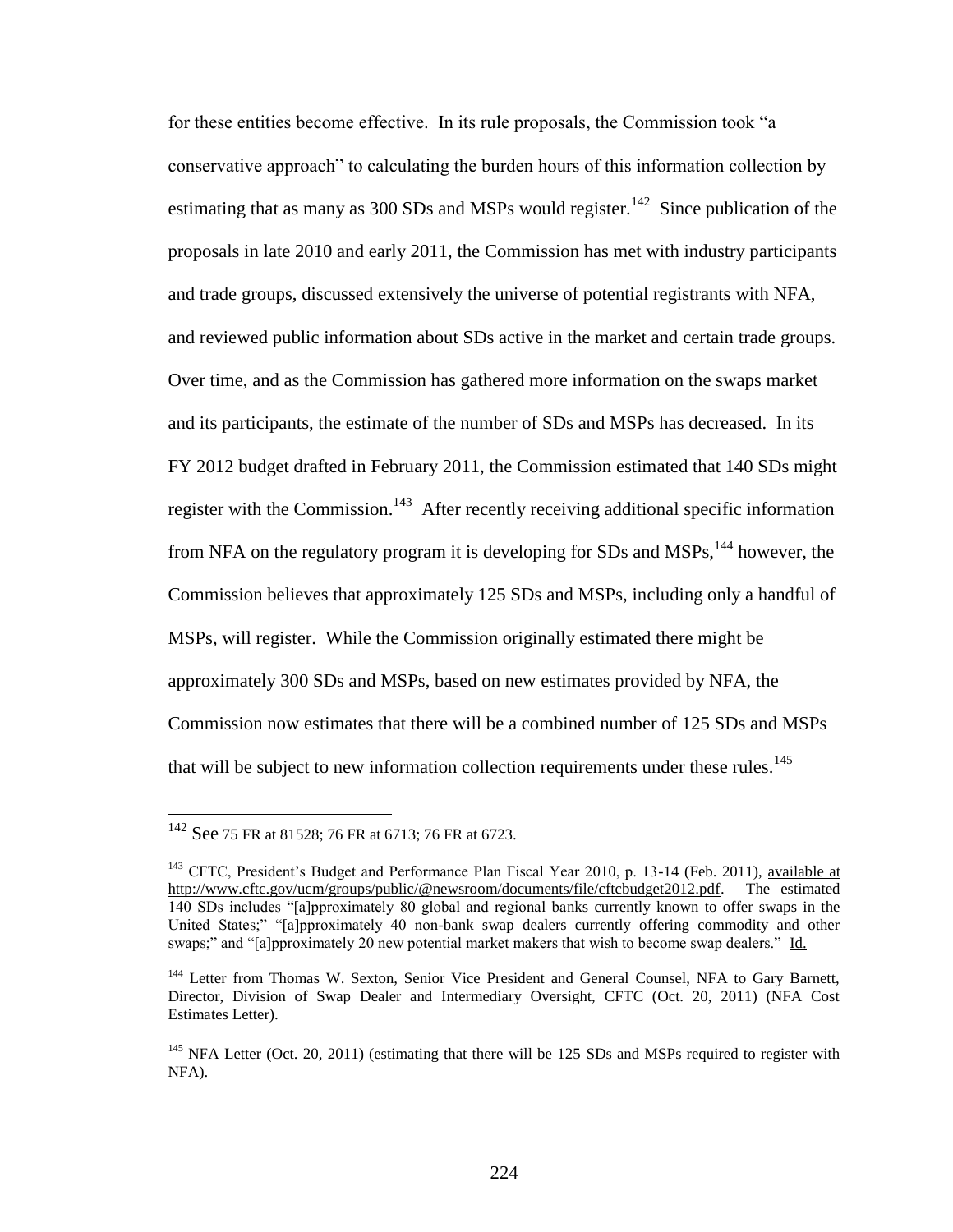For purposes of the PRA, the term "burden" means the "time, effort, or financial resources expended by persons to generate, maintain, or provide information to or for a Federal Agency."

For most of the provisions set forth in the NPRMs, the Commission estimated the cost burden of the proposed regulations based upon an average salary for Financial Managers of \$100 per hour. In addition, for certain provisions in the Documentation NPRM, the Commission estimated the cost burden of the proposed regulations based upon an average salary for Lawyers of \$125 per hour. In response to these estimates, The Working Group commented that, inclusive of benefit costs and allocated overhead, the per-hour average salary estimate for compliance and risk management personnel should be significantly higher than \$120. FIA and SIFMA stated that some of the compliance policies required by the proposed regulations will be drafted by both in-house lawyers and outside counsel, so the blended hourly rate should be roughly \$400.

The Commission notes that its wage estimates were based on recent Bureau of Labor Statistics findings, including the mean hourly wage of an employee under occupation code 23-1011, "Lawyers," that is employed by the "Securities and Commodity Contracts Intermediation and Brokerage Industry," which is \$82.22. The mean hourly wage of an employee under occupation code 11-3031, "Financial Managers," (which includes operations managers) in the same industry is  $$74.41$ .<sup>146</sup> Taking these data, the Commission then increased its hourly wage estimates in recognition of the fact that some registrants may be large financial institutions whose

<sup>&</sup>lt;sup>146</sup> See http://www.bls.gov/oes/2099/mayowe23.1011.htm and http://www.bls.gov/oes/current/oes113031.htm.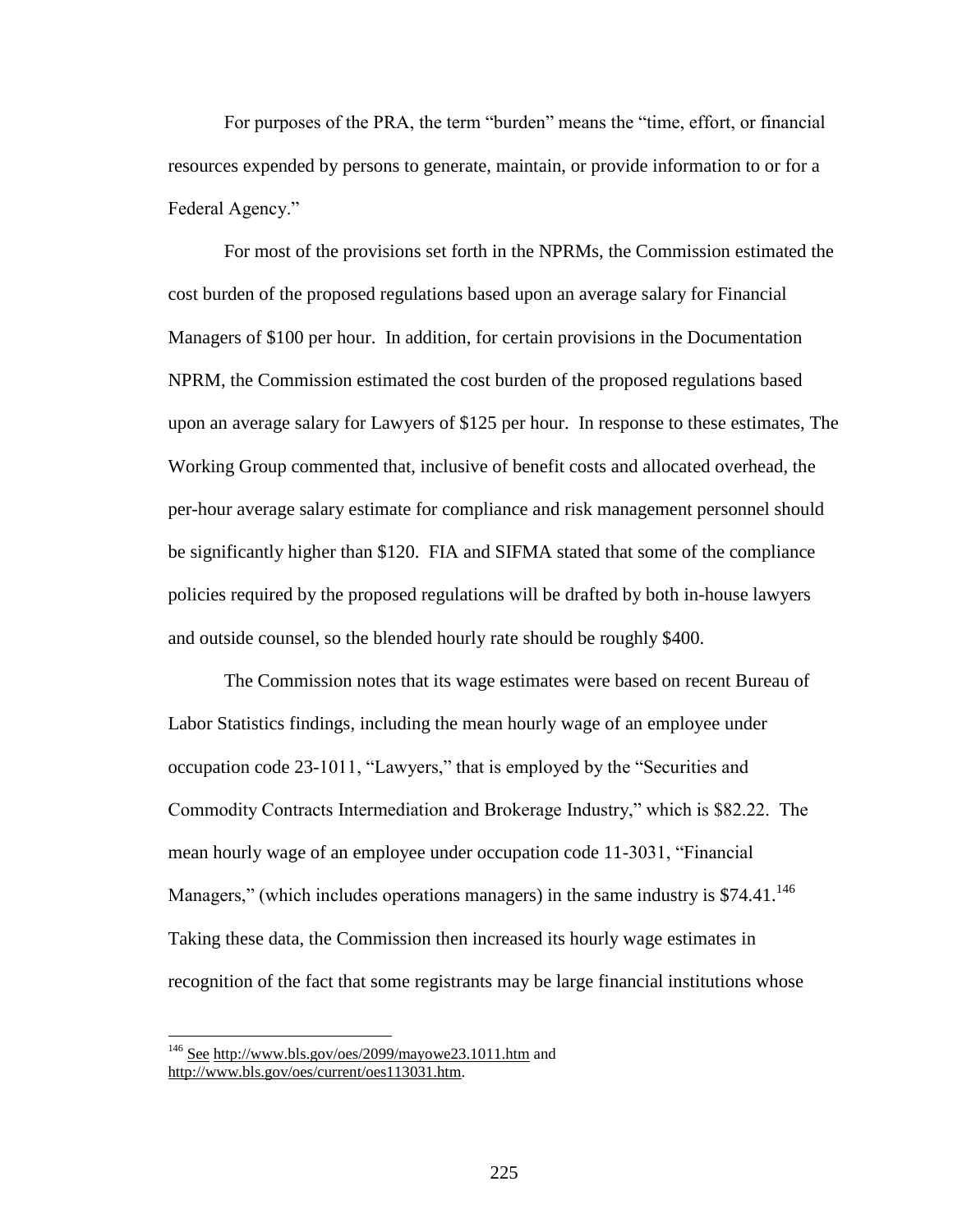employees' salaries may exceed the mean wage. The Commission also observes that SIFMA's "Report on Management & Professional Earnings in the Securities Industry – 2010" estimates the average wage of a compliance attorney and a compliance staffer in the U.S. at only \$46.31 per hour.

The Commission recognizes that some registrants may hire outside counsel with expertise in the various regulatory areas covered by the regulations discussed herein. While the Commission is uncertain about the billing rates that registrants may pay for outside counsel, the Commission believes that such counsel may bill at a rate of several hundred dollars per hour. Outside counsel may be able to leverage its expertise to reduce substantially the number of hours needed to fulfill a requested assignment, but a registrant that uses outside counsel may incur higher costs than a registrant that does not use outside counsel. Any determination to use outside counsel is at the discretion of the registrant. Having considered the comments received and having reviewed the available data, the Commission has determined that \$100 per hour for Financial Managers, and \$125 for Lawyers, remain reasonable estimates of the per-hour average salary for purposes of its PRA analysis. The Commission also notes that this determination is consistent with the Commission's estimate for the hourly wage for CCOs under the recently adopted final rules establishing certain internal business conduct standards for  $SDs$  and  $MSPs$ <sup>147</sup>

<sup>&</sup>lt;sup>147</sup> See Swap Dealer and Major Swap Participant Recordkeeping, Reporting, and Duties Rules; Futures Commission Merchant and Introducing Broker Conflicts of Interest Rules; and Chief Compliance Officer Rules for Swap Dealers, Major Swap Participants, and Futures Commission Merchants, 77 FR 20128, 20196 (Apr. 3, 2012).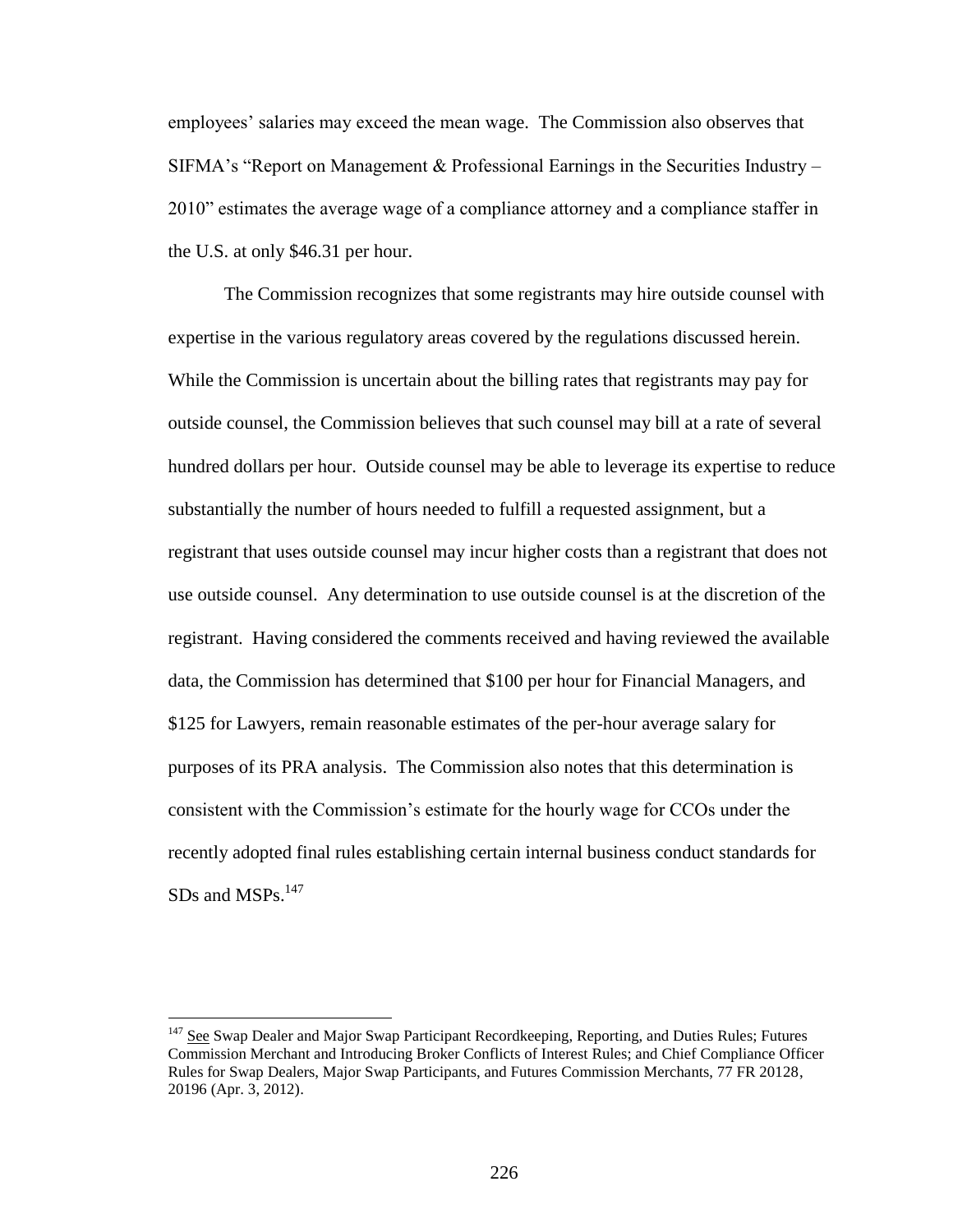The Commission received comments related to the PRA in response to its notices of proposed rulemaking. Notably, none of these commenters suggested specific revised calculations with regard to the Commission's burden estimate.

IECA commented that if all confirmations must be in writing, the additional employee time cost for each market participant would be substantial and is not included in the annual cost analysis. IECA also commented that the estimate of 10 hours per counterparty to negotiate new documentation is too low. Because the rule requires transaction-by-transaction valuation methodologies that will need to be newly negotiated for many transactions, IECA believes the Commission should calculate an aggregate amount based on the number of transactions. Also, the time needed must include not only negotiation, but also time for determining pricing points and inputs, executive decision-maker time, and also senior management and board time for reviewing forms and material modifications. Time will also be needed to reevaluate the ISDA documentation if the Commission does not state that such are acceptable.

The Working Group requested that the Commission evaluate the proposed rules in light of its various recordkeeping and reporting proposals, as such may cause firms to incur tremendous administrative obligations to record changes to its swap portfolio, its accounting records, treasury arrangements and capital allocations (including loss of cash flow hedging treatment under hedge accounting rules), as well as incurring reporting obligations to swap data repositories on a swap-by-swap basis.

The Commission has considered the comments received concerning the PRArelated burden estimates set forth in the notices of proposed rulemaking. However, because none of the commenters suggested specific revised calculations on the estimates,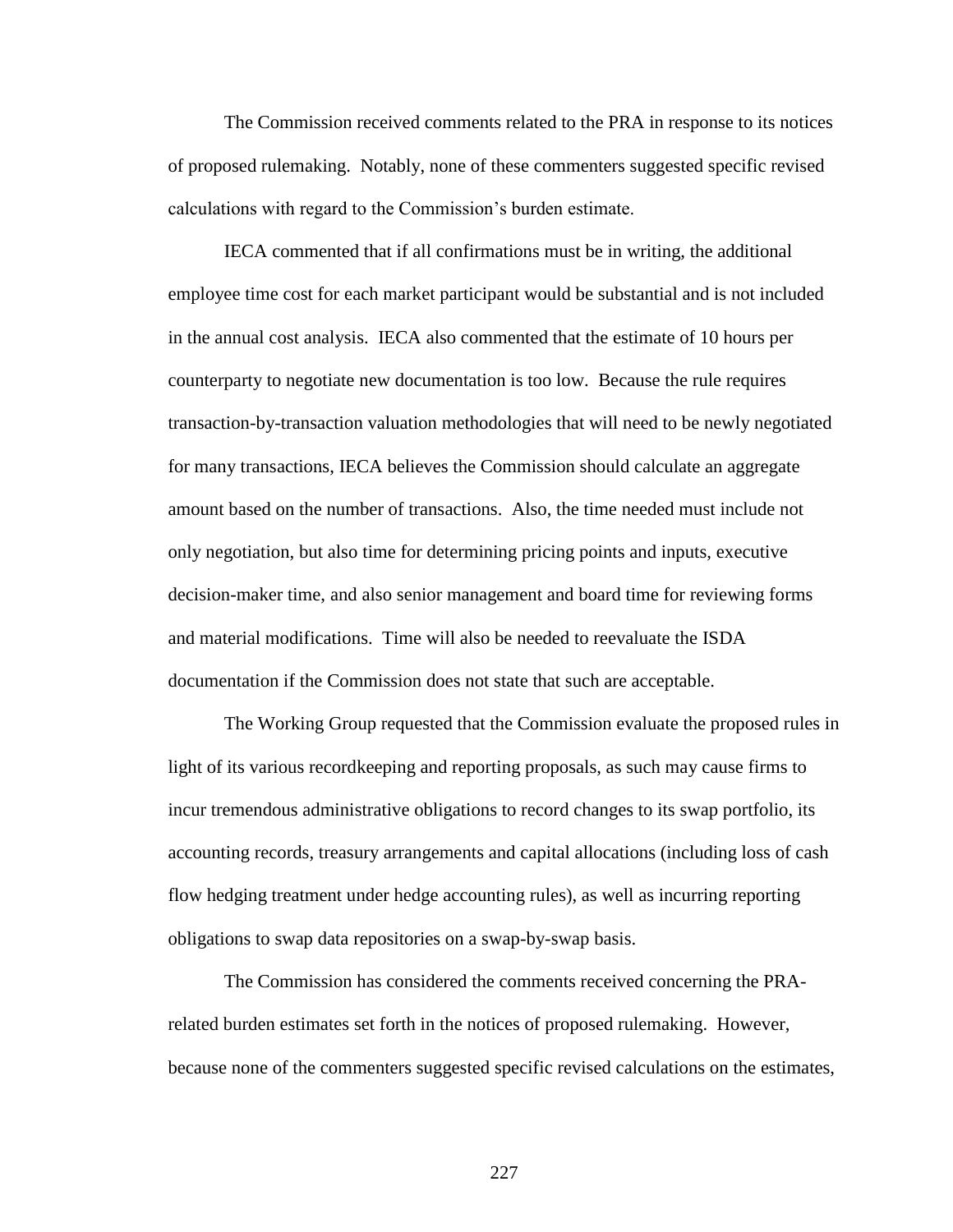the only change that the Commission is making to its estimation of annual burdens associated with the rules is the change to reflect the new estimate of the number of SDs and MSPs.

With respect to the rules proposed in the Documentation NPRM, the Commission now estimates the initial burden to be 6,168 hours per year, at an initial annual cost of \$684,300, for each SD and MSP, and the initial aggregate burden cost for all registrants is  $$85,537,500<sup>148</sup>$  With respect to the rules proposed in the Confirmation NPRM, the Commission now estimates the burden to be 1,282.5 hours, at an annual cost of \$128,250 for each SD and MSP, and the aggregate burden cost for all registrants is 160,312.5 burden hours and \$16,031,250. With respect to the rules set forth in the Orderly Liquidation NPRM, the Commission now estimates the initial burden to be 270 hours per year, at an initial annual cost of \$27,000 for each SD and MSP, and the initial aggregate burden cost for all registrants is 33,750 burden hours and  $$3,375,000$ <sup>149</sup>

In total, the Commission estimates that the rules set forth in this Adopting Release will impose a burden of 7,720.5 hours per year, at an initial annual cost of \$839,550, for each SD and MSP, and the aggregate burden cost for all registrants is \$104,943,750.

In addition to the burden hours discussed above, the Commission anticipates that SDs and MSPs may incur certain start-up costs in connection with the proposed

<sup>&</sup>lt;sup>148</sup> As noted in the Documentation NPRM, the Commission has characterized the annual costs as initial annual costs, since the Commission anticipates that the cost burdens will be reduced dramatically over time as the agreements and other records required by the proposed regulations become increasingly standardized within the industry. 76 FR at 6722.

 $149$  See id. (discussing the characterization of the annual costs as initial annual costs). The Commission notes that the substantive requirements under the Orderly Liquidation rule have been reduced significantly. While the proposal required the parties to negotiate and agree on documentation provisions, the final rules requires only a simple notice. The Commission has elected not to alter its PRA burden estimate, but observes that such estimates are likely to overstate the actual burden significantly.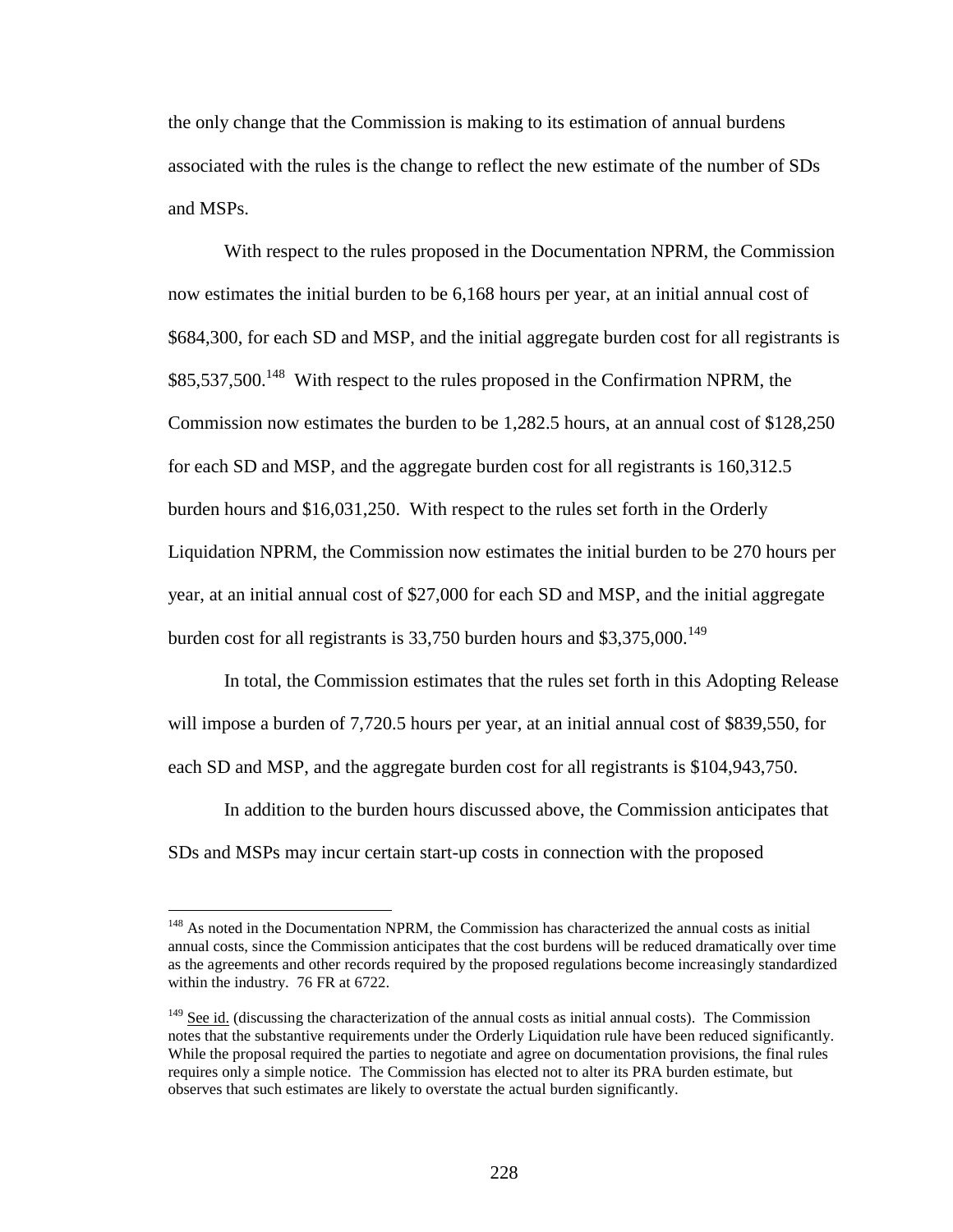recordkeeping obligations. Such costs would include the expenditures related to developing and installing new technology and systems, or reprogramming or updating existing recordkeeping technology and systems, to enable the SD or MSP to collect, capture, process, maintain, and re-produce any newly required records. The Commission received no comments with respect to the estimated number of burden hours for these start-up costs, or with respect to the programming wage estimate of \$60 per hour. Accordingly, the Commission estimates that the start-up costs would require 40 burden hours for the rules proposed in the Documentation NPRM and 40 hours for the rules proposed in the Confirmation NPRM.<sup>150</sup> Thus, the estimated start-up burden associated with the required technological improvements would be  $$4,800$  [\$60  $\times$  80 hours per affected registrant] or  $$600,000$  in the aggregate.<sup>151</sup>

# **List of Subjects in 17 CFR PART 23**

 $\overline{a}$ 

Antitrust, Commodity futures, Conduct standards, Conflict of Interests, Major swap participants, Reporting and recordkeeping, Swap dealers, Swaps.

For the reasons stated in this release, the Commission proposes to amend 17 CFR part 23 as follows:

## **PART 23 – SWAP DEALERS AND MAJOR SWAP PARTICIPANTS**

1. The authority citation for part 23 to read as follows:

<sup>&</sup>lt;sup>150</sup> The Commission does not anticipate that SDs and MSPs will incur any start-up costs in connection with the proposed recordkeeping obligations in the rules proposed in the Orderly Liquidation NPRM, other than those previously noted and accounted for in the Documentation NPRM and Confirmation NPRM.

<sup>&</sup>lt;sup>151</sup> According to recent Bureau of Labor Statistics findings, the mean hourly wages of computer programmers under occupation code 15-1021 and computer software engineers under program codes 15- 1031 and 1032 are between \$34.10 and \$44.94. See http://www.bls.gov/oes/current/oes113031.htm. Because SDs and MSPs generally will be large entities that may engage employees with wages above the mean, the Commission has conservatively chosen to use a mean hourly programming wage of \$60 per hour.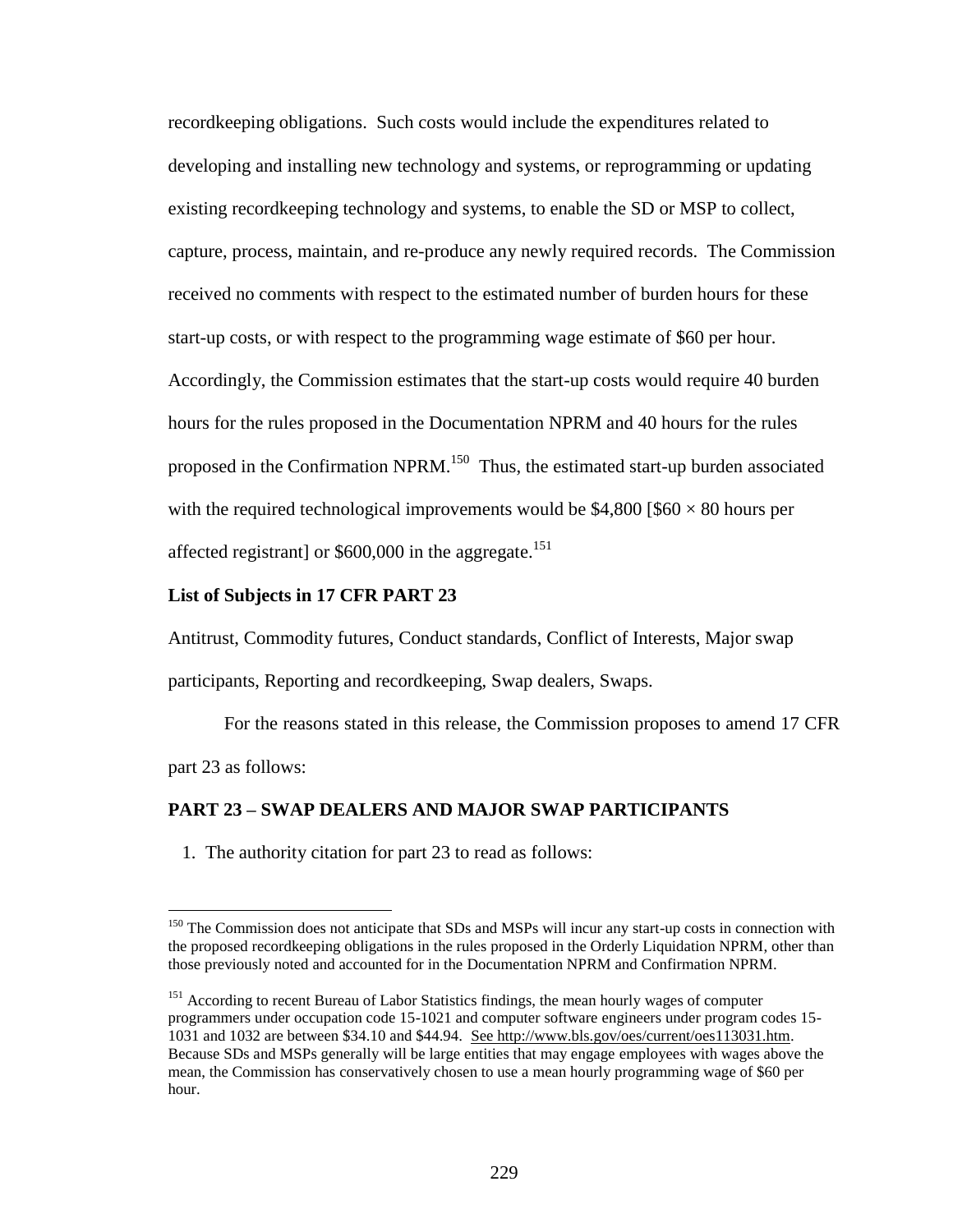**Authority:** 7 U.S.C. 1a, 2, 6, 6a, 6b, 6b-1, 6c, 6p, 6r, 6s, 6t, 9, 9a, 12, 12a, 13b, 13c, 16a, 18, 19, 21.

 2. Subpart I, (consisting of §§ 23.500, 23.501, 23.502, 23.503, 23.504, and 23.505) is added to read as follows:

#### **Subpart I – Swap Documentation**

Sec.

23.500 Definitions.

23.501 Swap confirmation.

23.502 Portfolio reconciliation.

23.503 Portfolio compression.

23.504 Swap trading relationship documentation.

23.505 End user exception documentation.

# **Subpart I – Swap Documentation**

# **§ 23.500 Definitions.**

For purposes of subpart I, the following terms shall be defined as provided.

(a) Acknowledgment means a written or electronic record of all of the terms of a swap

signed and sent by one counterparty to the other.

 (b) Bilateral portfolio compression exercise means an exercise in which two swap counterparties wholly terminate or change the notional value of some or all of the swaps submitted by the counterparties for inclusion in the portfolio compression exercise and, depending on the methodology employed, replace the terminated swaps with other swaps whose combined notional value (or some other measure of risk) is less than the combined notional value (or some other measure of risk) of the terminated swaps in the exercise.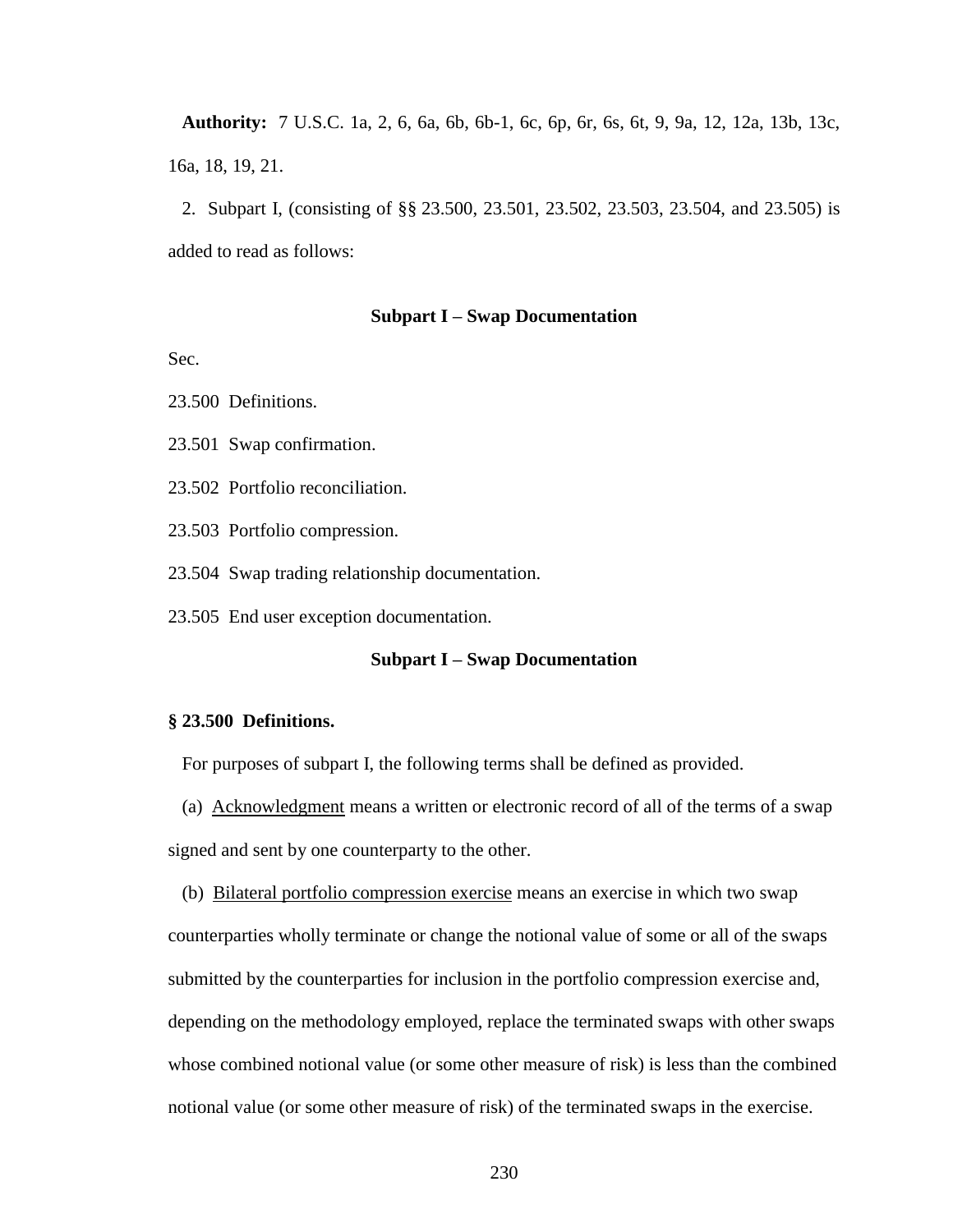(c) Confirmation means the consummation (electronically or otherwise) of legally binding documentation (electronic or otherwise) that memorializes the agreement of the counterparties to all of the terms of a swap transaction. A confirmation must be in writing (whether electronic or otherwise) and must legally supersede any previous agreement (electronically or otherwise). A confirmation is created when an acknowledgment is manually, electronically, or by some other legally equivalent means, signed by the receiving counterparty.

 (d) Execution means, with respect to a swap transaction, an agreement by the counterparties (whether orally, in writing, electronically, or otherwise) to the terms of the swap transaction that legally binds the counterparties to such terms under applicable law.

 (e) Financial entity means a counterparty that is not a swap dealer or a major swap participant and that is one of the following: (1) A commodity pool as defined in Section  $1a(5)$  of the Act, (2) A private fund as defined in Section 202(a) of the Investment Advisors Act of 1940, (3) An employee benefit plan as defined in paragraphs (3) and (32) of section 3 of the Employee Retirement Income and Security Act of 1974, (4) A person predominantly engaged in activities that are in the business of banking, or in activities that are financial in nature as defined in Section 4(k) of the Bank Holding Company Act of 1956, and (5) a security-based swap dealer or a major security-based swap participant.

 (f) Fully offsetting swaps means swaps of equivalent terms where no net cash flow would be owed to either counterparty after the offset of payment obligations thereunder.

 (g) Material terms means all terms of a swap required to be reported in accordance with part 45 of this chapter.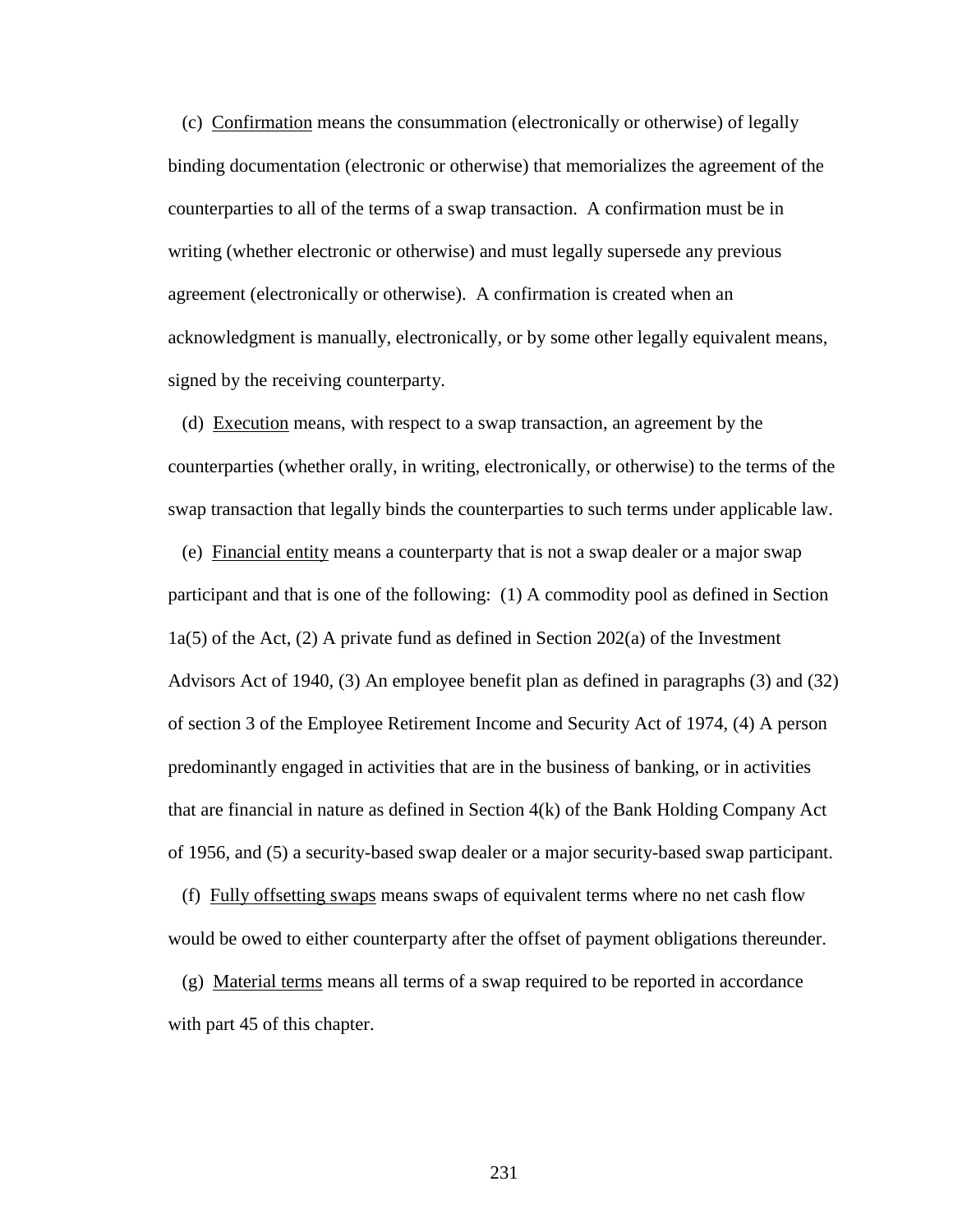(h) Multilateral portfolio compression exercise means an exercise in which multiple swap counterparties wholly terminate or change the notional value of some or all of the swaps submitted by the counterparties for inclusion in the portfolio compression exercise and, depending on the methodology employed, replace the terminated swaps with other swaps whose combined notional value (or some other measure of risk) is less than the combined notional value (or some other measure of risk) of the terminated swaps in the compression exercise.

 (i) Portfolio reconciliation means any process by which the two parties to one or more swaps: (i) exchange the terms of all swaps in the swap portfolio between the counterparties; (ii) exchange each counterparty's valuation of each swap in the swap portfolio between the counterparties as of the close of business on the immediately preceding business day; and (iii) resolve any discrepancy in material terms and valuations.

(i) Prudential regulator has the meaning given to the term in section  $1a(39)$  of the Commodity Exchange Act and includes the Board of Governors of the Federal Reserve System, the Office of the Comptroller of the Currency, the Federal Deposit Insurance Corporation, the Farm Credit Association, and the Federal Housing Finance Agency, as applicable to the swap dealer or major swap participant.

 (k) Swap portfolio means all swaps currently in effect between a particular swap dealer or major swap participant and a particular counterparty.

 (l) Swap transaction means any event that results in a new swap or in a change to the terms of a swap, including execution, termination, assignment, novation, exchange, transfer, amendment, conveyance, or extinguishing of rights or obligations of a swap.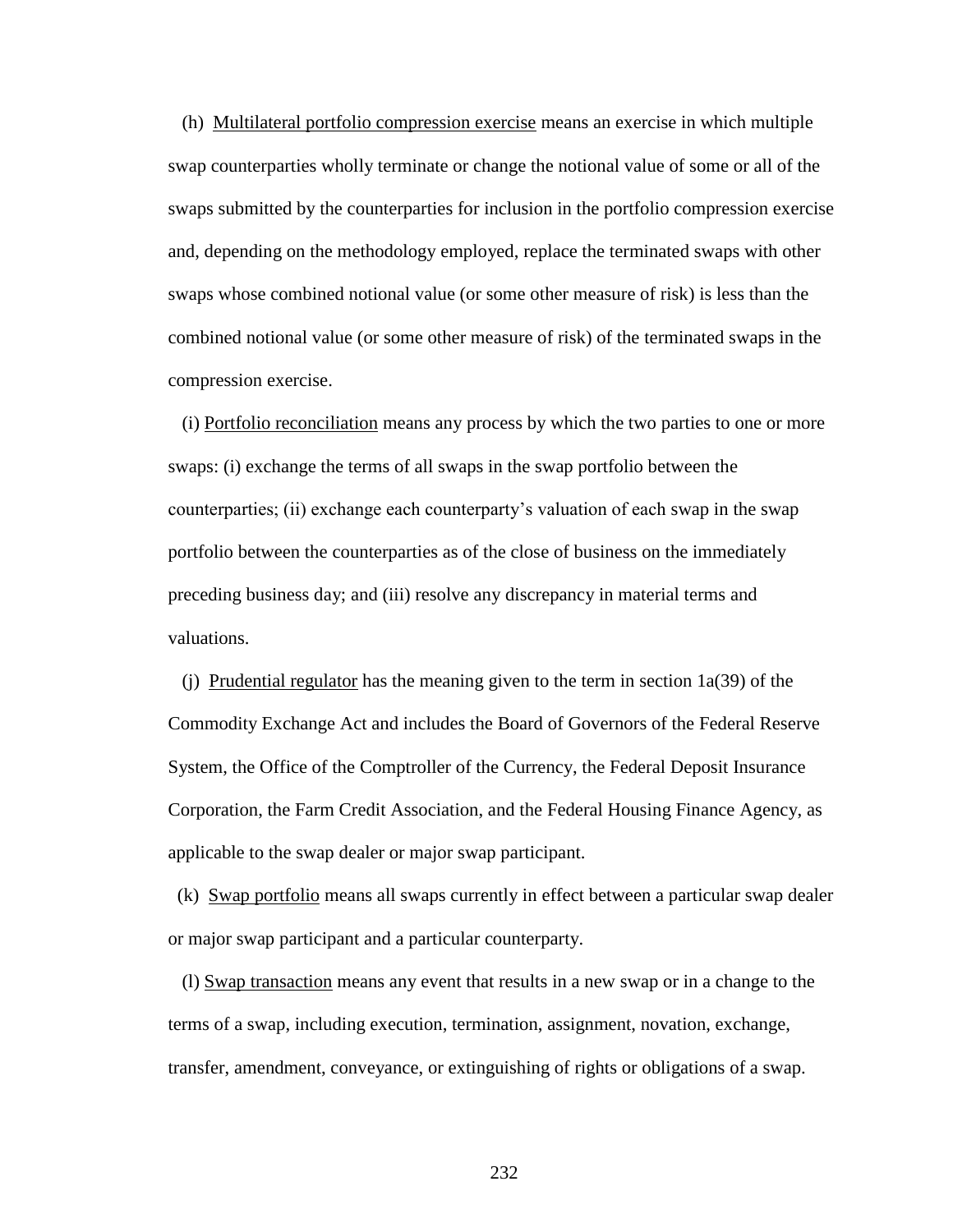(m) Valuation means the current market value or net present value of a swap.

#### **§ 23.501 Swap confirmation.**

(a) Confirmation. Subject to the compliance schedule in paragraph (c) of this section:

 (1) Each swap dealer and major swap participant entering into a swap transaction with a counterparty that is a swap dealer or major swap participant shall execute a confirmation for the swap transaction as soon as technologically practicable, but in any event by the end of first business day following the day of execution.

 (2) Each swap dealer and major swap participant entering into a swap transaction with a counterparty that is not a swap dealer or a major swap participant shall send an acknowledgment of such swap transaction as soon as technologically practicable, but in any event by the end of the first business day following the day of execution.

 (3) (i) Each swap dealer and major swap participant shall establish, maintain, and follow written policies and procedures reasonably designed to ensure that it executes a confirmation for each swap transaction that it enters into with a counterparty that is a financial entity as soon as technologically practicable, but in any event by the end of the first business day following the day of execution.

 (ii) Each swap dealer and major swap participant shall establish, maintain, and follow written policies and procedures reasonably designed to ensure that it executes a confirmation for each swap transaction that it enters into with a counterparty that is not a swap dealer, major swap participant, or a financial entity not later than the end of the second business day following the day of execution.

 (iii) Such procedures shall include a requirement that, upon a request by a prospective counterparty prior to execution of any such swap, the swap dealer or major swap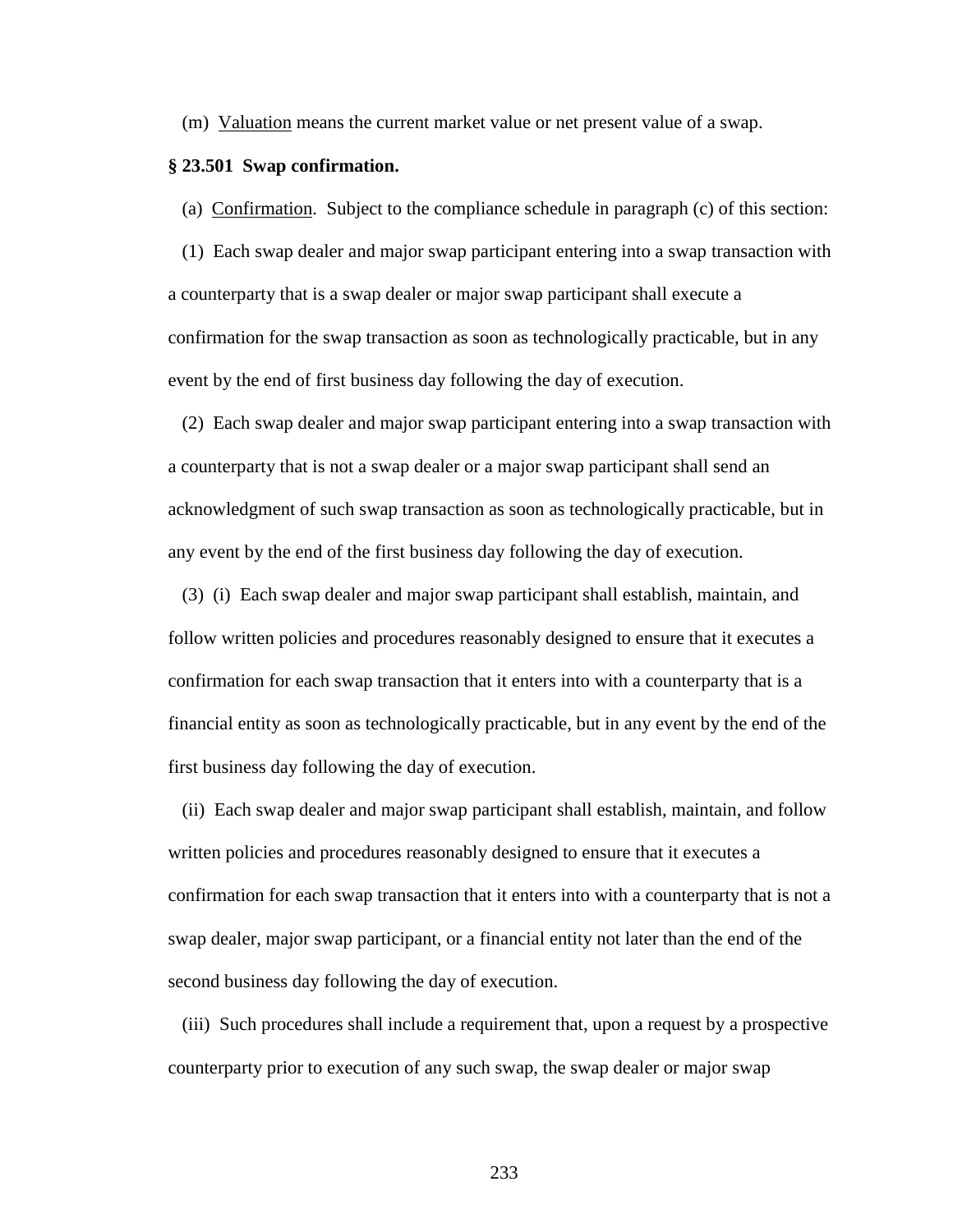participant furnish to the prospective counterparty prior to execution a draft acknowledgment specifying all terms of the swap transaction other than the applicable pricing and other relevant terms that are to be expressly agreed at execution.

 (4) Swaps executed on a swap execution facility, designated contract market, or submitted for clearing by a derivatives clearing organization.

 (i) Any swap transaction executed on a swap execution facility or designated contract market shall be deemed to satisfy the requirements of this section, provided that the rules of the swap execution facility or designated contract market establish that confirmation of all terms of the transaction shall take place at the same time as execution.

 (ii) Any swap transaction submitted for clearing by a derivatives clearing organization shall be deemed to satisfy the requirements of this section, provided that (A) the swap transaction is submitted for clearing as soon as technologically practicable, but in any event no later than the times established for confirmation under (a)(1) or (3) of this section, and (B) confirmation of all terms of the transaction takes place at the same time as the swap transaction is accepted for clearing pursuant to the rules of the derivatives clearing organization.

 (iii) If a swap dealer or major swap participant receives notice that a swap transaction has not been confirmed by a swap execution facility or a designated contract market, or accepted for clearing by a derivatives clearing organization, the swap dealer or major swap participant shall execute a confirmation for such swap transaction as soon as technologically practicable, but in any event no later than the times established for confirmation under (a)(1) or (3) of this section as if such swap transaction were executed at the time the swap dealer or major swap participant receives such notice.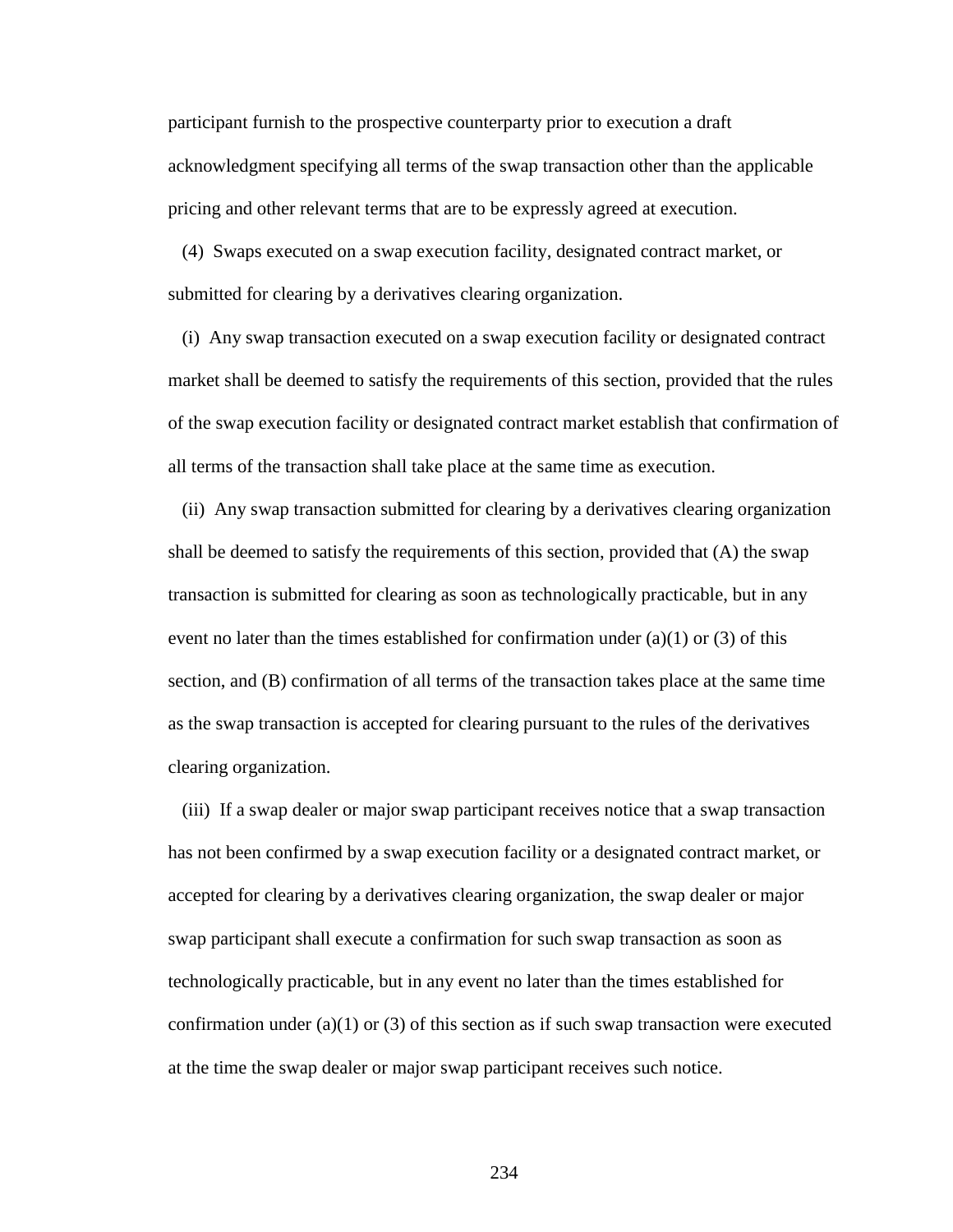(5) For purposes of this section:

 (i) "day of execution" means the calendar day of the party to the swap transaction that ends latest, provided that if a swap transaction is (A) entered into after 4:00 pm in the place of a party, or (B) entered into on a day that is not a business day in the place of a party, then such swap transaction shall be deemed to have been entered into by that party on the immediately succeeding business day of that party, and the day of execution shall be determined with reference to such business day; and

(ii) "business day" means any day other than a Saturday, Sunday, or legal holiday.

 (b) Recordkeeping. (1) Each swap dealer and major swap participant shall make and retain a record of:

 (i) The date and time of transmission to, or receipt from, a counterparty of any acknowledgment; and

 (ii) The date and time of transmission to, or receipt from, a counterparty of any confirmation.

 (2) All records required to be maintained pursuant to this section shall be maintained in accordance with § 23.203 and shall be made available promptly upon request to any representative of the Commission or any applicable prudential regulator, or with regard to swaps defined in section  $1a(47)(A)(v)$ , to any representative of the Commission, the Securities and Exchange Commission, or any applicable prudential regulator.

 (c) Compliance schedule. The requirements of paragraph (a) of this section are subject to the following compliance schedule:

(1) For purposes of paragraph  $(a)(1)$  of this section, each swap dealer and major swap participant entering into a swap transaction that is or involves a credit swap or interest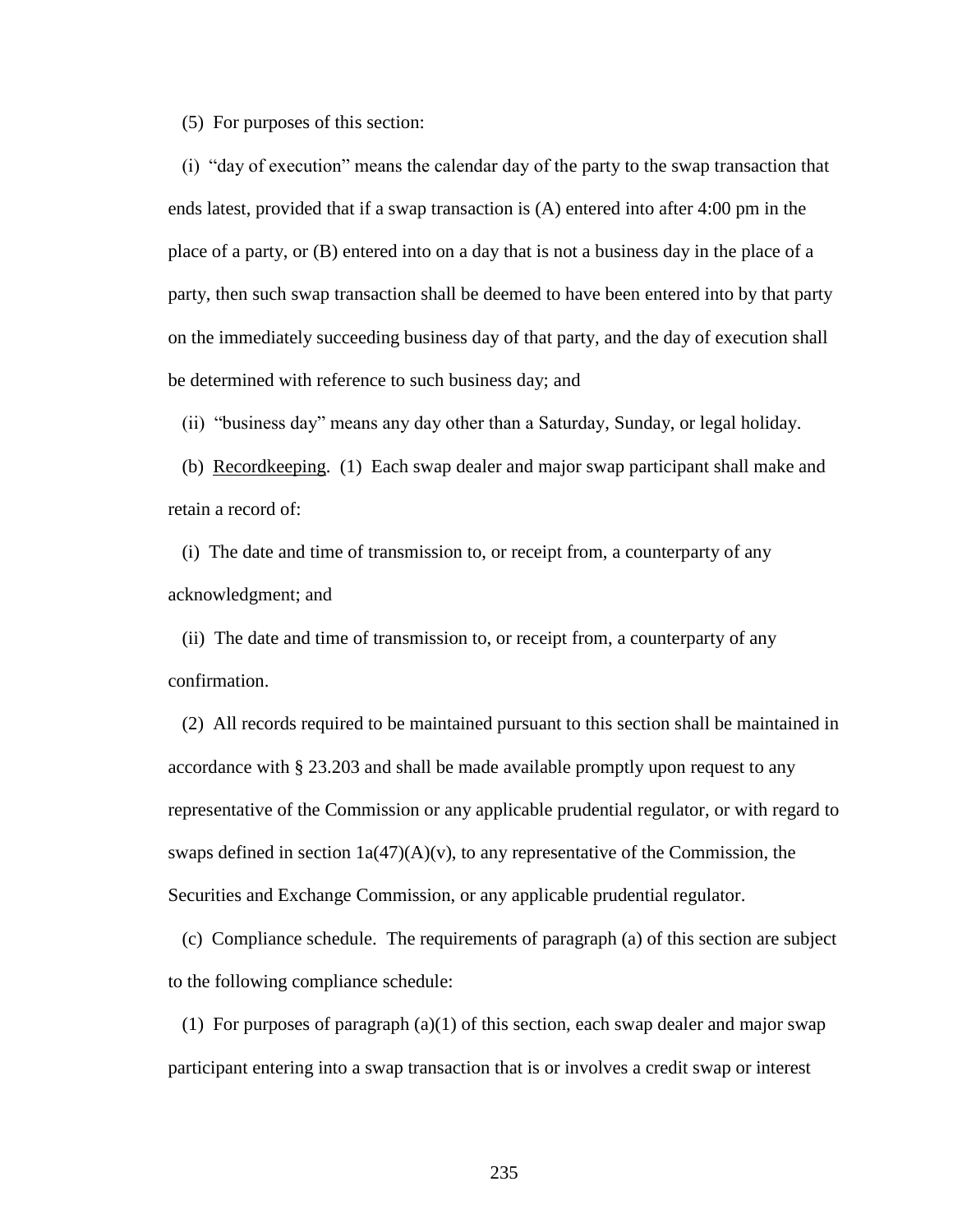rate swap with a counterparty that is a swap dealer or major swap participant shall execute a confirmation for the swap transaction as soon as technologically practicable, but in any event by (A) the end of the second business day following the day of execution for the period from the effective date of this section to February 28, 2014; and (B) the end of the first business day following the day of execution from and after March 1, 2014;

(2) For purposes of paragraph  $(a)(1)$  of this section, each swap dealer and major swap participant entering into a swap transaction that is or involves an equity swap, foreign exchange swap, or other commodity swap with a counterparty that is a swap dealer or major swap participant shall execute a confirmation for the swap transaction as soon as technologically practicable, but in any event by (A) the end of the third business day following the day of execution for the period from the effective date of this section to August 31, 2013; (B) the end of the second business day following the day of execution for the period from September 1, 2013 to August 31, 2014; and (C) the end of the first business day following the day of execution from and after September 1, 2014;

 (3) For purposes of paragraph (a)(2) of this section, each swap dealer and major swap participant entering into a swap transaction that is or involves a credit swap or interest rate swap with a counterparty that is not a swap dealer or a major swap participant shall send an acknowledgment of such swap transaction as soon as technologically practicable, but in any event by (A) the end of the second business day following the day of execution for the period from the effective date of this section to February 28, 2014; and (B) the end of the first business day following the day of execution from and after March 1, 2014;

(4) For purposes of paragraph  $(a)(2)$  of this section, each swap dealer and major swap participant entering into a swap transaction that is or involves an equity swap, foreign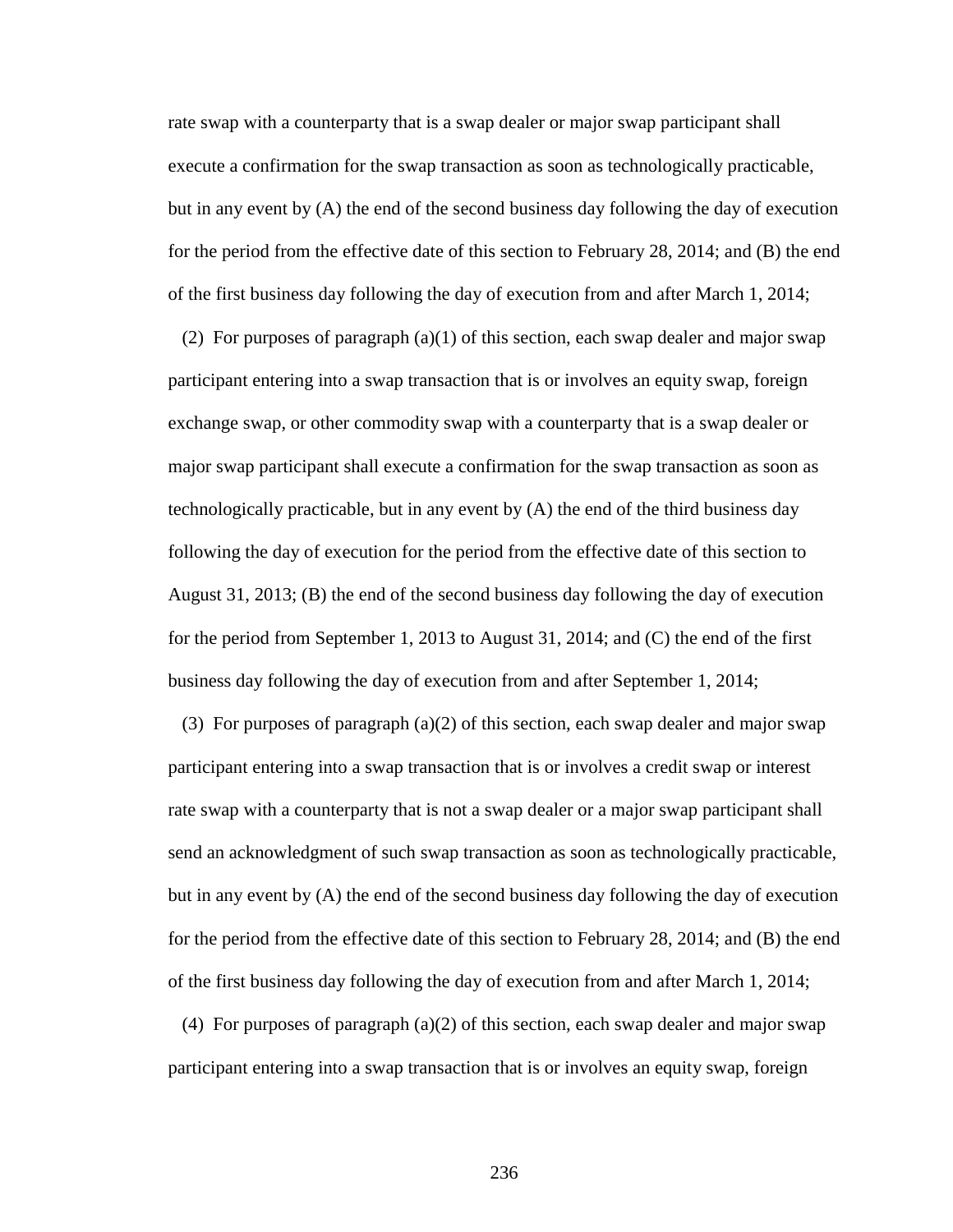exchange swap, or other commodity swap with a counterparty that is not a swap dealer or a major swap participant shall send an acknowledgment of such swap transaction as soon as technologically practicable, but in any event by  $(A)$  the end of the third business day following the day of execution for the period from the effective date of this section to August 31, 2013; (B) the end of the second business day following the day of execution for the period from September 1, 2013 to August 31, 2014; and (C) the end of the first business day following the day of execution from and after September 1, 2014;

(5) For purposes of paragraph  $(a)(3)(i)$  of this section, each swap dealer and major swap participant shall establish, maintain, and follow written policies and procedures reasonably designed to ensure that it executes a confirmation for each swap transaction that is or involves a credit swap or interest rate swap that it enters into with a counterparty that is a financial entity as soon as technologically practicable, but in any event by (A) the end of the second business day following the day of execution for the period from the effective date of this section to February 28, 2014; and (B) the end of the first business day following the day of execution from and after March 1, 2014;

(6) For purposes of paragraph  $(a)(3)(i)$  of this section, each swap dealer and major swap participant shall establish, maintain, and follow written policies and procedures reasonably designed to ensure that it executes a confirmation for each swap transaction that is or involves an equity swap, foreign exchange swap, or other commodity swap that it enters into with a counterparty that is a financial entity as soon as technologically practicable, but in any event by (A) the end of the third business day following the day of execution for the period from the effective date of this section to August 31, 2013; (B) the end of the second business day following the day of execution for the period from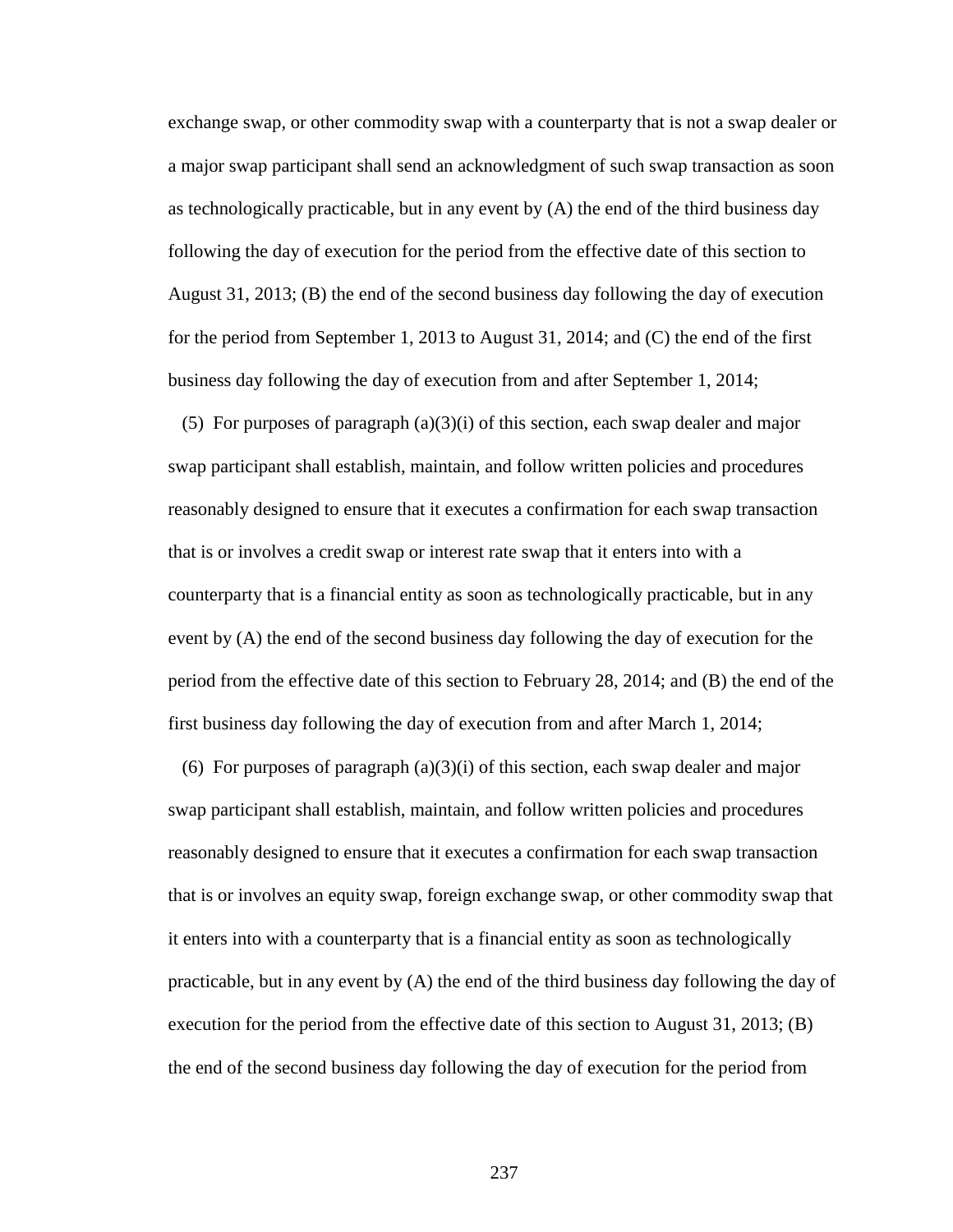September 1, 2013 to August 31, 2014; and (C) the end of the first business day following the day of execution from and after September 1, 2014;

(7) For purposes of paragraph  $(a)(3)(ii)$  of this section, each swap dealer and major swap participant shall establish, maintain, and follow written policies and procedures reasonably designed to ensure that it executes a confirmation for each swap transaction that is or involves a credit swap or interest rate swap that it enters into with a counterparty that is not a swap dealer, major swap participant, or a financial entity not later than (A) the end of the fifth business day following the day of execution for the period from the effective date of this section to August 31, 2013; (B) the end of the third business day following the day of execution for the period from September 1, 2013 to August 31, 2014; and (C) the end of the second business following the day of execution from and after September 1, 2014; and

(8) For purposes of paragraph  $(a)(3)(ii)$  of this section, each swap dealer and major swap participant shall establish, maintain, and follow written policies and procedures reasonably designed to ensure that it executes a confirmation for each swap transaction that is or involves an equity swap, foreign exchange swap, or other commodity swap that it enters into with a counterparty that is not a swap dealer, major swap participant, or a financial entity not later than (A) the end of the seventh business day following the day of execution for the period from the effective date of this section to August 31, 2013; (B) the end of the fourth business day following the day of execution for the period from September 1, 2013 to August 31, 2014; and (C) the end of the second business following the day of execution from and after September 1, 2014.

(9) For purposes of paragraph (c) of this section: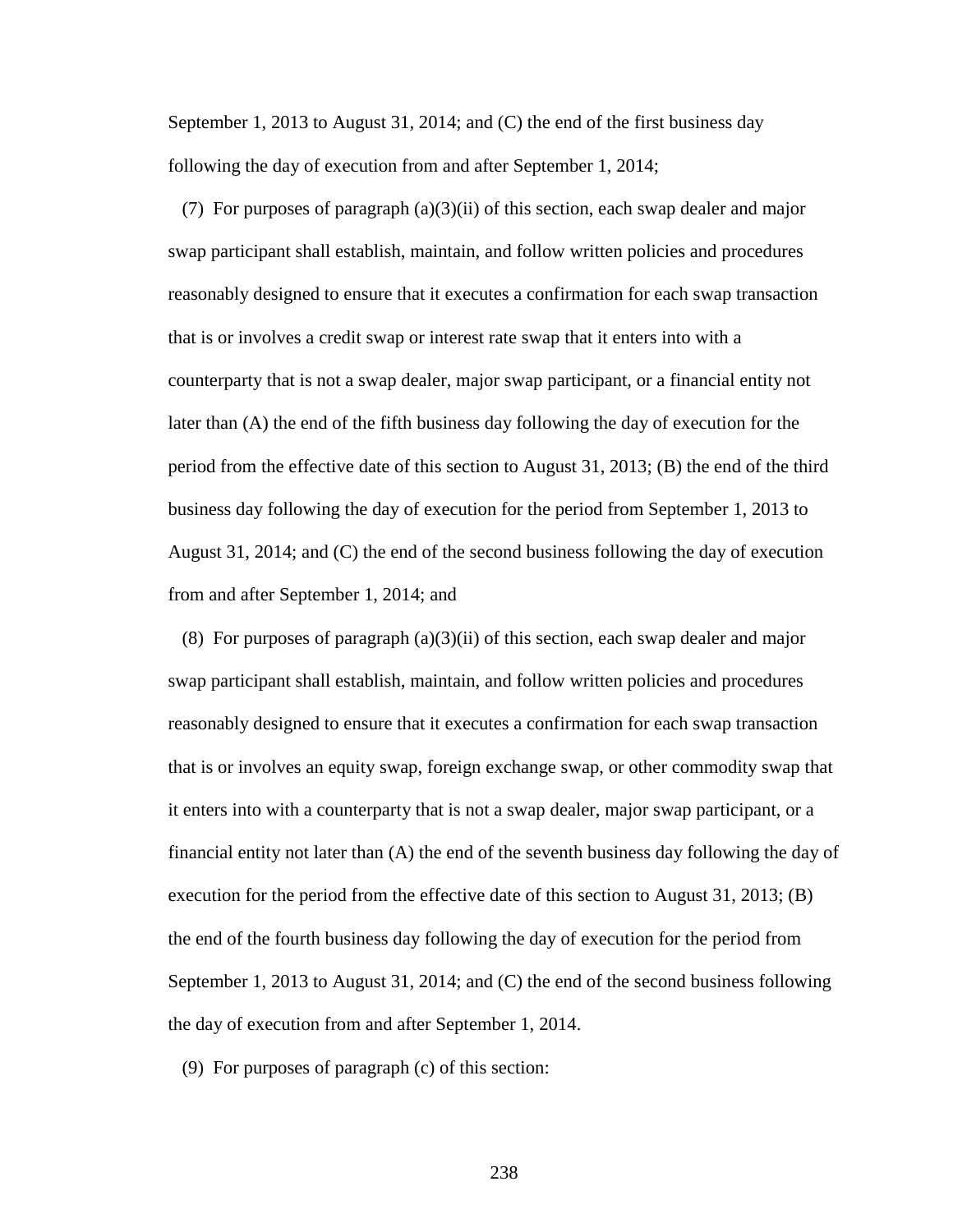(A) "credit swap" means any swap that is primarily based on instruments of indebtedness, including, without limitation: Any swap primarily based on one or more broad-based indices related to instruments of indebtedness; and any swap that is an index credit swap or total return swap on one or more indices of debt instruments;

 (B) "equity swap" means any swap that is primarily based on equity securities, including, without limitation: Any swap primarily based on one or more broad-based indices of equity securities; and any total return swap on one or more equity indices;

 (C) "foreign exchange swap" has the meaning set forth in section 1a(25) of the CEA. It does not include swaps primarily based on rates of exchange between different currencies, changes in such rates, or other aspects of such rates (sometimes known as ''cross-currency swaps'');

 (D) "interest rate swap" means any swap which is primarily based on one or more interest rates, such as swaps of payments determined by fixed and floating interest rates; or any swap which is primarily based on rates of exchange between different currencies, changes in such rates, or other aspects of such rates (sometimes known as ''crosscurrency swaps''); and

 (E) "other commodity swap" means any swap not included in the credit, equity, foreign exchange, or interest rate asset classes, including, without limitation, any swap for which the primary underlying item is a physical commodity or the price or any other aspect of a physical commodity.

#### **§ 23.502 Portfolio reconciliation.**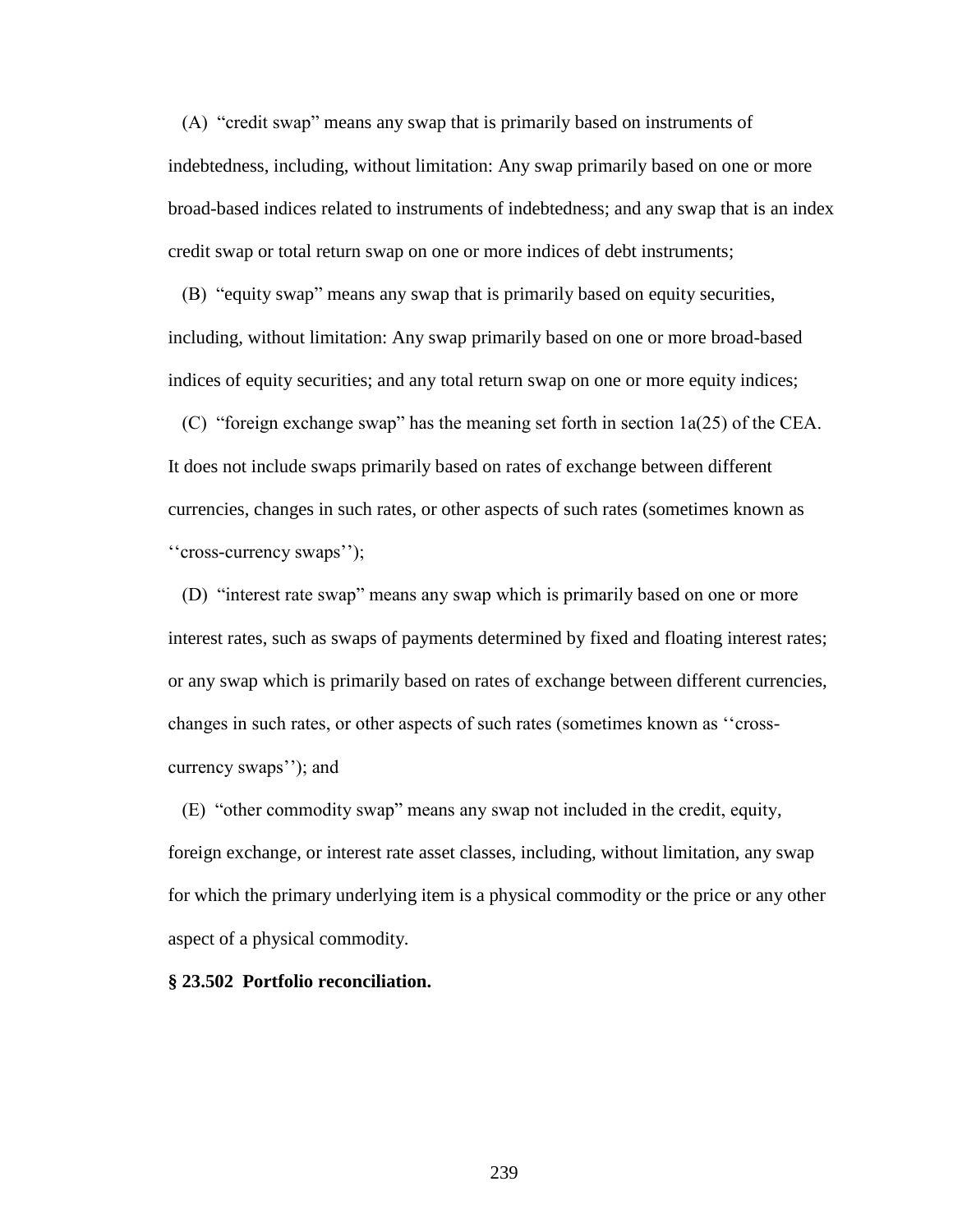(a) Swaps with swap dealers or major swap participants. Each swap dealer and major swap participant shall engage in portfolio reconciliation as follows for all swaps in which its counterparty is also a swap dealer or major swap participant.

 (1) Each swap dealer or major swap participant shall agree in writing with each of its counterparties on the terms of the portfolio reconciliation.

 (2) The portfolio reconciliation may be performed on a bilateral basis by the counterparties or by a qualified third party.

(3) The portfolio reconciliation shall be performed no less frequently than:

(i) Once each business day for each swap portfolio that includes 500 or more swaps;

 (ii) Once each week for each swap portfolio that includes more than 50 but fewer than 500 swaps on any business day during any week; and

 (iii) Once each calendar quarter for each swap portfolio that includes no more than 50 swaps at any time during the calendar quarter.

 (4) Each swap dealer and major swap participant shall resolve immediately any discrepancy in a material term of a swap identified as part of a portfolio reconciliation or otherwise.

 (5) Each swap dealer and major swap participant shall establish, maintain, and follow written policies and procedures reasonably designed to resolve any discrepancy in a valuation identified as part of a portfolio reconciliation or otherwise as soon as possible, but in any event within five business days, provided that the swap dealer and major swap participant establishes, maintains, and follows written policies and procedures reasonably designed to identify how the swap dealer or major swap participant will comply with any variation margin requirements under section 4s(e) of the Act and regulations under this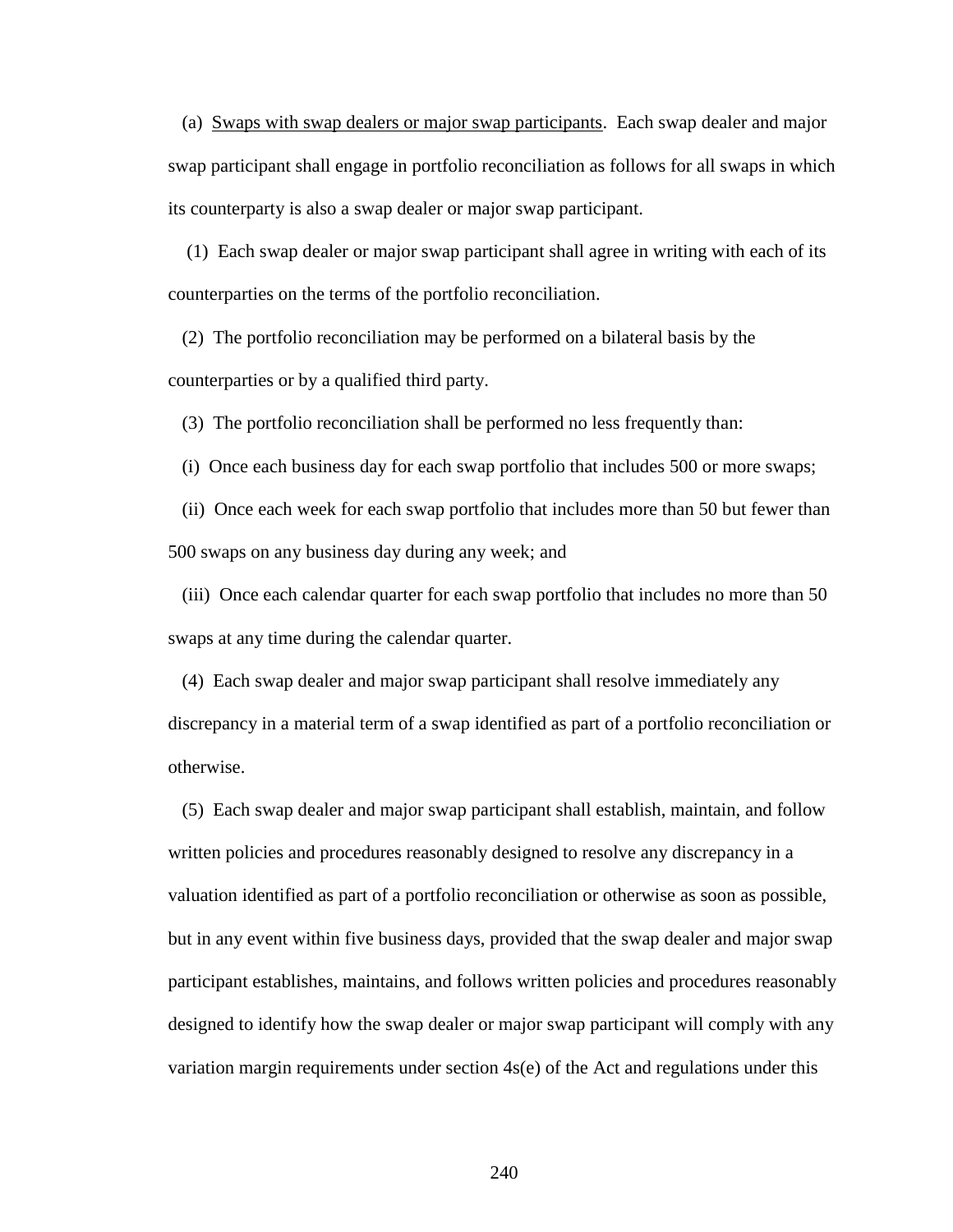part pending resolution of the discrepancy in valuation. A difference between the lower valuation and the higher valuation of less than 10 percent of the higher valuation need not be deemed a discrepancy.

 (b) Swaps with entities other than swap dealers or major swap participants. Each swap dealer and major swap participant shall establish, maintain, and follow written policies and procedures reasonably designed to ensure that it engages in portfolio reconciliation as follows for all swaps in which its counterparty is neither a swap dealer nor a major swap participant.

 (1) Each swap dealer or major swap participant shall agree in writing with each of its counterparties on the terms of the portfolio reconciliation, including agreement on the selection of any third-party service provider.

 (2) The portfolio reconciliation may be performed on a bilateral basis by the counterparties or by one or more third parties selected by the counterparties in accordance with  $\S$  23.502(b)(1).

 (3) The required policies and procedures shall provide that portfolio reconciliation will be performed no less frequently than:

 (i) Once each calendar quarter for each swap portfolio that includes more than 100 swaps at any time during the calendar quarter; and

 (ii) Once annually for each swap portfolio that includes no more than 100 swaps at any time during the calendar year.

 (4) Each swap dealer or major swap participant shall establish, maintain, and follow written procedures reasonably designed to resolve any discrepancies in the material terms or valuation of each swap identified as part of a portfolio reconciliation or otherwise with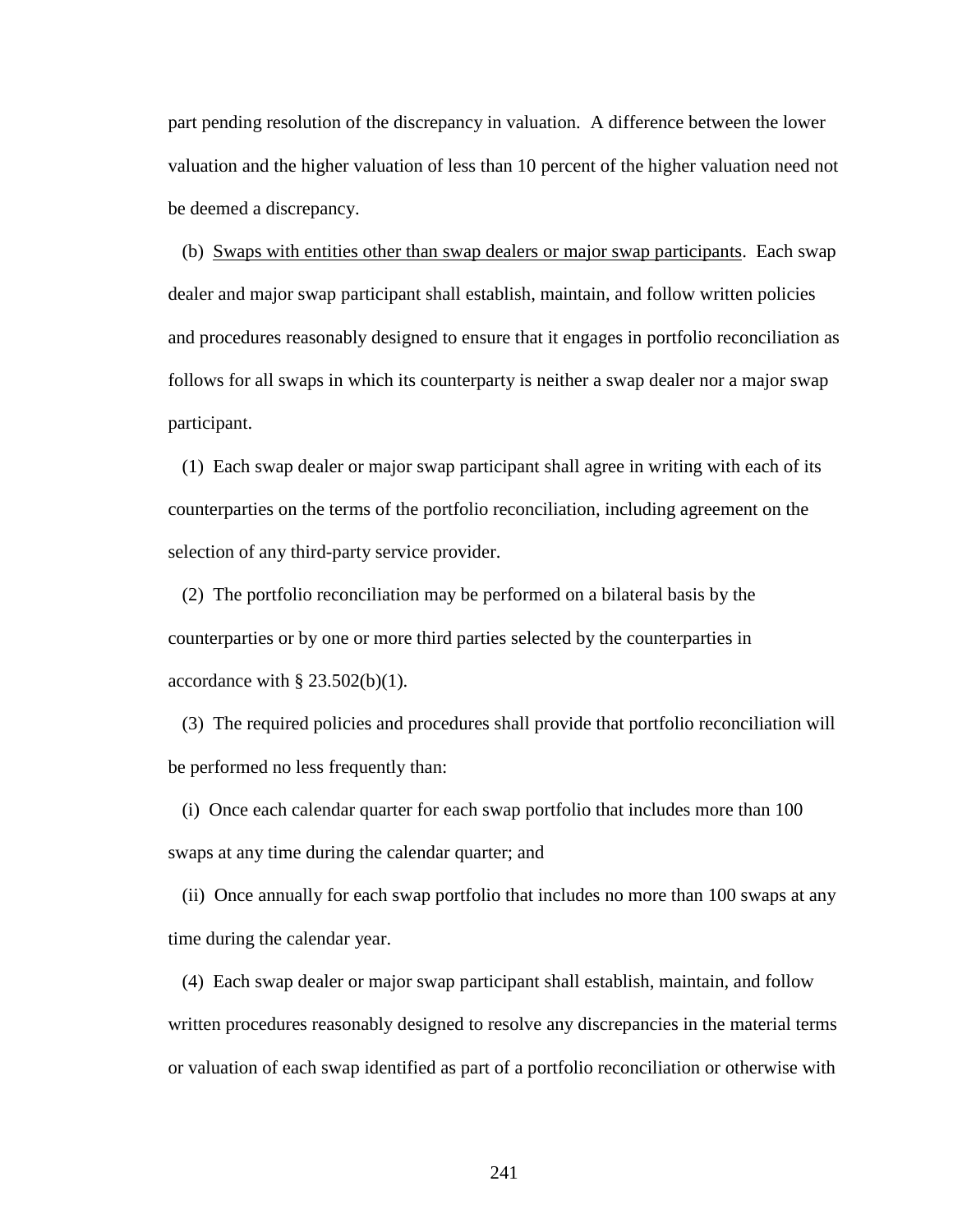a counterparty that is neither a swap dealer nor major swap participant in a timely fashion. A difference between the lower valuation and the higher valuation of less than 10 percent of the higher valuation need not be deemed a discrepancy.

 (c) Reporting. Each swap dealer and major swap participant shall promptly notify the Commission and any applicable prudential regulator, or with regard to swaps defined in section  $1a(47)(A)(v)$  of the Act, the Commission, the Securities and Exchange Commission, and any applicable prudential regulator, of any swap valuation dispute in excess of \$20,000,000 (or its equivalent in any other currency) if not resolved within:

 (1) Three (3) business days, if the dispute is with a counterparty that is a swap dealer or major swap participant; or

 (2) Five (5) business days, if the dispute is with a counterparty that is not a swap dealer or major swap participant.

 (d) Reconciliation of cleared swaps. Nothing in this section shall apply to a swap that is cleared by a derivatives clearing organization.

 (e) Recordkeeping. A record of each swap portfolio reconciliation consistent with  $\S 23.202(a)(3)(iii)$  shall be maintained in accordance with  $\S 23.203$ .

## **§ 23.503 Portfolio compression.**

(a) Portfolio compression with swap dealers and major swap participants.

 (1) Bilateral offset. Each swap dealer and major swap participant shall establish, maintain, and follow written policies and procedures for terminating each fully offsetting swap between a swap dealer or major swap participant and another swap dealer or major swap participant in a timely fashion, when appropriate.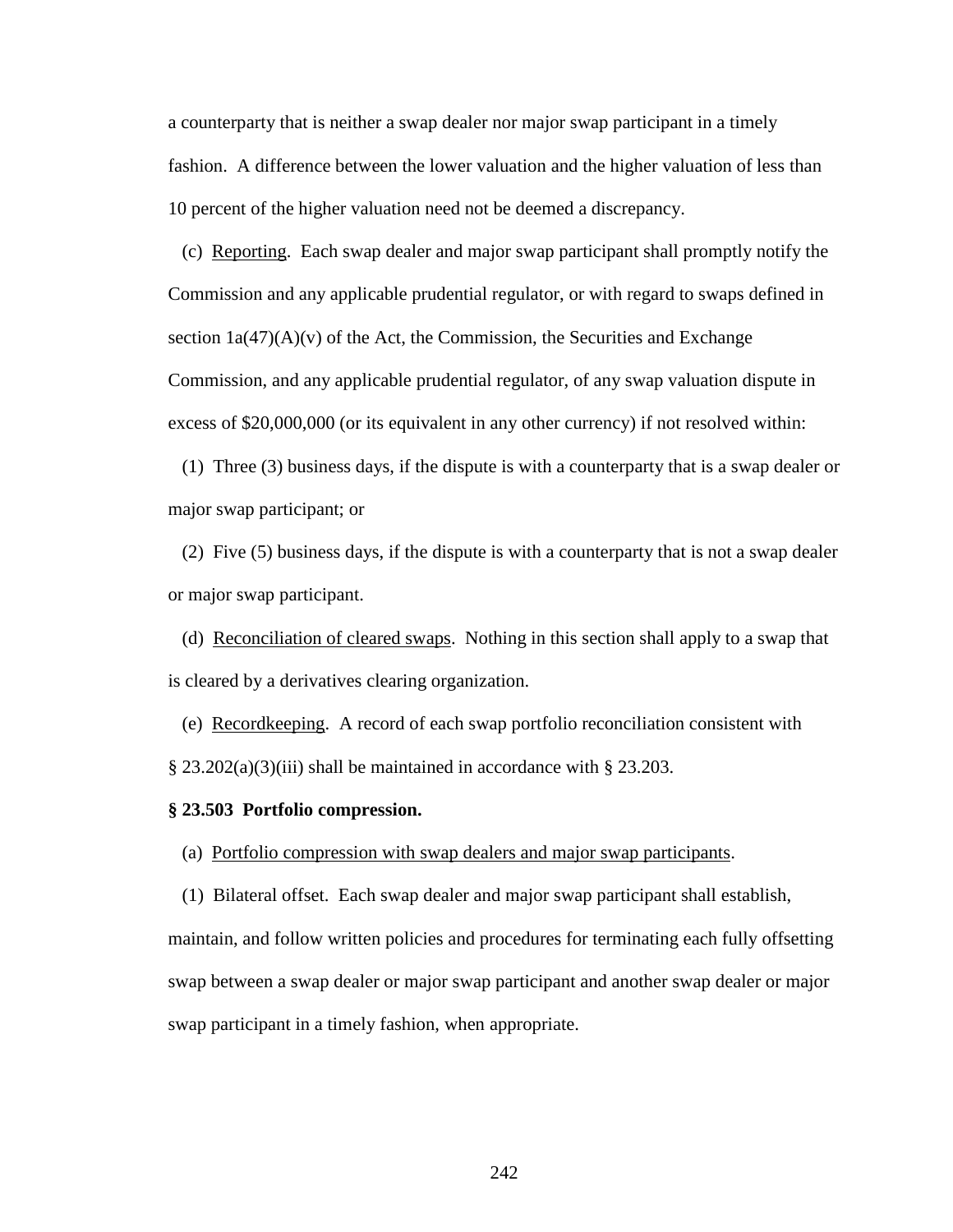(2) Bilateral compression. Each swap dealer and major swap participant shall establish, maintain, and follow written policies and procedures for periodically engaging in bilateral portfolio compression exercises, when appropriate, with each counterparty that is also a swap dealer or major swap participant.

 (3) Multilateral compression. Each swap dealer and major swap participant shall establish, maintain, and follow written policies and procedures for periodically engaging in multilateral portfolio compression exercises, when appropriate, with each counterparty that is also a swap dealer or major swap participant. Such policies and procedures shall include:

 (i) Policies and procedures for participation in all multilateral portfolio compression exercises required by Commission regulation or order; and

 (ii) Evaluation of multilateral portfolio compression exercises that are initiated, offered, or sponsored by any third party.

 (b) Portfolio compression with counterparties other than swap dealers and major swap participants. Each swap dealer and major swap participant shall establish, maintain, and follow written policies and procedures for periodically terminating fully offsetting swaps and for engaging in portfolio compression exercises with respect to swaps in which its counterparty is an entity other than a swap dealer or major swap participant, to the extent requested by any such counterparty.

 (c) Portfolio compression of cleared swaps. Nothing in this section shall apply to a swap that is cleared by a derivatives clearing organization.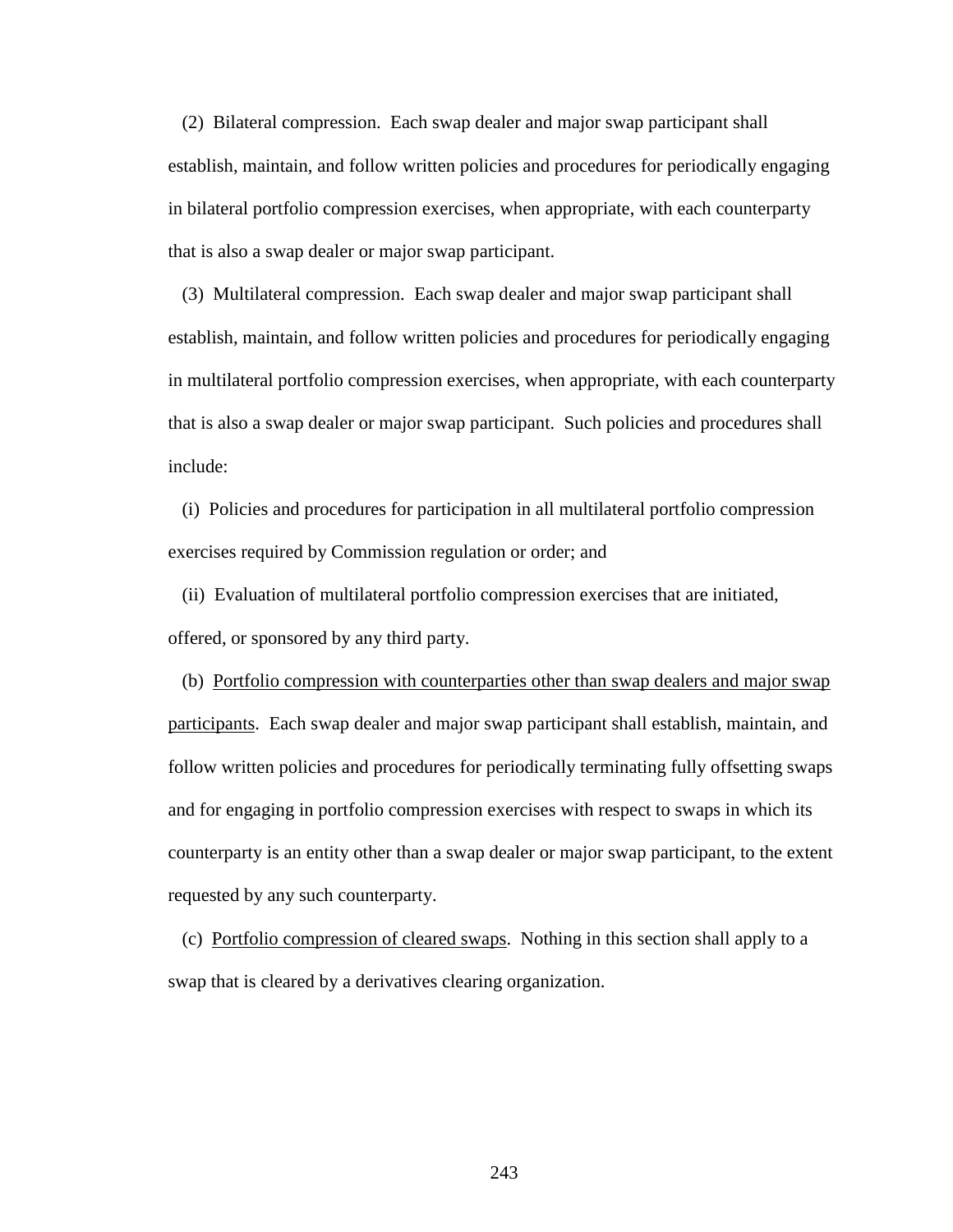(d) Recordkeeping. (1) Each swap dealer and major swap participant shall make and maintain a complete and accurate record of each bilateral offset and each bilateral or multilateral portfolio compression exercise in which it participates.

 (2) All records required to be maintained pursuant to this section shall be maintained in accordance with § 23.203 and shall be made available promptly upon request to any representative of the Commission or any applicable prudential regulator, or with regard to swaps defined in section  $1a(47)(A)(v)$  of the Act, to any representative of the Commission, the Securities and Exchange Commission, or any applicable prudential regulator.

# **§ 23.504 Swap trading relationship documentation.**

(a) (1) Applicability. The requirements of this section shall not apply to:

 (i) Swaps executed prior to the date on which a swap dealer or major swap participant is required to be in compliance with this section;

 (ii) Swaps executed on a board of trade designated as a contract market under section 5 of the Act or to swaps executed anonymously on a swap execution facility under section 5h of the Act, provided that such swaps are cleared by a derivatives clearing organization and all terms of the swaps conform to the rules of the derivatives clearing organization and § 39.12(b)(6) of Commission regulations; and

(iii) Swaps cleared by a derivatives clearing organization.

 (2) Policies and procedures. Each swap dealer and major swap participant shall establish, maintain, and follow written policies and procedures reasonably designed to ensure that the swap dealer or major swap participant executes written swap trading relationship documentation with its counterparty that complies with the requirements of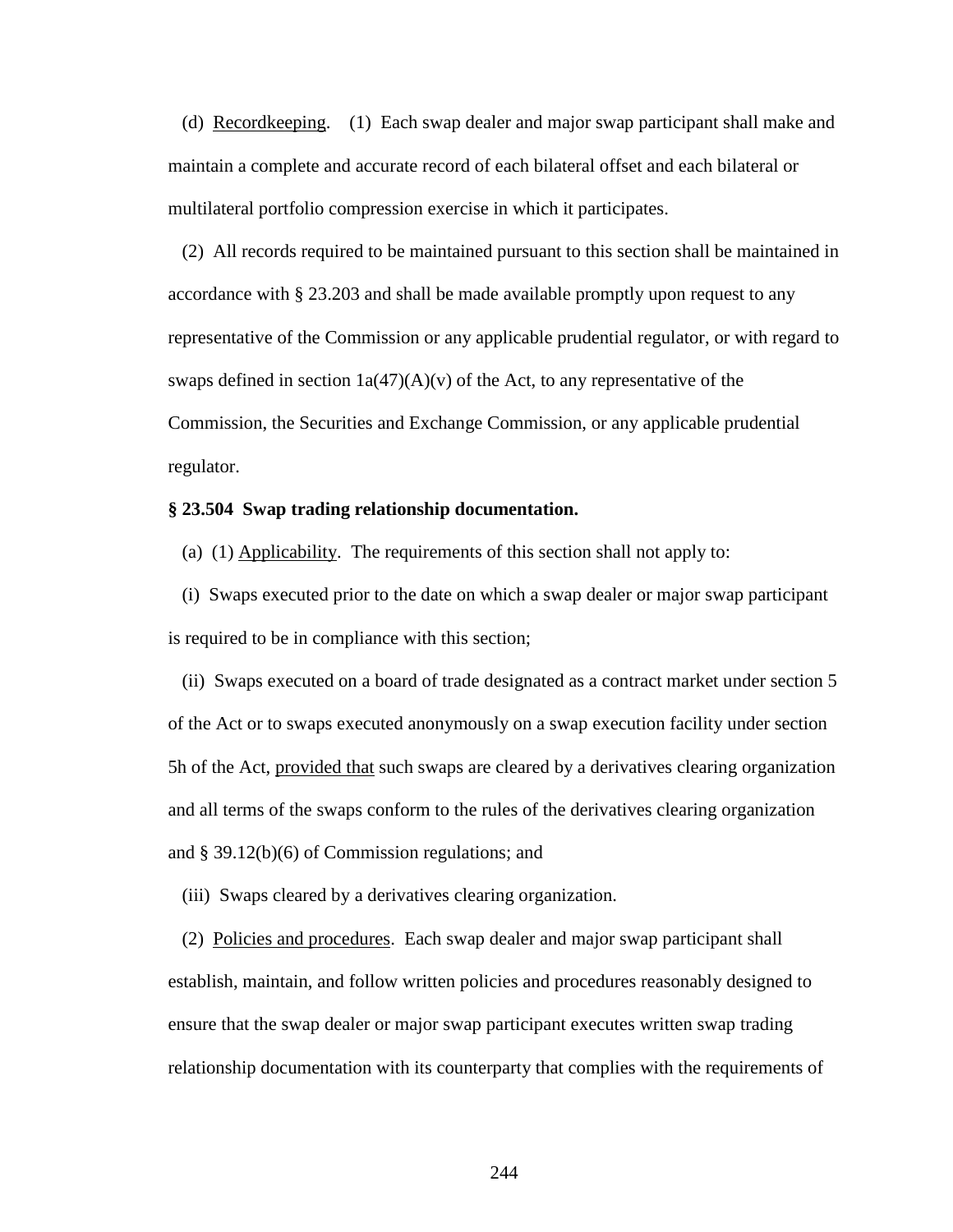this section. The policies and procedures shall be approved in writing by senior management of the swap dealer and major swap participant, and a record of the approval shall be retained. Other than confirmations of swap transactions under § 23.501, the swap trading relationship documentation shall be executed prior to or contemporaneously with entering into a swap transaction with any counterparty.

 (b) Swap trading relationship documentation. (1) The swap trading relationship documentation shall be in writing and shall include all terms governing the trading relationship between the swap dealer or major swap participant and its counterparty, including, without limitation, terms addressing payment obligations, netting of payments, events of default or other termination events, calculation and netting of obligations upon termination, transfer of rights and obligations, governing law, valuation, and dispute resolution.

 (2) The swap trading relationship documentation shall include all confirmations of swap transactions under § 23.501.

 (3) The swap trading relationship documentation shall include credit support arrangements, which shall contain, in accordance with applicable requirements under Commission regulations or regulations adopted by prudential regulators and without limitation, the following:

(i) Initial and variation margin requirements, if any;

 (ii) Types of assets that may be used as margin and asset valuation haircuts, if any; (iii) Investment and rehypothecation terms for assets used as margin for uncleared swaps, if any; and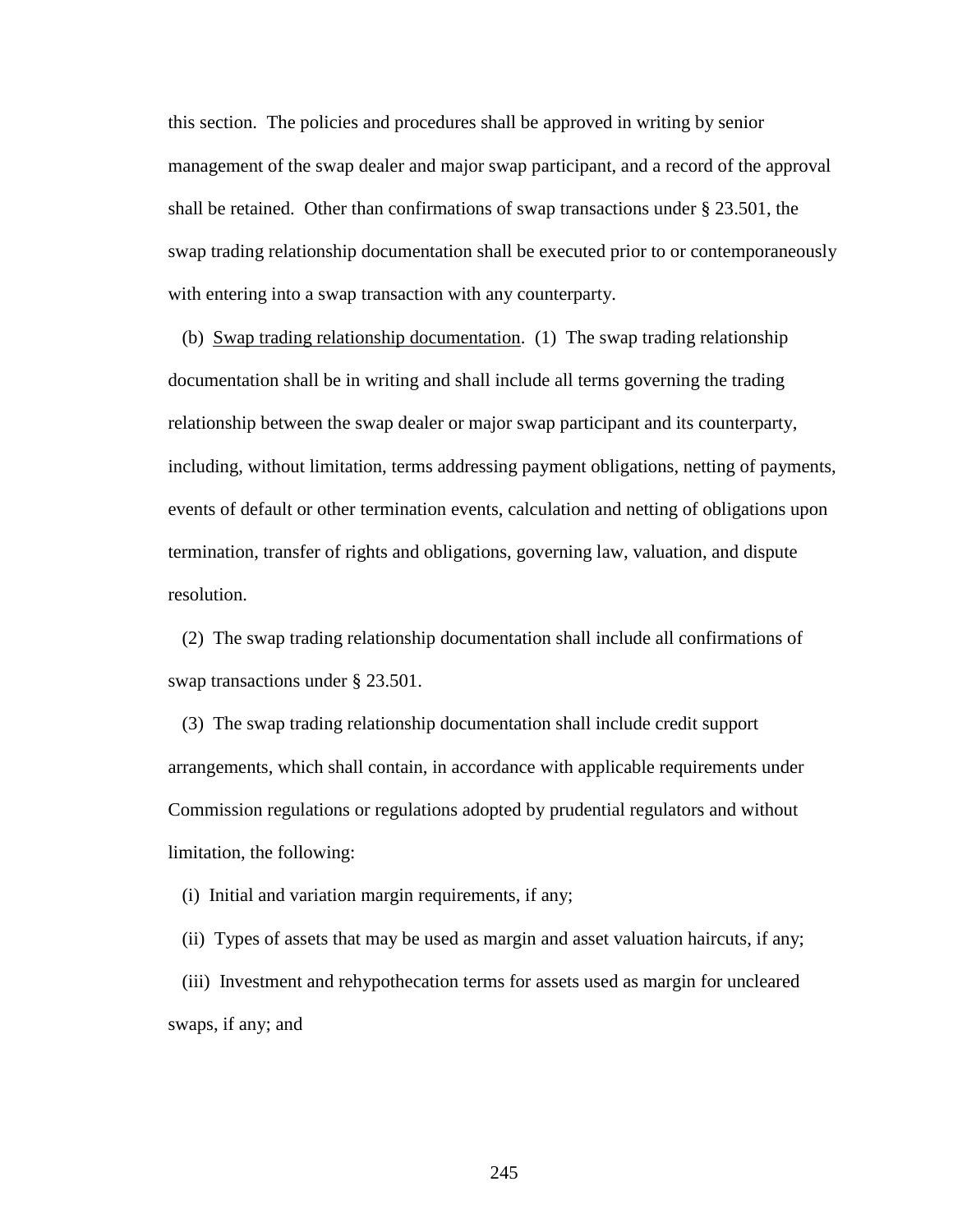(iv) Custodial arrangements for margin assets, including whether margin assets are to be segregated with an independent third party, in accordance with § 23.701(e), if any.

 (4) (i) The swap trading relationship documentation between swap dealers, between major swap participants, between a swap dealer and major swap participant, between a swap dealer or major swap participant and a financial entity, and, if requested by any other counterparty, between a swap dealer or major swap participant and such counterparty, shall include written documentation in which the parties agree on the process, which may include any agreed upon methods, procedures, rules, and inputs, for determining the value of each swap at any time from execution to the termination, maturity, or expiration of such swap for the purposes of complying with (A) the margin requirements under section  $4s(e)$  of the Act and regulations under this part, and (B) the risk management requirements under section 4s(j) of the Act and regulations under this part. To the maximum extent practicable, the valuation of each swap shall be based on recently-executed transactions, valuations provided by independent third parties, or other objective criteria.

 (ii) Such documentation shall include either (A) alternative methods for determining the value of the swap for the purposes of complying with this paragraph in the event of the unavailability or other failure of any input required to value the swap for such purposes, or (B) a valuation dispute resolution process by which the value of the swap shall be determined for the purposes of complying with this paragraph.

 (iii) A swap dealer or major swap participant is not required to disclose to the counterparty confidential, proprietary information about any model it may use to value a swap.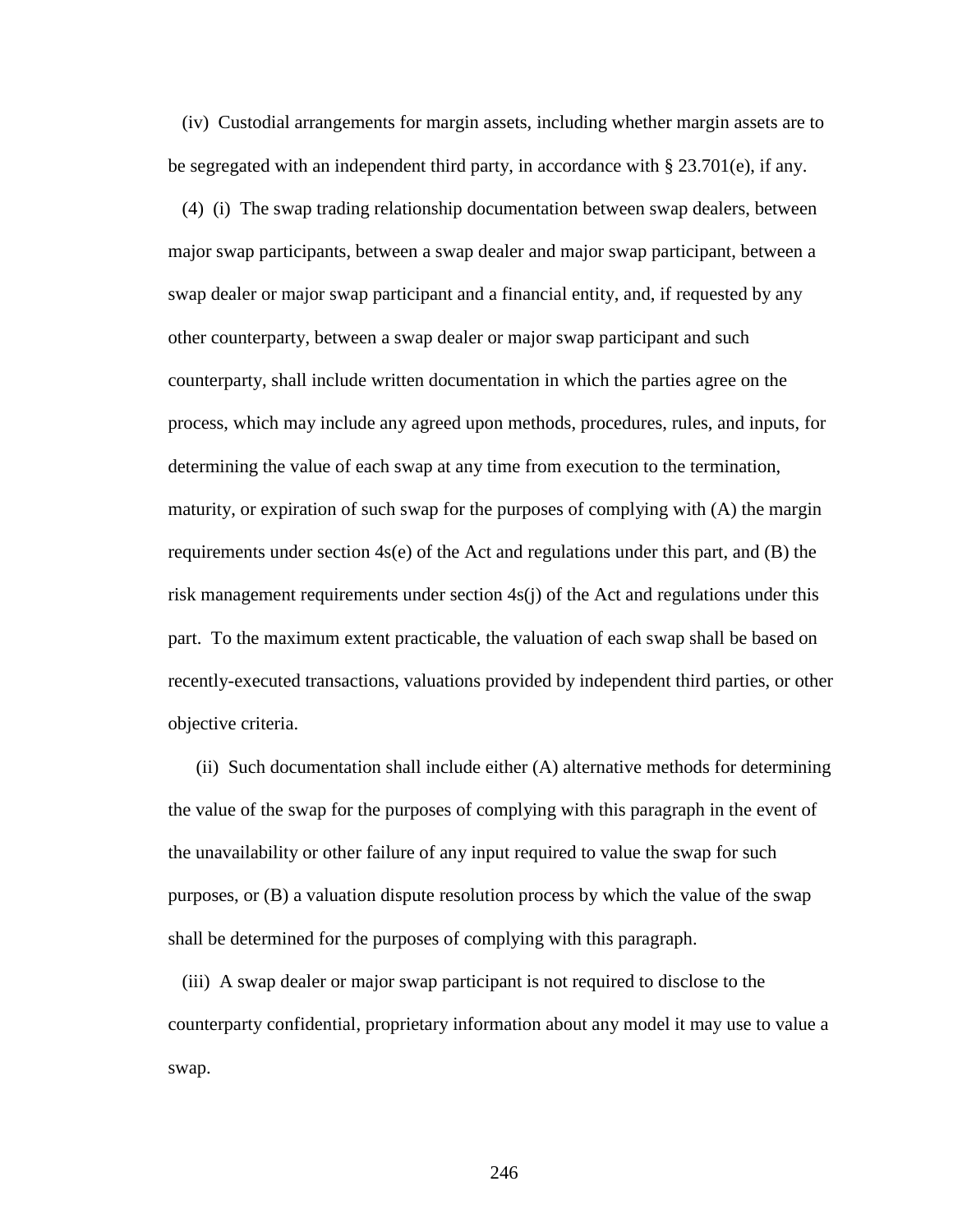(iv) The parties may agree on changes or procedures for modifying or amending the documentation required by this paragraph at any time.

 (5) The swap trading relationship documentation of a swap dealer or major swap participant shall include the following:

 (i) A statement of whether the swap dealer or major swap participant is an insured depository institution (as defined in 12 U.S.C. 1813) or a financial company (as defined in section  $201(a)(11)$  of the Dodd-Frank Act, 12 U.S.C. 5381(a)(11));

 (ii) A statement of whether the counterparty is an insured depository institution or financial company;

 (iii) A statement that in the event either the swap dealer or major swap participant or its counterparty is a covered financial company (as defined in section 201(a)(8) of the Dodd-Frank Wall Street Reform and Consumer Protection Act, 12 U.S.C. 5381(a)(8)) or an insured depository institution for which the Federal Deposit Insurance Corporation (FDIC) has been appointed as a receiver (the "covered party"), certain limitations under Title II of the Dodd-Frank Act or the Federal Deposit Insurance Act may apply to the right of the non-covered party to terminate, liquidate, or net any swap by reason of the appointment of the FDIC as receiver, notwithstanding the agreement of the parties in the swap trading relationship documentation, and that the FDIC may have certain rights to transfer swaps of the covered party under section  $210(c)(9)(A)$  of the Dodd-Frank Wall Street Reform and Consumer Protection Act, 12 U.S.C. 5390(c)(9)(A), or 12 U.S.C.  $1821(e)(9)(A)$ ; and

 (iv) An agreement between the swap dealer or major swap participant and its counterparty to provide notice if either it or its counterparty becomes or ceases to be an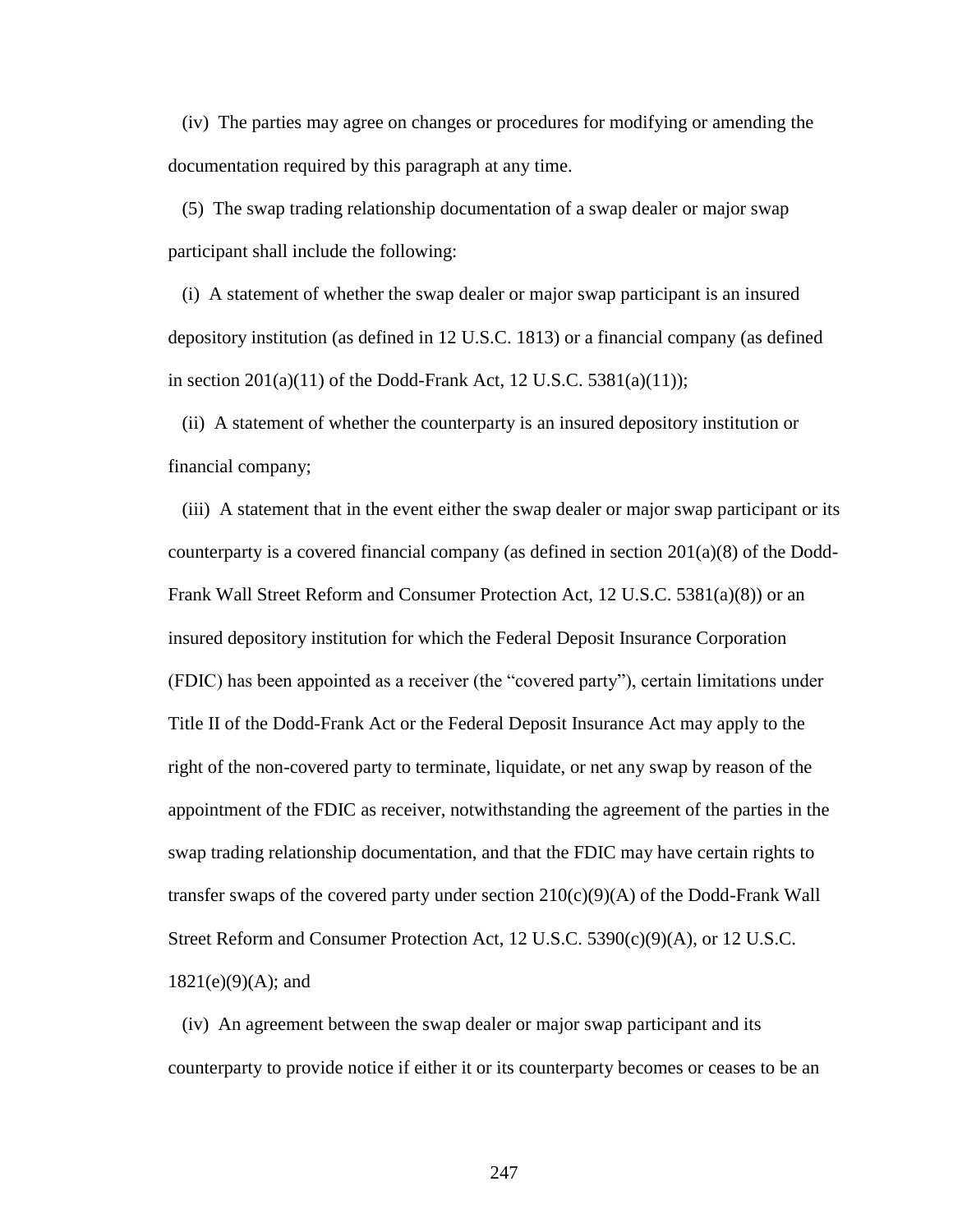insured depository institution or a financial company.

 (6) The swap trading relationship documentation of each swap dealer and major swap participant shall contain a notice that, upon acceptance of a swap by a derivatives clearing organization:

(i) The original swap is extinguished;

 (ii) The original swap is replaced by equal and opposite swaps with the derivatives clearing organization; and

 (iii) All terms of the swap shall conform to the product specifications of the cleared swap established under the derivatives clearing organization's rules.

 (c) Audit of swap trading relationship documentation. Each swap dealer and major swap participant shall have an independent internal or external auditor conduct periodic audits sufficient to identify any material weakness in its documentation policies and procedures required by this section and Commission regulations. A record of the results of each audit shall be retained.

 (d) Recordkeeping. Each swap dealer and major swap participant shall maintain all documents required to be created pursuant to this section in accordance with § 23.203 and shall make them available promptly upon request to any representative of the Commission or any applicable prudential regulator, or with regard to swaps defined in section  $1a(47)(A)(v)$  of the Act, to any representative of the Commission, the Securities and Exchange Commission, or any applicable prudential regulator.

#### **§ 23.505 End user exception documentation.**

 (a) For swaps excepted from a mandatory clearing requirement. Each swap dealer and major swap participant shall obtain documentation sufficient to provide a reasonable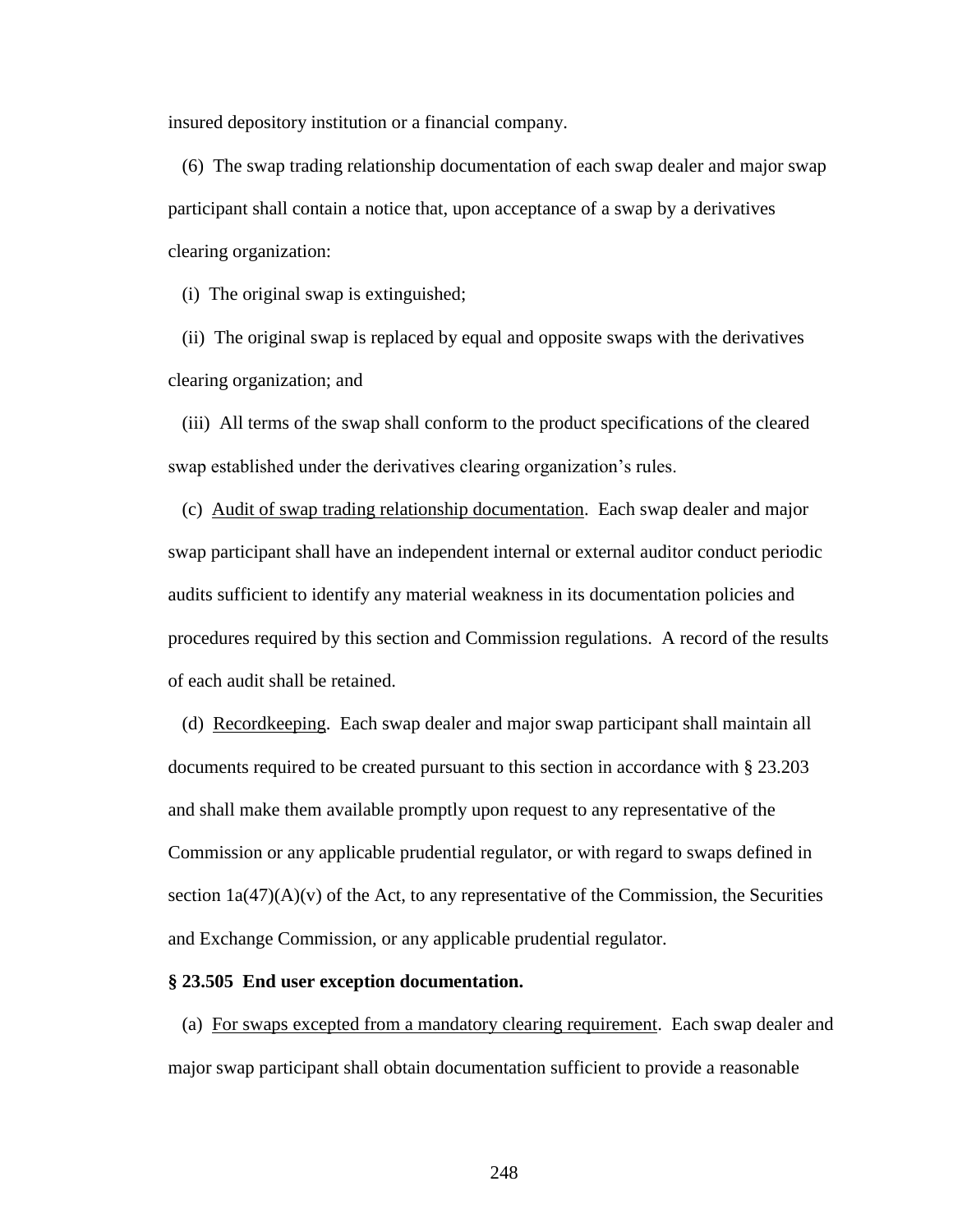basis on which to believe that its counterparty meets the statutory conditions required for an exception from a mandatory clearing requirement, as defined in section 2h(7) of the Act and § 39.6. Such documentation shall include:

(1) The identity of the counterparty;

 (2) That the counterparty has elected not to clear a particular swap under section 2h(7) of the Act and § 39.6;

(3) That the counterparty is a non-financial entity, as defined in section  $2h(7)(C)$  of the Act;

(4) That the counterparty is hedging or mitigating a commercial risk; and

 (5) That the counterparty generally meets its financial obligations associated with noncleared swaps.

Provided, that a swap dealer or major swap participant need not obtain documentation of items (3), (4), or (5) specified above if it obtains documentation that its counterparty has reported the information listed in § 39.6(b)(3) in accordance with § 39.6(b)(4).

 (b) Recordkeeping. Each swap dealer and major swap participant shall maintain all documents required to be obtained pursuant to this section in accordance with § 23.203 and shall make them available promptly upon request to any representative of the Commission or any applicable prudential regulator, or with regard to swaps defined in section  $1a(47)(A)(v)$  of the Act, to any representative of the Commission, the Securities and Exchange Commission, or any applicable prudential regulator.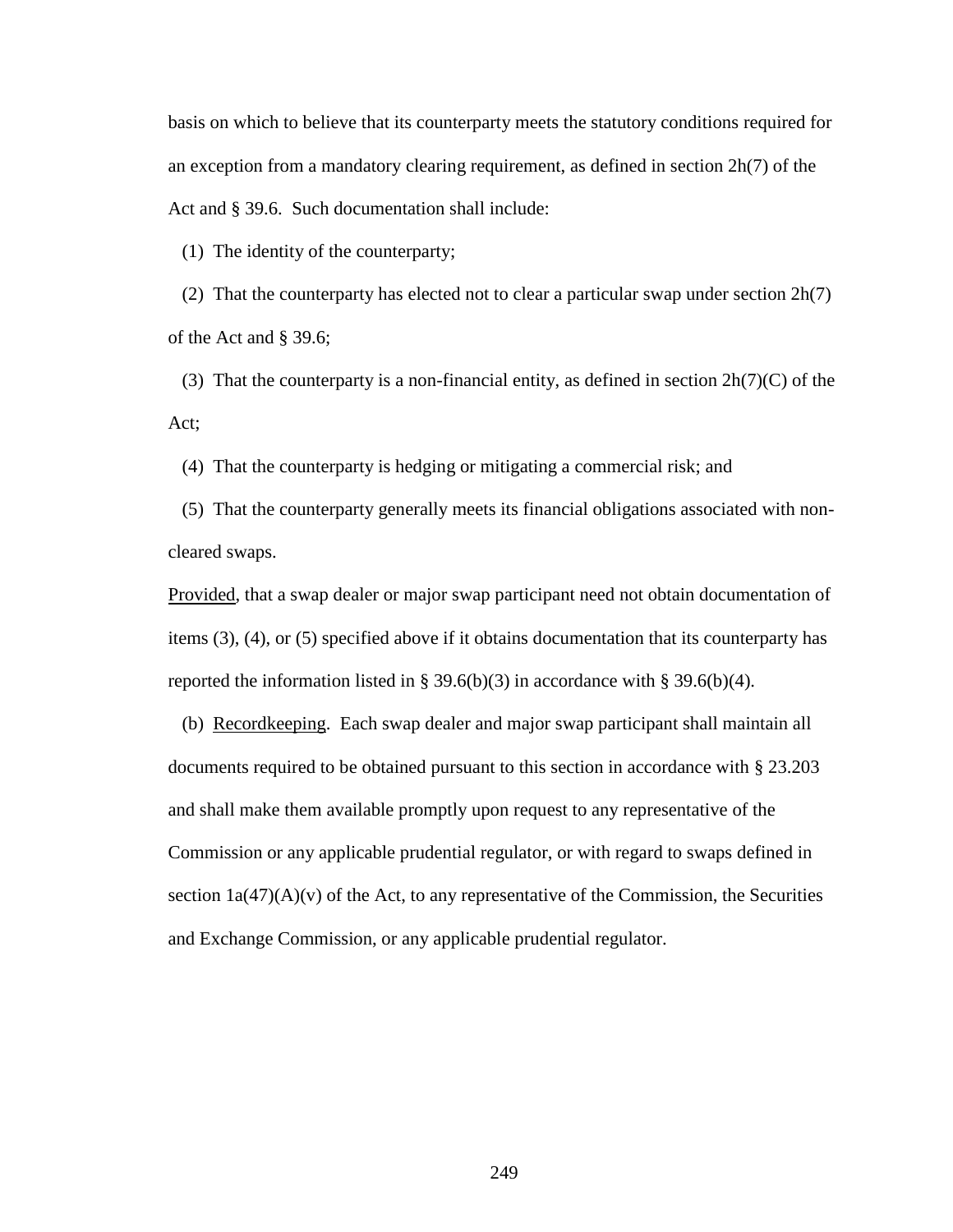Issued in Washington, DC, on August 24, 2012, by the Commission.

# X

Sauntia S. Warfield Assistant Secretary of the Commission

Sauntia S. Warfield,

Assistant Secretary of the Commission.

Appendices to Confirmation, Portfolio Reconciliation, Portfolio Compression, and Swap

Trading Relationship Documentation Requirements for Swap Dealers and Major Swap

Participants—Commission Voting Summary and Statements of Commissioners

NOTE: The following appendices will not appear in the Code of Federal Regulations

Appendix 1—Commission Voting Summary

On this matter, Chairman Gensler and Commissioners Sommers, Chilton, O'Malia and

Wetjen voted in the affirmative; no Commissioner voted in the negative.

Appendix 2- Statement of Chairman Gary Gensler

I support the final rule implementing Congress' direction that the Commission adopt rules for "timely and accurate confirmation, processing, netting, documentation, and valuation of all swaps." This direction was included in the swaps market reform provisions of the Dodd-Frank Wall Street Reform and Consumer Protection Act (Dodd-Frank Act).

Each of these requirements promotes crucial back office standards that will reduce risk and increase efficiency in the swaps market. These final rules are critical to the risk management of swap dealers and major swap participants and lowering their risk to the public.

The rules establish procedures to promote legal certainty by requiring timely confirmation of all swap transactions, setting forth documentation requirements for bilateral swap transactions, and requiring timely resolutions of valuation disputes. In addition, the rules enhance understanding of one counterparty's risk exposure to another,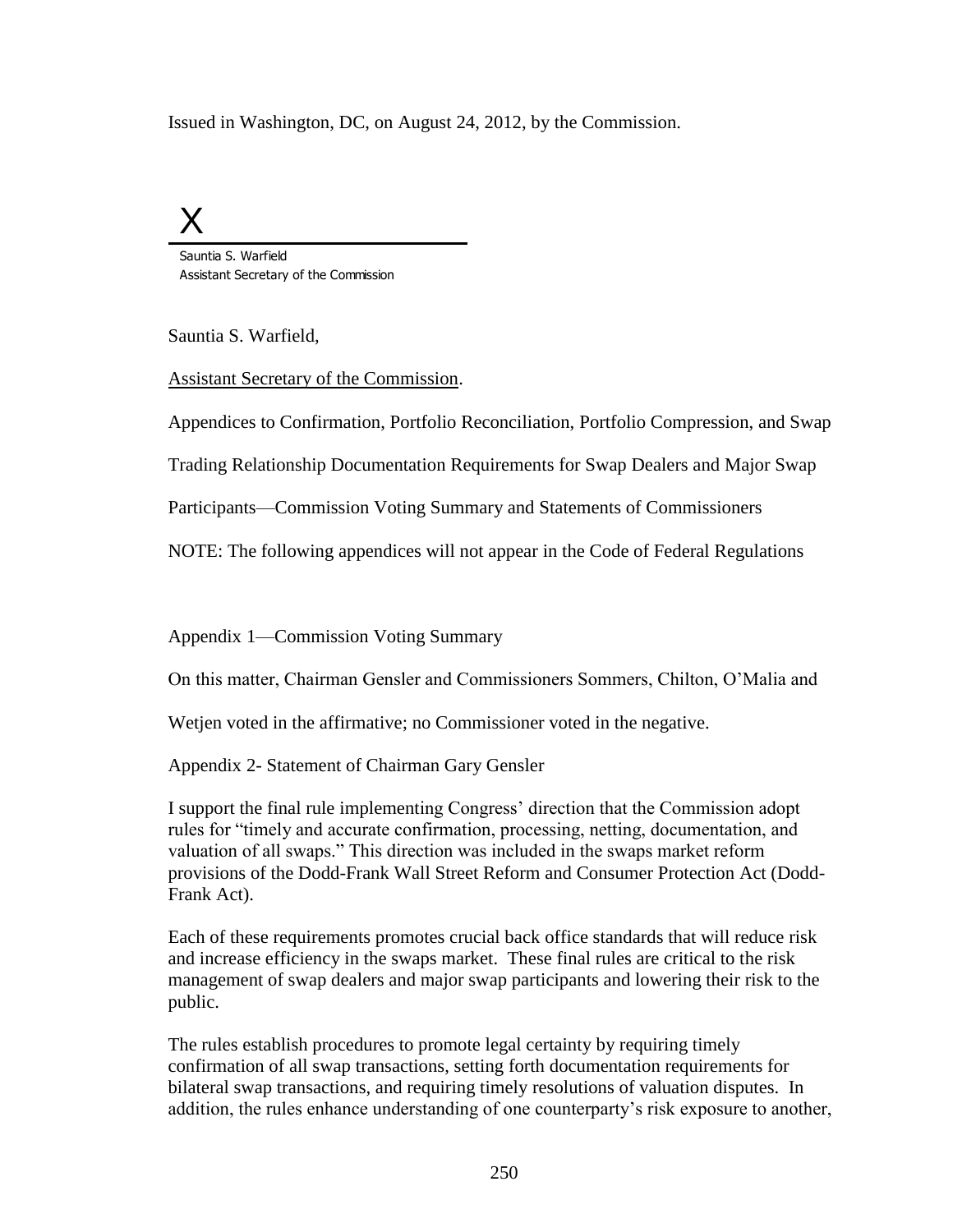and promote sound risk management through regular reconciliation and compression of swap portfolios.

The 2008 financial crisis brought to light how large financial institutions, including AIG, had valuation disputes and other problems regarding documentation standards. These rules will directly address many of those issues, highlighting issues for senior management and regulators at an earlier stage.

The final rule builds upon extensive work by the Federal Reserve Bank of New York (FRBNY) to improve standards in the back offices of large financial institutions dealing in swaps. Beginning in 2005, the FRBNY, along with U.S. and global prudential authorities, undertook a supervisory effort to enhance operational efficiency and lower risk in the swaps market by increasing automation in swaps processing, improving documentation, and promoting the timely confirmation of trades.

CFTC staff also consulted with other U.S. and foreign financial regulators, and participated in numerous meetings with market participants. CFTC staff worked to address the more than 60 public comment letters responding to the three proposed rules comprising this final rule.

Appendix 3- Statement of Commissioner Bart Chilton

I support this second package of internal business conduct standard final rules. These rules establish a set of prudent documentation standards for registered swap dealers (SDs) and major swap participants (MSPs) while aiming to minimize the burdens on non-SDs and non-MSPs. Vibrant and liquid financial markets are necessary for economic prosperity. As shown by the 2007-2009 financial crisis, that prosperity itself is gravely threatened when the rules governing financial markets fail to curb the build-up of systemic risk. I am pleased that the preamble introducing these rules appropriately refers to the tremendous cost of the financial crisis; it is obvious that not implementing strong regulations effectuating the intent of the Dodd-Frank Act, including these final rules, would result in social costs to the American taxpayer and consumer. <sup>152</sup> In addition, I note that there are enormous and ongoing social costs that taxed our economy as a result of the reckless practices that became prevalent in the years before the financial crisis.

The documentation and conduct standards set forth in this release are designed to, most importantly in my opinion, reduce valuation disputes: disputes between parties about the value of a swap or portfolio of swaps. Valuation disputes can delay the exchange of collateral. The failure to exchange collateral in a timely manner can have disastrous impacts on a firm's ability to manage its risk and allocate capital efficiently. A large, interconnected firm's inability to manage its risk and to properly allocate capital can contribute to the generation of systemic risk. All of these steps were vividly illustrated during the recent financial crisis.

 $\overline{a}$ <sup>152</sup> See infra above.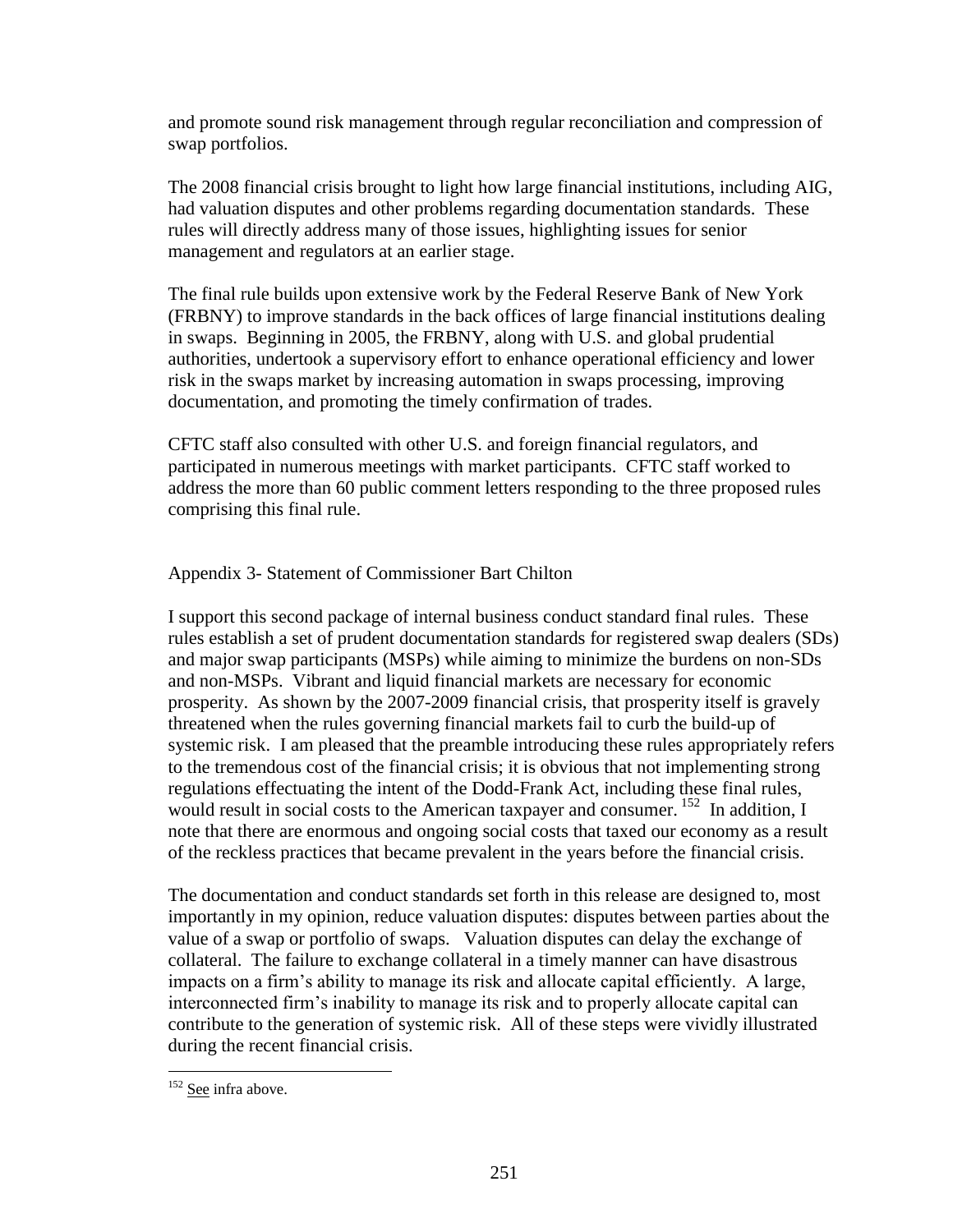American International Group's (AIG) inability to value its portfolio accurately and agree on valuations and collateral exchanges with its counterparties posed a serious problem for AIG and its counterparties during the financial crisis.<sup>153</sup> According to the Financial Crisis Inquiry Commission Report:

The OTC derivatives market's lack of transparency and of effective price discovery exacerbated the collateral disputes of AIG and Goldman Sachs and similar disputes between other derivatives counterparties.<sup>154</sup>

It is with the financial crisis in mind that I interpret the Commission's authority generally and more specifically here, under section 731 of the Dodd-Frank Act which added new section  $4s(i)$  to the Commodity Exchange Act (CEA).<sup>155</sup> The portfolio reconciliation rules in section 23.502 will ensure that SDs/MSPs have portfolio valuations consistent with those of their counterparties. The portfolio compression rules in section 23.503 will reduce operational risks. The swap trading relationship documentation requirements will 23.504 will ensure that documentation practices in the swaps market cover a number of key terms. The documentation of these terms will give counterparties greater certainty as to their legal rights and responsibilities. These final rules, taken in conjunction with the Commission's other Dodd-Frank Act-related regulations, including part 43 regulations on real-time reporting and subpart H of part 23 on Business Conduct Standards for Swap Dealers and Major Swap Participants with Counterparties<sup>156</sup> will contribute substantially to encouraging early and effective dispute resolution and will ensure the "timely and accurate confirmation, processing, netting, documentation, and valuation of all swaps."<sup>157</sup>

While these rules represent considerable progress, I believe it should not be viewed in a vacuum and that the Commission should respond nimbly in responses to changes in the market that could frustrate the underlying purpose of these final rules (and all other Commission rules for that matter). Notwithstanding the progress the Commission has

<sup>153</sup> See Testimony Before the Financial Crisis Inquiry Commission, including AIG/Goldman Sachs Collateral Call Timeline, available at http://fcic-static.law.stanford.edu/cdn\_media/fcic-testimony/2010- 0701-AIG-Goldman-supporting-docs.pdf (timeline documenting valuation disputes and collateral calls); Testimony of Joseph Cassano, available at http://fcic-static.law.stanford.edu/cdn\_media/fcic-

testimony/2010-0630-Cassano.pdf; and AIG Statement Summary, available at http://fcicstatic.law.stanford.edu/cdn\_media/fcic-testimony/2010-0630-AIG-Statement-Summary.pdf.

<sup>&</sup>lt;sup>154</sup> Financial Crisis Inquiry Commission, "The Financial Crisis Inquiry Report: Final Report of the National Commission on the Causes of the Financial and Economic Crisis in the United States," Jan. 2011, at 353, available at http://www.gpo.gov/fdsys/pkg/GPO-FCIC/pdf/GPO-FCIC.pdf [hereinafter the FCIC Report  $155$  Pub.L. 111 (2010). CEA section 4s(i) states:

DOCUMENTATION STANDARDS.—

<sup>(1)</sup> IN GENERAL.—Each registered swap dealer and major swap participant shall conform with such standards as may be prescribed by the Commission by rule or regulation that relate to timely and accurate confirmation, processing, netting, documentation, and valuation of all swaps.

<sup>&</sup>lt;sup>156</sup> See, specifically 17 C.F.R. 23.431(a)(3)(i) requiring SDs and MSPs to disclose "the price of the swap and the mid-market mark of the swap."

 $157$  CEA section 4s(i).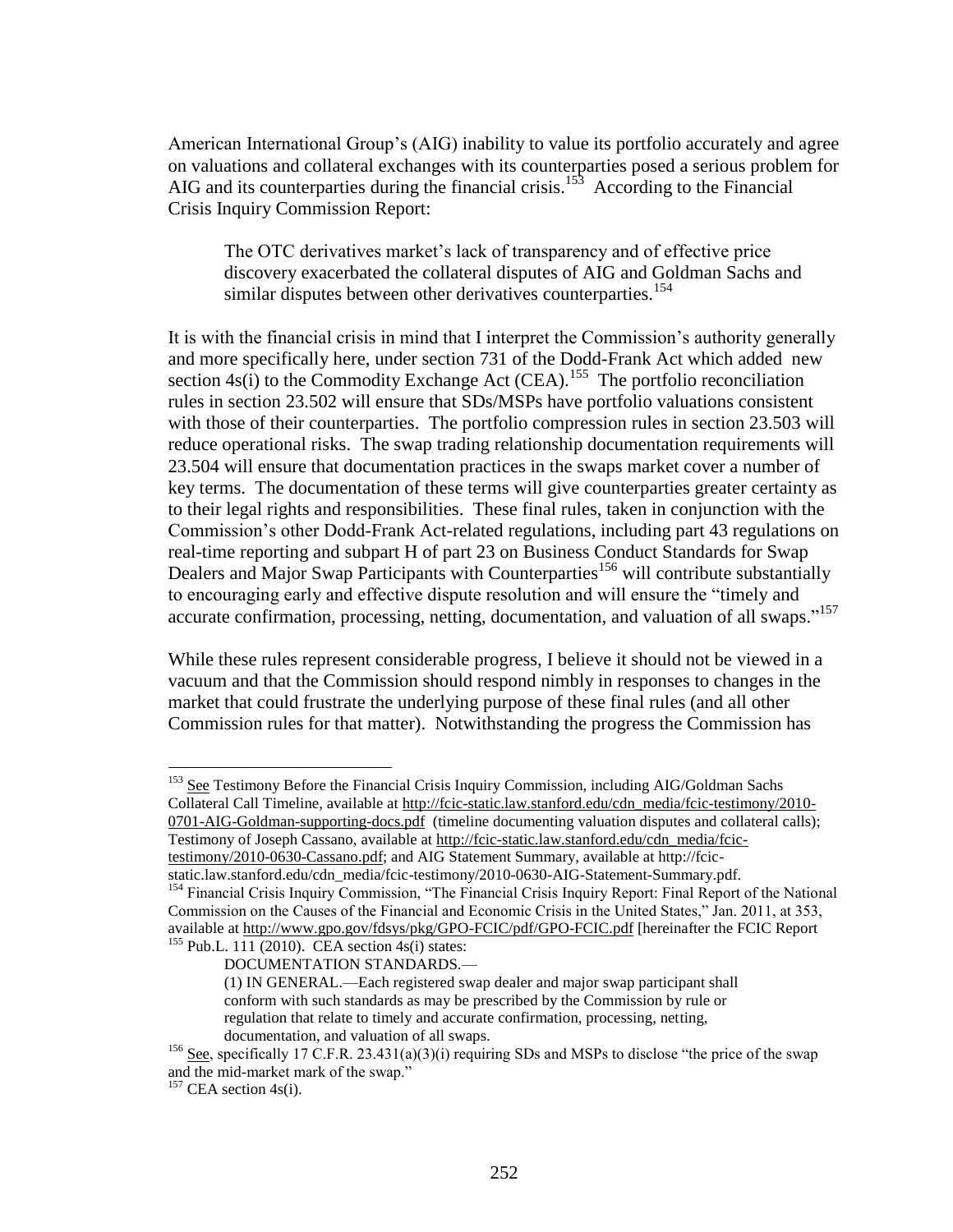made, I remain concerned that are still a number of areas that this final rule touches upon that remain areas of potential future concern:

1. Dispute resolution and the requirement to document alternative methods for determining the value of a swap or a dispute resolution process under regulation  $23.504(b)(4)(iii)$ 

This provision, combined with the provision in regulation 23.503(c) to report "any valuation dispute in excess of \$20,000,000" within one business day if the dispute is with another SD/MSP or five business days for non-SDs/MSPs, should encourage the resolution of disputes. These regulations are buttressed by efforts being made by certain industry organizations. I encourage the Commission to remain vigilant in this area and to monitor the disputes reported to the Commission and to engage with the public to determine whether these regulations have their intended effect.

## 2. The implied cost of credit and the requirement to document credit support arrangements under regulation 23.504(b)(3)

I am concerned that these rules do not expressly require SDs and MSPs to document the cost of credit if such costs are a factor in the price a SD or MSP charges a counterparty. While this issue has been discussed since the earliest days of the negotiations and planning surrounding the drafting of the Dodd-Frank Act--and many market participants acknowledged that added costs would be attendant to engaging in non-cleared transactions--the Commission could provide, in this rulemaking, an additional level of transparency to transactions involving creditworthiness considerations.<sup>158</sup> I believe that requiring the documentation of the embedded cost of credit as a transaction fee or credit premium would have deter the practice of charging customers a price on a swap that depends on creditworthiness. My concern is mitigated somewhat by regulation 23.431(d)(2) (a provision finalized in a previous rulemaking) which requires that SDs and MSPs provide their non-SD/MSP counterparties "with a daily mark, which shall be the mid-market mark of the swap."<sup>159</sup> Such a provision would assist an end-user to infer the embedded cost of credit they were charged by their SD or MSP counterparty. Armed with this information, I encourage market participants to seek documentation of the embedded cost of credit as a transaction fee or credit premium. As the Commission's regulations become effective, I invite the public to alert the Commission if the practice of charging a credit fee in the price (i.e., an embedded cost of credit) for a swap becomes problematic by, for example, diminishing the price discovery utility of real-time data published to the public under part 43 of the Commission's rules.

3. Rehypothecation of uncleared swaps collateral and the requirement to document rehypothecation terms for assets used as margin for uncleared swaps under regulation  $23.504(b)(3)(iii)$ 

 $\overline{a}$ 

<sup>&</sup>lt;sup>158</sup> See Better Markets comment letter.

<sup>&</sup>lt;sup>159</sup> 77 FR 9733 (Feb. 17, 2012).